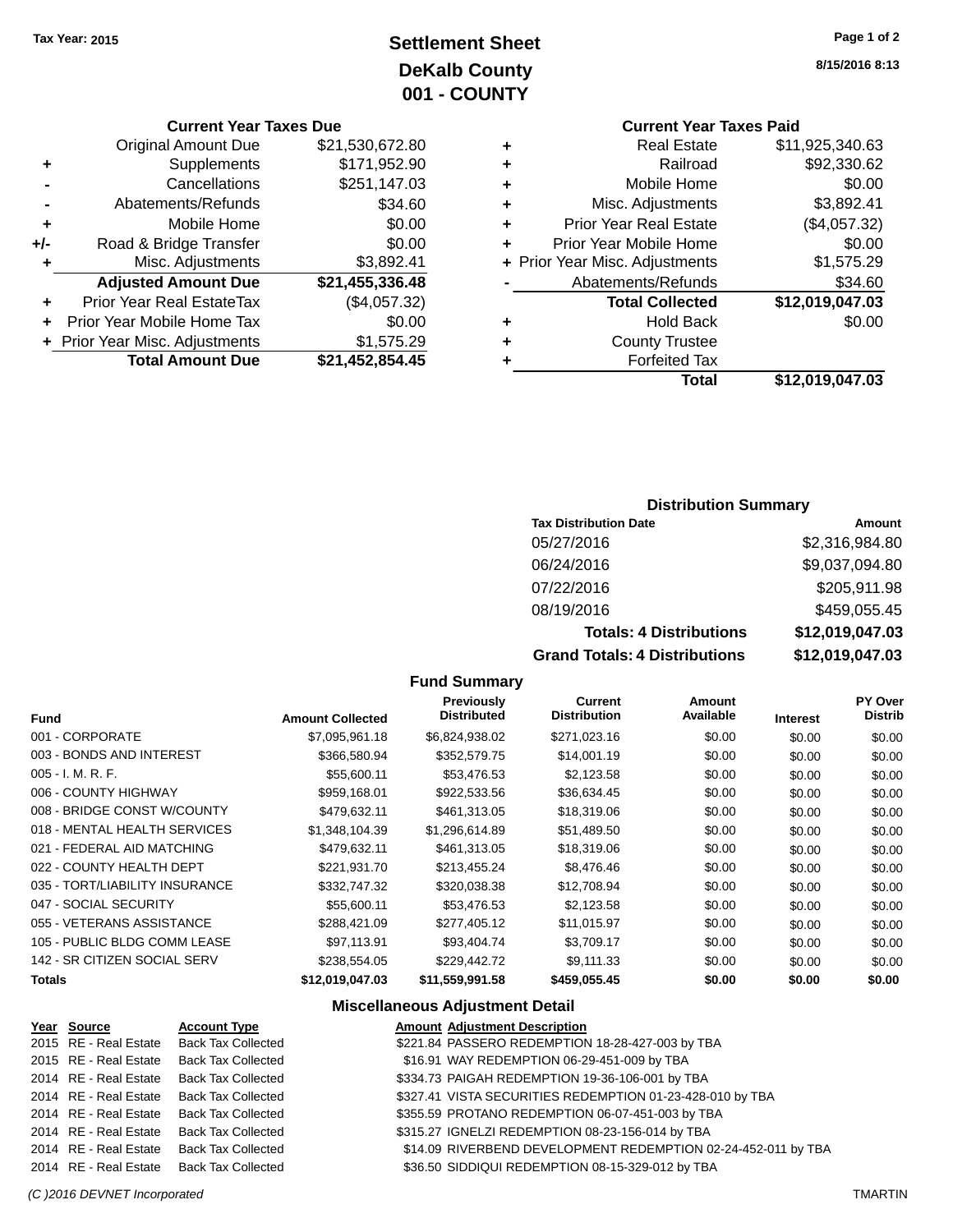# **Settlement Sheet Tax Year: 2015 Page 2 of 2 DeKalb County**

**Miscellaneous Adjustment Detail**

**8/15/2016 8:13**

# **Year Source Account Type Amount Adjustment Description** 2014 RE - Real Estate Back Tax Collected \$17.17 NIELSEN REDEMPTION 15-16-151-019 by TBA 2014 RE - Real Estate Back Tax Collected \$155.04 STILES REDEMPTION 15-15-228-034 by TBA 2014 RE - Real Estate Back Tax Collected \$19.49 STILES REDEMPTION 15-15-228-005 by TBA 2015 RE - Real Estate Back Tax Collected **6.57 WAY REDEMPTION 06-29-451-024 by TBA** 2015 RE - Real Estate Back Tax Collected **\$39.50 OBERHELMAN REDEMPTION 09-25-478-001** by TBA **Totals \$5,467.70 23 entries**

## 2015 RE - Real Estate Back Tax Collected \$21.80 OBERHELMAN REDEMPTION 09-25-451-001 by TBA 2015 RE - Real Estate Back Tax Collected \$207.16 MCCORD REDEMPTION 14-15-351-002 by TBA 2015 RE - Real Estate Back Tax Collected \$139.55 JOHNSON REDEMPTION 02-22-307-013 by TBA 2015 RE - Real Estate Back Tax Collected \$67.74 NIKOLS REDEMPTION 03-19-429-033 by TBA 2015 RE - Real Estate Back Tax Collected \$95.69 HALSEY REDEMPTION 06-19-300-034 by TBA 2015 RE - Real Estate Paymt In Lieu of Tax \$1,582.24 HOUSING AUTHORITY DEKALB UNITS by TBA 2015 RE - Real Estate Paymt In Lieu of Tax \$1,249.30 HOUSING AUTHORITY SYCAMORE UNITS by TBA 2015 RE - Real Estate Paymt In Lieu of Tax \$126.02 HOUSING AUTHORITY SEQUOYA APARTMENTS by TBA

# 2015 RE - Real Estate Paymt In Lieu of Tax **112.95 HOUSING AUTHORITY SUNSET VIEW APARTMENTS by TBA** 2015 RE - Real Estate Back Tax Collected \$5.14 FEDERAL NAT'L MORTGAGE REDEMPTION 16-02-100-005 by TBA

## **Abatement Detail**

## **Year Source Account Type Amount Adjustment Description**

2015 RE - Real Estate RE Abatement **\$5.01 PTAB INTEREST REFUND 19-26-280-004 by TBA** 2015 RE - Real Estate RE Abatement \$25.48 PTAB INTEREST REFUND 03-29-152-012 by TBA 2015 RE - Real Estate RE Abatement \$0.65 PTAB INTEREST REFUND 08-15-426-004 by TBA 2015 RE - Real Estate RE Abatement \$2.51 PTAB INTEREST REFUND 19-25-153-001 by TBA

- 2015 RE Real Estate RE Abatement \$0.95 PTAB INTEREST REFUND 08-26-352-007 by TBA
	-

**Totals \$34.60 5 entries**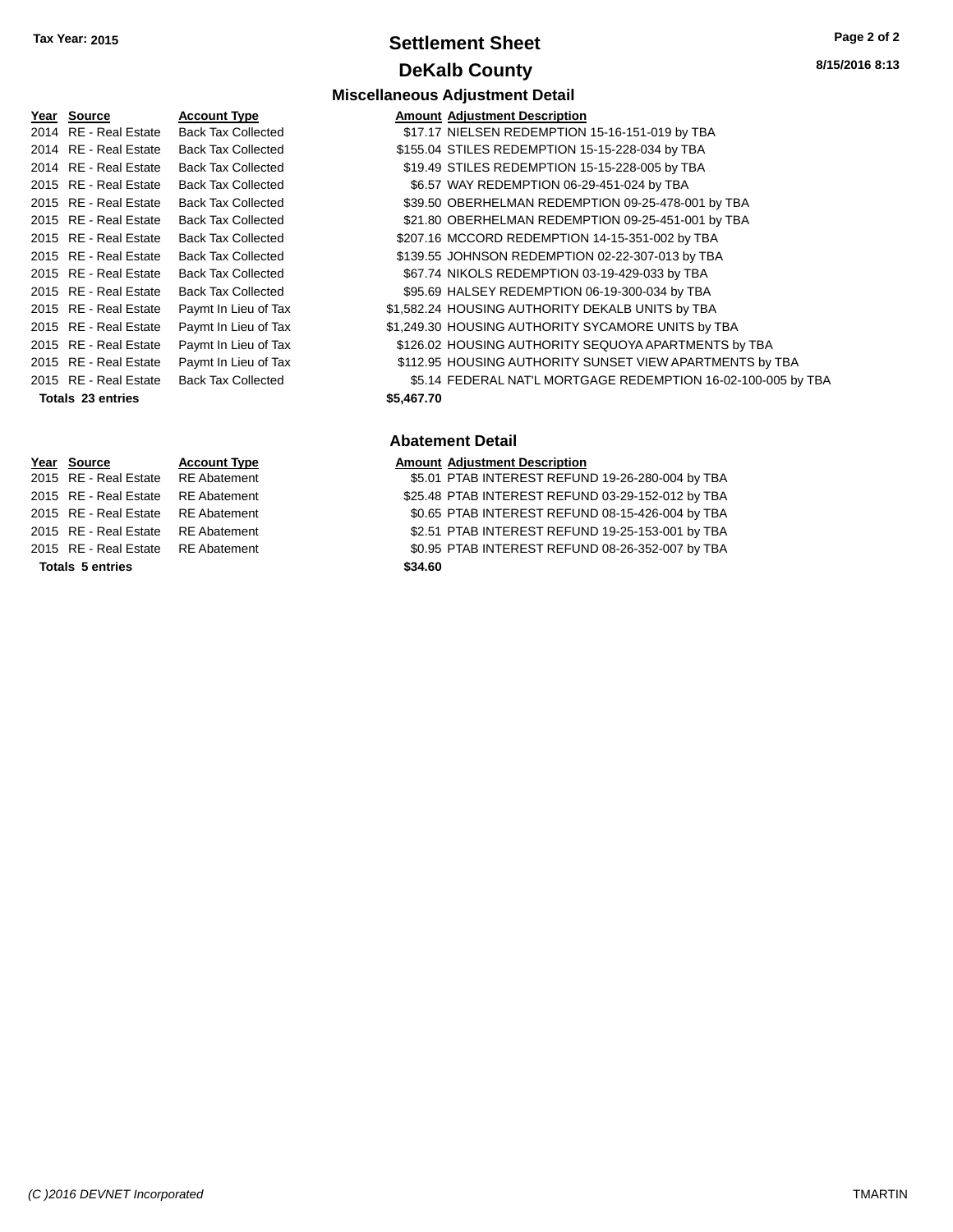# **Settlement Sheet Tax Year: 2015 Page 1 of 2 DeKalb County 002 - FOREST PRESERVE**

**8/15/2016 8:13**

## **Current Year Taxes Paid**

| ÷ | <b>Real Estate</b>             | \$825,588.96 |
|---|--------------------------------|--------------|
| ٠ | Railroad                       | \$6,370.00   |
| ٠ | Mobile Home                    | \$0.00       |
| ٠ | Misc. Adjustments              | \$268.53     |
| ٠ | <b>Prior Year Real Estate</b>  | (\$290.95)   |
| ٠ | Prior Year Mobile Home         | \$0.00       |
|   | + Prior Year Misc. Adjustments | \$110.57     |
|   | Abatements/Refunds             | \$2.39       |
|   | <b>Total Collected</b>         | \$832,044.72 |
| ٠ | <b>Hold Back</b>               | \$0.00       |
| ٠ | <b>County Trustee</b>          |              |
|   | <b>Forfeited Tax</b>           |              |
|   | Total                          | \$832,044.72 |

|     | <b>Current Year Taxes Due</b>  |                |
|-----|--------------------------------|----------------|
|     | <b>Original Amount Due</b>     | \$1,485,401.71 |
| ٠   | Supplements                    | \$15,252.33    |
|     | Cancellations                  | \$17,326.70    |
|     | Abatements/Refunds             | \$2.39         |
| ٠   | Mobile Home                    | \$0.00         |
| +/- | Road & Bridge Transfer         | \$0.00         |
| ٠   | Misc. Adjustments              | \$268.53       |
|     | <b>Adjusted Amount Due</b>     | \$1,483,593.48 |
|     | Prior Year Real EstateTax      | (\$290.95)     |
|     | Prior Year Mobile Home Tax     | \$0.00         |
|     | + Prior Year Misc. Adjustments | \$110.57       |
|     | <b>Total Amount Due</b>        | \$1,483,413.10 |

## **Distribution Summary**

| <b>Tax Distribution Date</b>         | Amount       |
|--------------------------------------|--------------|
| 05/27/2016                           | \$160,304.94 |
| 06/24/2016                           | \$625,817.28 |
| 07/22/2016                           | \$14,254.32  |
| 08/19/2016                           | \$31,668.18  |
| <b>Totals: 4 Distributions</b>       | \$832,044.72 |
| <b>Grand Totals: 4 Distributions</b> | \$832,044.72 |

## **Fund Summary**

| <b>Fund</b>                                         | <b>Amount Collected</b> | Previously<br><b>Distributed</b> | Current<br><b>Distribution</b> | Amount<br>Available | <b>Interest</b> | <b>PY Over</b><br><b>Distrib</b> |
|-----------------------------------------------------|-------------------------|----------------------------------|--------------------------------|---------------------|-----------------|----------------------------------|
| 001 - CORPORATE                                     | \$582.626.82            | \$560,451,66                     | \$22,175,16                    | \$0.00              | \$0.00          | \$0.00                           |
| $005 - I. M. R. F.$                                 | \$25,263,37             | \$24.301.83                      | \$961.54                       | \$0.00              | \$0.00          | \$0.00                           |
| 035 - TORT JUDGEMENTS/LIABILITY<br><b>INSURANCE</b> | \$207.279.80            | \$199,390.60                     | \$7,889.20                     | \$0.00              | \$0.00          | \$0.00                           |
| 047 - SOCIAL SECURITY                               | \$16,874.73             | \$16,232,45                      | \$642.28                       | \$0.00              | \$0.00          | \$0.00                           |
| <b>Totals</b>                                       | \$832.044.72            | \$800,376.54                     | \$31.668.18                    | \$0.00              | \$0.00          | \$0.00                           |

## **Miscellaneous Adjustment Detail**

| Year Source           | <b>Account Type</b>       | <b>Amount Adjustment Description</b>                         |
|-----------------------|---------------------------|--------------------------------------------------------------|
| 2015 RE - Real Estate | <b>Back Tax Collected</b> | \$15.30 PASSERO REDEMPTION 18-28-427-003 by TBA              |
| 2015 RE - Real Estate | <b>Back Tax Collected</b> | \$1.17 WAY REDEMPTION 06-29-451-009 by TBA                   |
| 2014 RE - Real Estate | <b>Back Tax Collected</b> | \$23.49 PAIGAH REDEMPTION 19-36-106-001 by TBA               |
| 2014 RE - Real Estate | <b>Back Tax Collected</b> | \$22.98 VISTA SECURITIES REDEMPTION 01-23-428-010 by TBA     |
| 2014 RE - Real Estate | <b>Back Tax Collected</b> | \$24.96 PROTANO REDEMPTION 06-07-451-003 by TBA              |
| 2014 RE - Real Estate | <b>Back Tax Collected</b> | \$22.13 IGNELZI REDEMPTION 08-23-156-014 by TBA              |
| 2014 RE - Real Estate | <b>Back Tax Collected</b> | \$0.99 RIVERBEND DEVELOPMENT REDEMPTION 02-24-452-011 by TBA |
| 2014 RE - Real Estate | <b>Back Tax Collected</b> | \$2.56 SIDDIQUI REDEMPTION 08-15-329-012 by TBA              |
| 2014 RE - Real Estate | <b>Back Tax Collected</b> | \$1.21 NIELSEN REDEMPTION 15-16-151-019 by TBA               |
| 2014 RE - Real Estate | <b>Back Tax Collected</b> | \$10.88 STILES REDEMPTION 15-15-228-034 by TBA               |
| 2014 RE - Real Estate | <b>Back Tax Collected</b> | \$1.37 STILES REDEMPTION 15-15-228-005 by TBA                |
| 2015 RE - Real Estate | <b>Back Tax Collected</b> | \$0.45 WAY REDEMPTION 06-29-451-024 by TBA                   |
| 2015 RE - Real Estate | <b>Back Tax Collected</b> | \$2.73 OBERHELMAN REDEMPTION 09-25-478-001 by TBA            |
| 2015 RE - Real Estate | <b>Back Tax Collected</b> | \$1.50 OBERHELMAN REDEMPTION 09-25-451-001 by TBA            |
| 2015 RE - Real Estate | <b>Back Tax Collected</b> | \$14.29 MCCORD REDEMPTION 14-15-351-002 by TBA               |
| 2015 RE - Real Estate | <b>Back Tax Collected</b> | \$9.63 JOHNSON REDEMPTION 02-22-307-013 by TBA               |
| 2015 RE - Real Estate | <b>Back Tax Collected</b> | \$4.67 NIKOLS REDEMPTION 03-19-429-033 by TBA                |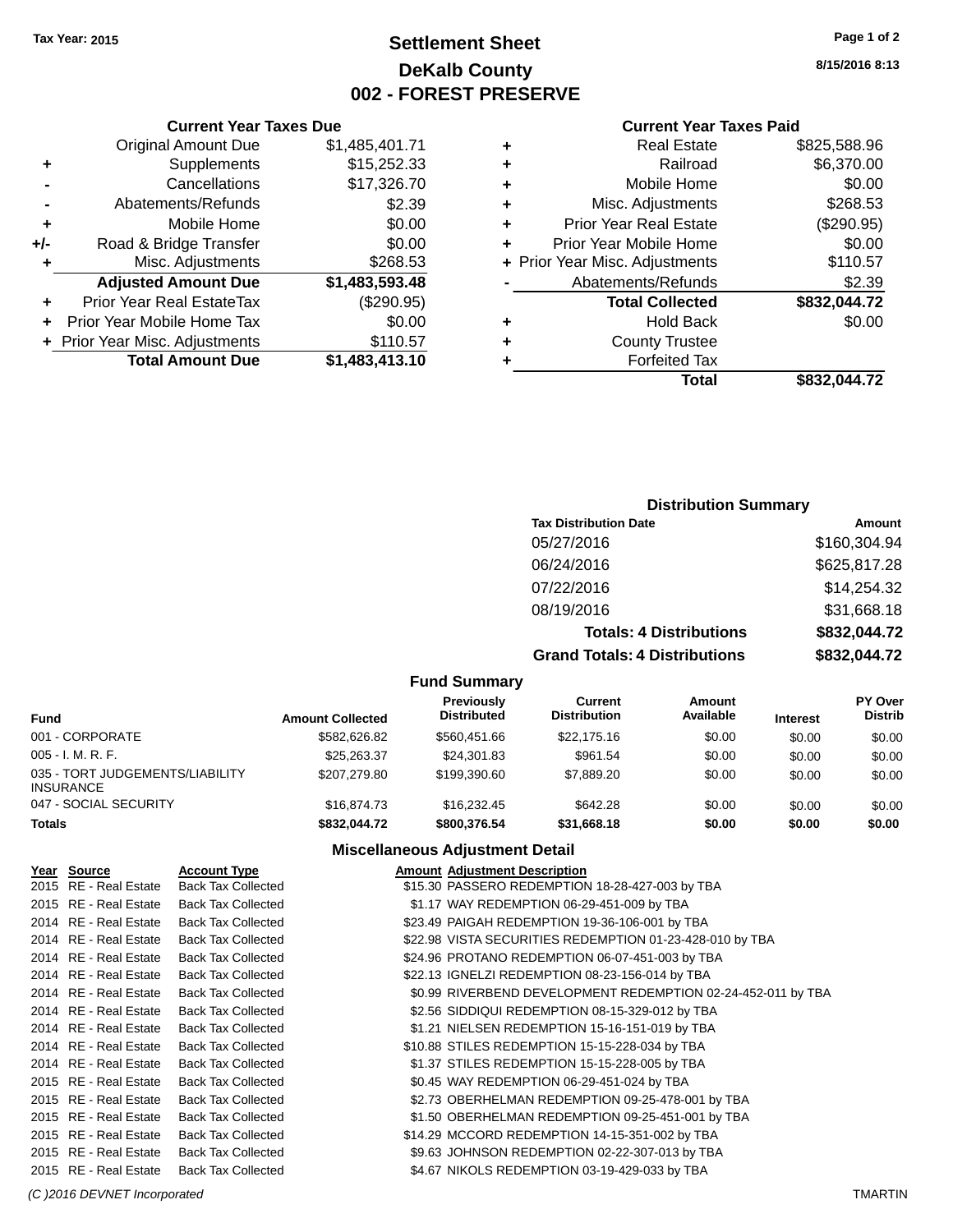# **Settlement Sheet Tax Year: 2015 Page 2 of 2 DeKalb County**

## **Miscellaneous Adjustment Detail Year** Source **Account Type Account Adjustment Description** 2015 RE - Real Estate Back Tax Collected \$6.60 HALSEY REDEMPTION 06-19-300-034 by TBA 2015 RE - Real Estate Paymt In Lieu of Tax S109.17 HOUSING AUTHORITY DEKALB UNITS by TBA 2015 RE - Real Estate Paymt In Lieu of Tax \$86.19 HOUSING AUTHORITY SYCAMORE UNITS by TBA 2015 RE - Real Estate Paymt In Lieu of Tax \$8.69 HOUSING AUTHORITY SEQUOYA APARTMENTS by TBA 2015 RE - Real Estate Paymt In Lieu of Tax **Fig.79 HOUSING AUTHORITY SUNSET VIEW APARTMENTS** by TBA 2015 RE - Real Estate Back Tax Collected \$0.35 FEDERAL NAT'L MORTGAGE REDEMPTION 16-02-100-005 by TBA **Totals \$379.10 23 entries Abatement Detail Year Source Account Type Amount Adjustment Description** \$0.35 PTAB INTEREST REFUND 19-26-280-004 by TBA

**Totals \$2.39 5 entries**

2015 RE - Real Estate \$1.76 PTAB INTEREST REFUND 03-29-152-012 by TBA RE Abatement 2015 RE - Real Estate RE Abatement \$0.04 PTAB INTEREST REFUND 08-15-426-004 by TBA 2015 RE - Real Estate RE Abatement \$0.17 PTAB INTEREST REFUND 19-25-153-001 by TBA 2015 RE - Real Estate \$0.07 PTAB INTEREST REFUND 08-26-352-007 by TBA RE Abatement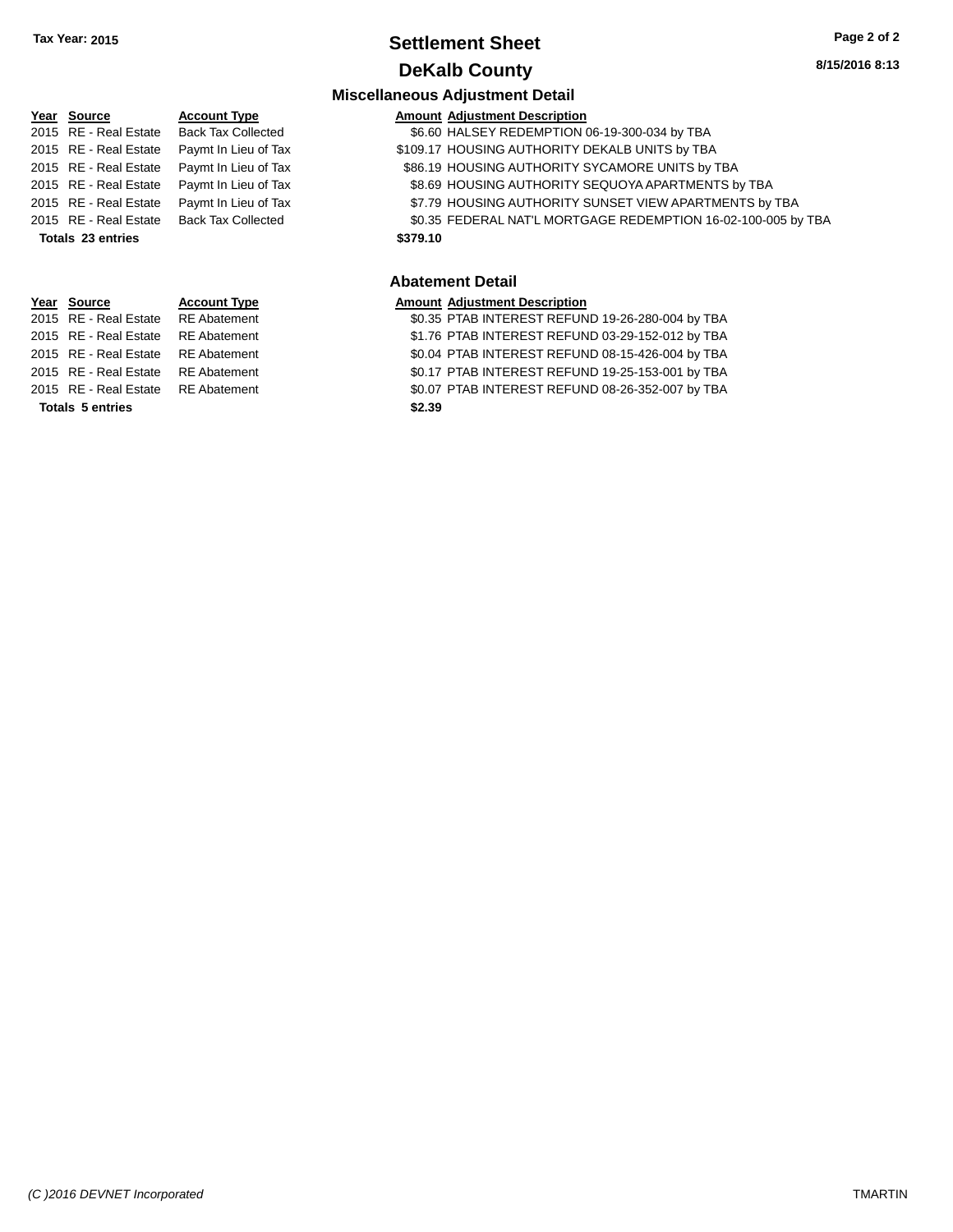# **Settlement Sheet Tax Year: 2015 Page 1 of 1 DeKalb County 003 - AFTON TOWNSHIP**

**8/15/2016 8:13**

|  | <b>Current Year Taxes Paid</b> |  |
|--|--------------------------------|--|
|--|--------------------------------|--|

|       | <b>Current Year Taxes Due</b>  |             |
|-------|--------------------------------|-------------|
|       | <b>Original Amount Due</b>     | \$75,097.32 |
| ٠     | Supplements                    | \$73.98     |
|       | Cancellations                  | \$84.43     |
|       | Abatements/Refunds             | \$0.00      |
| ٠     | Mobile Home                    | \$0.00      |
| $+/-$ | Road & Bridge Transfer         | \$0.00      |
| ٠     | Misc. Adjustments              | \$0.00      |
|       | <b>Adjusted Amount Due</b>     | \$75,086.87 |
| ٠     | Prior Year Real EstateTax      | \$0.00      |
| ÷     | Prior Year Mobile Home Tax     | \$0.00      |
|       | + Prior Year Misc. Adjustments | \$0.00      |
|       | <b>Total Amount Due</b>        | \$75,086.87 |
|       |                                |             |

|   | <b>Real Estate</b>             | \$42,233.30 |
|---|--------------------------------|-------------|
| ٠ | Railroad                       | \$919.61    |
| ٠ | Mobile Home                    | \$0.00      |
| ٠ | Misc. Adjustments              | \$0.00      |
| ٠ | <b>Prior Year Real Estate</b>  | \$0.00      |
| ٠ | Prior Year Mobile Home         | \$0.00      |
|   | + Prior Year Misc. Adjustments | \$0.00      |
|   | Abatements/Refunds             | \$0.00      |
|   | <b>Total Collected</b>         | \$43,152.91 |
| ٠ | <b>Hold Back</b>               | \$0.00      |
| ٠ | <b>County Trustee</b>          |             |
| ٠ | <b>Forfeited Tax</b>           |             |
|   | Total                          | \$43,152.91 |
|   |                                |             |

| <b>Distribution Summary</b>          |             |
|--------------------------------------|-------------|
| <b>Tax Distribution Date</b>         | Amount      |
| 05/27/2016                           | \$11,469.48 |
| 06/24/2016                           | \$30,655.25 |
| 07/22/2016                           | \$277.41    |
| 08/19/2016                           | \$750.77    |
| <b>Totals: 4 Distributions</b>       | \$43,152.91 |
| <b>Grand Totals: 4 Distributions</b> | \$43,152.91 |

|                                                     |                         | <b>Fund Summary</b>              |                                       |                     |                 |                                  |
|-----------------------------------------------------|-------------------------|----------------------------------|---------------------------------------|---------------------|-----------------|----------------------------------|
| <b>Fund</b>                                         | <b>Amount Collected</b> | Previously<br><b>Distributed</b> | <b>Current</b><br><b>Distribution</b> | Amount<br>Available | <b>Interest</b> | <b>PY Over</b><br><b>Distrib</b> |
| 001 - CORPORATE                                     | \$33.411.51             | \$32,830.21                      | \$581.30                              | \$0.00              | \$0.00          | \$0.00                           |
| $005 - I. M. R. F.$                                 | \$3,735.11              | \$3,670.13                       | \$64.98                               | \$0.00              | \$0.00          | \$0.00                           |
| 027 - AUDIT                                         | \$431.54                | \$424.03                         | \$7.51                                | \$0.00              | \$0.00          | \$0.00                           |
| 035 - TORT JUDGEMENTS/LIABILITY<br><b>INSURANCE</b> | \$1,724.04              | \$1,694.05                       | \$29.99                               | \$0.00              | \$0.00          | \$0.00                           |
| 047 - SOCIAL SECURITY                               | \$3,448.10              | \$3.388.11                       | \$59.99                               | \$0.00              | \$0.00          | \$0.00                           |
| 054 - GENERAL ASSISTANCE                            | \$402.61                | \$395.61                         | \$7.00                                | \$0.00              | \$0.00          | \$0.00                           |
| Totals                                              | \$43,152.91             | \$42,402.14                      | \$750.77                              | \$0.00              | \$0.00          | \$0.00                           |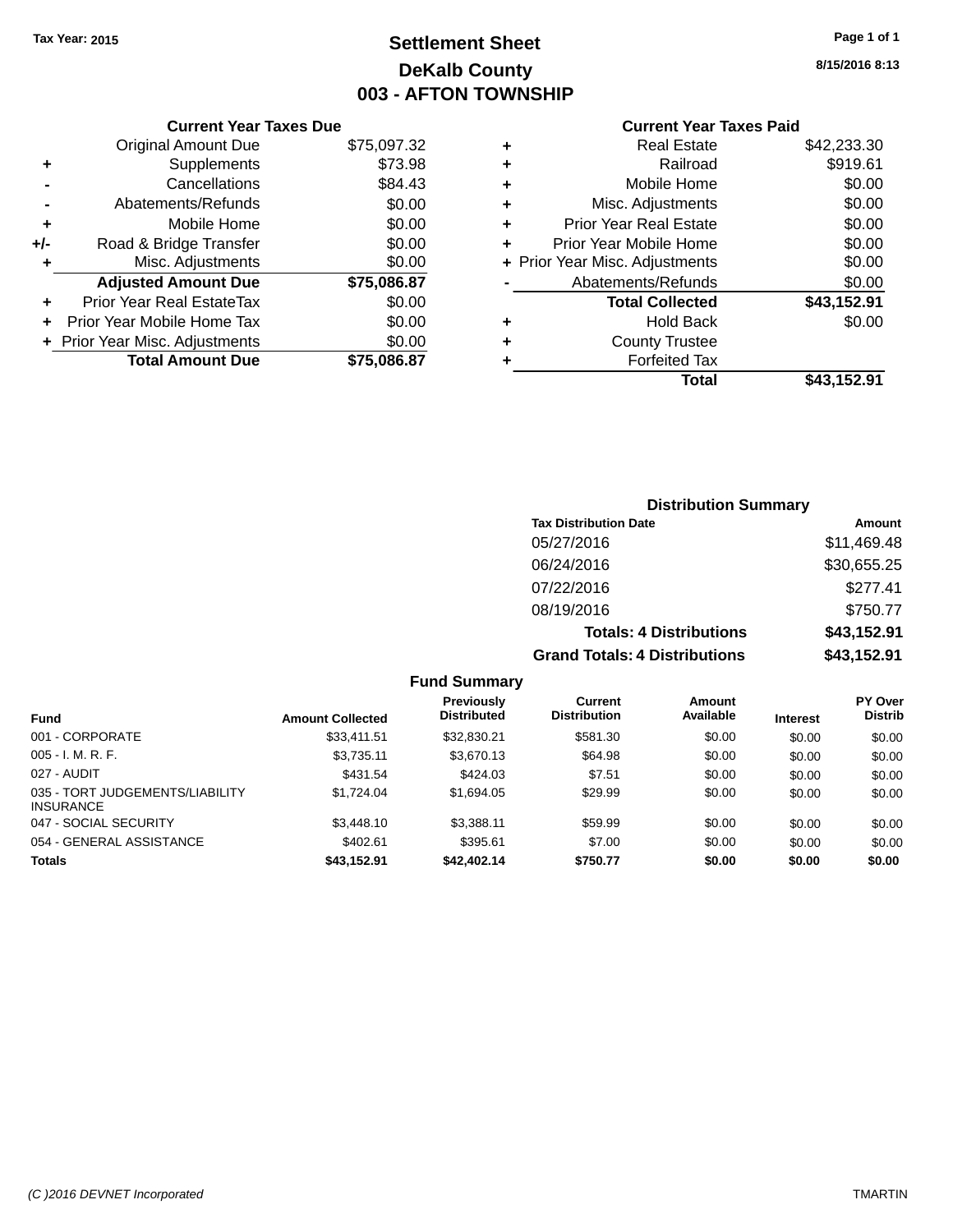# **Settlement Sheet Tax Year: 2015 Page 1 of 1 DeKalb County 004 - AFTON ROAD & BRIDGE**

**Current Year Taxes Due** Original Amount Due \$310,929.67 **+** Supplements \$290.71 **-** Cancellations \$331.76 **-** Abatements/Refunds \$0.00 **+** Mobile Home \$0.00 **+/-** Road & Bridge Transfer (\$8,908.20) **+** Misc. Adjustments \$0.00 **Adjusted Amount Due \$301,980.42 +** Prior Year Real EstateTax \$0.00 **+** Prior Year Mobile Home Tax \$0.00 **+ Prior Year Misc. Adjustments**  $$0.00$ **Total Amount Due \$301,980.42**

### **Current Year Taxes Paid**

| ٠ | <b>Real Estate</b>             | \$165,952.53 |
|---|--------------------------------|--------------|
| ٠ | Railroad                       | \$3,807.48   |
| ٠ | Mobile Home                    | \$0.00       |
| ٠ | Misc. Adjustments              | \$0.00       |
| ٠ | <b>Prior Year Real Estate</b>  | \$0.00       |
| ٠ | Prior Year Mobile Home         | \$0.00       |
|   | + Prior Year Misc. Adjustments | \$0.00       |
|   | Abatements/Refunds             | \$0.00       |
|   | <b>Total Collected</b>         | \$169,760.01 |
| ٠ | <b>Hold Back</b>               | \$0.00       |
| ٠ | <b>County Trustee</b>          |              |
|   | <b>Forfeited Tax</b>           |              |
|   | Total                          | \$169,760.01 |
|   |                                |              |

| <b>Road and Bridge Summary</b> |             |               | <b>Distribution Summary</b>    |              |  |
|--------------------------------|-------------|---------------|--------------------------------|--------------|--|
| <b>Municipality</b>            | Amt. Due    | Amt. Distrib. | <b>Tax Distribution Date</b>   | Amount       |  |
| CITY OF DEKALB                 | \$15,449.93 | \$8.908.20    | 05/27/2016                     | \$45,068.26  |  |
| <b>Totals</b>                  | \$15,449.93 | \$8,908.20    | 06/24/2016                     | \$120,651.61 |  |
|                                |             |               | 07/22/2016                     | \$1,090.10   |  |
|                                |             |               | 08/19/2016                     | \$2,950.04   |  |
|                                |             |               | <b>Totals: 4 Distributions</b> | \$169,760.01 |  |

**Grand Totals: 4 Distributions \$169,760.01**

|                              |                         |                                         | ************************************** |                            |                 | <b></b>                          |
|------------------------------|-------------------------|-----------------------------------------|----------------------------------------|----------------------------|-----------------|----------------------------------|
|                              |                         | <b>Fund Summary</b>                     |                                        |                            |                 |                                  |
| <b>Fund</b>                  | <b>Amount Collected</b> | <b>Previously</b><br><b>Distributed</b> | Current<br><b>Distribution</b>         | <b>Amount</b><br>Available | <b>Interest</b> | <b>PY Over</b><br><b>Distrib</b> |
| 007 - ROAD AND BRIDGE        | \$99,577.35             | \$97,848.32                             | \$1,729.03                             | \$0.00                     | \$0.00          | \$0.00                           |
| 008 - BRIDGE CONST W/COUNTY  | \$8.614.14              | \$8,464.27                              | \$149.87                               | \$0.00                     | \$0.00          | \$0.00                           |
| 009 - PERMANENT ROAD         | \$46,169.64             | \$45,366,40                             | \$803.24                               | \$0.00                     | \$0.00          | \$0.00                           |
| 010 - EQUIPMENT AND BUILDING | \$15,398.88             | \$15,130.98                             | \$267.90                               | \$0.00                     | \$0.00          | \$0.00                           |
| Totals                       | \$169,760.01            | \$166,809.97                            | \$2,950.04                             | \$0.00                     | \$0.00          | \$0.00                           |
|                              |                         |                                         |                                        |                            |                 |                                  |

**8/15/2016 8:13**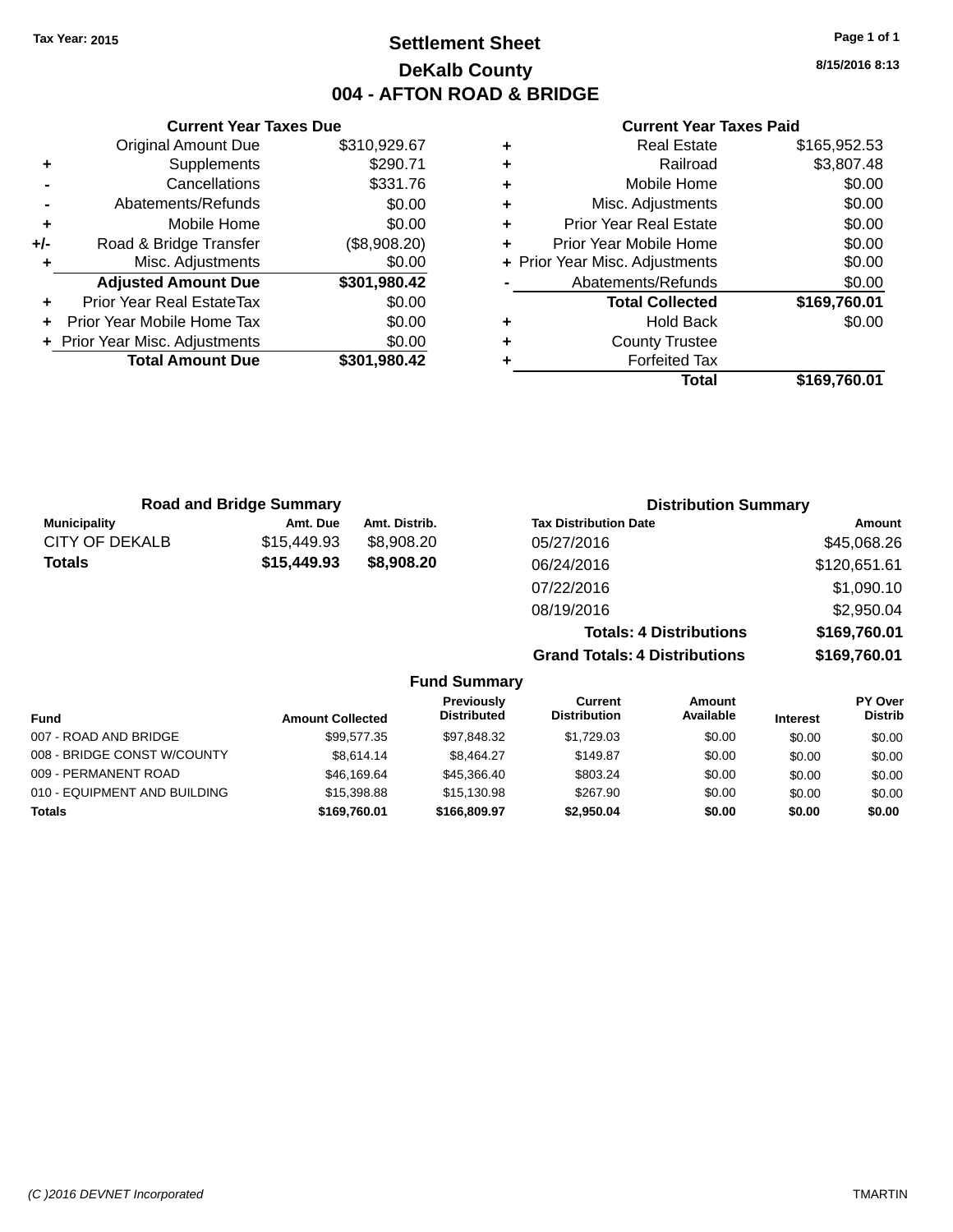# **Settlement Sheet Tax Year: 2015 Page 1 of 1 DeKalb County 005 - CLINTON TOWNSHIP**

**8/15/2016 8:13**

## **Current Year Taxes Paid**

|     | <b>Current Year Taxes Due</b>  |             |  |  |  |
|-----|--------------------------------|-------------|--|--|--|
|     | <b>Original Amount Due</b>     | \$96,667.43 |  |  |  |
| ٠   | Supplements                    | \$712.29    |  |  |  |
|     | Cancellations                  | \$818.97    |  |  |  |
|     | Abatements/Refunds             | \$0.00      |  |  |  |
| ٠   | Mobile Home                    | \$0.00      |  |  |  |
| +/- | Road & Bridge Transfer         | \$0.00      |  |  |  |
|     | Misc. Adjustments              | \$35.67     |  |  |  |
|     | <b>Adjusted Amount Due</b>     | \$96,596.42 |  |  |  |
| ٠   | Prior Year Real EstateTax      | \$0.00      |  |  |  |
|     | Prior Year Mobile Home Tax     | \$0.00      |  |  |  |
|     | + Prior Year Misc. Adjustments | \$0.00      |  |  |  |
|     | <b>Total Amount Due</b>        | \$96,596.42 |  |  |  |
|     |                                |             |  |  |  |

|                  | \$54,323.43                                                                                                                                                                                                                                          |
|------------------|------------------------------------------------------------------------------------------------------------------------------------------------------------------------------------------------------------------------------------------------------|
| Railroad         | \$1,100.96                                                                                                                                                                                                                                           |
|                  | \$0.00                                                                                                                                                                                                                                               |
|                  | \$35.67                                                                                                                                                                                                                                              |
|                  | \$0.00                                                                                                                                                                                                                                               |
|                  | \$0.00                                                                                                                                                                                                                                               |
|                  | \$0.00                                                                                                                                                                                                                                               |
|                  | \$0.00                                                                                                                                                                                                                                               |
|                  | \$55,460.06                                                                                                                                                                                                                                          |
| <b>Hold Back</b> | \$0.00                                                                                                                                                                                                                                               |
|                  |                                                                                                                                                                                                                                                      |
|                  |                                                                                                                                                                                                                                                      |
| Total            | \$55,460.06                                                                                                                                                                                                                                          |
|                  | <b>Real Estate</b><br>Mobile Home<br>Misc. Adjustments<br><b>Prior Year Real Estate</b><br>Prior Year Mobile Home<br>+ Prior Year Misc. Adjustments<br>Abatements/Refunds<br><b>Total Collected</b><br><b>County Trustee</b><br><b>Forfeited Tax</b> |

# **Distribution Summary Tax Distribution Date Amount** 05/27/2016 \$13,984.47 06/24/2016 \$39,591.12 07/22/2016 \$820.72 08/19/2016 \$1,063.75 **Totals: 4 Distributions \$55,460.06 Grand Totals: 4 Distributions \$55,460.06**

#### **Fund Summary**

| <b>Fund</b>                                         | <b>Amount Collected</b> | <b>Previously</b><br><b>Distributed</b> | Current<br><b>Distribution</b> | Amount<br>Available | <b>Interest</b> | <b>PY Over</b><br><b>Distrib</b> |
|-----------------------------------------------------|-------------------------|-----------------------------------------|--------------------------------|---------------------|-----------------|----------------------------------|
| 001 - CORPORATE                                     | \$46,786.79             | \$45,889.39                             | \$897.40                       | \$0.00              | \$0.00          | \$0.00                           |
| $005 - I. M. R. F.$                                 | \$31.27                 | \$30.67                                 | \$0.60                         | \$0.00              | \$0.00          | \$0.00                           |
| 027 - AUDIT                                         | \$31.27                 | \$30.67                                 | \$0.60                         | \$0.00              | \$0.00          | \$0.00                           |
| 035 - TORT JUDGEMENTS/LIABILITY<br><b>INSURANCE</b> | \$1,722.15              | \$1,689.12                              | \$33.03                        | \$0.00              | \$0.00          | \$0.00                           |
| 047 - SOCIAL SECURITY                               | \$3,444.29              | \$3,378,23                              | \$66.06                        | \$0.00              | \$0.00          | \$0.00                           |
| 054 - GENERAL ASSISTANCE                            | \$3.444.29              | \$3,378.23                              | \$66.06                        | \$0.00              | \$0.00          | \$0.00                           |
| <b>Totals</b>                                       | \$55,460.06             | \$54,396.31                             | \$1,063.75                     | \$0.00              | \$0.00          | \$0.00                           |

## **Miscellaneous Adjustment Detail**

|                         | Year Source | <b>Account Type</b>                      | <b>Amount Adiustment Description</b>           |
|-------------------------|-------------|------------------------------------------|------------------------------------------------|
|                         |             | 2015 RE - Real Estate Back Tax Collected | \$35.67 MCCORD REDEMPTION 14-15-351-002 by TBA |
| <b>Totals 1 entries</b> |             |                                          | \$35.67                                        |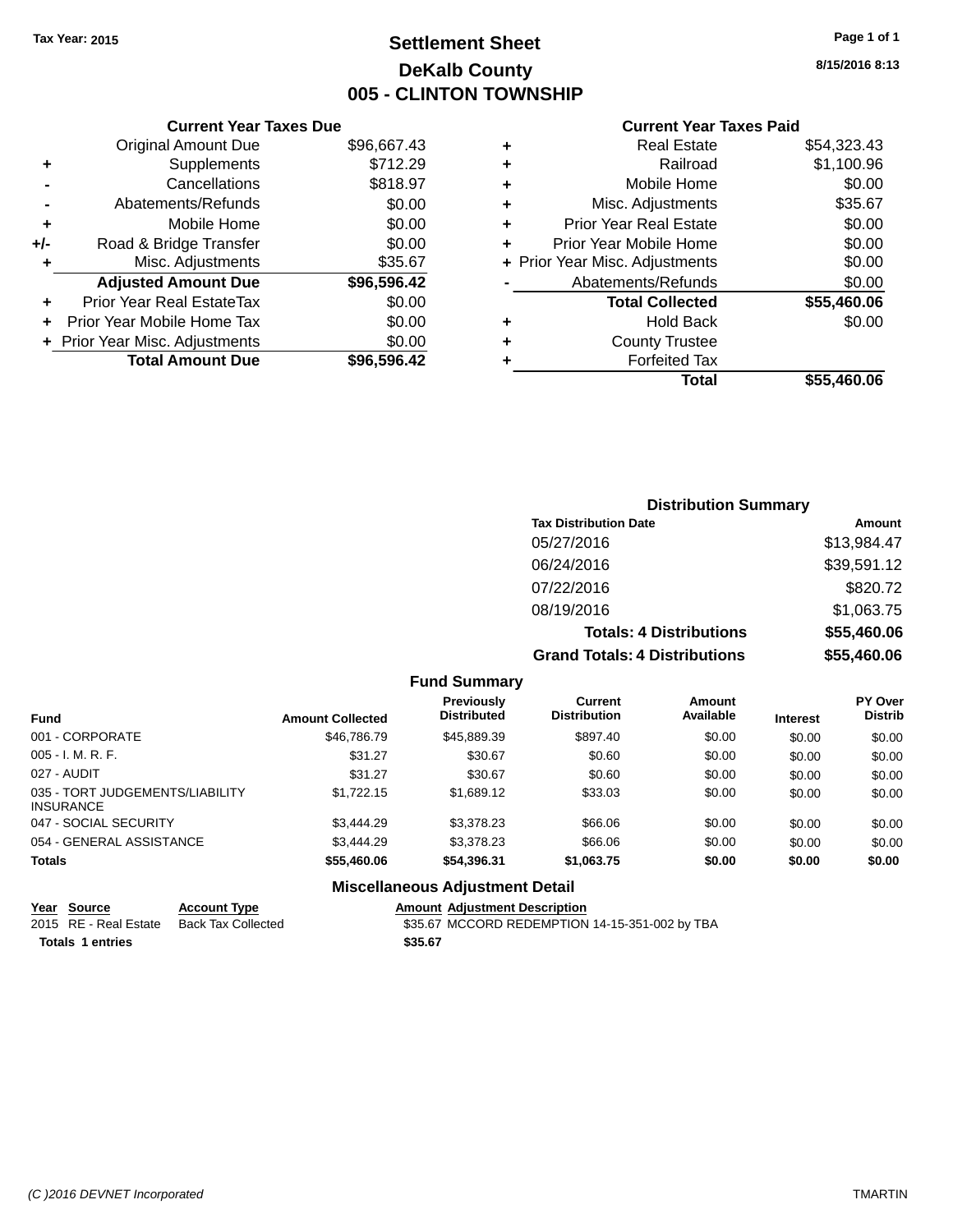# **Settlement Sheet Tax Year: 2015 Page 1 of 1 DeKalb County 006 - CLINTON TWP LIBRARY**

**8/15/2016 8:13**

## **Current Year Taxes Paid**

| <b>Original Amount Due</b>   | \$89,851.31                   |
|------------------------------|-------------------------------|
| Supplements                  | \$662.06                      |
| Cancellations                | \$761.22                      |
| Abatements/Refunds           | \$0.00                        |
| Mobile Home                  | \$0.00                        |
| Road & Bridge Transfer       | \$0.00                        |
| Misc. Adjustments            | \$33.15                       |
| <b>Adjusted Amount Due</b>   | \$89,785.30                   |
| Prior Year Real EstateTax    | \$0.00                        |
| Prior Year Mobile Home Tax   | \$0.00                        |
| Prior Year Misc. Adjustments | \$0.00                        |
| <b>Total Amount Due</b>      | \$89.785.30                   |
|                              | <b>Current Year Taxes Due</b> |

|   | <b>Real Estate</b>             | \$50,491.90 |
|---|--------------------------------|-------------|
| ٠ | Railroad                       | \$1,023.34  |
| ٠ | Mobile Home                    | \$0.00      |
| ٠ | Misc. Adjustments              | \$33.15     |
| ٠ | <b>Prior Year Real Estate</b>  | \$0.00      |
| ÷ | Prior Year Mobile Home         | \$0.00      |
|   | + Prior Year Misc. Adjustments | \$0.00      |
|   | Abatements/Refunds             | \$0.00      |
|   | <b>Total Collected</b>         | \$51,548.39 |
| ٠ | <b>Hold Back</b>               | \$0.00      |
| ٠ | <b>County Trustee</b>          |             |
| ٠ | <b>Forfeited Tax</b>           |             |
|   | Total                          | \$51,548.39 |
|   |                                |             |

|               |                         |                                        | <b>Distribution Summary</b>           |                                |                 |                           |
|---------------|-------------------------|----------------------------------------|---------------------------------------|--------------------------------|-----------------|---------------------------|
|               |                         |                                        | <b>Tax Distribution Date</b>          |                                |                 | <b>Amount</b>             |
|               |                         |                                        | 05/27/2016                            |                                |                 | \$12,998.45               |
|               |                         |                                        | 06/24/2016                            |                                |                 | \$36,798.36               |
|               |                         |                                        | 07/22/2016                            |                                |                 | \$762.84                  |
|               |                         |                                        | 08/19/2016                            |                                |                 | \$988.74                  |
|               |                         |                                        |                                       | <b>Totals: 4 Distributions</b> |                 | \$51,548.39               |
|               |                         |                                        | <b>Grand Totals: 4 Distributions</b>  |                                |                 | \$51,548.39               |
|               |                         | <b>Fund Summary</b>                    |                                       |                                |                 |                           |
| <b>Fund</b>   | <b>Amount Collected</b> | Previously<br><b>Distributed</b>       | <b>Current</b><br><b>Distribution</b> | Amount<br>Available            | <b>Interest</b> | PY Over<br><b>Distrib</b> |
| 016 - LIBRARY | \$51,548.39             | \$50,559.65                            | \$988.74                              | \$0.00                         | \$0.00          | \$0.00                    |
| Totals        | \$51,548.39             | \$50,559.65                            | \$988.74                              | \$0.00                         | \$0.00          | \$0.00                    |
|               |                         | <b>Miscellaneous Adjustment Detail</b> |                                       |                                |                 |                           |

| Year Source             | <b>Account Type</b> |         | <b>Amount Adiustment Description</b>           |  |
|-------------------------|---------------------|---------|------------------------------------------------|--|
| 2015 RE - Real Estate   | Back Tax Collected  |         | \$33.15 MCCORD REDEMPTION 14-15-351-002 by TBA |  |
| <b>Totals 1 entries</b> |                     | \$33.15 |                                                |  |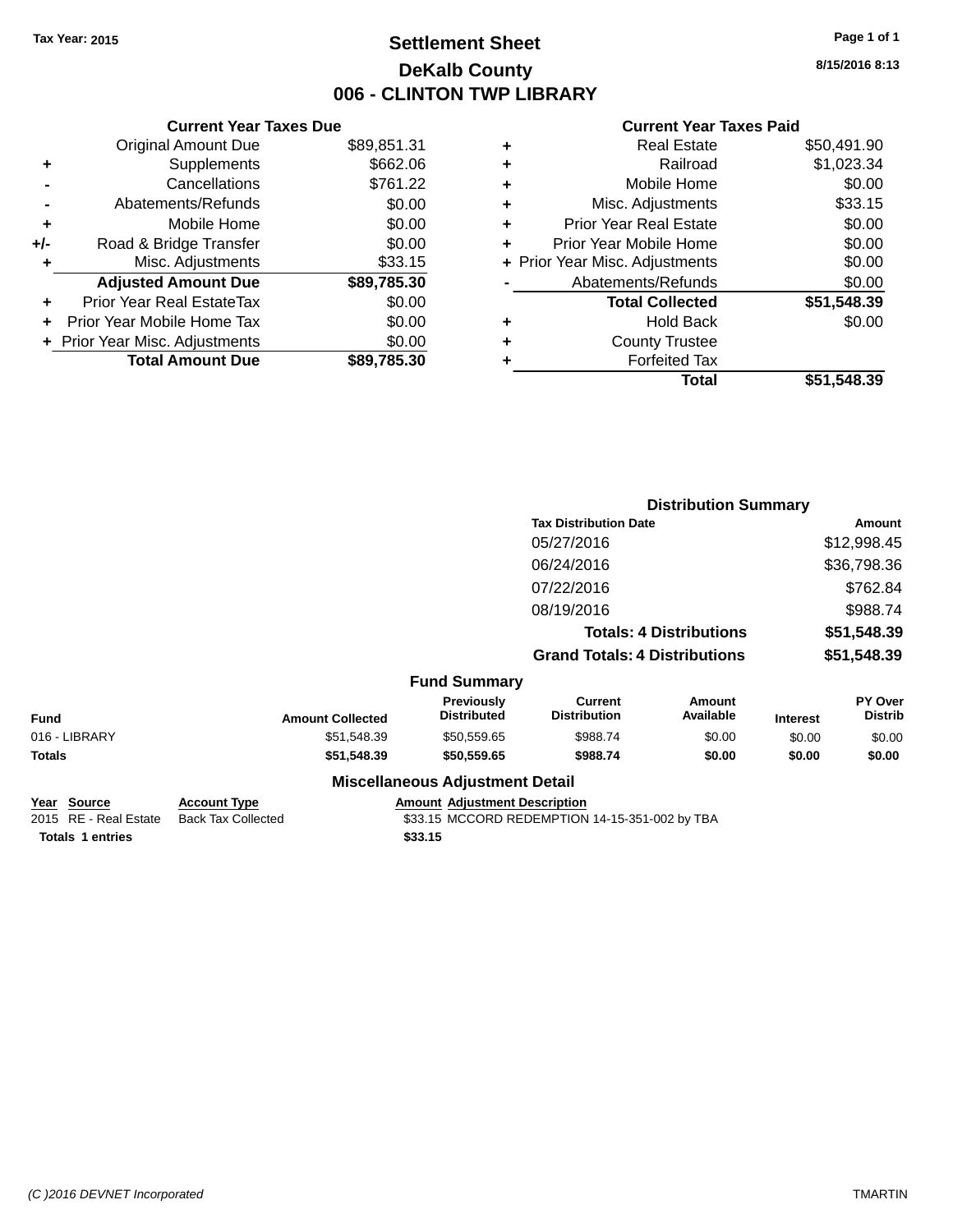# **Settlement Sheet Tax Year: 2015 Page 1 of 1 DeKalb County 007 - CLINTON TWP CEMETERY**

**8/15/2016 8:13**

#### **Current Year Taxes Paid**

|       | <b>Current Year Taxes Due</b> |             |
|-------|-------------------------------|-------------|
|       | <b>Original Amount Due</b>    | \$22,051.76 |
| ٠     | Supplements                   | \$162.49    |
|       | Cancellations                 | \$186.82    |
|       | Abatements/Refunds            | \$0.00      |
| ÷     | Mobile Home                   | \$0.00      |
| $+/-$ | Road & Bridge Transfer        | \$0.00      |
|       | Misc. Adjustments             | \$8.14      |
|       | <b>Adjusted Amount Due</b>    | \$22,035.57 |
| ÷     | Prior Year Real EstateTax     | \$0.00      |
|       | Prior Year Mobile Home Tax    | \$0.00      |
|       | Prior Year Misc. Adjustments  | \$0.00      |
|       | <b>Total Amount Due</b>       | \$22.035.57 |

| ٠ | <b>Real Estate</b>             | \$12,392.45 |
|---|--------------------------------|-------------|
| ٠ | Railroad                       | \$251.16    |
| ٠ | Mobile Home                    | \$0.00      |
| ٠ | Misc. Adjustments              | \$8.14      |
| ٠ | <b>Prior Year Real Estate</b>  | \$0.00      |
| ٠ | Prior Year Mobile Home         | \$0.00      |
|   | + Prior Year Misc. Adjustments | \$0.00      |
|   | Abatements/Refunds             | \$0.00      |
|   | <b>Total Collected</b>         | \$12,651.75 |
| ٠ | Hold Back                      | \$0.00      |
| ٠ | <b>County Trustee</b>          |             |
| ٠ | <b>Forfeited Tax</b>           |             |
|   | Total                          | \$12,651.75 |
|   |                                |             |

|                |                         |                                        | <b>Distribution Summary</b>           |                                |                 |                           |
|----------------|-------------------------|----------------------------------------|---------------------------------------|--------------------------------|-----------------|---------------------------|
|                |                         |                                        | <b>Tax Distribution Date</b>          |                                |                 | Amount                    |
|                |                         |                                        | 05/27/2016                            |                                |                 | \$3,190.12                |
|                |                         |                                        | 06/24/2016                            |                                |                 | \$9,031.75                |
|                |                         |                                        | 07/22/2016                            |                                |                 | \$187.22                  |
|                |                         |                                        | 08/19/2016                            |                                |                 | \$242.66                  |
|                |                         |                                        |                                       | <b>Totals: 4 Distributions</b> |                 | \$12,651.75               |
|                |                         |                                        | <b>Grand Totals: 4 Distributions</b>  |                                | \$12,651.75     |                           |
|                |                         | <b>Fund Summary</b>                    |                                       |                                |                 |                           |
| <b>Fund</b>    | <b>Amount Collected</b> | Previously<br><b>Distributed</b>       | <b>Current</b><br><b>Distribution</b> | Amount<br>Available            | <b>Interest</b> | PY Over<br><b>Distrib</b> |
| 017 - CEMETERY | \$12,651.75             | \$12,409.09                            | \$242.66                              | \$0.00                         | \$0.00          | \$0.00                    |
| Totals         | \$12,651.75             | \$12,409.09                            | \$242.66                              | \$0.00                         | \$0.00          | \$0.00                    |
|                |                         | <b>Miscellaneous Adjustment Detail</b> |                                       |                                |                 |                           |
|                |                         |                                        |                                       |                                |                 |                           |

**Year Source Account Type Amount Adjustment Description**  $$8.14$  MCCORD REDEMPTION 14-15-351-002 by TBA **Totals \$8.14 1 entries**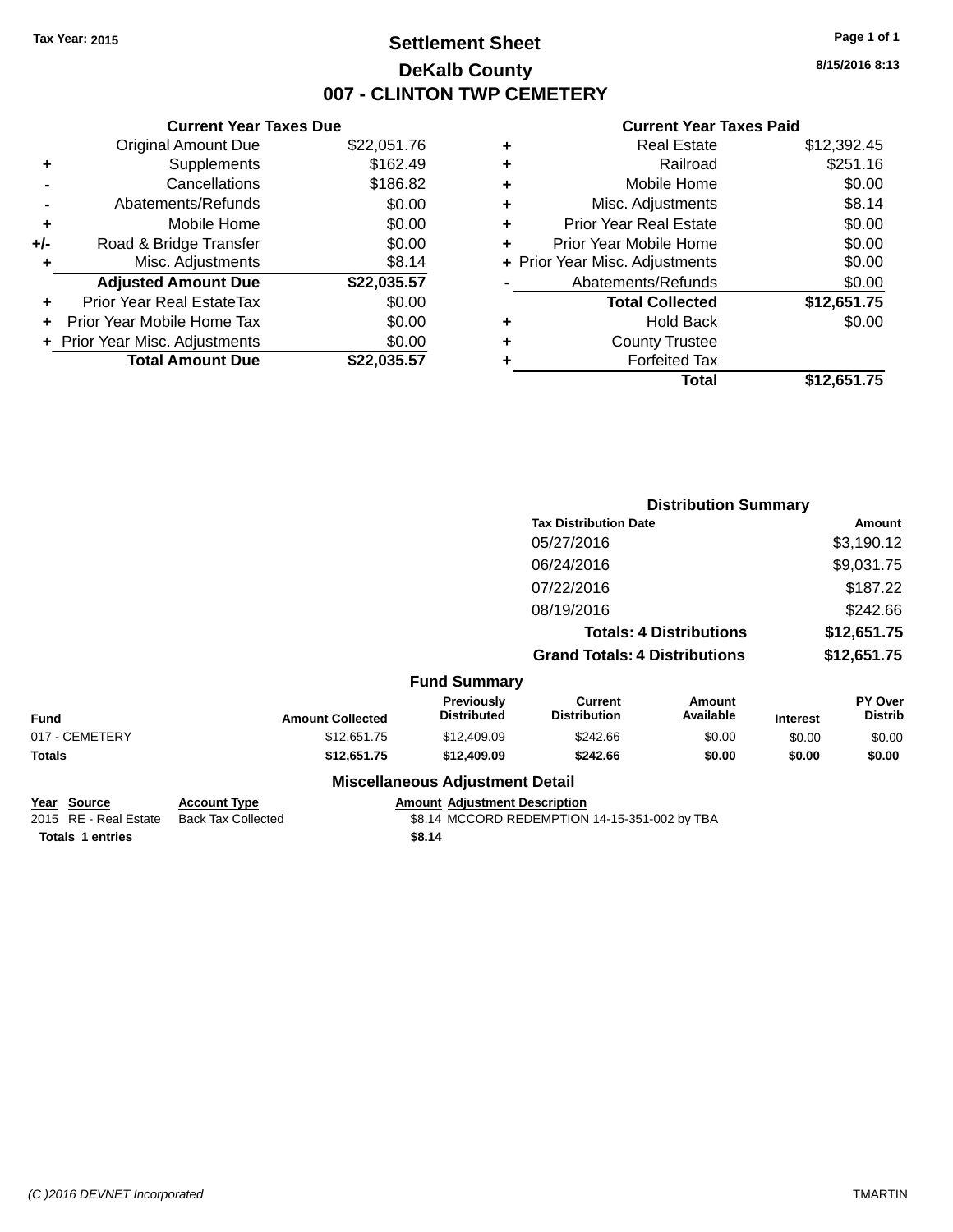# **Settlement Sheet Tax Year: 2015 Page 1 of 1 DeKalb County 008 - CLINTON COMM BLDG**

**8/15/2016 8:13**

## **Current Year Taxes Paid**

|     | <b>Current Year Taxes Due</b>  |            |
|-----|--------------------------------|------------|
|     | <b>Original Amount Due</b>     | \$9,300.05 |
| ٠   | Supplements                    | \$68.54    |
|     | Cancellations                  | \$78.79    |
|     | Abatements/Refunds             | \$0.00     |
| ٠   | Mobile Home                    | \$0.00     |
| +/- | Road & Bridge Transfer         | \$0.00     |
| ٠   | Misc. Adjustments              | \$3.43     |
|     | <b>Adjusted Amount Due</b>     | \$9,293.23 |
| ÷   | Prior Year Real EstateTax      | \$0.00     |
| ÷   | Prior Year Mobile Home Tax     | \$0.00     |
|     | + Prior Year Misc. Adjustments | \$0.00     |
|     | <b>Total Amount Due</b>        | \$9,293.23 |

|   | <b>Real Estate</b>             | \$5,226.45 |
|---|--------------------------------|------------|
| ٠ | Railroad                       | \$105.93   |
| ٠ | Mobile Home                    | \$0.00     |
| ٠ | Misc. Adjustments              | \$3.43     |
| ٠ | Prior Year Real Estate         | \$0.00     |
| ÷ | Prior Year Mobile Home         | \$0.00     |
|   | + Prior Year Misc. Adjustments | \$0.00     |
|   | Abatements/Refunds             | \$0.00     |
|   | <b>Total Collected</b>         | \$5,335.81 |
| ٠ | Hold Back                      | \$0.00     |
| ٠ | <b>County Trustee</b>          |            |
| ٠ | <b>Forfeited Tax</b>           |            |
|   | Total                          | \$5,335.81 |
|   |                                |            |

|                 |                         |                                        | <b>Distribution Summary</b>           |                                |                 |                           |
|-----------------|-------------------------|----------------------------------------|---------------------------------------|--------------------------------|-----------------|---------------------------|
|                 |                         |                                        | <b>Tax Distribution Date</b>          |                                |                 | <b>Amount</b>             |
|                 |                         |                                        | 05/27/2016                            |                                |                 | \$1,345.44                |
|                 |                         |                                        | 06/24/2016                            |                                |                 | \$3,809.10                |
|                 |                         |                                        | 07/22/2016                            |                                |                 | \$78.94                   |
|                 |                         |                                        | 08/19/2016                            |                                |                 | \$102.33                  |
|                 |                         |                                        |                                       | <b>Totals: 4 Distributions</b> |                 | \$5,335.81                |
|                 |                         |                                        | <b>Grand Totals: 4 Distributions</b>  |                                |                 | \$5,335.81                |
|                 |                         | <b>Fund Summary</b>                    |                                       |                                |                 |                           |
| <b>Fund</b>     | <b>Amount Collected</b> | Previously<br><b>Distributed</b>       | <b>Current</b><br><b>Distribution</b> | <b>Amount</b><br>Available     | <b>Interest</b> | PY Over<br><b>Distrib</b> |
| 001 - CORPORATE | \$5,335.81              | \$5,233.48                             | \$102.33                              | \$0.00                         | \$0.00          | \$0.00                    |
| Totals          | \$5,335.81              | \$5,233.48                             | \$102.33                              | \$0.00                         | \$0.00          | \$0.00                    |
|                 |                         | <b>Miscellaneous Adjustment Detail</b> |                                       |                                |                 |                           |

**Year Source Account Type Amount Adjustment Description**  $$3.43$  MCCORD REDEMPTION 14-15-351-002 by TBA **Totals \$3.43 1 entries**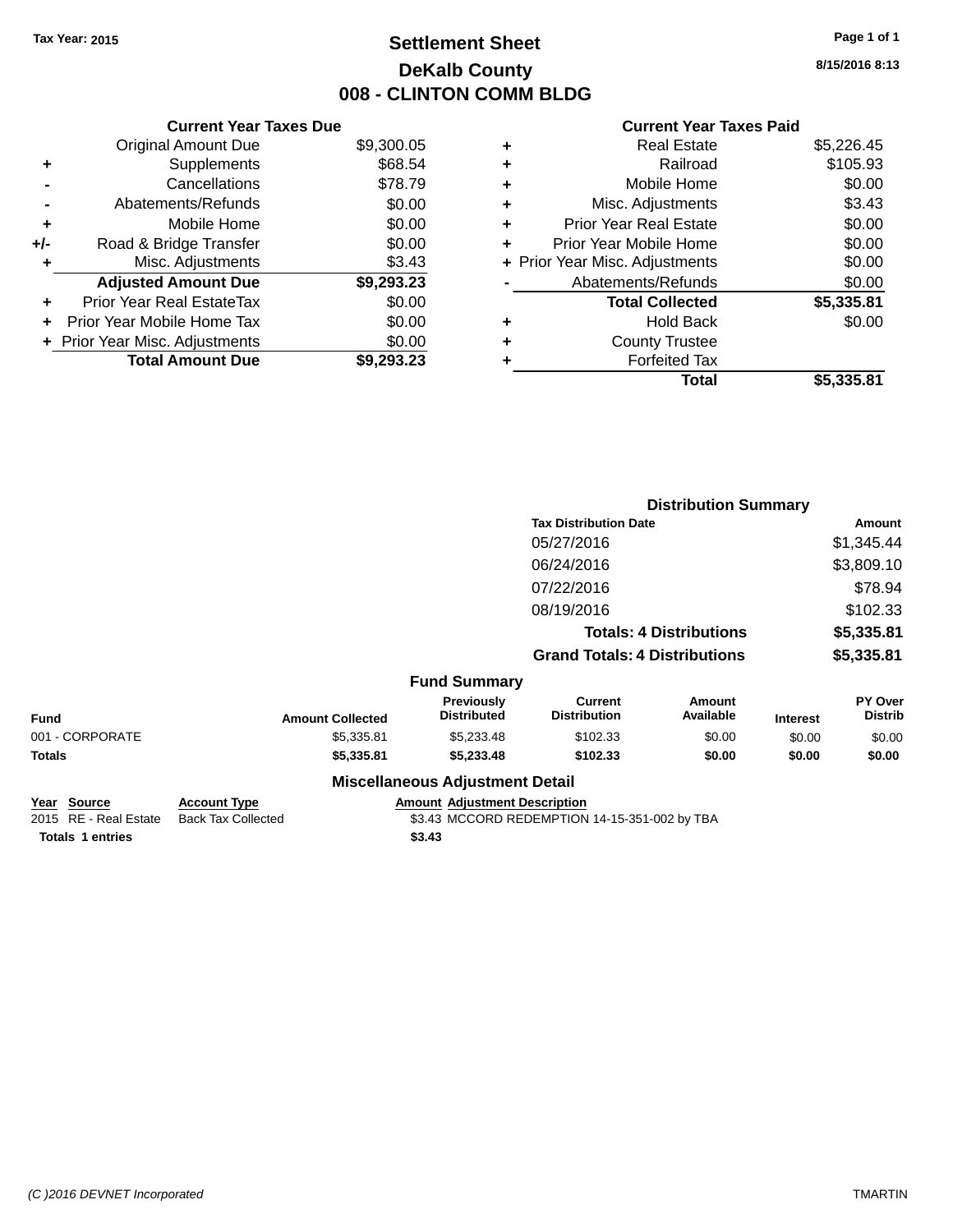# **Settlement Sheet Tax Year: 2015 Page 1 of 1 DeKalb County 009 - CLINTON ROAD & BRIDGE**

**8/15/2016 8:13**

### **Current Year Taxes Paid**

|       | <b>Current Year Taxes Due</b>    |               |
|-------|----------------------------------|---------------|
|       | <b>Original Amount Due</b>       | \$251,007.73  |
| ٠     | Supplements                      | \$1,598.74    |
|       | Cancellations                    | \$1,851.87    |
|       | Abatements/Refunds               | \$0.00        |
| ٠     | Mobile Home                      | \$0.00        |
| $+/-$ | Road & Bridge Transfer           | (\$18,353.89) |
|       | Misc. Adjustments                | \$92.61       |
|       | <b>Adjusted Amount Due</b>       | \$232,493.32  |
| ٠     | <b>Prior Year Real EstateTax</b> | \$0.00        |
|       | Prior Year Mobile Home Tax       | \$0.00        |
|       | + Prior Year Misc. Adjustments   | \$0.00        |
|       | <b>Total Amount Due</b>          | \$232.493.32  |
|       |                                  |               |

|   | <b>Real Estate</b>             | \$122,826.29 |
|---|--------------------------------|--------------|
| ٠ | Railroad                       | \$2,733.94   |
| ٠ | Mobile Home                    | \$0.00       |
| ٠ | Misc. Adjustments              | \$92.61      |
| ٠ | <b>Prior Year Real Estate</b>  | \$0.00       |
| ٠ | Prior Year Mobile Home         | \$0.00       |
|   | + Prior Year Misc. Adjustments | \$0.00       |
|   | Abatements/Refunds             | \$0.00       |
|   | <b>Total Collected</b>         | \$125,652.84 |
| ٠ | <b>Hold Back</b>               | \$0.00       |
| ٠ | <b>County Trustee</b>          |              |
| ٠ | <b>Forfeited Tax</b>           |              |
|   | Total                          | \$125,652.84 |
|   |                                |              |

| <b>Road and Bridge Summary</b> |             |                     | <b>Distribution Summary</b>          |              |
|--------------------------------|-------------|---------------------|--------------------------------------|--------------|
| <b>Municipality</b>            | Amt. Due    | Amt. Distrib.       | <b>Tax Distribution Date</b>         | Amount       |
| <b>VILLAGE OF WATERMAN</b>     | \$31,904.70 | \$18,353.89         | 05/27/2016                           | \$31,622.52  |
| <b>Totals</b>                  | \$31,904.70 | \$18,353.89         | 06/24/2016                           | \$89,769.10  |
|                                |             |                     | 07/22/2016                           | \$1,855.85   |
|                                |             |                     | 08/19/2016                           | \$2,405.37   |
|                                |             |                     | <b>Totals: 4 Distributions</b>       | \$125,652.84 |
|                                |             |                     | <b>Grand Totals: 4 Distributions</b> | \$125,652.84 |
|                                |             | <b>Eund Summary</b> |                                      |              |

|                                               |                     |                         | -                                       |                                |                     |                 |                           |
|-----------------------------------------------|---------------------|-------------------------|-----------------------------------------|--------------------------------|---------------------|-----------------|---------------------------|
| <b>Fund</b>                                   |                     | <b>Amount Collected</b> | <b>Previously</b><br><b>Distributed</b> | Current<br><b>Distribution</b> | Amount<br>Available | <b>Interest</b> | PY Over<br><b>Distrib</b> |
| 007 - ROAD AND BRIDGE                         |                     | \$48,772.38             | \$47,841.60                             | \$930.78                       | \$0.00              | \$0.00          | \$0.00                    |
| 009 - PERMANENT ROAD                          |                     | \$49,339.59             | \$48,393.24                             | \$946.35                       | \$0.00              | \$0.00          | \$0.00                    |
| 010 - EQUIPMENT AND BUILDING                  |                     | \$23.523.51             | \$23,072.33                             | \$451.18                       | \$0.00              | \$0.00          | \$0.00                    |
| 035 - TORT JUDGEMENTS/LIABILITY<br><b>INS</b> |                     | \$4,017.36              | \$3,940.30                              | \$77.06                        | \$0.00              | \$0.00          | \$0.00                    |
| <b>Totals</b>                                 |                     | \$125,652,84            | \$123,247,47                            | \$2,405.37                     | \$0.00              | \$0.00          | \$0.00                    |
|                                               |                     |                         | <b>Miscellaneous Adjustment Detail</b>  |                                |                     |                 |                           |
| Year Source                                   | <b>Account Type</b> |                         | <b>Amount Adiustment Description</b>    |                                |                     |                 |                           |

**<u>Year</u> Source Account Type**<br>2015 RE - Real Estate Back Tax Collected **Totals \$92.61 1 entries**

\$92.61 MCCORD REDEMPTION 14-15-351-002 by TBA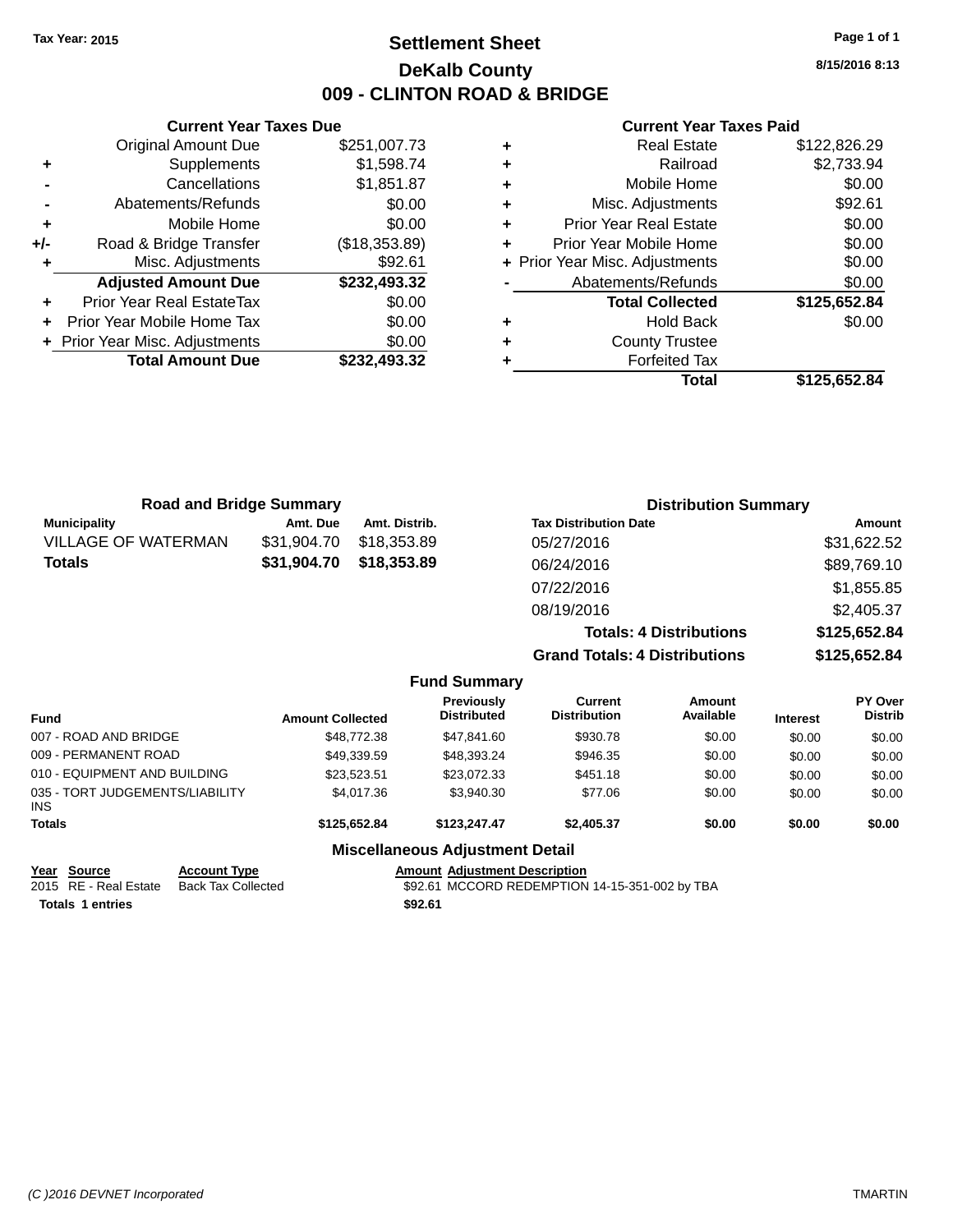# **Settlement Sheet Tax Year: 2015 Page 1 of 1 DeKalb County 010 - CORTLAND TOWNSHIP**

**Current Year Taxes Due**

| <b>Original Amount Due</b> | \$256,634.92                                              |
|----------------------------|-----------------------------------------------------------|
| Supplements                | \$2,814.89                                                |
| Cancellations              | \$3,150.30                                                |
| Abatements/Refunds         | \$0.00                                                    |
| Mobile Home                | \$0.00                                                    |
| Road & Bridge Transfer     | \$0.00                                                    |
| Misc. Adjustments          | \$6.16                                                    |
| <b>Adjusted Amount Due</b> | \$256,305.67                                              |
| Prior Year Real EstateTax  | (\$81.11)                                                 |
| Prior Year Mobile Home Tax | \$0.00                                                    |
|                            | \$0.00                                                    |
|                            |                                                           |
|                            | + Prior Year Misc. Adjustments<br><b>Total Amount Due</b> |

#### **Current Year Taxes Paid**

|   | <b>Real Estate</b>             | \$138,520.32 |
|---|--------------------------------|--------------|
| ٠ | Railroad                       | \$999.80     |
| ٠ | Mobile Home                    | \$0.00       |
| ٠ | Misc. Adjustments              | \$6.16       |
| ٠ | <b>Prior Year Real Estate</b>  | (\$81.11)    |
| ٠ | Prior Year Mobile Home         | \$0.00       |
|   | + Prior Year Misc. Adjustments | \$0.00       |
|   | Abatements/Refunds             | \$0.00       |
|   | <b>Total Collected</b>         | \$139,445.17 |
| ٠ | <b>Hold Back</b>               | \$0.00       |
| ٠ | <b>County Trustee</b>          |              |
| ٠ | <b>Forfeited Tax</b>           |              |
|   | Total                          | \$139,445.17 |
|   |                                |              |

# **Distribution Summary Tax Distribution Date Amount** 05/27/2016 \$26,568.87 06/24/2016 \$106,679.14 07/22/2016 \$2,254.81 08/19/2016 \$3,942.35 **Totals: 4 Distributions \$139,445.17 Grand Totals: 4 Distributions \$139,445.17**

#### **Fund Summary**

| <b>Fund</b>                             | <b>Amount Collected</b> | <b>Previously</b><br><b>Distributed</b> | Current<br><b>Distribution</b> | Amount<br>Available | <b>Interest</b> | <b>PY Over</b><br><b>Distrib</b> |
|-----------------------------------------|-------------------------|-----------------------------------------|--------------------------------|---------------------|-----------------|----------------------------------|
| 001 - CORPORATE                         | \$111.917.27            | \$108,753.17                            | \$3,164.10                     | \$0.00              | \$0.00          | \$0.00                           |
| $005 - I. M. R. F.$                     | \$8,480.49              | \$8,240.73                              | \$239.76                       | \$0.00              | \$0.00          | \$0.00                           |
| 027 - AUDIT                             | \$1,738.76              | \$1,689.60                              | \$49.16                        | \$0.00              | \$0.00          | \$0.00                           |
| 035 - TORT JUDGEMENTS/LIABILITY<br>INS. | \$6,517.39              | \$6,333.14                              | \$184.25                       | \$0.00              | \$0.00          | \$0.00                           |
| 047 - SOCIAL SECURITY                   | \$5.440.47              | \$5,286.66                              | \$153.81                       | \$0.00              | \$0.00          | \$0.00                           |
| 054 - GENERAL ASSISTANCE                | \$5,350.79              | \$5,199.52                              | \$151.27                       | \$0.00              | \$0.00          | \$0.00                           |
| <b>Totals</b>                           | \$139,445.17            | \$135,502.82                            | \$3,942.35                     | \$0.00              | \$0.00          | \$0.00                           |

## **Miscellaneous Adjustment Detail**

| Year Source             | <b>Account Type</b> | <b>Amount Adiustment Description</b>              |
|-------------------------|---------------------|---------------------------------------------------|
| 2015 RE - Real Estate   | Back Tax Collected  | \$3.97 OBERHELMAN REDEMPTION 09-25-478-001 by TBA |
| 2015 RE - Real Estate   | Back Tax Collected  | \$2.19 OBERHELMAN REDEMPTION 09-25-451-001 by TBA |
| <b>Totals 2 entries</b> |                     | \$6.16                                            |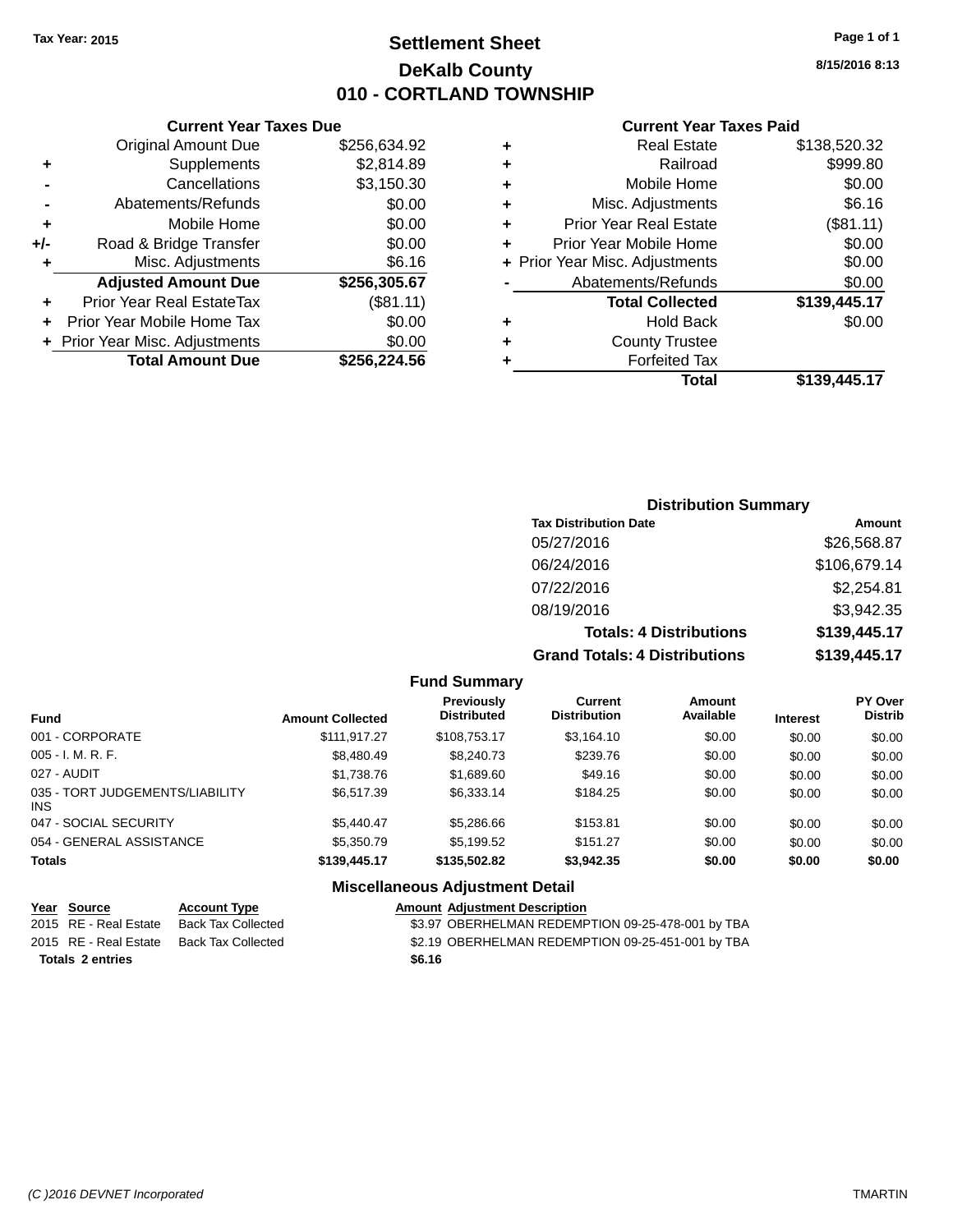# **Settlement Sheet Tax Year: 2015 Page 1 of 1 DeKalb County 011 - CORTLAND ROAD & BRIDGE**

**Current Year Taxes Due** Original Amount Due \$465,580.32 **+** Supplements \$4,616.67 **-** Cancellations \$5,168.00 **-** Abatements/Refunds \$0.00 **+** Mobile Home \$0.00 **+/-** Road & Bridge Transfer (\$24,067.99) **+** Misc. Adjustments \$11.19 **Adjusted Amount Due \$440,972.19 +** Prior Year Real EstateTax (\$133.06) **+** Prior Year Mobile Home Tax \$0.00 **+ Prior Year Misc. Adjustments**  $$0.00$ **Total Amount Due \$440,839.13**

#### **Current Year Taxes Paid**

| <b>Real Estate</b>             | \$227,239.01 |
|--------------------------------|--------------|
| Railroad                       | \$1,793.45   |
| Mobile Home                    | \$0.00       |
| Misc. Adjustments              | \$11.19      |
| <b>Prior Year Real Estate</b>  | (\$133.06)   |
| Prior Year Mobile Home         | \$0.00       |
| + Prior Year Misc. Adjustments | \$0.00       |
| Abatements/Refunds             | \$0.00       |
| <b>Total Collected</b>         | \$228,910.59 |
| <b>Hold Back</b>               | \$0.00       |
| <b>County Trustee</b>          |              |
| <b>Forfeited Tax</b>           |              |
| Total                          | \$228,910.59 |
|                                |              |

| <b>Road and Bridge Summary</b> |             |               | <b>Distribution Summary</b>    |              |
|--------------------------------|-------------|---------------|--------------------------------|--------------|
| <b>Municipality</b>            | Amt. Due    | Amt. Distrib. | <b>Tax Distribution Date</b>   | Amount       |
| TOWN OF CORTLAND               | \$13,449.92 | \$7,322.72    | 05/27/2016                     | \$43,585.59  |
| CITY OF DEKALB                 | \$951.69    | \$518.28      | 06/24/2016                     | \$175,158.71 |
| <b>VILLAGE OF MAPLE PARK</b>   | \$3,035.92  | \$1.653.30    | 07/22/2016                     | \$3,698.99   |
| <b>CITY OF SYCAMORE</b>        | \$26,761.34 | \$14.573.69   | 08/19/2016                     | \$6,467.30   |
| <b>Totals</b>                  | \$44,198.87 | \$24,067.99   | <b>Totals: 4 Distributions</b> | \$228,910.59 |

**Grand Totals: 4 Distributions \$228,910.59**

|                                         |                         | <b>Fund Summary</b>                     |                                       |                     |                 |                           |
|-----------------------------------------|-------------------------|-----------------------------------------|---------------------------------------|---------------------|-----------------|---------------------------|
| <b>Fund</b>                             | <b>Amount Collected</b> | <b>Previously</b><br><b>Distributed</b> | <b>Current</b><br><b>Distribution</b> | Amount<br>Available | <b>Interest</b> | PY Over<br><b>Distrib</b> |
| $005 - I. M. R. F.$                     | \$3.971.02              | \$3,858.75                              | \$112.27                              | \$0.00              | \$0.00          | \$0.00                    |
| 007 - ROAD AND BRIDGE                   | \$30.269.78             | \$29.418.35                             | \$851.43                              | \$0.00              | \$0.00          | \$0.00                    |
| 009 - PERMANENT ROAD                    | \$157,640.57            | \$153,183,83                            | \$4,456.74                            | \$0.00              | \$0.00          | \$0.00                    |
| 010 - EQUIPMENT AND BUILDING            | \$24.319.60             | \$23.632.05                             | \$687.55                              | \$0.00              | \$0.00          | \$0.00                    |
| 027 - AUDIT                             | \$1,637.78              | \$1,591.48                              | \$46.30                               | \$0.00              | \$0.00          | \$0.00                    |
| 035 - TORT JUDGEMENTS/LIABILITY<br>INS. | \$8.659.97              | \$8,415.14                              | \$244.83                              | \$0.00              | \$0.00          | \$0.00                    |
| 047 - SOCIAL SECURITY                   | \$2.411.87              | \$2.343.69                              | \$68.18                               | \$0.00              | \$0.00          | \$0.00                    |
| <b>Totals</b>                           | \$228,910.59            | \$222,443.29                            | \$6,467.30                            | \$0.00              | \$0.00          | \$0.00                    |

## **Miscellaneous Adjustment Detail**

| Year Source             | <b>Account Type</b> | <b>Amount Adjustment Description</b>              |
|-------------------------|---------------------|---------------------------------------------------|
| 2015 RE - Real Estate   | Back Tax Collected  | \$7.21 OBERHELMAN REDEMPTION 09-25-478-001 by TBA |
| 2015 RE - Real Estate   | Back Tax Collected  | \$3.98 OBERHELMAN REDEMPTION 09-25-451-001 by TBA |
| <b>Totals 2 entries</b> |                     | \$11.19                                           |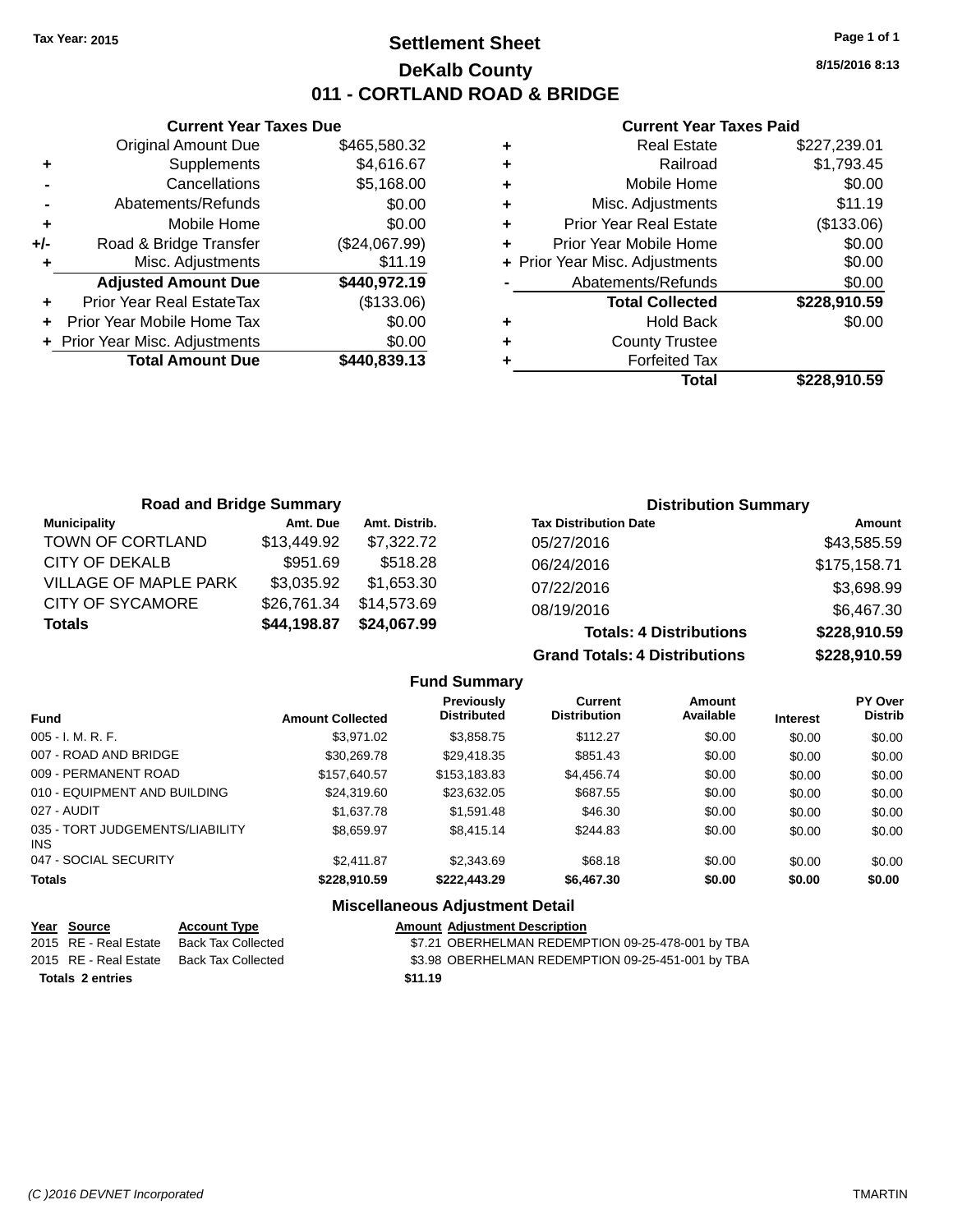# **Settlement Sheet Tax Year: 2015 Page 1 of 1 DeKalb County 012 - DEKALB TOWNSHIP**

**8/15/2016 8:13**

| <b>Current Year Taxes Paid</b> |  |  |  |
|--------------------------------|--|--|--|
|--------------------------------|--|--|--|

|     | <b>Current Year Taxes Due</b>  |              |
|-----|--------------------------------|--------------|
|     | <b>Original Amount Due</b>     | \$948,031.97 |
| ٠   | Supplements                    | \$10,141.36  |
|     | Cancellations                  | \$17,704.95  |
|     | Abatements/Refunds             | \$0.23       |
| ٠   | Mobile Home                    | \$0.00       |
| +/- | Road & Bridge Transfer         | \$0.00       |
| ٠   | Misc. Adjustments              | \$232.90     |
|     | <b>Adjusted Amount Due</b>     | \$940,701.05 |
| ٠   | Prior Year Real EstateTax      | (\$253.79)   |
|     | Prior Year Mobile Home Tax     | \$0.00       |
|     | + Prior Year Misc. Adjustments | \$50.65      |
|     | <b>Total Amount Due</b>        | \$940,497.91 |
|     |                                |              |

| ٠ | <b>Real Estate</b>             | \$512,173.94 |
|---|--------------------------------|--------------|
| ٠ | Railroad                       | \$2,492.45   |
| ٠ | Mobile Home                    | \$0.00       |
| ٠ | Misc. Adjustments              | \$232.90     |
| ٠ | <b>Prior Year Real Estate</b>  | (\$253.79)   |
| ٠ | Prior Year Mobile Home         | \$0.00       |
|   | + Prior Year Misc. Adjustments | \$50.65      |
|   | Abatements/Refunds             | \$0.23       |
|   | <b>Total Collected</b>         | \$514,695.92 |
| ٠ | <b>Hold Back</b>               | \$0.00       |
| ٠ | <b>County Trustee</b>          |              |
| ٠ | <b>Forfeited Tax</b>           |              |
|   | Total                          | \$514,695.92 |
|   |                                |              |

|                         |                                                                           | <b>Distribution Summary</b>    |                 |                                  |  |
|-------------------------|---------------------------------------------------------------------------|--------------------------------|-----------------|----------------------------------|--|
|                         | <b>Tax Distribution Date</b>                                              |                                |                 | Amount                           |  |
|                         | 05/27/2016                                                                |                                |                 | \$88,749.69                      |  |
|                         | 06/24/2016                                                                |                                |                 | \$392,636.72                     |  |
|                         | 07/22/2016                                                                |                                |                 | \$9,205.88                       |  |
|                         | 08/19/2016                                                                |                                |                 | \$24,103.63                      |  |
|                         |                                                                           | <b>Totals: 4 Distributions</b> |                 | \$514,695.92                     |  |
|                         | <b>Grand Totals: 4 Distributions</b>                                      |                                |                 | \$514,695.92                     |  |
| <b>Fund Summary</b>     |                                                                           |                                |                 |                                  |  |
| <b>Amount Collected</b> | <b>Previously</b><br>Current<br><b>Distributed</b><br><b>Distribution</b> | Amount<br>Available            | <b>Interest</b> | <b>PY Over</b><br><b>Distrib</b> |  |

| Fund                                                                                                                                                                                                                                                              | <b>Amount Collected</b> | Previouslv<br><b>Distributed</b> | Current<br>Distribution | Amount<br><b>Available</b> | <b>Interest</b> | PY Over<br><b>Distrib</b> |
|-------------------------------------------------------------------------------------------------------------------------------------------------------------------------------------------------------------------------------------------------------------------|-------------------------|----------------------------------|-------------------------|----------------------------|-----------------|---------------------------|
| 001 - CORPORATE                                                                                                                                                                                                                                                   | \$393.311.57            | \$374.892.47                     | \$18.419.10             | \$0.00                     | \$0.00          | \$0.00                    |
| $2.5$ $\leq$ $\leq$ $\leq$ $\leq$ $\leq$ $\leq$ $\leq$ $\leq$ $\leq$ $\leq$ $\leq$ $\leq$ $\leq$ $\leq$ $\leq$ $\leq$ $\leq$ $\leq$ $\leq$ $\leq$ $\leq$ $\leq$ $\leq$ $\leq$ $\leq$ $\leq$ $\leq$ $\leq$ $\leq$ $\leq$ $\leq$ $\leq$ $\leq$ $\leq$ $\leq$ $\leq$ |                         | $ - $                            | $\cdots$                | $\cdots$                   | ----            | ----                      |

| <b>Miscellaneous Adjustment Detail</b> |              |              |             |        |        |        |  |
|----------------------------------------|--------------|--------------|-------------|--------|--------|--------|--|
| Totals                                 | \$514.695.92 | \$490.592.29 | \$24,103,63 | \$0.00 | \$0.00 | \$0.00 |  |
| 054 - GENERAL ASSISTANCE               | \$121.384.35 | \$115,699.82 | \$5.684.53  | \$0.00 | \$0.00 | \$0.00 |  |

### Account Type **Amount Adjustment Description**

| Year Source             | <b>Account Type</b>                        |          | <b>Amount Adjustment Description</b>            |
|-------------------------|--------------------------------------------|----------|-------------------------------------------------|
| 2014 RE - Real Estate   | <b>Back Tax Collected</b>                  |          | \$45.39 IGNELZI REDEMPTION 08-23-156-014 by TBA |
| 2014 RE - Real Estate   | <b>Back Tax Collected</b>                  |          | \$5.26 SIDDIQUI REDEMPTION 08-15-329-012 by TBA |
|                         | 2015 RE - Real Estate Paymt In Lieu of Tax |          | \$232.90 HOUSING AUTHORITY DEKALB UNITS by TBA  |
| <b>Totals 3 entries</b> |                                            | \$283.55 |                                                 |
|                         |                                            |          |                                                 |

| <b>Abatement Detail</b> |  |
|-------------------------|--|
|-------------------------|--|

| Year Source                        | <b>Account Type</b> | <b>Amount Adiustment Description</b>             |
|------------------------------------|---------------------|--------------------------------------------------|
| 2015 RE - Real Estate              | RE Abatement        | \$0.09 PTAB INTEREST REFUND 08-15-426-004 by TBA |
| 2015 RE - Real Estate RE Abatement |                     | \$0.14 PTAB INTEREST REFUND 08-26-352-007 by TBA |
| <b>Totals 2 entries</b>            |                     | \$0.23                                           |

**Year Source**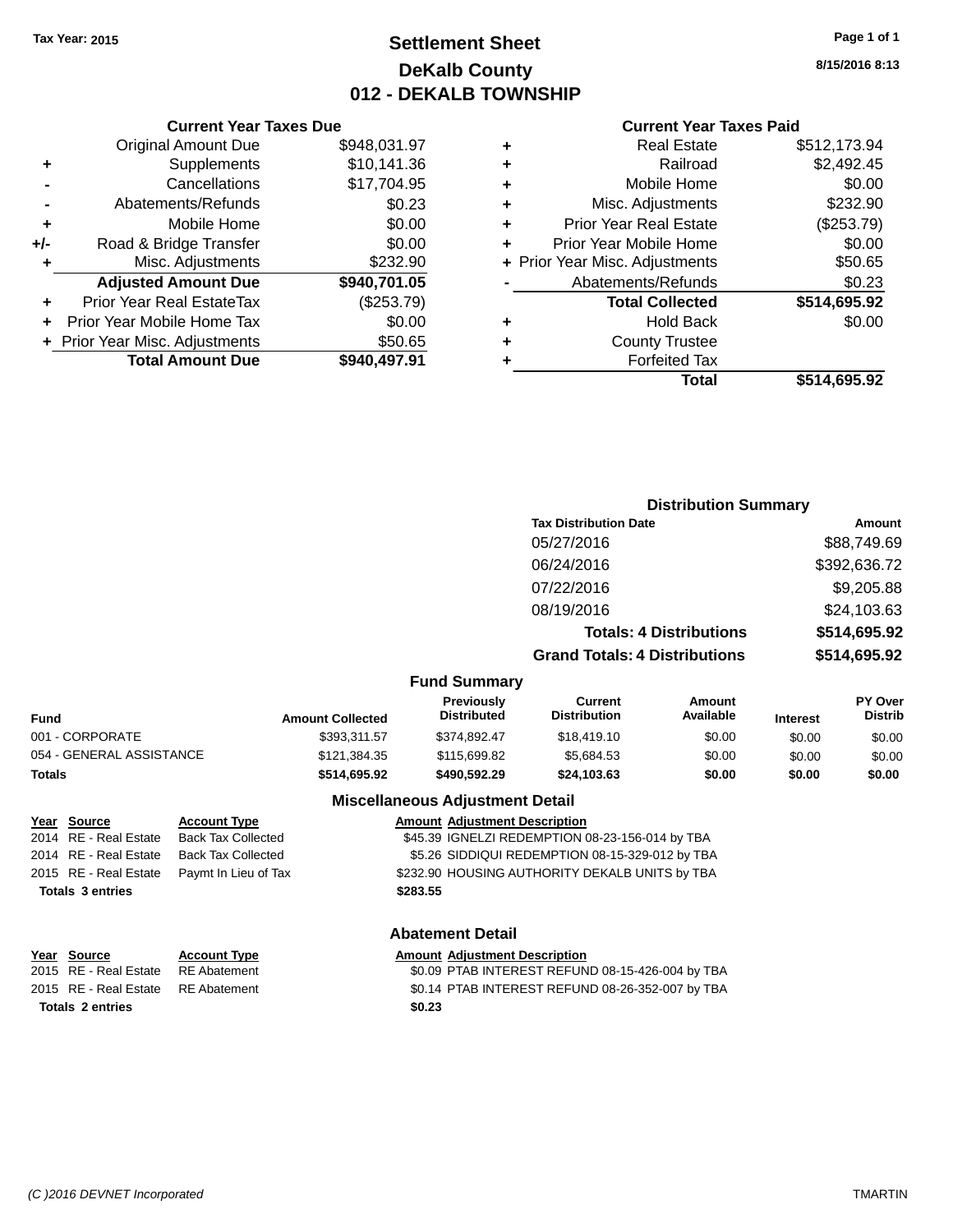# **Settlement Sheet Tax Year: 2015 Page 1 of 1 DeKalb County 013 - DEKALB ROAD & BRIDGE**

**8/15/2016 8:13**

#### **Current Year Taxes Paid**

| <b>Road and Bridge Summary</b>     |                         |               |                                         |                                       | <b>Distribution Summary</b>    |                 |                           |
|------------------------------------|-------------------------|---------------|-----------------------------------------|---------------------------------------|--------------------------------|-----------------|---------------------------|
| <b>Municipality</b>                | Amt. Due                | Amt. Distrib. |                                         | <b>Tax Distribution Date</b>          |                                |                 | Amount                    |
| CITY OF DEKALB                     | \$127,007.40            | \$69,467.50   |                                         | 05/27/2016                            |                                |                 | \$91,178.16               |
| <b>CITY OF SYCAMORE</b>            | \$9,919.47              | \$5,427.50    |                                         | 06/24/2016                            |                                |                 | \$407,071.71              |
| Totals                             | \$136,926.87            | \$74,895.00   |                                         | 07/22/2016                            |                                |                 | \$9,457.63                |
|                                    |                         |               |                                         | 08/19/2016                            |                                |                 | \$24,762.51               |
|                                    |                         |               |                                         |                                       | <b>Totals: 4 Distributions</b> |                 | \$532,470.01              |
|                                    |                         |               |                                         | <b>Grand Totals: 4 Distributions</b>  |                                |                 | \$532,470.01              |
|                                    |                         |               | <b>Fund Summary</b>                     |                                       |                                |                 |                           |
| Fund                               | <b>Amount Collected</b> |               | <b>Previously</b><br><b>Distributed</b> | <b>Current</b><br><b>Distribution</b> | Amount<br>Available            | <b>Interest</b> | PY Over<br><b>Distrib</b> |
| 007 - ROAD AND BRIDGE              |                         | \$82,997.43   | \$79,141.25                             | \$3,856.18                            | \$0.00                         | \$0.00          | \$0.00                    |
| 009 - PERMANENT ROAD               |                         | \$388,280.55  | \$370,220.45                            | \$18,060.10                           | \$0.00                         | \$0.00          | \$0.00                    |
| 010 - EQUIPMENT AND BUILDING       |                         | \$61,192.03   | \$58,345.80                             | \$2,846.23                            | \$0.00                         | \$0.00          | \$0.00                    |
| Totals                             |                         | \$532,470.01  | \$507,707.50                            | \$24,762.51                           | \$0.00                         | \$0.00          | \$0.00                    |
|                                    |                         |               | <b>Miscellaneous Adjustment Detail</b>  |                                       |                                |                 |                           |
| Year Source<br><b>Account Type</b> |                         |               | <b>Amount Adjustment Description</b>    |                                       |                                |                 |                           |

#### **Year Source Account Type Amount Adjustment Description** 2014 RE - Real Estate Back Tax Collected \$53.20 IGNELZI REDEMPTION 08-23-156-014 by TBA 2014 RE - Real Estate Back Tax Collected \$6.16 SIDDIQUI REDEMPTION 08-15-329-012 by TBA 2015 RE - Real Estate Paymt In Lieu of Tax **\$272.97 HOUSING AUTHORITY DEKALB UNITS by TBA Totals \$332.33 3 entries**

**Current Year Taxes Due** Original Amount Due \$1,111,137.24

**Adjusted Amount Due \$1,035,927.96**

**Total Amount Due \$1,035,721.38**

**+** Supplements \$17,601.92 **-** Cancellations \$18,188.92 **-** Abatements/Refunds **\$0.25 +** Mobile Home \$0.00 **+/-** Road & Bridge Transfer (\$74,895.00) **+** Misc. Adjustments \$272.97

**+** Prior Year Real EstateTax (\$265.94) **+** Prior Year Mobile Home Tax \$0.00 **+** Prior Year Misc. Adjustments \$59.36

## **Abatement Detail Year Source Account Type Amount Adjustment Description** 2015 RE - Real Estate \$0.11 PTAB INTEREST REFUND 08-15-426-004 by TBA RE Abatement 2015 RE - Real Estate RE Abatement \$0.17 PTAB INTEREST REFUND 08-26-352-007 by TBA **Totals \$0.28 2 entries**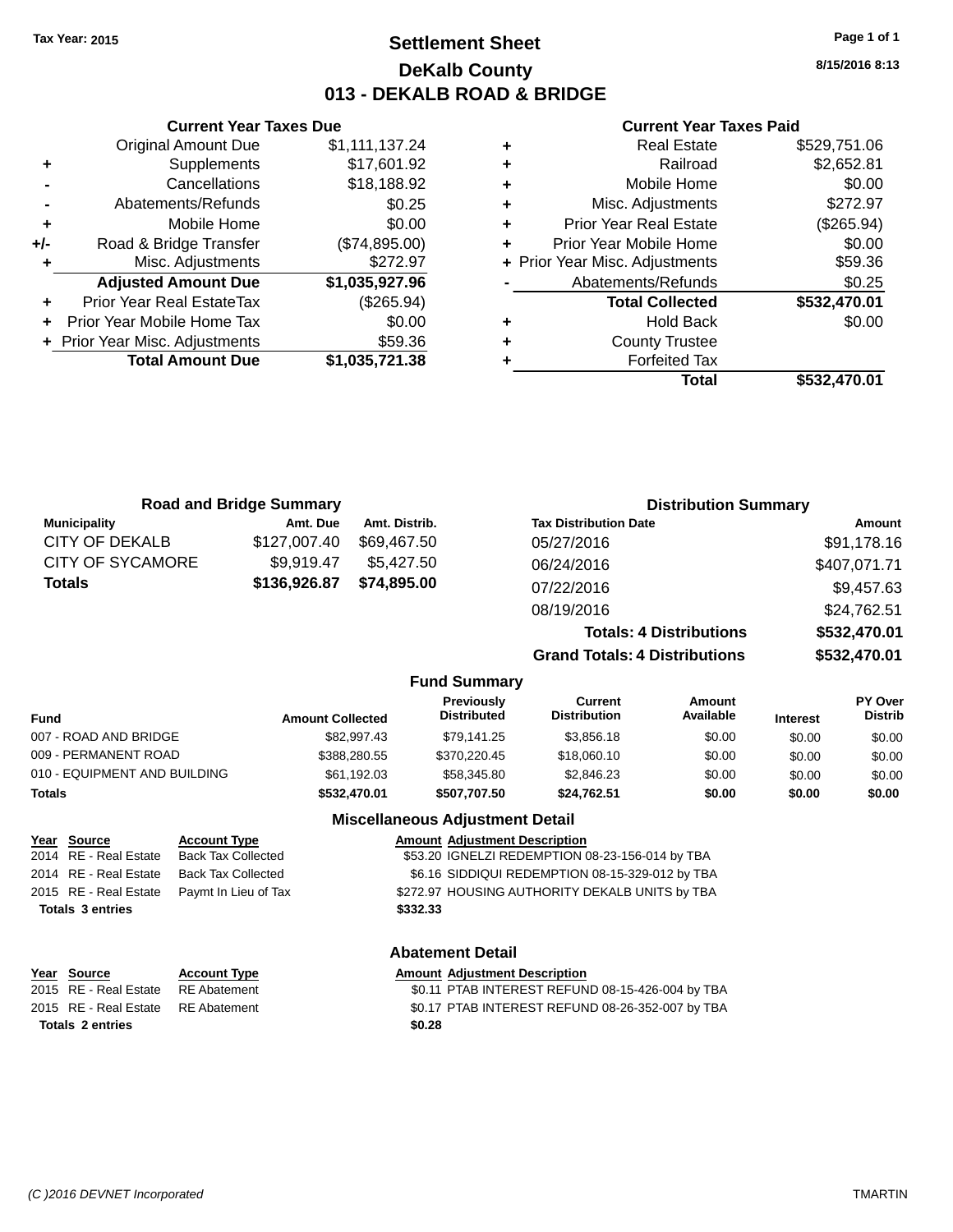# **Settlement Sheet Tax Year: 2015 Page 1 of 1 DeKalb County 014 - FRANKLIN TOWNSHIP**

**8/15/2016 8:13**

## **Current Year Taxes Paid**

|     | <b>Original Amount Due</b>       | \$108,892.86 |
|-----|----------------------------------|--------------|
| ٠   | Supplements                      | \$678.28     |
|     | Cancellations                    | \$827.66     |
|     | Abatements/Refunds               | \$0.00       |
| ÷   | Mobile Home                      | \$0.00       |
| +/- | Road & Bridge Transfer           | \$0.00       |
| ٠   | Misc. Adjustments                | \$0.00       |
|     | <b>Adjusted Amount Due</b>       | \$108,743.48 |
| ٠   | <b>Prior Year Real EstateTax</b> | \$0.00       |
| ٠   | Prior Year Mobile Home Tax       | \$0.00       |
|     | + Prior Year Misc. Adjustments   | \$69.07      |
|     | <b>Total Amount Due</b>          | \$108,812.55 |
|     |                                  |              |

**Current Year Taxes Due**

|   | <b>Real Estate</b>             | \$61,254.61 |
|---|--------------------------------|-------------|
| ٠ | Railroad                       | \$509.74    |
| ٠ | Mobile Home                    | \$0.00      |
| ٠ | Misc. Adjustments              | \$0.00      |
| ٠ | <b>Prior Year Real Estate</b>  | \$0.00      |
| ÷ | Prior Year Mobile Home         | \$0.00      |
|   | + Prior Year Misc. Adjustments | \$69.07     |
|   | Abatements/Refunds             | \$0.00      |
|   | <b>Total Collected</b>         | \$61,833.42 |
| ٠ | <b>Hold Back</b>               | \$0.00      |
|   | <b>County Trustee</b>          |             |
| ٠ | <b>Forfeited Tax</b>           |             |
|   | Total                          | \$61,833.42 |
|   |                                |             |

|                          |                         |                                  | <b>Distribution Summary</b>          |                                |                 |                           |
|--------------------------|-------------------------|----------------------------------|--------------------------------------|--------------------------------|-----------------|---------------------------|
|                          |                         |                                  | <b>Tax Distribution Date</b>         |                                |                 | <b>Amount</b>             |
|                          |                         |                                  | 05/27/2016                           |                                |                 | \$11,417.20               |
|                          |                         |                                  | 06/24/2016                           |                                |                 | \$47,007.16               |
|                          |                         |                                  | 07/22/2016                           |                                |                 | \$1,269.39                |
|                          |                         |                                  | 08/19/2016                           |                                |                 | \$2,139.67                |
|                          |                         |                                  |                                      | <b>Totals: 4 Distributions</b> |                 | \$61,833.42               |
|                          |                         |                                  | <b>Grand Totals: 4 Distributions</b> |                                |                 | \$61,833.42               |
|                          |                         | <b>Fund Summary</b>              |                                      |                                |                 |                           |
| <b>Fund</b>              | <b>Amount Collected</b> | Previously<br><b>Distributed</b> | Current<br><b>Distribution</b>       | <b>Amount</b><br>Available     | <b>Interest</b> | PY Over<br><b>Distrib</b> |
| 001 - CORPORATE          | \$56,154.57             | \$54,211.41                      | \$1,943.16                           | \$0.00                         | \$0.00          | \$0.00                    |
| $005 - I. M. R. F.$      | \$3,862.99              | \$3,729.32                       | \$133.67                             | \$0.00                         | \$0.00          | \$0.00                    |
| 054 - GENERAL ASSISTANCE | \$1,815.86              | \$1,753.02                       | \$62.84                              | \$0.00                         | \$0.00          | \$0.00                    |

## **Miscellaneous Adjustment Detail**

**Totals \$61,833.42 \$59,693.75 \$2,139.67 \$0.00 \$0.00 \$0.00**

**Year Source Account Type Amount Adjustment Description** \$69.07 VISTA SECURITIES REDEMPTION 01-23-428-010 by TBA **Totals 1 entries** \$69.07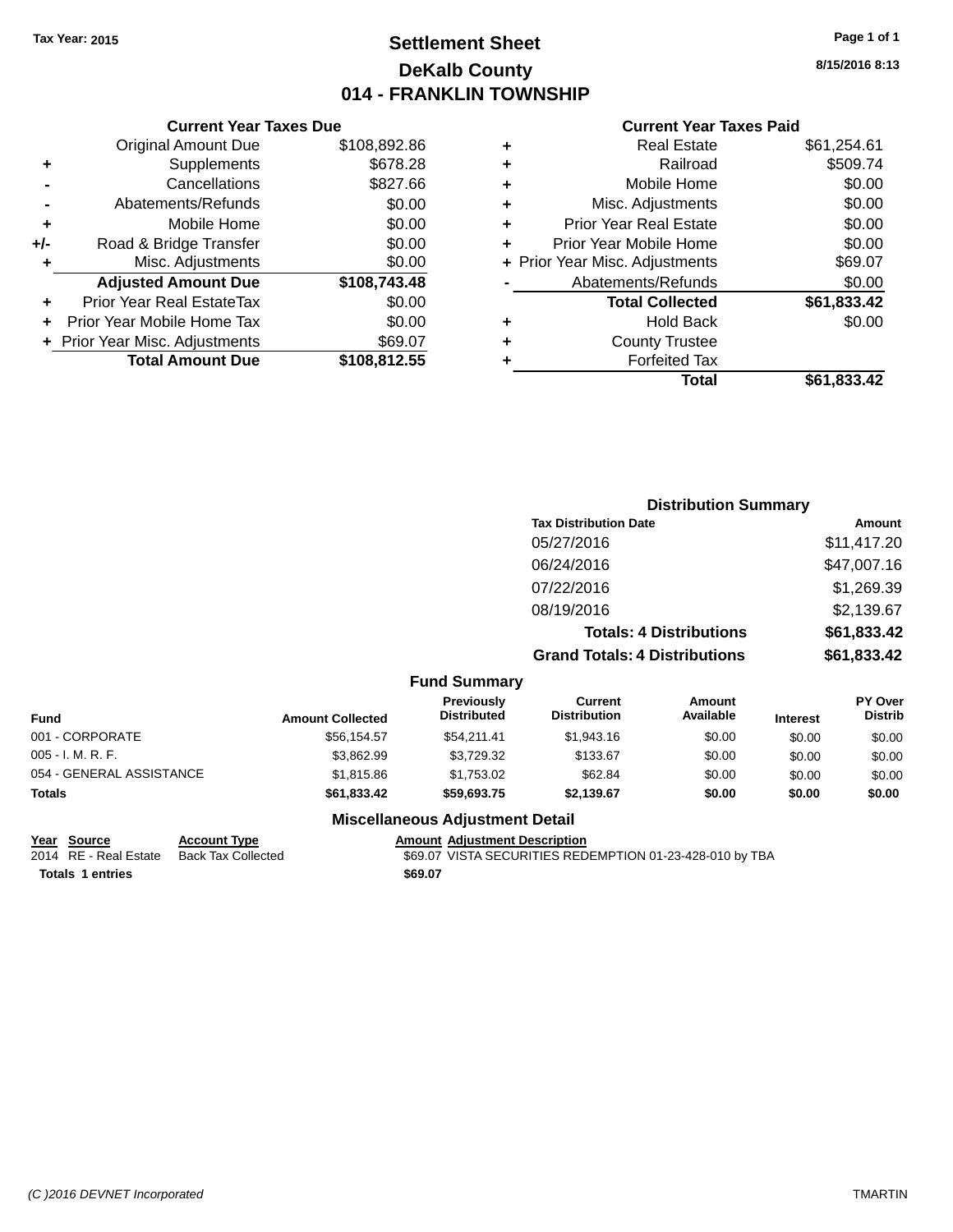# **Settlement Sheet Tax Year: 2015 Page 1 of 1 DeKalb County 015 - FRANKLIN TWP CEMETERY**

**8/15/2016 8:13**

## **Current Year Taxes Paid**

|     | <b>Current Year Taxes Due</b>     |             |
|-----|-----------------------------------|-------------|
|     | Original Amount Due               | \$32,666.71 |
| ٠   | Supplements                       | \$203.48    |
|     | Cancellations                     | \$248.30    |
|     | Abatements/Refunds                | \$0.00      |
| ٠   | Mobile Home                       | \$0.00      |
| +/- | Road & Bridge Transfer            | \$0.00      |
| ٠   | Misc. Adjustments                 | \$0.00      |
|     | <b>Adjusted Amount Due</b>        | \$32,621.89 |
| ٠   | Prior Year Real EstateTax         | \$0.00      |
|     | <b>Prior Year Mobile Home Tax</b> | \$0.00      |
|     | + Prior Year Misc. Adjustments    | \$20.72     |
|     | <b>Total Amount Due</b>           | \$32.642.61 |
|     |                                   |             |

| ٠ | <b>Real Estate</b>             | \$18,375.55 |
|---|--------------------------------|-------------|
| ٠ | Railroad                       | \$152.92    |
| ٠ | Mobile Home                    | \$0.00      |
| ٠ | Misc. Adjustments              | \$0.00      |
| ٠ | <b>Prior Year Real Estate</b>  | \$0.00      |
| ٠ | Prior Year Mobile Home         | \$0.00      |
|   | + Prior Year Misc. Adjustments | \$20.72     |
|   | Abatements/Refunds             | \$0.00      |
|   | <b>Total Collected</b>         | \$18,549.19 |
| ٠ | <b>Hold Back</b>               | \$0.00      |
| ٠ | <b>County Trustee</b>          |             |
| ٠ | <b>Forfeited Tax</b>           |             |
|   | Total                          | \$18,549.19 |
|   |                                |             |

|                |                         |                                        | <b>Distribution Summary</b>           |                                |                 |                           |
|----------------|-------------------------|----------------------------------------|---------------------------------------|--------------------------------|-----------------|---------------------------|
|                |                         |                                        | <b>Tax Distribution Date</b>          |                                |                 | Amount                    |
|                |                         |                                        | 05/27/2016                            |                                |                 | \$3,425.04                |
|                |                         |                                        | 06/24/2016                            |                                |                 | \$14,101.50               |
|                |                         |                                        | 07/22/2016                            |                                |                 | \$380.80                  |
|                |                         |                                        | 08/19/2016                            |                                |                 | \$641.85                  |
|                |                         |                                        |                                       | <b>Totals: 4 Distributions</b> |                 | \$18,549.19               |
|                |                         |                                        | <b>Grand Totals: 4 Distributions</b>  |                                |                 | \$18,549.19               |
|                |                         | <b>Fund Summary</b>                    |                                       |                                |                 |                           |
| <b>Fund</b>    | <b>Amount Collected</b> | Previously<br><b>Distributed</b>       | <b>Current</b><br><b>Distribution</b> | <b>Amount</b><br>Available     | <b>Interest</b> | PY Over<br><b>Distrib</b> |
| 017 - CEMETERY | \$18,549.19             | \$17,907.34                            | \$641.85                              | \$0.00                         | \$0.00          | \$0.00                    |
| Totals         | \$18,549.19             | \$17,907.34                            | \$641.85                              | \$0.00                         | \$0.00          | \$0.00                    |
|                |                         | <b>Miscellaneous Adjustment Detail</b> |                                       |                                |                 |                           |

| Year Source             | <b>Account Type</b> | <b>Amount Adiustment Description</b>                     |
|-------------------------|---------------------|----------------------------------------------------------|
| 2014 RE - Real Estate   | Back Tax Collected  | \$20.72 VISTA SECURITIES REDEMPTION 01-23-428-010 by TBA |
| <b>Totals 1 entries</b> |                     | \$20.72                                                  |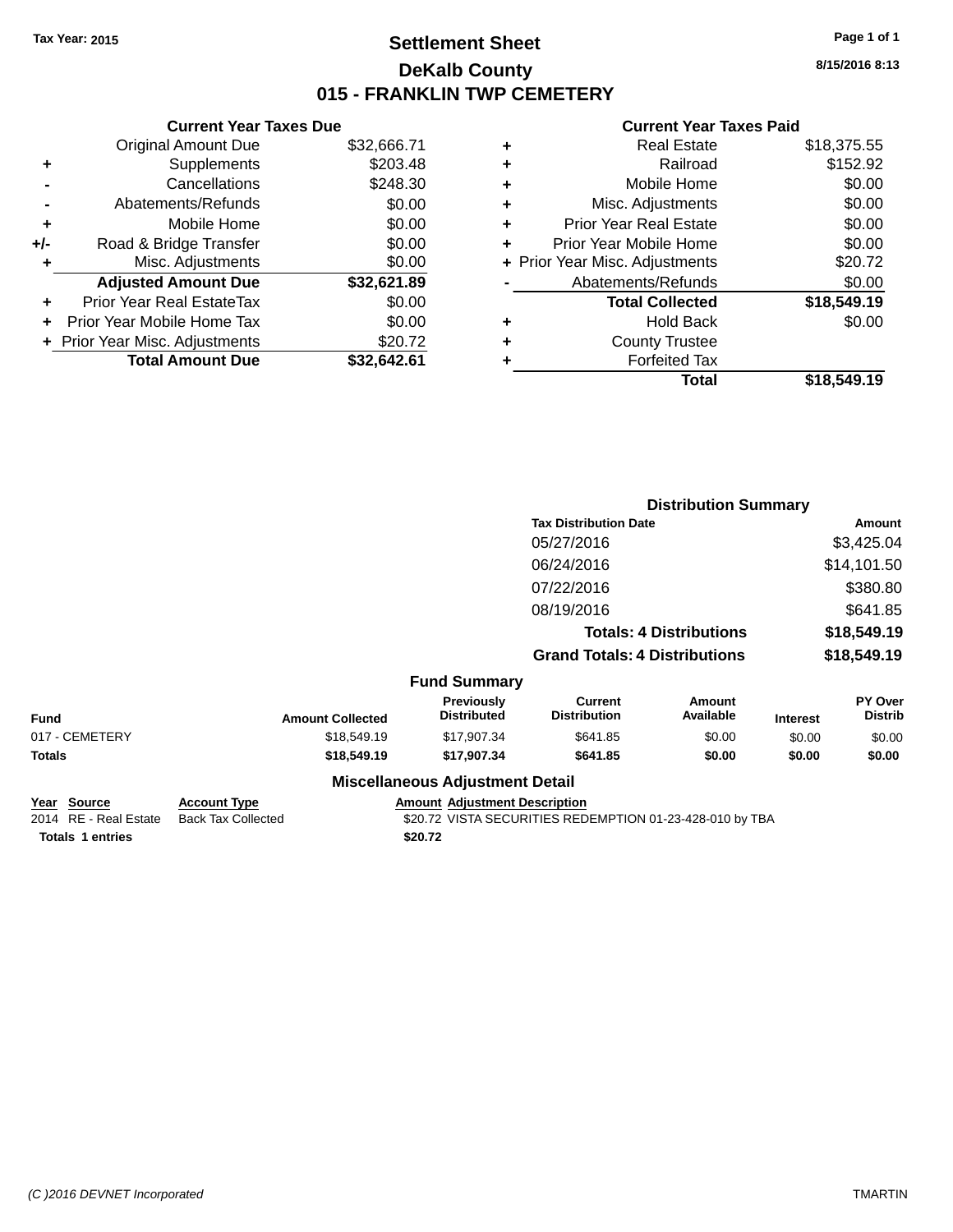# **Settlement Sheet Tax Year: 2015 Page 1 of 1 DeKalb County 016 - FRANKLIN ROAD & BRIDGE**

**8/15/2016 8:13**

#### **Current Year Taxes Paid**

|     | <b>Total Amount Due</b>        | \$191,608.42 |
|-----|--------------------------------|--------------|
|     | + Prior Year Misc. Adjustments | \$154.81     |
| ÷   | Prior Year Mobile Home Tax     | \$0.00       |
| ٠   | Prior Year Real EstateTax      | (\$4.08)     |
|     | <b>Adjusted Amount Due</b>     | \$191,457.69 |
| ٠   | Misc. Adjustments              | \$0.00       |
| +/- | Road & Bridge Transfer         | (\$2,864.81) |
| ٠   | Mobile Home                    | \$0.00       |
|     | Abatements/Refunds             | \$0.00       |
|     | Cancellations                  | \$1,440.37   |
| ٠   | Supplements                    | \$1,180.39   |
|     | <b>Original Amount Due</b>     | \$194,582.48 |
|     |                                |              |

**Current Year Taxes Due**

| <b>Real Estate</b>             | \$106,603.04 |
|--------------------------------|--------------|
| Railroad                       | \$904.20     |
| Mobile Home                    | \$0.00       |
| Misc. Adjustments              | \$0.00       |
| <b>Prior Year Real Estate</b>  | (\$4.08)     |
| Prior Year Mobile Home         | \$0.00       |
| + Prior Year Misc. Adjustments | \$154.81     |
| Abatements/Refunds             | \$0.00       |
| <b>Total Collected</b>         | \$107,657.97 |
| <b>Hold Back</b>               | \$0.00       |
| <b>County Trustee</b>          |              |
| <b>Forfeited Tax</b>           |              |
| Total                          | \$107,657.97 |
|                                |              |

|                            | <b>Road and Bridge Summary</b> |               | <b>Distribution Summary</b>    |              |
|----------------------------|--------------------------------|---------------|--------------------------------|--------------|
| <b>Municipality</b>        | Amt. Due                       | Amt. Distrib. | <b>Tax Distribution Date</b>   | Amount       |
| <b>VILLAGE OF KIRKLAND</b> | \$5,036.65                     | \$2,864.81    | 05/27/2016                     | \$19,900.12  |
| <b>Totals</b>              | \$5,036.65                     | \$2,864.81    | 06/24/2016                     | \$81,824.94  |
|                            |                                |               | 07/22/2016                     | \$2,209.19   |
|                            |                                |               | 08/19/2016                     | \$3,723.72   |
|                            |                                |               | <b>Totals: 4 Distributions</b> | \$107,657.97 |

**Grand Totals: 4 Distributions \$107,657.97**

|                                         |                         | <b>Fund Summary</b>                     |                                       |                     |                 |                                  |
|-----------------------------------------|-------------------------|-----------------------------------------|---------------------------------------|---------------------|-----------------|----------------------------------|
| <b>Fund</b>                             | <b>Amount Collected</b> | <b>Previously</b><br><b>Distributed</b> | <b>Current</b><br><b>Distribution</b> | Amount<br>Available | <b>Interest</b> | <b>PY Over</b><br><b>Distrib</b> |
| 007 - ROAD AND BRIDGE                   | \$8,496,14              | \$8,202.82                              | \$293.32                              | \$0.00              | \$0.00          | \$0.00                           |
| 008 - BRIDGE CONST W/COUNTY             | \$11,360.97             | \$10.967.95                             | \$393.02                              | \$0.00              | \$0.00          | \$0.00                           |
| 009 - PERMANENT ROAD                    | \$57.845.97             | \$55,844.85                             | \$2,001.12                            | \$0.00              | \$0.00          | \$0.00                           |
| 010 - EQUIPMENT AND BUILDING            | \$23.138.40             | \$22,337.95                             | \$800.45                              | \$0.00              | \$0.00          | \$0.00                           |
| 035 - TORT JUDGEMENTS/LIABILITY<br>INS. | \$5,680,43              | \$5,483.92                              | \$196.51                              | \$0.00              | \$0.00          | \$0.00                           |
| 047 - SOCIAL SECURITY                   | \$1.136.06              | \$1,096.76                              | \$39.30                               | \$0.00              | \$0.00          | \$0.00                           |
| <b>Totals</b>                           | \$107.657.97            | \$103.934.25                            | \$3.723.72                            | \$0.00              | \$0.00          | \$0.00                           |
|                                         |                         | <b>Miscellaneous Adjustment Detail</b>  |                                       |                     |                 |                                  |

#### **Year Source Account Type Amount Adjustment Description** \$154.81 VISTA SECURITIES REDEMPTION 01-23-428-010 by TBA **Totals \$154.81 1 entries**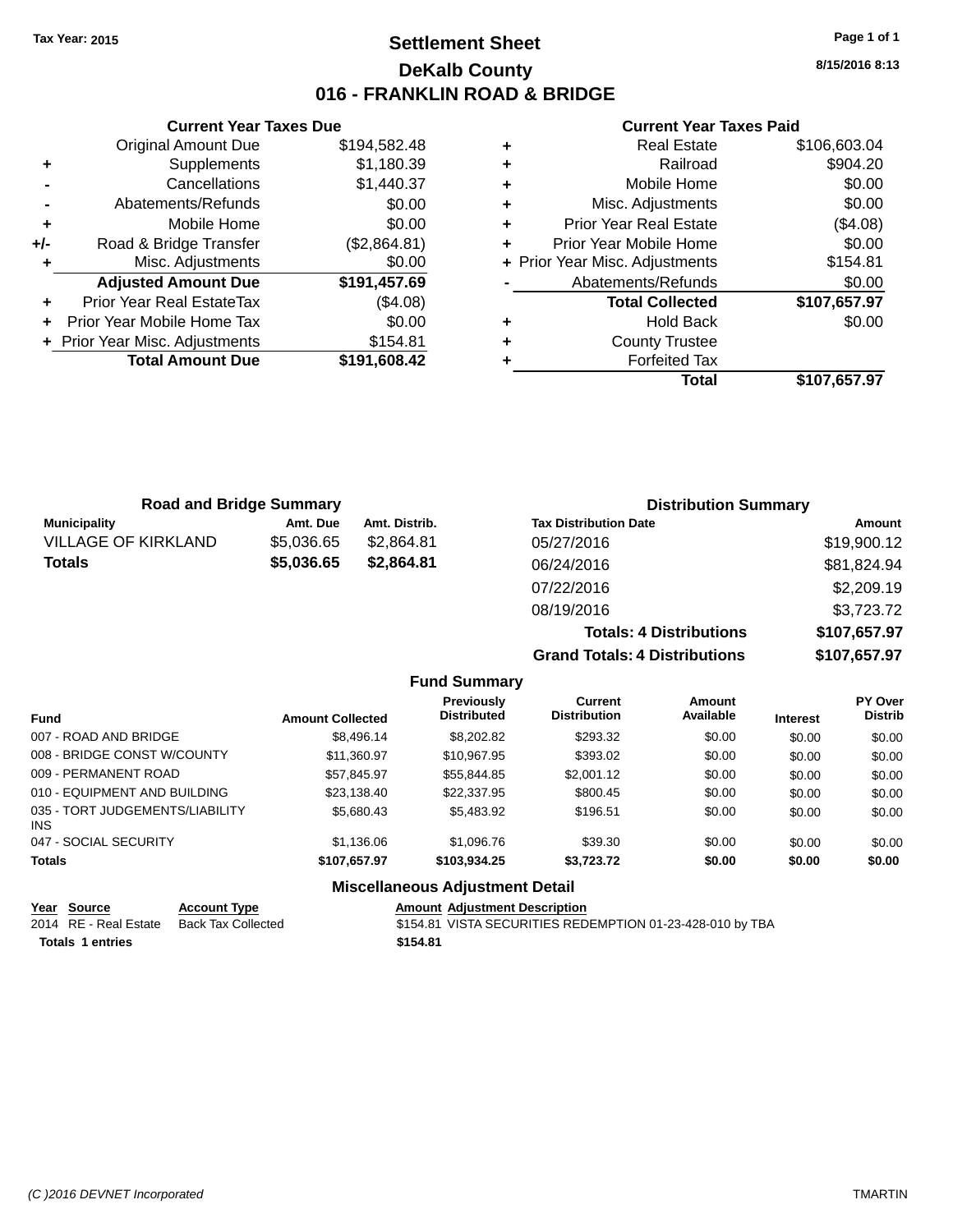# **Settlement Sheet Tax Year: 2015 Page 1 of 1 DeKalb County 017 - GENOA TOWNSHIP**

**8/15/2016 8:13**

| <b>Current Year Taxes Paid</b> |  |  |
|--------------------------------|--|--|
|                                |  |  |

|     | <b>Current Year Taxes Due</b>  |              |
|-----|--------------------------------|--------------|
|     | <b>Original Amount Due</b>     | \$238,849.41 |
| ٠   | Supplements                    | \$1,348.82   |
|     | Cancellations                  | \$1,731.41   |
|     | Abatements/Refunds             | \$5.16       |
| ٠   | Mobile Home                    | \$0.00       |
| +/- | Road & Bridge Transfer         | \$0.00       |
|     | Misc. Adjustments              | \$13.70      |
|     | <b>Adjusted Amount Due</b>     | \$238,475.36 |
| ٠   | Prior Year Real EstateTax      | (\$127.63)   |
|     | Prior Year Mobile Home Tax     | \$0.00       |
|     | + Prior Year Misc. Adjustments | \$0.00       |
|     | <b>Total Amount Due</b>        | \$238.347.73 |

| ٠ | <b>Real Estate</b>             | \$136,199.59 |
|---|--------------------------------|--------------|
| ٠ | Railroad                       | \$938.00     |
| ٠ | Mobile Home                    | \$0.00       |
| ٠ | Misc. Adjustments              | \$13.70      |
| ٠ | <b>Prior Year Real Estate</b>  | (\$127.63)   |
| ٠ | Prior Year Mobile Home         | \$0.00       |
|   | + Prior Year Misc. Adjustments | \$0.00       |
|   | Abatements/Refunds             | \$5.16       |
|   | <b>Total Collected</b>         | \$137,018.50 |
| ٠ | <b>Hold Back</b>               | \$0.00       |
| ٠ | <b>County Trustee</b>          |              |
| ٠ | <b>Forfeited Tax</b>           |              |
|   | Total                          | \$137,018.50 |
|   |                                |              |

|                     | <b>Distribution Summary</b>          |              |
|---------------------|--------------------------------------|--------------|
|                     | <b>Tax Distribution Date</b>         | Amount       |
|                     | 05/27/2016                           | \$26,149.45  |
|                     | 06/24/2016                           | \$101,479.24 |
|                     | 07/22/2016                           | \$2,928.43   |
|                     | 08/19/2016                           | \$6,461.38   |
|                     | <b>Totals: 4 Distributions</b>       | \$137,018.50 |
|                     | <b>Grand Totals: 4 Distributions</b> | \$137,018.50 |
| <b>Fund Summary</b> |                                      |              |

|                                               |                         | unu vunnnar y                           |                                |                     |                 |                                  |
|-----------------------------------------------|-------------------------|-----------------------------------------|--------------------------------|---------------------|-----------------|----------------------------------|
| Fund                                          | <b>Amount Collected</b> | <b>Previously</b><br><b>Distributed</b> | Current<br><b>Distribution</b> | Amount<br>Available | <b>Interest</b> | <b>PY Over</b><br><b>Distrib</b> |
| 001 - CORPORATE                               | \$118,647.20            | \$113,052.16                            | \$5,595.04                     | \$0.00              | \$0.00          | \$0.00                           |
| 035 - TORT JUDGEMENTS/LIABILITY<br><b>INS</b> | \$2,590.89              | \$2,468.71                              | \$122.18                       | \$0.00              | \$0.00          | \$0.00                           |
| 047 - SOCIAL SECURITY                         | \$6.512.62              | \$6,205.50                              | \$307.12                       | \$0.00              | \$0.00          | \$0.00                           |
| 054 - GENERAL ASSISTANCE                      | \$9.267.79              | \$8,830.75                              | \$437.04                       | \$0.00              | \$0.00          | \$0.00                           |
| <b>Totals</b>                                 | \$137,018.50            | \$130,557.12                            | \$6,461.38                     | \$0.00              | \$0.00          | \$0.00                           |
|                                               |                         | <b>Miscellaneous Adiustment Detail</b>  |                                |                     |                 |                                  |

|                         |                           | miscendricous Aujustricht Detail               |
|-------------------------|---------------------------|------------------------------------------------|
| Year Source             | <b>Account Type</b>       | <b>Amount Adjustment Description</b>           |
| 2015 RE - Real Estate   | <b>Back Tax Collected</b> | \$13.70 NIKOLS REDEMPTION 03-19-429-033 by TBA |
| <b>Totals 1 entries</b> |                           | \$13.70                                        |
|                         |                           | <b>Abatement Detail</b>                        |

| Year Source                        | <b>Account Type</b> | <b>Amount Adiustment Description</b>             |
|------------------------------------|---------------------|--------------------------------------------------|
| 2015 RE - Real Estate RE Abatement |                     | \$5.16 PTAB INTEREST REFUND 03-29-152-012 by TBA |
| Totals 1 entries                   |                     | \$5.16                                           |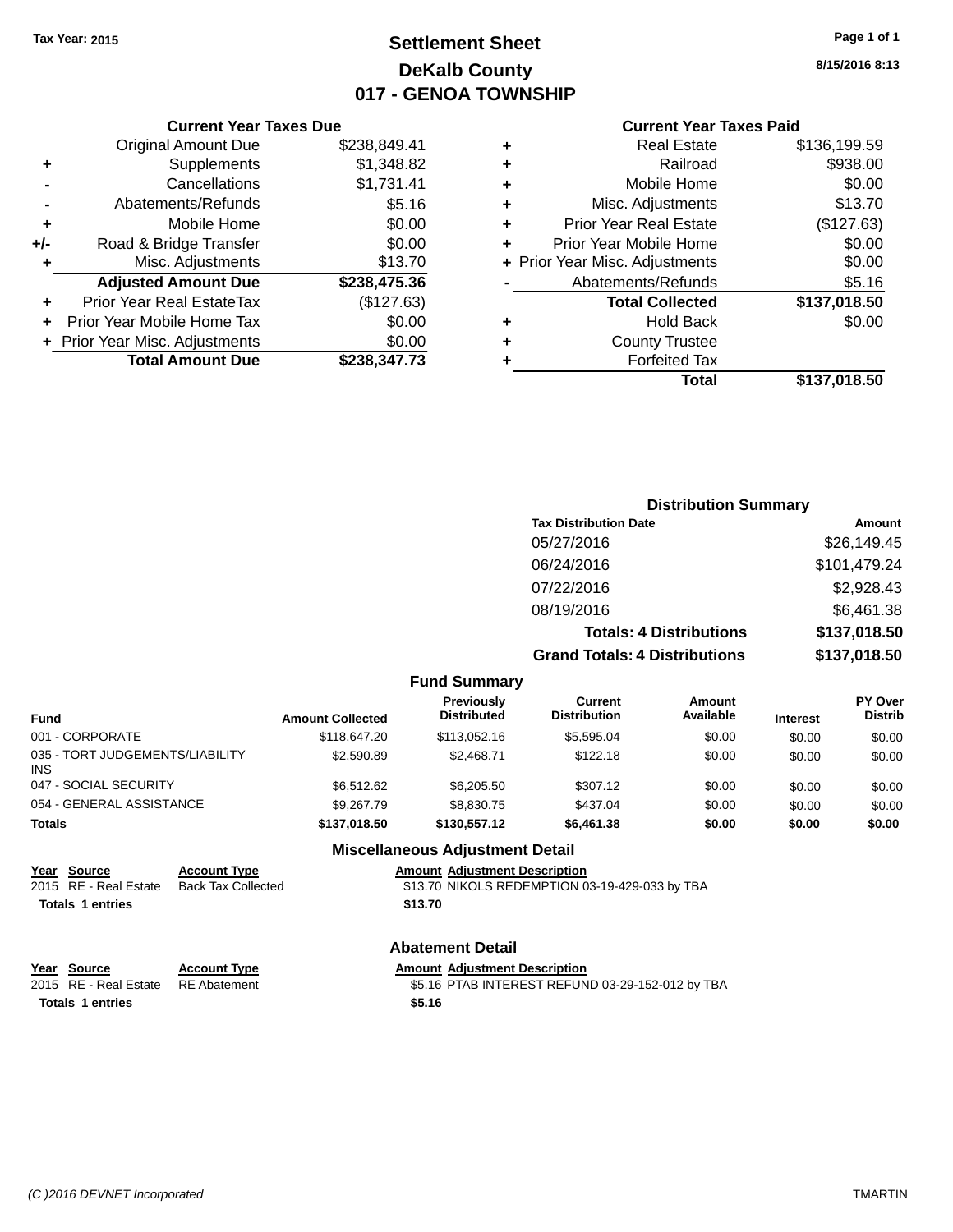# **Settlement Sheet Tax Year: 2015 Page 1 of 1 DeKalb County 018 - GENOA ROAD & BRIDGE**

**8/15/2016 8:13**

### **Current Year Taxes Paid**

|     | <b>Current Year Taxes Due</b>  |               |
|-----|--------------------------------|---------------|
|     | <b>Original Amount Due</b>     | \$179,373.18  |
| ٠   | Supplements                    | \$1,053.13    |
|     | Cancellations                  | \$1,118.77    |
|     | Abatements/Refunds             | \$3.33        |
| ٠   | Mobile Home                    | \$0.00        |
| +/- | Road & Bridge Transfer         | (\$14,361.45) |
| ٠   | Misc. Adjustments              | \$10.29       |
|     | <b>Adjusted Amount Due</b>     | \$164,953.05  |
|     | Prior Year Real EstateTax      | (\$82.45)     |
|     | Prior Year Mobile Home Tax     | \$0.00        |
|     | + Prior Year Misc. Adjustments | \$0.00        |
|     | <b>Total Amount Due</b>        | \$164,870.60  |
|     |                                |               |

| ٠ | <b>Real Estate</b>             | \$88,368.23 |
|---|--------------------------------|-------------|
| ٠ | Railroad                       | \$665.67    |
| ٠ | Mobile Home                    | \$0.00      |
| ٠ | Misc. Adjustments              | \$10.29     |
| ٠ | <b>Prior Year Real Estate</b>  | (\$82.45)   |
| ÷ | Prior Year Mobile Home         | \$0.00      |
|   | + Prior Year Misc. Adjustments | \$0.00      |
|   | Abatements/Refunds             | \$3.33      |
|   | <b>Total Collected</b>         | \$88,958.41 |
| ٠ | <b>Hold Back</b>               | \$0.00      |
| ٠ | <b>County Trustee</b>          |             |
| ٠ | <b>Forfeited Tax</b>           |             |
|   | Total                          | \$88.958.41 |
|   |                                |             |

|             |                                | <b>Distribution Summary</b>          |             |  |
|-------------|--------------------------------|--------------------------------------|-------------|--|
| Amt. Due    | Amt. Distrib.                  | <b>Tax Distribution Date</b>         | Amount      |  |
| \$24,894.26 | \$14.361.45                    | 05/27/2016                           | \$16,970.67 |  |
| \$24,894.26 | \$14,361.45                    | 06/24/2016                           | \$65,828.85 |  |
|             |                                | 07/22/2016                           | \$1,983.75  |  |
|             |                                | 08/19/2016                           | \$4,175.14  |  |
|             |                                | <b>Totals: 4 Distributions</b>       | \$88,958.41 |  |
|             |                                | <b>Grand Totals: 4 Distributions</b> | \$88,958.41 |  |
|             | <b>Road and Bridge Summary</b> |                                      |             |  |

|                                         |                         | <b>Fund Summary</b>                     |                                       |                     |                 |                           |
|-----------------------------------------|-------------------------|-----------------------------------------|---------------------------------------|---------------------|-----------------|---------------------------|
| <b>Fund</b>                             | <b>Amount Collected</b> | <b>Previously</b><br><b>Distributed</b> | <b>Current</b><br><b>Distribution</b> | Amount<br>Available | <b>Interest</b> | PY Over<br><b>Distrib</b> |
| 007 - ROAD AND BRIDGE                   | \$31.468.66             | \$29.993.53                             | \$1,475.13                            | \$0.00              | \$0.00          | \$0.00                    |
| 008 - BRIDGE CONST W/COUNTY             | \$500.48                | \$476.97                                | \$23.51                               | \$0.00              | \$0.00          | \$0.00                    |
| 009 - PERMANENT ROAD                    | \$45,148,10             | \$43.027.72                             | \$2,120.38                            | \$0.00              | \$0.00          | \$0.00                    |
| 010 - EQUIPMENT AND BUILDING            | \$5,010.39              | \$4,775.07                              | \$235.32                              | \$0.00              | \$0.00          | \$0.00                    |
| 035 - TORT JUDGEMENTS/LIABILITY<br>INS. | \$5.015.87              | \$4.780.30                              | \$235.57                              | \$0.00              | \$0.00          | \$0.00                    |
| 047 - SOCIAL SECURITY                   | \$1.814.91              | \$1.729.68                              | \$85.23                               | \$0.00              | \$0.00          | \$0.00                    |
| <b>Totals</b>                           | \$88,958,41             | \$84.783.27                             | \$4,175.14                            | \$0.00              | \$0.00          | \$0.00                    |
|                                         |                         | <b>Miscellaneous Adjustment Detail</b>  |                                       |                     |                 |                           |

| Year Source<br>2015 RE - Real Estate<br><b>Totals 1 entries</b> | <b>Account Type</b><br><b>Back Tax Collected</b> | <b>Amount Adiustment Description</b><br>\$10.29 NIKOLS REDEMPTION 03-19-429-033 by TBA<br>\$10.29 |
|-----------------------------------------------------------------|--------------------------------------------------|---------------------------------------------------------------------------------------------------|
|                                                                 |                                                  | <b>Abatement Detail</b>                                                                           |
| Year Source<br>2015 RE - Real Estate                            | <b>Account Type</b><br><b>RE</b> Abatement       | <b>Amount Adjustment Description</b><br>\$3.87 PTAB INTEREST REFUND 03-29-152-012 by TBA          |

**Totals \$3.87 1 entries**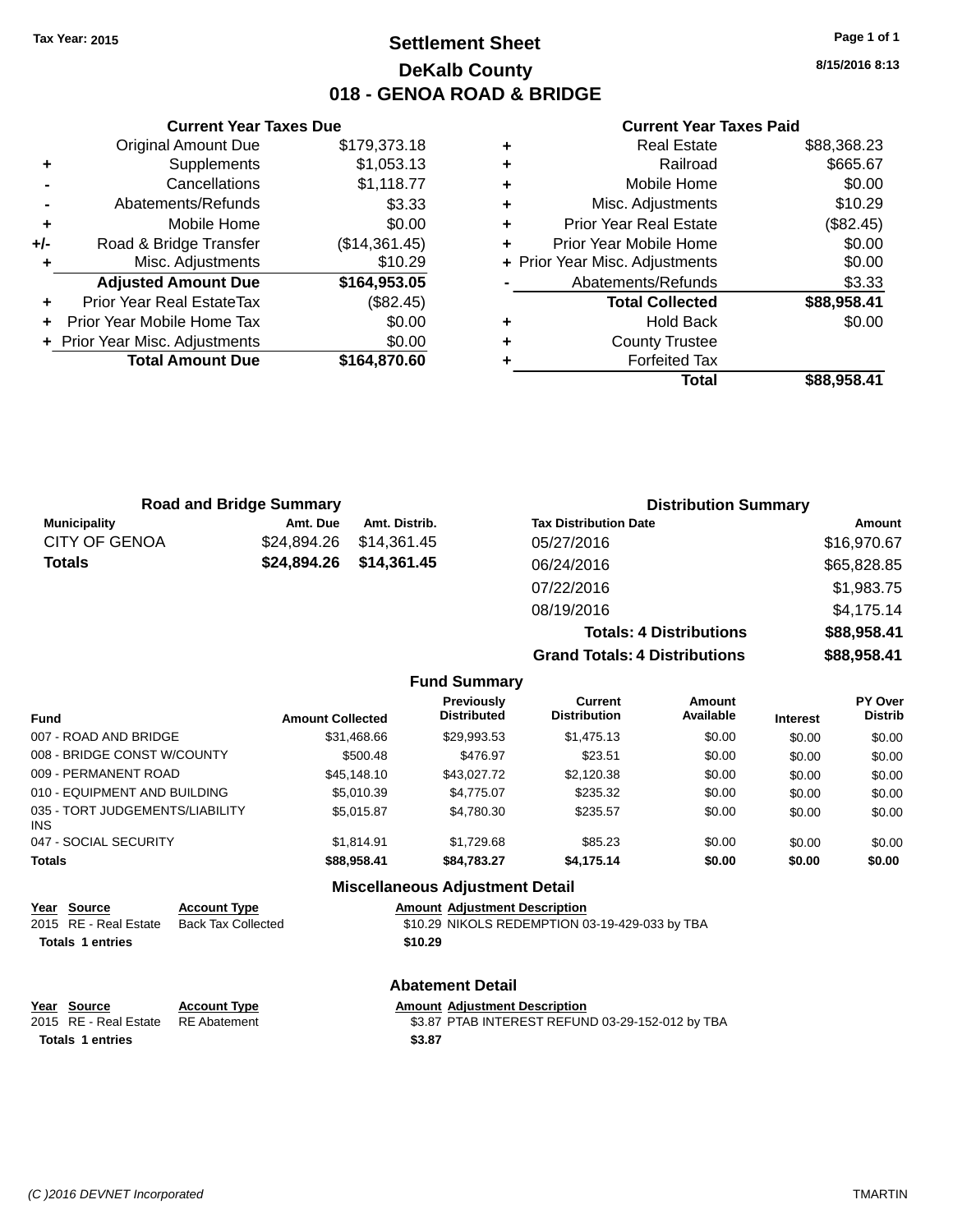# **Settlement Sheet Tax Year: 2015 Page 1 of 1 DeKalb County 019 - KINGSTON TOWNSHIP**

**8/15/2016 8:13**

## **Current Year Taxes Paid**

| <b>Current Year Taxes Due</b>  |             |
|--------------------------------|-------------|
| <b>Original Amount Due</b>     | \$89,013.31 |
| Supplements                    | \$246.76    |
| Cancellations                  | \$1,257.56  |
| Abatements/Refunds             | \$0.00      |
| Mobile Home                    | \$0.00      |
| Road & Bridge Transfer         | \$0.00      |
| Misc. Adjustments              | \$13.63     |
| <b>Adjusted Amount Due</b>     | \$88,016.14 |
| Prior Year Real EstateTax      | \$0.00      |
| Prior Year Mobile Home Tax     | \$0.00      |
| + Prior Year Misc. Adjustments | \$1.42      |
| <b>Total Amount Due</b>        | \$88.017.56 |
|                                |             |

|   | <b>Real Estate</b>             | \$49,355.57 |
|---|--------------------------------|-------------|
| ٠ | Railroad                       | \$680.10    |
| ٠ | Mobile Home                    | \$0.00      |
| ٠ | Misc. Adjustments              | \$13.63     |
| ٠ | <b>Prior Year Real Estate</b>  | \$0.00      |
| ÷ | Prior Year Mobile Home         | \$0.00      |
|   | + Prior Year Misc. Adjustments | \$1.42      |
|   | Abatements/Refunds             | \$0.00      |
|   | <b>Total Collected</b>         | \$50,050.72 |
| ٠ | <b>Hold Back</b>               | \$0.00      |
| ٠ | <b>County Trustee</b>          |             |
| ٠ | <b>Forfeited Tax</b>           |             |
|   | Total                          | \$50,050.72 |
|   |                                |             |

|                          |                         |                                  |                                       | <b>Distribution Summary</b>    |                 |                           |
|--------------------------|-------------------------|----------------------------------|---------------------------------------|--------------------------------|-----------------|---------------------------|
|                          |                         |                                  | <b>Tax Distribution Date</b>          |                                |                 | <b>Amount</b>             |
|                          |                         |                                  | 05/27/2016                            |                                |                 | \$10,284.31               |
|                          |                         |                                  | 06/24/2016                            |                                |                 | \$37,029.76               |
|                          |                         |                                  | 07/22/2016                            |                                |                 | \$903.66                  |
|                          |                         |                                  | 08/19/2016                            |                                |                 | \$1,832.99                |
|                          |                         |                                  |                                       | <b>Totals: 4 Distributions</b> |                 | \$50,050.72               |
|                          |                         |                                  | <b>Grand Totals: 4 Distributions</b>  |                                |                 | \$50,050.72               |
|                          |                         | <b>Fund Summary</b>              |                                       |                                |                 |                           |
| <b>Fund</b>              | <b>Amount Collected</b> | Previously<br><b>Distributed</b> | <b>Current</b><br><b>Distribution</b> | Amount<br>Available            | <b>Interest</b> | PY Over<br><b>Distrib</b> |
| 001 - CORPORATE          | \$49,702.67             | \$47,882.43                      | \$1,820.24                            | \$0.00                         | \$0.00          | \$0.00                    |
| 054 - GENERAL ASSISTANCE | \$348.05                | \$335.30                         | \$12.75                               | \$0.00                         | \$0.00          | \$0.00                    |
| <b>Totals</b>            | \$50,050.72             | \$48,217.73                      | \$1,832.99                            | \$0.00                         | \$0.00          | \$0.00                    |
|                          |                         |                                  |                                       |                                |                 |                           |

## **Miscellaneous Adjustment Detail**

# **Year Source Account Type Amount Adjustment Description**

\$1.42 RIVERBEND DEVELOPMENT REDEMPTION 02-24-452-011 by TBA 2015 RE - Real Estate Back Tax Collected \$13.63 JOHNSON REDEMPTION 02-22-307-013 by TBA

**Totals \$15.05 2 entries**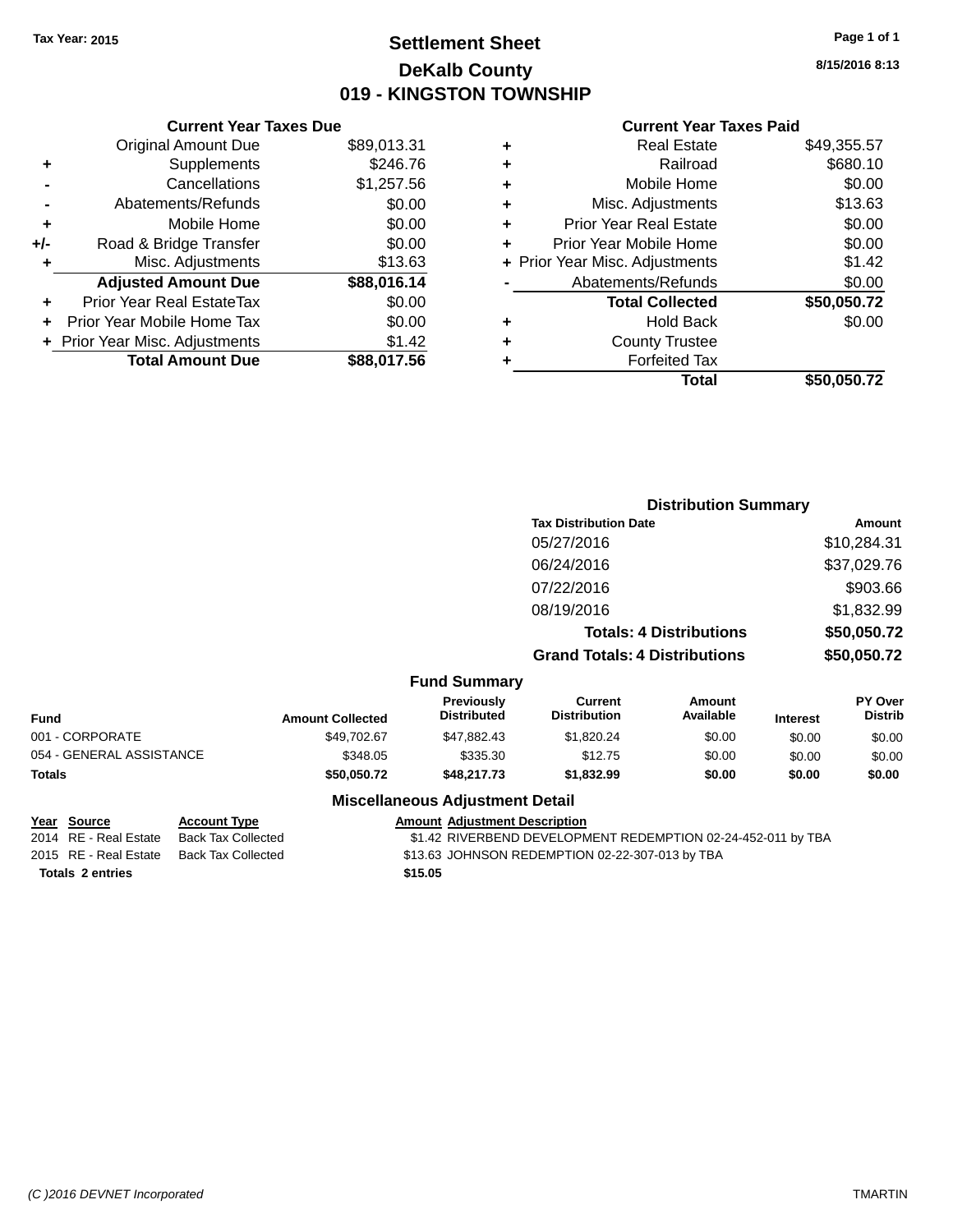**Original Amount Due** 

**Adjusted Amount Due** 

**Total Amount Due** 

**+** Supplements **-** Cancellations **-** Abatements/Refunds  $+$  Mobile Home **+/-** Road & Bridge Transfer **+** Misc. Adjustments

**+** Prior Year Real EstateTax **+** Prior Year Mobile Home Tax **+** Prior Year Misc. Adjustments

# **Settlement Sheet Tax Year: 2015 Page 1 of 1 DeKalb County 020 - KINGSTON ROAD & BRIDGE**

**8/15/2016 8:13**

**Total \$172,217.26**

## **Current Year Taxes Paid**

| <b>Current Year Taxes Due</b> |               |   | <b>Current Year Taxes Paid</b> |              |  |
|-------------------------------|---------------|---|--------------------------------|--------------|--|
| ่<br>เl Amount Due            | \$327,373.04  | ٠ | <b>Real Estate</b>             | \$169,680.16 |  |
| Supplements                   | \$845.03      | ٠ | Railroad                       | \$2,482.05   |  |
| Cancellations                 | \$4,323.43    | ٠ | Mobile Home                    | \$0.00       |  |
| าents/Refunds                 | \$0.00        | ٠ | Misc. Adjustments              | \$50.14      |  |
| Mobile Home                   | \$0.00        | ٠ | <b>Prior Year Real Estate</b>  | (\$0.34)     |  |
| ridge Transfer                | (\$11,860.18) | ٠ | Prior Year Mobile Home         | \$0.00       |  |
| :. Adjustments                | \$50.14       |   | + Prior Year Misc. Adjustments | \$5.25       |  |
| <b>Amount Due</b>             | \$312,084.60  |   | Abatements/Refunds             | \$0.00       |  |
| leal EstateTax≀               | (\$0.34)      |   | <b>Total Collected</b>         | \$172,217.26 |  |
| bile Home Tax                 | \$0.00        | ٠ | <b>Hold Back</b>               | \$0.00       |  |
| . Adjustments                 | \$5.25        | ÷ | <b>County Trustee</b>          |              |  |
| <b>Amount Due</b>             | \$312,089.51  |   | <b>Forfeited Tax</b>           |              |  |
|                               |               |   | Total                          | \$172.217.26 |  |

| Gullelli Italija kolu |              |
|-----------------------|--------------|
| Real Estate           | \$169,680.16 |

| <b>Road and Bridge Summary</b> |             |               | <b>Distribution Summary</b>    |              |  |
|--------------------------------|-------------|---------------|--------------------------------|--------------|--|
| <b>Municipality</b>            | Amt. Due    | Amt. Distrib. | <b>Tax Distribution Date</b>   | Amount       |  |
| CITY OF GENOA                  | \$8,136.84  | \$4.635.79    | 05/27/2016                     | \$35,357.60  |  |
| VILLAGE OF KINGSTON            | \$12,685.23 | \$7,224.39    | 06/24/2016                     | \$127,451.16 |  |
| Totals                         | \$20,822.07 | \$11,860.18   | 07/22/2016                     | \$3,106.61   |  |
|                                |             |               | 08/19/2016                     | \$6,301.89   |  |
|                                |             |               | <b>Totals: 4 Distributions</b> | \$172,217.26 |  |

**Grand Totals: 4 Distributions \$172,217.26**

| <b>Fund Summary</b>                    |                         |                                  |                                       |                     |                 |                           |  |
|----------------------------------------|-------------------------|----------------------------------|---------------------------------------|---------------------|-----------------|---------------------------|--|
| <b>Fund</b>                            | <b>Amount Collected</b> | Previously<br><b>Distributed</b> | <b>Current</b><br><b>Distribution</b> | Amount<br>Available | <b>Interest</b> | PY Over<br><b>Distrib</b> |  |
| 007 - ROAD AND BRIDGE                  | \$46,735.16             | \$45.028.84                      | \$1,706.32                            | \$0.00              | \$0.00          | \$0.00                    |  |
| 008 - BRIDGE CONST W/COUNTY            | \$6,219.62              | \$5,991.83                       | \$227.79                              | \$0.00              | \$0.00          | \$0.00                    |  |
| 009 - PERMANENT ROAD                   | \$103.591.23            | \$99.797.38                      | \$3,793.85                            | \$0.00              | \$0.00          | \$0.00                    |  |
| 010 - EQUIPMENT AND BUILDING           | \$15,671.25             | \$15,097.32                      | \$573.93                              | \$0.00              | \$0.00          | \$0.00                    |  |
| <b>Totals</b>                          | \$172,217.26            | \$165,915,37                     | \$6,301.89                            | \$0.00              | \$0.00          | \$0.00                    |  |
| <b>Miscellaneous Adjustment Detail</b> |                         |                                  |                                       |                     |                 |                           |  |

| Year Source           | <b>Account Type</b> | <b>Amount Adjustment Description</b>                         |
|-----------------------|---------------------|--------------------------------------------------------------|
| 2014 RE - Real Estate | Back Tax Collected  | \$5.25 RIVERBEND DEVELOPMENT REDEMPTION 02-24-452-011 by TBA |
| 2015 RE - Real Estate | Back Tax Collected  | \$50.14 JOHNSON REDEMPTION 02-22-307-013 by TBA              |
| Totals 2 entries      |                     | \$55.39                                                      |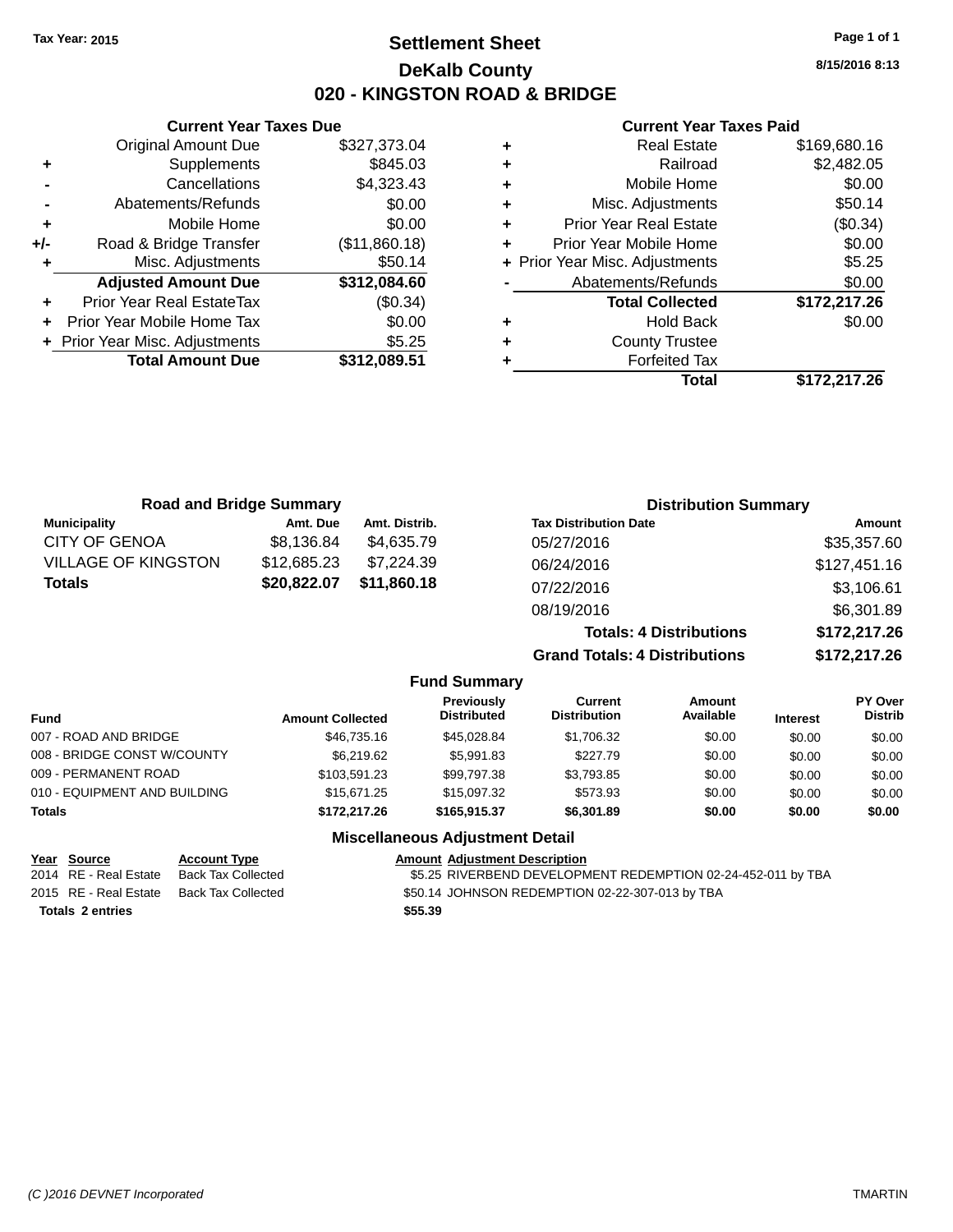# **Settlement Sheet Tax Year: 2015 Page 1 of 1 DeKalb County 021 - KINGSTON TWP CEMETERY**

**Current Year Taxes Due** Original Amount Due \$14,871.08 **+** Supplements \$41.21 **-** Cancellations \$210.09 **-** Abatements/Refunds \$0.00 **+** Mobile Home \$0.00 **+/-** Road & Bridge Transfer \$0.00 **+** Misc. Adjustments \$2.28 **Adjusted Amount Due \$14,704.48 +** Prior Year Real EstateTax \$0.00 **+** Prior Year Mobile Home Tax \$0.00 **+ Prior Year Misc. Adjustments**  $$0.24$ **Total Amount Due \$14,704.72**

#### **Current Year Taxes Paid**

| ٠ | <b>Real Estate</b>             | \$8,245.78 |
|---|--------------------------------|------------|
| ÷ | Railroad                       | \$113.62   |
| ٠ | Mobile Home                    | \$0.00     |
| ٠ | Misc. Adjustments              | \$2.28     |
| ٠ | <b>Prior Year Real Estate</b>  | \$0.00     |
| ٠ | Prior Year Mobile Home         | \$0.00     |
|   | + Prior Year Misc. Adjustments | \$0.24     |
|   | Abatements/Refunds             | \$0.00     |
|   | <b>Total Collected</b>         | \$8,361.92 |
| ٠ | <b>Hold Back</b>               | \$0.00     |
| ٠ | <b>County Trustee</b>          |            |
|   | <b>Forfeited Tax</b>           |            |
|   | Total                          | \$8,361.92 |
|   |                                |            |

|                |                         |                                        |                                       | <b>Distribution Summary</b>    |                 |                           |
|----------------|-------------------------|----------------------------------------|---------------------------------------|--------------------------------|-----------------|---------------------------|
|                |                         |                                        | <b>Tax Distribution Date</b>          |                                |                 | Amount                    |
|                |                         |                                        | 05/27/2016                            |                                |                 | \$1,718.18                |
|                |                         |                                        | 06/24/2016                            |                                |                 | \$6,186.54                |
|                |                         |                                        | 07/22/2016                            |                                |                 | \$151.00                  |
|                |                         |                                        | 08/19/2016                            |                                |                 | \$306.20                  |
|                |                         |                                        |                                       | <b>Totals: 4 Distributions</b> |                 | \$8,361.92                |
|                |                         |                                        | <b>Grand Totals: 4 Distributions</b>  |                                |                 | \$8,361.92                |
|                |                         | <b>Fund Summary</b>                    |                                       |                                |                 |                           |
| <b>Fund</b>    | <b>Amount Collected</b> | Previously<br><b>Distributed</b>       | <b>Current</b><br><b>Distribution</b> | <b>Amount</b><br>Available     | <b>Interest</b> | PY Over<br><b>Distrib</b> |
| 017 - CEMETERY | \$8,361.92              | \$8,055.72                             | \$306.20                              | \$0.00                         | \$0.00          | \$0.00                    |
| Totals         | \$8,361.92              | \$8,055.72                             | \$306.20                              | \$0.00                         | \$0.00          | \$0.00                    |
|                |                         | <b>Miscellaneous Adjustment Detail</b> |                                       |                                |                 |                           |

| Year Source             | <b>Account Type</b> |        | <b>Amount Adjustment Description</b>                         |
|-------------------------|---------------------|--------|--------------------------------------------------------------|
| 2014 RE - Real Estate   | Back Tax Collected  |        | \$0.24 RIVERBEND DEVELOPMENT REDEMPTION 02-24-452-011 by TBA |
| 2015 RE - Real Estate   | Back Tax Collected  |        | \$2.28 JOHNSON REDEMPTION 02-22-307-013 by TBA               |
| <b>Totals 2 entries</b> |                     | \$2.52 |                                                              |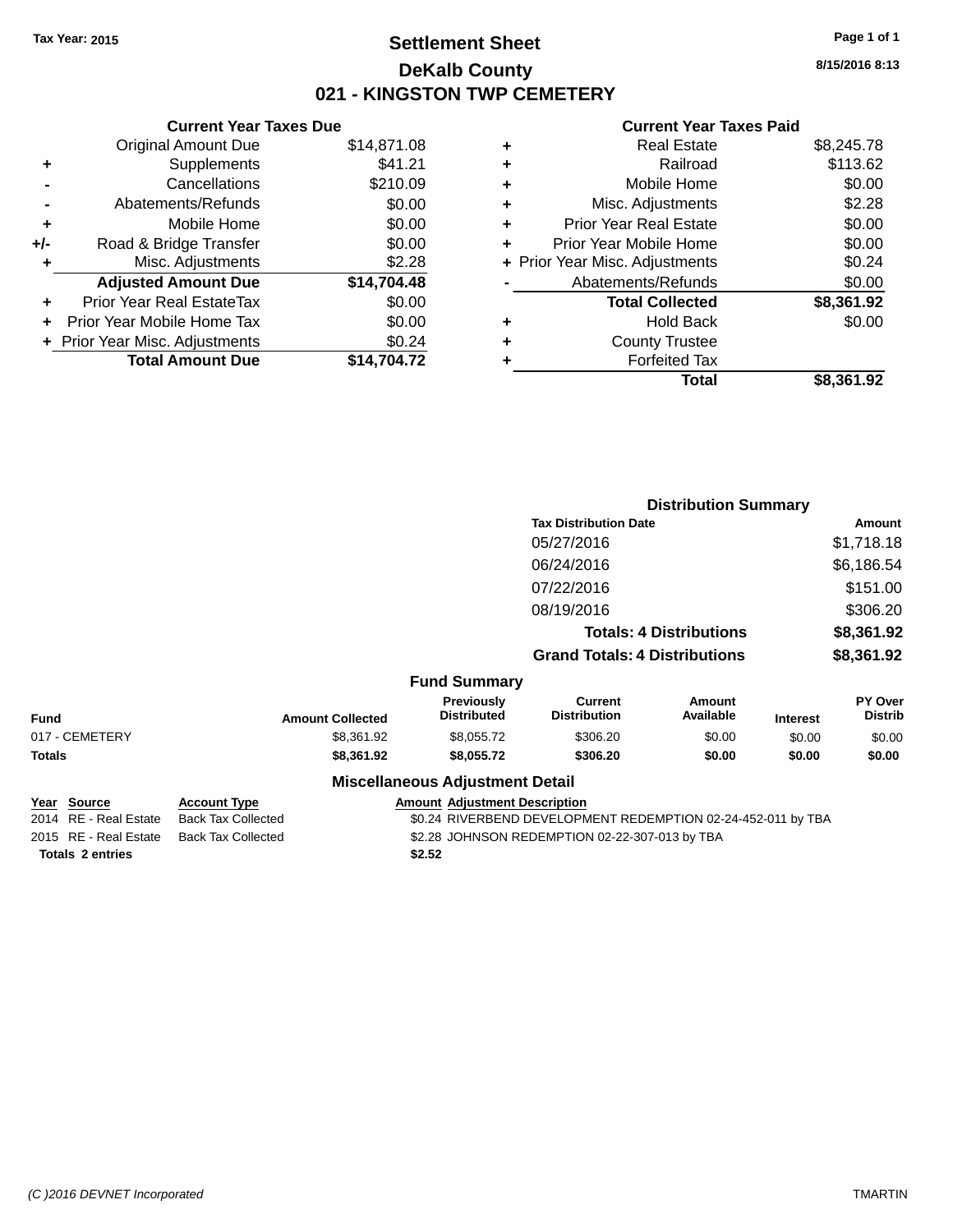# **Settlement Sheet Tax Year: 2015 Page 1 of 1 DeKalb County 022 - MALTA TOWNSHIP**

**8/15/2016 8:13**

|     | <b>Current Year Taxes Due</b>    |             |
|-----|----------------------------------|-------------|
|     | <b>Original Amount Due</b>       | \$66,369.84 |
| ٠   | Supplements                      | \$421.80    |
|     | Cancellations                    | \$463.72    |
|     | Abatements/Refunds               | \$0.00      |
| ٠   | Mobile Home                      | \$0.00      |
| +/- | Road & Bridge Transfer           | \$0.00      |
| ٠   | Misc. Adjustments                | \$0.00      |
|     | <b>Adjusted Amount Due</b>       | \$66,327.92 |
| ٠   | <b>Prior Year Real EstateTax</b> | (\$16.51)   |
|     | Prior Year Mobile Home Tax       | \$0.00      |
|     | + Prior Year Misc. Adjustments   | \$0.00      |
|     | <b>Total Amount Due</b>          | \$66,311,41 |
|     |                                  |             |

## **Current Year Taxes Paid +** Real Estate \$36,038.97 **+** Railroad \$1,719.46 **+** Mobile Home \$0.00 **+** Misc. Adjustments \$0.00 **+** Prior Year Real Estate (\$16.51) **+** Prior Year Mobile Home \$0.00<br> **+** Prior Year Misc. Adjustments \$0.00 **+ Prior Year Misc. Adjustments -** Abatements/Refunds \$0.00

|   | Total                  | \$37,741.92 |
|---|------------------------|-------------|
| ٠ | <b>Forfeited Tax</b>   |             |
| ٠ | <b>County Trustee</b>  |             |
| ٠ | <b>Hold Back</b>       | \$0.00      |
|   | <b>Total Collected</b> | \$37,741.92 |
|   | Avalentents/Telulus    | vv.vv       |

|                          |                         |                                  | <b>Distribution Summary</b>           |                                |                 |                           |
|--------------------------|-------------------------|----------------------------------|---------------------------------------|--------------------------------|-----------------|---------------------------|
|                          |                         |                                  | <b>Tax Distribution Date</b>          |                                |                 | Amount                    |
|                          |                         |                                  | 05/27/2016                            |                                |                 | \$6,463.32                |
|                          |                         |                                  | 06/24/2016                            |                                |                 | \$29,553.16               |
|                          |                         |                                  | 07/22/2016                            |                                |                 | \$570.26                  |
|                          |                         |                                  | 08/19/2016                            |                                |                 | \$1,155.18                |
|                          |                         |                                  |                                       | <b>Totals: 4 Distributions</b> |                 | \$37,741.92               |
|                          |                         |                                  | <b>Grand Totals: 4 Distributions</b>  |                                |                 | \$37,741.92               |
|                          |                         | <b>Fund Summary</b>              |                                       |                                |                 |                           |
| <b>Fund</b>              | <b>Amount Collected</b> | Previously<br><b>Distributed</b> | <b>Current</b><br><b>Distribution</b> | Amount<br>Available            | <b>Interest</b> | PY Over<br><b>Distrib</b> |
| 001 - CORPORATE          | \$37,297.60             | \$36,156.01                      | \$1,141.59                            | \$0.00                         | \$0.00          | \$0.00                    |
| 054 - GENERAL ASSISTANCE | \$444.32                | \$430.73                         | \$13.59                               | \$0.00                         | \$0.00          | \$0.00                    |

**Totals \$37,741.92 \$36,586.74 \$1,155.18 \$0.00 \$0.00 \$0.00**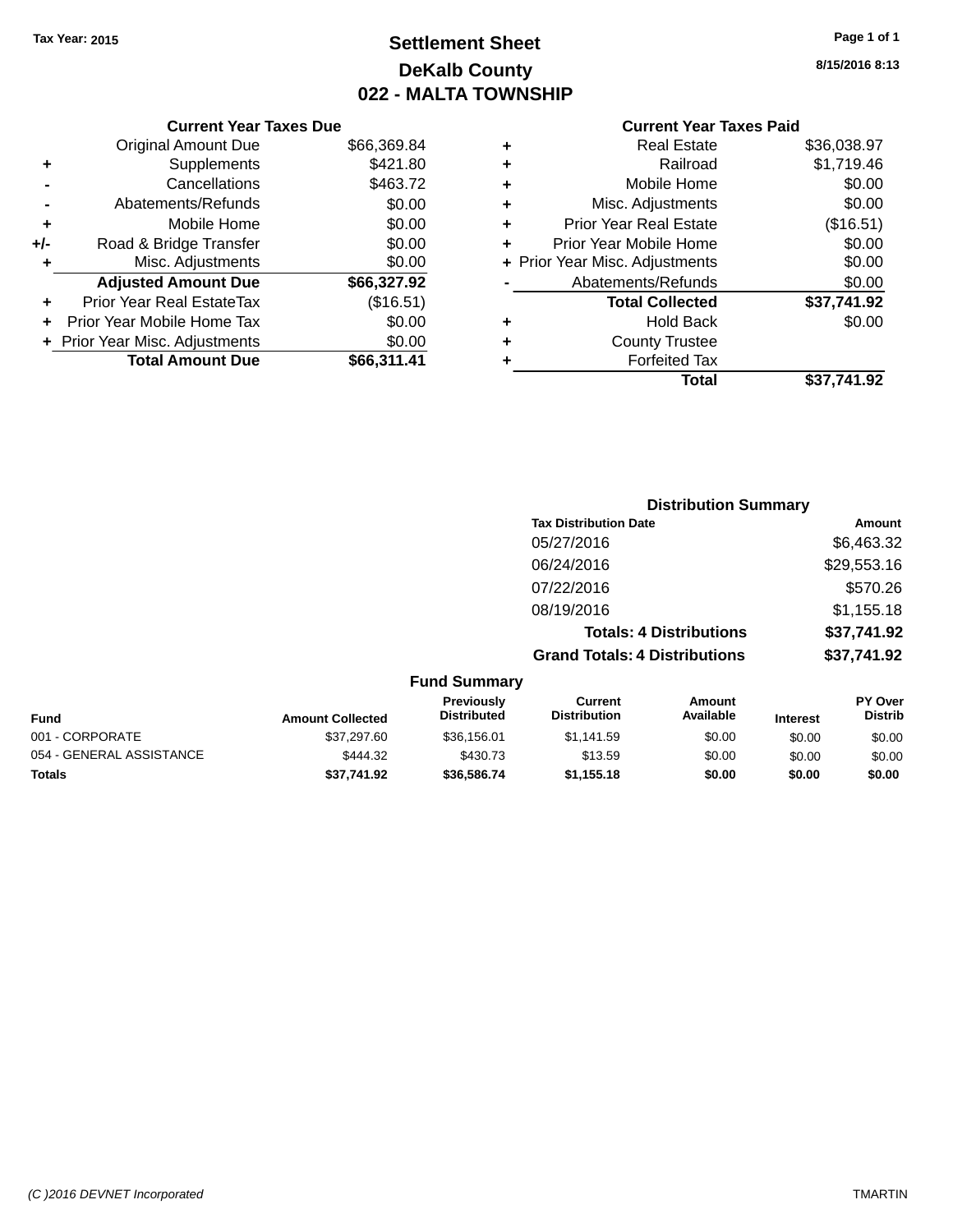# **Settlement Sheet Tax Year: 2015 Page 1 of 1 DeKalb County 023 - MALTA TWP LIBRARY**

**8/15/2016 8:13**

## **Current Year Taxes Paid**

|     | <b>Current Year Taxes Due</b>  |              |
|-----|--------------------------------|--------------|
|     | <b>Original Amount Due</b>     | \$127,912.65 |
| ÷   | Supplements                    | \$812.90     |
|     | Cancellations                  | \$893.71     |
|     | Abatements/Refunds             | \$0.00       |
| ٠   | Mobile Home                    | \$0.00       |
| +/- | Road & Bridge Transfer         | \$0.00       |
|     | Misc. Adjustments              | \$0.00       |
|     | <b>Adjusted Amount Due</b>     | \$127,831.84 |
| ÷   | Prior Year Real EstateTax      | (\$31.81)    |
|     | Prior Year Mobile Home Tax     | \$0.00       |
|     | + Prior Year Misc. Adjustments | \$0.00       |
|     | <b>Total Amount Due</b>        | \$127,800.03 |
|     |                                |              |

| ٠ | <b>Real Estate</b>             | \$69,455.96 |
|---|--------------------------------|-------------|
| ٠ | Railroad                       | \$3,313.87  |
| ٠ | Mobile Home                    | \$0.00      |
| ٠ | Misc. Adjustments              | \$0.00      |
| ٠ | <b>Prior Year Real Estate</b>  | (\$31.81)   |
| ٠ | Prior Year Mobile Home         | \$0.00      |
|   | + Prior Year Misc. Adjustments | \$0.00      |
|   | Abatements/Refunds             | \$0.00      |
|   | <b>Total Collected</b>         | \$72,738.02 |
| ٠ | Hold Back                      | \$0.00      |
| ٠ | <b>County Trustee</b>          |             |
| ٠ | <b>Forfeited Tax</b>           |             |
|   | Total                          | \$72,738.02 |
|   |                                |             |

|                     | <b>Distribution Summary</b>          |             |
|---------------------|--------------------------------------|-------------|
|                     | <b>Tax Distribution Date</b>         | Amount      |
|                     | 05/27/2016                           | \$12,456.43 |
|                     | 06/24/2016                           | \$56,956.21 |
|                     | 07/22/2016                           | \$1,099.04  |
|                     | 08/19/2016                           | \$2,226.34  |
|                     | <b>Totals: 4 Distributions</b>       | \$72,738.02 |
|                     | <b>Grand Totals: 4 Distributions</b> | \$72,738.02 |
| <b>Fund Summary</b> |                                      |             |

|               |                         | ------------------                      |                                |                     |                 |                                  |
|---------------|-------------------------|-----------------------------------------|--------------------------------|---------------------|-----------------|----------------------------------|
| <b>Fund</b>   | <b>Amount Collected</b> | <b>Previously</b><br><b>Distributed</b> | Current<br><b>Distribution</b> | Amount<br>Available | <b>Interest</b> | <b>PY Over</b><br><b>Distrib</b> |
| 016 - LIBRARY | \$72,738.02             | \$70.511.68                             | \$2,226,34                     | \$0.00              | \$0.00          | \$0.00                           |
| <b>Totals</b> | \$72.738.02             | \$70,511.68                             | \$2.226.34                     | \$0.00              | \$0.00          | \$0.00                           |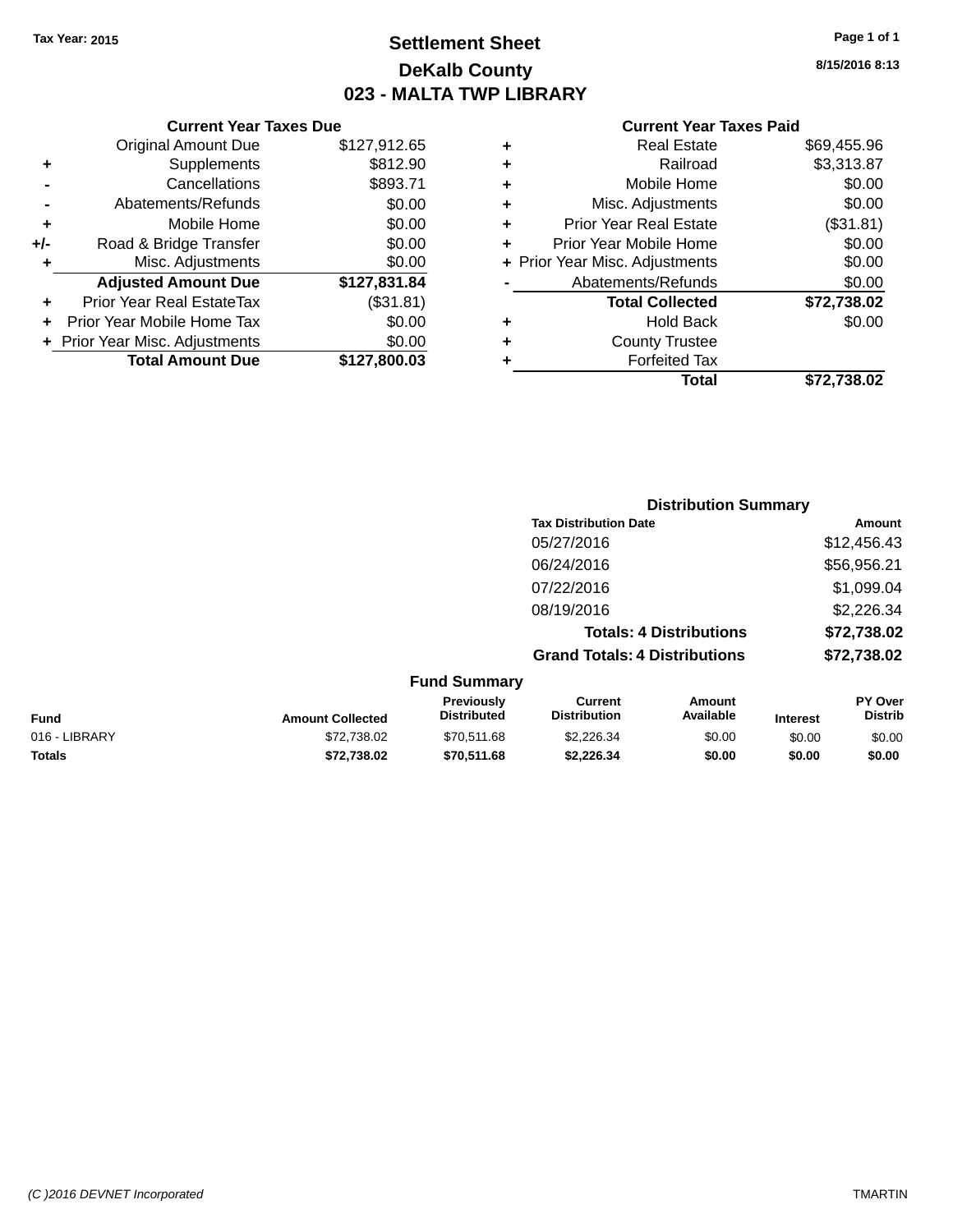# **Settlement Sheet Tax Year: 2015 Page 1 of 1 DeKalb County 024 - MALTA ROAD & BRIDGE**

**8/15/2016 8:13**

## **Current Year Taxes Paid**

|     | <b>Current Year Taxes Due</b>  |              |  |  |  |  |
|-----|--------------------------------|--------------|--|--|--|--|
|     | <b>Original Amount Due</b>     | \$166,963.74 |  |  |  |  |
| ٠   | Supplements                    | \$990.49     |  |  |  |  |
|     | Cancellations                  | \$1,088.96   |  |  |  |  |
|     | Abatements/Refunds             | \$0.00       |  |  |  |  |
| ٠   | Mobile Home                    | \$0.00       |  |  |  |  |
| +/- | Road & Bridge Transfer         | (\$6,093.49) |  |  |  |  |
| ٠   | Misc. Adjustments              | \$0.00       |  |  |  |  |
|     | <b>Adjusted Amount Due</b>     | \$160,771.78 |  |  |  |  |
|     | Prior Year Real EstateTax      | (\$38.22)    |  |  |  |  |
|     | Prior Year Mobile Home Tax     | \$0.00       |  |  |  |  |
|     | + Prior Year Misc. Adjustments | \$0.00       |  |  |  |  |
|     | <b>Total Amount Due</b>        | \$160,733.56 |  |  |  |  |
|     |                                |              |  |  |  |  |

|   | <b>Real Estate</b>             | \$84,629.44 |
|---|--------------------------------|-------------|
| ٠ | Railroad                       | \$4,259.50  |
| ٠ | Mobile Home                    | \$0.00      |
| ٠ | Misc. Adjustments              | \$0.00      |
| ٠ | Prior Year Real Estate         | (\$38.22)   |
| ÷ | Prior Year Mobile Home         | \$0.00      |
|   | + Prior Year Misc. Adjustments | \$0.00      |
|   | Abatements/Refunds             | \$0.00      |
|   | <b>Total Collected</b>         | \$88,850.72 |
| ٠ | <b>Hold Back</b>               | \$0.00      |
| ٠ | <b>County Trustee</b>          |             |
| ٠ | <b>Forfeited Tax</b>           |             |
|   | Total                          | \$88,850,72 |
|   |                                |             |

| <b>Road and Bridge Summary</b> |             |               | <b>Distribution Summary</b>          |             |
|--------------------------------|-------------|---------------|--------------------------------------|-------------|
| <b>Municipality</b>            | Amt. Due    | Amt. Distrib. | <b>Tax Distribution Date</b>         | Amount      |
| <b>VILLAGE OF MALTA</b>        | \$10,652.79 | \$6,093.49    | 05/27/2016                           | \$15,178.26 |
| <b>Totals</b>                  | \$10,652.79 | \$6,093.49    | 06/24/2016                           | \$69,620.56 |
|                                |             |               | 07/22/2016                           | \$1,339.19  |
|                                |             |               | 08/19/2016                           | \$2,712.71  |
|                                |             |               | <b>Totals: 4 Distributions</b>       | \$88,850.72 |
|                                |             |               | <b>Grand Totals: 4 Distributions</b> | \$88,850.72 |

|                              |                         | <b>Fund Summary</b>                     |                                |                     |                 |                                  |
|------------------------------|-------------------------|-----------------------------------------|--------------------------------|---------------------|-----------------|----------------------------------|
| Fund                         | <b>Amount Collected</b> | <b>Previously</b><br><b>Distributed</b> | Current<br><b>Distribution</b> | Amount<br>Available | <b>Interest</b> | <b>PY Over</b><br><b>Distrib</b> |
| 007 - ROAD AND BRIDGE        | \$27.607.62             | \$26.769.42                             | \$838.20                       | \$0.00              | \$0.00          | \$0.00                           |
| 008 - BRIDGE CONST W/COUNTY  | \$11.144.27             | \$10,803.17                             | \$341.10                       | \$0.00              | \$0.00          | \$0.00                           |
| 009 - PERMANENT ROAD         | \$40.039.77             | \$38,814.25                             | \$1.225.52                     | \$0.00              | \$0.00          | \$0.00                           |
| 010 - EQUIPMENT AND BUILDING | \$10,059.06             | \$9.751.17                              | \$307.89                       | \$0.00              | \$0.00          | \$0.00                           |
| <b>Totals</b>                | \$88,850.72             | \$86,138.01                             | \$2.712.71                     | \$0.00              | \$0.00          | \$0.00                           |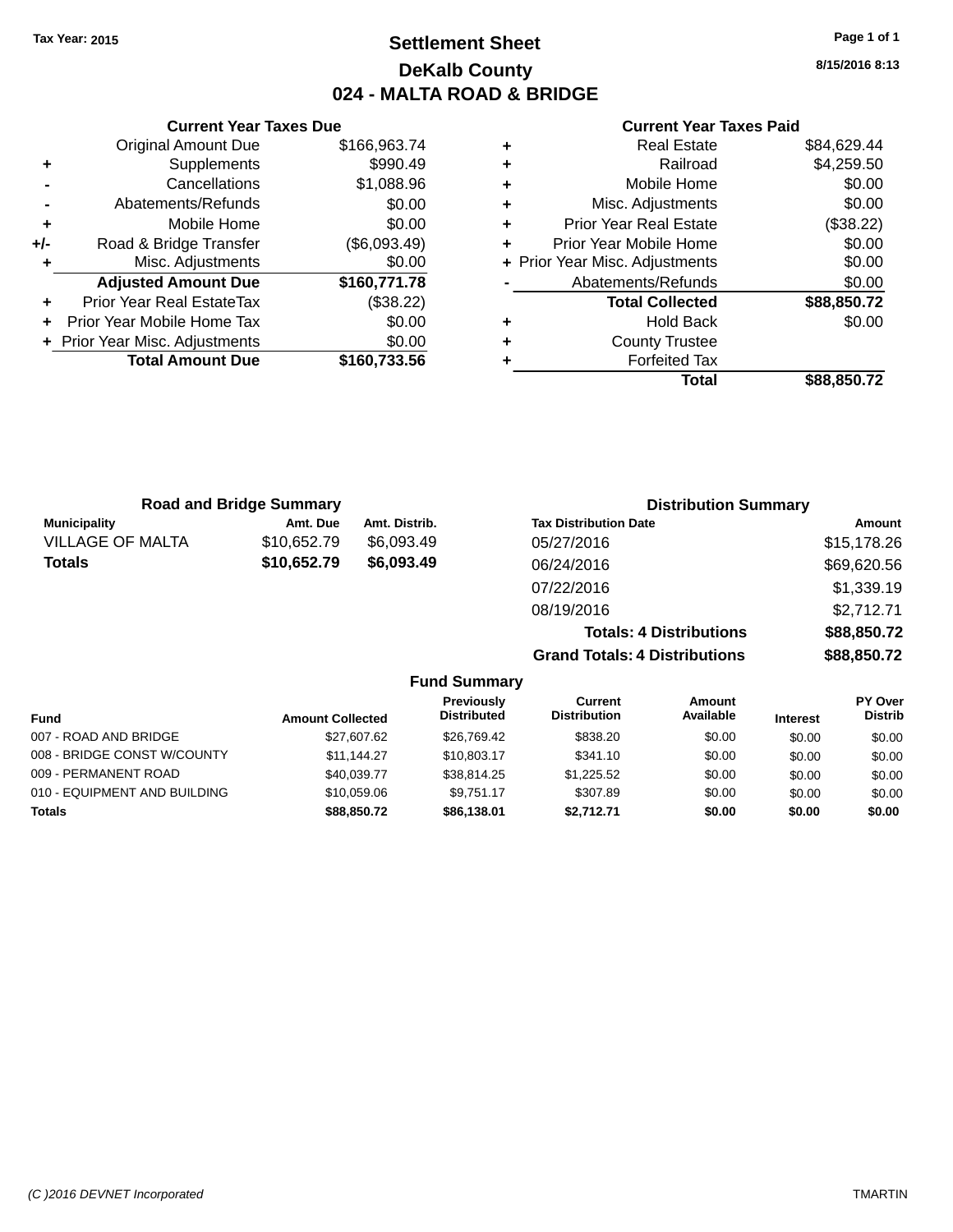# **Settlement Sheet Tax Year: 2015 Page 1 of 1 DeKalb County 025 - MAYFIELD TOWNSHIP**

**8/15/2016 8:13**

## **Current Year Taxes Paid**

|     | <b>Current Year Taxes Due</b>  |             |  |
|-----|--------------------------------|-------------|--|
|     | <b>Original Amount Due</b>     | \$98,004.36 |  |
| ٠   | Supplements                    | \$629.47    |  |
|     | Cancellations                  | \$700.47    |  |
|     | Abatements/Refunds             | \$0.00      |  |
| ٠   | Mobile Home                    | \$0.00      |  |
| +/- | Road & Bridge Transfer         | \$0.00      |  |
| ٠   | Misc. Adjustments              | \$0.00      |  |
|     | <b>Adjusted Amount Due</b>     | \$97,933.36 |  |
| ٠   | Prior Year Real EstateTax      | \$0.00      |  |
| ÷   | Prior Year Mobile Home Tax     | \$0.00      |  |
|     | + Prior Year Misc. Adjustments | \$0.00      |  |
|     | <b>Total Amount Due</b>        | \$97,933.36 |  |

| ٠ | <b>Real Estate</b>             | \$56,974.33 |
|---|--------------------------------|-------------|
| ٠ | Railroad                       | \$0.00      |
| ٠ | Mobile Home                    | \$0.00      |
| ٠ | Misc. Adjustments              | \$0.00      |
| ٠ | <b>Prior Year Real Estate</b>  | \$0.00      |
| ÷ | Prior Year Mobile Home         | \$0.00      |
|   | + Prior Year Misc. Adjustments | \$0.00      |
|   | Abatements/Refunds             | \$0.00      |
|   | <b>Total Collected</b>         | \$56,974.33 |
| ٠ | <b>Hold Back</b>               | \$0.00      |
| ٠ | <b>County Trustee</b>          |             |
| ÷ | <b>Forfeited Tax</b>           |             |
|   | Total                          | \$56,974.33 |
|   |                                |             |

|                          |                         |                                  |                                       | <b>Distribution Summary</b>    |                 |                           |
|--------------------------|-------------------------|----------------------------------|---------------------------------------|--------------------------------|-----------------|---------------------------|
|                          |                         |                                  | <b>Tax Distribution Date</b>          |                                |                 | Amount                    |
|                          |                         |                                  | 05/27/2016                            |                                |                 | \$7,640.95                |
|                          |                         |                                  | 06/24/2016                            |                                |                 | \$46,233.88               |
|                          |                         |                                  | 07/22/2016                            |                                |                 | \$888.07                  |
|                          |                         |                                  | 08/19/2016                            |                                |                 | \$2,211.43                |
|                          |                         |                                  |                                       | <b>Totals: 4 Distributions</b> |                 | \$56,974.33               |
|                          |                         |                                  | <b>Grand Totals: 4 Distributions</b>  |                                |                 | \$56,974.33               |
|                          |                         | <b>Fund Summary</b>              |                                       |                                |                 |                           |
| <b>Fund</b>              | <b>Amount Collected</b> | Previously<br><b>Distributed</b> | <b>Current</b><br><b>Distribution</b> | Amount<br>Available            | <b>Interest</b> | PY Over<br><b>Distrib</b> |
| 001 - CORPORATE          | \$53,194.07             | \$51,129.37                      | \$2,064.70                            | \$0.00                         | \$0.00          | \$0.00                    |
| 054 - GENERAL ASSISTANCE | \$3,780.26              | \$3,633.53                       | \$146.73                              | \$0.00                         | \$0.00          | \$0.00                    |

**Totals \$56,974.33 \$54,762.90 \$2,211.43 \$0.00 \$0.00 \$0.00**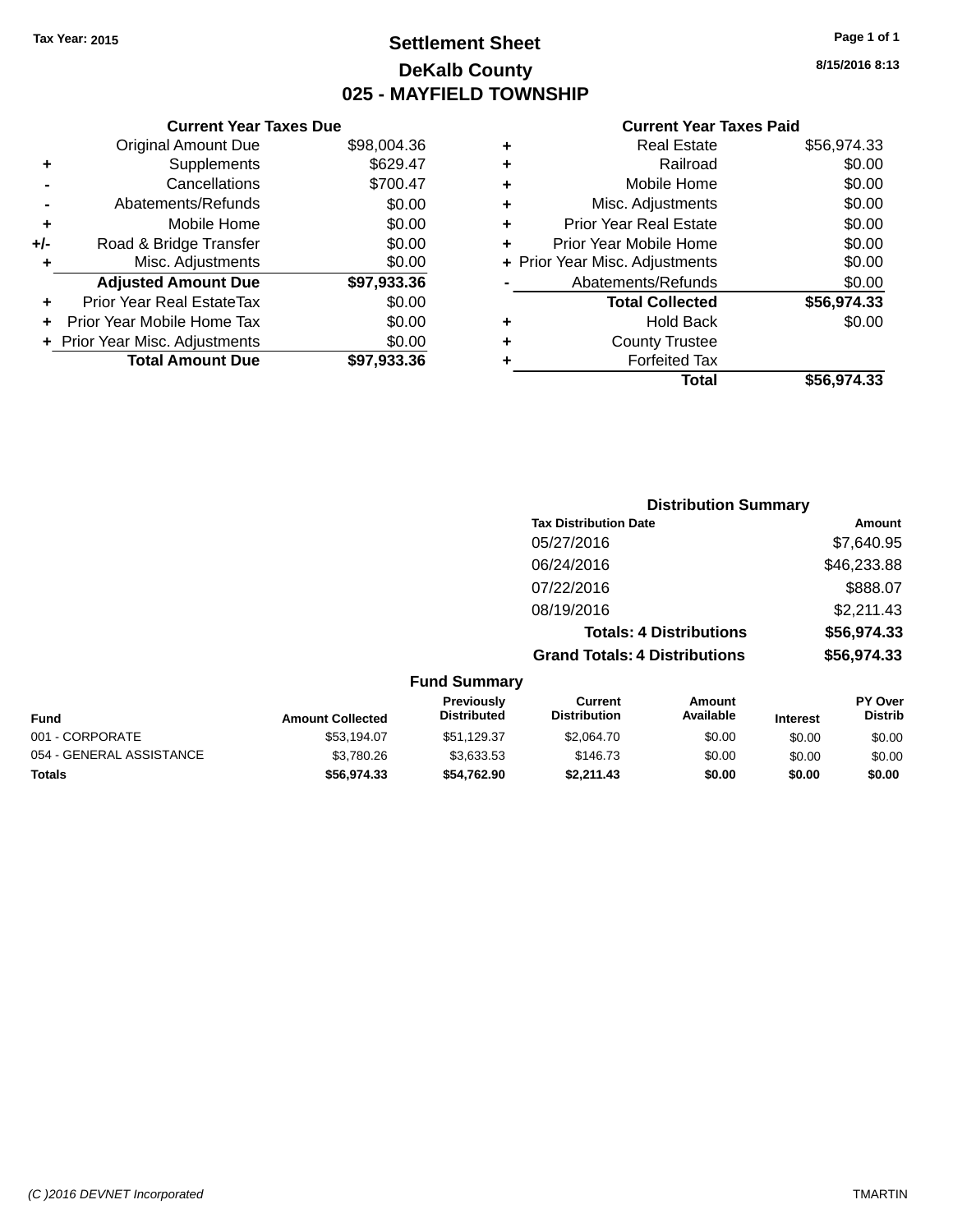# **Settlement Sheet Tax Year: 2015 Page 1 of 1 DeKalb County 026 - MAYFIELD ROAD & BRIDGE**

**Current Year Taxes Due**

| \$1,639.21<br>\$1,824.14<br>\$0.00<br>\$0.00 |
|----------------------------------------------|
|                                              |
|                                              |
|                                              |
|                                              |
| \$0.00                                       |
| \$0.00                                       |
| \$255,030.13                                 |
| \$0.00                                       |
| \$0.00                                       |
| \$0.00                                       |
| \$255,030.13                                 |
|                                              |

#### **Current Year Taxes Paid**

| ٠ | <b>Real Estate</b>             | \$148,368.11 |
|---|--------------------------------|--------------|
| ٠ | Railroad                       | \$0.00       |
| ٠ | Mobile Home                    | \$0.00       |
| ٠ | Misc. Adjustments              | \$0.00       |
| ٠ | <b>Prior Year Real Estate</b>  | \$0.00       |
| ٠ | Prior Year Mobile Home         | \$0.00       |
|   | + Prior Year Misc. Adjustments | \$0.00       |
|   | Abatements/Refunds             | \$0.00       |
|   | <b>Total Collected</b>         | \$148,368.11 |
| ٠ | <b>Hold Back</b>               | \$0.00       |
| ٠ | <b>County Trustee</b>          |              |
| ٠ | <b>Forfeited Tax</b>           |              |
|   | Total                          | \$148,368.11 |
|   |                                |              |

## **Distribution Summary Tax Distribution Date Amount** 05/27/2016 \$19,898.05 06/24/2016 \$120,398.51 07/22/2016 \$2,312.67 08/19/2016 \$5,758.88 **Totals: 4 Distributions \$148,368.11 Grand Totals: 4 Distributions \$148,368.11**

## **Fund Summary**

|                                                     |                         | <b>Previously</b>  | Current             | Amount    |                 | <b>PY Over</b> |
|-----------------------------------------------------|-------------------------|--------------------|---------------------|-----------|-----------------|----------------|
| <b>Fund</b>                                         | <b>Amount Collected</b> | <b>Distributed</b> | <b>Distribution</b> | Available | <b>Interest</b> | <b>Distrib</b> |
| 007 - ROAD AND BRIDGE                               | \$92,475.19             | \$88.885.79        | \$3.589.40          | \$0.00    | \$0.00          | \$0.00         |
| 008 - BRIDGE CONST W/COUNTY                         | \$5,108.90              | \$4.910.60         | \$198.30            | \$0.00    | \$0.00          | \$0.00         |
| 009 - PERMANENT ROAD                                | \$36,878.08             | \$35,446.66        | \$1.431.42          | \$0.00    | \$0.00          | \$0.00         |
| 010 - EQUIPMENT AND BUILDING                        | \$6,809.50              | \$6,545.19         | \$264.31            | \$0.00    | \$0.00          | \$0.00         |
| 035 - TORT JUDGMENTS, LIABILITY<br><b>INSURANCE</b> | \$4,256.82              | \$4.091.59         | \$165.23            | \$0.00    | \$0.00          | \$0.00         |
| 047 - SOCIAL SECURITY                               | \$2,839.62              | \$2,729.40         | \$110.22            | \$0.00    | \$0.00          | \$0.00         |
| <b>Totals</b>                                       | \$148,368.11            | \$142,609.23       | \$5,758.88          | \$0.00    | \$0.00          | \$0.00         |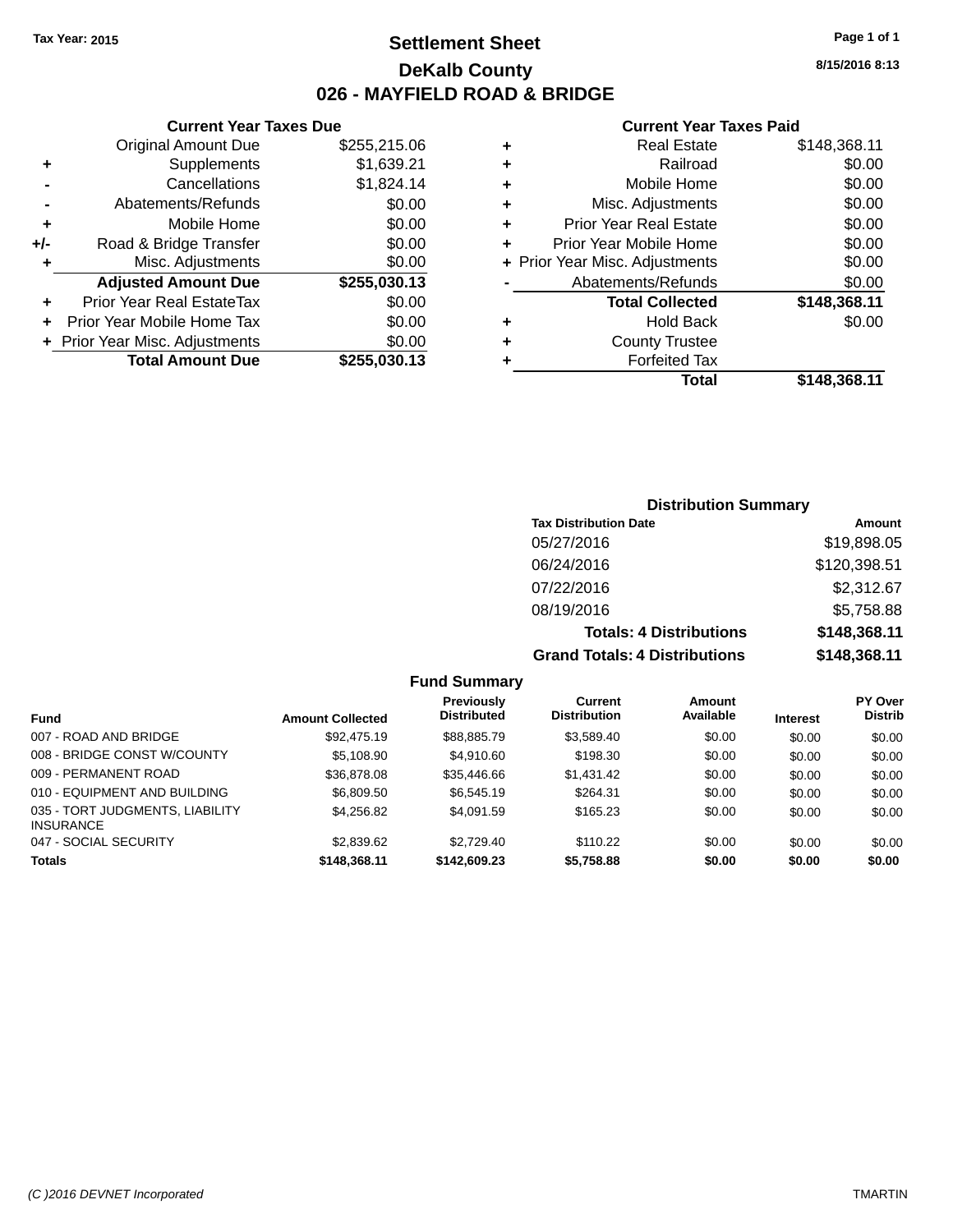# **Settlement Sheet Tax Year: 2015 Page 1 of 1 DeKalb County 027 - MILAN TOWNSHIP**

**8/15/2016 8:13**

|     | <b>Current Year Taxes Due</b>  |             |  |  |  |  |
|-----|--------------------------------|-------------|--|--|--|--|
|     | <b>Original Amount Due</b>     | \$40,002.35 |  |  |  |  |
| ٠   | Supplements                    | \$119.93    |  |  |  |  |
|     | \$135.97<br>Cancellations      |             |  |  |  |  |
|     | Abatements/Refunds             | \$0.00      |  |  |  |  |
| ٠   | Mobile Home                    | \$0.00      |  |  |  |  |
| +/- | Road & Bridge Transfer         | \$0.00      |  |  |  |  |
| ٠   | Misc. Adjustments              | \$0.00      |  |  |  |  |
|     | <b>Adjusted Amount Due</b>     | \$39,986.31 |  |  |  |  |
| ٠   | Prior Year Real EstateTax      | \$0.00      |  |  |  |  |
|     | Prior Year Mobile Home Tax     | \$0.00      |  |  |  |  |
|     | + Prior Year Misc. Adjustments | \$0.00      |  |  |  |  |
|     | <b>Total Amount Due</b>        | \$39,986.31 |  |  |  |  |
|     |                                |             |  |  |  |  |

# **Current Year Taxes Paid**

| ٠ | <b>Real Estate</b>             | \$23,189.59 |
|---|--------------------------------|-------------|
| ٠ | Railroad                       | \$0.00      |
| ٠ | Mobile Home                    | \$0.00      |
| ٠ | Misc. Adjustments              | \$0.00      |
| ٠ | <b>Prior Year Real Estate</b>  | \$0.00      |
| ٠ | Prior Year Mobile Home         | \$0.00      |
|   | + Prior Year Misc. Adjustments | \$0.00      |
|   | Abatements/Refunds             | \$0.00      |
|   | <b>Total Collected</b>         | \$23,189.59 |
| ٠ | <b>Hold Back</b>               | \$0.00      |
| ٠ | <b>County Trustee</b>          |             |
| ٠ | <b>Forfeited Tax</b>           |             |
|   | Total                          | \$23,189.59 |
|   |                                |             |

|                 |                         |                                  |                                       | <b>Distribution Summary</b>    |                 |                                  |
|-----------------|-------------------------|----------------------------------|---------------------------------------|--------------------------------|-----------------|----------------------------------|
|                 |                         |                                  | <b>Tax Distribution Date</b>          |                                |                 | <b>Amount</b>                    |
|                 |                         |                                  | 05/27/2016                            |                                |                 | \$10,531.38                      |
|                 |                         |                                  | 06/24/2016                            |                                |                 | \$12,174.19                      |
|                 |                         |                                  | 07/22/2016                            |                                |                 | \$40.21                          |
|                 |                         |                                  | 08/19/2016                            |                                |                 | \$443.81                         |
|                 |                         |                                  |                                       | <b>Totals: 4 Distributions</b> |                 | \$23,189.59                      |
|                 |                         |                                  | <b>Grand Totals: 4 Distributions</b>  |                                |                 | \$23,189.59                      |
|                 |                         | <b>Fund Summary</b>              |                                       |                                |                 |                                  |
| Fund            | <b>Amount Collected</b> | Previously<br><b>Distributed</b> | <b>Current</b><br><b>Distribution</b> | Amount<br>Available            | <b>Interest</b> | <b>PY Over</b><br><b>Distrib</b> |
| 001 - CORPORATE | \$23,189.59             | \$22,745.78                      | \$443.81                              | \$0.00                         | \$0.00          | \$0.00                           |
|                 |                         |                                  |                                       |                                |                 |                                  |

**Totals \$23,189.59 \$22,745.78 \$443.81 \$0.00 \$0.00 \$0.00**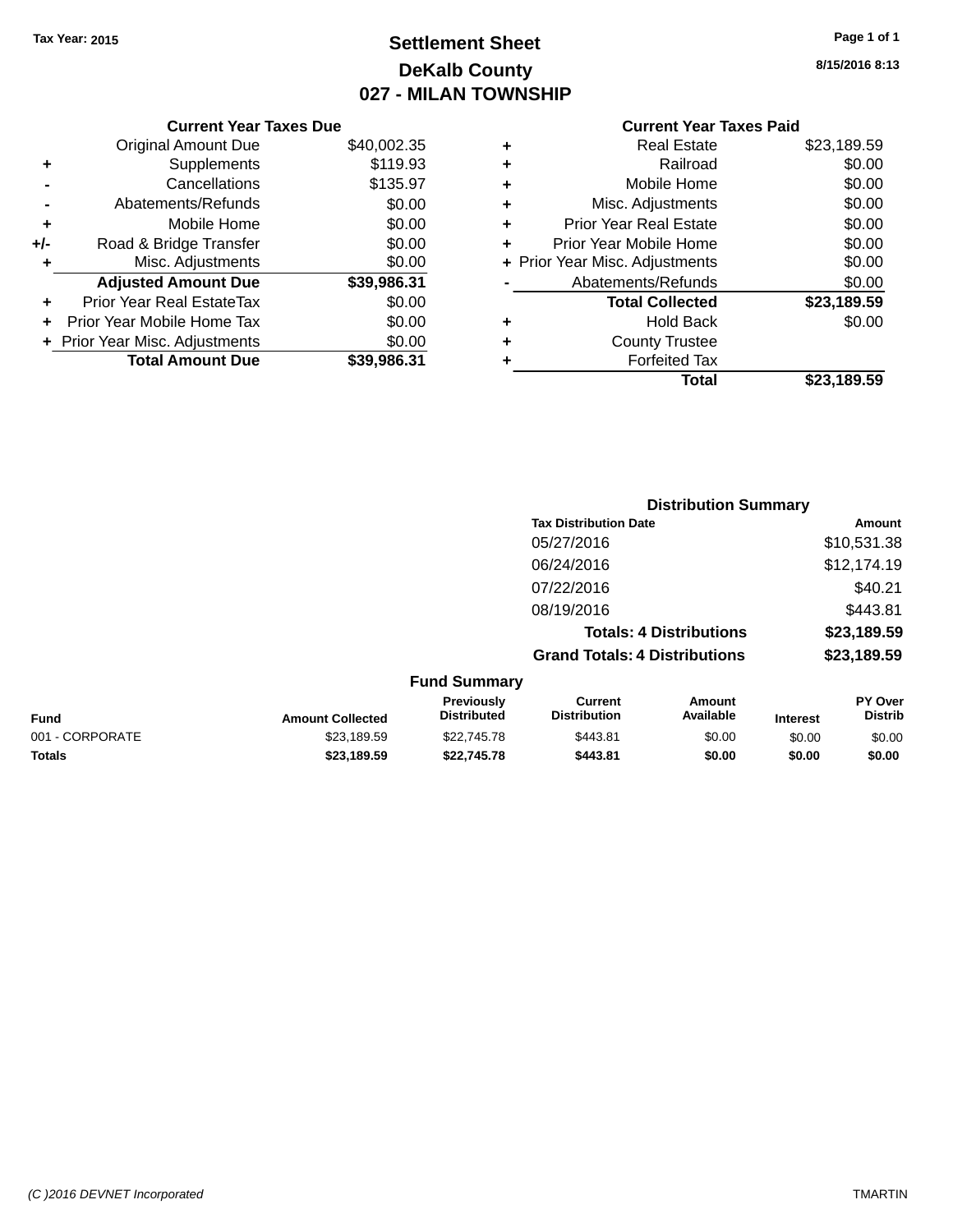# **Settlement Sheet Tax Year: 2015 Page 1 of 1 DeKalb County 028 - MILAN ROAD & BRIDGE**

**8/15/2016 8:13**

## **Current Year Taxes Paid**

|     | <b>Current Year Taxes Due</b>  |             |
|-----|--------------------------------|-------------|
|     | <b>Original Amount Due</b>     | \$64,501.08 |
| ٠   | Supplements                    | \$193.38    |
|     | Cancellations                  | \$219.23    |
|     | Abatements/Refunds             | \$0.00      |
| ٠   | Mobile Home                    | \$0.00      |
| +/- | Road & Bridge Transfer         | \$0.00      |
| ٠   | Misc. Adjustments              | \$0.00      |
|     | <b>Adjusted Amount Due</b>     | \$64,475.23 |
| ÷   | Prior Year Real EstateTax      | \$0.00      |
|     | Prior Year Mobile Home Tax     | \$0.00      |
|     | + Prior Year Misc. Adjustments | \$0.00      |
|     | <b>Total Amount Due</b>        | \$64.475.23 |
|     |                                |             |

| ٠ | <b>Real Estate</b>             | \$37,391.96 |
|---|--------------------------------|-------------|
| ٠ | Railroad                       | \$0.00      |
| ٠ | Mobile Home                    | \$0.00      |
| ٠ | Misc. Adjustments              | \$0.00      |
| ٠ | <b>Prior Year Real Estate</b>  | \$0.00      |
| ÷ | Prior Year Mobile Home         | \$0.00      |
|   | + Prior Year Misc. Adjustments | \$0.00      |
|   | Abatements/Refunds             | \$0.00      |
|   | <b>Total Collected</b>         | \$37,391.96 |
| ٠ | <b>Hold Back</b>               | \$0.00      |
| ٠ | <b>County Trustee</b>          |             |
| ٠ | <b>Forfeited Tax</b>           |             |
|   | Total                          | \$37,391.96 |
|   |                                |             |

|                             |                         |                                  | <b>Distribution Summary</b>          |                                |                 |                           |
|-----------------------------|-------------------------|----------------------------------|--------------------------------------|--------------------------------|-----------------|---------------------------|
|                             |                         |                                  | <b>Tax Distribution Date</b>         |                                |                 | Amount                    |
|                             |                         |                                  | 05/27/2016                           |                                |                 | \$16,981.18               |
|                             |                         |                                  | 06/24/2016                           |                                |                 | \$19,630.31               |
|                             |                         |                                  | 07/22/2016                           |                                |                 | \$64.83                   |
|                             |                         |                                  | 08/19/2016                           |                                |                 | \$715.64                  |
|                             |                         |                                  |                                      | <b>Totals: 4 Distributions</b> |                 | \$37,391.96               |
|                             |                         |                                  | <b>Grand Totals: 4 Distributions</b> |                                |                 | \$37,391.96               |
|                             |                         | <b>Fund Summary</b>              |                                      |                                |                 |                           |
| <b>Fund</b>                 | <b>Amount Collected</b> | Previously<br><b>Distributed</b> | Current<br><b>Distribution</b>       | <b>Amount</b><br>Available     | <b>Interest</b> | PY Over<br><b>Distrib</b> |
| 007 - ROAD AND BRIDGE       | \$26,257.75             | \$25,755.21                      | \$502.54                             | \$0.00                         | \$0.00          | \$0.00                    |
| 008 - BRIDGE CONST W/COUNTY | \$2,504.67              | \$2,456.73                       | \$47.94                              | \$0.00                         | \$0.00          | \$0.00                    |

009 - PERMANENT ROAD \$8,629.54 \$8,629.54 \$8,464.38 \$165.16 \$0.00 \$0.00 \$0.00 \$0.00 **Totals \$37,391.96 \$36,676.32 \$715.64 \$0.00 \$0.00 \$0.00**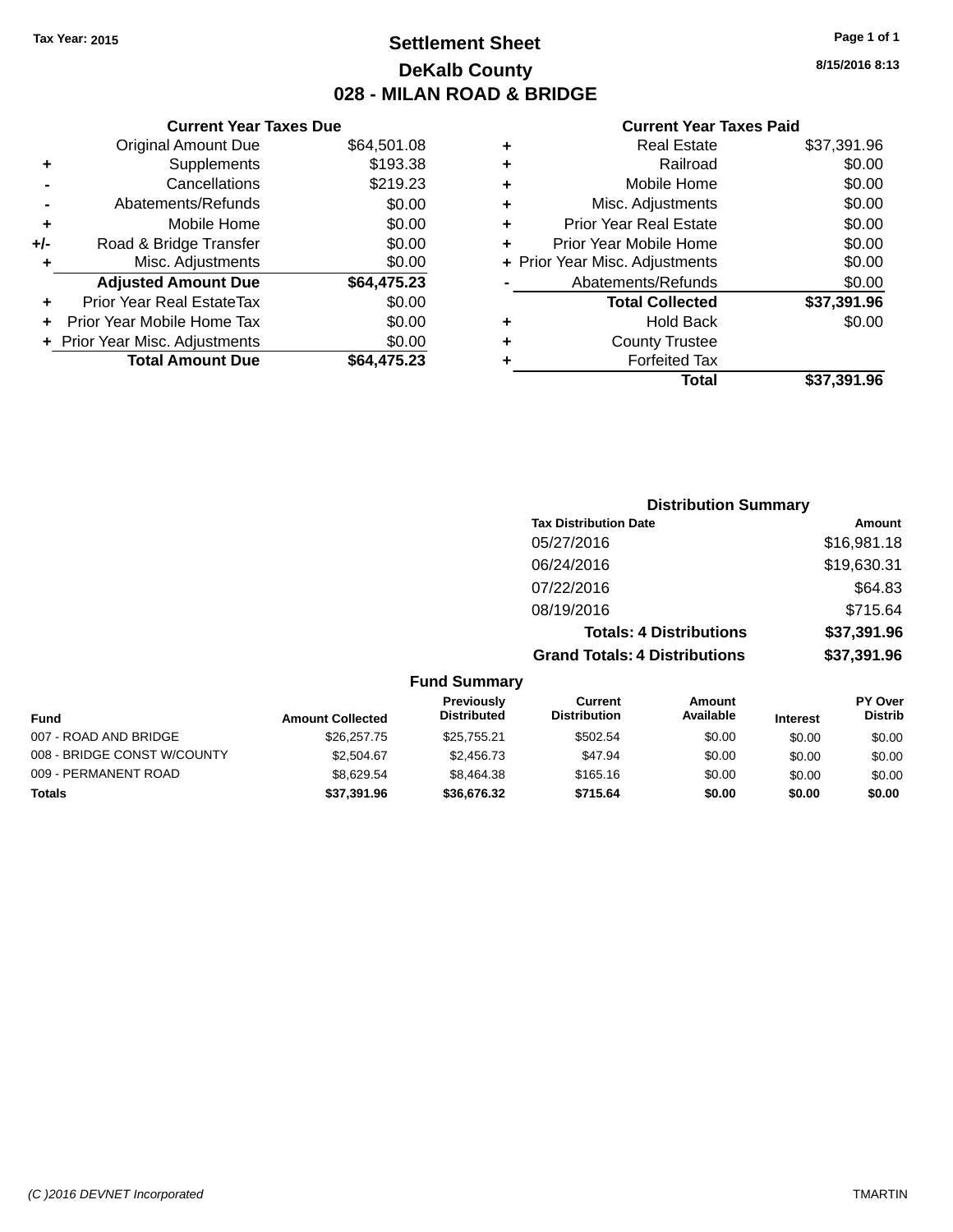# **Settlement Sheet Tax Year: 2015 Page 1 of 1 DeKalb County 029 - PAW PAW TOWNSHIP**

## **Current Year Taxes Due** Original Amount Due \$68,185.08 **+** Supplements \$0.01 **-** Cancellations \$0.00 **-** Abatements/Refunds \$0.00 **+** Mobile Home \$0.00 **+/-** Road & Bridge Transfer \$0.00 **+** Misc. Adjustments \$1.71 **Adjusted Amount Due \$68,186.80 +** Prior Year Real EstateTax \$0.00 **+** Prior Year Mobile Home Tax \$0.00 **+ Prior Year Misc. Adjustments**  $$0.00$

**Total Amount Due \$68,186.80**

## **Current Year Taxes Paid**

| ٠ | <b>Real Estate</b>             | \$38,221.97 |
|---|--------------------------------|-------------|
| ٠ | Railroad                       | \$1,811.09  |
| ٠ | Mobile Home                    | \$0.00      |
| ٠ | Misc. Adjustments              | \$1.71      |
| ٠ | <b>Prior Year Real Estate</b>  | \$0.00      |
| ٠ | Prior Year Mobile Home         | \$0.00      |
|   | + Prior Year Misc. Adjustments | \$0.00      |
|   | Abatements/Refunds             | \$0.00      |
|   | <b>Total Collected</b>         | \$40,034.77 |
| ٠ | <b>Hold Back</b>               | \$0.00      |
| ٠ | <b>County Trustee</b>          |             |
| ٠ | <b>Forfeited Tax</b>           |             |
|   | Total                          | \$40,034.77 |
|   |                                |             |

|                 |                         |                                  |                                       | <b>Distribution Summary</b>    |                 |                           |
|-----------------|-------------------------|----------------------------------|---------------------------------------|--------------------------------|-----------------|---------------------------|
|                 |                         |                                  | <b>Tax Distribution Date</b>          |                                |                 | Amount                    |
|                 |                         |                                  | 05/27/2016                            |                                |                 | \$5,534.35                |
|                 |                         |                                  | 06/24/2016                            |                                |                 | \$32,462.93               |
|                 |                         |                                  | 07/22/2016                            |                                |                 | \$1,179.96                |
|                 |                         |                                  | 08/19/2016                            |                                |                 | \$857.53                  |
|                 |                         |                                  |                                       | <b>Totals: 4 Distributions</b> |                 | \$40,034.77               |
|                 |                         |                                  | <b>Grand Totals: 4 Distributions</b>  |                                |                 | \$40,034.77               |
|                 |                         | <b>Fund Summary</b>              |                                       |                                |                 |                           |
| <b>Fund</b>     | <b>Amount Collected</b> | Previously<br><b>Distributed</b> | <b>Current</b><br><b>Distribution</b> | Amount<br>Available            | <b>Interest</b> | PY Over<br><b>Distrib</b> |
| 001 - CORPORATE | \$37,616.93             | \$36,811.19                      | \$805.74                              | \$0.00                         | \$0.00          | \$0.00                    |
|                 |                         |                                  |                                       |                                |                 |                           |

|                          | ---             | .  .        |          |        |        |        |
|--------------------------|-----------------|-------------|----------|--------|--------|--------|
| <b>Totals</b>            | \$40,034.77     | \$39.177.24 | \$857.53 | \$0.00 | \$0.00 | \$0.00 |
| 034 - GENERAL ASSISTANCE | \$877.61        | \$858.81    | \$18.80  | \$0.00 | \$0.00 | \$0.00 |
| 017 - CEMETERY           | \$1.540.23      | \$1.507.24  | \$32.99  | \$0.00 | \$0.00 | \$0.00 |
| 001 - CORPORATE          | \$37.616.93     | \$36,811.19 | \$805.74 | \$0.00 | \$0.00 | \$0.00 |
| .                        | Amvunt Oonceteu |             |          |        |        | ___    |

# **Miscellaneous Adjustment Detail**

**Year Source Account Type Amount Adjustment Description**

**Totals 1 entries** \$1.71

\$1.71 FEDERAL NAT'L MORTGAGE REDEMPTION 16-02-100-005 by TBA

**8/15/2016 8:13**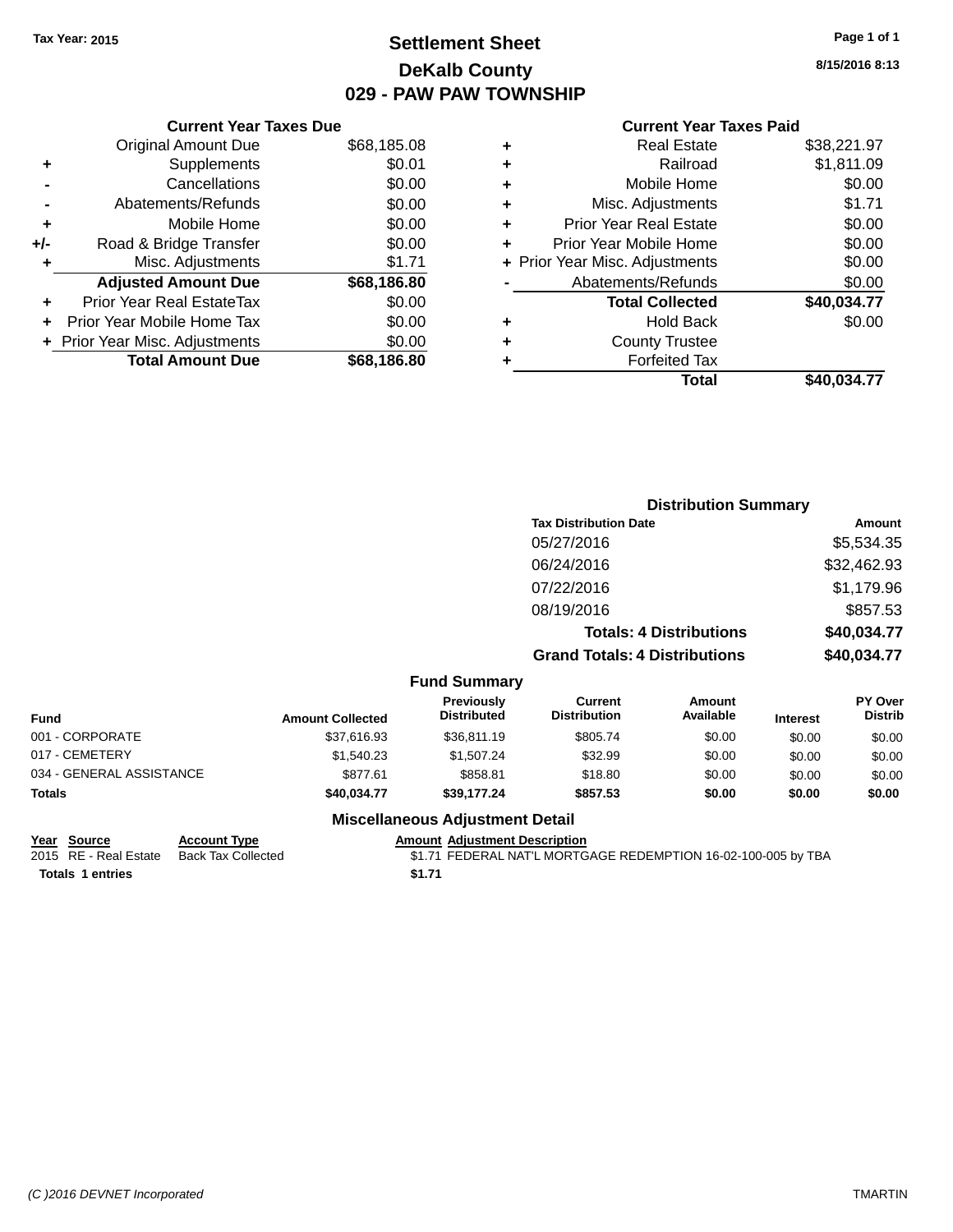# **Settlement Sheet Tax Year: 2015 Page 1 of 1 DeKalb County 030 - PAW PAW ROAD & BRIDGE**

**8/15/2016 8:13**

## **Current Year Taxes Paid**

|     | <b>Original Amount Due</b>       | \$94,044.18 |
|-----|----------------------------------|-------------|
| ٠   | Supplements                      | \$0.00      |
|     | Cancellations                    | \$0.00      |
|     | Abatements/Refunds               | \$0.00      |
| ٠   | Mobile Home                      | \$0.00      |
| +/- | Road & Bridge Transfer           | \$0.00      |
| ٠   | Misc. Adjustments                | \$2.35      |
|     | <b>Adjusted Amount Due</b>       | \$94,046.53 |
| ٠   | <b>Prior Year Real EstateTax</b> | \$0.00      |
| ٠   | Prior Year Mobile Home Tax       | \$0.00      |
|     | + Prior Year Misc. Adjustments   | \$0.00      |
|     | <b>Total Amount Due</b>          | \$94,046.53 |
|     |                                  |             |

**Current Year Taxes Due**

|   | <b>Real Estate</b>             | \$52,717.43 |
|---|--------------------------------|-------------|
| ٠ | Railroad                       | \$2,497.94  |
| ٠ | Mobile Home                    | \$0.00      |
| ٠ | Misc. Adjustments              | \$2.35      |
| ٠ | <b>Prior Year Real Estate</b>  | \$0.00      |
|   | Prior Year Mobile Home         | \$0.00      |
|   | + Prior Year Misc. Adjustments | \$0.00      |
|   | Abatements/Refunds             | \$0.00      |
|   | <b>Total Collected</b>         | \$55,217.72 |
| ٠ | <b>Hold Back</b>               | \$0.00      |
| ٠ | <b>County Trustee</b>          |             |
| ٠ | <b>Forfeited Tax</b>           |             |
|   | Total                          | \$55.217.72 |
|   |                                |             |

# **Distribution Summary Tax Distribution Date Amount** 05/27/2016 \$7,633.25 06/24/2016 \$44,774.21 07/22/2016 \$1,627.49 08/19/2016 \$1,182.77 **Totals: 4 Distributions \$55,217.72 Grand Totals: 4 Distributions \$55,217.72**

## **Fund Summary**

| <b>Fund</b>                                   | <b>Amount Collected</b> | Previously<br><b>Distributed</b> | Current<br><b>Distribution</b> | Amount<br>Available | <b>Interest</b> | <b>PY Over</b><br><b>Distrib</b> |
|-----------------------------------------------|-------------------------|----------------------------------|--------------------------------|---------------------|-----------------|----------------------------------|
| 007 - ROAD AND BRIDGE                         | \$26,793.53             | \$26,219.61                      | \$573.92                       | \$0.00              | \$0.00          | \$0.00                           |
| 009 - PERMANENT ROAD                          | \$21,440.26             | \$20.981.01                      | \$459.25                       | \$0.00              | \$0.00          | \$0.00                           |
| 010 - EQUIPMENT AND BUILDING                  | \$2.947.13              | \$2,884.00                       | \$63.13                        | \$0.00              | \$0.00          | \$0.00                           |
| 027 - AUDIT                                   | \$430.03                | \$420.82                         | \$9.21                         | \$0.00              | \$0.00          | \$0.00                           |
| 035 - TORT JUDGEMENTS/LIABILITY<br><b>INS</b> | \$2,845.92              | \$2,784.96                       | \$60.96                        | \$0.00              | \$0.00          | \$0.00                           |
| 047 - SOCIAL SECURITY                         | \$760.85                | \$744.55                         | \$16.30                        | \$0.00              | \$0.00          | \$0.00                           |
| <b>Totals</b>                                 | \$55,217.72             | \$54,034.95                      | \$1,182.77                     | \$0.00              | \$0.00          | \$0.00                           |

## **Miscellaneous Adjustment Detail**

| Year Source             | <b>Account Type</b> | <b>Amount Adiustment Description</b>                          |  |
|-------------------------|---------------------|---------------------------------------------------------------|--|
| 2015 RE - Real Estate   | Back Tax Collected  | \$2.35 FEDERAL NAT'L MORTGAGE REDEMPTION 16-02-100-005 by TBA |  |
| <b>Totals 1 entries</b> |                     | \$2.35                                                        |  |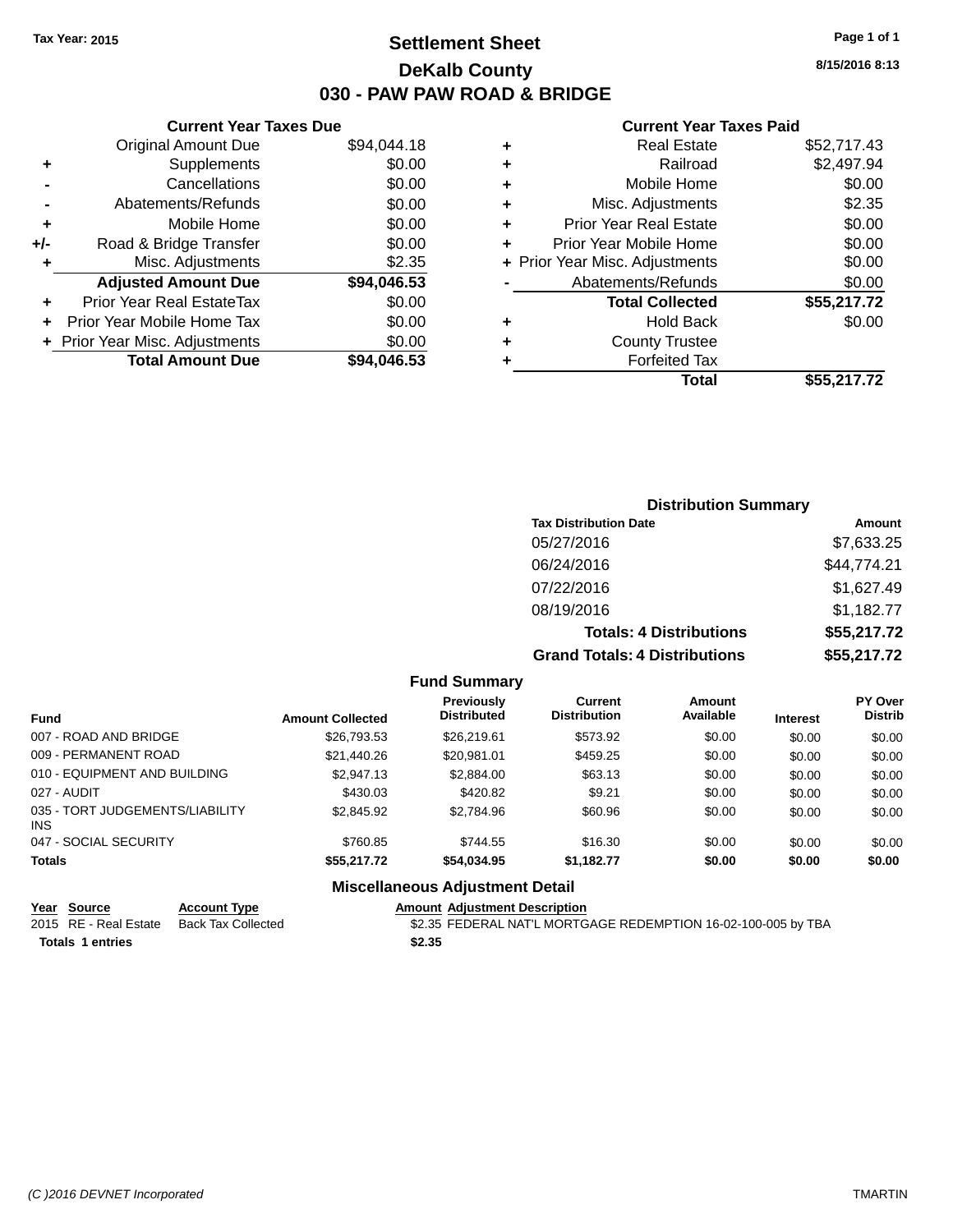# **Settlement Sheet Tax Year: 2015 Page 1 of 1 DeKalb County 031 - PIERCE TOWNSHIP**

#### **8/15/2016 8:13**

# **Current Year Taxes Paid**

|     | <b>Current Year Taxes Due</b>  |             |  |
|-----|--------------------------------|-------------|--|
|     | <b>Original Amount Due</b>     | \$57,251.24 |  |
| ٠   | Supplements                    | \$698.74    |  |
|     | Cancellations                  | \$866.53    |  |
|     | Abatements/Refunds             | \$0.00      |  |
| ٠   | Mobile Home                    | \$0.00      |  |
| +/- | Road & Bridge Transfer         | \$0.00      |  |
| ٠   | Misc. Adjustments              | \$0.00      |  |
|     | <b>Adjusted Amount Due</b>     | \$57,083.45 |  |
| ٠   | Prior Year Real EstateTax      | \$0.00      |  |
|     | Prior Year Mobile Home Tax     | \$0.00      |  |
|     | + Prior Year Misc. Adjustments | \$0.00      |  |
|     | <b>Total Amount Due</b>        | \$57.083.45 |  |
|     |                                |             |  |

|   | <b>Real Estate</b>             | \$34,555.65 |
|---|--------------------------------|-------------|
| ٠ | Railroad                       | \$0.00      |
| ٠ | Mobile Home                    | \$0.00      |
| ٠ | Misc. Adjustments              | \$0.00      |
| ٠ | <b>Prior Year Real Estate</b>  | \$0.00      |
| ÷ | Prior Year Mobile Home         | \$0.00      |
|   | + Prior Year Misc. Adjustments | \$0.00      |
|   | Abatements/Refunds             | \$0.00      |
|   | <b>Total Collected</b>         | \$34,555.65 |
| ٠ | <b>Hold Back</b>               | \$0.00      |
| ٠ | <b>County Trustee</b>          |             |
| ٠ | <b>Forfeited Tax</b>           |             |
|   | Total                          | \$34,555.65 |
|   |                                |             |

# **Distribution Summary Tax Distribution Date Amount** 05/27/2016 \$8,260.18 06/24/2016 \$24,682.06 07/22/2016 \$315.61 08/19/2016 \$1,297.80 **Totals: 4 Distributions \$34,555.65 Grand Totals: 4 Distributions \$34,555.65**

## **Fund Summary**

| <b>Fund</b>                             | <b>Amount Collected</b> | Previously<br><b>Distributed</b> | Current<br><b>Distribution</b> | Amount<br>Available | <b>Interest</b> | <b>PY Over</b><br><b>Distrib</b> |
|-----------------------------------------|-------------------------|----------------------------------|--------------------------------|---------------------|-----------------|----------------------------------|
| 001 - CORPORATE                         | \$25,298.56             | \$24,348.43                      | \$950.13                       | \$0.00              | \$0.00          | \$0.00                           |
| $005 - I. M. R. F.$                     | \$2,716.10              | \$2,614.09                       | \$102.01                       | \$0.00              | \$0.00          | \$0.00                           |
| 027 - AUDIT                             | \$593.56                | \$571.27                         | \$22.29                        | \$0.00              | \$0.00          | \$0.00                           |
| 035 - TORT JUDGEMENTS/LIABILITY<br>INS. | \$2,475.12              | \$2,382.16                       | \$92.96                        | \$0.00              | \$0.00          | \$0.00                           |
| 047 - SOCIAL SECURITY                   | \$1,660.77              | \$1,598.40                       | \$62.37                        | \$0.00              | \$0.00          | \$0.00                           |
| 054 - GENERAL ASSISTANCE                | \$1.811.54              | \$1.743.50                       | \$68.04                        | \$0.00              | \$0.00          | \$0.00                           |
| <b>Totals</b>                           | \$34,555.65             | \$33,257.85                      | \$1,297.80                     | \$0.00              | \$0.00          | \$0.00                           |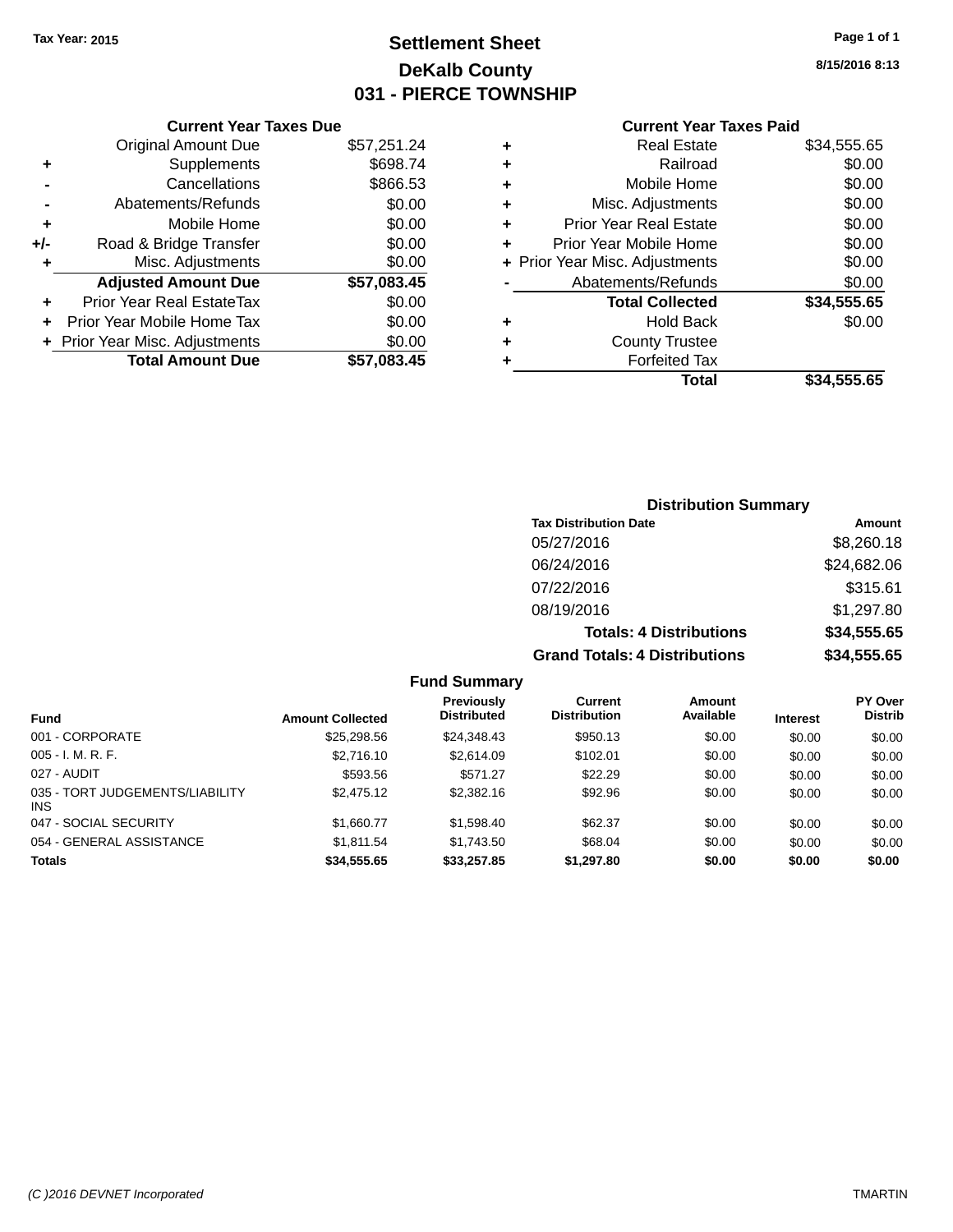# **Settlement Sheet Tax Year: 2015 Page 1 of 1 DeKalb County 032 - PIERCE ROAD & BRIDGE**

**Current Year Taxes Due**

| <b>Original Amount Due</b> | \$168,583.29                   |
|----------------------------|--------------------------------|
| Supplements                | \$2,057.56                     |
| Cancellations              | \$2,551.57                     |
| Abatements/Refunds         | \$0.00                         |
| Mobile Home                | \$0.00                         |
| Road & Bridge Transfer     | \$0.00                         |
| Misc. Adjustments          | \$0.00                         |
| <b>Adjusted Amount Due</b> | \$168,089.28                   |
| Prior Year Real EstateTax  | \$0.00                         |
| Prior Year Mobile Home Tax | \$0.00                         |
|                            | \$0.00                         |
| <b>Total Amount Due</b>    | \$168,089.28                   |
|                            | + Prior Year Misc. Adjustments |

#### **Current Year Taxes Paid**

|   | <b>Real Estate</b>             | \$101,753.25 |
|---|--------------------------------|--------------|
| ٠ | Railroad                       | \$0.00       |
| ٠ | Mobile Home                    | \$0.00       |
| ٠ | Misc. Adjustments              | \$0.00       |
| ٠ | <b>Prior Year Real Estate</b>  | \$0.00       |
| ٠ | Prior Year Mobile Home         | \$0.00       |
|   | + Prior Year Misc. Adjustments | \$0.00       |
|   | Abatements/Refunds             | \$0.00       |
|   | <b>Total Collected</b>         | \$101,753.25 |
| ٠ | <b>Hold Back</b>               | \$0.00       |
| ٠ | <b>County Trustee</b>          |              |
|   | <b>Forfeited Tax</b>           |              |
|   | Total                          | \$101,753.25 |
|   |                                |              |

# **Distribution Summary Tax Distribution Date Amount** 05/27/2016 \$24,323.03 06/24/2016 \$72,679.32 07/22/2016 \$929.37 08/19/2016 \$3,821.53 **Totals: 4 Distributions \$101,753.25 Grand Totals: 4 Distributions \$101,753.25**

## **Fund Summary**

|                              |                         | <b>Previously</b>  | Current             | Amount    |                 | <b>PY Over</b> |
|------------------------------|-------------------------|--------------------|---------------------|-----------|-----------------|----------------|
| Fund                         | <b>Amount Collected</b> | <b>Distributed</b> | <b>Distribution</b> | Available | <b>Interest</b> | <b>Distrib</b> |
| $005 - I. M. R. F.$          | \$72.44                 | \$69.72            | \$2.72              | \$0.00    | \$0.00          | \$0.00         |
| 007 - ROAD AND BRIDGE        | \$72.391.23             | \$69.672.44        | \$2,718.79          | \$0.00    | \$0.00          | \$0.00         |
| 008 - BRIDGE CONST W/COUNTY  | \$5,749.16              | \$5.533.24         | \$215.92            | \$0.00    | \$0.00          | \$0.00         |
| 009 - PERMANENT ROAD         | \$18,778.87             | \$18,073,60        | \$705.27            | \$0.00    | \$0.00          | \$0.00         |
| 010 - EQUIPMENT AND BUILDING | \$4.026.69              | \$3,875.46         | \$151.23            | \$0.00    | \$0.00          | \$0.00         |
| 047 - SOCIAL SECURITY        | \$734.86                | \$707.26           | \$27.60             | \$0.00    | \$0.00          | \$0.00         |
| <b>Totals</b>                | \$101,753.25            | \$97.931.72        | \$3,821,53          | \$0.00    | \$0.00          | \$0.00         |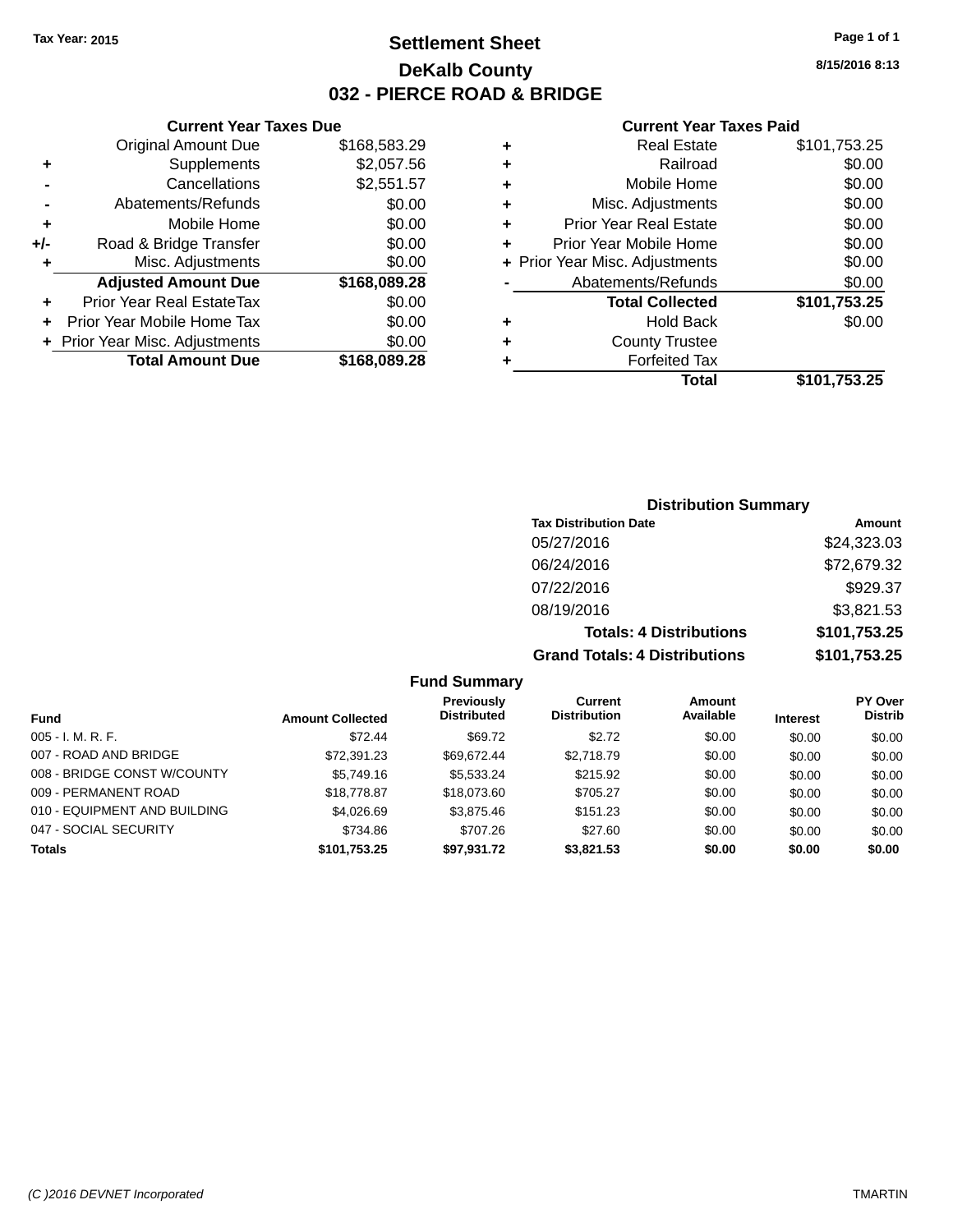# **Settlement Sheet Tax Year: 2015 Page 1 of 1 DeKalb County 033 - SANDWICH TOWNSHIP**

**8/15/2016 8:13**

## **Current Year Taxes Paid**

|     | <b>Current Year Taxes Due</b>  |              |  |
|-----|--------------------------------|--------------|--|
|     | <b>Original Amount Due</b>     | \$247,297.35 |  |
| ٠   | Supplements                    | \$2,142.73   |  |
|     | Cancellations                  | \$2,511.51   |  |
|     | Abatements/Refunds             | \$1.12       |  |
| ٠   | Mobile Home                    | \$0.00       |  |
| +/- | Road & Bridge Transfer         | \$0.00       |  |
| ٠   | Misc. Adjustments              | \$0.00       |  |
|     | <b>Adjusted Amount Due</b>     | \$246,927.45 |  |
| ٠   | Prior Year Real EstateTax      | \$170.79     |  |
|     | Prior Year Mobile Home Tax     | \$0.00       |  |
|     | + Prior Year Misc. Adjustments | \$50.05      |  |
|     | <b>Total Amount Due</b>        | \$247,148.29 |  |
|     |                                |              |  |

|   | <b>Real Estate</b>             | \$141,059.28 |
|---|--------------------------------|--------------|
| ٠ | Railroad                       | \$510.54     |
| ٠ | Mobile Home                    | \$0.00       |
| ٠ | Misc. Adjustments              | \$0.00       |
| ٠ | <b>Prior Year Real Estate</b>  | \$170.79     |
| ٠ | Prior Year Mobile Home         | \$0.00       |
|   | + Prior Year Misc. Adjustments | \$50.05      |
|   | Abatements/Refunds             | \$1.12       |
|   | <b>Total Collected</b>         | \$141,789.54 |
| ٠ | Hold Back                      | \$0.00       |
| ٠ | <b>County Trustee</b>          |              |
| ٠ | <b>Forfeited Tax</b>           |              |
|   | Total                          | \$141,789.54 |
|   |                                |              |

# **Distribution Summary Tax Distribution Date Amount** 05/27/2016 \$26,505.72 06/24/2016 \$105,197.70 07/22/2016 \$3,328.78 08/19/2016 \$6,757.34 **Totals: 4 Distributions \$141,789.54 Grand Totals: 4 Distributions \$141,789.54**

#### **Fund Summary**

| Fund                     | <b>Amount Collected</b> | Previously<br><b>Distributed</b> | Current<br><b>Distribution</b> | Amount<br>Available | <b>Interest</b> | <b>PY Over</b><br><b>Distrib</b> |
|--------------------------|-------------------------|----------------------------------|--------------------------------|---------------------|-----------------|----------------------------------|
| 001 - CORPORATE          | \$71,607.64             | \$68.195.01                      | \$3.412.63                     | \$0.00              | \$0.00          | \$0.00                           |
| 005 - I. M. R. F.        | \$8,439.33              | \$8,037.13                       | \$402.20                       | \$0.00              | \$0.00          | \$0.00                           |
| 017 - CEMETERY           | \$45,998.38             | \$43.806.21                      | \$2.192.17                     | \$0.00              | \$0.00          | \$0.00                           |
| 047 - SOCIAL SECURITY    | \$4.499.43              | \$4.284.99                       | \$214.44                       | \$0.00              | \$0.00          | \$0.00                           |
| 054 - GENERAL ASSISTANCE | \$11,244.76             | \$10,708.86                      | \$535.90                       | \$0.00              | \$0.00          | \$0.00                           |
| Totals                   | \$141,789.54            | \$135.032.20                     | \$6,757.34                     | \$0.00              | \$0.00          | \$0.00                           |

### **Miscellaneous Adjustment Detail**

# **Year Source Account Type Amount Adjustment Description**

\$50.05 PAIGAH REDEMPTION 19-36-106-001 by TBA **Totals \$50.05 1 entries**

#### **Abatement Detail**

#### **Year Source Account Type Amount Adjustment Description**<br>2015 RE - Real Estate RE Abatement **Amount 1997** SO.75 PTAB INTEREST REFUN \$0.75 PTAB INTEREST REFUND 19-26-280-004 by TBA 2015 RE - Real Estate RE Abatement \$0.37 PTAB INTEREST REFUND 19-25-153-001 by TBA **Totals \$1.12 2 entries**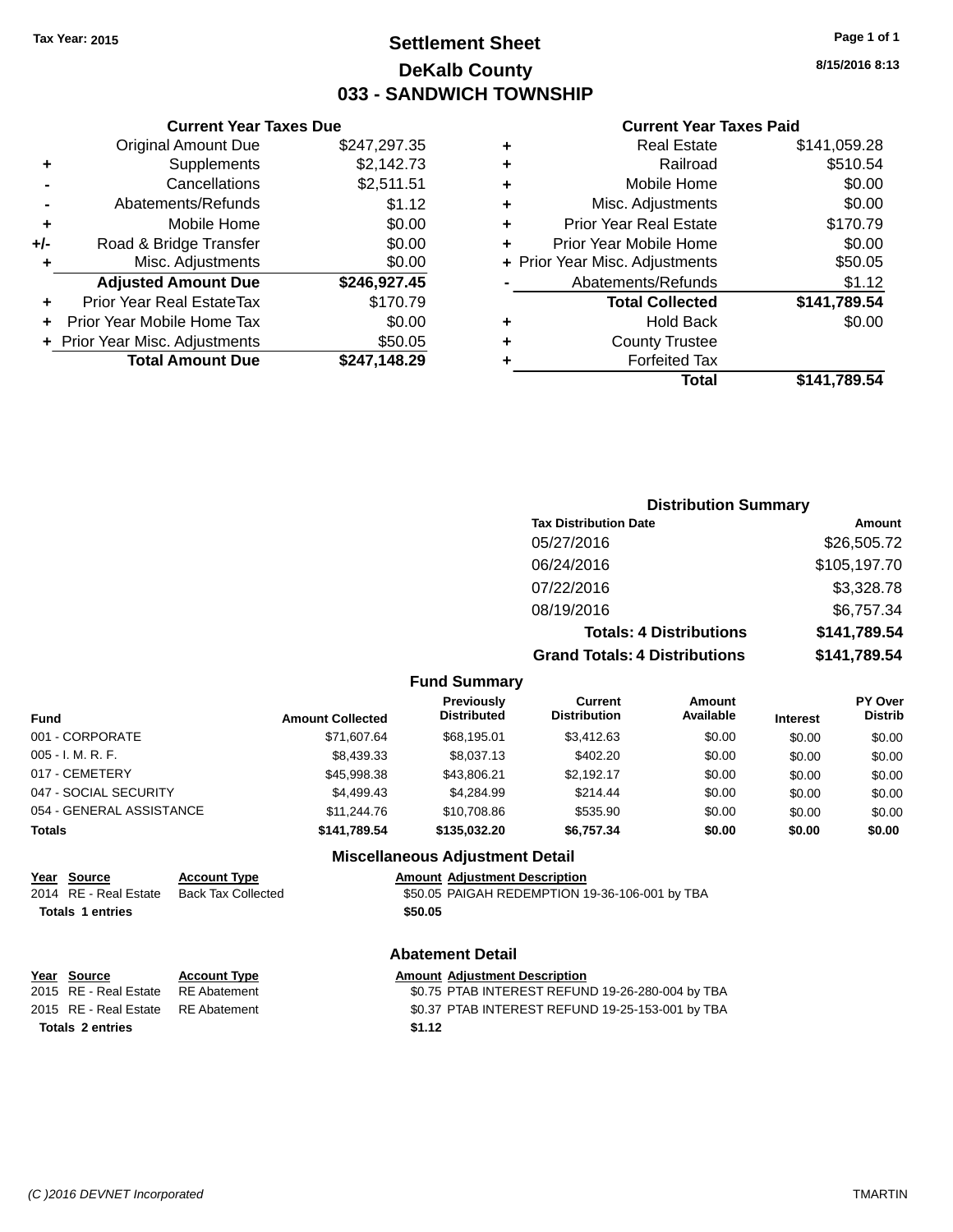# **Settlement Sheet Tax Year: 2015 Page 1 of 1 DeKalb County 034 - SANDWICH PUBLIC LIBRARY DISTRICT**

**Current Year Taxes Due**

|     | <b>Original Amount Due</b>       | \$555,957.93 |
|-----|----------------------------------|--------------|
|     | Supplements                      | \$4,817.12   |
|     | Cancellations                    | \$5,646.22   |
|     | Abatements/Refunds               | \$2.52       |
| ٠   | Mobile Home                      | \$0.00       |
| +/- | Road & Bridge Transfer           | \$0.00       |
|     | Misc. Adjustments                | \$0.00       |
|     | <b>Adjusted Amount Due</b>       | \$555,126.31 |
| ÷   | <b>Prior Year Real EstateTax</b> | \$383.87     |
|     | Prior Year Mobile Home Tax       | \$0.00       |
|     | + Prior Year Misc. Adjustments   | \$112.49     |
|     | <b>Total Amount Due</b>          | \$555,622.67 |
|     |                                  |              |

#### **Current Year Taxes Paid**

| ٠ | <b>Real Estate</b>             | \$317,120.30 |
|---|--------------------------------|--------------|
| ٠ | Railroad                       | \$1,147.76   |
| ٠ | Mobile Home                    | \$0.00       |
| ٠ | Misc. Adjustments              | \$0.00       |
| ٠ | <b>Prior Year Real Estate</b>  | \$383.87     |
| ٠ | Prior Year Mobile Home         | \$0.00       |
|   | + Prior Year Misc. Adjustments | \$112.49     |
|   | Abatements/Refunds             | \$2.52       |
|   | <b>Total Collected</b>         | \$318,761.90 |
| ٠ | <b>Hold Back</b>               | \$0.00       |
| ٠ | <b>County Trustee</b>          |              |
| ٠ | <b>Forfeited Tax</b>           |              |
|   | Total                          | \$318.761.90 |
|   |                                |              |

## **Distribution Summary Tax Distribution Date Amount** 05/27/2016 \$59,588.57 06/24/2016 \$236,498.57 07/22/2016 \$7,483.64 08/19/2016 \$15,191.12 **Totals: 4 Distributions \$318,761.90 Grand Totals: 4 Distributions \$318,761.90**

#### **Fund Summary**

| <b>Fund</b>                             | <b>Amount Collected</b> | Previously<br><b>Distributed</b> | Current<br><b>Distribution</b> | Amount<br>Available | <b>Interest</b> | <b>PY Over</b><br><b>Distrib</b> |
|-----------------------------------------|-------------------------|----------------------------------|--------------------------------|---------------------|-----------------|----------------------------------|
| 001 - CORPORATE                         | \$159,748.83            | \$152,135,76                     | \$7.613.07                     | \$0.00              | \$0.00          | \$0.00                           |
| 003 - BONDS AND INTEREST                | \$118,732.76            | \$113,074.35                     | \$5,658.41                     | \$0.00              | \$0.00          | \$0.00                           |
| 004 - OPERATIONS & MAINTENANCE          | \$14.901.15             | \$14.191.01                      | \$710.14                       | \$0.00              | \$0.00          | \$0.00                           |
| $005 - I. M. R. F.$                     | \$8,094.32              | \$7,708.57                       | \$385.75                       | \$0.00              | \$0.00          | \$0.00                           |
| 027 - AUDIT                             | \$1,509.98              | \$1,438.02                       | \$71.96                        | \$0.00              | \$0.00          | \$0.00                           |
| 035 - TORT JUDGEMENTS/LIABILITY<br>INS. | \$8,761.15              | \$8,343.62                       | \$417.53                       | \$0.00              | \$0.00          | \$0.00                           |
| 047 - SOCIAL SECURITY                   | \$7.013.71              | \$6.679.45                       | \$334.26                       | \$0.00              | \$0.00          | \$0.00                           |
| <b>Totals</b>                           | \$318,761.90            | \$303,570.78                     | \$15,191.12                    | \$0.00              | \$0.00          | \$0.00                           |

## **Miscellaneous Adjustment Detail Year Source Account Type Amount Adjustment Description** \$112.49 PAIGAH REDEMPTION 19-36-106-001 by TBA **Totals 1 entries** \$112.49 **Abatement Detail Year** Source **Account Type Account Adjustment Description** 2015 RE - Real Estate RE Abatement \$1.68 PTAB INTEREST REFUND 19-26-280-004 by TBA 2015 RE - Real Estate RE Abatement \$0.84 PTAB INTEREST REFUND 19-25-153-001 by TBA **Totals \$2.52 2 entries**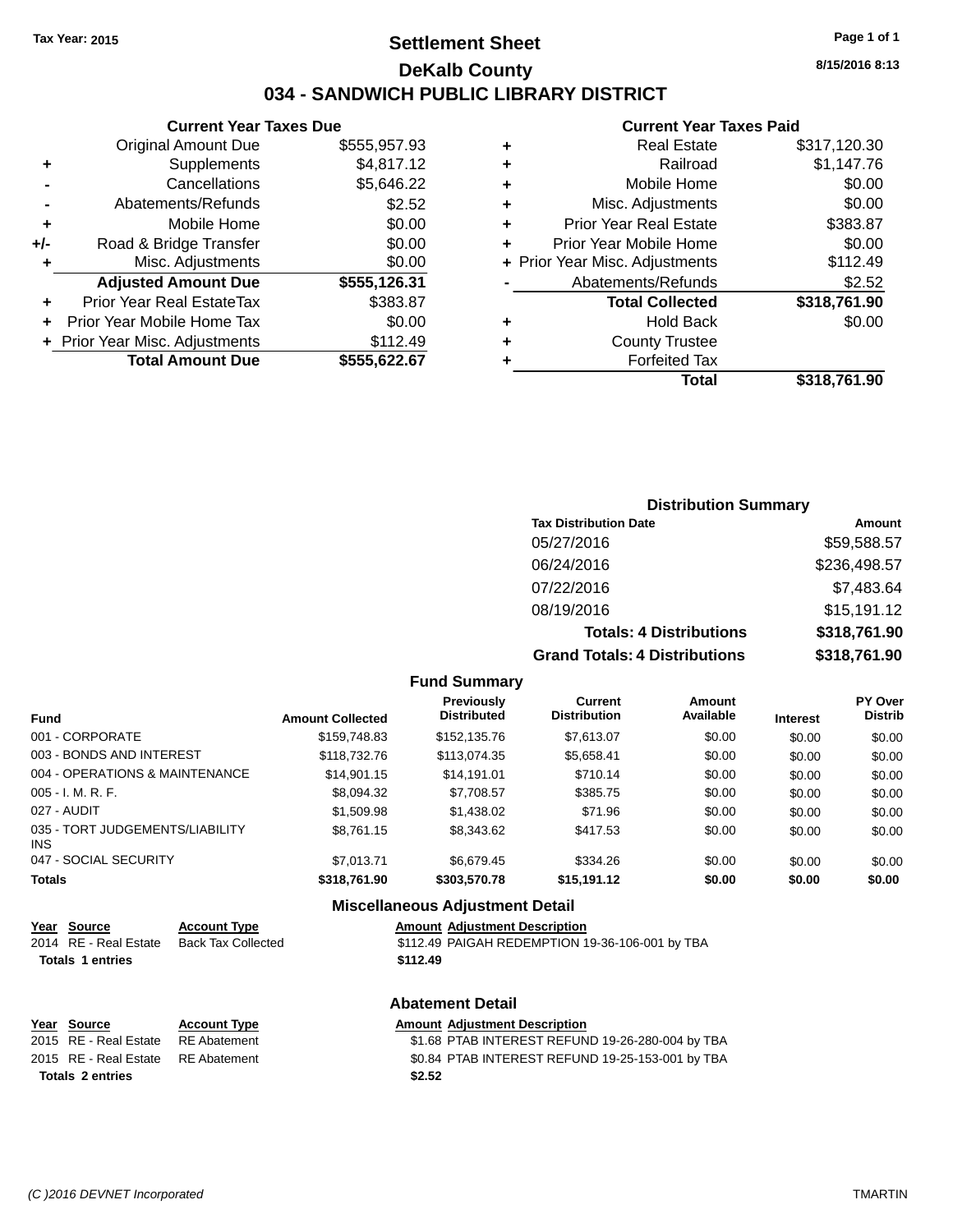### **Settlement Sheet Tax Year: 2015 Page 1 of 1 DeKalb County 035 - SANDWICH ROAD & BRIDGE**

**8/15/2016 8:13**

#### **Current Year Taxes Paid**

|                                | <b>Current Year Taxes Due</b>  |               |  |  |  |
|--------------------------------|--------------------------------|---------------|--|--|--|
|                                | Original Amount Due            | \$238,768.01  |  |  |  |
| \$1,898.25<br>Supplements<br>٠ |                                |               |  |  |  |
|                                | \$2,225.01<br>Cancellations    |               |  |  |  |
|                                | Abatements/Refunds             | \$0.98        |  |  |  |
| ٠                              | Mobile Home                    | \$0.00        |  |  |  |
| +/-                            | Road & Bridge Transfer         | (\$11,268.74) |  |  |  |
| ٠                              | Misc. Adjustments              | \$0.00        |  |  |  |
|                                | <b>Adjusted Amount Due</b>     | \$227,171.53  |  |  |  |
| ٠                              | Prior Year Real EstateTax      | \$147.34      |  |  |  |
| ÷                              | Prior Year Mobile Home Tax     | \$0.00        |  |  |  |
|                                | + Prior Year Misc. Adjustments | \$48.32       |  |  |  |
|                                | <b>Total Amount Due</b>        | \$227,367.19  |  |  |  |
|                                |                                |               |  |  |  |

| ٠ | <b>Real Estate</b>             | \$124,967.61 |
|---|--------------------------------|--------------|
| ٠ | Railroad                       | \$468.24     |
| ٠ | Mobile Home                    | \$0.00       |
| ٠ | Misc. Adjustments              | \$0.00       |
| ٠ | <b>Prior Year Real Estate</b>  | \$147.34     |
| ٠ | Prior Year Mobile Home         | \$0.00       |
|   | + Prior Year Misc. Adjustments | \$48.32      |
|   | Abatements/Refunds             | \$0.98       |
|   | <b>Total Collected</b>         | \$125,630.53 |
| ٠ | <b>Hold Back</b>               | \$0.00       |
| ٠ | <b>County Trustee</b>          |              |
| ٠ | <b>Forfeited Tax</b>           |              |
|   | Total                          | \$125,630.53 |
|   |                                |              |

| <b>Road and Bridge Summary</b>                                                                                         |                         |                                        |                                         |                                                | <b>Distribution Summary</b>    |                 |                           |
|------------------------------------------------------------------------------------------------------------------------|-------------------------|----------------------------------------|-----------------------------------------|------------------------------------------------|--------------------------------|-----------------|---------------------------|
| <b>Municipality</b>                                                                                                    | Amt. Due                | Amt. Distrib.                          |                                         | <b>Tax Distribution Date</b>                   |                                |                 | Amount                    |
| <b>CITY OF SANDWICH</b>                                                                                                | \$19,638.02             | \$11,268.74                            |                                         | 05/27/2016                                     |                                |                 | \$23,481.99               |
| Totals                                                                                                                 | \$19,638.02             | \$11,268.74                            |                                         | 06/24/2016                                     |                                |                 | \$93,213.05               |
|                                                                                                                        |                         |                                        |                                         | 07/22/2016                                     |                                |                 | \$2,949.05                |
|                                                                                                                        |                         |                                        |                                         | 08/19/2016                                     |                                |                 | \$5,986.44                |
|                                                                                                                        |                         |                                        |                                         |                                                | <b>Totals: 4 Distributions</b> |                 | \$125,630.53              |
|                                                                                                                        |                         |                                        |                                         | <b>Grand Totals: 4 Distributions</b>           |                                |                 | \$125,630.53              |
|                                                                                                                        |                         |                                        | <b>Fund Summary</b>                     |                                                |                                |                 |                           |
| Fund                                                                                                                   | <b>Amount Collected</b> |                                        | <b>Previously</b><br><b>Distributed</b> | <b>Current</b><br><b>Distribution</b>          | Amount<br>Available            | <b>Interest</b> | PY Over<br><b>Distrib</b> |
| 007 - ROAD AND BRIDGE                                                                                                  |                         | \$14,509.00                            | \$13,818.29                             | \$690.71                                       | \$0.00                         | \$0.00          | \$0.00                    |
| 009 - PERMANENT ROAD                                                                                                   |                         | \$81,587.73                            | \$77,699.49                             | \$3,888.24                                     | \$0.00                         | \$0.00          | \$0.00                    |
| 010 - EQUIPMENT AND BUILDING                                                                                           |                         | \$28,368.66                            | \$27,016.69                             | \$1,351.97                                     | \$0.00                         | \$0.00          | \$0.00                    |
| 047 - SOCIAL SECURITY                                                                                                  |                         | \$1,165.14                             | \$1,109.62                              | \$55.52                                        | \$0.00                         | \$0.00          | \$0.00                    |
| <b>Totals</b>                                                                                                          |                         | \$125,630.53                           | \$119,644.09                            | \$5,986.44                                     | \$0.00                         | \$0.00          | \$0.00                    |
|                                                                                                                        |                         | <b>Miscellaneous Adjustment Detail</b> |                                         |                                                |                                |                 |                           |
| <b>Account Type</b><br>Year<br>Source<br>2014 RE - Real Estate<br><b>Back Tax Collected</b><br><b>Totals 1 entries</b> |                         | \$48.32                                | <b>Amount Adjustment Description</b>    | \$48.32 PAIGAH REDEMPTION 19-36-106-001 by TBA |                                |                 |                           |

|                                    |                     | <b>Abatement Detail</b>                          |
|------------------------------------|---------------------|--------------------------------------------------|
| Year Source                        | <b>Account Type</b> | <b>Amount Adjustment Description</b>             |
| 2015 RE - Real Estate RE Abatement |                     | \$0.72 PTAB INTEREST REFUND 19-26-280-004 by TBA |
| 2015 RE - Real Estate RE Abatement |                     | \$0.36 PTAB INTEREST REFUND 19-25-153-001 by TBA |
| <b>Totals 2 entries</b>            |                     | \$1.08                                           |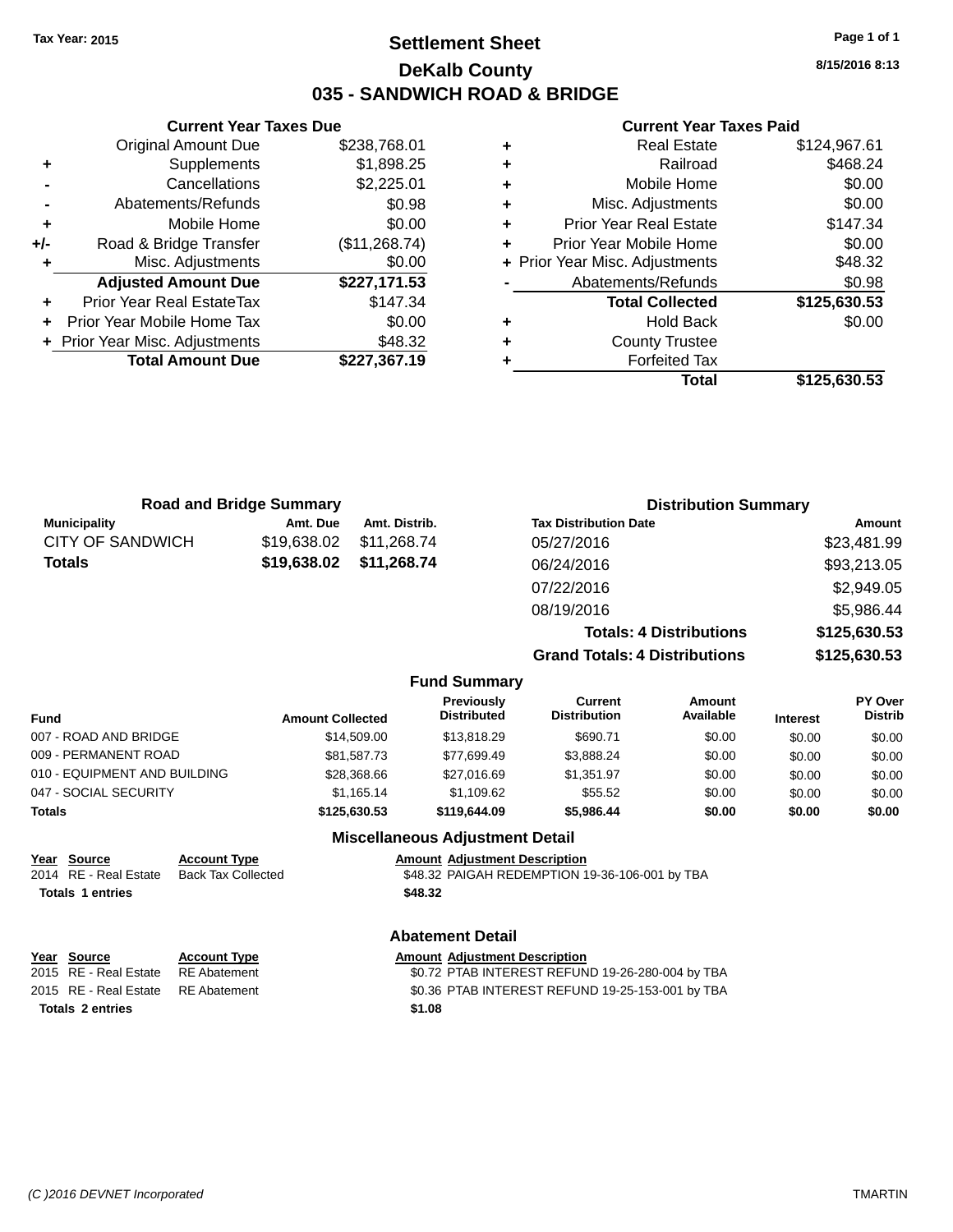### **Settlement Sheet Tax Year: 2015 Page 1 of 1 DeKalb County 036 - SHABBONA TOWNSHIP**

**8/15/2016 8:13**

#### **Current Year Taxes Paid**

|     | <b>Current Year Taxes Due</b>  |             |  |  |  |  |
|-----|--------------------------------|-------------|--|--|--|--|
|     | <b>Original Amount Due</b>     | \$93,503.37 |  |  |  |  |
| ٠   | \$443.85<br>Supplements        |             |  |  |  |  |
|     | Cancellations                  | \$503.39    |  |  |  |  |
|     | Abatements/Refunds             | \$0.00      |  |  |  |  |
| ٠   | Mobile Home                    | \$0.00      |  |  |  |  |
| +/- | Road & Bridge Transfer         | \$0.00      |  |  |  |  |
| ٠   | Misc. Adjustments              | \$25.55     |  |  |  |  |
|     | <b>Adjusted Amount Due</b>     | \$93,469.38 |  |  |  |  |
| ٠   | Prior Year Real EstateTax      | \$0.00      |  |  |  |  |
| ÷   | Prior Year Mobile Home Tax     | \$0.00      |  |  |  |  |
|     | + Prior Year Misc. Adjustments | \$0.00      |  |  |  |  |
|     | <b>Total Amount Due</b>        | \$93,469,38 |  |  |  |  |
|     |                                |             |  |  |  |  |

| ٠ | <b>Real Estate</b>             | \$50,642.16 |
|---|--------------------------------|-------------|
| ٠ | Railroad                       | \$1,882.80  |
| ٠ | Mobile Home                    | \$0.00      |
| ٠ | Misc. Adjustments              | \$25.55     |
| ٠ | <b>Prior Year Real Estate</b>  | \$0.00      |
| ٠ | Prior Year Mobile Home         | \$0.00      |
|   | + Prior Year Misc. Adjustments | \$0.00      |
|   | Abatements/Refunds             | \$0.00      |
|   | <b>Total Collected</b>         | \$52,550.51 |
| ٠ | <b>Hold Back</b>               | \$0.00      |
| ٠ | <b>County Trustee</b>          |             |
| ٠ | <b>Forfeited Tax</b>           |             |
|   | Total                          | \$52,550.51 |
|   |                                |             |

|                 |                         |                                  |                                       | <b>Distribution Summary</b>    |                 |                                  |
|-----------------|-------------------------|----------------------------------|---------------------------------------|--------------------------------|-----------------|----------------------------------|
|                 |                         |                                  | <b>Tax Distribution Date</b>          |                                |                 | Amount                           |
|                 |                         |                                  | 05/27/2016                            |                                |                 | \$15,343.64                      |
|                 |                         |                                  | 06/24/2016                            |                                |                 | \$35,836.17                      |
|                 |                         |                                  | 07/22/2016                            |                                |                 | \$329.46                         |
|                 |                         |                                  | 08/19/2016                            |                                |                 | \$1,041.24                       |
|                 |                         |                                  |                                       | <b>Totals: 4 Distributions</b> |                 | \$52,550.51                      |
|                 |                         |                                  | <b>Grand Totals: 4 Distributions</b>  |                                |                 | \$52,550.51                      |
|                 |                         | <b>Fund Summary</b>              |                                       |                                |                 |                                  |
| Fund            | <b>Amount Collected</b> | Previously<br><b>Distributed</b> | <b>Current</b><br><b>Distribution</b> | <b>Amount</b><br>Available     | <b>Interest</b> | <b>PY Over</b><br><b>Distrib</b> |
| 001 - CORPORATE | \$35,632.54             | \$34,926.51                      | \$706.03                              | \$0.00                         | \$0.00          | \$0.00                           |

| Fund                     | <b>Amount Collected</b> | PISH IDULEU | DISUIDUUOII | Avaliable | <b>Interest</b> | טו ווטוע |
|--------------------------|-------------------------|-------------|-------------|-----------|-----------------|----------|
| 001 - CORPORATE          | \$35.632.54             | \$34.926.51 | \$706.03    | \$0.00    | \$0.00          | \$0.00   |
| 017 - CEMETERY           | \$16,861,36             | \$16,527,27 | \$334.09    | \$0.00    | \$0.00          | \$0.00   |
| 054 - GENERAL ASSISTANCE | \$56.61                 | \$55.49     | \$1.12      | \$0.00    | \$0.00          | \$0.00   |
| Totals                   | \$52.550.51             | \$51.509.27 | \$1.041.24  | \$0.00    | \$0.00          | \$0.00   |
|                          |                         |             |             |           |                 |          |

| Year Source             | <b>Account Type</b>                        |         | <b>Amount Adjustment Description</b>                |
|-------------------------|--------------------------------------------|---------|-----------------------------------------------------|
|                         | 2015 RE - Real Estate Paymt In Lieu of Tax |         | \$25.55 HOUSING AUTHORITY SEQUOYA APARTMENTS by TBA |
| <b>Totals 1 entries</b> |                                            | \$25.55 |                                                     |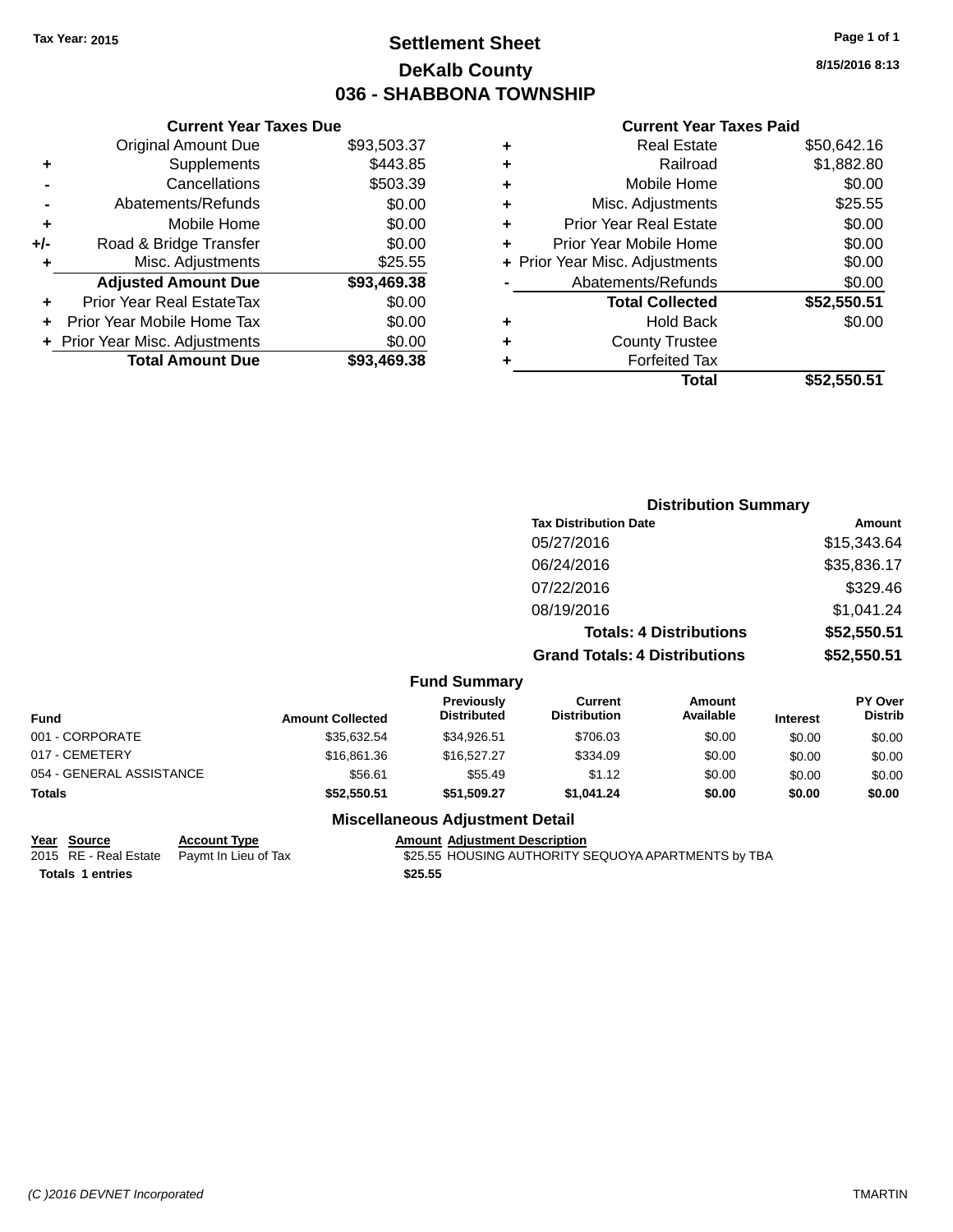**Current Year Taxes Due** Original Amount Due \$171,500.83

**Adjusted Amount Due \$164,534.42**

**Total Amount Due \$164,534.42**

**+** Supplements \$751.38 **-** Cancellations \$856.02 **-** Abatements/Refunds \$0.00 **+** Mobile Home \$0.00 **+/-** Road & Bridge Transfer (\$6,908.63) **+** Misc. Adjustments \$46.86

**+** Prior Year Real EstateTax \$0.00 **+** Prior Year Mobile Home Tax \$0.00 **+ Prior Year Misc. Adjustments**  $$0.00$ 

### **Settlement Sheet Tax Year: 2015 Page 1 of 1 DeKalb County 037 - SHABBONA ROAD & BRIDGE**

**8/15/2016 8:13**

#### **Current Year Taxes Paid**

|   | Total                          | \$89.477.74 |
|---|--------------------------------|-------------|
|   | <b>Forfeited Tax</b>           |             |
| ٠ | <b>County Trustee</b>          |             |
| ٠ | <b>Hold Back</b>               | \$0.00      |
|   | <b>Total Collected</b>         | \$89,477.74 |
|   | Abatements/Refunds             | \$0.00      |
|   | + Prior Year Misc. Adjustments | \$0.00      |
|   | Prior Year Mobile Home         | \$0.00      |
| ٠ | <b>Prior Year Real Estate</b>  | \$0.00      |
| ٠ | Misc. Adjustments              | \$46.86     |
| ٠ | Mobile Home                    | \$0.00      |
| ٠ | Railroad                       | \$3,315.64  |
| ٠ | <b>Real Estate</b>             | \$86,115.24 |
|   |                                |             |

| <b>Road and Bridge Summary</b> |                         |               |                                         |                                       | <b>Distribution Summary</b>    |                 |                           |
|--------------------------------|-------------------------|---------------|-----------------------------------------|---------------------------------------|--------------------------------|-----------------|---------------------------|
| <b>Municipality</b>            | Amt. Due                | Amt. Distrib. |                                         | <b>Tax Distribution Date</b>          |                                |                 | Amount                    |
| <b>VILLAGE OF LEE</b>          | \$1,542.90              | \$868.04      |                                         | 05/27/2016                            |                                |                 | \$26,092.32               |
| <b>VILLAGE OF SHABBONA</b>     | \$10,720.04             | \$6,040.59    |                                         | 06/24/2016                            |                                |                 | \$61,054.56               |
| <b>Totals</b>                  | \$12,262.94             | \$6,908.63    |                                         | 07/22/2016                            |                                |                 | \$560.25                  |
|                                |                         |               |                                         | 08/19/2016                            |                                |                 | \$1,770.61                |
|                                |                         |               |                                         |                                       | <b>Totals: 4 Distributions</b> |                 | \$89,477.74               |
|                                |                         |               |                                         | <b>Grand Totals: 4 Distributions</b>  |                                |                 | \$89,477.74               |
|                                |                         |               | <b>Fund Summary</b>                     |                                       |                                |                 |                           |
| <b>Fund</b>                    | <b>Amount Collected</b> |               | <b>Previously</b><br><b>Distributed</b> | <b>Current</b><br><b>Distribution</b> | <b>Amount</b><br>Available     | <b>Interest</b> | PY Over<br><b>Distrib</b> |
| 007 - ROAD AND BRIDGE          |                         | \$25,927.31   | \$25,415.86                             | \$511.45                              | \$0.00                         | \$0.00          | \$0.00                    |
| 008 - BRIDGE CONST W/COUNTY    |                         | \$16,842.55   | \$16,508.84                             | \$333.71                              | \$0.00                         | \$0.00          | \$0.00                    |
| 009 - PERMANENT ROAD           |                         | \$40,980.50   | \$40,168.53                             | \$811.97                              | \$0.00                         | \$0.00          | \$0.00                    |
| 010 - EQUIPMENT AND BUILDING   |                         | \$5,727.38    | \$5,613.90                              | \$113.48                              | \$0.00                         | \$0.00          | \$0.00                    |

#### **Totals \$89,477.74 \$87,707.13 \$1,770.61 \$0.00 \$0.00 \$0.00**

| Year Source             | <b>Account Type</b>                        | <b>Amount Adiustment Description</b>                |
|-------------------------|--------------------------------------------|-----------------------------------------------------|
|                         | 2015 RE - Real Estate Paymt In Lieu of Tax | \$46.86 HOUSING AUTHORITY SEQUOYA APARTMENTS by TBA |
| <b>Totals 1 entries</b> |                                            | \$46.86                                             |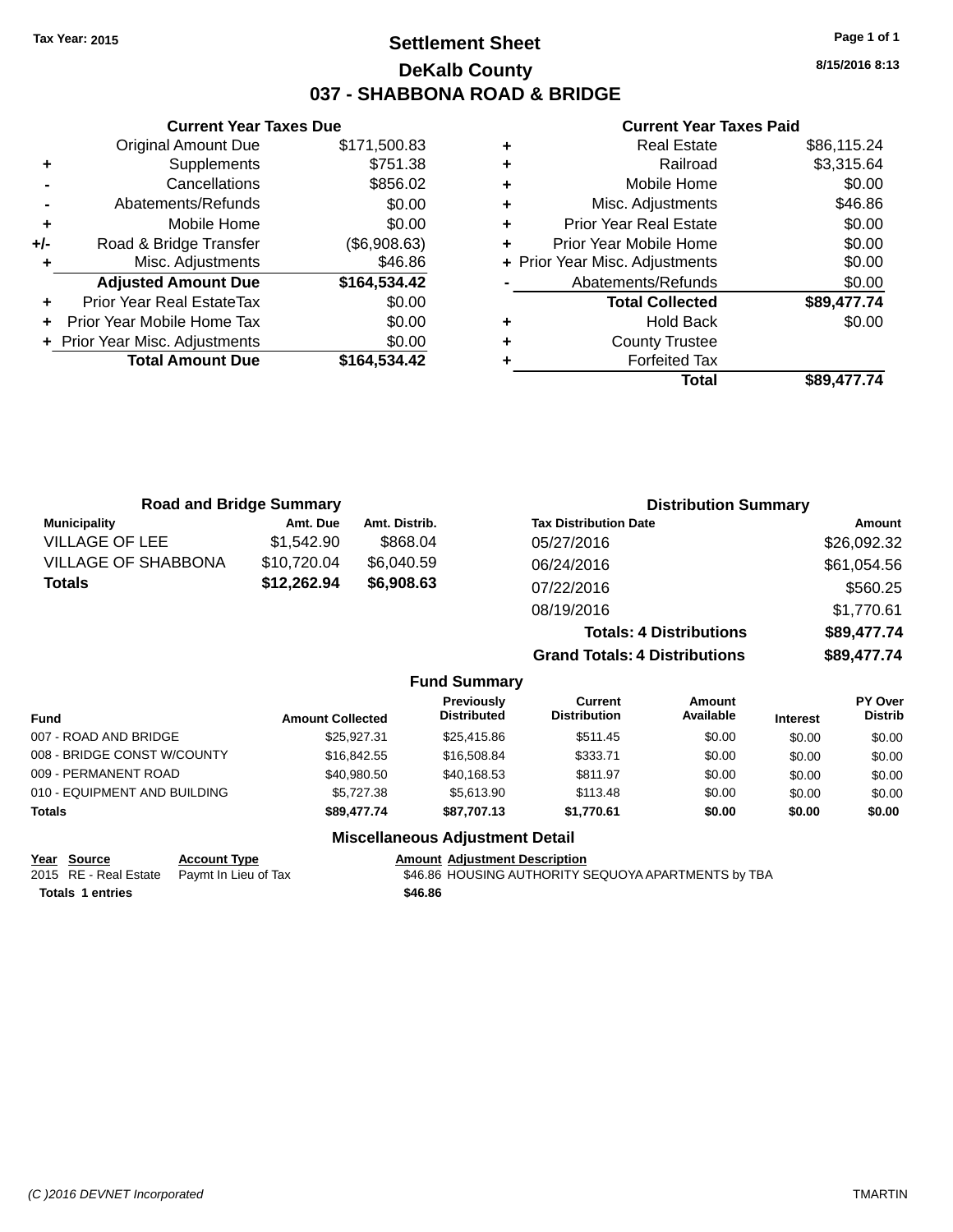### **Settlement Sheet Tax Year: 2015 Page 1 of 1 DeKalb County 038 - SOMONAUK TOWNSHIP**

**8/15/2016 8:13**

|  | <b>Current Year Taxes Paid</b> |  |  |  |
|--|--------------------------------|--|--|--|
|--|--------------------------------|--|--|--|

|     | <b>Current Year Taxes Due</b>  |             |
|-----|--------------------------------|-------------|
|     | <b>Original Amount Due</b>     | \$82,124.78 |
| ٠   | Supplements                    | \$486.13    |
|     | Cancellations                  | \$601.70    |
|     | Abatements/Refunds             | \$0.00      |
| ٠   | Mobile Home                    | \$0.00      |
| +/- | Road & Bridge Transfer         | \$0.00      |
| ٠   | Misc. Adjustments              | \$36.36     |
|     | <b>Adjusted Amount Due</b>     | \$82,045.57 |
|     | Prior Year Real EstateTax      | \$32.24     |
|     | Prior Year Mobile Home Tax     | \$0.00      |
|     | + Prior Year Misc. Adjustments | \$0.00      |
|     | <b>Total Amount Due</b>        | \$82,077.81 |
|     |                                |             |

| ٠ | <b>Real Estate</b>             | \$47,731.19 |
|---|--------------------------------|-------------|
| ٠ | Railroad                       | \$797.75    |
| ٠ | Mobile Home                    | \$0.00      |
| ٠ | Misc. Adjustments              | \$36.36     |
| ٠ | <b>Prior Year Real Estate</b>  | \$32.24     |
| ٠ | Prior Year Mobile Home         | \$0.00      |
|   | + Prior Year Misc. Adjustments | \$0.00      |
|   | Abatements/Refunds             | \$0.00      |
|   | <b>Total Collected</b>         | \$48,597.54 |
| ٠ | <b>Hold Back</b>               | \$0.00      |
| ٠ | <b>County Trustee</b>          |             |
|   | <b>Forfeited Tax</b>           |             |
|   | Total                          | \$48,597.54 |
|   |                                |             |

|                                |                         |                                        | <b>Distribution Summary</b>           |                            |                 |                           |
|--------------------------------|-------------------------|----------------------------------------|---------------------------------------|----------------------------|-----------------|---------------------------|
|                                |                         |                                        | <b>Tax Distribution Date</b>          |                            | Amount          |                           |
|                                |                         |                                        | 05/27/2016                            |                            |                 | \$10,008.09               |
|                                |                         |                                        | 06/24/2016                            |                            |                 | \$35,696.55               |
|                                |                         |                                        | 07/22/2016                            |                            |                 | \$1,094.10                |
|                                |                         |                                        | 08/19/2016                            |                            |                 | \$1,798.80                |
| <b>Totals: 4 Distributions</b> |                         |                                        | \$48,597.54                           |                            |                 |                           |
|                                |                         |                                        | <b>Grand Totals: 4 Distributions</b>  |                            |                 | \$48,597.54               |
|                                |                         | <b>Fund Summary</b>                    |                                       |                            |                 |                           |
| <b>Fund</b>                    | <b>Amount Collected</b> | Previously<br><b>Distributed</b>       | <b>Current</b><br><b>Distribution</b> | <b>Amount</b><br>Available | <b>Interest</b> | PY Over<br><b>Distrib</b> |
| 001 - CORPORATE                | \$48,434.48             | \$46,641.72                            | \$1,792.76                            | \$0.00                     | \$0.00          | \$0.00                    |
| 054 - GENERAL ASSISTANCE       | \$163.06                | \$157.02                               | \$6.04                                | \$0.00                     | \$0.00          | \$0.00                    |
| Totals                         | \$48,597.54             | \$46,798.74                            | \$1,798.80                            | \$0.00                     | \$0.00          | \$0.00                    |
|                                |                         | <b>Miscellaneous Adjustment Detail</b> |                                       |                            |                 |                           |

**Year Source Account Type Amount Adjustment Description** \$36.36 PASSERO REDEMPTION 18-28-427-003 by TBA **Totals \$36.36 1 entries**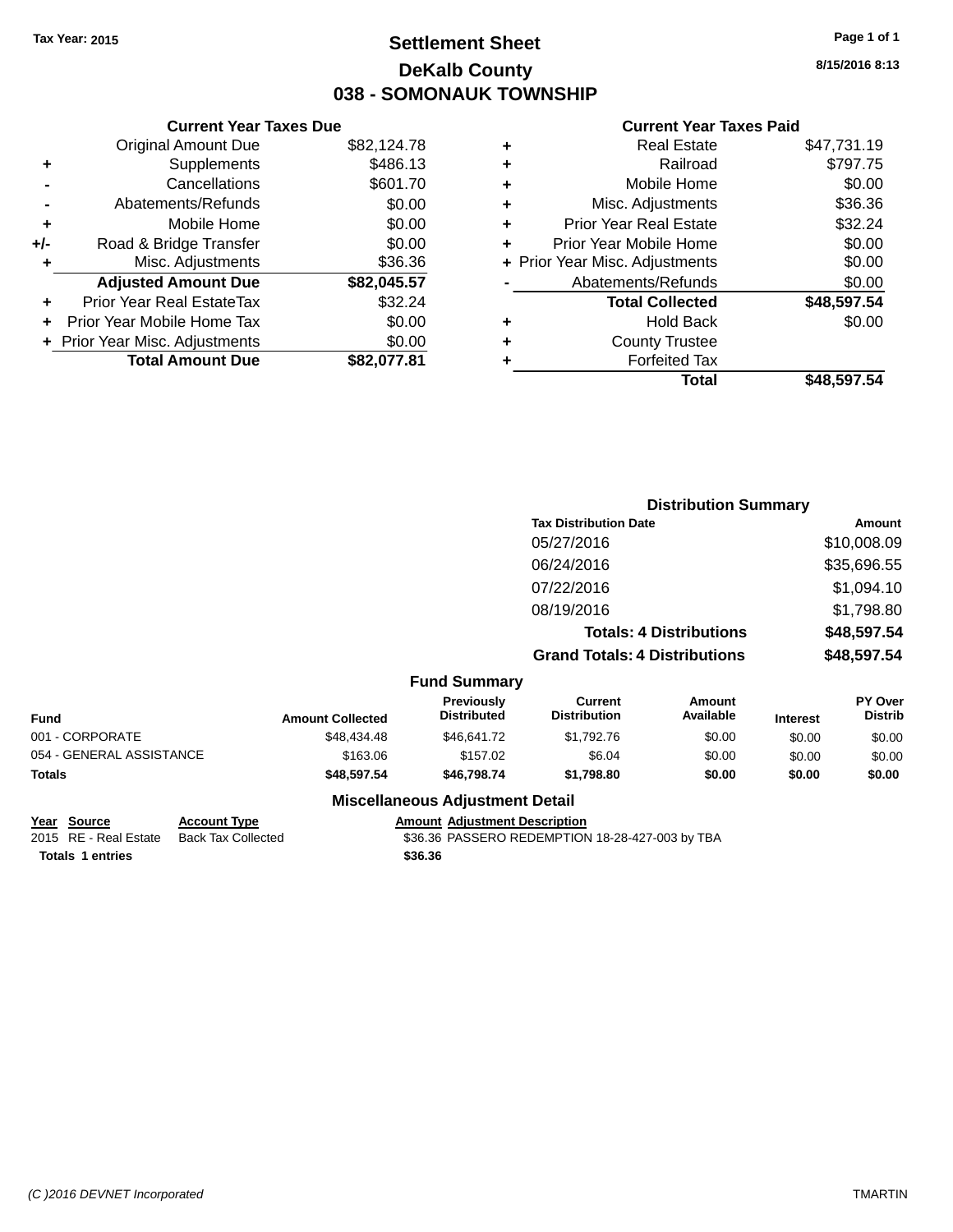### **Settlement Sheet Tax Year: 2015 Page 1 of 1 DeKalb County 039 - SOMONAUK ROAD & BRIDGE**

**8/15/2016 8:13**

#### **Current Year Taxes Paid**

|     | <b>Current Year Taxes Due</b>  |               |
|-----|--------------------------------|---------------|
|     | <b>Original Amount Due</b>     | \$255,021.04  |
| ٠   | Supplements                    | \$1,152.11    |
|     | Cancellations                  | \$1,456.77    |
|     | Abatements/Refunds             | \$0.00        |
| ٠   | Mobile Home                    | \$0.00        |
| +/- | Road & Bridge Transfer         | (\$32,978.85) |
|     | Misc. Adjustments              | \$112.92      |
|     | <b>Adjusted Amount Due</b>     | \$221,850.45  |
|     | Prior Year Real EstateTax      | \$76.47       |
|     | Prior Year Mobile Home Tax     | \$0.00        |
|     | + Prior Year Misc. Adjustments | \$0.00        |
|     | <b>Total Amount Due</b>        | \$221.926.92  |
|     |                                |               |

| ٠ | <b>Real Estate</b>             | \$115,537.27 |
|---|--------------------------------|--------------|
| ٠ | Railroad                       | \$2,204.40   |
| ٠ | Mobile Home                    | \$0.00       |
| ٠ | Misc. Adjustments              | \$112.92     |
| ٠ | <b>Prior Year Real Estate</b>  | \$76.47      |
| ٠ | Prior Year Mobile Home         | \$0.00       |
|   | + Prior Year Misc. Adjustments | \$0.00       |
|   | Abatements/Refunds             | \$0.00       |
|   | <b>Total Collected</b>         | \$117,931.06 |
| ٠ | <b>Hold Back</b>               | \$0.00       |
| ٠ | <b>County Trustee</b>          |              |
| ٠ | <b>Forfeited Tax</b>           |              |
|   | Total                          | \$117,931.06 |
|   |                                |              |

| <b>Road and Bridge Summary</b> |             |               | <b>Distribution Summary</b>          |              |  |
|--------------------------------|-------------|---------------|--------------------------------------|--------------|--|
| <b>Municipality</b>            | Amt. Due    | Amt. Distrib. | <b>Tax Distribution Date</b>         | Amount       |  |
| <b>CITY OF SANDWICH</b>        | \$1,055.03  | \$626.64      | 05/27/2016                           | \$24,230.88  |  |
| <b>VILLAGE OF SOMONAUK</b>     | \$54,557.73 | \$32,352.21   | 06/24/2016                           | \$86,696.19  |  |
| <b>Totals</b>                  | \$55,612.76 | \$32,978.85   | 07/22/2016                           | \$2,648.97   |  |
|                                |             |               | 08/19/2016                           | \$4,355.02   |  |
|                                |             |               | <b>Totals: 4 Distributions</b>       | \$117,931.06 |  |
|                                |             |               | <b>Grand Totals: 4 Distributions</b> | \$117,931.06 |  |

| <b>Fund Summary</b>          |                         |                                  |                                |                            |                 |                                  |
|------------------------------|-------------------------|----------------------------------|--------------------------------|----------------------------|-----------------|----------------------------------|
| <b>Fund</b>                  | <b>Amount Collected</b> | Previously<br><b>Distributed</b> | Current<br><b>Distribution</b> | <b>Amount</b><br>Available | <b>Interest</b> | <b>PY Over</b><br><b>Distrib</b> |
| 007 - ROAD AND BRIDGE        | \$68,702.90             | \$66,170,00                      | \$2,532.90                     | \$0.00                     | \$0.00          | \$0.00                           |
| 008 - BRIDGE CONST W/COUNTY  | \$33.50                 | \$32.26                          | \$1.24                         | \$0.00                     | \$0.00          | \$0.00                           |
| 009 - PERMANENT ROAD         | \$38,768.75             | \$37,333.77                      | \$1,434.98                     | \$0.00                     | \$0.00          | \$0.00                           |
| 010 - EQUIPMENT AND BUILDING | \$10.425.91             | \$10,040.01                      | \$385.90                       | \$0.00                     | \$0.00          | \$0.00                           |
| <b>Totals</b>                | \$117,931.06            | \$113,576.04                     | \$4,355.02                     | \$0.00                     | \$0.00          | \$0.00                           |
|                              |                         |                                  |                                |                            |                 |                                  |

| Year Source             | <b>Account Type</b>                      |          | <b>Amount Adiustment Description</b>             |
|-------------------------|------------------------------------------|----------|--------------------------------------------------|
|                         | 2015 RE - Real Estate Back Tax Collected |          | \$112.92 PASSERO REDEMPTION 18-28-427-003 by TBA |
| <b>Totals 1 entries</b> |                                          | \$112.92 |                                                  |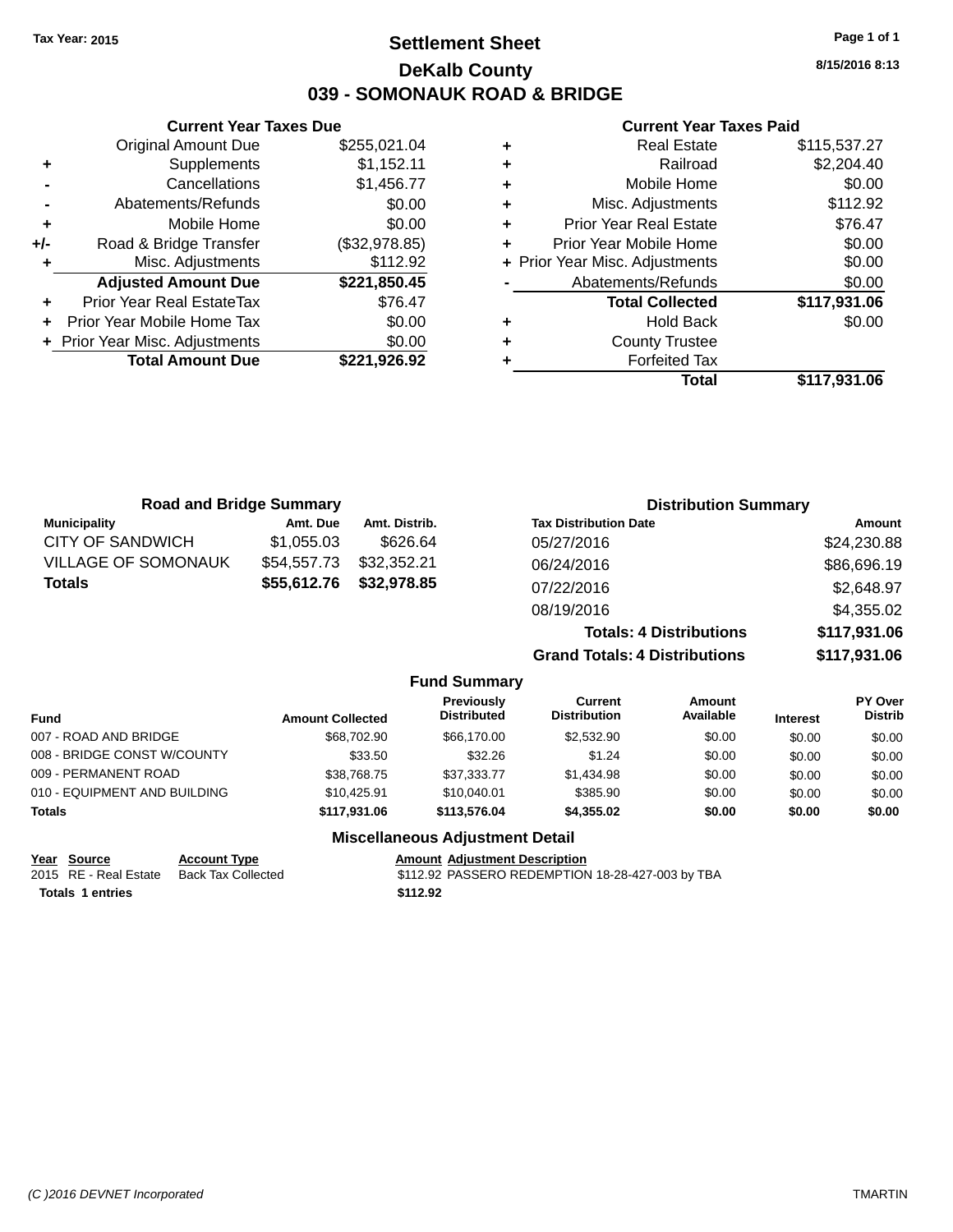**Original Amount Due** 

**Adjusted Amount Due** 

**Total Amount Due** 

**+** Supplements **-** Cancellations **-** Abatements/Refunds  $+$  Mobile Home **+/-** Road & Bridge Transfer **+** Misc. Adjustments

**+** Prior Year Real EstateTax \$0.00 **+** Prior Year Mobile Home Tax **+** Prior Year Misc. Adjustments

### **Settlement Sheet Tax Year: 2015 Page 1 of 1 DeKalb County 040 - SOUTH GROVE TOWNSHIP**

**8/15/2016 8:13**

#### **Current Year Taxes Paid**

| <b>Current Year Taxes Due</b> |             |   | <b>Current Year Taxes</b>      |  |
|-------------------------------|-------------|---|--------------------------------|--|
| ่<br>เl Amount Due            | \$83,663.81 | ÷ | <b>Real Estate</b>             |  |
| Supplements                   | \$299.29    | ÷ | Railroad                       |  |
| Cancellations                 | \$349.95    | ÷ | Mobile Home                    |  |
| าents/Refunds                 | \$0.00      | ÷ | Misc. Adjustments              |  |
| Mobile Home                   | \$0.00      | ÷ | <b>Prior Year Real Estate</b>  |  |
| ridge Transfer                | \$0.00      | ÷ | Prior Year Mobile Home         |  |
| . Adjustments                 | \$0.00      |   | + Prior Year Misc. Adjustments |  |
| <b>Amount Due</b>             | \$83,613.15 |   | Abatements/Refunds             |  |
| leal EstateTax≀               | \$0.00      |   | <b>Total Collected</b>         |  |
| bile Home Tax                 | \$0.00      | ٠ | <b>Hold Back</b>               |  |
| . Adjustments                 | \$0.00      | ÷ | <b>County Trustee</b>          |  |
| <b>Amount Due</b>             | \$83,613.15 | ٠ | <b>Forfeited Tax</b>           |  |
|                               |             |   | Total                          |  |

|                |   | odhoni Todh Taxoo Fala         |             |
|----------------|---|--------------------------------|-------------|
| $\overline{1}$ | ٠ | <b>Real Estate</b>             | \$48,979.82 |
| :9             | ٠ | Railroad                       | \$0.00      |
| 15             | ٠ | Mobile Home                    | \$0.00      |
| 10             | ٠ | Misc. Adjustments              | \$0.00      |
| 0              | ٠ | <b>Prior Year Real Estate</b>  | \$0.00      |
| 0              |   | Prior Year Mobile Home         | \$0.00      |
|                |   | + Prior Year Misc. Adjustments | \$0.00      |
| $\frac{10}{5}$ |   | Abatements/Refunds             | \$0.00      |
| 10             |   | <b>Total Collected</b>         | \$48,979.82 |
| 10             | ٠ | <b>Hold Back</b>               | \$0.00      |
|                | ٠ | <b>County Trustee</b>          |             |
| $\frac{10}{5}$ |   | <b>Forfeited Tax</b>           |             |
|                |   | Total                          | \$48,979.82 |

| <b>Distribution Summary</b>          |             |
|--------------------------------------|-------------|
| <b>Tax Distribution Date</b>         | Amount      |
| 05/27/2016                           | \$6,858.62  |
| 06/24/2016                           | \$41,132.76 |
| 07/22/2016                           | \$1.47      |
| 08/19/2016                           | \$986.97    |
| <b>Totals: 4 Distributions</b>       | \$48,979.82 |
| <b>Grand Totals: 4 Distributions</b> | \$48,979.82 |
|                                      |             |

| <b>Fund</b>                            | <b>Amount Collected</b> | Previously<br><b>Distributed</b> | Current<br><b>Distribution</b> | Amount<br>Available | <b>Interest</b> | PY Over<br><b>Distrib</b> |
|----------------------------------------|-------------------------|----------------------------------|--------------------------------|---------------------|-----------------|---------------------------|
| 001 - CORPORATE                        | \$36,298.06             | \$35,566.62                      | \$731.44                       | \$0.00              | \$0.00          | \$0.00                    |
| 027 - AUDIT                            | \$531.73                | \$521.02                         | \$10.71                        | \$0.00              | \$0.00          | \$0.00                    |
| 034 - GENERAL ASSISTANCE               | \$4,684.52              | \$4,590.13                       | \$94.39                        | \$0.00              | \$0.00          | \$0.00                    |
| 035 - TORT JUDGEMENTS/LIABILITY<br>INS | \$3.951.83              | \$3.872.21                       | \$79.62                        | \$0.00              | \$0.00          | \$0.00                    |
| 047 - SOCIAL SECURITY                  | \$3,513,68              | \$3,442.87                       | \$70.81                        | \$0.00              | \$0.00          | \$0.00                    |
| <b>Totals</b>                          | \$48,979.82             | \$47,992.85                      | \$986.97                       | \$0.00              | \$0.00          | \$0.00                    |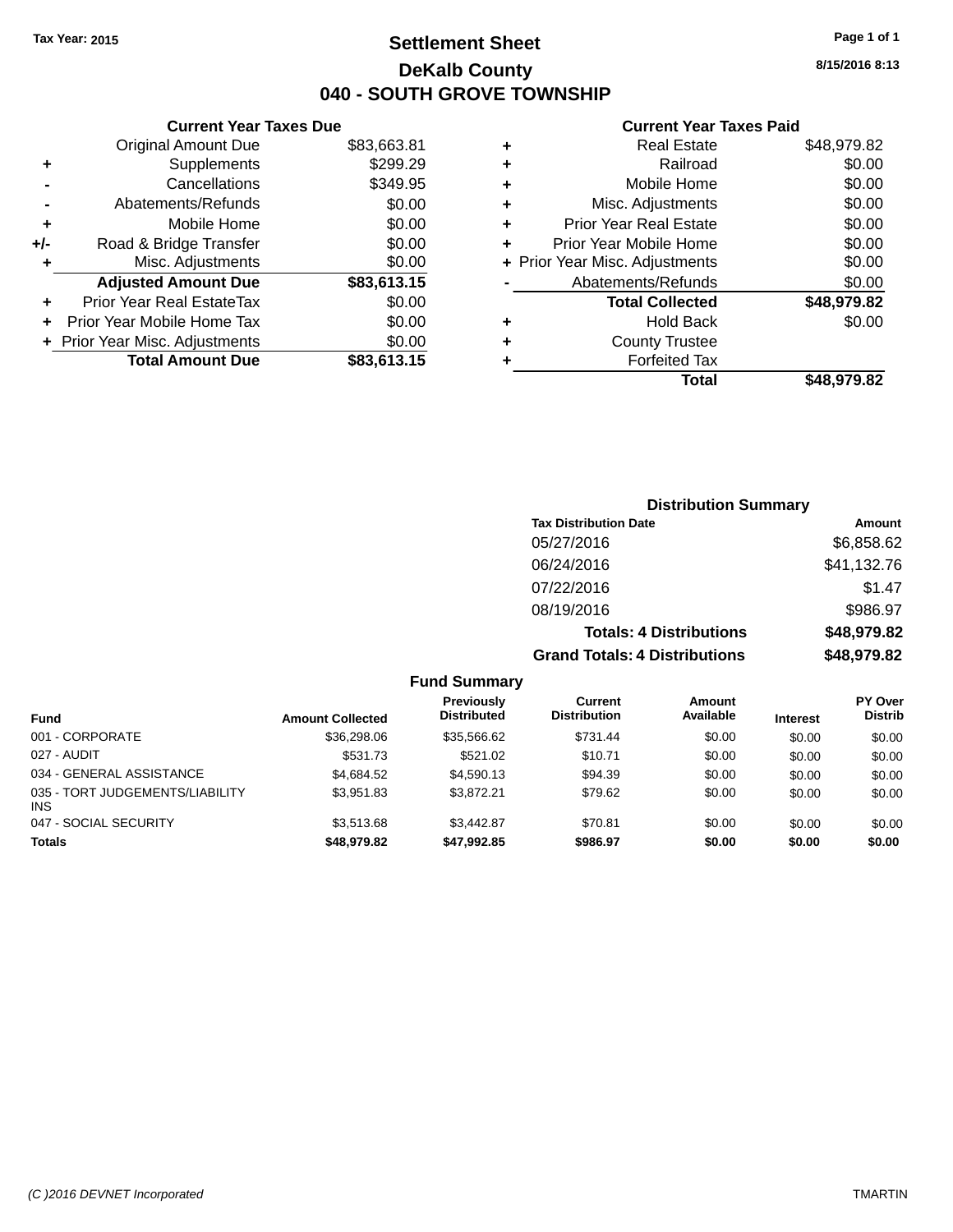### **Settlement Sheet Tax Year: 2015 Page 1 of 1 DeKalb County 041 - SOUTH GROVE ROAD & BRIDGE**

**Current Year Taxes Due**

|       | <b>Original Amount Due</b>     | \$118,691.85 |
|-------|--------------------------------|--------------|
| ٠     | Supplements                    | \$424.61     |
|       | Cancellations                  | \$496.47     |
|       | Abatements/Refunds             | \$0.00       |
| ٠     | Mobile Home                    | \$0.00       |
| $+/-$ | Road & Bridge Transfer         | \$0.00       |
| ٠     | Misc. Adjustments              | \$0.00       |
|       | <b>Adjusted Amount Due</b>     | \$118,619.99 |
| ÷     | Prior Year Real EstateTax      | \$0.00       |
|       | Prior Year Mobile Home Tax     | \$0.00       |
|       | + Prior Year Misc. Adjustments | \$0.00       |
|       | <b>Total Amount Due</b>        | \$118,619.99 |
|       |                                |              |

#### **Current Year Taxes Paid**

|   | <b>Real Estate</b>             | \$69,486.55 |
|---|--------------------------------|-------------|
| ٠ | Railroad                       | \$0.00      |
| ٠ | Mobile Home                    | \$0.00      |
| ٠ | Misc. Adjustments              | \$0.00      |
| ٠ | <b>Prior Year Real Estate</b>  | \$0.00      |
| ٠ | Prior Year Mobile Home         | \$0.00      |
|   | + Prior Year Misc. Adjustments | \$0.00      |
|   | Abatements/Refunds             | \$0.00      |
|   | <b>Total Collected</b>         | \$69,486.55 |
| ٠ | <b>Hold Back</b>               | \$0.00      |
| ٠ | <b>County Trustee</b>          |             |
| ٠ | <b>Forfeited Tax</b>           |             |
|   | Total                          | \$69.486.55 |
|   |                                |             |

| <b>Distribution Summary</b>          |             |
|--------------------------------------|-------------|
| <b>Tax Distribution Date</b>         | Amount      |
| 05/27/2016                           | \$9,730.25  |
| 06/24/2016                           | \$58,354.06 |
| 07/22/2016                           | \$2.08      |
| 08/19/2016                           | \$1,400.16  |
| <b>Totals: 4 Distributions</b>       | \$69,486.55 |
| <b>Grand Totals: 4 Distributions</b> | \$69,486.55 |

### **Fund Summary**

| Fund                         | <b>Amount Collected</b> | Previously<br><b>Distributed</b> | Current<br><b>Distribution</b> | Amount<br>Available | <b>Interest</b> | <b>PY Over</b><br><b>Distrib</b> |
|------------------------------|-------------------------|----------------------------------|--------------------------------|---------------------|-----------------|----------------------------------|
| 007 - ROAD AND BRIDGE        | \$41,382.45             | \$40,548.58                      | \$833.87                       | \$0.00              | \$0.00          | \$0.00                           |
| 008 - BRIDGE CONST W/COUNTY  | \$5.855.42              | \$5.737.44                       | \$117.98                       | \$0.00              | \$0.00          | \$0.00                           |
| 009 - PERMANENT ROAD         | \$17.564.12             | \$17.210.20                      | \$353.92                       | \$0.00              | \$0.00          | \$0.00                           |
| 010 - EQUIPMENT AND BUILDING | \$4.684.56              | \$4.590.17                       | \$94.39                        | \$0.00              | \$0.00          | \$0.00                           |
| Totals                       | \$69,486,55             | \$68,086.39                      | \$1,400.16                     | \$0.00              | \$0.00          | \$0.00                           |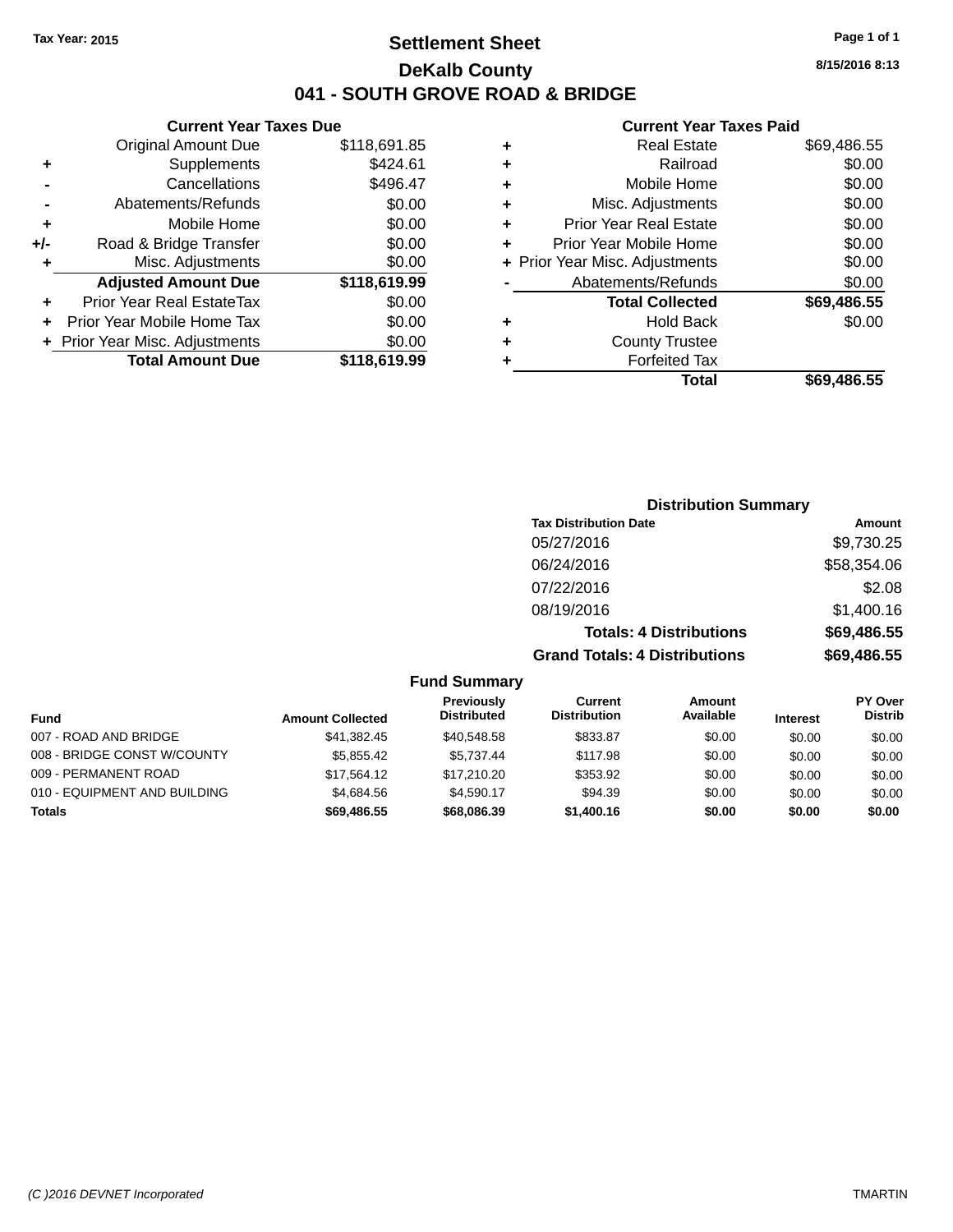**+/-** Road &

### **Settlement Sheet Tax Year: 2015 Page 1 of 1 DeKalb County 042 - SQUAW GROVE TOWNSHIP**

**8/15/2016 8:13**

#### **Current Year Taxes Paid**

|                    |   | \$121,006.58 | <b>Original Amount Due</b>       |           |
|--------------------|---|--------------|----------------------------------|-----------|
|                    | ٠ | \$553.35     | Supplements                      | ٠         |
|                    | ٠ | \$594.13     | Cancellations                    |           |
| Misc.              |   | \$0.00       | Abatements/Refunds               |           |
| <b>Prior Year</b>  |   | \$0.00       | Mobile Home                      | ÷         |
| Prior Year M       |   | \$0.00       | Road & Bridge Transfer           | J-        |
| + Prior Year Misc. |   | \$16.61      | Misc. Adjustments                | ٠         |
| Abateme            |   | \$120,982.41 | <b>Adjusted Amount Due</b>       |           |
| Tot                |   | \$69.13      | <b>Prior Year Real EstateTax</b> | $\ddot{}$ |
|                    |   | \$0.00       | Prior Year Mobile Home Tax       | ÷.        |
| Co                 |   | \$28.36      | + Prior Year Misc. Adjustments   |           |
|                    |   | \$121,079.90 | <b>Total Amount Due</b>          |           |
|                    |   |              |                                  |           |

**Current Year Taxes Due**

| ٠ | <b>Real Estate</b>             | \$67,079.09 |
|---|--------------------------------|-------------|
| ÷ | Railroad                       | \$809.05    |
| ٠ | Mobile Home                    | \$0.00      |
| ٠ | Misc. Adjustments              | \$16.61     |
| ٠ | <b>Prior Year Real Estate</b>  | \$69.13     |
| ٠ | Prior Year Mobile Home         | \$0.00      |
|   | + Prior Year Misc. Adjustments | \$28.36     |
|   | Abatements/Refunds             | \$0.00      |
|   | <b>Total Collected</b>         | \$68,002.24 |
| ٠ | <b>Hold Back</b>               | \$0.00      |
| ٠ | <b>County Trustee</b>          |             |
|   | <b>Forfeited Tax</b>           |             |
|   | Total                          | \$68,002.24 |
|   |                                |             |

### **Distribution Summary Tax Distribution Date Amount** 05/27/2016 \$12,568.07 06/24/2016 \$52,002.68 07/22/2016 \$876.50 08/19/2016 \$2,554.99 **Totals: 4 Distributions \$68,002.24 Grand Totals: 4 Distributions \$68,002.24**

#### **Fund Summary**

| <b>Amount Collected</b> | Previously<br><b>Distributed</b> | Current<br><b>Distribution</b> | Amount<br>Available | <b>Interest</b> | <b>PY Over</b><br><b>Distrib</b> |
|-------------------------|----------------------------------|--------------------------------|---------------------|-----------------|----------------------------------|
| \$43.554.01             | \$41.917.59                      | \$1.636.42                     | \$0.00              | \$0.00          | \$0.00                           |
| \$7,418.63              | \$7,139.90                       | \$278.73                       | \$0.00              | \$0.00          | \$0.00                           |
| \$15,061,75             | \$14,495.85                      | \$565.90                       | \$0.00              | \$0.00          | \$0.00                           |
| \$1.967.85              | \$1.893.91                       | \$73.94                        | \$0.00              | \$0.00          | \$0.00                           |
| \$68,002.24             | \$65,447.25                      | \$2,554.99                     | \$0.00              | \$0.00          | \$0.00                           |
|                         |                                  |                                |                     |                 |                                  |

| Year Source             | <b>Account Type</b>       | <b>Amount Adjustment Description</b>                    |
|-------------------------|---------------------------|---------------------------------------------------------|
| 2014 RE - Real Estate   | <b>Back Tax Collected</b> | \$2.54 NIELSEN REDEMPTION 15-16-151-019 by TBA          |
| 2014 RE - Real Estate   | <b>Back Tax Collected</b> | \$22.94 STILES REDEMPTION 15-15-228-034 by TBA          |
| 2014 RE - Real Estate   | <b>Back Tax Collected</b> | \$2.88 STILES REDEMPTION 15-15-228-005 by TBA           |
| 2015 RE - Real Estate   | Paymt In Lieu of Tax      | \$16.61 HOUSING AUTHORITY SUNSET VIEW APARTMENTS by TBA |
| <b>Totals 4 entries</b> |                           | \$44.97                                                 |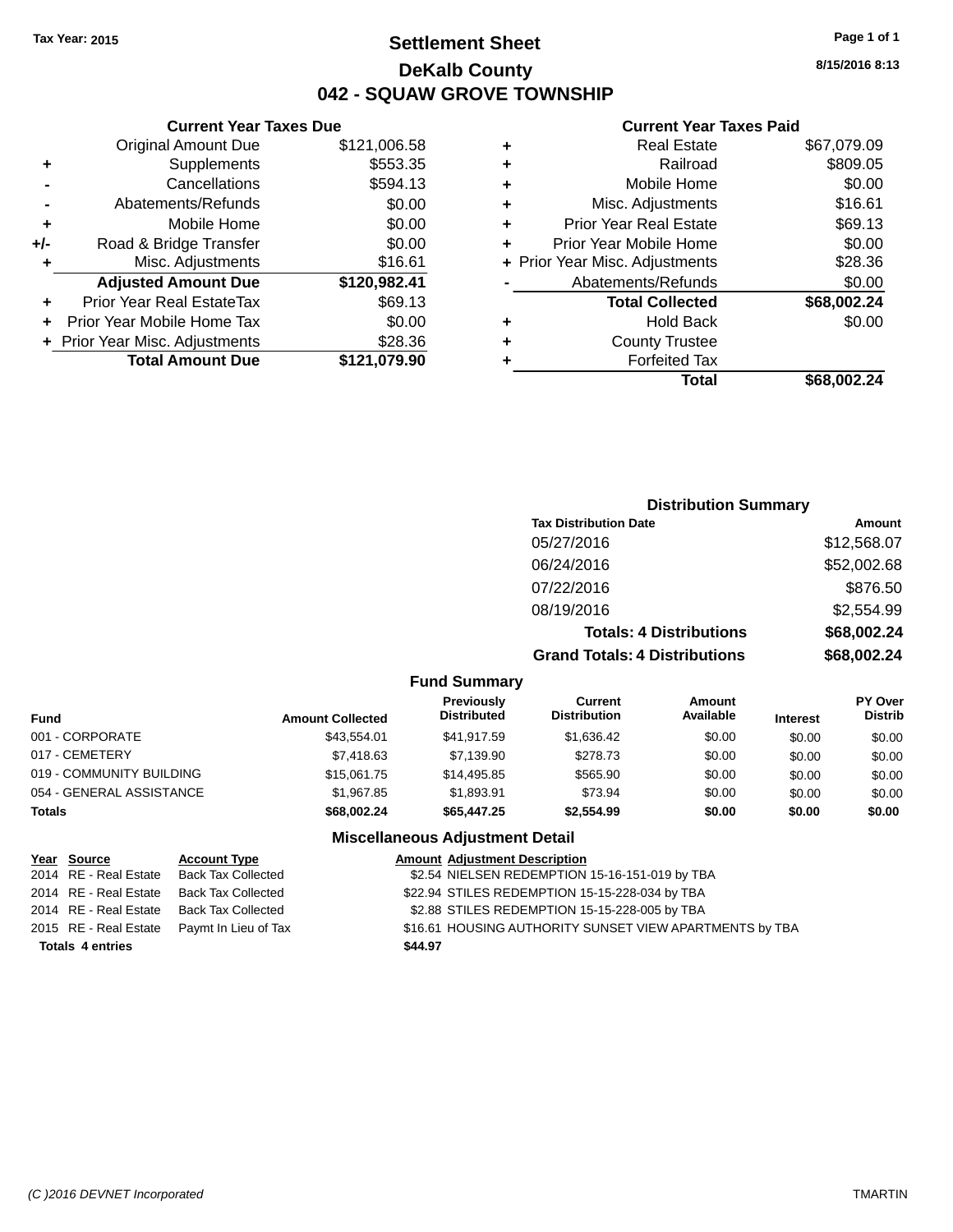### **Settlement Sheet Tax Year: 2015 Page 1 of 1 DeKalb County 043 - HINCKLEY PUBLIC LIBRARY DISTRICT**

**8/15/2016 8:13**

### **Current Year Taxes Paid**

|       | <b>Current Year Taxes Due</b>    |              |  |  |  |
|-------|----------------------------------|--------------|--|--|--|
|       | <b>Original Amount Due</b>       | \$176,952.91 |  |  |  |
| ٠     | Supplements                      | \$809.20     |  |  |  |
|       | Cancellations                    | \$868.77     |  |  |  |
|       | Abatements/Refunds               | \$0.00       |  |  |  |
| ٠     | Mobile Home                      | \$0.00       |  |  |  |
| $+/-$ | Road & Bridge Transfer           | \$0.00       |  |  |  |
| ٠     | Misc. Adjustments                | \$24.28      |  |  |  |
|       | <b>Adjusted Amount Due</b>       | \$176,917.62 |  |  |  |
| ÷     | <b>Prior Year Real EstateTax</b> | \$96.30      |  |  |  |
|       | Prior Year Mobile Home Tax       | \$0.00       |  |  |  |
|       | + Prior Year Misc. Adjustments   | \$41.05      |  |  |  |
|       | <b>Total Amount Due</b>          | \$177.054.97 |  |  |  |

|   | Total                          | \$99,437.45 |
|---|--------------------------------|-------------|
|   | <b>Forfeited Tax</b>           |             |
| ٠ | <b>County Trustee</b>          |             |
| ٠ | <b>Hold Back</b>               | \$0.00      |
|   | <b>Total Collected</b>         | \$99,437.45 |
|   | Abatements/Refunds             | \$0.00      |
|   | + Prior Year Misc. Adjustments | \$41.05     |
| ٠ | Prior Year Mobile Home         | \$0.00      |
| ÷ | <b>Prior Year Real Estate</b>  | \$96.30     |
| ٠ | Misc. Adjustments              | \$24.28     |
| ٠ | Mobile Home                    | \$0.00      |
| ٠ | Railroad                       | \$1,183.10  |
| ٠ | Real Estate                    | \$98,092.72 |
|   |                                |             |

### **Distribution Summary Tax Distribution Date Amount** 05/27/2016 \$18,378.37 06/24/2016 \$76,045.81 07/22/2016 \$1,281.81 08/19/2016 \$3,731.46 **Totals: 4 Distributions \$99,437.45 Grand Totals: 4 Distributions \$99,437.45**

#### **Fund Summary**

| <b>Fund</b>                             | <b>Amount Collected</b> | <b>Previously</b><br><b>Distributed</b> | Current<br><b>Distribution</b> | <b>Amount</b><br>Available | <b>Interest</b> | <b>PY Over</b><br><b>Distrib</b> |
|-----------------------------------------|-------------------------|-----------------------------------------|--------------------------------|----------------------------|-----------------|----------------------------------|
| 001 - CORPORATE                         | \$84.971.32             | \$81.782.70                             | \$3,188.62                     | \$0.00                     | \$0.00          | \$0.00                           |
| 004 - OPERATIONS & MAINTENANCE          | \$7,302.28              | \$7,028.26                              | \$274.02                       | \$0.00                     | \$0.00          | \$0.00                           |
| 005 - I. M. R. F.                       | \$3.295.74              | \$3,172.07                              | \$123.67                       | \$0.00                     | \$0.00          | \$0.00                           |
| 027 - AUDIT                             | \$18.69                 | \$17.99                                 | \$0.70                         | \$0.00                     | \$0.00          | \$0.00                           |
| 035 - TORT JUDGEMENTS/LIABILITY<br>INS. | \$553.68                | \$532.90                                | \$20.78                        | \$0.00                     | \$0.00          | \$0.00                           |
| 047 - SOCIAL SECURITY                   | \$3.295.74              | \$3.172.07                              | \$123.67                       | \$0.00                     | \$0.00          | \$0.00                           |
| <b>Totals</b>                           | \$99,437.45             | \$95,705.99                             | \$3,731.46                     | \$0.00                     | \$0.00          | \$0.00                           |

| Year Source             | <b>Account Type</b>                        | <b>Amount Adjustment Description</b>                    |
|-------------------------|--------------------------------------------|---------------------------------------------------------|
| 2014 RE - Real Estate   | <b>Back Tax Collected</b>                  | \$3.68 NIELSEN REDEMPTION 15-16-151-019 by TBA          |
| 2014 RE - Real Estate   | Back Tax Collected                         | \$33.20 STILES REDEMPTION 15-15-228-034 by TBA          |
|                         | 2014 RE - Real Estate Back Tax Collected   | \$4.17 STILES REDEMPTION 15-15-228-005 by TBA           |
|                         | 2015 RE - Real Estate Paymt In Lieu of Tax | \$24.28 HOUSING AUTHORITY SUNSET VIEW APARTMENTS by TBA |
| <b>Totals 4 entries</b> |                                            | \$65.33                                                 |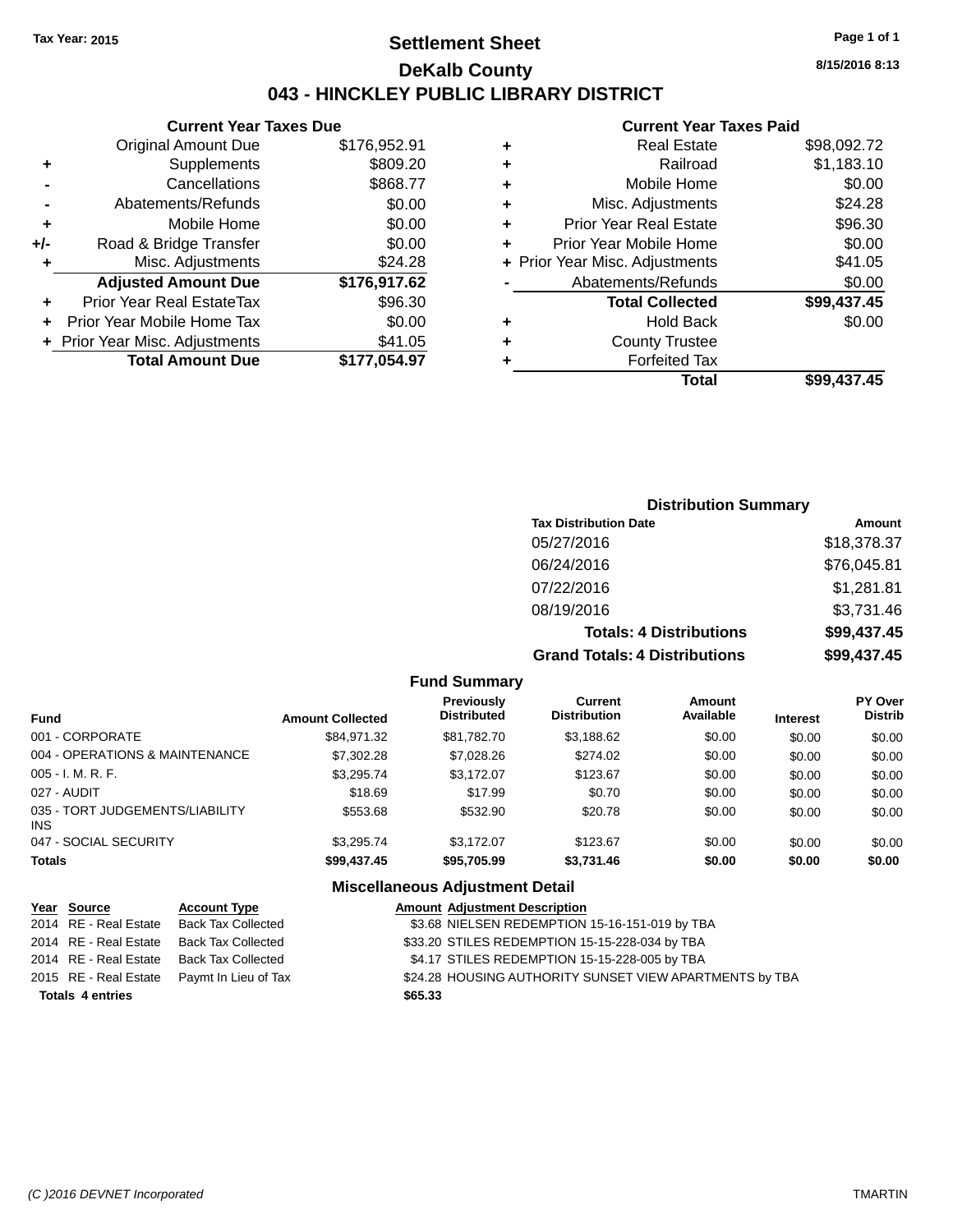### **Settlement Sheet Tax Year: 2015 Page 1 of 1 DeKalb County 044 - SQUAW GROVE ROAD & BRIDGE**

**Current Year Taxes Due** Original Amount Due \$290,316.76 **+** Supplements \$1,168.58 **-** Cancellations \$1,259.56 **-** Abatements/Refunds \$0.00 **+** Mobile Home \$0.00 **+/-** Road & Bridge Transfer (\$18,849.56) **+** Misc. Adjustments \$39.84 **Adjusted Amount Due \$271,416.06 +** Prior Year Real EstateTax \$138.89 **+** Prior Year Mobile Home Tax \$0.00 **+** Prior Year Misc. Adjustments \$67.62 **Total Amount Due** 

#### **Current Year Taxes Paid**

| ۰ | <b>Real Estate</b>             | \$142,213,48 |
|---|--------------------------------|--------------|
| ٠ | Railroad                       | \$1,842.03   |
| ٠ | Mobile Home                    | \$0.00       |
| ٠ | Misc. Adjustments              | \$39.84      |
| ٠ | <b>Prior Year Real Estate</b>  | \$138.89     |
| ٠ | Prior Year Mobile Home         | \$0.00       |
|   | + Prior Year Misc. Adjustments | \$67.62      |
|   | Abatements/Refunds             | \$0.00       |
|   | <b>Total Collected</b>         | \$144,301.86 |
| ٠ | <b>Hold Back</b>               | \$0.00       |
| ٠ | <b>County Trustee</b>          |              |
| ٠ | <b>Forfeited Tax</b>           |              |
|   | Total                          | \$144,301.86 |
|   |                                |              |

|                            | <b>Road and Bridge Summary</b> |               | <b>Distribution Summary</b>    |              |
|----------------------------|--------------------------------|---------------|--------------------------------|--------------|
| <b>Municipality</b>        | Amt. Due                       | Amt. Distrib. | <b>Tax Distribution Date</b>   | Amount       |
| <b>VILLAGE OF HINCKLEY</b> | \$33,533.14                    | \$18,849.56   | 05/27/2016                     | \$26,645.83  |
| <b>Totals</b>              | \$33,533.14                    | \$18,849.56   | 06/24/2016                     | \$110,380.47 |
|                            |                                |               | 07/22/2016                     | \$1,858.40   |
|                            |                                |               | 08/19/2016                     | \$5,417.16   |
|                            |                                |               | <b>Totals: 4 Distributions</b> | \$144,301.86 |

**Grand Totals: 4 Distributions \$144,301.86**

|                                         |                         | <b>Fund Summary</b>                     |                                       |                     |                 |                                  |
|-----------------------------------------|-------------------------|-----------------------------------------|---------------------------------------|---------------------|-----------------|----------------------------------|
| <b>Fund</b>                             | <b>Amount Collected</b> | <b>Previously</b><br><b>Distributed</b> | <b>Current</b><br><b>Distribution</b> | Amount<br>Available | <b>Interest</b> | <b>PY Over</b><br><b>Distrib</b> |
| 007 - ROAD AND BRIDGE                   | \$50.077.34             | \$48,201,36                             | \$1,875.98                            | \$0.00              | \$0.00          | \$0.00                           |
| 008 - BRIDGE CONST W/COUNTY             | \$5,690.22              | \$5.476.37                              | \$213.85                              | \$0.00              | \$0.00          | \$0.00                           |
| 009 - PERMANENT ROAD                    | \$62,477.22             | \$60,129.18                             | \$2,348.04                            | \$0.00              | \$0.00          | \$0.00                           |
| 010 - EQUIPMENT AND BUILDING            | \$22.749.83             | \$21,894.84                             | \$854.99                              | \$0.00              | \$0.00          | \$0.00                           |
| 035 - TORT JUDGEMENTS/LIABILITY<br>INS. | \$3,307.25              | \$3,182.95                              | \$124.30                              | \$0.00              | \$0.00          | \$0.00                           |
| <b>Totals</b>                           | \$144,301.86            | \$138,884.70                            | \$5,417.16                            | \$0.00              | \$0.00          | \$0.00                           |
|                                         |                         | <b>Miscellaneous Adjustment Detail</b>  |                                       |                     |                 |                                  |

| Year Source             | <b>Account Type</b>                        | <b>Amount Adjustment Description</b>                    |
|-------------------------|--------------------------------------------|---------------------------------------------------------|
| 2014 RE - Real Estate   | Back Tax Collected                         | \$6.06 NIELSEN REDEMPTION 15-16-151-019 by TBA          |
| 2014 RE - Real Estate   | Back Tax Collected                         | \$54.69 STILES REDEMPTION 15-15-228-034 by TBA          |
|                         | 2014 RE - Real Estate Back Tax Collected   | \$6.87 STILES REDEMPTION 15-15-228-005 by TBA           |
|                         | 2015 RE - Real Estate Paymt In Lieu of Tax | \$39.84 HOUSING AUTHORITY SUNSET VIEW APARTMENTS by TBA |
| <b>Totals 4 entries</b> |                                            | \$107.46                                                |

**8/15/2016 8:13**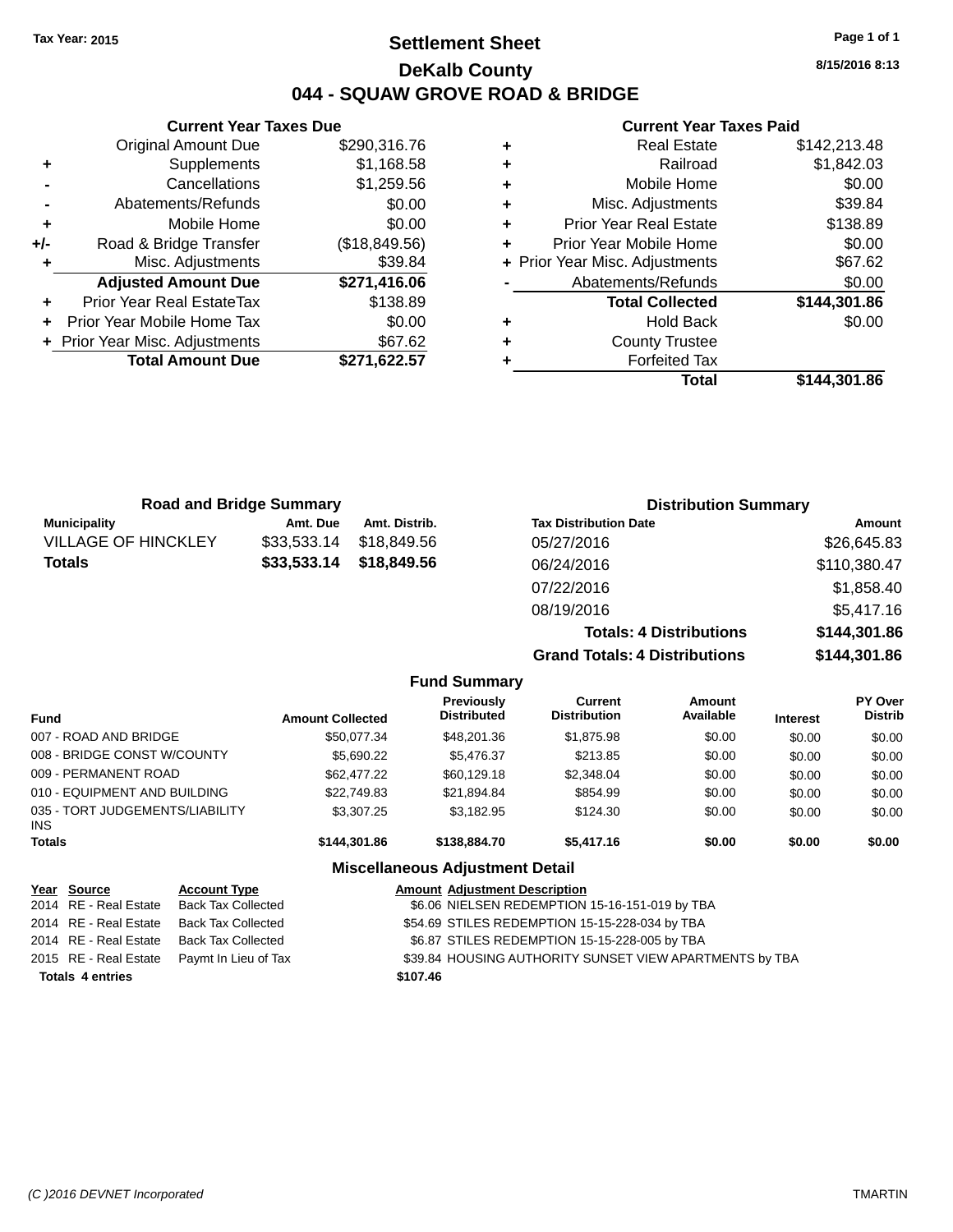**Current Year Taxes Due**

### **Settlement Sheet Tax Year: 2015 Page 1 of 1 DeKalb County 045 - SYCAMORE TOWNSHIP**

**8/15/2016 8:13**

#### **Current Year Taxes Paid**

| + Prior Year Misc. Adjustments<br><b>Total Amount Due</b> | \$42.79<br>\$408,909.62 | ٠ | <b>County Trustee</b><br><b>Forfeited Tax</b> | \$228,556.91                   |
|-----------------------------------------------------------|-------------------------|---|-----------------------------------------------|--------------------------------|
|                                                           |                         |   |                                               |                                |
|                                                           |                         |   |                                               |                                |
| Prior Year Mobile Home Tax                                | \$0.00                  |   | <b>Hold Back</b>                              | \$0.00                         |
| Prior Year Real EstateTax                                 | (\$304.21)              |   | <b>Total Collected</b>                        | \$228,556.91                   |
| <b>Adjusted Amount Due</b>                                | \$409,171.04            |   | Abatements/Refunds                            | \$0.00                         |
| Misc. Adjustments                                         | \$159.71                |   |                                               | \$42.79                        |
| Road & Bridge Transfer                                    | \$0.00                  |   | Prior Year Mobile Home                        | \$0.00                         |
| Mobile Home                                               | \$0.00                  |   | <b>Prior Year Real Estate</b>                 | (\$304.21)                     |
| Abatements/Refunds                                        | \$0.00                  |   | Misc. Adjustments                             | \$159.71                       |
| Cancellations                                             | \$3,608.34              |   | Mobile Home                                   | \$0.00                         |
| <b>Supplements</b>                                        | \$2,951.97              |   | Railroad                                      | \$171.84                       |
| <b>Original Amount Due</b>                                | \$409,667.70            |   | <b>Real Estate</b>                            | \$228,486.78                   |
|                                                           | ÷.                      |   |                                               | + Prior Year Misc. Adjustments |

|                   |                         |                                  | <b>Distribution Summary</b>          |                                |                 |                           |
|-------------------|-------------------------|----------------------------------|--------------------------------------|--------------------------------|-----------------|---------------------------|
|                   |                         |                                  | <b>Tax Distribution Date</b>         |                                |                 | Amount                    |
|                   |                         |                                  | 05/27/2016                           |                                |                 | \$42,896.96               |
|                   |                         |                                  | 06/24/2016                           |                                |                 | \$173,114.59              |
|                   |                         |                                  | 07/22/2016                           |                                |                 | \$4,031.09                |
|                   |                         |                                  | 08/19/2016                           |                                |                 | \$8,514.27                |
|                   |                         |                                  |                                      | <b>Totals: 4 Distributions</b> |                 | \$228,556.91              |
|                   |                         |                                  | <b>Grand Totals: 4 Distributions</b> |                                |                 | \$228,556.91              |
|                   |                         | <b>Fund Summary</b>              |                                      |                                |                 |                           |
| <b>Fund</b>       | <b>Amount Collected</b> | Previously<br><b>Distributed</b> | Current<br><b>Distribution</b>       | Amount<br>Available            | <b>Interest</b> | PY Over<br><b>Distrib</b> |
| 001 - CORPORATE   | \$205,382.85            | \$197,731.86                     | \$7,650.99                           | \$0.00                         | \$0.00          | \$0.00                    |
| 005 - I. M. R. F. | \$17,645.96             | \$16,988.61                      | \$657.35                             | \$0.00                         | \$0.00          | \$0.00                    |

054 - GENERAL ASSISTANCE \$5,528.10 \$5,322.17 \$205.93 \$0.00 \$0.00 \$0.00 **Totals \$228,556.91 \$220,042.64 \$8,514.27 \$0.00 \$0.00 \$0.00 Miscellaneous Adjustment Detail**

**Year Source Account Type Amount Adjustment Description**

**Totals \$202.50 5 entries**

2015 RE - Real Estate Back Tax Collected \$1.97 WAY REDEMPTION 06-29-451-009 by TBA 2014 RE - Real Estate Back Tax Collected \$42.79 PROTANO REDEMPTION 06-07-451-003 by TBA 2015 RE - Real Estate Back Tax Collected \$0.77 WAY REDEMPTION 06-29-451-024 by TBA 2015 RE - Real Estate Back Tax Collected \$11.17 HALSEY REDEMPTION 06-19-300-034 by TBA 2015 RE - Real Estate Paymt In Lieu of Tax \$145.80 HOUSING AU THORITY SYCAMORE UNITS by TBA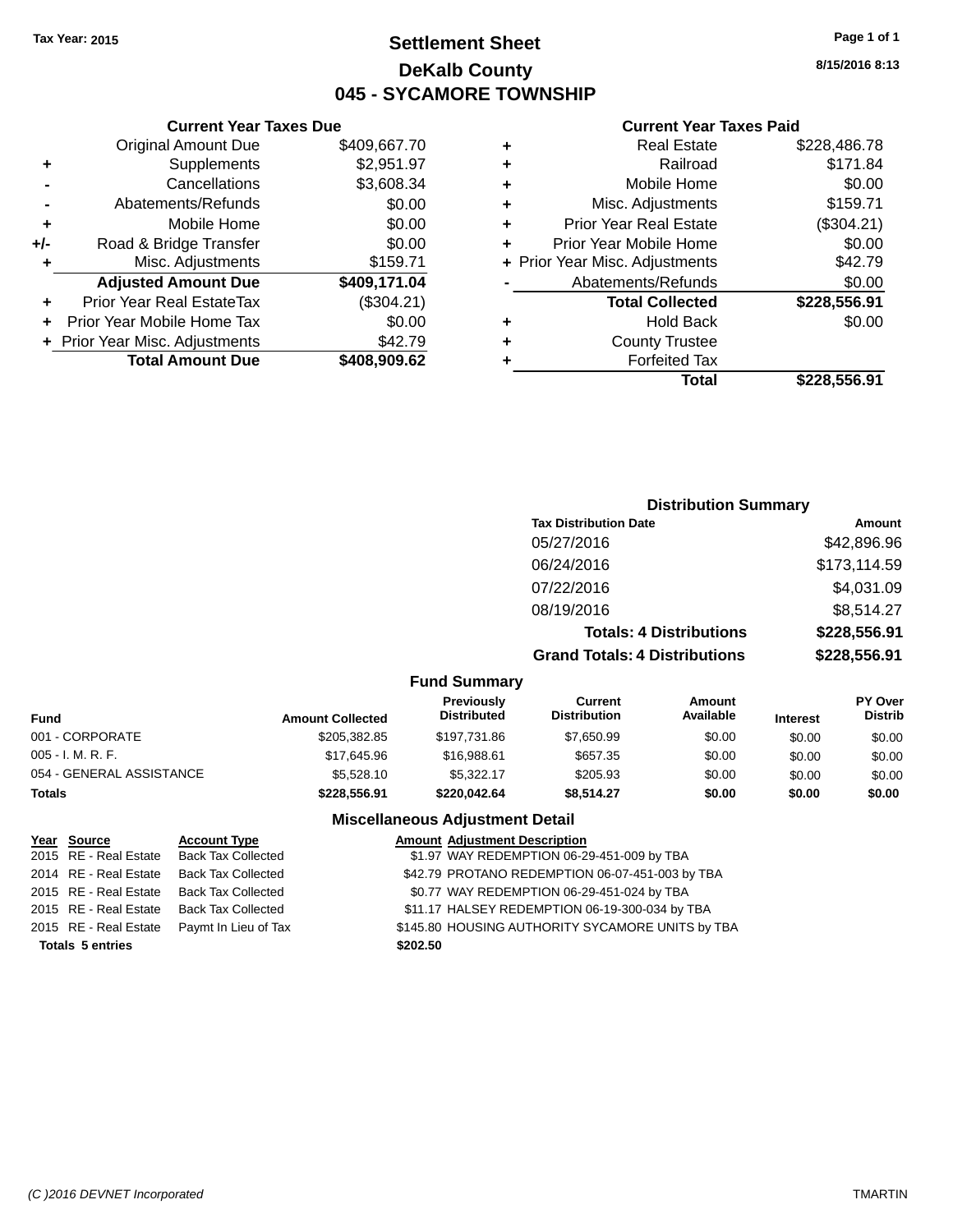**Current Year Taxes Due** Original Amount Due \$829,612.07

**Adjusted Amount Due \$824,517.50**

**Total Amount Due \$823,992.84**

**+** Supplements \$5,922.21 **-** Cancellations \$7,242.40 **-** Abatements/Refunds \$0.00 **+** Mobile Home \$0.00 **+/-** Road & Bridge Transfer (\$4,097.79) **+** Misc. Adjustments \$323.41

**+** Prior Year Real EstateTax (\$611.32) **+** Prior Year Mobile Home Tax \$0.00 **+** Prior Year Misc. Adjustments \$86.66

### **Settlement Sheet Tax Year: 2015 Page 1 of 1 DeKalb County 046 - SYCAMORE ROAD & BRIDGE**

**8/15/2016 8:13**

#### **Current Year Taxes Paid**

| ٠ | <b>Real Estate</b>             | \$458,605.28 |
|---|--------------------------------|--------------|
| ٠ | Railroad                       | \$347.99     |
| ٠ | Mobile Home                    | \$0.00       |
| ٠ | Misc. Adjustments              | \$323.41     |
| ٠ | <b>Prior Year Real Estate</b>  | (\$611.32)   |
| ÷ | Prior Year Mobile Home         | \$0.00       |
|   | + Prior Year Misc. Adjustments | \$86.66      |
|   | Abatements/Refunds             | \$0.00       |
|   | <b>Total Collected</b>         | \$458,752.02 |
| ٠ | <b>Hold Back</b>               | \$0.00       |
| ÷ | <b>County Trustee</b>          |              |
| ٠ | <b>Forfeited Tax</b>           |              |
|   | Total                          | \$458,752.02 |
|   |                                |              |

**Totals: 4 Distributions \$458,752.02**

**Grand Totals: 4 Distributions \$458,752.02**

| <b>Road and Bridge Summary</b> |            | <b>Distribution Summary</b> |                              |              |
|--------------------------------|------------|-----------------------------|------------------------------|--------------|
| <b>Municipality</b>            | Amt. Due   | Amt. Distrib.               | <b>Tax Distribution Date</b> | Amount       |
| CITY OF SYCAMORE               | \$7,330.60 | \$4.097.79                  | 05/27/2016                   | \$86,100.31  |
| <b>Totals</b>                  | \$7,330.60 | \$4,097.79                  | 06/24/2016                   | \$347,471.38 |
|                                |            |                             | 07/22/2016                   | \$8,090.95   |
|                                |            |                             | 08/19/2016                   | \$17,089.38  |

**Fund Summary Fund Interest Amount Collected Distributed PY Over Distrib Amount Available Current Distribution Previously** 005 - I. M. R. F. \$10,993.11 \$10,583.59 \$409.52 \$0.00 \$0.00 \$0.00 007 - ROAD AND BRIDGE \$6,926.84 \$6,668.92 \$257.92 \$0.00 \$0.00 \$0.00 008 - BRIDGE CONST W/COUNTY  $$22,033.51$   $$21,212.72$   $$820.79$   $$0.00$   $$0.00$   $$0.00$ 009 - PERMANENT ROAD \$336,128.49 \$323,606.97 \$12,521.52 \$0.00 \$0.00 \$0.00 010 - EQUIPMENT AND BUILDING \$66,100.99 \$63,638.58 \$2,462.41 \$0.00 \$0.00 \$0.00 035 - TORT JUDGEMENTS/LIABILITY INS \$8,284.54 \$7,975.93 \$308.61 \$0.00 \$0.00 \$0.00 047 - SOCIAL SECURITY \$8,284.54 \$7,975.93 \$308.61 \$0.00 \$0.00 \$0.00 **Totals \$458,752.02 \$441,662.64 \$17,089.38 \$0.00 \$0.00 \$0.00**

| Year Source             | <b>Account Type</b>       |          | <b>Amount Adjustment Description</b>             |
|-------------------------|---------------------------|----------|--------------------------------------------------|
| 2015 RE - Real Estate   | <b>Back Tax Collected</b> |          | \$3.99 WAY REDEMPTION 06-29-451-009 by TBA       |
| 2014 RE - Real Estate   | Back Tax Collected        |          | \$86.66 PROTANO REDEMPTION 06-07-451-003 by TBA  |
| 2015 RE - Real Estate   | <b>Back Tax Collected</b> |          | \$1.55 WAY REDEMPTION 06-29-451-024 by TBA       |
| 2015 RE - Real Estate   | Back Tax Collected        |          | \$22.62 HALSEY REDEMPTION 06-19-300-034 by TBA   |
| 2015 RE - Real Estate   | Paymt In Lieu of Tax      |          | \$295.25 HOUSING AUTHORITY SYCAMORE UNITS by TBA |
| <b>Totals 5 entries</b> |                           | \$410.07 |                                                  |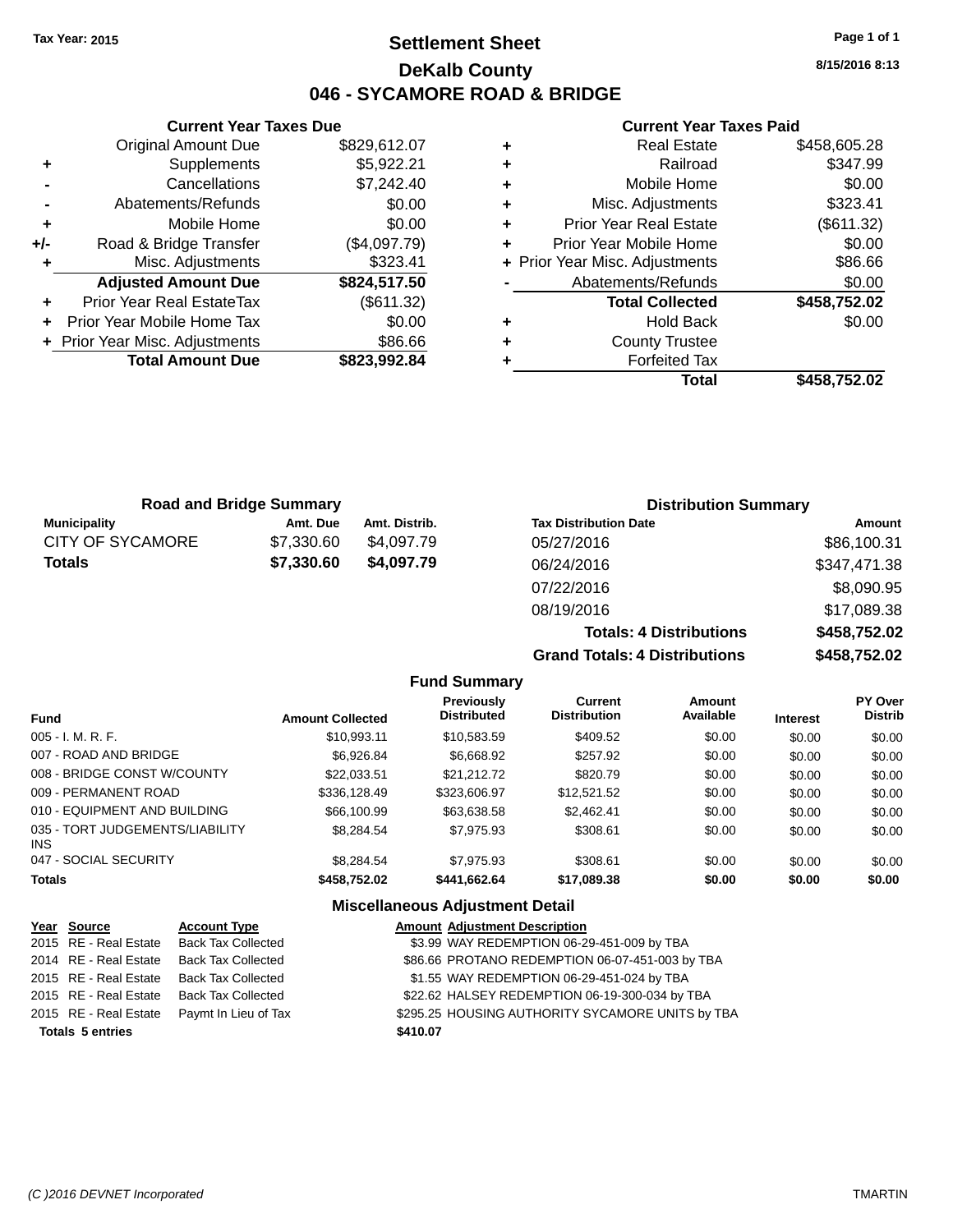## **Settlement Sheet Tax Year: 2015 Page 1 of 1 DeKalb County 047 - VICTOR TOWNSHIP**

**8/15/2016 8:13**

| <b>Current Year Taxes Paid</b> |  |
|--------------------------------|--|
| $D = -1$ $E = 1 - 1 - 1$       |  |

|       | <b>Current Year Taxes Due</b>  |             |
|-------|--------------------------------|-------------|
|       | <b>Original Amount Due</b>     | \$54,544.95 |
| ٠     | Supplements                    | \$0.00      |
|       | Cancellations                  | \$0.00      |
|       | Abatements/Refunds             | \$0.00      |
| ٠     | Mobile Home                    | \$0.00      |
| $+/-$ | Road & Bridge Transfer         | \$0.00      |
| ۰     | Misc. Adjustments              | \$0.00      |
|       | <b>Adjusted Amount Due</b>     | \$54,544.95 |
| ÷     | Prior Year Real EstateTax      | \$0.00      |
|       | Prior Year Mobile Home Tax     | \$0.00      |
|       | + Prior Year Misc. Adjustments | \$0.00      |
|       | <b>Total Amount Due</b>        | \$54.544.95 |
|       |                                |             |

| ٠ | <b>Real Estate</b>             | \$33,780.82 |
|---|--------------------------------|-------------|
| ٠ | Railroad                       | \$13.21     |
| ٠ | Mobile Home                    | \$0.00      |
| ٠ | Misc. Adjustments              | \$0.00      |
| ٠ | <b>Prior Year Real Estate</b>  | \$0.00      |
| ÷ | Prior Year Mobile Home         | \$0.00      |
|   | + Prior Year Misc. Adjustments | \$0.00      |
|   | Abatements/Refunds             | \$0.00      |
|   | <b>Total Collected</b>         | \$33,794.03 |
| ٠ | Hold Back                      | \$0.00      |
| ÷ | <b>County Trustee</b>          |             |
| ٠ | <b>Forfeited Tax</b>           |             |
|   | Total                          | \$33,794.03 |
|   |                                |             |

|                         |                                  |                                       | <b>Distribution Summary</b>    |                 |                                  |
|-------------------------|----------------------------------|---------------------------------------|--------------------------------|-----------------|----------------------------------|
|                         |                                  | <b>Tax Distribution Date</b>          |                                |                 | Amount                           |
|                         |                                  | 05/27/2016                            |                                |                 | \$6,020.81                       |
|                         |                                  | 06/24/2016                            |                                |                 | \$26,398.56                      |
|                         |                                  | 07/22/2016                            |                                |                 | \$491.05                         |
|                         |                                  | 08/19/2016                            |                                |                 | \$883.61                         |
|                         |                                  |                                       | <b>Totals: 4 Distributions</b> |                 | \$33,794.03                      |
|                         |                                  | <b>Grand Totals: 4 Distributions</b>  |                                |                 | \$33,794.03                      |
|                         | <b>Fund Summary</b>              |                                       |                                |                 |                                  |
| <b>Amount Collected</b> | Previously<br><b>Distributed</b> | <b>Current</b><br><b>Distribution</b> | Amount<br>Available            | <b>Interest</b> | <b>PY Over</b><br><b>Distrib</b> |

| Fund                                   | <b>Amount Collected</b> | <b>Previously</b><br><b>Distributed</b> | Current<br><b>Distribution</b> | Amount<br>Available | <b>Interest</b> | <b>PY Over</b><br>Distrib |
|----------------------------------------|-------------------------|-----------------------------------------|--------------------------------|---------------------|-----------------|---------------------------|
| 001 - CORPORATE                        | \$28,655.42             | \$27,906.16                             | \$749.26                       | \$0.00              | \$0.00          | \$0.00                    |
| 034 - GENERAL ASSISTANCE               | \$3.912.67              | \$3.810.37                              | \$102.30                       | \$0.00              | \$0.00          | \$0.00                    |
| 035 - TORT JUDGEMENTS/LIABILITY<br>INS | \$1.225.94              | \$1.193.89                              | \$32.05                        | \$0.00              | \$0.00          | \$0.00                    |
| <b>Totals</b>                          | \$33,794.03             | \$32.910.42                             | \$883.61                       | \$0.00              | \$0.00          | \$0.00                    |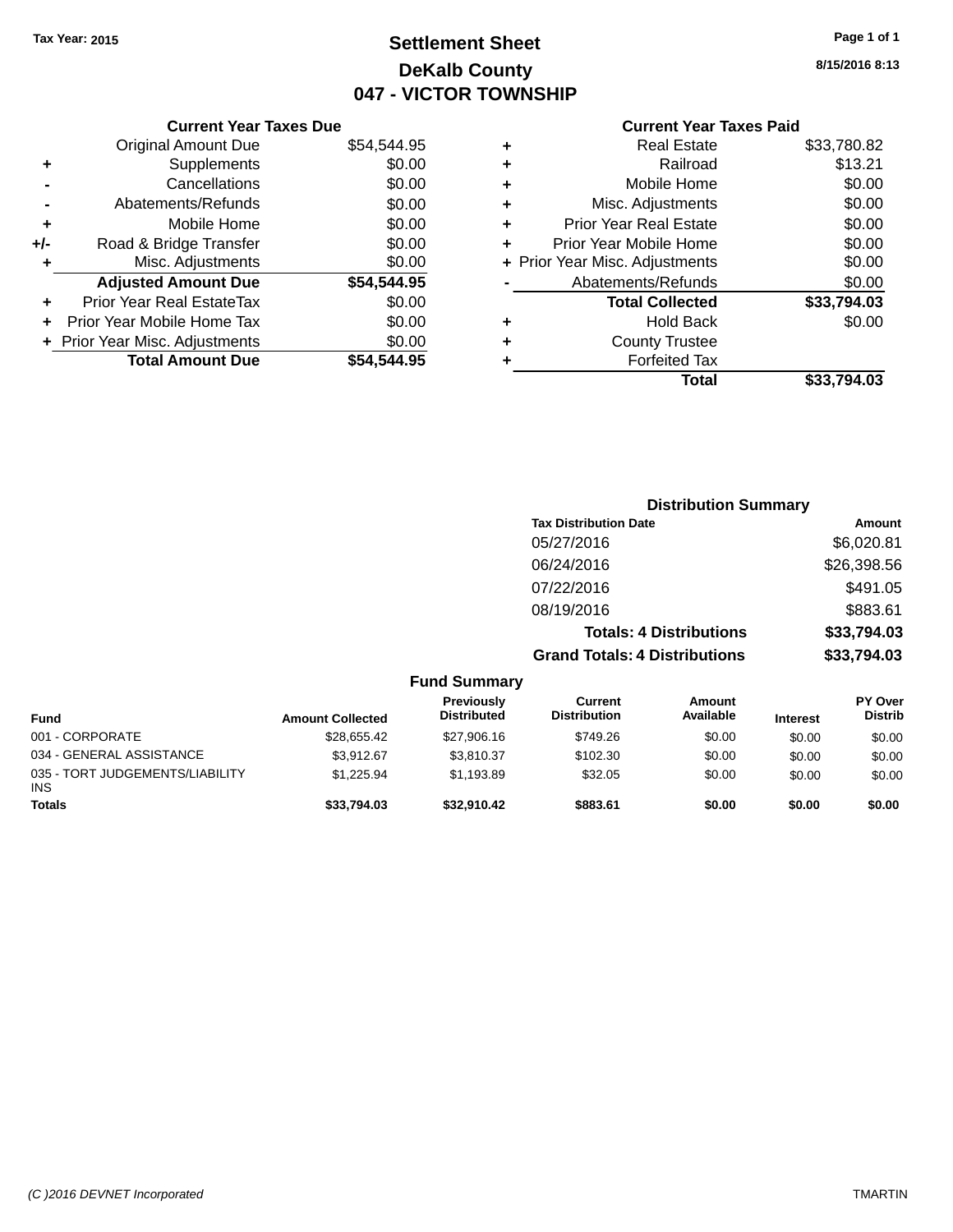**Original Amount Due** 

**Adjusted Amount Due** 

**Total Amount Due** 

**+** Supplements **-** Cancellations **-** Abatements/Refunds  $+$  Mobile Home **+/-** Road & Bridge Transfer **+** Misc. Adjustments

**+** Prior Year Real EstateTax \$0.00 **+** Prior Year Mobile Home Tax **+** Prior Year Misc. Adjustments

### **Settlement Sheet Tax Year: 2015 Page 1 of 1 DeKalb County 048 - VICTOR ROAD & BRIDGE**

**8/15/2016 8:13**

#### **Current Year Taxes Paid**

| <b>Current Year Taxes Due</b> |              |   | <b>Current Year Taxes Paid</b> |             |
|-------------------------------|--------------|---|--------------------------------|-------------|
| ่<br>เl Amount Due            | \$105,144.86 | ٠ | <b>Real Estate</b>             | \$65,118.57 |
| Supplements                   | \$0.00       | ٠ | Railroad                       | \$25.46     |
| Cancellations                 | \$0.00       | ٠ | Mobile Home                    | \$0.00      |
| าents/Refunds                 | \$0.00       | ٠ | Misc. Adjustments              | \$0.00      |
| Mobile Home                   | \$0.00       | ÷ | <b>Prior Year Real Estate</b>  | \$0.00      |
| ridge Transfer                | \$0.00       | ÷ | Prior Year Mobile Home         | \$0.00      |
| . Adjustments                 | \$0.00       |   | + Prior Year Misc. Adjustments | \$0.00      |
| <b>Amount Due</b>             | \$105,144.86 |   | Abatements/Refunds             | \$0.00      |
| leal EstateTax≀               | \$0.00       |   | <b>Total Collected</b>         | \$65,144.03 |
| bile Home Tax                 | \$0.00       | ÷ | <b>Hold Back</b>               | \$0.00      |
| . Adjustments                 | \$0.00       | ٠ | <b>County Trustee</b>          |             |
| <b>Amount Due</b>             | \$105,144.86 |   | <b>Forfeited Tax</b>           |             |
|                               |              |   | <b>Total</b>                   | \$65,144.03 |

# **Distribution Summary Tax Distribution Date Amount**

| <b>Grand Totals: 4 Distributions</b> | \$65,144.03 |
|--------------------------------------|-------------|
| <b>Totals: 4 Distributions</b>       | \$65,144.03 |
| 08/19/2016                           | \$1,703.34  |
| 07/22/2016                           | \$946.62    |
| 06/24/2016                           | \$50,887.98 |
| 05/27/2016                           | \$11,606.09 |
|                                      |             |

| <b>Fund Summary</b> |  |
|---------------------|--|
|                     |  |

| <b>Fund</b>                                   | <b>Amount Collected</b> | Previously<br><b>Distributed</b> | Current<br><b>Distribution</b> | Amount<br>Available | <b>Interest</b> | <b>PY Over</b><br><b>Distrib</b> |
|-----------------------------------------------|-------------------------|----------------------------------|--------------------------------|---------------------|-----------------|----------------------------------|
| 007 - ROAD AND BRIDGE                         | \$36,292.26             | \$35,343,31                      | \$948.95                       | \$0.00              | \$0.00          | \$0.00                           |
| 008 - BRIDGE CONST W/COUNTY                   | \$1,305.35              | \$1,271,22                       | \$34.13                        | \$0.00              | \$0.00          | \$0.00                           |
| 009 - PERMANENT ROAD                          | \$18,887.60             | \$18,393,74                      | \$493.86                       | \$0.00              | \$0.00          | \$0.00                           |
| 010 - EQUIPMENT AND BUILDING                  | \$7,419.65              | \$7.225.65                       | \$194.00                       | \$0.00              | \$0.00          | \$0.00                           |
| 035 - TORT JUDGEMENTS/LIABILITY<br><b>INS</b> | \$1.239.17              | \$1,206,77                       | \$32.40                        | \$0.00              | \$0.00          | \$0.00                           |
| <b>Totals</b>                                 | \$65,144.03             | \$63,440.69                      | \$1.703.34                     | \$0.00              | \$0.00          | \$0.00                           |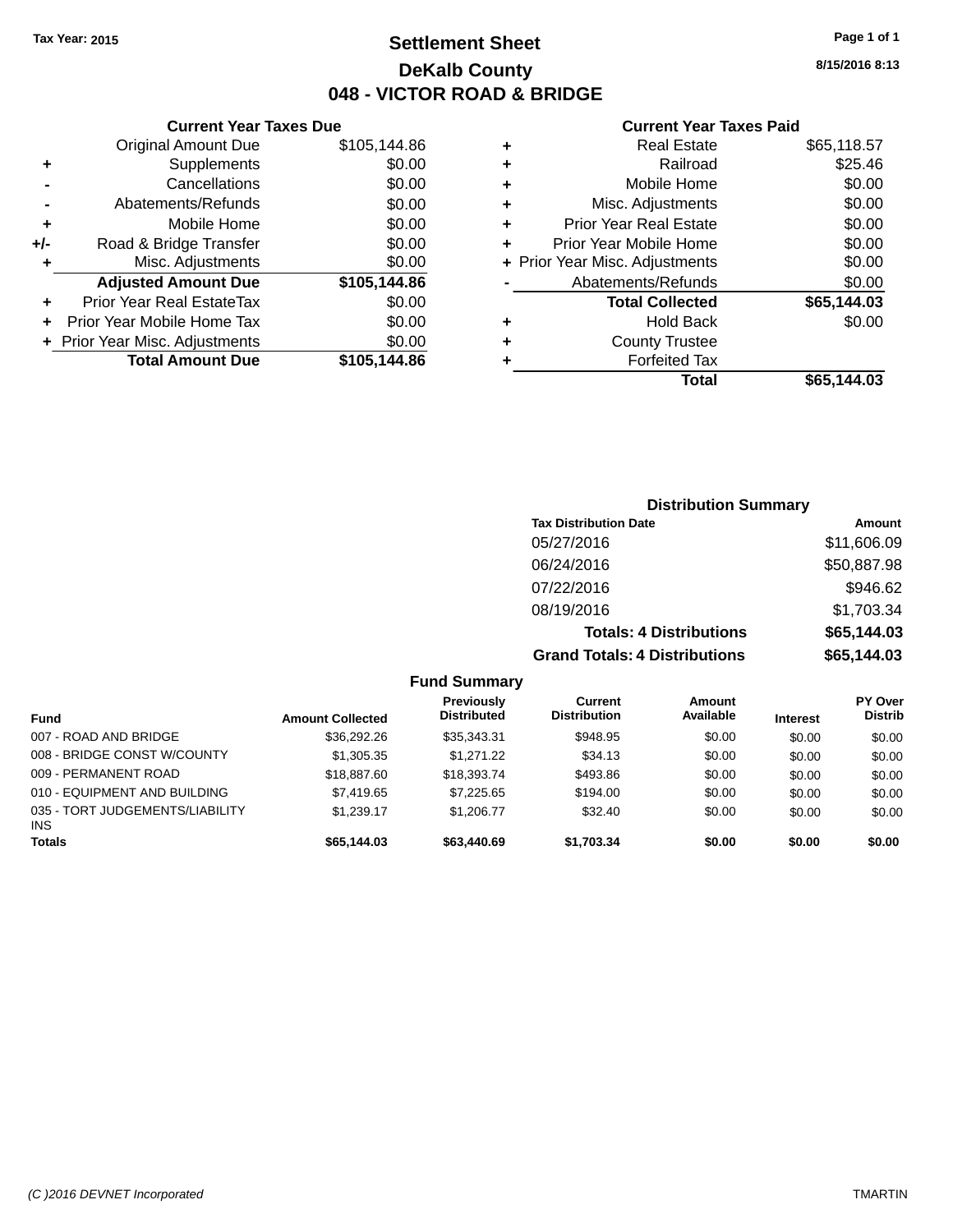### **Settlement Sheet Tax Year: 2015 Page 1 of 1 DeKalb County 056 - TOWN OF CORTLAND**

**8/15/2016 8:13**

#### **Current Year Taxes Paid**

|     | <b>Current Year Taxes Due</b>    |              |  |
|-----|----------------------------------|--------------|--|
|     | <b>Original Amount Due</b>       | \$629,754.00 |  |
| ٠   | Supplements                      | \$4,529.31   |  |
|     | Cancellations                    | \$5,150.20   |  |
|     | Abatements/Refunds               | \$0.00       |  |
| ٠   | Mobile Home                      | \$0.00       |  |
| +/- | Road & Bridge Transfer           | \$7,322.72   |  |
| ٠   | Misc. Adjustments                | \$0.00       |  |
|     | <b>Adjusted Amount Due</b>       | \$636,455.83 |  |
| ٠   | <b>Prior Year Real EstateTax</b> | (\$12.14)    |  |
|     | Prior Year Mobile Home Tax       | \$0.00       |  |
|     | + Prior Year Misc. Adjustments   | \$0.00       |  |
|     | <b>Total Amount Due</b>          | \$636,443.69 |  |
|     |                                  |              |  |

| ٠ | <b>Real Estate</b>             | \$335,805.98 |
|---|--------------------------------|--------------|
| ٠ | Railroad                       | \$971.74     |
| ٠ | Mobile Home                    | \$0.00       |
| ٠ | Misc. Adjustments              | \$0.00       |
| ٠ | <b>Prior Year Real Estate</b>  | (\$12.14)    |
| ٠ | Prior Year Mobile Home         | \$0.00       |
|   | + Prior Year Misc. Adjustments | \$0.00       |
|   | Abatements/Refunds             | \$0.00       |
|   | <b>Total Collected</b>         | \$336,765.58 |
| ٠ | Hold Back                      | \$0.00       |
| ٠ | <b>County Trustee</b>          |              |
| ٠ | <b>Forfeited Tax</b>           |              |
|   | Total                          | \$336,765.58 |
|   |                                |              |

| <b>Road and Bridge Summary</b>   |             |               | <b>Distribution Summary</b>          |              |
|----------------------------------|-------------|---------------|--------------------------------------|--------------|
| <b>Rd./Br. District</b>          | Amt. Due    | Amt. Distrib. | <b>Tax Distribution Date</b>         | Amount       |
| <b>CORTLAND ROAD &amp; BRIDG</b> | \$13,449.92 | \$7,322.72    | 05/27/2016                           | \$69,258.59  |
| <b>Totals</b>                    | \$13,449.92 | \$7,322.72    | 06/24/2016                           | \$247,430.25 |
|                                  |             |               | 07/22/2016                           | \$10,281.38  |
|                                  |             |               | 08/19/2016                           | \$9,795.36   |
|                                  |             |               | <b>Totals: 4 Distributions</b>       | \$336,765.58 |
|                                  |             |               | <b>Grand Totals: 4 Distributions</b> | \$336,765.58 |

| <b>Fund Summary</b>     |                         |                                         |                                       |                            |                 |                           |  |  |
|-------------------------|-------------------------|-----------------------------------------|---------------------------------------|----------------------------|-----------------|---------------------------|--|--|
| <b>Fund</b>             | <b>Amount Collected</b> | <b>Previously</b><br><b>Distributed</b> | <b>Current</b><br><b>Distribution</b> | <b>Amount</b><br>Available | <b>Interest</b> | PY Over<br><b>Distrib</b> |  |  |
| 001 - CORPORATE         | \$236,188.80            | \$229.315.25                            | \$6,873.55                            | \$0.00                     | \$0.00          | \$0.00                    |  |  |
| $005 - I. M. R. F.$     | \$29,205.10             | \$28,355.18                             | \$849.92                              | \$0.00                     | \$0.00          | \$0.00                    |  |  |
| 007 - ROAD AND BRIDGE   | \$7,322.72              | \$7,114.78                              | \$207.94                              | \$0.00                     | \$0.00          | \$0.00                    |  |  |
| 014 - POLICE PROTECTION | \$37,404.61             | \$36,316.06                             | \$1,088.55                            | \$0.00                     | \$0.00          | \$0.00                    |  |  |
| 047 - SOCIAL SECURITY   | \$26,644.35             | \$25,868.95                             | \$775.40                              | \$0.00                     | \$0.00          | \$0.00                    |  |  |
| <b>Totals</b>           | \$336,765.58            | \$326,970.22                            | \$9,795.36                            | \$0.00                     | \$0.00          | \$0.00                    |  |  |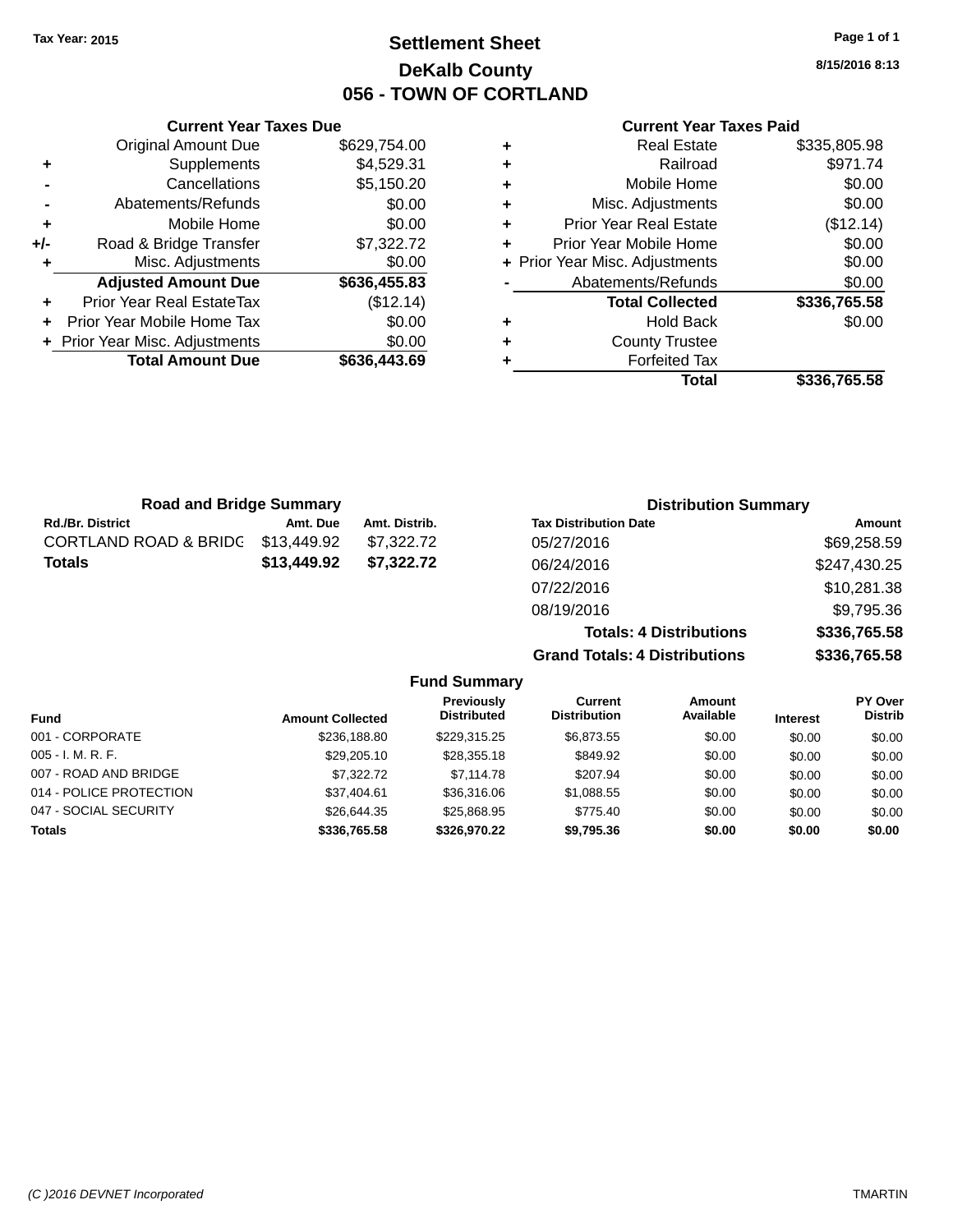### **Settlement Sheet Tax Year: 2015 Page 1 of 1 DeKalb County 057 - CORTLAND LIBRARY**

**8/15/2016 8:13**

#### **Current Year Taxes Paid**

|       | <b>Current Year Taxes Due</b>  |              |
|-------|--------------------------------|--------------|
|       | <b>Original Amount Due</b>     | \$220,005.89 |
| ٠     | Supplements                    | \$1,530.36   |
|       | Cancellations                  | \$1,741.19   |
|       | Abatements/Refunds             | \$0.00       |
| ٠     | Mobile Home                    | \$0.00       |
| $+/-$ | Road & Bridge Transfer         | \$0.00       |
| ÷     | Misc. Adjustments              | \$0.00       |
|       | <b>Adjusted Amount Due</b>     | \$219,795.06 |
| ٠     | Prior Year Real EstateTax      | (\$3.46)     |
|       | Prior Year Mobile Home Tax     | \$0.00       |
|       | + Prior Year Misc. Adjustments | \$0.00       |
|       | <b>Total Amount Due</b>        | \$219,791.60 |
|       |                                |              |

|   | <b>Real Estate</b>             | \$114,761.13 |
|---|--------------------------------|--------------|
| ٠ | Railroad                       | \$332.37     |
| ٠ | Mobile Home                    | \$0.00       |
| ٠ | Misc. Adjustments              | \$0.00       |
| ٠ | <b>Prior Year Real Estate</b>  | (\$3.46)     |
| ٠ | Prior Year Mobile Home         | \$0.00       |
|   | + Prior Year Misc. Adjustments | \$0.00       |
|   | Abatements/Refunds             | \$0.00       |
|   | <b>Total Collected</b>         | \$115,090.04 |
| ٠ | <b>Hold Back</b>               | \$0.00       |
|   | <b>County Trustee</b>          |              |
| ٠ | <b>Forfeited Tax</b>           |              |
|   | Total                          | \$115,090.04 |
|   |                                |              |

### **Distribution Summary Tax Distribution Date Amount** 05/27/2016 \$23,705.34 06/24/2016 \$84,485.06 07/22/2016 \$3,550.27 08/19/2016 \$3,349.37 **Totals: 4 Distributions \$115,090.04 Grand Totals: 4 Distributions \$115,090.04**

#### **Fund Summary**

| <b>Fund</b>                                         | <b>Amount Collected</b> | <b>Previously</b><br><b>Distributed</b> | Current<br><b>Distribution</b> | Amount<br>Available | <b>Interest</b> | <b>PY Over</b><br><b>Distrib</b> |
|-----------------------------------------------------|-------------------------|-----------------------------------------|--------------------------------|---------------------|-----------------|----------------------------------|
| 004 - OPERATIONS & MAINTENANCE                      | \$2,615.89              | \$2,539.76                              | \$76.13                        | \$0.00              | \$0.00          | \$0.00                           |
| $005 - I. M. R. F.$                                 | \$2,615.76              | \$2,539.64                              | \$76.12                        | \$0.00              | \$0.00          | \$0.00                           |
| 016 - LIBRARY (township, municipalities)            | \$102,793.70            | \$99,802.18                             | \$2,991.52                     | \$0.00              | \$0.00          | \$0.00                           |
| 027 - AUDIT                                         | \$1,047.43              | \$1,016.95                              | \$30.48                        | \$0.00              | \$0.00          | \$0.00                           |
| 035 - TORT JUDGMENTS, LIABILITY<br><b>INSURANCE</b> | \$261.83                | \$254.21                                | \$7.62                         | \$0.00              | \$0.00          | \$0.00                           |
| 047 - SOCIAL SECURITY                               | \$5.755.43              | \$5,587.93                              | \$167.50                       | \$0.00              | \$0.00          | \$0.00                           |
| <b>Totals</b>                                       | \$115,090.04            | \$111,740.67                            | \$3,349.37                     | \$0.00              | \$0.00          | \$0.00                           |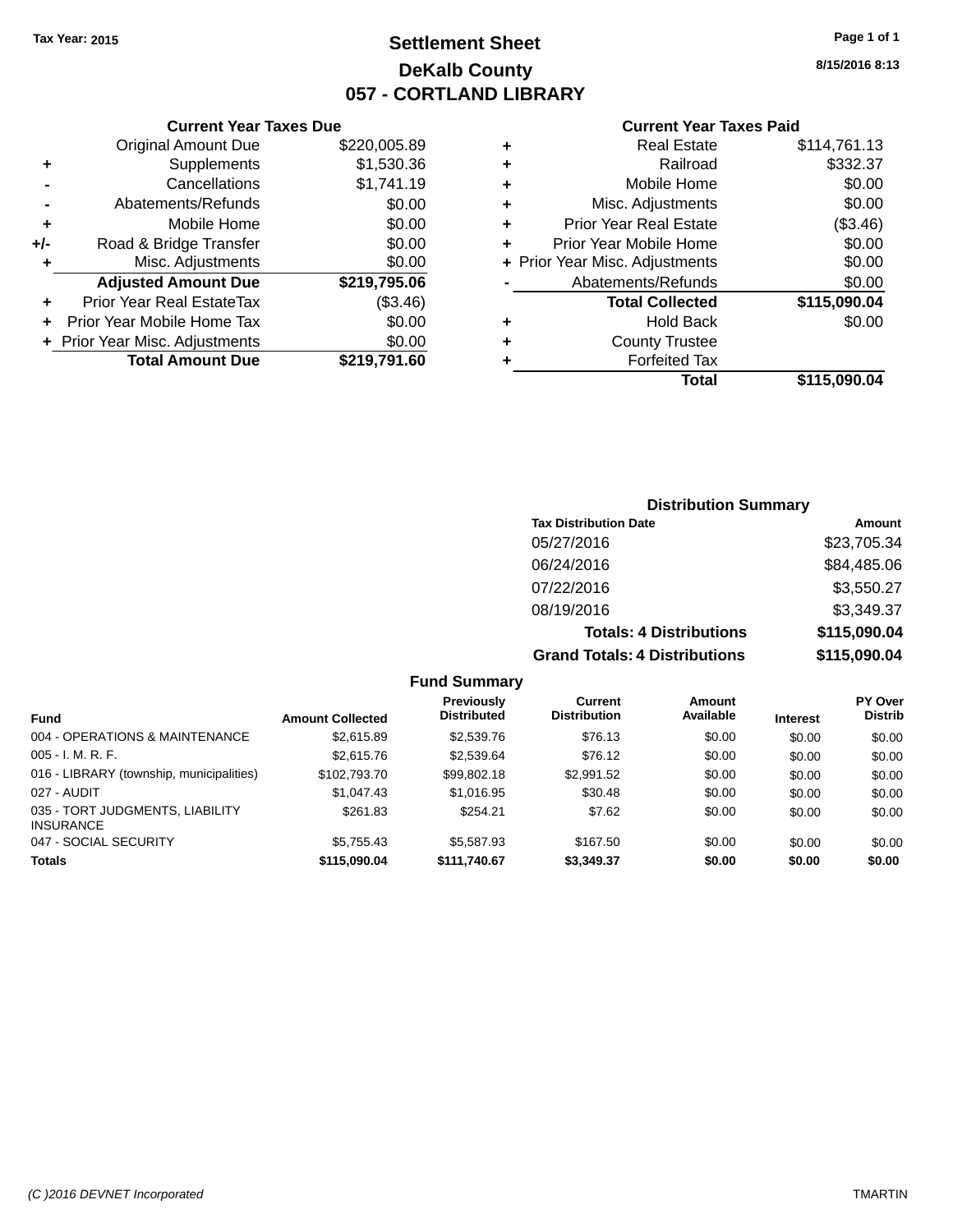## **Settlement Sheet Tax Year: 2015 Page 1 of 1 DeKalb County 058 - CITY OF DEKALB**

**8/15/2016 8:13**

### **Current Year Taxes Paid**

|   | <b>Real Estate</b>             | \$3,089,130.67 |
|---|--------------------------------|----------------|
| ٠ | Railroad                       | \$11,829.31    |
| ٠ | Mobile Home                    | \$0.00         |
| ٠ | Misc. Adjustments              | \$1,528.24     |
| ٠ | <b>Prior Year Real Estate</b>  | (\$1,426.62)   |
| ٠ | Prior Year Mobile Home         | \$0.00         |
|   | + Prior Year Misc. Adjustments | \$288.75       |
|   | Abatements/Refunds             | \$1.57         |
|   | <b>Total Collected</b>         | \$3,101,348.78 |
| ٠ | <b>Hold Back</b>               | \$0.00         |
| ٠ | <b>County Trustee</b>          |                |
|   | <b>Forfeited Tax</b>           |                |
|   | Total                          | \$3,101,348.78 |

**Grand Totals: 4 Distributions \$3,101,348.78**

|     | <b>Current Year Taxes Due</b>    |                |
|-----|----------------------------------|----------------|
|     | <b>Original Amount Due</b>       | \$5,589,784.92 |
| ٠   | Supplements                      | \$66,725.54    |
|     | Cancellations                    | \$116,228.47   |
|     | Abatements/Refunds               | \$1.57         |
| ٠   | Mobile Home                      | \$0.00         |
| +/- | Road & Bridge Transfer           | \$78,893.98    |
| ٠   | Misc. Adjustments                | \$1,528.24     |
|     | <b>Adjusted Amount Due</b>       | \$5,620,702.64 |
|     | <b>Prior Year Real EstateTax</b> | (\$1,426.62)   |
|     | Prior Year Mobile Home Tax       | \$0.00         |
|     | + Prior Year Misc. Adjustments   | \$288.75       |
|     | <b>Total Amount Due</b>          | \$5,619,564.77 |
|     |                                  |                |

| <b>Road and Bridge Summary</b>   |              |               | <b>Distribution Summary</b>    |                |  |
|----------------------------------|--------------|---------------|--------------------------------|----------------|--|
| <b>Rd./Br. District</b>          | Amt. Due     | Amt. Distrib. | <b>Tax Distribution Date</b>   | Amount         |  |
| AFTON ROAD & BRIDGE              | \$15,449.93  | \$8,908.20    | 05/27/2016                     | \$534,829.03   |  |
| <b>CORTLAND ROAD &amp; BRIDC</b> | \$951.69     | \$518.28      | 06/24/2016                     | \$2,361,933.26 |  |
| DEKALB ROAD & BRIDGE             | \$127,007.40 | \$69,467.50   | 07/22/2016                     | \$56,437.43    |  |
| <b>Totals</b>                    | \$143,409.02 | \$78,893.98   | 08/19/2016                     | \$148,149.06   |  |
|                                  |              |               | <b>Totals: 4 Distributions</b> | \$3,101,348.78 |  |

**Fund Summary Fund Interest Amount Collected Distributed PY Over Distrib Amount Available Current Distribution Previously** 001 - CORPORATE \$445,624.66 \$424,284.23 \$21,340.43 \$0.00 \$0.00 \$0.00 003 - BONDS AND INTEREST \$267,623.26 \$254,807.11 \$12,816.15 \$0.00 \$0.00 \$0.00 \$0.00 005 - I. M. R. F. \$135,759.61 \$129,258.24 \$6,501.37 \$0.00 \$0.00 \$0.00 007 - ROAD AND BRIDGE \$78,893.98 \$75,486.65 \$3,407.33 \$0.00 \$0.00 \$0.00 013 - FIREFIGHTER'S PENSION \$1,177,596.75 \$1,121,203.06 \$56,393.69 \$0.00 \$0.00 \$0.00 \$0.00 015 - POLICE PENSION \$8000 \$885,095.67 \$842,709.50 \$42,386.17 \$0.00 \$0.00 \$0.00 047 - SOCIAL SECURITY \$110,754.85 \$105,450.93 \$5,303.92 \$0.00 \$0.00 \$0.00 \$0.00 **Totals \$3,101,348.78 \$2,953,199.72 \$148,149.06 \$0.00 \$0.00 \$0.00**

| Year Source             | <b>Account Type</b>       |            | <b>Amount Adjustment Description</b>             |
|-------------------------|---------------------------|------------|--------------------------------------------------|
| 2014 RE - Real Estate   | <b>Back Tax Collected</b> |            | \$258.78 IGNELZI REDEMPTION 08-23-156-014 by TBA |
| 2014 RE - Real Estate   | <b>Back Tax Collected</b> |            | \$29.97 SIDDIQUI REDEMPTION 08-15-329-012 by TBA |
| 2015 RE - Real Estate   | Paymt In Lieu of Tax      |            | \$1,528.24 HOUSING AUTHORITY DEKALB UNITS by TBA |
| <b>Totals 3 entries</b> |                           | \$1,816.99 |                                                  |
|                         |                           |            | <b>Abatement Detail</b>                          |

| Year Source                        | <b>Account Type</b> | <b>Amount Adjustment Description</b>             |
|------------------------------------|---------------------|--------------------------------------------------|
| 2015 RE - Real Estate              | RE Abatement        | \$0.62 PTAB INTEREST REFUND 08-15-426-004 by TBA |
| 2015 RE - Real Estate RE Abatement |                     | \$0.92 PTAB INTEREST REFUND 08-26-352-007 by TBA |
| <b>Totals 2 entries</b>            |                     | \$1.54                                           |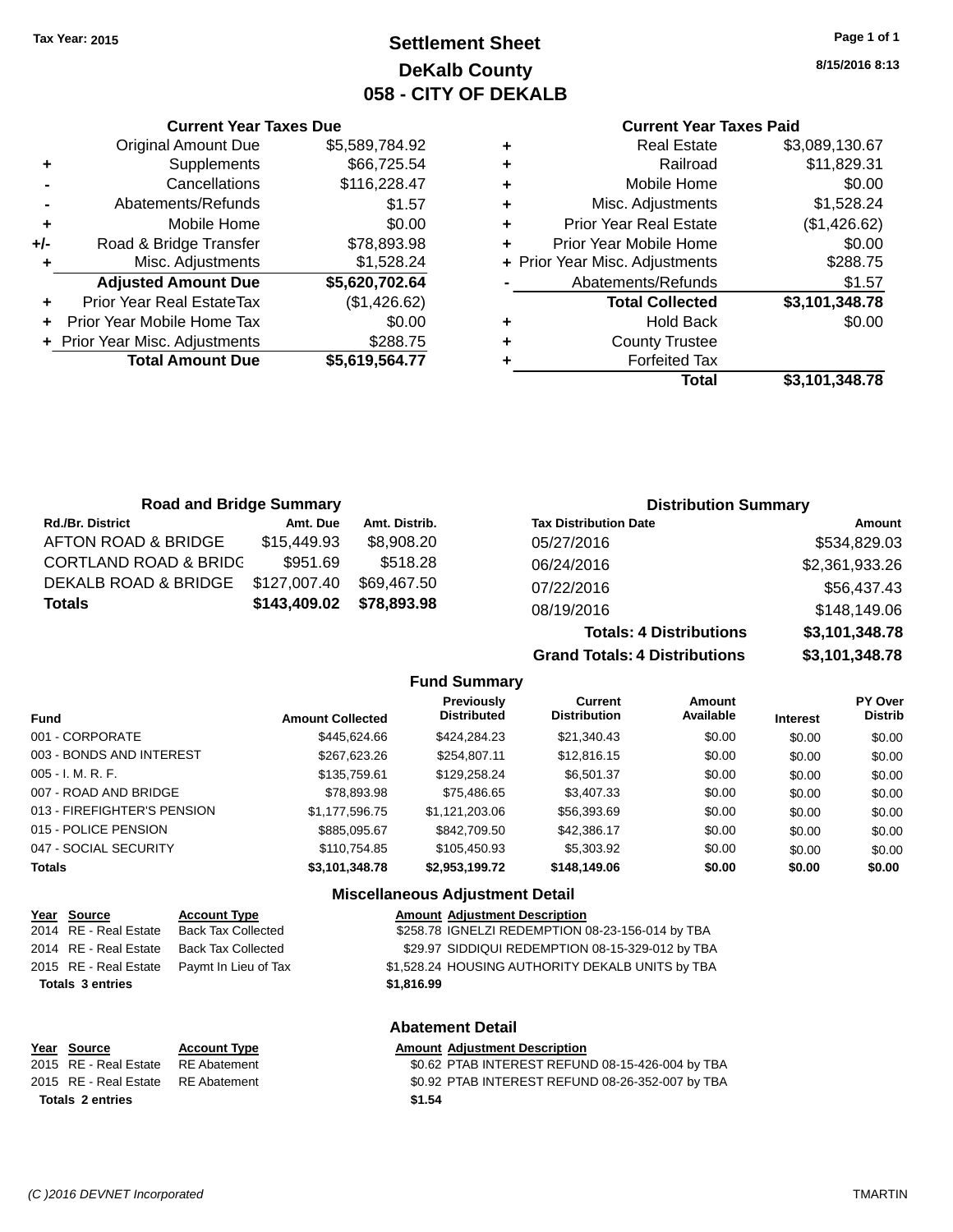### **Settlement Sheet Tax Year: 2015 Page 1 of 1 DeKalb County 059 - DE KALB LIBRARY**

**8/15/2016 8:13**

#### **Current Year Taxes Paid**

| <b>Current Year Taxes Due</b> |                |  |  |  |  |
|-------------------------------|----------------|--|--|--|--|
| <b>Original Amount Due</b>    | \$2,298,590.38 |  |  |  |  |
| Supplements                   | \$26,467.59    |  |  |  |  |
| Cancellations                 | \$46,805.56    |  |  |  |  |
| Abatements/Refunds            | \$0.64         |  |  |  |  |
| Mobile Home                   | \$0.00         |  |  |  |  |
| Road & Bridge Transfer        | \$0.00         |  |  |  |  |
| Misc. Adjustments             | \$628.43       |  |  |  |  |
| <b>Adjusted Amount Due</b>    | \$2,278,880.20 |  |  |  |  |
| Prior Year Real EstateTax     | (\$564.81)     |  |  |  |  |
| Prior Year Mobile Home Tax    | \$0.00         |  |  |  |  |
| Prior Year Misc. Adjustments  | \$109.02       |  |  |  |  |
| <b>Total Amount Due</b>       | \$2,278,424.41 |  |  |  |  |
|                               |                |  |  |  |  |

| ٠ | <b>Real Estate</b>             | \$1,237,948.80 |
|---|--------------------------------|----------------|
| ٠ | Railroad                       | \$4,753.97     |
| ٠ | Mobile Home                    | \$0.00         |
| ٠ | Misc. Adjustments              | \$628.43       |
| ٠ | <b>Prior Year Real Estate</b>  | (\$564.81)     |
|   | Prior Year Mobile Home         | \$0.00         |
|   | + Prior Year Misc. Adjustments | \$109.02       |
|   | Abatements/Refunds             | \$0.64         |
|   | <b>Total Collected</b>         | \$1,242,874.77 |
| ٠ | <b>Hold Back</b>               | \$0.00         |
|   | <b>County Trustee</b>          |                |
|   | <b>Forfeited Tax</b>           |                |
|   |                                |                |
|   | Total                          | \$1,242,874.77 |

|                                          |                         |                                         | <b>Distribution Summary</b>          |                                |                 |                           |
|------------------------------------------|-------------------------|-----------------------------------------|--------------------------------------|--------------------------------|-----------------|---------------------------|
|                                          |                         |                                         | <b>Tax Distribution Date</b>         |                                |                 | <b>Amount</b>             |
|                                          |                         |                                         | 05/27/2016                           |                                |                 | \$213,995.31              |
|                                          |                         |                                         | 06/24/2016                           |                                |                 | \$946,685.96              |
|                                          |                         |                                         | 07/22/2016                           |                                |                 | \$22,672.33               |
|                                          |                         |                                         | 08/19/2016                           |                                |                 | \$59,521.17               |
|                                          |                         |                                         |                                      | <b>Totals: 4 Distributions</b> |                 | \$1,242,874.77            |
|                                          |                         |                                         | <b>Grand Totals: 4 Distributions</b> |                                |                 | \$1,242,874.77            |
|                                          |                         | <b>Fund Summary</b>                     |                                      |                                |                 |                           |
| <b>Fund</b>                              | <b>Amount Collected</b> | <b>Previously</b><br><b>Distributed</b> | Current<br><b>Distribution</b>       | <b>Amount</b><br>Available     | <b>Interest</b> | PY Over<br><b>Distrib</b> |
| 016 - LIBRARY (township, municipalities) | \$1,242,874.77          | \$1,183,353.60                          | \$59,521.17                          | \$0.00                         | \$0.00          | \$0.00                    |
| Totals                                   | \$1,242,874.77          | \$1,183,353.60                          | \$59,521.17                          | \$0.00                         | \$0.00          | \$0.00                    |
|                                          |                         |                                         |                                      |                                |                 |                           |

### **Miscellaneous Adjustment Detail**

| Year Source             | <b>Account Type</b>       | <b>Amount Adjustment Description</b>            |                                                  |
|-------------------------|---------------------------|-------------------------------------------------|--------------------------------------------------|
| 2014 RE - Real Estate   | <b>Back Tax Collected</b> | \$97.71 IGNELZI REDEMPTION 08-23-156-014 by TBA |                                                  |
| 2014 RE - Real Estate   | <b>Back Tax Collected</b> |                                                 | \$11.31 SIDDIQUI REDEMPTION 08-15-329-012 by TBA |
| 2015 RE - Real Estate   | Paymt In Lieu of Tax      | \$628.43 HOUSING AUTHORITY DEKALB UNITS by TBA  |                                                  |
| <b>Totals 3 entries</b> |                           | \$737.45                                        |                                                  |
|                         |                           | <b>Abatement Detail</b>                         |                                                  |

### Account Type **Amount Adjustment Description**

| Year Source<br>2015 RE - Real Estate RE Abatement<br>2015 RE - Real Estate RE Abatement | <b>Account Type</b> | <b>Amount Adjustment Description</b><br>\$0.26 PTAB INTEREST REFUND 08-15-426-004 by TBA<br>\$0.38 PTAB INTEREST REFUND 08-26-352-007 by TBA |
|-----------------------------------------------------------------------------------------|---------------------|----------------------------------------------------------------------------------------------------------------------------------------------|
| <b>Totals 2 entries</b>                                                                 |                     | \$0.64                                                                                                                                       |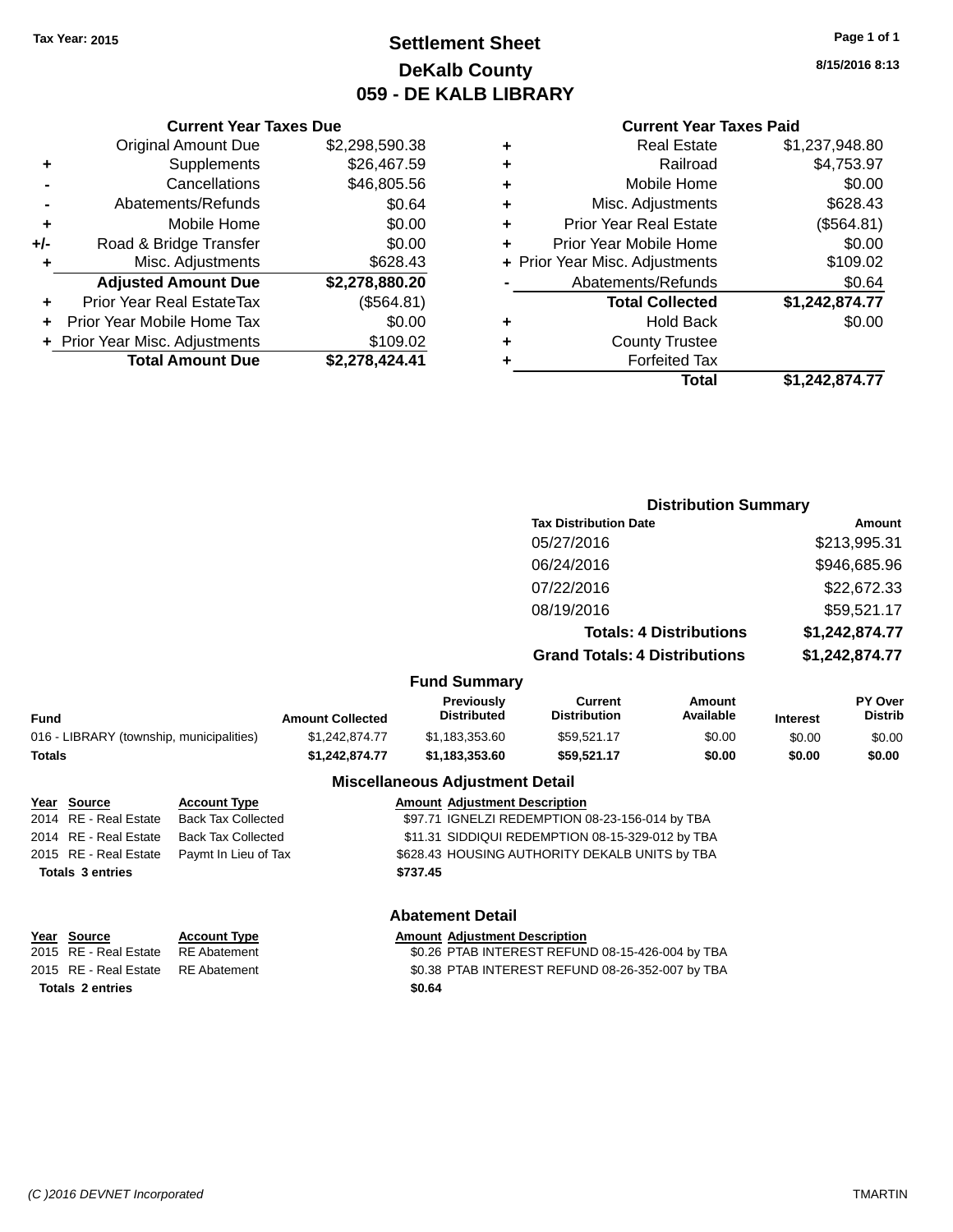## **Settlement Sheet Tax Year: 2015 Page 1 of 1 DeKalb County 060 - DEKALB SSA #3**

**8/15/2016 8:13**

|     | <b>Current Year Taxes Due</b>  |        |
|-----|--------------------------------|--------|
|     | <b>Original Amount Due</b>     | \$0.00 |
|     | Supplements                    | \$0.00 |
|     | Cancellations                  | \$0.00 |
|     | Abatements/Refunds             | \$0.00 |
| ٠   | Mobile Home                    | \$0.00 |
| +/- | Road & Bridge Transfer         | \$0.00 |
|     | Misc. Adjustments              | \$0.00 |
|     | <b>Adjusted Amount Due</b>     | \$0.00 |
| ÷   | Prior Year Real EstateTax      | \$0.00 |
| ÷   | Prior Year Mobile Home Tax     | \$0.00 |
|     | + Prior Year Misc. Adjustments | \$0.00 |
|     | <b>Total Amount Due</b>        | \$0.00 |
|     |                                |        |

### **Current Year Taxes Paid +** Real Estate \$0.00 **+** Railroad \$0.00 **+** Mobile Home \$0.00 **+** Misc. Adjustments \$0.00 **+** Prior Year Real Estate \$0.00 **+** Prior Year Mobile Home \$0.00<br> **+** Prior Year Misc. Adjustments \$0.00 **+ Prior Year Misc. Adjustments -** Abatements/Refunds \$0.00 **Total Collected \$0.00 +** Hold Back \$0.00 **+** County Trustee **+** Forfeited Tax **Total \$0.00**

| <b>Fund Summary</b>        |                         |                                         |                                |                     |                 |                           |
|----------------------------|-------------------------|-----------------------------------------|--------------------------------|---------------------|-----------------|---------------------------|
| <b>Fund</b>                | <b>Amount Collected</b> | <b>Previously</b><br><b>Distributed</b> | Current<br><b>Distribution</b> | Amount<br>Available | <b>Interest</b> | PY Over<br><b>Distrib</b> |
| 023 - SPECIAL SERVICE AREA | \$0.00                  | \$0.00                                  | \$0.00                         | \$0.00              | \$0.00          | \$0.00                    |
| <b>Totals</b>              | \$0.00                  | \$0.00                                  | \$0.00                         | \$0.00              | \$0.00          | \$0.00                    |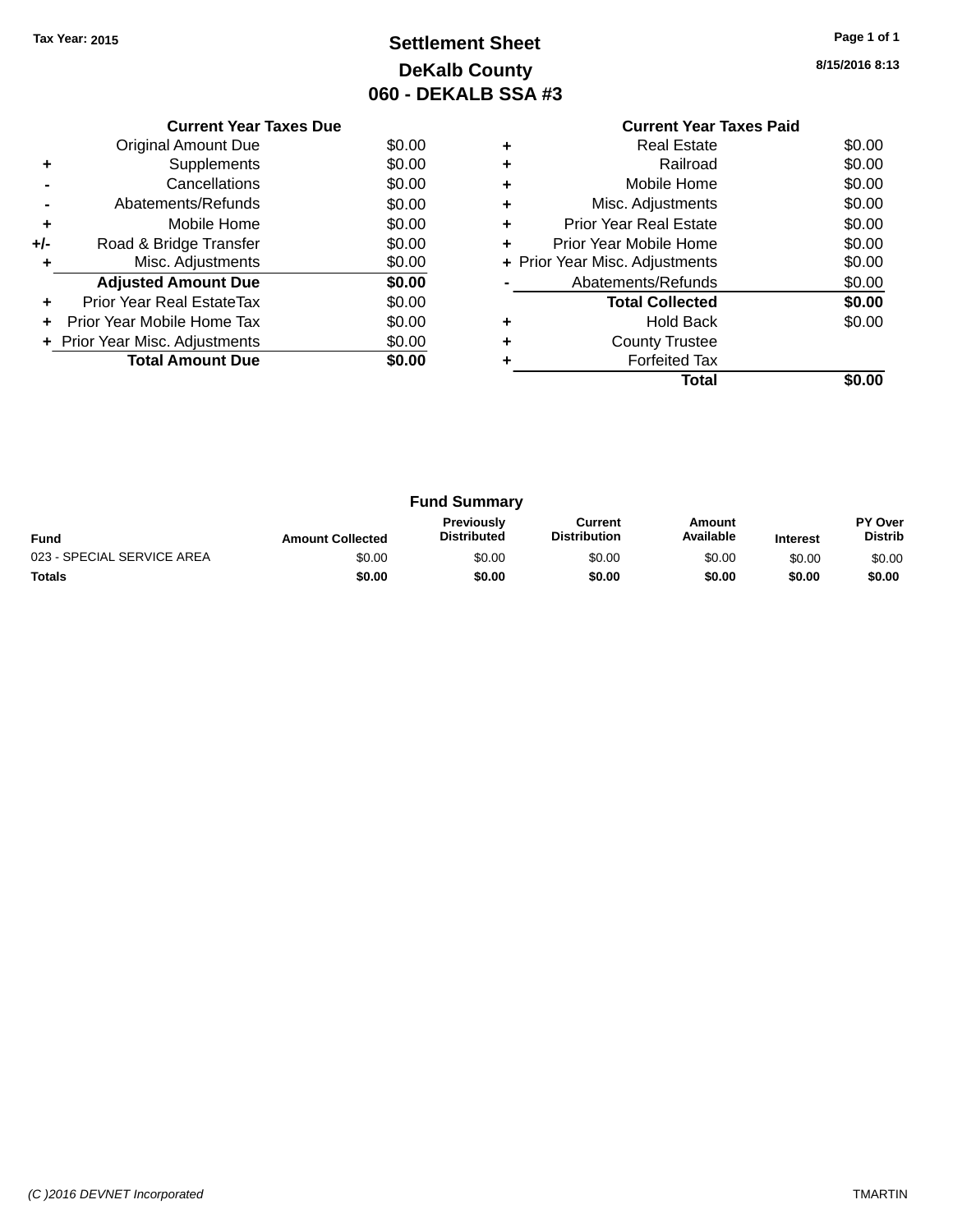## **Settlement Sheet Tax Year: 2015 Page 1 of 1 DeKalb County 061 - DEKALB SSA #4**

**8/15/2016 8:13**

|   | <b>Current Year Taxes Paid</b> |            |
|---|--------------------------------|------------|
| ٠ | <b>Real Estate</b>             | \$2,714.11 |
| ÷ | Railroad                       | \$0.00     |
| ÷ | Mobile Home                    | \$0.00     |
| ٠ | Misc. Adjustments              | \$0.00     |
| ٠ | <b>Prior Year Real Estate</b>  | \$0.00     |
| ÷ | Prior Year Mobile Home         | \$0.00     |
|   | + Prior Year Misc. Adjustments | \$0.00     |
|   | Abatements/Refunds             | \$0.00     |
|   | <b>Total Collected</b>         | \$2,714.11 |
| ٠ | <b>Hold Back</b>               | \$0.00     |
| ٠ | <b>County Trustee</b>          |            |
| ٠ | <b>Forfeited Tax</b>           |            |
|   | Total                          | \$2.714.11 |

|     | <b>Current Year Taxes Due</b>    |            |
|-----|----------------------------------|------------|
|     | Original Amount Due              | \$5,001.17 |
| ٠   | Supplements                      | \$8.68     |
|     | Cancellations                    | \$10.63    |
|     | Abatements/Refunds               | \$0.00     |
| ٠   | Mobile Home                      | \$0.00     |
| +/- | Road & Bridge Transfer           | \$0.00     |
| ٠   | Misc. Adjustments                | \$0.00     |
|     | <b>Adjusted Amount Due</b>       | \$4,999.22 |
|     | <b>Prior Year Real EstateTax</b> | \$0.00     |
|     | Prior Year Mobile Home Tax       | \$0.00     |
|     | + Prior Year Misc. Adjustments   | \$0.00     |
|     | <b>Total Amount Due</b>          | \$4.999.22 |

|                         |                                         | <b>Distribution Summary</b>           |                                |                 |                                  |
|-------------------------|-----------------------------------------|---------------------------------------|--------------------------------|-----------------|----------------------------------|
|                         |                                         | <b>Tax Distribution Date</b>          |                                |                 | Amount                           |
|                         |                                         | 05/27/2016                            |                                |                 | \$520.79                         |
|                         |                                         | 06/24/2016                            |                                |                 | \$2,088.50                       |
|                         |                                         | 07/22/2016                            |                                |                 | \$45.91                          |
|                         |                                         | 08/19/2016                            |                                |                 | \$58.91                          |
|                         |                                         |                                       | <b>Totals: 4 Distributions</b> |                 | \$2,714.11                       |
|                         |                                         | <b>Grand Totals: 4 Distributions</b>  |                                |                 | \$2,714.11                       |
|                         | <b>Fund Summary</b>                     |                                       |                                |                 |                                  |
| <b>Amount Collected</b> | <b>Previously</b><br><b>Distributed</b> | <b>Current</b><br><b>Distribution</b> | Amount<br>Available            | <b>Interest</b> | <b>PY Over</b><br><b>Distrib</b> |

| <b>Fund</b>                | <b>Amount Collected</b> | <b>Previously</b><br><b>Distributed</b> | Current<br><b>Distribution</b> | Amount<br>Available | <b>Interest</b> | <b>PY Over</b><br>Distrib |
|----------------------------|-------------------------|-----------------------------------------|--------------------------------|---------------------|-----------------|---------------------------|
| 023 - SPECIAL SERVICE AREA | \$2.714.11              | \$2,655,20                              | \$58.91                        | \$0.00              | \$0.00          | \$0.00                    |
| <b>Totals</b>              | \$2,714.11              | \$2,655,20                              | \$58.91                        | \$0.00              | \$0.00          | \$0.00                    |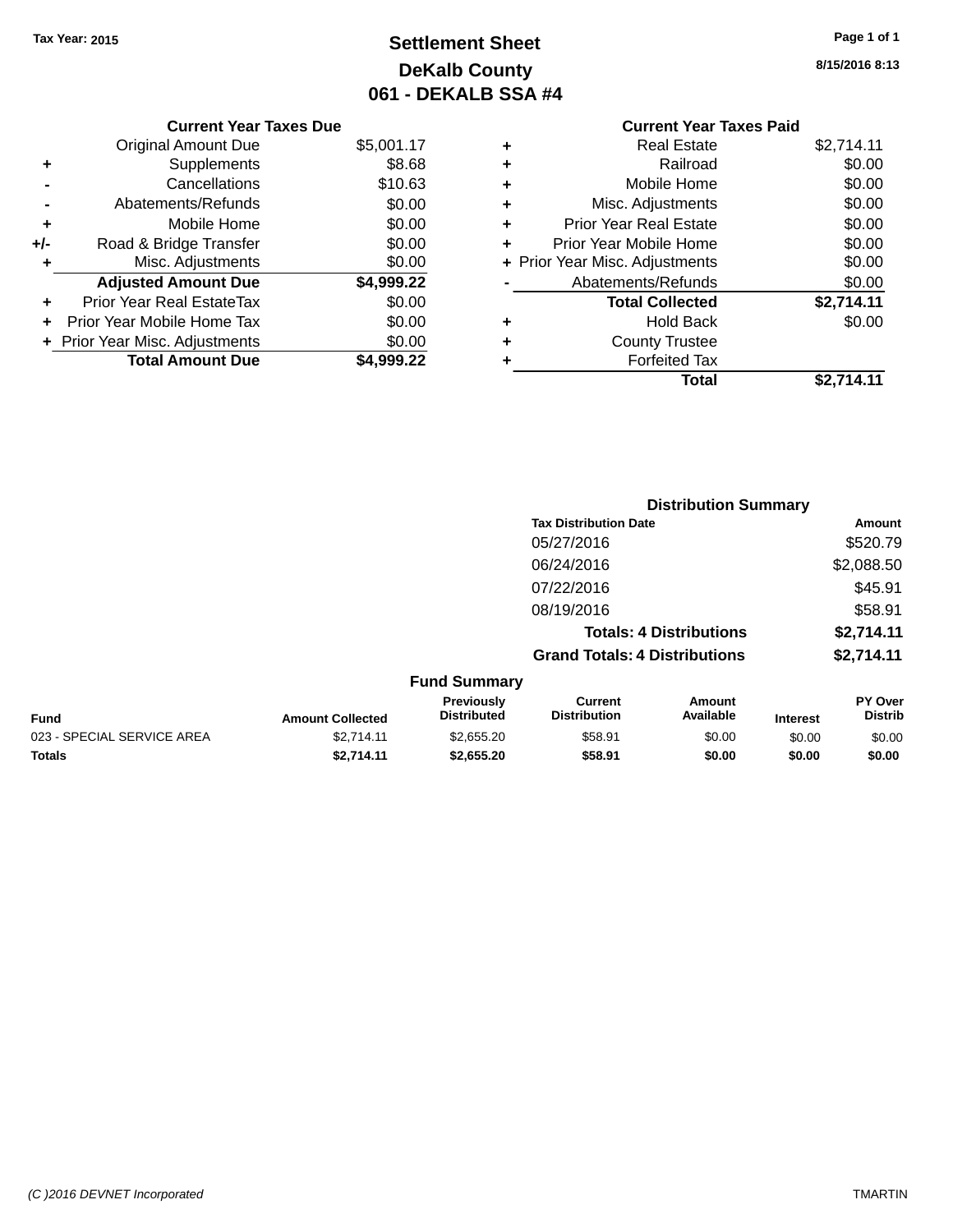## **Settlement Sheet Tax Year: 2015 Page 1 of 1 DeKalb County 062 - CITY OF GENOA**

**8/15/2016 8:13**

### **Current Year Taxes Paid**

|     | <b>Total Amount Due</b>        | \$704,452.45 |
|-----|--------------------------------|--------------|
|     | + Prior Year Misc. Adjustments | \$10.90      |
| ٠   | Prior Year Mobile Home Tax     | \$0.00       |
| ٠   | Prior Year Real EstateTax      | (\$508.71)   |
|     | <b>Adjusted Amount Due</b>     | \$704,950.26 |
| ٠   | Misc. Adjustments              | \$52.71      |
| +/- | Road & Bridge Transfer         | \$18,997.24  |
| ٠   | Mobile Home                    | \$0.00       |
|     | Abatements/Refunds             | \$20.37      |
|     | Cancellations                  | \$4,870.54   |
| ٠   | Supplements                    | \$3,448.13   |
|     | <b>Original Amount Due</b>     | \$687,343.09 |
|     |                                |              |

**Current Year Taxes Due**

|   | <b>Real Estate</b>             | \$394,903.84 |
|---|--------------------------------|--------------|
| ٠ | Railroad                       | \$933.80     |
| ٠ | Mobile Home                    | \$0.00       |
| ٠ | Misc. Adjustments              | \$52.71      |
| ٠ | <b>Prior Year Real Estate</b>  | (\$508.71)   |
| ٠ | Prior Year Mobile Home         | \$0.00       |
|   | + Prior Year Misc. Adjustments | \$10.90      |
|   | Abatements/Refunds             | \$20.37      |
|   | <b>Total Collected</b>         | \$395,372.17 |
| ٠ | Hold Back                      | \$0.00       |
| ٠ | <b>County Trustee</b>          |              |
|   | <b>Forfeited Tax</b>           |              |
|   | Total                          | \$395,372.17 |
|   |                                |              |

**Grand Totals: 4 Distributions \$395,372.17**

| <b>Road and Bridge Summary</b> |             |               | <b>Distribution Summary</b>    |              |  |
|--------------------------------|-------------|---------------|--------------------------------|--------------|--|
| <b>Rd./Br. District</b>        | Amt. Due    | Amt. Distrib. | <b>Tax Distribution Date</b>   | Amount       |  |
| <b>GENOA ROAD &amp; BRIDGE</b> | \$24.894.26 | \$14.361.45   | 05/27/2016                     | \$70,985.13  |  |
| KINGSTON ROAD & BRIDG          | \$8,136.84  | \$4.635.79    | 06/24/2016                     | \$298,077.62 |  |
| <b>Totals</b>                  | \$33,031.10 | \$18,997.24   | 07/22/2016                     | \$9,442.87   |  |
|                                |             |               | 08/19/2016                     | \$16,866.55  |  |
|                                |             |               | <b>Totals: 4 Distributions</b> | \$395,372.17 |  |

**Fund Summary Fund Interest Amount Collected Distributed PY Over Distrib Amount Available Current Distribution Previously** 001 - CORPORATE \$163,633.87 \$156,670.21 \$6,963.66 \$0.00 \$0.00 \$0.00 003 - BONDS AND INTEREST  $$0.00$   $$0.00$   $$0.00$   $$0.00$   $$0.00$   $$0.00$   $$0.00$   $$0.00$ 007 - ROAD AND BRIDGE \$18,997.24 \$18,147.84 \$849.40 \$0.00 \$0.00 \$0.00 014 - POLICE PROTECTION \$201,827.66 \$193,238.61 \$8,589.05 \$0.00 \$0.00 \$0.00 \$0.00 047 - SOCIAL SECURITY \$5,456.70 \$5,224.48 \$232.22 \$0.00 \$0.00 \$0.00 \$0.00 143 - MEDICARE \$5,456.70 \$5,224.48 \$232.22 \$0.00 \$0.00 \$0.00 **Totals \$395,372.17 \$378,505.62 \$16,866.55 \$0.00 \$0.00 \$0.00**

| Year Source           | <b>Account Type</b>       |
|-----------------------|---------------------------|
| 2014 RE - Real Estate | <b>Back Tax Collected</b> |
| 2015 RE - Real Estate | <b>Back Tax Collected</b> |

**Miscellaneous Adjustment Detail**

#### **Amount Adjustment Description**

\$10.90 RIVERBEND DEVELOPMENT REDEMPTION 02-24-452-011 by TBA \$52.71 NIKOLS REDEMPTION 03-19-429-033 by TBA **Totals \$63.61 2 entries**

| Year Source             | <b>Account Type</b> | Amount  |
|-------------------------|---------------------|---------|
| 2015 RE - Real Estate   | RE Abatement        | \$19.83 |
| <b>Totals 1 entries</b> |                     | \$19.83 |

#### **Abatement Detail PE** *Amount Adjustment Description*

2015 ant 319.83 PTAB INTEREST REFUND 03-29-152-012 by TBA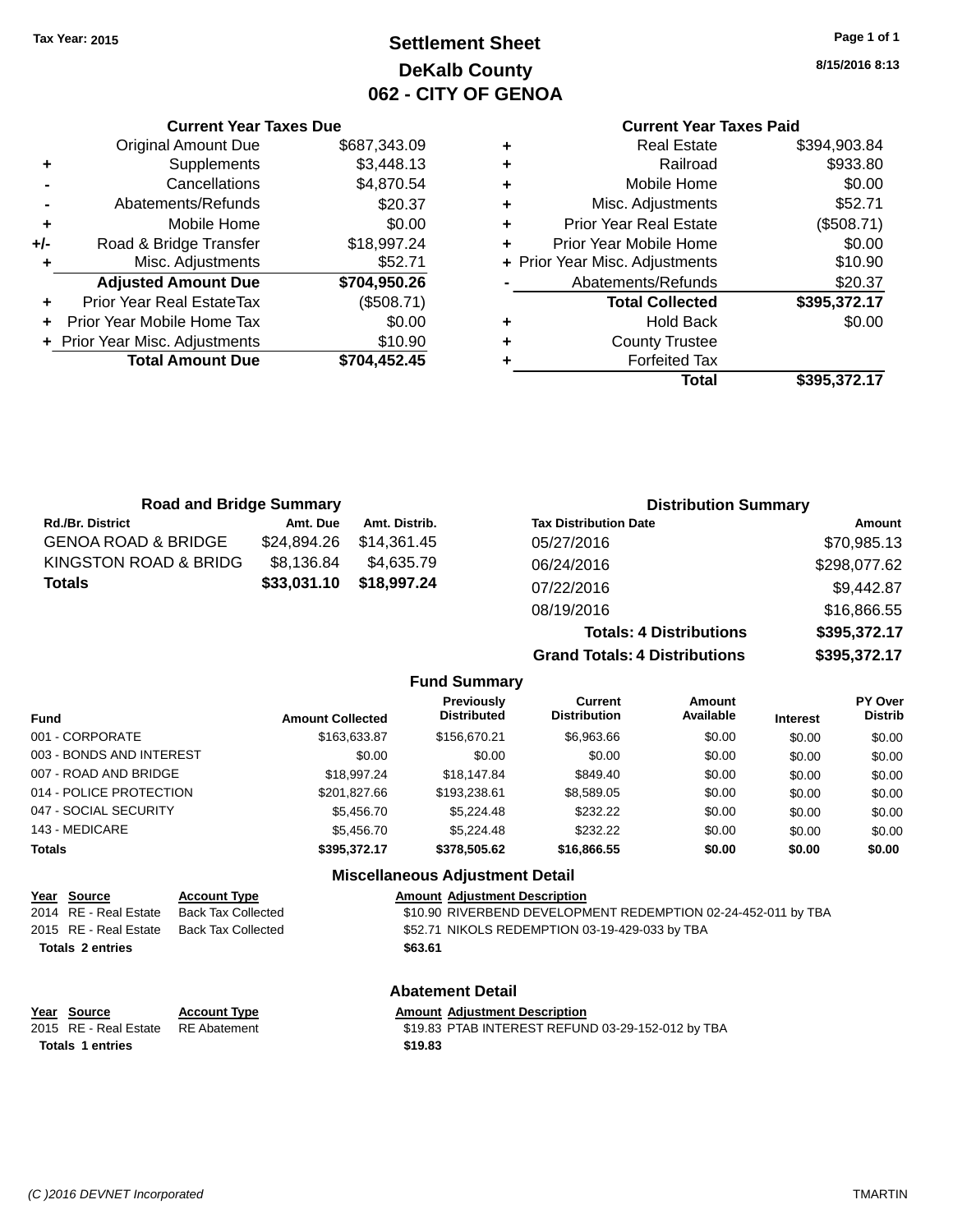### **Settlement Sheet Tax Year: 2015 Page 1 of 1 DeKalb County 063 - VILLAGE OF HINCKLEY**

**8/15/2016 8:13**

#### **Current Year Taxes Paid**

|       | <b>Current Year Taxes Due</b>    |              |   |                   |
|-------|----------------------------------|--------------|---|-------------------|
|       | <b>Original Amount Due</b>       | \$272,552.86 | ٠ |                   |
| ٠     | Supplements                      | \$1,786.06   | ٠ |                   |
|       | Cancellations                    | \$1,941.62   | ٠ |                   |
|       | Abatements/Refunds               | \$0.00       | ٠ | Miso              |
| ٠     | Mobile Home                      | \$0.00       | ٠ | Prior Ye          |
| $+/-$ | Road & Bridge Transfer           | \$18,849.56  | ٠ | <b>Prior Year</b> |
| ٠     | Misc. Adjustments                | \$68.44      |   | + Prior Year Miso |
|       | <b>Adjusted Amount Due</b>       | \$291,315.30 |   | Abaten            |
| ٠     | <b>Prior Year Real EstateTax</b> | \$284.26     |   | Тι                |
|       | Prior Year Mobile Home Tax       | \$0.00       | ٠ |                   |
|       | + Prior Year Misc. Adjustments   | \$105.30     | ٠ |                   |
|       | <b>Total Amount Due</b>          | \$291,704.86 |   |                   |
|       |                                  |              |   |                   |

| ٠ | <b>Real Estate</b>             | \$168,657.22 |
|---|--------------------------------|--------------|
| ÷ | Railroad                       | \$904.36     |
| ٠ | Mobile Home                    | \$0.00       |
| ٠ | Misc. Adjustments              | \$68.44      |
| ٠ | <b>Prior Year Real Estate</b>  | \$284.26     |
| ٠ | Prior Year Mobile Home         | \$0.00       |
|   | + Prior Year Misc. Adjustments | \$105.30     |
|   | Abatements/Refunds             | \$0.00       |
|   | <b>Total Collected</b>         | \$170,019.58 |
| ٠ | <b>Hold Back</b>               | \$0.00       |
| ٠ | <b>County Trustee</b>          |              |
|   | <b>Forfeited Tax</b>           |              |
|   | Total                          | \$170,019.58 |
|   |                                |              |

| <b>Road and Bridge Summary</b>      |             |               | <b>Distribution Summary</b>  |              |  |
|-------------------------------------|-------------|---------------|------------------------------|--------------|--|
| <b>Rd./Br. District</b><br>Amt. Due |             | Amt. Distrib. | <b>Tax Distribution Date</b> | Amount       |  |
| SQUAW GROVE ROAD & B                | \$33,533.14 | \$18.849.56   | 05/27/2016                   | \$27,802.06  |  |
| <b>Totals</b>                       | \$33,533.14 | \$18,849.56   | 06/24/2016                   | \$132,333.11 |  |
|                                     |             |               | 07/22/2016                   | \$2,028.60   |  |
|                                     |             |               | 08/19/2016                   | \$7,855.81   |  |

**Totals: 4 Distributions \$170,019.58 Grand Totals: 4 Distributions \$170,019.58**

|                                         |                         | <b>Fund Summary</b>                    |                                |                     |                 |                                  |
|-----------------------------------------|-------------------------|----------------------------------------|--------------------------------|---------------------|-----------------|----------------------------------|
| <b>Fund</b>                             | <b>Amount Collected</b> | Previously<br><b>Distributed</b>       | Current<br><b>Distribution</b> | Amount<br>Available | <b>Interest</b> | <b>PY Over</b><br><b>Distrib</b> |
| 001 - CORPORATE                         | \$72,327.43             | \$68,910.62                            | \$3,416.81                     | \$0.00              | \$0.00          | \$0.00                           |
| $005 - I. M. R. F.$                     | \$14,533.33             | \$13,846.77                            | \$686.56                       | \$0.00              | \$0.00          | \$0.00                           |
| 007 - ROAD AND BRIDGE                   | \$18,849.56             | \$18,135.12                            | \$714.44                       | \$0.00              | \$0.00          | \$0.00                           |
| 014 - POLICE PROTECTION                 | \$24,486.52             | \$23,329.76                            | \$1,156.76                     | \$0.00              | \$0.00          | \$0.00                           |
| 027 - AUDIT                             | \$5.217.64              | \$4.971.16                             | \$246.48                       | \$0.00              | \$0.00          | \$0.00                           |
| 035 - TORT JUDGEMENTS/LIABILITY<br>INS. | \$8,837.40              | \$8,419.92                             | \$417.48                       | \$0.00              | \$0.00          | \$0.00                           |
| 047 - SOCIAL SECURITY                   | \$17.140.11             | \$16,330.40                            | \$809.71                       | \$0.00              | \$0.00          | \$0.00                           |
| 048 - SCHOOL CROSSING GUARDS            | \$3,302.92              | \$3.146.89                             | \$156.03                       | \$0.00              | \$0.00          | \$0.00                           |
| 062 - WORKERS COMPENSATION              | \$5,324,67              | \$5,073.13                             | \$251.54                       | \$0.00              | \$0.00          | \$0.00                           |
| <b>Totals</b>                           | \$170,019.58            | \$162,163.77                           | \$7,855.81                     | \$0.00              | \$0.00          | \$0.00                           |
|                                         |                         | <b>Miscellaneous Adjustment Detail</b> |                                |                     |                 |                                  |

|                         | <u>Year Source</u>    | <b>Account Type</b>                        |          | <b>Amount Adjustment Description</b>                    |
|-------------------------|-----------------------|--------------------------------------------|----------|---------------------------------------------------------|
|                         | 2014 RE - Real Estate | Back Tax Collected                         |          | \$93.54 STILES REDEMPTION 15-15-228-034 by TBA          |
|                         | 2014 RE - Real Estate | Back Tax Collected                         |          | \$11.76 STILES REDEMPTION 15-15-228-005 by TBA          |
|                         |                       | 2015 RE - Real Estate Paymt In Lieu of Tax |          | \$68.44 HOUSING AUTHORITY SUNSET VIEW APARTMENTS by TBA |
| <b>Totals 3 entries</b> |                       |                                            | \$173.74 |                                                         |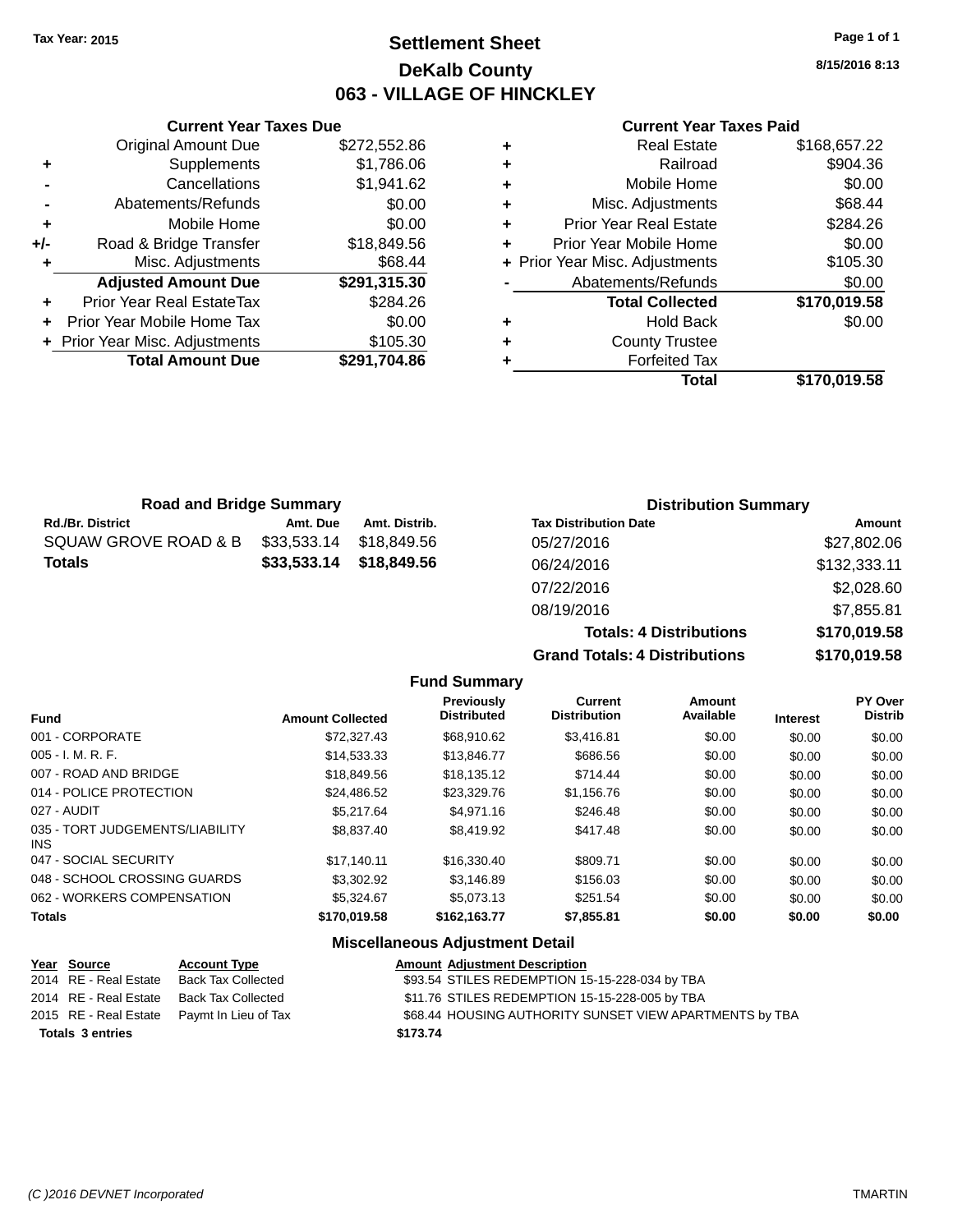### **Settlement Sheet Tax Year: 2015 Page 1 of 1 DeKalb County 064 - VILLAGE OF KINGSTON**

**8/15/2016 8:13**

|     | <b>Current Year Taxes Due</b>    |              |  |  |  |
|-----|----------------------------------|--------------|--|--|--|
|     | <b>Original Amount Due</b>       | \$148,735.25 |  |  |  |
| ٠   | \$737.65<br>Supplements          |              |  |  |  |
|     | Cancellations                    | \$1,570.21   |  |  |  |
|     | Abatements/Refunds               | \$0.00       |  |  |  |
| ٠   | Mobile Home                      | \$0.00       |  |  |  |
| +/- | Road & Bridge Transfer           | \$7,224.39   |  |  |  |
|     | Misc. Adjustments                | \$92.51      |  |  |  |
|     | <b>Adjusted Amount Due</b>       | \$155,219.59 |  |  |  |
|     | <b>Prior Year Real EstateTax</b> | \$0.21       |  |  |  |
| ÷   | Prior Year Mobile Home Tax       | \$0.00       |  |  |  |
|     | + Prior Year Misc. Adjustments   | \$0.00       |  |  |  |
|     | <b>Total Amount Due</b>          | \$155,219.80 |  |  |  |

#### **Current Year Taxes Paid**

|   | Total                          | \$88,614.91 |
|---|--------------------------------|-------------|
| ٠ | <b>Forfeited Tax</b>           |             |
| ٠ | <b>County Trustee</b>          |             |
| ٠ | <b>Hold Back</b>               | \$0.00      |
|   | <b>Total Collected</b>         | \$88,614.91 |
|   | Abatements/Refunds             | \$0.00      |
|   | + Prior Year Misc. Adjustments | \$0.00      |
| ٠ | Prior Year Mobile Home         | \$0.00      |
| ٠ | <b>Prior Year Real Estate</b>  | \$0.21      |
| ٠ | Misc. Adjustments              | \$92.51     |
| ٠ | Mobile Home                    | \$0.00      |
| ÷ | Railroad                       | \$241.95    |
|   | <b>Real Estate</b>             | \$88,280.24 |

**Totals: 4 Distributions \$88,614.91**

**Grand Totals: 4 Distributions \$88,614.91**

| <b>Road and Bridge Summary</b> |             |               | <b>Distribution Summary</b>  |             |  |
|--------------------------------|-------------|---------------|------------------------------|-------------|--|
| <b>Rd./Br. District</b>        | Amt. Due    | Amt. Distrib. | <b>Tax Distribution Date</b> | Amount      |  |
| KINGSTON ROAD & BRIDG          | \$12,685.23 | \$7.224.39    | 05/27/2016                   | \$18,588.45 |  |
| <b>Totals</b>                  | \$12,685.23 | \$7.224.39    | 06/24/2016                   | \$64,332.70 |  |
|                                |             |               | 07/22/2016                   | \$1,572.46  |  |
|                                |             |               | 08/19/2016                   | \$4,121.30  |  |

**Fund Summary Fund Interest Amount Collected Distributed PY Over Distrib Amount Available Current Distribution Previously** 001 - CORPORATE \$28,424.99 \$27,079.10 \$1,345.89 \$0.00 \$0.00 \$0.00 005 - I. M. R. F. \$7,325.96 \$6,979.08 \$346.88 \$0.00 \$0.00 \$0.00 007 - ROAD AND BRIDGE \$7,224.39 \$6,956.88 \$267.51 \$0.00 \$0.00 \$0.00 014 - POLICE PROTECTION \$9.568.02 \$9,568.02 \$9,114.98 \$453.04 \$0.00 \$0.00 \$0.00 025 - GARBAGE DISPOSAL \$3,759.27 \$3,581.27 \$178.00 \$0.00 \$0.00 \$0.00 \$0.00 027 - AUDIT \$5,248.71 \$5,000.18 \$248.53 \$0.00 \$0.00 \$0.00 031 - WORKING CASH \$274.04 \$261.06 \$12.98 \$0.00 \$0.00 \$0.00 035 - TORT JUDGEMENTS/LIABILITY INS \$22,551.69 \$21,483.88 \$1,067.81 \$0.00 \$0.00 \$0.00 047 - SOCIAL SECURITY \$4,237.84 \$4,037.18 \$200.66 \$0.00 \$0.00 \$0.00 **Totals \$88,614.91 \$84,493.61 \$4,121.30 \$0.00 \$0.00 \$0.00**

| Year Source             | <b>Account Type</b> | <b>Amount Adiustment Description</b>            |
|-------------------------|---------------------|-------------------------------------------------|
| 2015 RE - Real Estate   | Back Tax Collected  | \$92.51 JOHNSON REDEMPTION 02-22-307-013 by TBA |
| <b>Totals 1 entries</b> |                     | \$92.51                                         |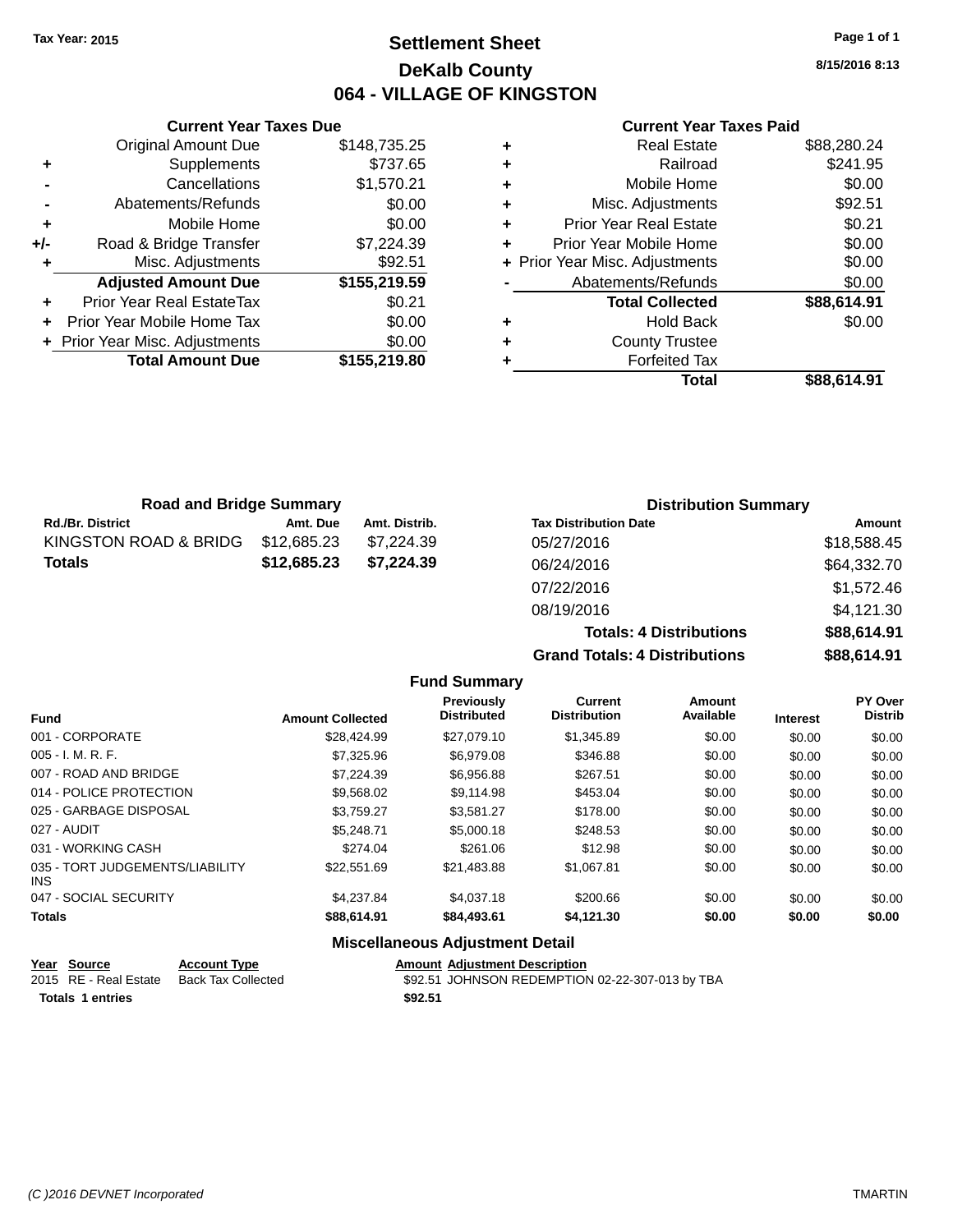### **Settlement Sheet Tax Year: 2015 Page 1 of 1 DeKalb County 065 - VILLAGE OF KIRKLAND**

**8/15/2016 8:13**

#### **Current Year Taxes Paid**

|     | <b>Current Year Taxes Due</b>  |              |  |  |  |  |
|-----|--------------------------------|--------------|--|--|--|--|
|     | <b>Original Amount Due</b>     | \$197,606.92 |  |  |  |  |
|     | Supplements                    | \$1,646.21   |  |  |  |  |
|     | Cancellations                  | \$1,827.81   |  |  |  |  |
|     | Abatements/Refunds             | \$0.00       |  |  |  |  |
| ٠   | Mobile Home                    | \$0.00       |  |  |  |  |
| +/- | Road & Bridge Transfer         | \$2,864.81   |  |  |  |  |
|     | Misc. Adjustments              | \$0.00       |  |  |  |  |
|     | <b>Adjusted Amount Due</b>     | \$200,290.13 |  |  |  |  |
|     | Prior Year Real EstateTax      | \$4.08       |  |  |  |  |
|     | Prior Year Mobile Home Tax     | \$0.00       |  |  |  |  |
|     | + Prior Year Misc. Adjustments | \$0.00       |  |  |  |  |
|     | <b>Total Amount Due</b>        | \$200,294.21 |  |  |  |  |
|     |                                |              |  |  |  |  |

| <b>Real Estate</b>             | \$111,569.55 |
|--------------------------------|--------------|
| Railroad                       | \$267.74     |
| Mobile Home                    | \$0.00       |
| Misc. Adjustments              | \$0.00       |
| <b>Prior Year Real Estate</b>  | \$4.08       |
| Prior Year Mobile Home         | \$0.00       |
| + Prior Year Misc. Adjustments | \$0.00       |
| Abatements/Refunds             | \$0.00       |
| <b>Total Collected</b>         | \$111,841.37 |
| <b>Hold Back</b>               | \$0.00       |
| <b>County Trustee</b>          |              |
| <b>Forfeited Tax</b>           |              |
| Total                          | \$111,841.37 |
|                                |              |

**Grand Totals: 4 Distributions \$111,841.37**

| <b>Road and Bridge Summary</b>    |            |               | <b>Distribution Summary</b>    |              |  |
|-----------------------------------|------------|---------------|--------------------------------|--------------|--|
| <b>Rd./Br. District</b>           | Amt. Due   | Amt. Distrib. | <b>Tax Distribution Date</b>   | Amount       |  |
| <b>FRANKLIN ROAD &amp; BRIDGE</b> | \$5,036.65 | \$2,864.81    | 05/27/2016                     | \$20,141.56  |  |
| <b>Totals</b>                     | \$5,036.65 | \$2,864.81    | 06/24/2016                     | \$84,462.73  |  |
|                                   |            |               | 07/22/2016                     | \$2,382.22   |  |
|                                   |            |               | 08/19/2016                     | \$4,854.86   |  |
|                                   |            |               | <b>Totals: 4 Distributions</b> | \$111,841.37 |  |

**Fund Summary Fund Interest Amount Collected Distributed PY Over Distrib Amount Available Current Distribution Previously** 001 - CORPORATE \$40,865.10 \$39,081.97 \$1,783.13 \$0.00 \$0.00 \$0.00 007 - ROAD AND BRIDGE 6 .00 \$2,864.81 \$2,765.12 \$99.69 \$0.00 \$0.00 \$0.00 \$0.00 014 - POLICE PROTECTION \$54,488.29 \$52,110.70 \$2,377.59 \$0.00 \$0.00 \$0.00 \$0.00 027 - AUDIT \$2,724.86 \$2,605.96 \$118.90 \$0.00 \$0.00 \$0.00 035 - TORT JUDGEMENTS/LIABILITY INS \$10,898.31 \$10,422.76 \$475.55 \$0.00 \$0.00 \$0.00 \$0.00 **Totals \$111,841.37 \$106,986.51 \$4,854.86 \$0.00 \$0.00 \$0.00**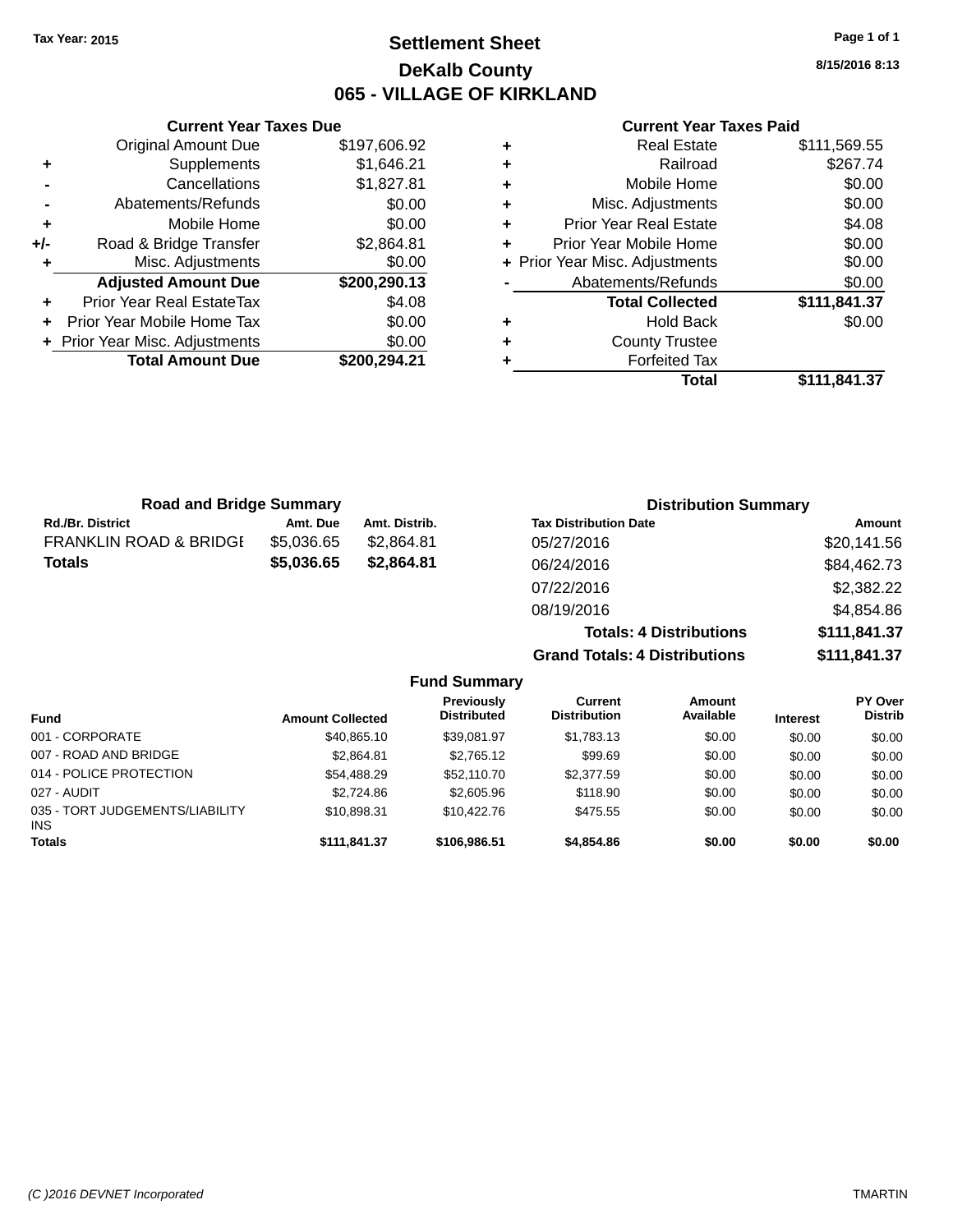## **Settlement Sheet Tax Year: 2015 Page 1 of 1 DeKalb County 066 - KIRKLAND LIBRARY**

#### **Current Year Taxes Due**

|       | <b>Original Amount Due</b>     | \$48,459.50 |
|-------|--------------------------------|-------------|
| ٠     | Supplements                    | \$395.96    |
|       | Cancellations                  | \$438.77    |
|       | Abatements/Refunds             | \$0.00      |
| ÷     | Mobile Home                    | \$0.00      |
| $+/-$ | Road & Bridge Transfer         | \$0.00      |
| ٠     | Misc. Adjustments              | \$0.00      |
|       | <b>Adjusted Amount Due</b>     | \$48,416.69 |
| ÷     | Prior Year Real EstateTax      | \$0.00      |
|       | Prior Year Mobile Home Tax     | \$0.00      |
|       | + Prior Year Misc. Adjustments | \$0.00      |
|       | <b>Total Amount Due</b>        | \$48.416.69 |
|       |                                |             |

### **Current Year Taxes Paid**

| ٠ | <b>Real Estate</b>             | \$26,660.49 |
|---|--------------------------------|-------------|
| ٠ | Railroad                       | \$64.03     |
| ٠ | Mobile Home                    | \$0.00      |
| ٠ | Misc. Adjustments              | \$0.00      |
| ٠ | <b>Prior Year Real Estate</b>  | \$0.00      |
| ٠ | Prior Year Mobile Home         | \$0.00      |
|   | + Prior Year Misc. Adjustments | \$0.00      |
|   | Abatements/Refunds             | \$0.00      |
|   | <b>Total Collected</b>         | \$26,724.52 |
| ٠ | Hold Back                      | \$0.00      |
| ٠ | <b>County Trustee</b>          |             |
|   | <b>Forfeited Tax</b>           |             |
|   | Total                          | \$26,724.52 |
|   |                                |             |

### **Distribution Summary Tax Distribution Date Amount** 05/27/2016 \$4,808.66 06/24/2016 \$20,180.06 07/22/2016 \$569.66 08/19/2016 \$1,166.14 **Totals: 4 Distributions \$26,724.52 Grand Totals: 4 Distributions \$26,724.52**

|                                          |                         | <b>Fund Summary</b>                     |                                |                     |                 |                                  |
|------------------------------------------|-------------------------|-----------------------------------------|--------------------------------|---------------------|-----------------|----------------------------------|
| <b>Fund</b>                              | <b>Amount Collected</b> | <b>Previously</b><br><b>Distributed</b> | Current<br><b>Distribution</b> | Amount<br>Available | <b>Interest</b> | <b>PY Over</b><br><b>Distrib</b> |
| 005 - I. M. R. F.                        | \$3.39                  | \$3.24                                  | \$0.15                         | \$0.00              | \$0.00          | \$0.00                           |
| 016 - LIBRARY (township, municipalities) | \$25,543.78             | \$24,429.16                             | \$1.114.62                     | \$0.00              | \$0.00          | \$0.00                           |
| 047 - SOCIAL SECURITY                    | \$1,177.35              | \$1.125.98                              | \$51.37                        | \$0.00              | \$0.00          | \$0.00                           |
| <b>Totals</b>                            | \$26,724.52             | \$25,558,38                             | \$1.166.14                     | \$0.00              | \$0.00          | \$0.00                           |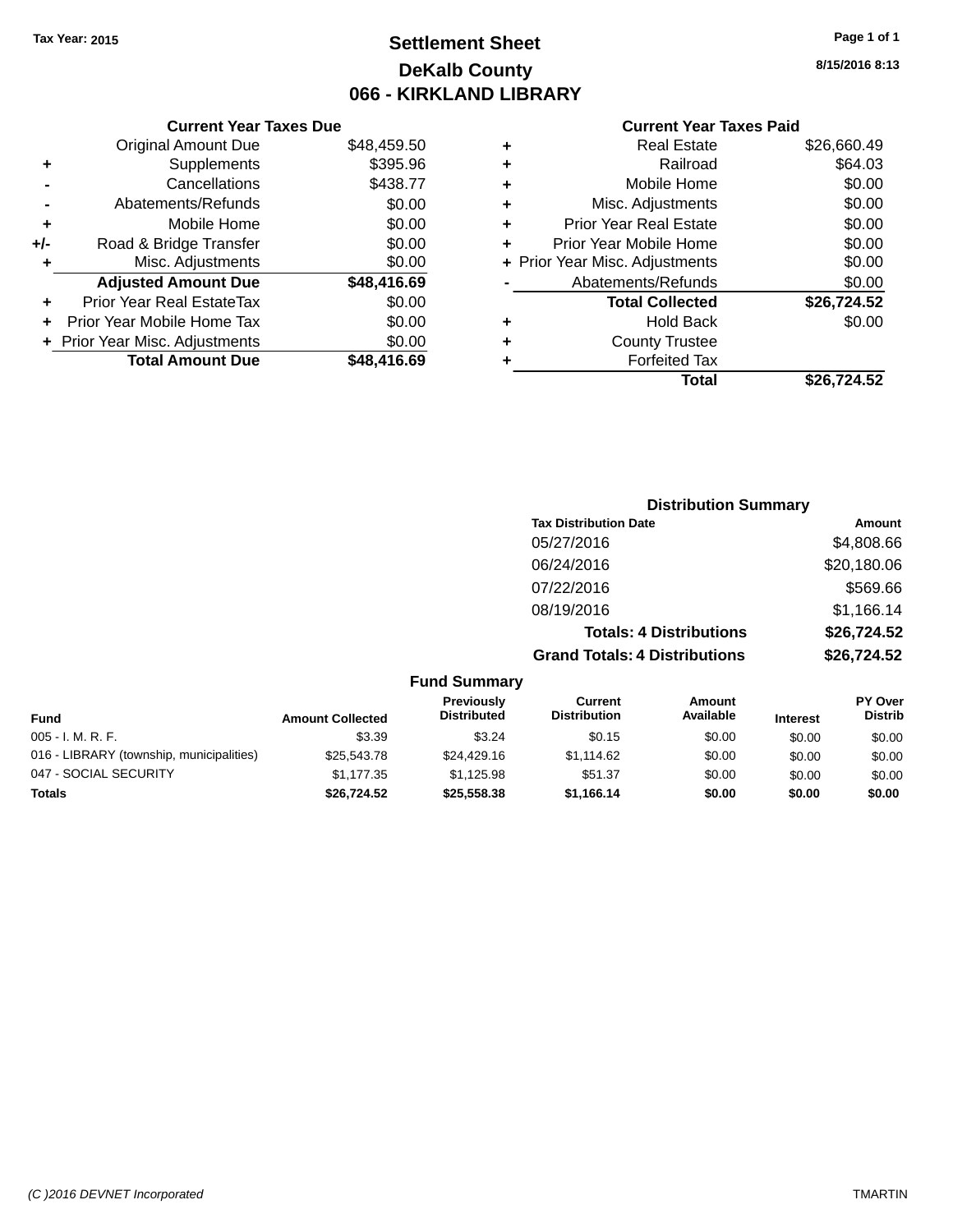## **Settlement Sheet Tax Year: 2015 Page 1 of 1 DeKalb County 067 - VILLAGE OF LEE**

|     | <b>Current Year Taxes Due</b>  |             |
|-----|--------------------------------|-------------|
|     | Original Amount Due            | \$10,001.38 |
| ٠   | Supplements                    | \$7.80      |
|     | Cancellations                  | \$8.37      |
|     | Abatements/Refunds             | \$0.00      |
| ٠   | Mobile Home                    | \$0.00      |
| +/- | Road & Bridge Transfer         | \$868.04    |
|     | Misc. Adjustments              | \$0.00      |
|     | <b>Adjusted Amount Due</b>     | \$10,868.85 |
|     | Prior Year Real EstateTax      | \$0.00      |
|     | Prior Year Mobile Home Tax     | \$0.00      |
|     | + Prior Year Misc. Adjustments | \$0.00      |
|     | <b>Total Amount Due</b>        | \$10.868.85 |

### **Current Year Taxes Paid +** Real Estate \$5,671.60 **+** Railroad \$198.07 **+** Mobile Home \$0.00 **+** Misc. Adjustments \$0.00 **+** Prior Year Real Estate \$0.00 **+** Prior Year Mobile Home \$0.00 **+ Prior Year Misc. Adjustments**  $$0.00$ Abatements/Refunds \$0.00 **Total Collected \$5,869.67 +** Hold Back \$0.00 **+** County Trustee **+** Forfeited Tax **Total \$5,869.67**

**Grand Totals: 4 Distributions \$5,869.67**

| <b>Road and Bridge Summary</b> |            |               | <b>Distribution Summary</b>    |            |  |
|--------------------------------|------------|---------------|--------------------------------|------------|--|
| Rd./Br. District               | Amt. Due   | Amt. Distrib. | <b>Tax Distribution Date</b>   | Amount     |  |
| SHABBONA ROAD & BRIDC          | \$1,542.90 | \$868.04      | 05/27/2016                     | \$978.00   |  |
| Totals                         | \$1,542.90 | \$868.04      | 06/24/2016                     | \$4,637.29 |  |
|                                |            |               | 07/22/2016                     | \$109.75   |  |
|                                |            |               | 08/19/2016                     | \$144.63   |  |
|                                |            |               | <b>Totals: 4 Distributions</b> | \$5,869.67 |  |

**Fund Summary Fund Interest Amount Collected Distributed PY Over Distrib Amount Available Current Distribution Previously** 001 - CORPORATE \$1,533.61 \$1,494.57 \$39.04 \$0.00 \$0.00 \$0.00 007 - ROAD AND BRIDGE 60.00 \$808.04 \$868.04 \$850.75 \$17.29 \$0.00 \$0.00 \$0.00 \$0.00 025 - GARBAGE DISPOSAL \$545.79 \$531.89 \$13.90 \$0.00 \$0.00 \$0.00 027 - AUDIT \$610.25 \$594.71 \$15.54 \$0.00 \$0.00 \$0.00 035 - TORT JUDGEMENTS/LIABILITY INS \$1,261.39 \$1,229.28 \$32.11 \$0.00 \$0.00 \$0.00 072 - WATERWORKS SYSTEM \$1,050.59 \$1,023.84 \$26.75 \$0.00 \$0.00 \$0.00 \$0.00 **Totals \$5,869.67 \$5,725.04 \$144.63 \$0.00 \$0.00 \$0.00**

**8/15/2016 8:13**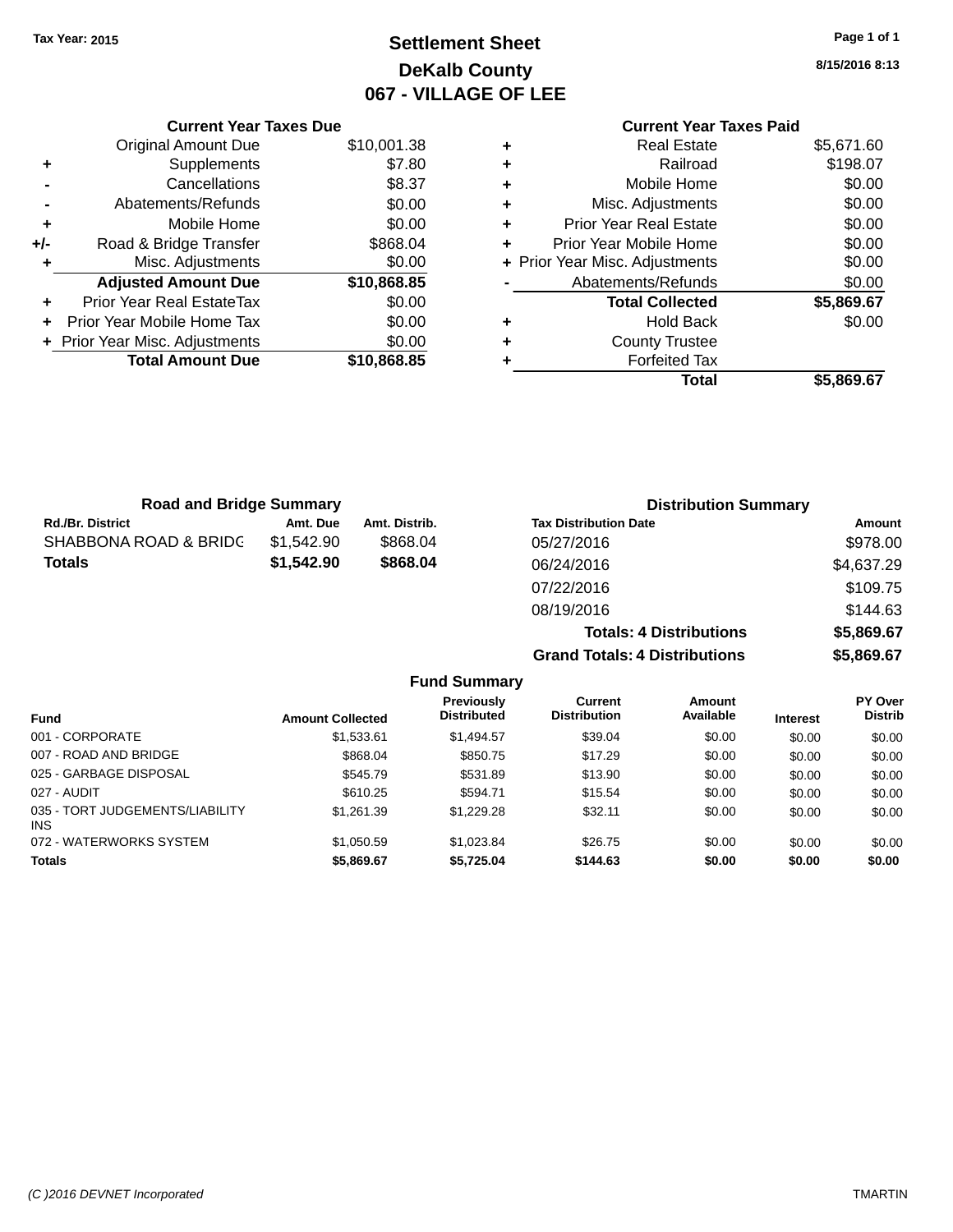### **Settlement Sheet Tax Year: 2015 Page 1 of 1 DeKalb County 068 - VILLAGE OF MALTA**

**8/15/2016 8:13**

### **Current Year Taxes Paid**

|     | <b>Current Year Taxes Due</b>  |              |  |  |  |
|-----|--------------------------------|--------------|--|--|--|
|     | <b>Original Amount Due</b>     | \$108,254.30 |  |  |  |
| ٠   | Supplements                    | \$705.97     |  |  |  |
|     | Cancellations                  | \$742.87     |  |  |  |
|     | Abatements/Refunds             | \$0.00       |  |  |  |
| ٠   | Mobile Home                    | \$0.00       |  |  |  |
| +/- | Road & Bridge Transfer         | \$6,093.49   |  |  |  |
|     | Misc. Adjustments              | \$0.00       |  |  |  |
|     | <b>Adjusted Amount Due</b>     | \$114,310.89 |  |  |  |
|     | Prior Year Real EstateTax      | (\$71.56)    |  |  |  |
|     | Prior Year Mobile Home Tax     | \$0.00       |  |  |  |
|     | + Prior Year Misc. Adjustments | \$0.00       |  |  |  |
|     | <b>Total Amount Due</b>        | \$114,239.33 |  |  |  |
|     |                                |              |  |  |  |

| ٠ | <b>Real Estate</b>             | \$65,130.24 |
|---|--------------------------------|-------------|
| ٠ | Railroad                       | \$736.96    |
| ٠ | Mobile Home                    | \$0.00      |
| ٠ | Misc. Adjustments              | \$0.00      |
| ٠ | Prior Year Real Estate         | (\$71.56)   |
| ٠ | Prior Year Mobile Home         | \$0.00      |
|   | + Prior Year Misc. Adjustments | \$0.00      |
|   | Abatements/Refunds             | \$0.00      |
|   | <b>Total Collected</b>         | \$65,795.64 |
| ٠ | Hold Back                      | \$0.00      |
| ٠ | <b>County Trustee</b>          |             |
| ٠ | <b>Forfeited Tax</b>           |             |
|   | Total                          | \$65,795.64 |
|   |                                |             |

| <b>Road and Bridge Summary</b> |             |               | <b>Distribution Summary</b>  |             |  |
|--------------------------------|-------------|---------------|------------------------------|-------------|--|
| <b>Rd./Br. District</b>        | Amt. Due    | Amt. Distrib. | <b>Tax Distribution Date</b> | Amount      |  |
| MALTA ROAD & BRIDGE            | \$10.652.79 | \$6.093.49    | 05/27/2016                   | \$10,477.70 |  |
| Totals                         | \$10,652.79 | \$6.093.49    | 06/24/2016                   | \$51,158.17 |  |
|                                |             |               | 07/22/2016                   | \$1,487.26  |  |

08/19/2016 \$2,672.51 **Totals: 4 Distributions \$65,795.64 Grand Totals: 4 Distributions \$65,795.64**

|                                         |                         | <b>Fund Summary</b>              |                                |                     |                 |                                  |
|-----------------------------------------|-------------------------|----------------------------------|--------------------------------|---------------------|-----------------|----------------------------------|
| <b>Fund</b>                             | <b>Amount Collected</b> | Previously<br><b>Distributed</b> | Current<br><b>Distribution</b> | Amount<br>Available | <b>Interest</b> | <b>PY Over</b><br><b>Distrib</b> |
| 001 - CORPORATE                         | \$15,993.53             | \$15,329.38                      | \$664.15                       | \$0.00              | \$0.00          | \$0.00                           |
| 003 - BONDS AND INTEREST                | \$0.00                  | \$0.00                           | \$0.00                         | \$0.00              | \$0.00          | \$0.00                           |
| $005 - I. M. R. F.$                     | \$6,618.46              | \$6,343.62                       | \$274.84                       | \$0.00              | \$0.00          | \$0.00                           |
| 007 - ROAD AND BRIDGE                   | \$6,093.49              | \$5,900.18                       | \$193.31                       | \$0.00              | \$0.00          | \$0.00                           |
| 014 - POLICE PROTECTION                 | \$4,964.00              | \$4,757.86                       | \$206.14                       | \$0.00              | \$0.00          | \$0.00                           |
| 025 - GARBAGE DISPOSAL                  | \$551.71                | \$528.80                         | \$22.91                        | \$0.00              | \$0.00          | \$0.00                           |
| 027 - AUDIT                             | \$4,687.88              | \$4,493.21                       | \$194.67                       | \$0.00              | \$0.00          | \$0.00                           |
| 035 - TORT JUDGEMENTS/LIABILITY<br>INS. | \$15,718.04             | \$15,065.33                      | \$652.71                       | \$0.00              | \$0.00          | \$0.00                           |
| 041 - STREET LIGHTING                   | \$2,895.61              | \$2,775,37                       | \$120.24                       | \$0.00              | \$0.00          | \$0.00                           |
| 047 - SOCIAL SECURITY                   | \$8,272.92              | \$7,929.38                       | \$343.54                       | \$0.00              | \$0.00          | \$0.00                           |
| <b>Totals</b>                           | \$65,795.64             | \$63,123.13                      | \$2,672.51                     | \$0.00              | \$0.00          | \$0.00                           |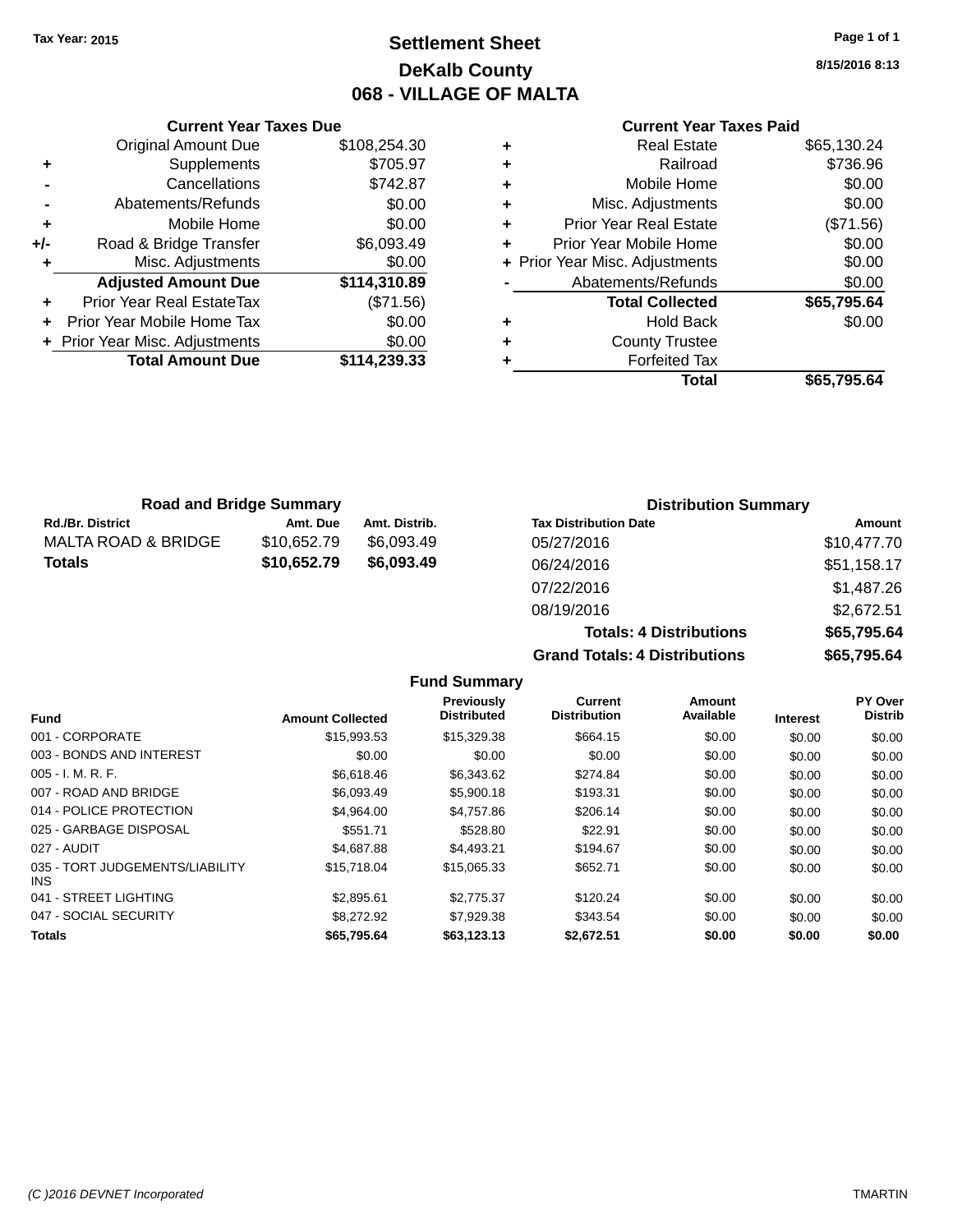### **Settlement Sheet Tax Year: 2015 Page 1 of 1 DeKalb County 069 - VILLAGE OF MAPLE PARK**

**8/15/2016 8:13**

#### **Current Year Taxes Paid**

|     | <b>Current Year Taxes Due</b>  |              |  |  |  |
|-----|--------------------------------|--------------|--|--|--|
|     | <b>Original Amount Due</b>     | \$107,972.50 |  |  |  |
| ٠   | Supplements                    | \$1.340.02   |  |  |  |
|     | Cancellations                  | \$1,741.82   |  |  |  |
|     | Abatements/Refunds             | \$0.00       |  |  |  |
| ٠   | \$0.00<br>Mobile Home          |              |  |  |  |
| +/- | Road & Bridge Transfer         | \$1,653.30   |  |  |  |
|     | Misc. Adjustments              | \$0.00       |  |  |  |
|     | <b>Adjusted Amount Due</b>     | \$109,224.00 |  |  |  |
| ٠   | Prior Year Real EstateTax      | (\$0.97)     |  |  |  |
|     | Prior Year Mobile Home Tax     | \$0.00       |  |  |  |
|     | + Prior Year Misc. Adjustments | \$0.00       |  |  |  |
|     | <b>Total Amount Due</b>        | \$109,223.03 |  |  |  |
|     |                                |              |  |  |  |

|   | <b>Real Estate</b>             | \$60,772.76 |
|---|--------------------------------|-------------|
| ٠ | Railroad                       | \$0.00      |
| ٠ | Mobile Home                    | \$0.00      |
| ٠ | Misc. Adjustments              | \$0.00      |
| ٠ | <b>Prior Year Real Estate</b>  | (\$0.97)    |
| ٠ | Prior Year Mobile Home         | \$0.00      |
|   | + Prior Year Misc. Adjustments | \$0.00      |
|   | Abatements/Refunds             | \$0.00      |
|   | <b>Total Collected</b>         | \$60,771.79 |
| ٠ | <b>Hold Back</b>               | \$0.00      |
| ٠ | <b>County Trustee</b>          |             |
|   | <b>Forfeited Tax</b>           |             |
|   | Total                          | \$60,771.79 |

| <b>Road and Bridge Summary</b>   |            |               | <b>Distribution Summary</b>    |             |  |
|----------------------------------|------------|---------------|--------------------------------|-------------|--|
| <b>Rd./Br. District</b>          | Amt. Due   | Amt. Distrib. | <b>Tax Distribution Date</b>   | Amount      |  |
| <b>CORTLAND ROAD &amp; BRIDC</b> | \$3,035.92 | \$1,653,30    | 05/27/2016                     | \$9,674.83  |  |
| <b>Totals</b>                    | \$3,035.92 | \$1,653.30    | 06/24/2016                     | \$48,040.55 |  |
|                                  |            |               | 07/22/2016                     | \$773.86    |  |
|                                  |            |               | 08/19/2016                     | \$2,282.55  |  |
|                                  |            |               | <b>Totals: 4 Distributions</b> | \$60,771.79 |  |

**Grand Totals: 4 Distributions \$60,771.79**

|                                         |                         | <b>Fund Summary</b>                     |                                       |                     |                 |                                  |
|-----------------------------------------|-------------------------|-----------------------------------------|---------------------------------------|---------------------|-----------------|----------------------------------|
| <b>Fund</b>                             | <b>Amount Collected</b> | <b>Previously</b><br><b>Distributed</b> | <b>Current</b><br><b>Distribution</b> | Amount<br>Available | <b>Interest</b> | <b>PY Over</b><br><b>Distrib</b> |
| 001 - CORPORATE                         | \$29.645.03             | \$28.524.05                             | \$1,120.98                            | \$0.00              | \$0.00          | \$0.00                           |
| 003 - BONDS AND INTEREST                | \$0.00                  | \$0.00                                  | \$0.00                                | \$0.00              | \$0.00          | \$0.00                           |
| 007 - ROAD AND BRIDGE                   | \$1,653.30              | \$1,606.22                              | \$47.08                               | \$0.00              | \$0.00          | \$0.00                           |
| 014 - POLICE PROTECTION                 | \$21,051.21             | \$20,255.19                             | \$796.02                              | \$0.00              | \$0.00          | \$0.00                           |
| 027 - AUDIT                             | \$2,807.89              | \$2,701.71                              | \$106.18                              | \$0.00              | \$0.00          | \$0.00                           |
| 035 - TORT JUDGEMENTS/LIABILITY<br>INS. | \$5,614.36              | \$5,402.07                              | \$212.29                              | \$0.00              | \$0.00          | \$0.00                           |
| <b>Totals</b>                           | \$60,771.79             | \$58,489.24                             | \$2,282.55                            | \$0.00              | \$0.00          | \$0.00                           |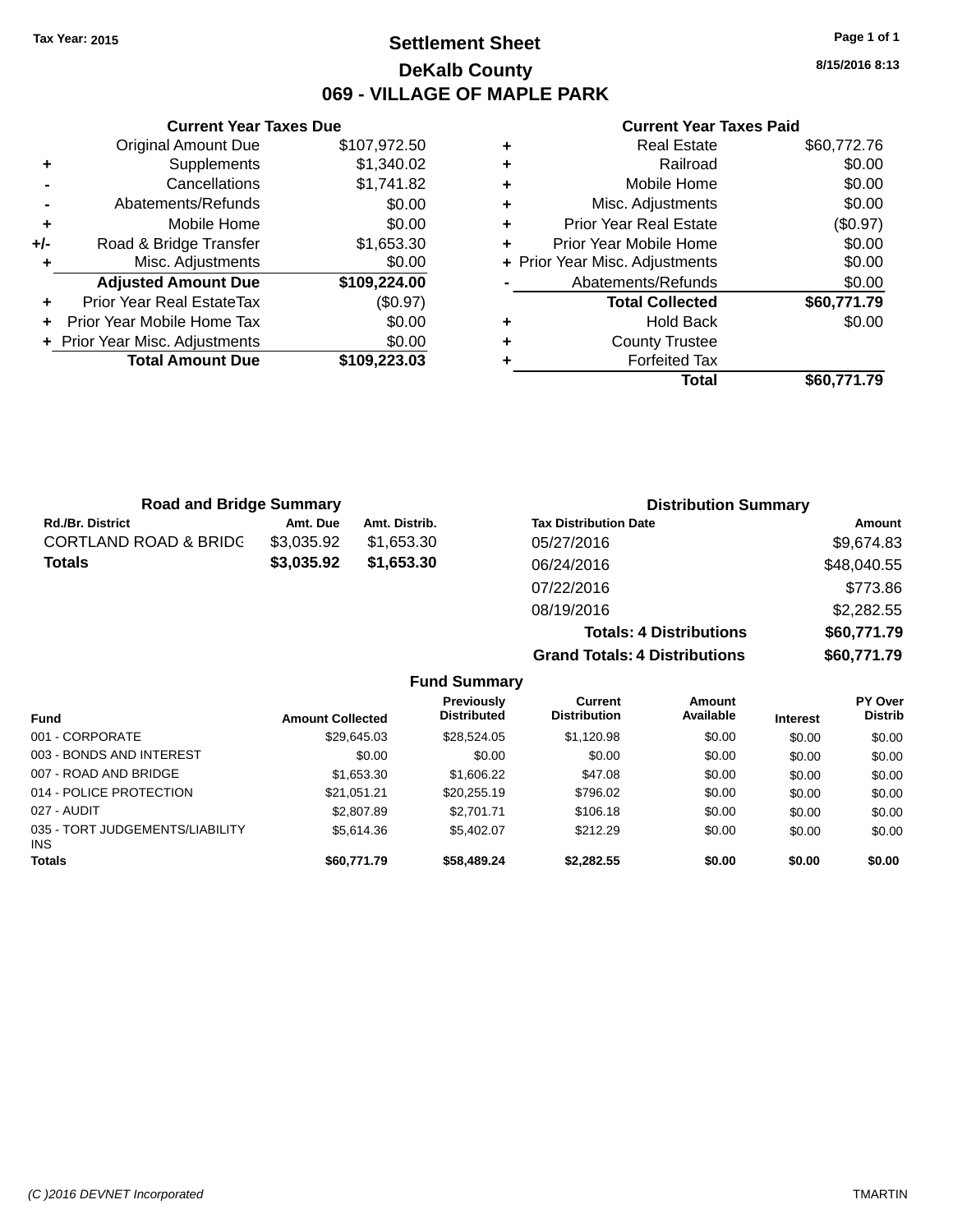### **Settlement Sheet Tax Year: 2015 Page 1 of 1 DeKalb County 070 - MAPLE PARK LIBRARY**

**8/15/2016 8:13**

#### **Current Year Taxes Paid**

|       | <b>Current Year Taxes Due</b>  |             |
|-------|--------------------------------|-------------|
|       | <b>Original Amount Due</b>     | \$10,006.05 |
| ٠     | Supplements                    | \$125.96    |
|       | Cancellations                  | \$164.33    |
|       | Abatements/Refunds             | \$0.00      |
| ٠     | Mobile Home                    | \$0.00      |
| $+/-$ | Road & Bridge Transfer         | \$0.00      |
| ٠     | Misc. Adjustments              | \$0.00      |
|       | <b>Adjusted Amount Due</b>     | \$9,967.68  |
|       | Prior Year Real EstateTax      | \$0.00      |
|       | Prior Year Mobile Home Tax     | \$0.00      |
|       | + Prior Year Misc. Adjustments | \$0.00      |
|       | <b>Total Amount Due</b>        | \$9,967.68  |
|       |                                |             |

| ٠ | <b>Real Estate</b>             | \$5,418.24 |
|---|--------------------------------|------------|
| ٠ | Railroad                       | \$0.00     |
| ٠ | Mobile Home                    | \$0.00     |
| ٠ | Misc. Adjustments              | \$0.00     |
| ٠ | <b>Prior Year Real Estate</b>  | \$0.00     |
| ÷ | Prior Year Mobile Home         | \$0.00     |
|   | + Prior Year Misc. Adjustments | \$0.00     |
|   | Abatements/Refunds             | \$0.00     |
|   | <b>Total Collected</b>         | \$5,418.24 |
| ٠ | Hold Back                      | \$0.00     |
| ٠ | <b>County Trustee</b>          |            |
| ٠ | <b>Forfeited Tax</b>           |            |
|   | Total                          | \$5.418.24 |
|   |                                |            |

|                     |                                      | <b>Distribution Summary</b>    |                |
|---------------------|--------------------------------------|--------------------------------|----------------|
|                     | <b>Tax Distribution Date</b>         |                                | Amount         |
|                     | 05/27/2016                           |                                | \$800.03       |
|                     | 06/24/2016                           |                                | \$4,408.09     |
|                     | 07/22/2016                           |                                | \$72.01        |
|                     | 08/19/2016                           |                                | \$138.11       |
|                     |                                      | <b>Totals: 4 Distributions</b> | \$5,418.24     |
|                     | <b>Grand Totals: 4 Distributions</b> |                                | \$5,418.24     |
| <b>Fund Summary</b> |                                      |                                |                |
| Previously          | Current                              | Amount                         | <b>PY Over</b> |

| <b>Fund</b>     | <b>Amount Collected</b> | <b>Previously</b><br><b>Distributed</b> | Current<br><b>Distribution</b> | Amount<br>Available | <b>Interest</b> | <b>PY Over</b><br><b>Distrib</b> |
|-----------------|-------------------------|-----------------------------------------|--------------------------------|---------------------|-----------------|----------------------------------|
| 001 - CORPORATE | \$5.418.24              | \$5,280.13                              | \$138.11                       | \$0.00              | \$0.00          | \$0.00                           |
| <b>Totals</b>   | \$5,418.24              | \$5,280,13                              | \$138.11                       | \$0.00              | \$0.00          | \$0.00                           |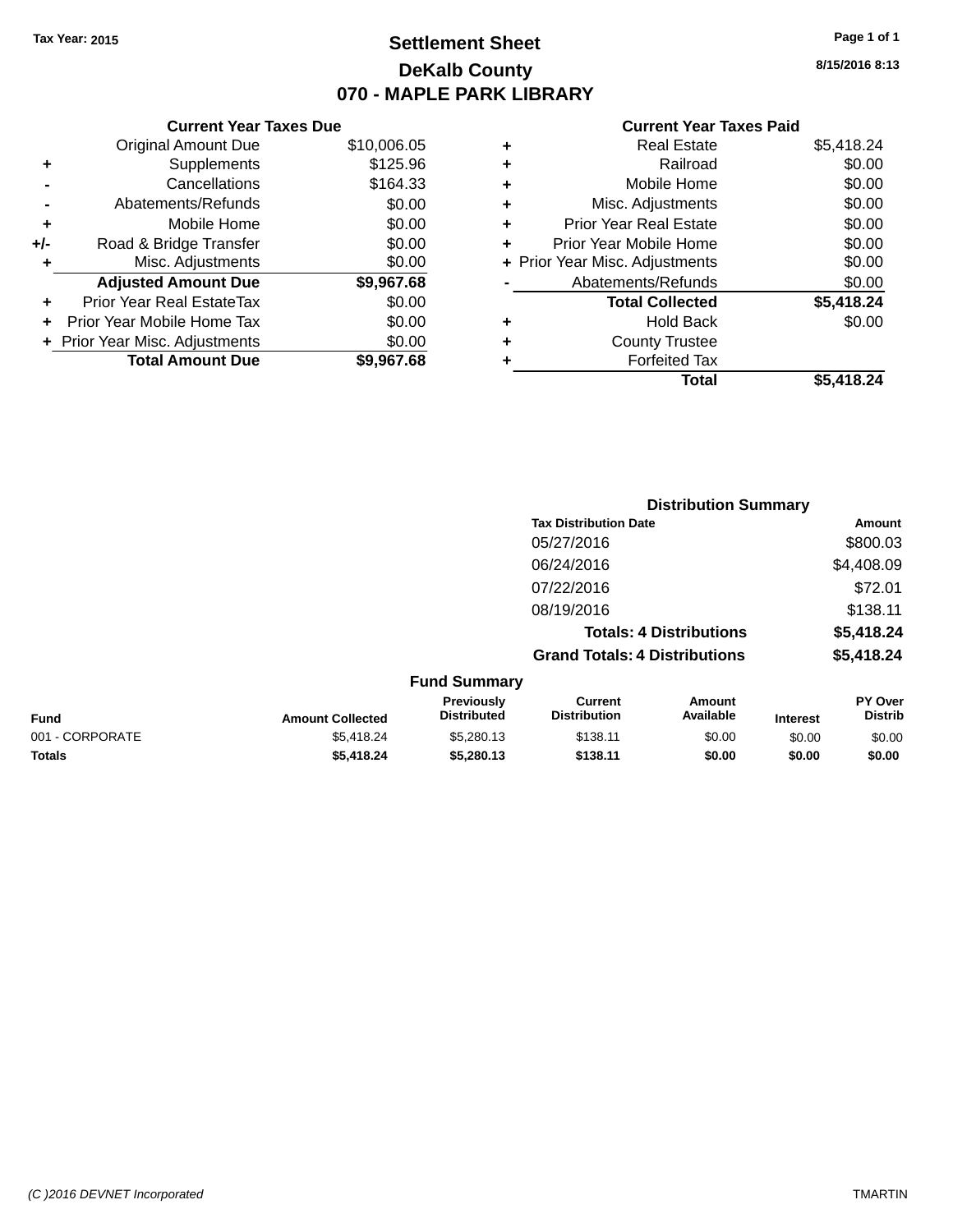### **Settlement Sheet Tax Year: 2015 Page 1 of 2 DeKalb County 071 - CITY OF SANDWICH**

**8/15/2016 8:13**

**Totals: 4 Distributions \$749,527.66 Grand Totals: 4 Distributions \$749,527.66**

#### **Current Year Taxes Paid**

| ٠ | <b>Real Estate</b>             | \$746,554.48 |
|---|--------------------------------|--------------|
| ٠ | Railroad                       | \$1,646.25   |
| ٠ | Mobile Home                    | \$0.00       |
| ٠ | Misc. Adjustments              | \$0.00       |
| ٠ | <b>Prior Year Real Estate</b>  | \$1,035.57   |
| ٠ | Prior Year Mobile Home         | \$0.00       |
|   | + Prior Year Misc. Adjustments | \$298.16     |
|   | Abatements/Refunds             | \$6.80       |
|   | <b>Total Collected</b>         | \$749,527.66 |
|   | <b>Hold Back</b>               | \$0.00       |
| ٠ | <b>County Trustee</b>          |              |
|   | <b>Forfeited Tax</b>           |              |
|   | Total                          | \$749.527.66 |

| ÷ | Misc. Adjustments              | \$0.00         |   | + Prior Year Misc. |
|---|--------------------------------|----------------|---|--------------------|
|   | <b>Adjusted Amount Due</b>     | \$1,305,595.86 |   | Abateme            |
|   | Prior Year Real EstateTax      | \$1,035.57     |   | Tota               |
|   | Prior Year Mobile Home Tax     | \$0.00         |   |                    |
|   | + Prior Year Misc. Adjustments | \$298.16       | ٠ | Co                 |
|   | <b>Total Amount Due</b>        | \$1,306,929.59 |   | F                  |
|   |                                |                |   |                    |
|   |                                |                |   |                    |
|   |                                |                |   |                    |
|   |                                |                |   |                    |

**Current Year Taxes Due** Original Amount Due \$1,295,873.54

**Road & Bridge Transfer \$11,895.38** 

**+** Supplements \$12,124.79 **-** Cancellations \$14,291.05 **-** Abatements/Refunds \$6.80

**+** Mobile Home \$0.00<br>**+/-** Road & Bridge Transfer \$11,895.38

| <b>Road and Bridge Summary</b>    |             |               | <b>Distribution Summary</b>  |              |
|-----------------------------------|-------------|---------------|------------------------------|--------------|
| <b>Rd./Br. District</b>           | Amt. Due    | Amt. Distrib. | <b>Tax Distribution Date</b> | Amount       |
| SANDWICH ROAD & BRIDG \$19,638.02 |             | \$11.268.74   | 05/27/2016                   | \$138,043.06 |
| SOMONAUK ROAD & BRIDI             | \$1,055.03  | \$626.64      | 06/24/2016                   | \$555,624.13 |
| <b>Totals</b>                     | \$20,693.05 | \$11,895.38   | 07/22/2016                   | \$19,057.25  |
|                                   |             |               | 08/19/2016                   | \$36,803.22  |

| 08/19/2016                           |  |
|--------------------------------------|--|
| <b>Totals: 4 Distributions</b>       |  |
| <b>Grand Totals: 4 Distributions</b> |  |

|                                                     |                         | <b>Fund Summary</b>              |                                       |                            |                 |                           |
|-----------------------------------------------------|-------------------------|----------------------------------|---------------------------------------|----------------------------|-----------------|---------------------------|
| <b>Fund</b>                                         | <b>Amount Collected</b> | Previously<br><b>Distributed</b> | <b>Current</b><br><b>Distribution</b> | <b>Amount</b><br>Available | <b>Interest</b> | PY Over<br><b>Distrib</b> |
| 001 - CORPORATE                                     | \$233,535.78            | \$222,061.58                     | \$11,474.20                           | \$0.00                     | \$0.00          | \$0.00                    |
| 003 - BONDS AND INTEREST                            | \$0.00                  | \$0.00                           | \$0.00                                | \$0.00                     | \$0.00          | \$0.00                    |
| 005 - I. M. R. F.                                   | \$54,093.55             | \$51,435.78                      | \$2,657.77                            | \$0.00                     | \$0.00          | \$0.00                    |
| 007 - ROAD AND BRIDGE                               | \$11,895.38             | \$11,334.01                      | \$561.37                              | \$0.00                     | \$0.00          | \$0.00                    |
| 014 - POLICE PROTECTION                             | \$93,434.42             | \$88,843.73                      | \$4,590.69                            | \$0.00                     | \$0.00          | \$0.00                    |
| 015 - POLICE PENSION                                | \$136,942.91            | \$130,214.53                     | \$6,728.38                            | \$0.00                     | \$0.00          | \$0.00                    |
| 027 - AUDIT                                         | \$9,837.07              | \$9,353.74                       | \$483.33                              | \$0.00                     | \$0.00          | \$0.00                    |
| 035 - TORT JUDGMENTS, LIABILITY<br><b>INSURANCE</b> | \$19,674.13             | \$18,707.49                      | \$966.64                              | \$0.00                     | \$0.00          | \$0.00                    |
| 040 - STREET AND BRIDGE                             | \$8,527.77              | \$8,108.78                       | \$418.99                              | \$0.00                     | \$0.00          | \$0.00                    |
| 041 - STREET LIGHTING                               | \$31,587.62             | \$30,035.64                      | \$1,551.98                            | \$0.00                     | \$0.00          | \$0.00                    |
| 045 - PUBLIC BENEFIT                                | \$0.00                  | \$0.00                           | \$0.00                                | \$0.00                     | \$0.00          | \$0.00                    |
| 046 - EMERGENCY SERV & DISASTER<br><b>OPER</b>      | \$2,464.43              | \$2,343.35                       | \$121.08                              | \$0.00                     | \$0.00          | \$0.00                    |
| 047 - SOCIAL SECURITY                               | \$54,093.55             | \$51,435.78                      | \$2,657.77                            | \$0.00                     | \$0.00          | \$0.00                    |
| 048 - SCHOOL CROSSING GUARDS                        | \$7,379.27              | \$7,016.70                       | \$362.57                              | \$0.00                     | \$0.00          | \$0.00                    |
| 060 - UNEMPLOYMENT INSURANCE                        | \$12,294.84             | \$11,690.77                      | \$604.07                              | \$0.00                     | \$0.00          | \$0.00                    |
| 062 - WORKERS COMPENSATION                          | \$49,177.95             | \$46,761.71                      | \$2,416.24                            | \$0.00                     | \$0.00          | \$0.00                    |
| 065 - FORESTRY PROGRAM                              | \$24,588.99             | \$23,380.85                      | \$1,208.14                            | \$0.00                     | \$0.00          | \$0.00                    |
| <b>Totals</b>                                       | \$749,527.66            | \$712,724.44                     | \$36,803.22                           | \$0.00                     | \$0.00          | \$0.00                    |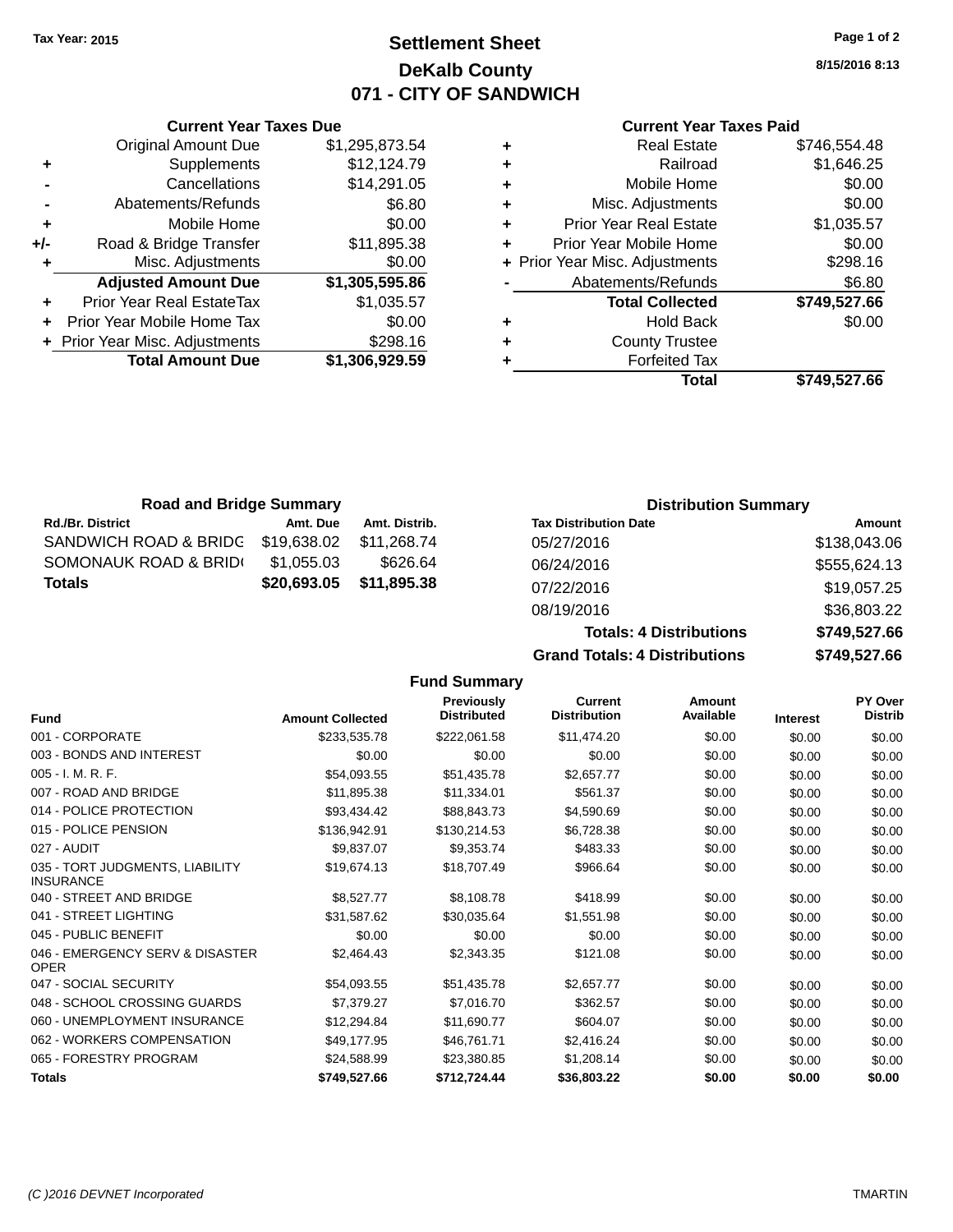## **Settlement Sheet Tax Year: 2015 Page 2 of 2**

### **DeKalb County**

**8/15/2016 8:13**

### **Miscellaneous Adjustment Detail**

**Totals \$298.16 1 entries**

**Year** Source **Account Type Account Adjustment Description** 

2014 RE - Real Estate Back Tax Collected \$298.16 PAIGAH REDEMPTION 19-36-106-001 by TBA

#### **Abatement Detail**

## **Year Source Account Type Amount Adjustment Description**<br>2015 RE - Real Estate RE Abatement \$4.47 PTAB INTEREST REFUN

\$4.47 PTAB INTEREST REFUND 19-26-280-004 by TBA 2015 RE - Real Estate RE Abatement \$2.23 PTAB INTEREST REFUND 19-25-153-001 by TBA

Totals 2 entries \$6.70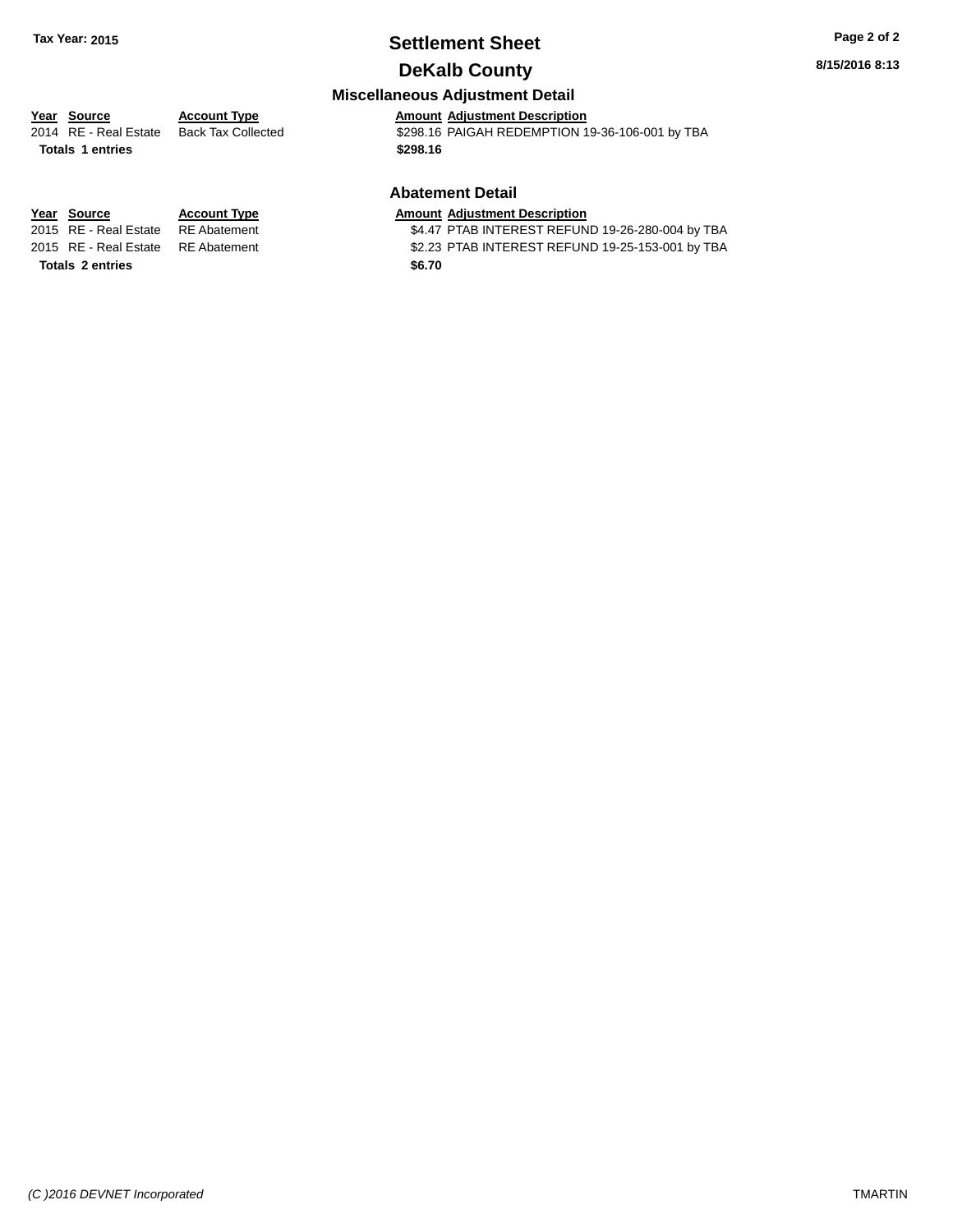### **Settlement Sheet Tax Year: 2015 Page 1 of 1 DeKalb County 072 - VILLAGE OF SHABBONA**

**8/15/2016 8:13**

| <b>Current Year Taxes Paid</b> |
|--------------------------------|
|--------------------------------|

|     | <b>Current Year Taxes Due</b>  |              |
|-----|--------------------------------|--------------|
|     | <b>Original Amount Due</b>     | \$98,007.19  |
| ٠   | Supplements                    | \$524.93     |
|     | Cancellations                  | \$607.63     |
|     | Abatements/Refunds             | \$0.00       |
| ٠   | Mobile Home                    | \$0.00       |
| +/- | Road & Bridge Transfer         | \$6,040.59   |
| ٠   | Misc. Adjustments              | \$72.95      |
|     | <b>Adjusted Amount Due</b>     | \$104,038.03 |
| ٠   | Prior Year Real EstateTax      | \$0.00       |
|     | Prior Year Mobile Home Tax     | \$0.00       |
|     | + Prior Year Misc. Adjustments | \$0.00       |
|     | <b>Total Amount Due</b>        | \$104.038.03 |
|     |                                |              |

| ٠ | <b>Real Estate</b>             | \$61,749.48 |
|---|--------------------------------|-------------|
| ٠ | Railroad                       | \$1,127.91  |
| ÷ | Mobile Home                    | \$0.00      |
| ٠ | Misc. Adjustments              | \$72.95     |
| ٠ | <b>Prior Year Real Estate</b>  | \$0.00      |
| ٠ | Prior Year Mobile Home         | \$0.00      |
|   | + Prior Year Misc. Adjustments | \$0.00      |
|   | Abatements/Refunds             | \$0.00      |
|   | <b>Total Collected</b>         | \$62,950.34 |
| ٠ | <b>Hold Back</b>               | \$0.00      |
| ٠ | <b>County Trustee</b>          |             |
| ٠ | <b>Forfeited Tax</b>           |             |
|   | Total                          | \$62,950.34 |
|   |                                |             |

| <b>Road and Bridge Summary</b> |             |               | <b>Distribution Summary</b>    |             |
|--------------------------------|-------------|---------------|--------------------------------|-------------|
| <b>Rd./Br. District</b>        | Amt. Due    | Amt. Distrib. | <b>Tax Distribution Date</b>   | Amount      |
| SHABBONA ROAD & BRIDC          | \$10,720.04 | \$6,040.59    | 05/27/2016                     | \$16,508.89 |
| <b>Totals</b>                  | \$10,720.04 | \$6,040.59    | 06/24/2016                     | \$43,620.85 |
|                                |             |               | 07/22/2016                     | \$709.03    |
|                                |             |               | 08/19/2016                     | \$2,111.57  |
|                                |             |               | <b>Totals: 4 Distributions</b> | \$62,950.34 |

**Grand Totals: 4 Distributions \$62,950.34**

|                              |                         | <b>Fund Summary</b>                    |                                       |                            |                 |                                  |
|------------------------------|-------------------------|----------------------------------------|---------------------------------------|----------------------------|-----------------|----------------------------------|
| <b>Fund</b>                  | <b>Amount Collected</b> | Previously<br><b>Distributed</b>       | <b>Current</b><br><b>Distribution</b> | <b>Amount</b><br>Available | <b>Interest</b> | <b>PY Over</b><br><b>Distrib</b> |
| 001 - CORPORATE              | \$29,883.25             | \$28,838.45                            | \$1.044.80                            | \$0.00                     | \$0.00          | \$0.00                           |
| $005 - I. M. R. F.$          | \$920.69                | \$888.50                               | \$32.19                               | \$0.00                     | \$0.00          | \$0.00                           |
| 007 - ROAD AND BRIDGE        | \$6,040.59              | \$5.918.74                             | \$121.85                              | \$0.00                     | \$0.00          | \$0.00                           |
| 014 - POLICE PROTECTION      | \$17,439.37             | \$16,829.64                            | \$609.73                              | \$0.00                     | \$0.00          | \$0.00                           |
| 047 - SOCIAL SECURITY        | \$6,500.63              | \$6,273,35                             | \$227.28                              | \$0.00                     | \$0.00          | \$0.00                           |
| 060 - UNEMPLOYMENT INSURANCE | \$659.92                | \$636.85                               | \$23.07                               | \$0.00                     | \$0.00          | \$0.00                           |
| 062 - WORKERS COMPENSATION   | \$1,505.89              | \$1,453.24                             | \$52.65                               | \$0.00                     | \$0.00          | \$0.00                           |
| <b>Totals</b>                | \$62,950.34             | \$60,838.77                            | \$2,111.57                            | \$0.00                     | \$0.00          | \$0.00                           |
|                              |                         | <b>Miscellaneous Adjustment Detail</b> |                                       |                            |                 |                                  |

| Year Source      | <b>Account Type</b>                        |         | <b>Amount Adiustment Description</b>                |
|------------------|--------------------------------------------|---------|-----------------------------------------------------|
|                  | 2015 RE - Real Estate Paymt In Lieu of Tax |         | \$72.95 HOUSING AUTHORITY SEQUOYA APARTMENTS by TBA |
| Totals 1 entries |                                            | \$72.95 |                                                     |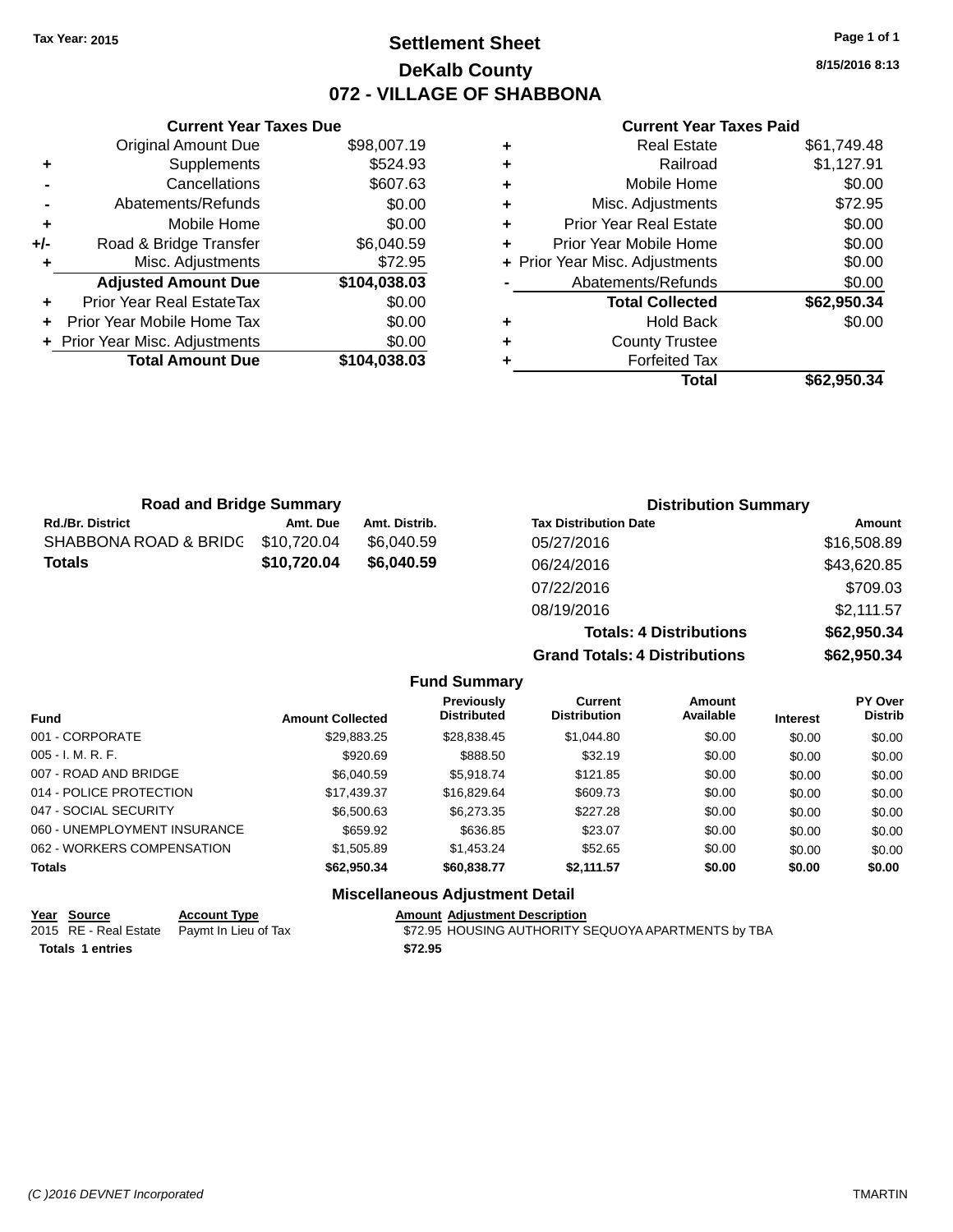### **Settlement Sheet Tax Year: 2015 Page 1 of 1 DeKalb County 073 - FLEWELLIN MEMORIAL LIBRARY**

**8/15/2016 8:13**

### **Current Year Taxes Paid**

|     | <b>Current Year Taxes Due</b>  |             |  |  |  |
|-----|--------------------------------|-------------|--|--|--|
|     | <b>Original Amount Due</b>     | \$26,326.60 |  |  |  |
| ٠   | Supplements                    | \$126.25    |  |  |  |
|     | Cancellations                  | \$147.40    |  |  |  |
|     | Abatements/Refunds             | \$0.00      |  |  |  |
| ٠   | Mobile Home                    | \$0.00      |  |  |  |
| +/- | Road & Bridge Transfer         | \$0.00      |  |  |  |
| ٠   | Misc. Adjustments              | \$19.60     |  |  |  |
|     | <b>Adjusted Amount Due</b>     | \$26,325.05 |  |  |  |
| ٠   | Prior Year Real EstateTax      | \$0.00      |  |  |  |
| ÷   | Prior Year Mobile Home Tax     | \$0.00      |  |  |  |
|     | + Prior Year Misc. Adjustments | \$0.00      |  |  |  |
|     | <b>Total Amount Due</b>        | \$26.325.05 |  |  |  |

| ٠ | <b>Real Estate</b>             | \$14,994.31 |
|---|--------------------------------|-------------|
| ٠ | Railroad                       | \$273.10    |
| ٠ | Mobile Home                    | \$0.00      |
| ٠ | Misc. Adjustments              | \$19.60     |
| ٠ | <b>Prior Year Real Estate</b>  | \$0.00      |
|   | Prior Year Mobile Home         | \$0.00      |
|   | + Prior Year Misc. Adjustments | \$0.00      |
|   | Abatements/Refunds             | \$0.00      |
|   | <b>Total Collected</b>         | \$15,287.01 |
| ٠ | <b>Hold Back</b>               | \$0.00      |
| ٠ | <b>County Trustee</b>          |             |
|   | <b>Forfeited Tax</b>           |             |
|   | Total                          | \$15,287.01 |
|   |                                |             |

|                 |                         |                                  |                                       | <b>Distribution Summary</b>    |                 |                           |
|-----------------|-------------------------|----------------------------------|---------------------------------------|--------------------------------|-----------------|---------------------------|
|                 |                         |                                  | <b>Tax Distribution Date</b>          |                                |                 | Amount                    |
|                 |                         |                                  | 05/27/2016                            |                                |                 | \$3,952.27                |
|                 |                         |                                  | 06/24/2016                            |                                |                 | \$10,620.15               |
|                 |                         |                                  | 07/22/2016                            |                                |                 | \$180.12                  |
|                 |                         |                                  | 08/19/2016                            |                                |                 | \$534.47                  |
|                 |                         |                                  |                                       | <b>Totals: 4 Distributions</b> |                 | \$15,287.01               |
|                 |                         |                                  | <b>Grand Totals: 4 Distributions</b>  |                                |                 | \$15,287.01               |
|                 |                         | <b>Fund Summary</b>              |                                       |                                |                 |                           |
| <b>Fund</b>     | <b>Amount Collected</b> | Previously<br><b>Distributed</b> | <b>Current</b><br><b>Distribution</b> | Amount<br>Available            | <b>Interest</b> | PY Over<br><b>Distrib</b> |
| 001 - CORPORATE | \$15,287.01             | \$14,752.54                      | \$534.47                              | \$0.00                         | \$0.00          | \$0.00                    |
| Totals          | \$15,287.01             | \$14,752.54                      | \$534.47                              | \$0.00                         | \$0.00          | \$0.00                    |
|                 |                         | Miccollangous Adiustmant Datail  |                                       |                                |                 |                           |

#### **Miscellaneous Adjustment Detail**

**Year Source Account Type Account Adjustment Description**<br>2015 RE - Real Estate Paymt In Lieu of Tax \$19.60 HOUSING AUTHORITY S \$19.60 HOUSING AUTHORITY SEQUOYA APARTMENTS by TBA Totals 1 entries \$19.60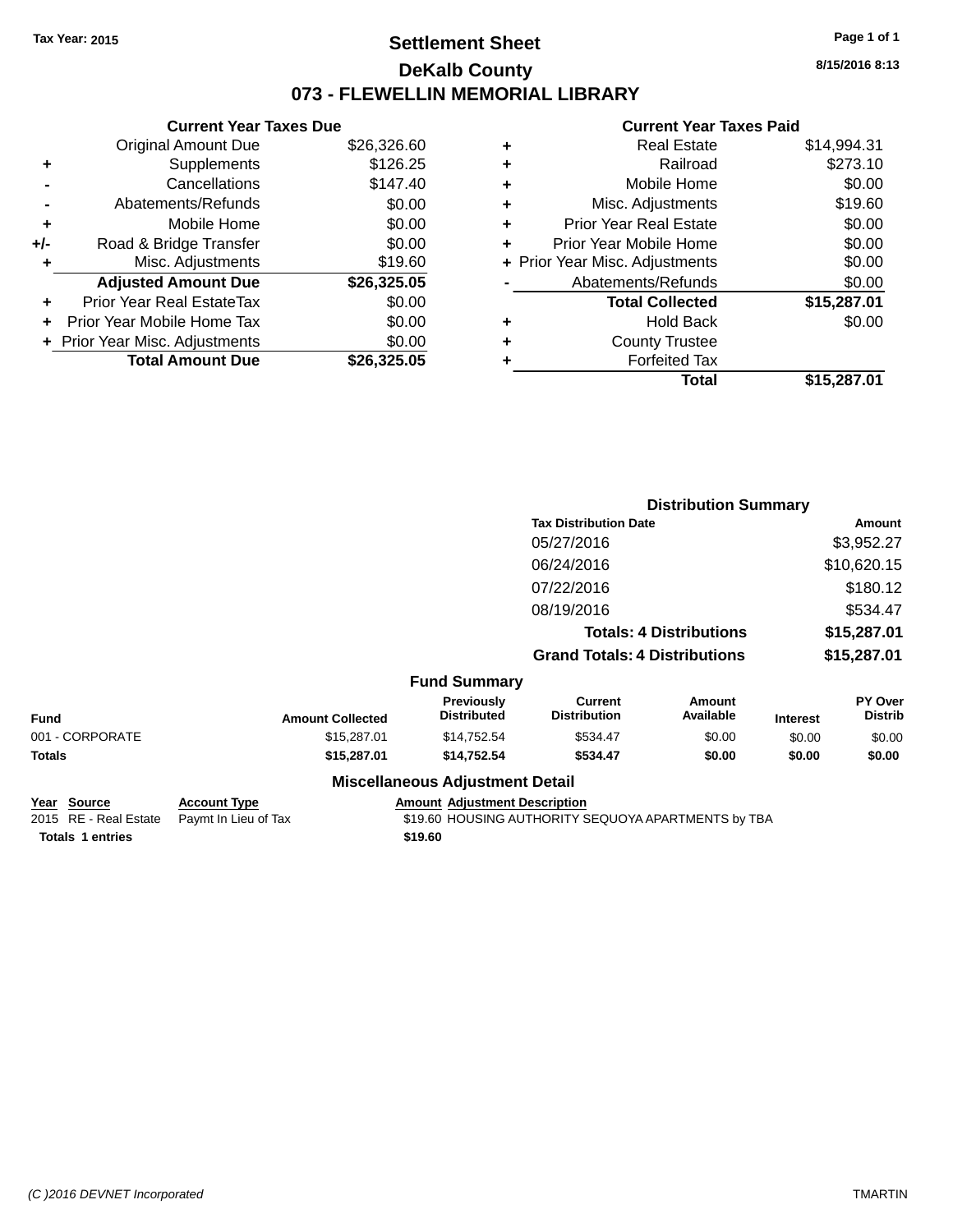### **Settlement Sheet Tax Year: 2015 Page 1 of 1 DeKalb County 074 - VILLAGE OF SOMONAUK**

**8/15/2016 8:13**

| <b>Current Year Taxes Paid</b> |  |  |  |
|--------------------------------|--|--|--|
|--------------------------------|--|--|--|

|     | <b>Current Year Taxes Due</b>  |              |  |  |  |  |
|-----|--------------------------------|--------------|--|--|--|--|
|     | <b>Original Amount Due</b>     | \$401,173.32 |  |  |  |  |
| ٠   | Supplements                    | \$2,737.74   |  |  |  |  |
|     | Cancellations                  | \$3,508.01   |  |  |  |  |
|     | Abatements/Refunds             | \$0.00       |  |  |  |  |
| ٠   | Mobile Home                    | \$0.00       |  |  |  |  |
| +/- | Road & Bridge Transfer         | \$32,352.21  |  |  |  |  |
| ٠   | Misc. Adjustments              | \$279.59     |  |  |  |  |
|     | <b>Adjusted Amount Due</b>     | \$433,034.85 |  |  |  |  |
| ٠   | Prior Year Real EstateTax      | \$261.74     |  |  |  |  |
|     | Prior Year Mobile Home Tax     | \$0.00       |  |  |  |  |
|     | + Prior Year Misc. Adjustments | \$0.00       |  |  |  |  |
|     | <b>Total Amount Due</b>        | \$433,296.59 |  |  |  |  |
|     |                                |              |  |  |  |  |

|   | <b>Real Estate</b>             | \$264,951.16 |
|---|--------------------------------|--------------|
| ٠ | Railroad                       | \$2,278.03   |
| ٠ | Mobile Home                    | \$0.00       |
| ٠ | Misc. Adjustments              | \$279.59     |
| ٠ | <b>Prior Year Real Estate</b>  | \$261.74     |
|   | Prior Year Mobile Home         | \$0.00       |
|   | + Prior Year Misc. Adjustments | \$0.00       |
|   | Abatements/Refunds             | \$0.00       |
|   | <b>Total Collected</b>         | \$267,770.52 |
| ٠ | <b>Hold Back</b>               | \$0.00       |
| ٠ | <b>County Trustee</b>          |              |
|   | <b>Forfeited Tax</b>           |              |
|   | Total                          | \$267,770.52 |
|   |                                |              |

| <b>Road and Bridge Summary</b> |             |               | <b>Distribution Summary</b>          |              |
|--------------------------------|-------------|---------------|--------------------------------------|--------------|
| Rd./Br. District               | Amt. Due    | Amt. Distrib. | <b>Tax Distribution Date</b>         | Amount       |
| SOMONAUK ROAD & BRID(          | \$54,557.73 | \$32,352.21   | 05/27/2016                           | \$54,481.02  |
| Totals                         | \$54,557.73 | \$32,352.21   | 06/24/2016                           | \$196,737.10 |
|                                |             |               | 07/22/2016                           | \$4,144.03   |
|                                |             |               | 08/19/2016                           | \$12,408.37  |
|                                |             |               | <b>Totals: 4 Distributions</b>       | \$267,770.52 |
|                                |             |               | <b>Grand Totals: 4 Distributions</b> | \$267,770.52 |

|                                         |                         | <b>Fund Summary</b>              |                                       |                            |                 |                           |
|-----------------------------------------|-------------------------|----------------------------------|---------------------------------------|----------------------------|-----------------|---------------------------|
| <b>Fund</b>                             | <b>Amount Collected</b> | Previously<br><b>Distributed</b> | <b>Current</b><br><b>Distribution</b> | <b>Amount</b><br>Available | <b>Interest</b> | PY Over<br><b>Distrib</b> |
| 001 - CORPORATE                         | \$65.047.27             | \$61.952.30                      | \$3.094.97                            | \$0.00                     | \$0.00          | \$0.00                    |
| 003 - BONDS AND INTEREST                | \$87.159.39             | \$83,012.34                      | \$4,147.05                            | \$0.00                     | \$0.00          | \$0.00                    |
| 007 - ROAD AND BRIDGE                   | \$32.352.21             | \$31,145.07                      | \$1,207.14                            | \$0.00                     | \$0.00          | \$0.00                    |
| 014 - POLICE PROTECTION                 | \$15,083,73             | \$14,366.05                      | \$717.68                              | \$0.00                     | \$0.00          | \$0.00                    |
| 025 - GARBAGE DISPOSAL                  | \$10.055.89             | \$9.577.43                       | \$478.46                              | \$0.00                     | \$0.00          | \$0.00                    |
| 027 - AUDIT                             | \$11.062.06             | \$10.535.73                      | \$526.33                              | \$0.00                     | \$0.00          | \$0.00                    |
| 035 - TORT JUDGEMENTS/LIABILITY<br>INS. | \$24,636.52             | \$23,464.31                      | \$1,172.21                            | \$0.00                     | \$0.00          | \$0.00                    |
| 047 - SOCIAL SECURITY                   | \$22,373.45             | \$21,308.92                      | \$1,064.53                            | \$0.00                     | \$0.00          | \$0.00                    |
| <b>Totals</b>                           | \$267,770.52            | \$255.362.15                     | \$12,408.37                           | \$0.00                     | \$0.00          | \$0.00                    |
|                                         | --- --                  |                                  |                                       |                            |                 |                           |

| Year Source           | <b>Account Type</b> | <b>Amount Adiustment Description</b>             |
|-----------------------|---------------------|--------------------------------------------------|
| 2015 RE - Real Estate | Back Tax Collected  | \$279.59 PASSERO REDEMPTION 18-28-427-003 by TBA |
| Totals 1 entries      |                     | \$279.59                                         |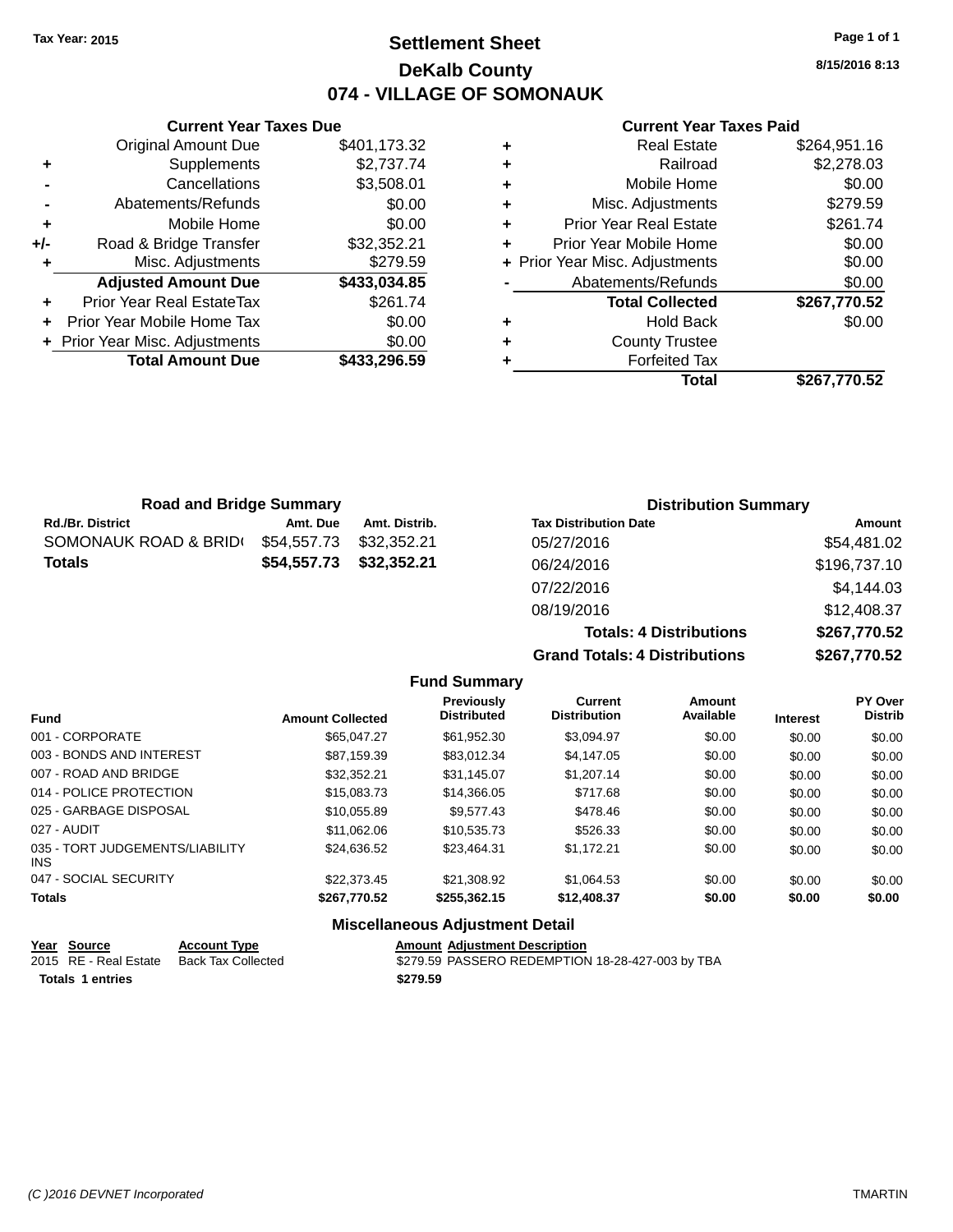### **Settlement Sheet Tax Year: 2015 Page 1 of 1 DeKalb County 075 - SOMONAUK LIBRARY**

**8/15/2016 8:13**

#### **Current Year Taxes Paid**

|       | <b>Total Amount Due</b>        | \$144,874.67 |
|-------|--------------------------------|--------------|
|       | + Prior Year Misc. Adjustments | \$0.00       |
|       | Prior Year Mobile Home Tax     | \$0.00       |
| ÷     | Prior Year Real EstateTax      | \$70.41      |
|       | <b>Adjusted Amount Due</b>     | \$144,804.26 |
| ٠     | Misc. Adjustments              | \$75.05      |
| $+/-$ | Road & Bridge Transfer         | \$0.00       |
| ٠     | Mobile Home                    | \$0.00       |
|       | Abatements/Refunds             | \$0.00       |
|       | Cancellations                  | \$833.33     |
| ٠     | Supplements                    | \$640.81     |
|       | <b>Original Amount Due</b>     | \$144,921.73 |
|       |                                |              |

**Current Year Taxes Due**

| ٠ | <b>Real Estate</b>             | \$83,990.27 |
|---|--------------------------------|-------------|
| ٠ | Railroad                       | \$793.72    |
| ٠ | Mobile Home                    | \$0.00      |
| ٠ | Misc. Adjustments              | \$75.05     |
| ٠ | <b>Prior Year Real Estate</b>  | \$70.41     |
| ٠ | Prior Year Mobile Home         | \$0.00      |
|   | + Prior Year Misc. Adjustments | \$0.00      |
|   | Abatements/Refunds             | \$0.00      |
|   | <b>Total Collected</b>         | \$84,929.45 |
| ٠ | Hold Back                      | \$0.00      |
| ٠ | <b>County Trustee</b>          |             |
| ٠ | <b>Forfeited Tax</b>           |             |
|   | Total                          | \$84,929.45 |
|   |                                |             |

### **Distribution Summary Tax Distribution Date Amount** 05/27/2016 \$16,970.23 06/24/2016 \$62,909.75 07/22/2016 \$1,488.99 08/19/2016 \$3,560.48 **Totals: 4 Distributions \$84,929.45 Grand Totals: 4 Distributions \$84,929.45**

#### **Fund Summary**

| <b>Fund</b>                                   | <b>Amount Collected</b> | Previously<br><b>Distributed</b> | Current<br><b>Distribution</b> | Amount<br>Available | <b>Interest</b> | <b>PY Over</b><br><b>Distrib</b> |
|-----------------------------------------------|-------------------------|----------------------------------|--------------------------------|---------------------|-----------------|----------------------------------|
| 001 - CORPORATE                               | \$30,454.60             | \$29,177.86                      | \$1,276.74                     | \$0.00              | \$0.00          | \$0.00                           |
| 003 - BONDS AND INTEREST                      | \$33,237.99             | \$31,844.56                      | \$1,393.43                     | \$0.00              | \$0.00          | \$0.00                           |
| 004 - OPERATIONS & MAINTENANCE                | \$4,060.56              | \$3,890.33                       | \$170.23                       | \$0.00              | \$0.00          | \$0.00                           |
| $005 - I. M. R. F.$                           | \$8,431.79              | \$8,078.31                       | \$353.48                       | \$0.00              | \$0.00          | \$0.00                           |
| 027 - AUDIT                                   | \$1.015.17              | \$972.61                         | \$42.56                        | \$0.00              | \$0.00          | \$0.00                           |
| 035 - TORT JUDGEMENTS/LIABILITY<br><b>INS</b> | \$4,385.41              | \$4,201.56                       | \$183.85                       | \$0.00              | \$0.00          | \$0.00                           |
| 047 - SOCIAL SECURITY                         | \$3,343.93              | \$3,203,74                       | \$140.19                       | \$0.00              | \$0.00          | \$0.00                           |
| <b>Totals</b>                                 | \$84.929.45             | \$81,368.97                      | \$3,560.48                     | \$0.00              | \$0.00          | \$0.00                           |

| Year Source           | <b>Account Type</b> |         | <b>Amount Adiustment Description</b>            |
|-----------------------|---------------------|---------|-------------------------------------------------|
| 2015 RE - Real Estate | Back Tax Collected  |         | \$75.05 PASSERO REDEMPTION 18-28-427-003 by TBA |
| Totals 1 entries      |                     | \$75.05 |                                                 |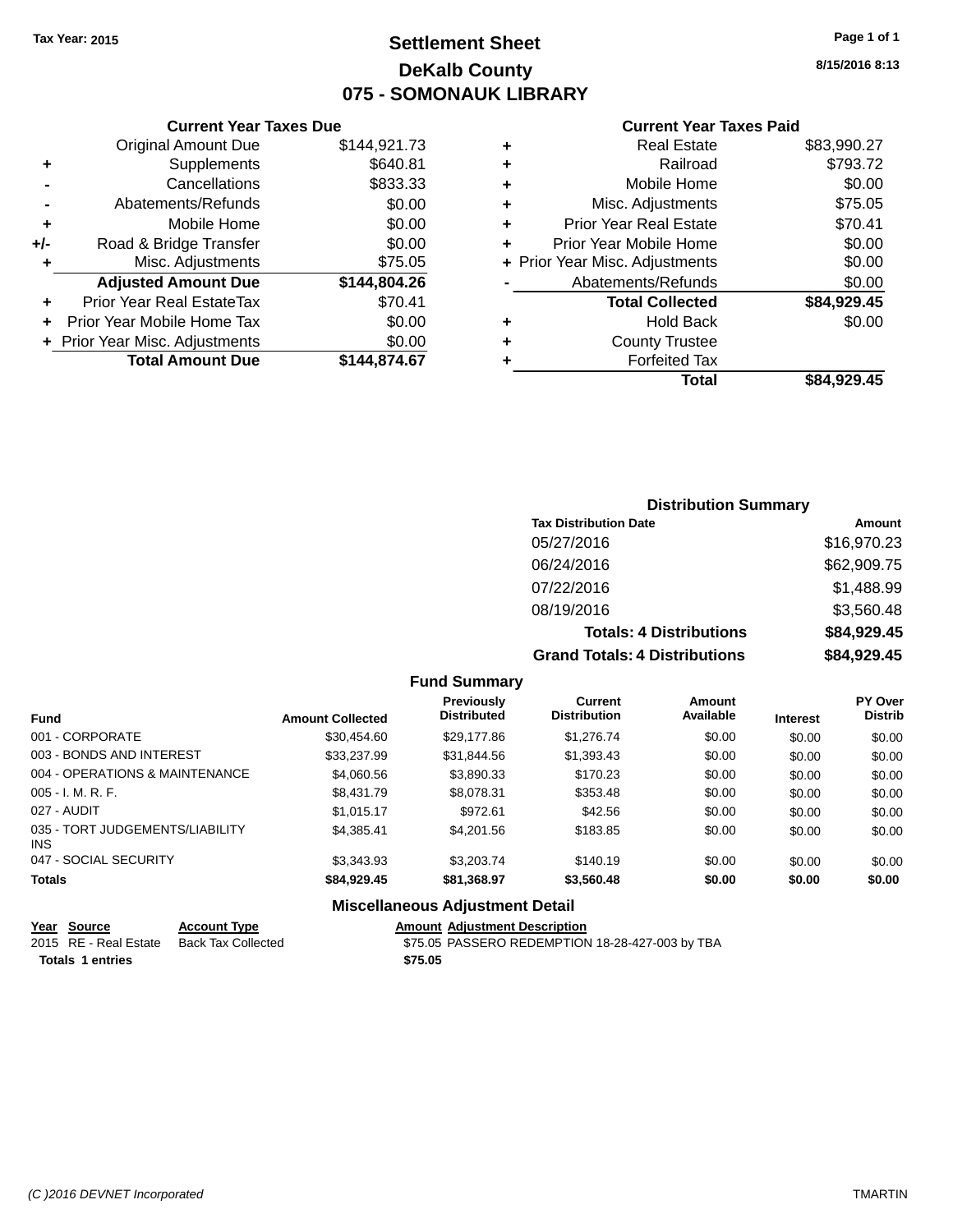### **Settlement Sheet Tax Year: 2015 Page 1 of 1 DeKalb County 076 - CITY OF SYCAMORE**

**8/15/2016 8:13**

#### **Current Year Taxes Paid**

|     | <b>Current Year Taxes Due</b>  |                |
|-----|--------------------------------|----------------|
|     | <b>Original Amount Due</b>     | \$2,779,465.45 |
| ٠   | Supplements                    | \$23,676.22    |
|     | Cancellations                  | \$25,654.77    |
|     | Abatements/Refunds             | \$0.00         |
| ÷   | Mobile Home                    | \$0.00         |
| +/- | Road & Bridge Transfer         | \$24,098.98    |
| ٠   | Misc. Adjustments              | \$814.05       |
|     | <b>Adjusted Amount Due</b>     | \$2,802,399.93 |
| ÷   | Prior Year Real EstateTax      | (\$1,084.37)   |
|     | Prior Year Mobile Home Tax     | \$0.00         |
|     | + Prior Year Misc. Adjustments | \$0.00         |
|     | <b>Total Amount Due</b>        | \$2,801,315.56 |
|     |                                |                |

| ٠ | <b>Real Estate</b>             | \$1,558,158.82 |
|---|--------------------------------|----------------|
| ٠ | Railroad                       | \$0.19         |
| ٠ | Mobile Home                    | \$0.00         |
| ٠ | Misc. Adjustments              | \$814.05       |
| ٠ | <b>Prior Year Real Estate</b>  | (\$1,084.37)   |
| ٠ | Prior Year Mobile Home         | \$0.00         |
|   | + Prior Year Misc. Adjustments | \$0.00         |
|   | Abatements/Refunds             | \$0.00         |
|   | <b>Total Collected</b>         | \$1,557,888.69 |
| ٠ | <b>Hold Back</b>               | \$0.00         |
| ٠ | <b>County Trustee</b>          |                |
| ٠ | <b>Forfeited Tax</b>           |                |
|   | Total                          | \$1,557,888.69 |
|   |                                |                |

**Totals: 4 Distributions \$1,557,888.69**

| <b>Road and Bridge Summary</b>   |             |               |                              | <b>Distribution Summary</b> |  |  |
|----------------------------------|-------------|---------------|------------------------------|-----------------------------|--|--|
| <b>Rd./Br. District</b>          | Amt. Due    | Amt. Distrib. | <b>Tax Distribution Date</b> | Amount                      |  |  |
| <b>CORTLAND ROAD &amp; BRIDG</b> | \$26,761.34 | \$14.573.69   | 05/27/2016                   | \$286,582.26                |  |  |
| DEKALB ROAD & BRIDGE             | \$9.919.47  | \$5.427.50    | 06/24/2016                   | \$1,187,060.72              |  |  |
| <b>SYCAMORE ROAD &amp; BRID(</b> | \$7,330.60  | \$4,097.79    | 07/22/2016                   | \$24,591.69                 |  |  |
| <b>Totals</b>                    | \$44,011.41 | \$24,098.98   | 08/19/2016                   | \$59,654.02                 |  |  |

#### **Grand Totals: 4 Distributions \$1,557,888.69 Fund Summary**

|                              |                         | י שיייייש שיייי                         |                                       |                     |                 |                           |
|------------------------------|-------------------------|-----------------------------------------|---------------------------------------|---------------------|-----------------|---------------------------|
| <b>Fund</b>                  | <b>Amount Collected</b> | <b>Previously</b><br><b>Distributed</b> | <b>Current</b><br><b>Distribution</b> | Amount<br>Available | <b>Interest</b> | PY Over<br><b>Distrib</b> |
| 001 - CORPORATE              | \$691,068.92            | \$664.561.15                            | \$26,507.77                           | \$0.00              | \$0.00          | \$0.00                    |
| 003 - BONDS AND INTEREST     | \$86,409.11             | \$83.094.66                             | \$3,314.45                            | \$0.00              | \$0.00          | \$0.00                    |
| $005 - I. M. R. F.$          | \$86,191.30             | \$82.885.21                             | \$3,306.09                            | \$0.00              | \$0.00          | \$0.00                    |
| 007 - ROAD AND BRIDGE        | \$24.098.98             | \$23,277.53                             | \$821.45                              | \$0.00              | \$0.00          | \$0.00                    |
| 013 - FIREFIGHTER'S PENSION  | \$328,214.13            | \$315,624,60                            | \$12,589.53                           | \$0.00              | \$0.00          | \$0.00                    |
| 015 - POLICE PENSION         | \$230,974.92            | \$222.115.26                            | \$8,859.66                            | \$0.00              | \$0.00          | \$0.00                    |
| 047 - SOCIAL SECURITY        | \$51,411.09             | \$49,439.08                             | \$1.972.01                            | \$0.00              | \$0.00          | \$0.00                    |
| 048 - SCHOOL CROSSING GUARDS | \$11.047.88             | \$10.624.10                             | \$423.78                              | \$0.00              | \$0.00          | \$0.00                    |
| 143 - MEDICARE               | \$48,472.36             | \$46,613,08                             | \$1,859.28                            | \$0.00              | \$0.00          | \$0.00                    |
| <b>Totals</b>                | \$1,557,888.69          | \$1.498.234.67                          | \$59.654.02                           | \$0.00              | \$0.00          | \$0.00                    |

| Year Source             | <b>Account Type</b>                        | <b>Amount Adjustment Description</b>               |
|-------------------------|--------------------------------------------|----------------------------------------------------|
|                         | 2015 RE - Real Estate Back Tax Collected   | \$10.63 WAY REDEMPTION 06-29-451-009 by TBA        |
| 2015 RE - Real Estate   | <b>Back Tax Collected</b>                  | \$4.14 WAY REDEMPTION 06-29-451-024 by TBA         |
| 2015 RE - Real Estate   | <b>Back Tax Collected</b>                  | \$13.71 OBERHELMAN REDEMPTION 09-25-451-001 by TBA |
|                         | 2015 RE - Real Estate Paymt In Lieu of Tax | \$785.57 HOUSING AUTHORITY SYCAMORE UNITS by TBA   |
| <b>Totals 4 entries</b> |                                            | \$814.05                                           |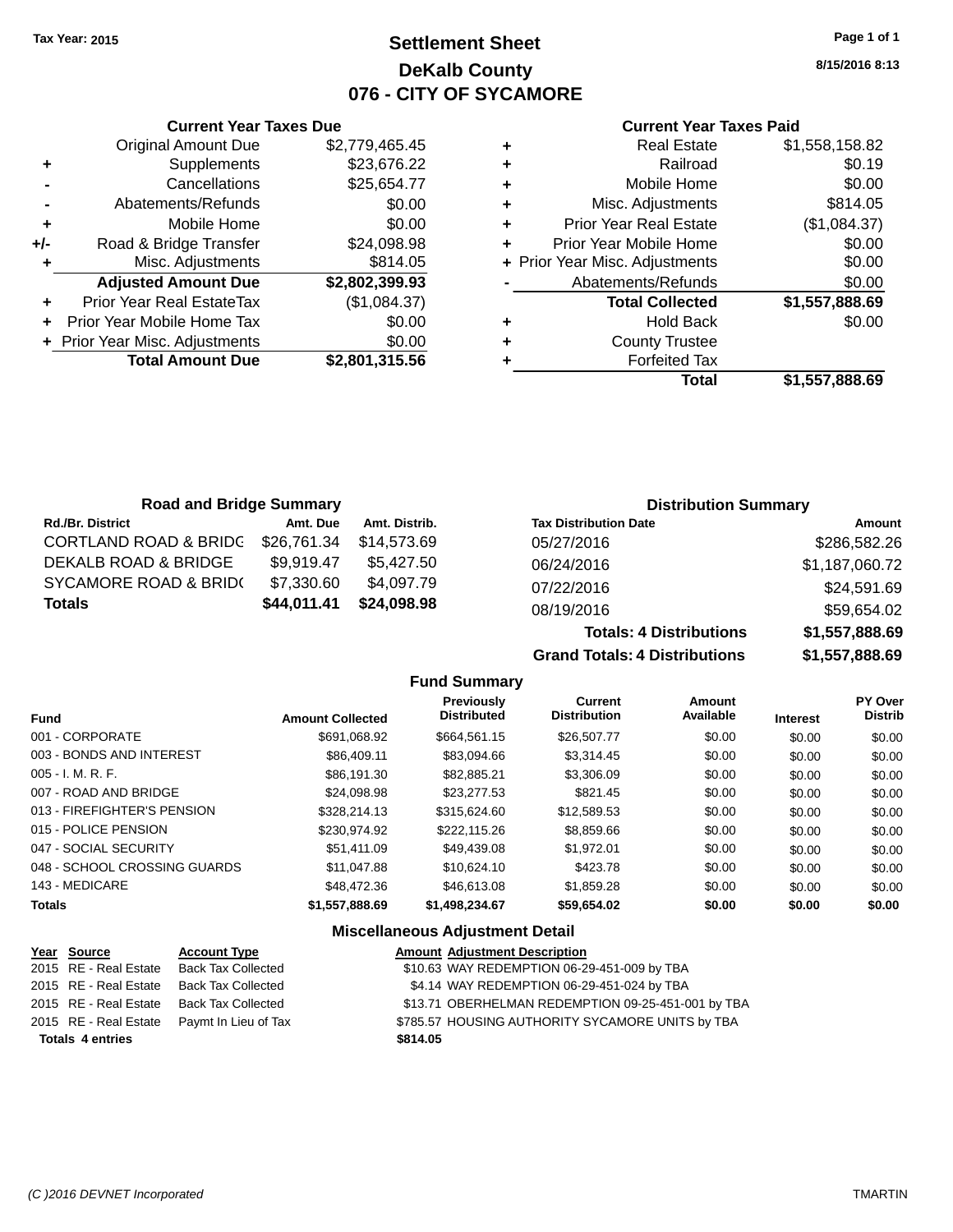## **Settlement Sheet Tax Year: 2015 Page 1 of 1 DeKalb County 077 - SYCAMORE LIBRARY**

**8/15/2016 8:13**

| <b>Current Year Taxes Paid</b> |  |  |  |
|--------------------------------|--|--|--|
|--------------------------------|--|--|--|

|     | <b>Total Amount Due</b>          | \$1,019,506.91 |
|-----|----------------------------------|----------------|
|     | + Prior Year Misc. Adjustments   | \$0.00         |
| ٠   | Prior Year Mobile Home Tax       | \$0.00         |
|     | <b>Prior Year Real EstateTax</b> | (\$391.57)     |
|     | <b>Adjusted Amount Due</b>       | \$1,019,898.48 |
| ٠   | Misc. Adjustments                | \$298.82       |
| +/- | Road & Bridge Transfer           | \$0.00         |
| ٠   | Mobile Home                      | \$0.00         |
|     | Abatements/Refunds               | \$0.00         |
|     | Cancellations                    | \$9,203.71     |
| ٠   | Supplements                      | \$8,494.56     |
|     | <b>Original Amount Due</b>       | \$1,020,308.81 |
|     |                                  |                |

**Current Year Taxes Due**

|   | <b>Real Estate</b>             | \$563,129.50 |
|---|--------------------------------|--------------|
| ٠ | Railroad                       | \$0.07       |
| ٠ | Mobile Home                    | \$0.00       |
| ٠ | Misc. Adjustments              | \$298.82     |
| ٠ | <b>Prior Year Real Estate</b>  | (\$391.57)   |
| ٠ | Prior Year Mobile Home         | \$0.00       |
|   | + Prior Year Misc. Adjustments | \$0.00       |
|   | Abatements/Refunds             | \$0.00       |
|   | <b>Total Collected</b>         | \$563,036.82 |
| ٠ | Hold Back                      | \$0.00       |
| ٠ | <b>County Trustee</b>          |              |
| ٠ | <b>Forfeited Tax</b>           |              |
|   | Total                          | \$563,036.82 |
|   |                                |              |

## **Distribution Summary Tax Distribution Date Amount** 05/27/2016 \$103,548.83 06/24/2016 \$429,012.31 07/22/2016 \$8,878.12 08/19/2016 \$21,597.56 **Totals: 4 Distributions \$563,036.82 Grand Totals: 4 Distributions \$563,036.82**

#### **Fund Summary**

| Fund                                     | <b>Amount Collected</b> | <b>Previously</b><br><b>Distributed</b> | <b>Current</b><br><b>Distribution</b> | Amount<br>Available | <b>Interest</b> | <b>PY Over</b><br><b>Distrib</b> |
|------------------------------------------|-------------------------|-----------------------------------------|---------------------------------------|---------------------|-----------------|----------------------------------|
| 005 - I. M. R. F.                        | \$0.00                  | \$0.00                                  | \$0.00                                | \$0.00              | \$0.00          | \$0.00                           |
| 016 - LIBRARY (township, municipalities) | \$563.036.82            | \$541,439.26                            | \$21,597.56                           | \$0.00              | \$0.00          | \$0.00                           |
| 027 - AUDIT                              | \$0.00                  | \$0.00                                  | \$0.00                                | \$0.00              | \$0.00          | \$0.00                           |
| 047 - SOCIAL SECURITY                    | \$0.00                  | \$0.00                                  | \$0.00                                | \$0.00              | \$0.00          | \$0.00                           |
| Totals                                   | \$563.036.82            | \$541,439.26                            | \$21,597.56                           | \$0.00              | \$0.00          | \$0.00                           |

#### **Miscellaneous Adjustment Detail**

| Year Source             | <b>Account Type</b>       | <b>Amount Adjustment Description</b>              |
|-------------------------|---------------------------|---------------------------------------------------|
| 2015 RE - Real Estate   | <b>Back Tax Collected</b> | \$3.90 WAY REDEMPTION 06-29-451-009 by TBA        |
| 2015 RE - Real Estate   | <b>Back Tax Collected</b> | \$1.52 WAY REDEMPTION 06-29-451-024 by TBA        |
| 2015 RE - Real Estate   | <b>Back Tax Collected</b> | \$5.03 OBERHELMAN REDEMPTION 09-25-451-001 by TBA |
| 2015 RE - Real Estate   | Paymt In Lieu of Tax      | \$288.37 HOUSING AUTHORITY SYCAMORE UNITS by TBA  |
| <b>Totals 4 entries</b> |                           | \$298.82                                          |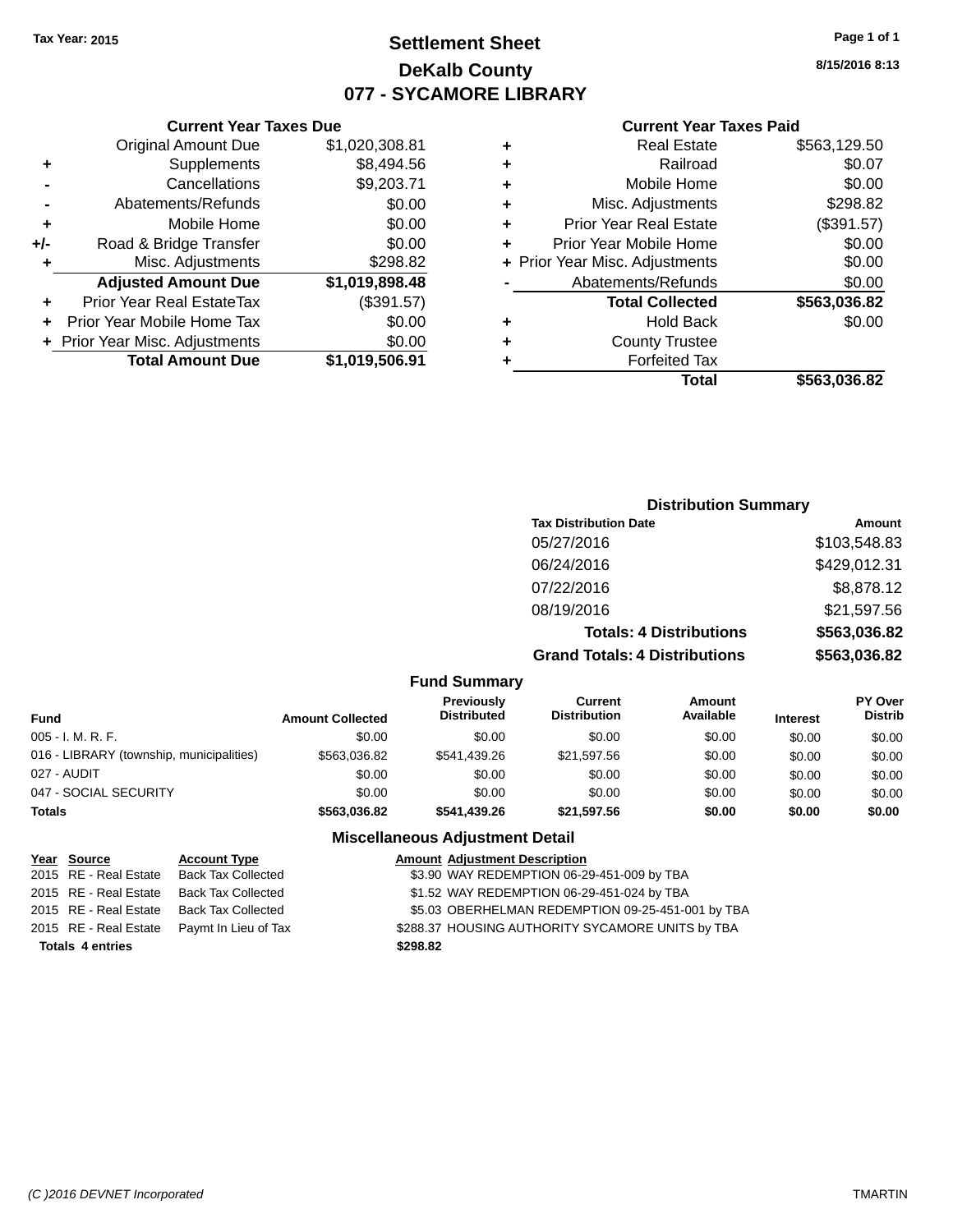## **Settlement Sheet Tax Year: 2015 Page 1 of 1 DeKalb County 078 - VILLAGE OF WATERMAN**

**8/15/2016 8:13**

#### **Current Year Taxes Paid**

|     | <b>Current Year Taxes Due</b>  |              |  |  |  |  |  |  |
|-----|--------------------------------|--------------|--|--|--|--|--|--|
|     | <b>Original Amount Due</b>     | \$178,130.69 |  |  |  |  |  |  |
| ٠   | Supplements                    | \$865.03     |  |  |  |  |  |  |
|     | \$1,008.24<br>Cancellations    |              |  |  |  |  |  |  |
|     | Abatements/Refunds             | \$0.00       |  |  |  |  |  |  |
| ٠   | Mobile Home                    | \$0.00       |  |  |  |  |  |  |
| +/- | Road & Bridge Transfer         | \$18,353.89  |  |  |  |  |  |  |
| ٠   | Misc. Adjustments              | \$120.43     |  |  |  |  |  |  |
|     | <b>Adjusted Amount Due</b>     | \$196,461.80 |  |  |  |  |  |  |
| ٠   | Prior Year Real EstateTax      | \$0.00       |  |  |  |  |  |  |
|     | Prior Year Mobile Home Tax     | \$0.00       |  |  |  |  |  |  |
|     | + Prior Year Misc. Adjustments | \$0.00       |  |  |  |  |  |  |
|     | <b>Total Amount Due</b>        | \$196,461.80 |  |  |  |  |  |  |
|     |                                |              |  |  |  |  |  |  |

| ٠ | Railroad                       | \$821.23     |
|---|--------------------------------|--------------|
| ٠ | Mobile Home                    | \$0.00       |
| ٠ | Misc. Adjustments              | \$120.43     |
| ٠ | <b>Prior Year Real Estate</b>  | \$0.00       |
| ٠ | Prior Year Mobile Home         | \$0.00       |
|   | + Prior Year Misc. Adjustments | \$0.00       |
|   | Abatements/Refunds             | \$0.00       |
|   | <b>Total Collected</b>         | \$118,658.09 |
| ٠ | <b>Hold Back</b>               | \$0.00       |
|   |                                |              |
| ٠ | <b>County Trustee</b>          |              |
|   | <b>Forfeited Tax</b>           |              |

| <b>Road and Bridge Summary</b>   |             |               | <b>Distribution Summary</b>    |              |  |
|----------------------------------|-------------|---------------|--------------------------------|--------------|--|
| <b>Rd./Br. District</b>          | Amt. Due    | Amt. Distrib. | <b>Tax Distribution Date</b>   | Amount       |  |
| <b>CLINTON ROAD &amp; BRIDGE</b> | \$31,904.70 | \$18.353.89   | 05/27/2016                     | \$33,165.46  |  |
| <b>Totals</b>                    | \$31,904.70 | \$18,353.89   | 06/24/2016                     | \$81,042.72  |  |
|                                  |             |               | 07/22/2016                     | \$1,393.07   |  |
|                                  |             |               | 08/19/2016                     | \$3,056.84   |  |
|                                  |             |               | <b>Totals: 4 Distributions</b> | \$118,658.09 |  |

**Grand Totals: 4 Distributions** 

| istributions | \$118,658.09 |
|--------------|--------------|
| istributions | \$118,658.09 |

|                                         |                         | <b>Fund Summary</b>                    |                                       |                     |                 |                           |
|-----------------------------------------|-------------------------|----------------------------------------|---------------------------------------|---------------------|-----------------|---------------------------|
| <b>Fund</b>                             | <b>Amount Collected</b> | Previously<br><b>Distributed</b>       | <b>Current</b><br><b>Distribution</b> | Amount<br>Available | <b>Interest</b> | PY Over<br><b>Distrib</b> |
| 001 - CORPORATE                         | \$55,624.58             | \$54.127.21                            | \$1,497.37                            | \$0.00              | \$0.00          | \$0.00                    |
| 007 - ROAD AND BRIDGE                   | \$18,353.89             | \$17.997.17                            | \$356.72                              | \$0.00              | \$0.00          | \$0.00                    |
| 014 - POLICE PROTECTION                 | \$16,500.85             | \$16,056,66                            | \$444.19                              | \$0.00              | \$0.00          | \$0.00                    |
| 027 - AUDIT                             | \$8,406.69              | \$8,180.39                             | \$226.30                              | \$0.00              | \$0.00          | \$0.00                    |
| 035 - TORT JUDGEMENTS/LIABILITY<br>INS. | \$17,886,66             | \$17,405.16                            | \$481.50                              | \$0.00              | \$0.00          | \$0.00                    |
| 047 - SOCIAL SECURITY                   | \$1,639.76              | \$1,595.62                             | \$44.14                               | \$0.00              | \$0.00          | \$0.00                    |
| 073 - CHLORINATION OF SEWAGE            | \$245.66                | \$239.04                               | \$6.62                                | \$0.00              | \$0.00          | \$0.00                    |
| <b>Totals</b>                           | \$118,658.09            | \$115,601.25                           | \$3,056.84                            | \$0.00              | \$0.00          | \$0.00                    |
|                                         |                         | <b>Miscellaneous Adjustment Detail</b> |                                       |                     |                 |                           |

| Year Source             | <b>Account Type</b> | <b>Amount Adiustment Description</b>            |
|-------------------------|---------------------|-------------------------------------------------|
| 2015 RE - Real Estate   | Back Tax Collected  | \$120.43 MCCORD REDEMPTION 14-15-351-002 by TBA |
| <b>Totals 1 entries</b> |                     | \$120.43                                        |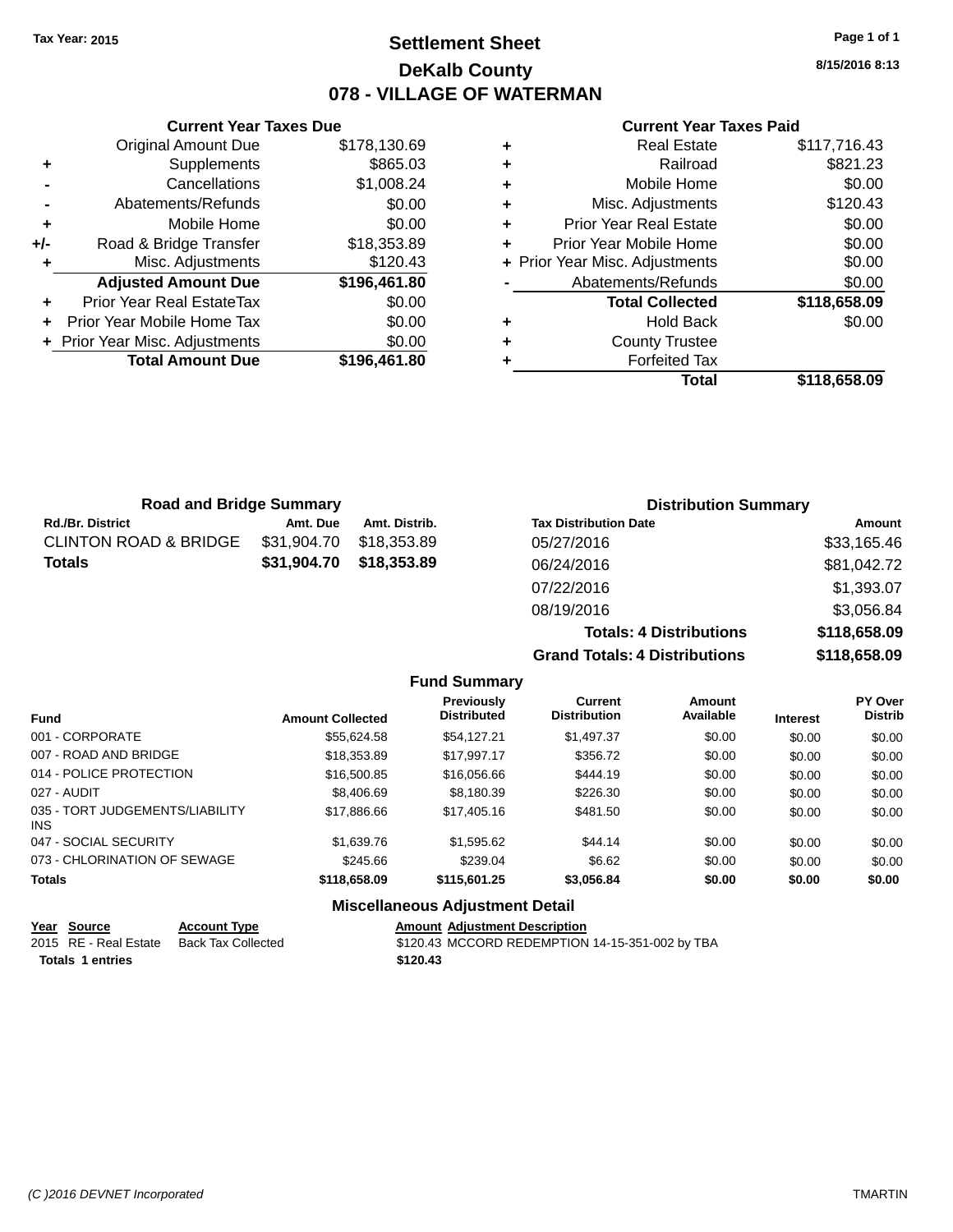## **Settlement Sheet Tax Year: 2015 Page 1 of 1 DeKalb County 079 - HINCKLEY SPEC SERV #1**

**8/15/2016 8:13**

## **Current Year Taxes Paid**

|       | <b>Current Year Taxes Due</b>  |          |
|-------|--------------------------------|----------|
|       | <b>Original Amount Due</b>     | \$450.08 |
| ٠     | Supplements                    | \$10.72  |
|       | Cancellations                  | \$12.23  |
|       | Abatements/Refunds             | \$0.00   |
| ÷     | Mobile Home                    | \$0.00   |
| $+/-$ | Road & Bridge Transfer         | \$0.00   |
|       | Misc. Adjustments              | \$0.00   |
|       | <b>Adjusted Amount Due</b>     | \$448.57 |
| ٠     | Prior Year Real EstateTax      | \$0.00   |
|       | Prior Year Mobile Home Tax     | \$0.00   |
|       | + Prior Year Misc. Adjustments | \$0.00   |
|       | <b>Total Amount Due</b>        | 448.57   |
|       |                                |          |

|   | <b>Real Estate</b>             | \$224.29 |
|---|--------------------------------|----------|
| ٠ | Railroad                       | \$0.00   |
| ٠ | Mobile Home                    | \$0.00   |
| ٠ | Misc. Adjustments              | \$0.00   |
| ٠ | <b>Prior Year Real Estate</b>  | \$0.00   |
|   | Prior Year Mobile Home         | \$0.00   |
|   | + Prior Year Misc. Adjustments | \$0.00   |
|   | Abatements/Refunds             | \$0.00   |
|   | <b>Total Collected</b>         | \$224.29 |
| ٠ | <b>Hold Back</b>               | \$0.00   |
|   | <b>County Trustee</b>          |          |
| ٠ | <b>Forfeited Tax</b>           |          |
|   | Total                          | \$224.29 |
|   |                                |          |

|                            |                         |                                  |                                       | <b>Distribution Summary</b>    |                 |                           |
|----------------------------|-------------------------|----------------------------------|---------------------------------------|--------------------------------|-----------------|---------------------------|
|                            |                         |                                  | <b>Tax Distribution Date</b>          |                                |                 | Amount                    |
|                            |                         |                                  | 05/27/2016                            |                                |                 | \$41.36                   |
|                            |                         |                                  | 06/24/2016                            |                                |                 | \$182.93                  |
|                            |                         |                                  |                                       | <b>Totals: 2 Distributions</b> |                 | \$224.29                  |
|                            |                         |                                  | <b>Grand Totals: 2 Distributions</b>  |                                |                 | \$224.29                  |
|                            |                         | <b>Fund Summary</b>              |                                       |                                |                 |                           |
| Fund                       | <b>Amount Collected</b> | Previously<br><b>Distributed</b> | <b>Current</b><br><b>Distribution</b> | Amount<br>Available            | <b>Interest</b> | PY Over<br><b>Distrib</b> |
| 023 - SPECIAL SERVICE AREA | \$224.29                | \$224.29                         | \$0.00                                | \$0.00                         | \$0.00          | \$0.00                    |
| <b>Totals</b>              | \$224.29                | \$224.29                         | \$0.00                                | \$0.00                         | \$0.00          | \$0.00                    |
|                            |                         |                                  |                                       |                                |                 |                           |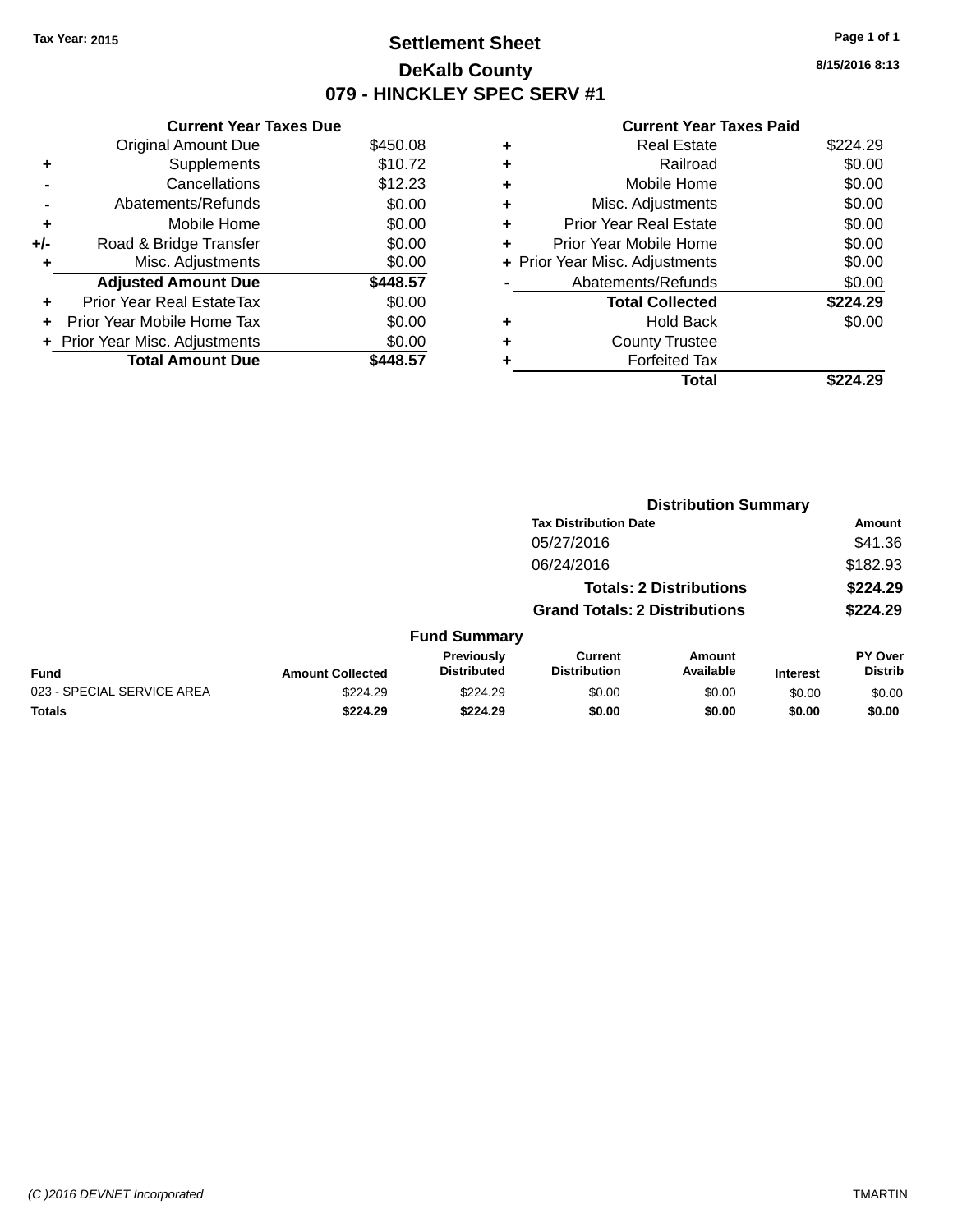## **Settlement Sheet Tax Year: 2015 Page 1 of 1 DeKalb County 080 - HINCKLEY SPEC SERV #2**

**8/15/2016 8:13**

### **Current Year Taxes Paid**

|     | <b>Current Year Taxes Due</b> |          |  |  |  |
|-----|-------------------------------|----------|--|--|--|
|     | <b>Original Amount Due</b>    | \$450.13 |  |  |  |
| ٠   | Supplements                   | \$0.00   |  |  |  |
|     | Cancellations                 | \$0.00   |  |  |  |
|     | Abatements/Refunds            | \$0.00   |  |  |  |
| ٠   | Mobile Home                   | \$0.00   |  |  |  |
| +/- | Road & Bridge Transfer        | \$0.00   |  |  |  |
| ٠   | Misc. Adjustments             | \$0.00   |  |  |  |
|     | <b>Adjusted Amount Due</b>    | \$450.13 |  |  |  |
| ÷   | Prior Year Real EstateTax     | \$0.00   |  |  |  |
|     | Prior Year Mobile Home Tax    | \$0.00   |  |  |  |
|     | Prior Year Misc. Adjustments  | \$0.00   |  |  |  |
|     | <b>Total Amount Due</b>       | \$450.13 |  |  |  |

| ٠ | <b>Real Estate</b>             | \$248.57 |
|---|--------------------------------|----------|
| ٠ | Railroad                       | \$0.00   |
| ٠ | Mobile Home                    | \$0.00   |
| ٠ | Misc. Adjustments              | \$0.00   |
| ٠ | <b>Prior Year Real Estate</b>  | \$0.00   |
| ٠ | Prior Year Mobile Home         | \$0.00   |
|   | + Prior Year Misc. Adjustments | \$0.00   |
|   | Abatements/Refunds             | \$0.00   |
|   | <b>Total Collected</b>         | \$248.57 |
| ٠ | <b>Hold Back</b>               | \$0.00   |
|   | <b>County Trustee</b>          |          |
| ٠ | <b>Forfeited Tax</b>           |          |
|   | Total                          | \$248.57 |
|   |                                |          |

|                            |                         |                                         |                                       | <b>Distribution Summary</b>    |                 |                           |
|----------------------------|-------------------------|-----------------------------------------|---------------------------------------|--------------------------------|-----------------|---------------------------|
|                            |                         |                                         | <b>Tax Distribution Date</b>          |                                |                 | Amount                    |
|                            |                         |                                         | 05/27/2016                            |                                |                 | \$38.79                   |
|                            |                         |                                         | 06/24/2016                            |                                |                 | \$198.04                  |
|                            |                         |                                         | 07/22/2016                            |                                |                 | \$3.08                    |
|                            |                         |                                         | 08/19/2016                            |                                |                 | \$8.66                    |
|                            |                         |                                         |                                       | <b>Totals: 4 Distributions</b> |                 | \$248.57                  |
|                            |                         |                                         | <b>Grand Totals: 4 Distributions</b>  |                                |                 | \$248.57                  |
|                            |                         | <b>Fund Summary</b>                     |                                       |                                |                 |                           |
| <b>Fund</b>                | <b>Amount Collected</b> | <b>Previously</b><br><b>Distributed</b> | <b>Current</b><br><b>Distribution</b> | <b>Amount</b><br>Available     | <b>Interest</b> | PY Over<br><b>Distrib</b> |
| 023 - SPECIAL SERVICE AREA | \$248.57                | \$239.91                                | \$8.66                                | \$0.00                         | \$0.00          | \$0.00                    |
| <b>Totals</b>              | \$248.57                | \$239.91                                | \$8.66                                | \$0.00                         | \$0.00          | \$0.00                    |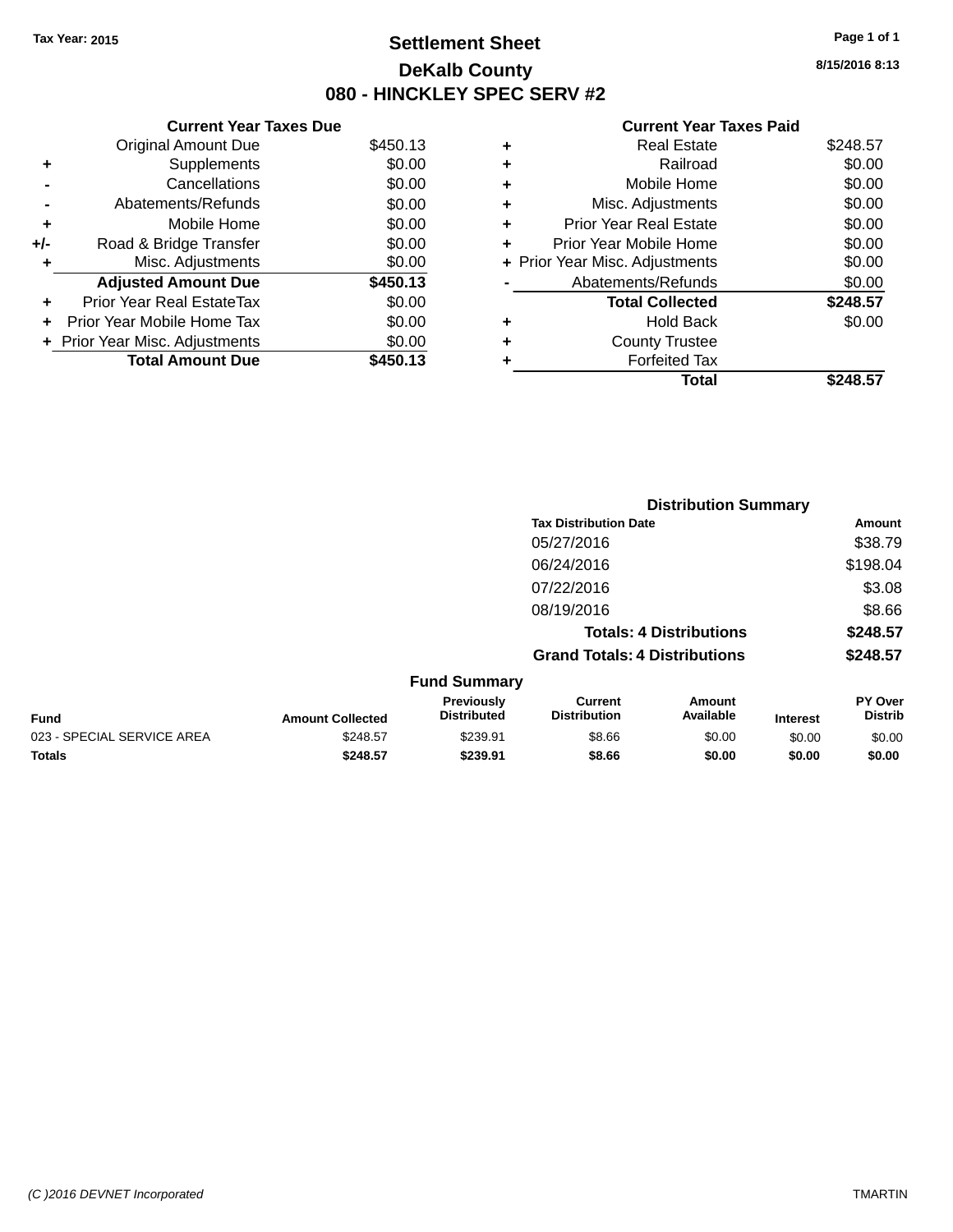## **Settlement Sheet Tax Year: 2015 Page 1 of 1 DeKalb County 083 - TOWN OF CORTLAND SBA #1**

**8/15/2016 8:13**

| <b>Current Year Taxes Paid</b> |  |  |  |
|--------------------------------|--|--|--|
|--------------------------------|--|--|--|

|     | <b>Current Year Taxes Due</b>  |        |  |  |  |
|-----|--------------------------------|--------|--|--|--|
|     | Original Amount Due            | \$0.00 |  |  |  |
| ÷   | Supplements                    | \$0.00 |  |  |  |
|     | Cancellations                  | \$0.00 |  |  |  |
|     | Abatements/Refunds             | \$0.00 |  |  |  |
| ٠   | Mobile Home                    | \$0.00 |  |  |  |
| +/- | Road & Bridge Transfer         | \$0.00 |  |  |  |
| ٠   | Misc. Adjustments              | \$0.00 |  |  |  |
|     | <b>Adjusted Amount Due</b>     | \$0.00 |  |  |  |
| ٠   | Prior Year Real EstateTax      | \$0.00 |  |  |  |
| ÷   | Prior Year Mobile Home Tax     | \$0.00 |  |  |  |
|     | + Prior Year Misc. Adjustments | \$0.00 |  |  |  |
|     | <b>Total Amount Due</b>        | \$0.00 |  |  |  |
|     |                                |        |  |  |  |

|   | <b>Real Estate</b>             | \$0.00 |
|---|--------------------------------|--------|
| ٠ | Railroad                       | \$0.00 |
| ٠ | Mobile Home                    | \$0.00 |
| ٠ | Misc. Adjustments              | \$0.00 |
| ٠ | <b>Prior Year Real Estate</b>  | \$0.00 |
| ٠ | Prior Year Mobile Home         | \$0.00 |
|   | + Prior Year Misc. Adjustments | \$0.00 |
|   | Abatements/Refunds             | \$0.00 |
|   | <b>Total Collected</b>         | \$0.00 |
| ٠ | <b>Hold Back</b>               | \$0.00 |
| ÷ | <b>County Trustee</b>          |        |
|   | <b>Forfeited Tax</b>           |        |
|   | Total                          |        |

| <b>Fund Summary</b>      |                         |                                         |                                |                     |                 |                                  |
|--------------------------|-------------------------|-----------------------------------------|--------------------------------|---------------------|-----------------|----------------------------------|
| <b>Fund</b>              | <b>Amount Collected</b> | <b>Previously</b><br><b>Distributed</b> | Current<br><b>Distribution</b> | Amount<br>Available | <b>Interest</b> | <b>PY Over</b><br><b>Distrib</b> |
| 003 - BONDS AND INTEREST | \$0.00                  | \$0.00                                  | \$0.00                         | \$0.00              | \$0.00          | \$0.00                           |
| <b>Totals</b>            | \$0.00                  | \$0.00                                  | \$0.00                         | \$0.00              | \$0.00          | \$0.00                           |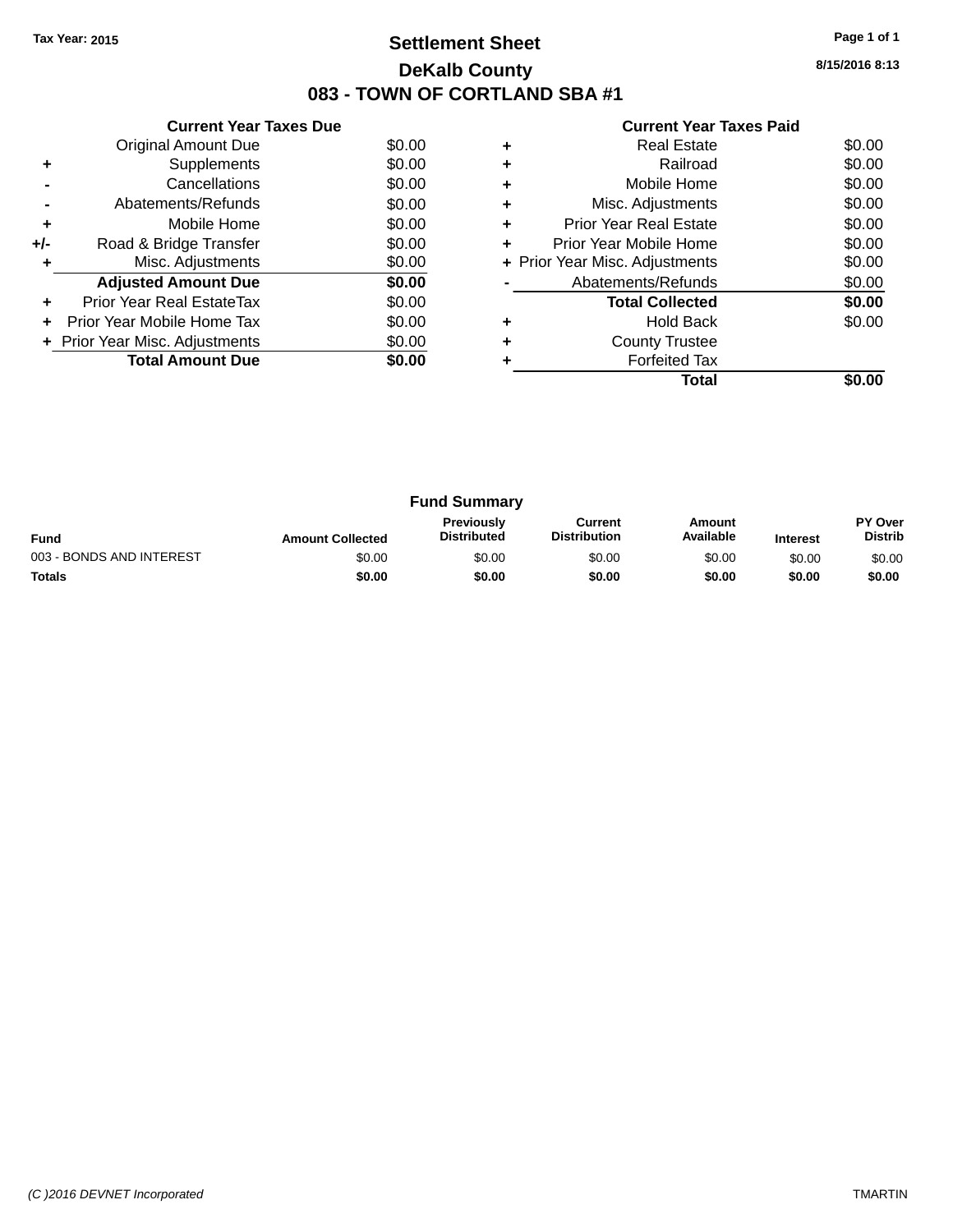## **Settlement Sheet Tax Year: 2015 Page 1 of 1 DeKalb County 085 - BURLINGTON FIRE**

**Current Year Taxes Due** Original Amount Due \$10,772.40 **+** Supplements \$0.00 **-** Cancellations \$0.00 **-** Abatements/Refunds \$0.00 **+** Mobile Home \$0.00 **+/-** Road & Bridge Transfer \$0.00 **+** Misc. Adjustments \$0.00 **Adjusted Amount Due \$10,772.40 +** Prior Year Real EstateTax \$0.00 **+** Prior Year Mobile Home Tax \$0.00 **+** Prior Year Misc. Adjustments \$0.00<br> **Total Amount Due** \$10,772.40 **Total Amount Due** 

## **Current Year Taxes Paid**

|   | <b>Real Estate</b>             | \$6,299.41 |
|---|--------------------------------|------------|
| ٠ | Railroad                       | \$326.90   |
| ٠ | Mobile Home                    | \$0.00     |
| ٠ | Misc. Adjustments              | \$0.00     |
| ٠ | <b>Prior Year Real Estate</b>  | \$0.00     |
| ٠ | Prior Year Mobile Home         | \$0.00     |
|   | + Prior Year Misc. Adjustments | \$0.00     |
|   | Abatements/Refunds             | \$0.00     |
|   | <b>Total Collected</b>         | \$6,626.31 |
| ٠ | <b>Hold Back</b>               | \$0.00     |
| ٠ | <b>County Trustee</b>          |            |
|   | <b>Forfeited Tax</b>           |            |
|   | Total                          | \$6.626.31 |
|   |                                |            |

**8/15/2016 8:13**

|                     |                                      | <b>Distribution Summary</b>    |                 |                |  |
|---------------------|--------------------------------------|--------------------------------|-----------------|----------------|--|
|                     | <b>Tax Distribution Date</b>         |                                |                 | Amount         |  |
|                     | 05/27/2016                           |                                |                 | \$527.38       |  |
|                     | 06/24/2016                           |                                |                 | \$6,098.93     |  |
|                     |                                      | <b>Totals: 2 Distributions</b> |                 | \$6,626.31     |  |
|                     | <b>Grand Totals: 2 Distributions</b> |                                |                 | \$6,626.31     |  |
| <b>Fund Summary</b> |                                      |                                |                 |                |  |
| <b>Previously</b>   | Current                              | Amount                         |                 | <b>PY Over</b> |  |
| <b>Distributed</b>  | <b>Distribution</b>                  | Available                      | <b>Interest</b> | <b>Distrib</b> |  |

| Fund                  | <b>Amount Collected</b> | <b>Previously</b><br><b>Distributed</b> | Current<br><b>Distribution</b> | Amount<br>Available | <b>Interest</b> | <b>PY Over</b><br><b>Distrib</b> |
|-----------------------|-------------------------|-----------------------------------------|--------------------------------|---------------------|-----------------|----------------------------------|
| 001 - CORPORATE       | \$3,177.82              | \$3,177.82                              | \$0.00                         | \$0.00              | \$0.00          | \$0.00                           |
| 047 - SOCIAL SECURITY | \$191.70                | \$191.70                                | \$0.00                         | \$0.00              | \$0.00          | \$0.00                           |
| 064 - AMBULANCE       | \$3,177.82              | \$3.177.82                              | \$0.00                         | \$0.00              | \$0.00          | \$0.00                           |
| 143 - MEDICARE        | \$78.97                 | \$78.97                                 | \$0.00                         | \$0.00              | \$0.00          | \$0.00                           |
| <b>Totals</b>         | \$6,626.31              | \$6,626.31                              | \$0.00                         | \$0.00              | \$0.00          | \$0.00                           |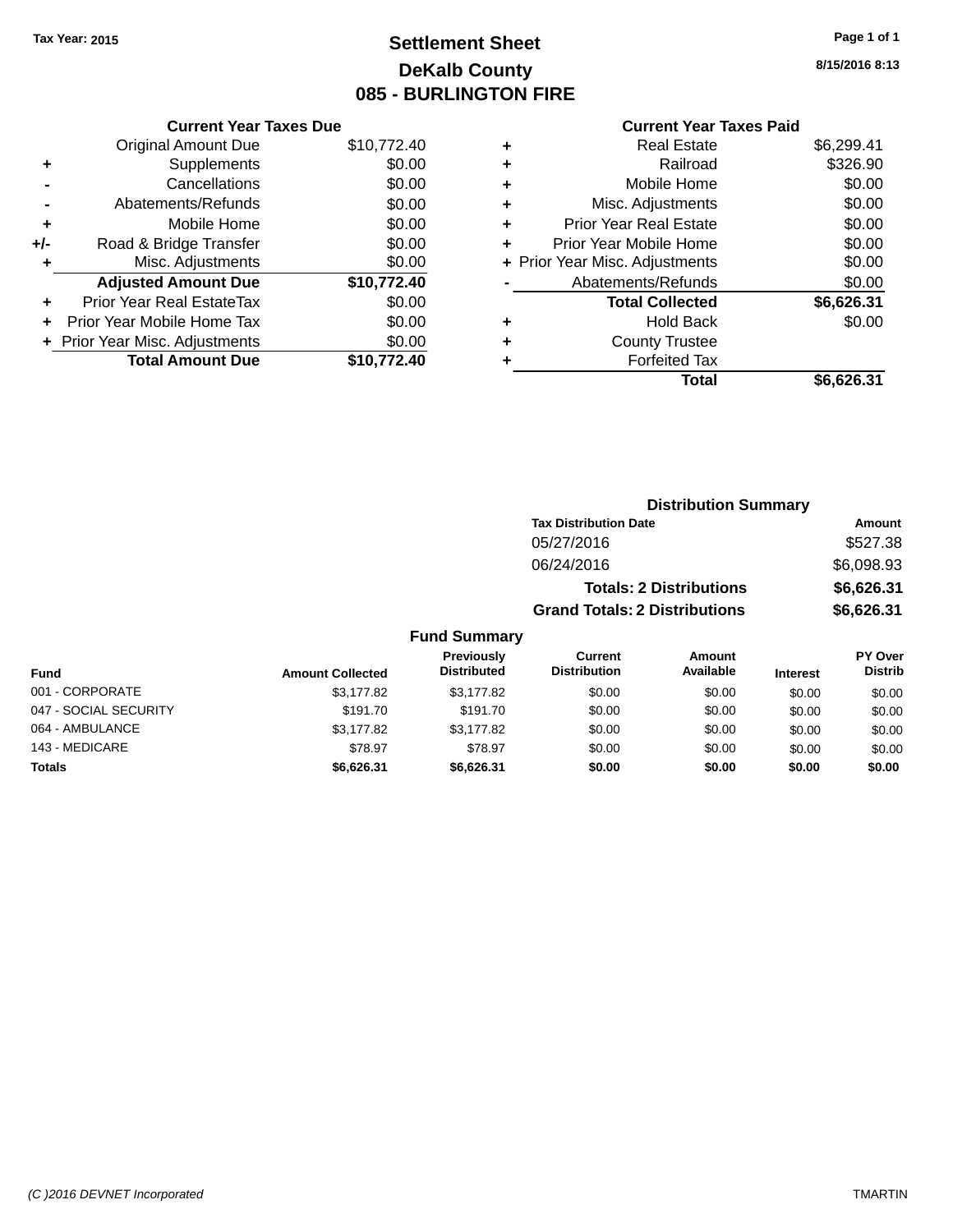## **Settlement Sheet Tax Year: 2015 Page 1 of 1 DeKalb County 086 - CORTLAND FIRE**

**8/15/2016 8:13**

### **Current Year Taxes Paid**

|       | <b>Current Year Taxes Due</b>  |              |  |  |  |
|-------|--------------------------------|--------------|--|--|--|
|       | <b>Original Amount Due</b>     | \$480,577.83 |  |  |  |
| ٠     | Supplements                    | \$2,895.82   |  |  |  |
|       | Cancellations                  | \$3,268.25   |  |  |  |
|       | Abatements/Refunds             | \$0.00       |  |  |  |
| ٠     | Mobile Home                    | \$0.00       |  |  |  |
| $+/-$ | Road & Bridge Transfer         | \$0.00       |  |  |  |
|       | Misc. Adjustments              | \$0.00       |  |  |  |
|       | <b>Adjusted Amount Due</b>     | \$480,205.40 |  |  |  |
| ٠     | Prior Year Real EstateTax      | (\$4.85)     |  |  |  |
|       | Prior Year Mobile Home Tax     | \$0.00       |  |  |  |
|       | + Prior Year Misc. Adjustments | \$0.00       |  |  |  |
|       | <b>Total Amount Due</b>        | \$480,200,55 |  |  |  |
|       |                                |              |  |  |  |

|   | <b>Real Estate</b>             | \$259,107.20 |
|---|--------------------------------|--------------|
| ٠ | Railroad                       | \$2,276.25   |
| ٠ | Mobile Home                    | \$0.00       |
| ٠ | Misc. Adjustments              | \$0.00       |
| ٠ | <b>Prior Year Real Estate</b>  | (\$4.85)     |
| ٠ | Prior Year Mobile Home         | \$0.00       |
|   | + Prior Year Misc. Adjustments | \$0.00       |
|   | Abatements/Refunds             | \$0.00       |
|   | <b>Total Collected</b>         | \$261,378.60 |
| ٠ | <b>Hold Back</b>               | \$0.00       |
| ÷ | <b>County Trustee</b>          |              |
| ٠ | <b>Forfeited Tax</b>           |              |
|   | Total                          | \$261,378.60 |
|   |                                |              |

|                     | <b>Distribution Summary</b>          |              |
|---------------------|--------------------------------------|--------------|
|                     | <b>Tax Distribution Date</b>         | Amount       |
|                     | 05/27/2016                           | \$57,408.13  |
|                     | 06/24/2016                           | \$190,573.38 |
|                     | 07/22/2016                           | \$6,905.55   |
|                     | 08/19/2016                           | \$6,491.54   |
|                     | <b>Totals: 4 Distributions</b>       | \$261,378.60 |
|                     | <b>Grand Totals: 4 Distributions</b> | \$261,378.60 |
| <b>Fund Summarv</b> |                                      |              |

| <b>Fund</b>     | <b>Amount Collected</b> | <b>Previously</b><br><b>Distributed</b> | Current<br><b>Distribution</b> | Amount<br>Available | <b>Interest</b> | <b>PY Over</b><br><b>Distrib</b> |
|-----------------|-------------------------|-----------------------------------------|--------------------------------|---------------------|-----------------|----------------------------------|
| 001 - CORPORATE | \$126,567,36            | \$123,423,96                            | \$3,143.40                     | \$0.00              | \$0.00          | \$0.00                           |
| 064 - AMBULANCE | \$134,811,24            | \$131.463.10                            | \$3,348.14                     | \$0.00              | \$0.00          | \$0.00                           |
| <b>Totals</b>   | \$261.378.60            | \$254.887.06                            | \$6,491.54                     | \$0.00              | \$0.00          | \$0.00                           |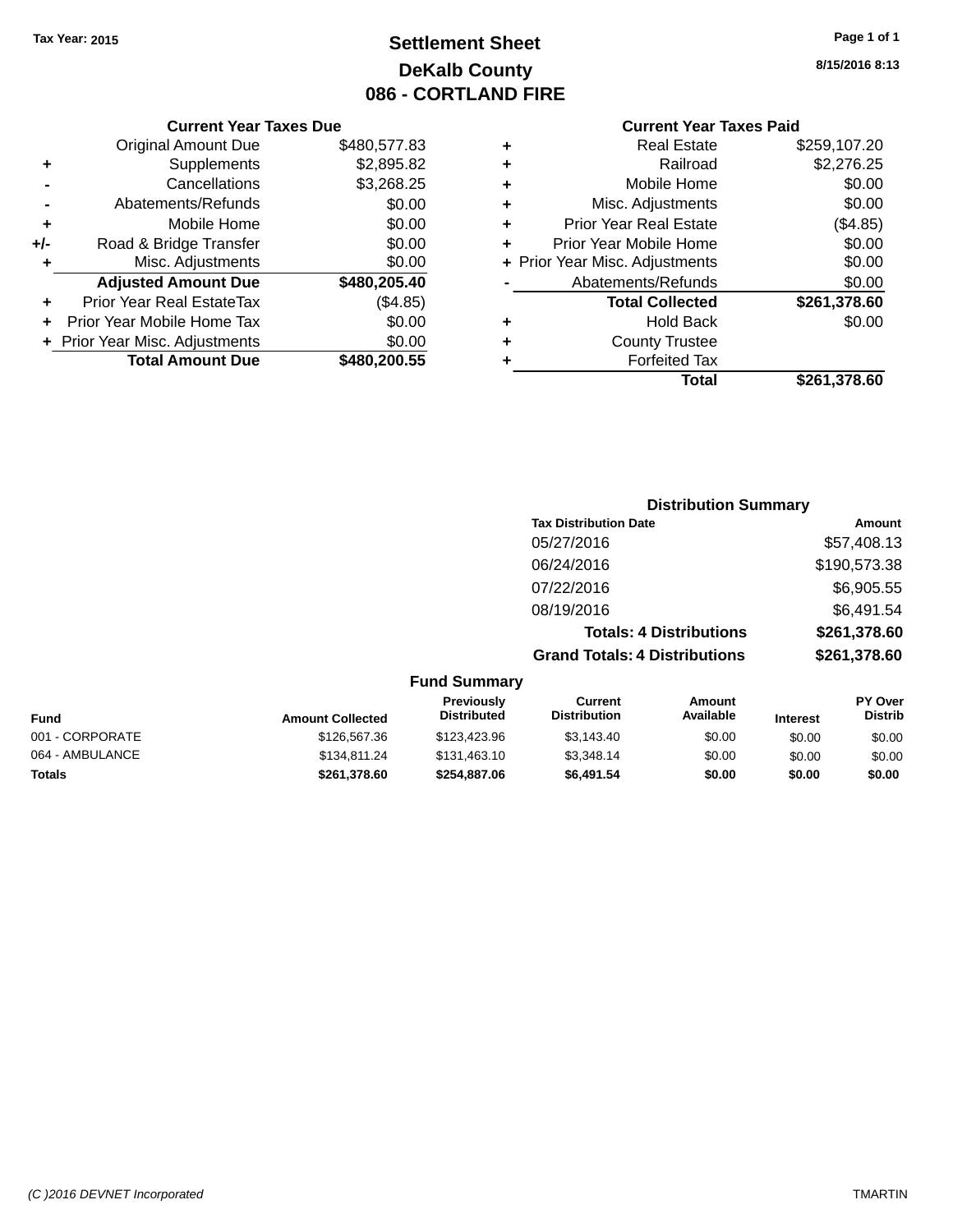## **Settlement Sheet Tax Year: 2015 Page 1 of 1 DeKalb County 087 - DE KALB FIRE**

**8/15/2016 8:13**

|     | <b>Original Amount Due</b>     | \$134,075.13 |
|-----|--------------------------------|--------------|
| ٠   | Supplements                    | \$551.10     |
|     | Cancellations                  | \$661.96     |
|     | Abatements/Refunds             | \$0.00       |
| ٠   | Mobile Home                    | \$0.00       |
| +/- | Road & Bridge Transfer         | \$0.00       |
| ٠   | Misc. Adjustments              | \$0.00       |
|     | <b>Adjusted Amount Due</b>     | \$133,964.27 |
| ÷   | Prior Year Real EstateTax      | \$0.00       |
|     | Prior Year Mobile Home Tax     | \$0.00       |
|     | + Prior Year Misc. Adjustments | \$0.00       |
|     | <b>Total Amount Due</b>        | \$133,964.27 |

#### **Current Year Taxes Paid +** Real Estate \$74,426.65 **+** Railroad \$2,113.17 **+** Mobile Home \$0.00 **+** Misc. Adjustments \$0.00 **+** Prior Year Real Estate \$0.00 **+** Prior Year Mobile Home \$0.00<br> **+** Prior Year Misc Adjustments \$0.00 **+** Prior Year Misc. Adjustments \$0.00

|           | Total                  | \$76,539.82 |
|-----------|------------------------|-------------|
| ÷         | <b>Forfeited Tax</b>   |             |
| $\ddot{}$ | <b>County Trustee</b>  |             |
| ÷         | <b>Hold Back</b>       | \$0.00      |
|           | <b>Total Collected</b> | \$76,539.82 |
|           | Abatements/Refunds     | \$0.00      |
|           |                        | JU.UU       |

|         | <b>Distribution Summary</b>          |             |
|---------|--------------------------------------|-------------|
|         | <b>Tax Distribution Date</b>         | Amount      |
|         | 05/27/2016                           | \$13,625.22 |
|         | 06/24/2016                           | \$60,585.56 |
|         | 07/22/2016                           | \$574.66    |
|         | 08/19/2016                           | \$1,754.38  |
|         | <b>Totals: 4 Distributions</b>       | \$76,539.82 |
|         | <b>Grand Totals: 4 Distributions</b> | \$76,539.82 |
| Summarv |                                      |             |

| <b>Fund Summary</b> |                         |                                         |                                |                     |                 |                                  |
|---------------------|-------------------------|-----------------------------------------|--------------------------------|---------------------|-----------------|----------------------------------|
| <b>Fund</b>         | <b>Amount Collected</b> | <b>Previously</b><br><b>Distributed</b> | Current<br><b>Distribution</b> | Amount<br>Available | <b>Interest</b> | <b>PY Over</b><br><b>Distrib</b> |
| 001 - CORPORATE     | \$76,539.82             | \$74.785.44                             | \$1.754.38                     | \$0.00              | \$0.00          | \$0.00                           |
| <b>Totals</b>       | \$76,539.82             | \$74.785.44                             | \$1.754.38                     | \$0.00              | \$0.00          | \$0.00                           |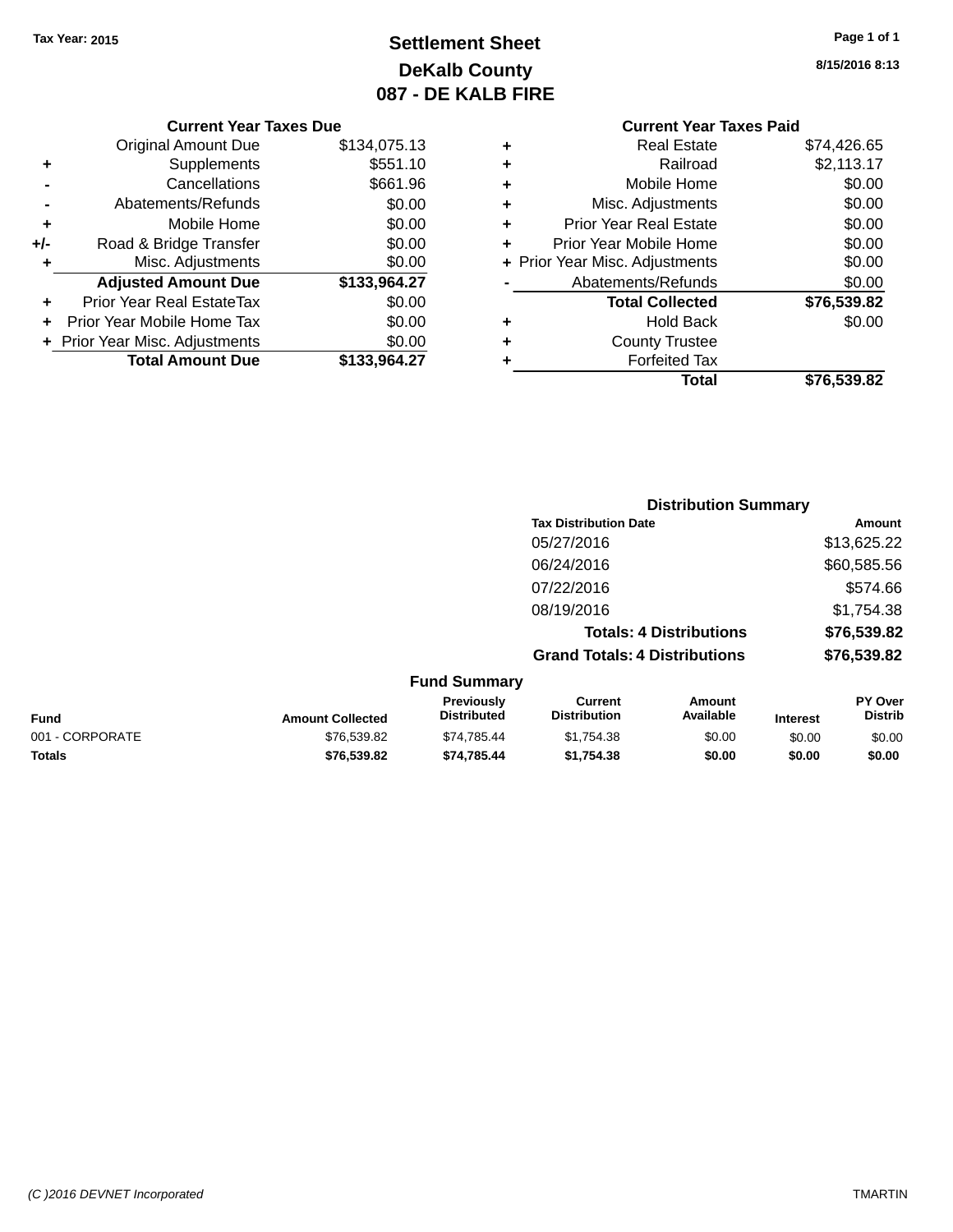## **Settlement Sheet Tax Year: 2015 Page 1 of 1 DeKalb County 088 - EARLVILLE FIRE**

**Totals \$2,036.31 \$1,891.54 \$144.77 \$0.00 \$0.00 \$0.00**

**8/15/2016 8:13**

# **Current Year Taxes Paid +** Real Estate \$1,884.72

|       | <b>Total Amount Due</b>          | \$3.259.64 |
|-------|----------------------------------|------------|
|       | + Prior Year Misc. Adjustments   | \$0.00     |
|       | Prior Year Mobile Home Tax       | \$0.00     |
| ÷     | <b>Prior Year Real EstateTax</b> | \$0.00     |
|       | <b>Adjusted Amount Due</b>       | \$3,259.64 |
| ٠     | Misc. Adjustments                | \$0.00     |
| $+/-$ | Road & Bridge Transfer           | \$0.00     |
| ٠     | Mobile Home                      | \$0.00     |
|       | Abatements/Refunds               | \$0.00     |
|       | Cancellations                    | \$0.00     |
| ٠     | Supplements                      | \$0.00     |
|       | <b>Original Amount Due</b>       | \$3,259.64 |

**Current Year Taxes Due**

| T | noar Loiaio                    | <b>JUUT.IL</b> |
|---|--------------------------------|----------------|
| ÷ | Railroad                       | \$151.59       |
| ÷ | Mobile Home                    | \$0.00         |
| ÷ | Misc. Adjustments              | \$0.00         |
| ÷ | <b>Prior Year Real Estate</b>  | \$0.00         |
| ٠ | Prior Year Mobile Home         | \$0.00         |
|   | + Prior Year Misc. Adjustments | \$0.00         |
|   | Abatements/Refunds             | \$0.00         |
|   | <b>Total Collected</b>         | \$2,036.31     |
| ٠ | <b>Hold Back</b>               | \$0.00         |
| ٠ | <b>County Trustee</b>          |                |
| ٠ | <b>Forfeited Tax</b>           |                |
|   | Total                          | \$2,036.31     |
|   |                                |                |

|                 |                         |                                  |                                       | <b>Distribution Summary</b> |                 |                           |
|-----------------|-------------------------|----------------------------------|---------------------------------------|-----------------------------|-----------------|---------------------------|
|                 |                         |                                  | <b>Tax Distribution Date</b>          |                             |                 | <b>Amount</b>             |
|                 |                         |                                  | 05/27/2016                            |                             |                 | \$609.44                  |
|                 |                         |                                  | 06/24/2016                            |                             |                 | \$1,282.10                |
|                 |                         |                                  | 08/19/2016                            |                             |                 | \$144.77                  |
|                 |                         |                                  | <b>Totals: 3 Distributions</b>        |                             |                 | \$2,036.31                |
|                 |                         |                                  | <b>Grand Totals: 3 Distributions</b>  |                             |                 | \$2,036.31                |
|                 |                         | <b>Fund Summary</b>              |                                       |                             |                 |                           |
| <b>Fund</b>     | <b>Amount Collected</b> | Previously<br><b>Distributed</b> | <b>Current</b><br><b>Distribution</b> | Amount<br>Available         | <b>Interest</b> | PY Over<br><b>Distrib</b> |
| 001 - CORPORATE | \$991.50                | \$921.01                         | \$70.49                               | \$0.00                      | \$0.00          | \$0.00                    |
| 064 - AMBULANCE | \$1.044.81              | \$970.53                         | \$74.28                               | \$0.00                      | \$0.00          | \$0.00                    |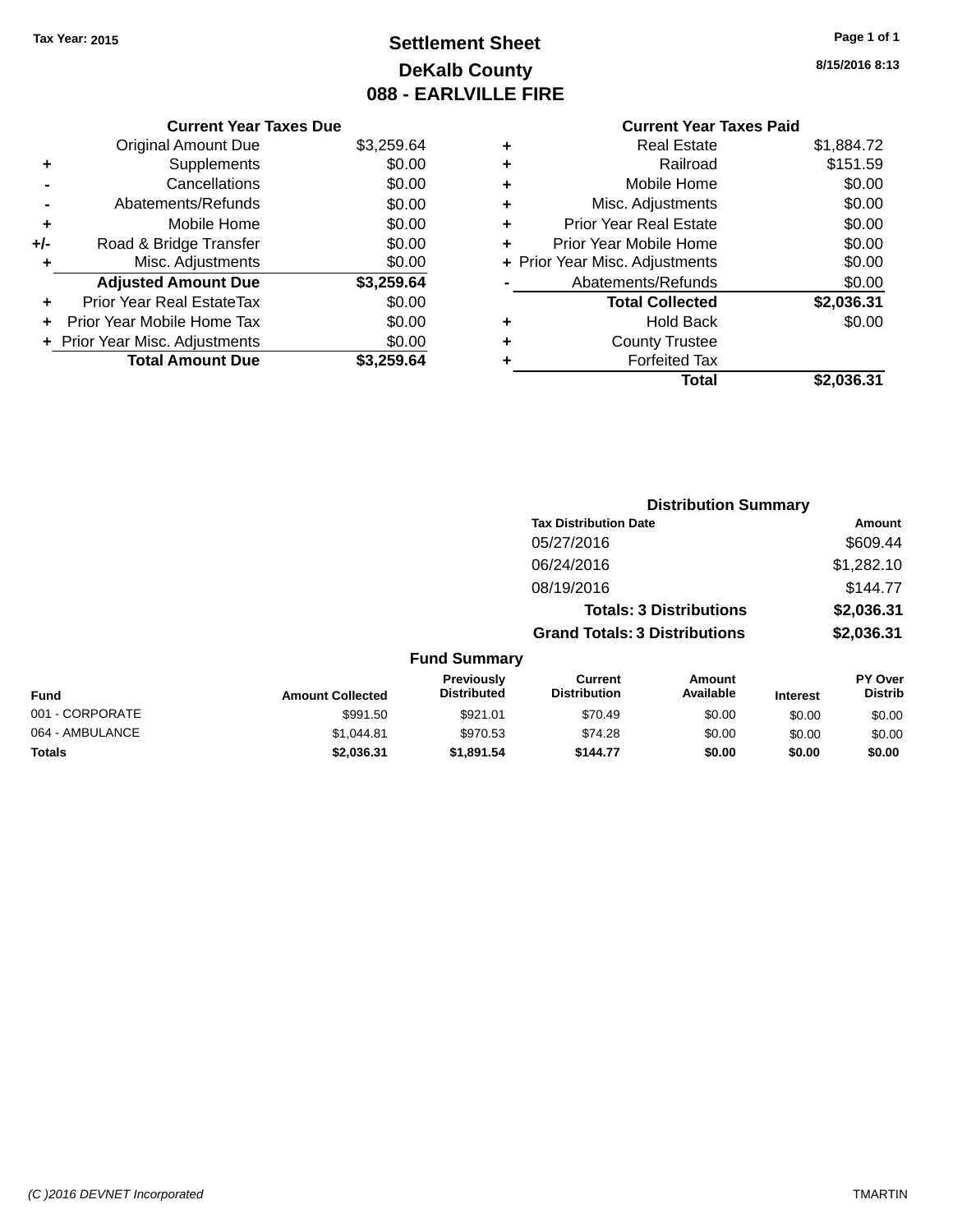## **Settlement Sheet Tax Year: 2015 Page 1 of 1 DeKalb County 089 - GENOA-KINGSTON FIRE**

**8/15/2016 8:13**

#### **Current Year Taxes Paid**

|         |   | Total                          | \$532,927.66 |
|---------|---|--------------------------------|--------------|
| 512.05  | ٠ | <b>Forfeited Tax</b>           |              |
| 159.12  | ٠ | <b>County Trustee</b>          |              |
| \$0.00  | ٠ | <b>Hold Back</b>               | \$0.00       |
| 275.51) |   | <b>Total Collected</b>         | \$532,927.66 |
| 628.44  |   | Abatements/Refunds             | \$10.89      |
| \$88.60 |   | + Prior Year Misc. Adjustments | \$159.12     |
| \$0.00  | ٠ | Prior Year Mobile Home         | \$0.00       |
| \$0.00  | ٠ | <b>Prior Year Real Estate</b>  | (\$275.51)   |
| \$10.89 | ٠ | Misc. Adjustments              | \$88.60      |
| 160.32  | ٠ | Mobile Home                    | \$0.00       |
| 929.34  | ÷ | Railroad                       | \$4,346.13   |
| 781.71  | ٠ | <b>Real Estate</b>             | \$528,620.21 |
|         |   |                                |              |

|     | <b>Current Year Taxes Due</b>  |              |
|-----|--------------------------------|--------------|
|     | <b>Original Amount Due</b>     | \$946,781.71 |
| ٠   | Supplements                    | \$3,929.34   |
|     | Cancellations                  | \$9,160.32   |
|     | Abatements/Refunds             | \$10.89      |
| ٠   | Mobile Home                    | \$0.00       |
| +/- | Road & Bridge Transfer         | \$0.00       |
| ٠   | Misc. Adjustments              | \$88.60      |
|     | <b>Adjusted Amount Due</b>     | \$941,628.44 |
| ٠   | Prior Year Real EstateTax      | (\$275.51)   |
|     | Prior Year Mobile Home Tax     | \$0.00       |
|     | + Prior Year Misc. Adjustments | \$159.12     |
|     | <b>Total Amount Due</b>        | \$941,512.05 |

|                     |                                      | <b>Distribution Summary</b>    |                |
|---------------------|--------------------------------------|--------------------------------|----------------|
|                     | <b>Tax Distribution Date</b>         |                                | Amount         |
|                     | 05/27/2016                           |                                | \$101,541.77   |
|                     | 06/24/2016                           |                                | \$398,051.18   |
|                     | 07/22/2016                           |                                | \$10,419.53    |
|                     | 08/19/2016                           |                                | \$22,915.18    |
|                     |                                      | <b>Totals: 4 Distributions</b> | \$532,927.66   |
|                     | <b>Grand Totals: 4 Distributions</b> |                                | \$532,927.66   |
| <b>Fund Summary</b> |                                      |                                |                |
| Previously          | Current                              | Amount                         | <b>PY Over</b> |

| <b>Fund</b>                                   | <b>Amount Collected</b> | <b>Previously</b><br><b>Distributed</b> | Current<br><b>Distribution</b> | Amount<br>Available | <b>Interest</b> | <b>PY Over</b><br><b>Distrib</b> |
|-----------------------------------------------|-------------------------|-----------------------------------------|--------------------------------|---------------------|-----------------|----------------------------------|
| 001 - CORPORATE                               | \$154,745.68            | \$148.091.82                            | \$6,653,86                     | \$0.00              | \$0.00          | \$0.00                           |
| 035 - TORT JUDGEMENTS/LIABILITY<br><b>INS</b> | \$108,198.68            | \$103.546.28                            | \$4,652,40                     | \$0.00              | \$0.00          | \$0.00                           |
| 064 - AMBULANCE                               | \$269.983.30            | \$258,374,38                            | \$11,608.92                    | \$0.00              | \$0.00          | \$0.00                           |
| <b>Totals</b>                                 | \$532,927.66            | \$510.012.48                            | \$22,915.18                    | \$0.00              | \$0.00          | \$0.00                           |

#### **Miscellaneous Adjustment Detail**

| Year Source             | <b>Account Type</b>                      | <b>Amount Adjustment Description</b>                         |
|-------------------------|------------------------------------------|--------------------------------------------------------------|
|                         | 2014 RE - Real Estate Back Tax Collected | \$153.06 PROTANO REDEMPTION 06-07-451-003 by TBA             |
| 2014 RE - Real Estate   | Back Tax Collected                       | \$6.06 RIVERBEND DEVELOPMENT REDEMPTION 02-24-452-011 by TBA |
|                         | 2015 RE - Real Estate Back Tax Collected | \$59.65 JOHNSON REDEMPTION 02-22-307-013 by TBA              |
|                         | 2015 RE - Real Estate Back Tax Collected | \$28.95 NIKOLS REDEMPTION 03-19-429-033 by TBA               |
| <b>Totals 4 entries</b> |                                          | \$247.72                                                     |
|                         |                                          |                                                              |

**Year Source Account Type And Amount Adjustment Description**<br>2015 RE - Real Estate RE Abatement **Account 1999 AMOUS** \$10.89 PTAB INTEREST REFUN **Totals \$10.89 1 entries**

#### **Abatement Detail**

 $\overline{$10.89}$  PTAB INTEREST REFUND 03-29-152-012 by TBA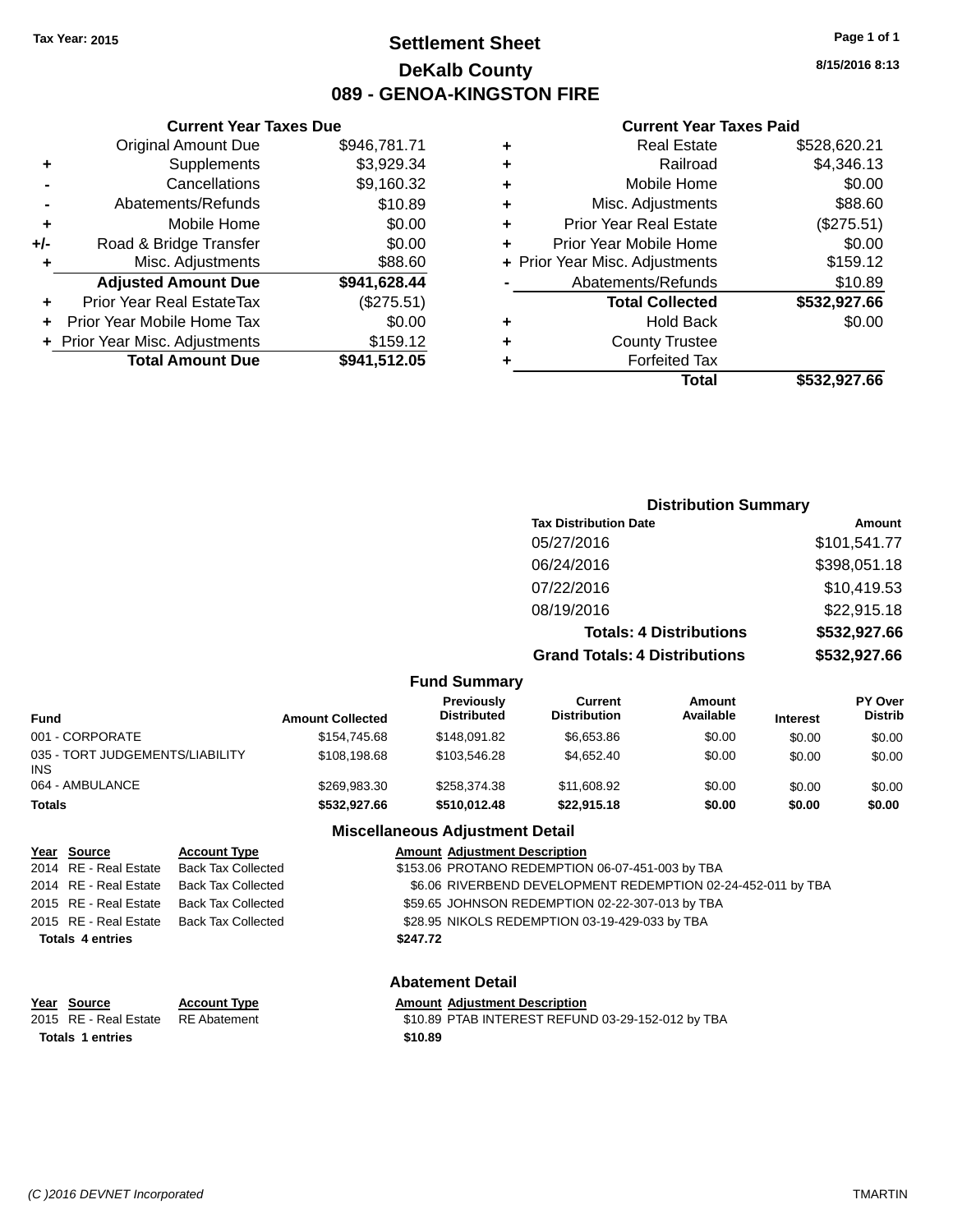## **Settlement Sheet Tax Year: 2015 Page 1 of 1 DeKalb County 090 - HAMPSHIRE FIRE**

**8/15/2016 8:13**

# **Current Year Taxes Paid**

|       | <b>Current Year Taxes Due</b>  |             |
|-------|--------------------------------|-------------|
|       | <b>Original Amount Due</b>     | \$26,710.23 |
| ٠     | Supplements                    | \$0.00      |
|       | Cancellations                  | \$0.00      |
|       | Abatements/Refunds             | \$0.00      |
| ÷     | Mobile Home                    | \$0.00      |
| $+/-$ | Road & Bridge Transfer         | \$0.00      |
|       | Misc. Adjustments              | \$0.00      |
|       | <b>Adjusted Amount Due</b>     | \$26,710.23 |
| ٠     | Prior Year Real EstateTax      | \$0.00      |
|       | Prior Year Mobile Home Tax     | \$0.00      |
|       | + Prior Year Misc. Adjustments | \$0.00      |
|       | <b>Total Amount Due</b>        | \$26.710.23 |
|       |                                |             |

|   | <b>Real Estate</b>             | \$17,392.44 |
|---|--------------------------------|-------------|
| ٠ | Railroad                       | \$202.87    |
| ٠ | Mobile Home                    | \$0.00      |
| ٠ | Misc. Adjustments              | \$0.00      |
| ٠ | <b>Prior Year Real Estate</b>  | \$0.00      |
| ٠ | Prior Year Mobile Home         | \$0.00      |
|   | + Prior Year Misc. Adjustments | \$0.00      |
|   | Abatements/Refunds             | \$0.00      |
|   | <b>Total Collected</b>         | \$17,595.31 |
| ٠ | <b>Hold Back</b>               | \$0.00      |
| ٠ | <b>County Trustee</b>          |             |
| ٠ | <b>Forfeited Tax</b>           |             |
|   | Total                          | \$17,595.31 |
|   |                                |             |

|                     | <b>Distribution Summary</b>          |             |
|---------------------|--------------------------------------|-------------|
|                     | <b>Tax Distribution Date</b>         | Amount      |
|                     | 05/27/2016                           | \$4,985.44  |
|                     | 06/24/2016                           | \$11,827.22 |
|                     | 07/22/2016                           | \$411.18    |
|                     | 08/19/2016                           | \$371.47    |
|                     | <b>Totals: 4 Distributions</b>       | \$17,595.31 |
|                     | <b>Grand Totals: 4 Distributions</b> | \$17,595.31 |
| <b>Eund Summary</b> |                                      |             |

| unu Junniary            |                                  |                                |                     |                 |                                  |  |
|-------------------------|----------------------------------|--------------------------------|---------------------|-----------------|----------------------------------|--|
| <b>Amount Collected</b> | Previously<br><b>Distributed</b> | Current<br><b>Distribution</b> | Amount<br>Available | <b>Interest</b> | <b>PY Over</b><br><b>Distrib</b> |  |
| \$8,630.95              | \$8,448.73                       | \$182.22                       | \$0.00              | \$0.00          | \$0.00                           |  |
| \$333.17                | \$326.14                         | \$7.03                         | \$0.00              | \$0.00          | \$0.00                           |  |
| \$8.631.19              | \$8.448.97                       | \$182.22                       | \$0.00              | \$0.00          | \$0.00                           |  |
| \$17,595.31             | \$17,223.84                      | \$371.47                       | \$0.00              | \$0.00          | \$0.00                           |  |
|                         |                                  |                                |                     |                 |                                  |  |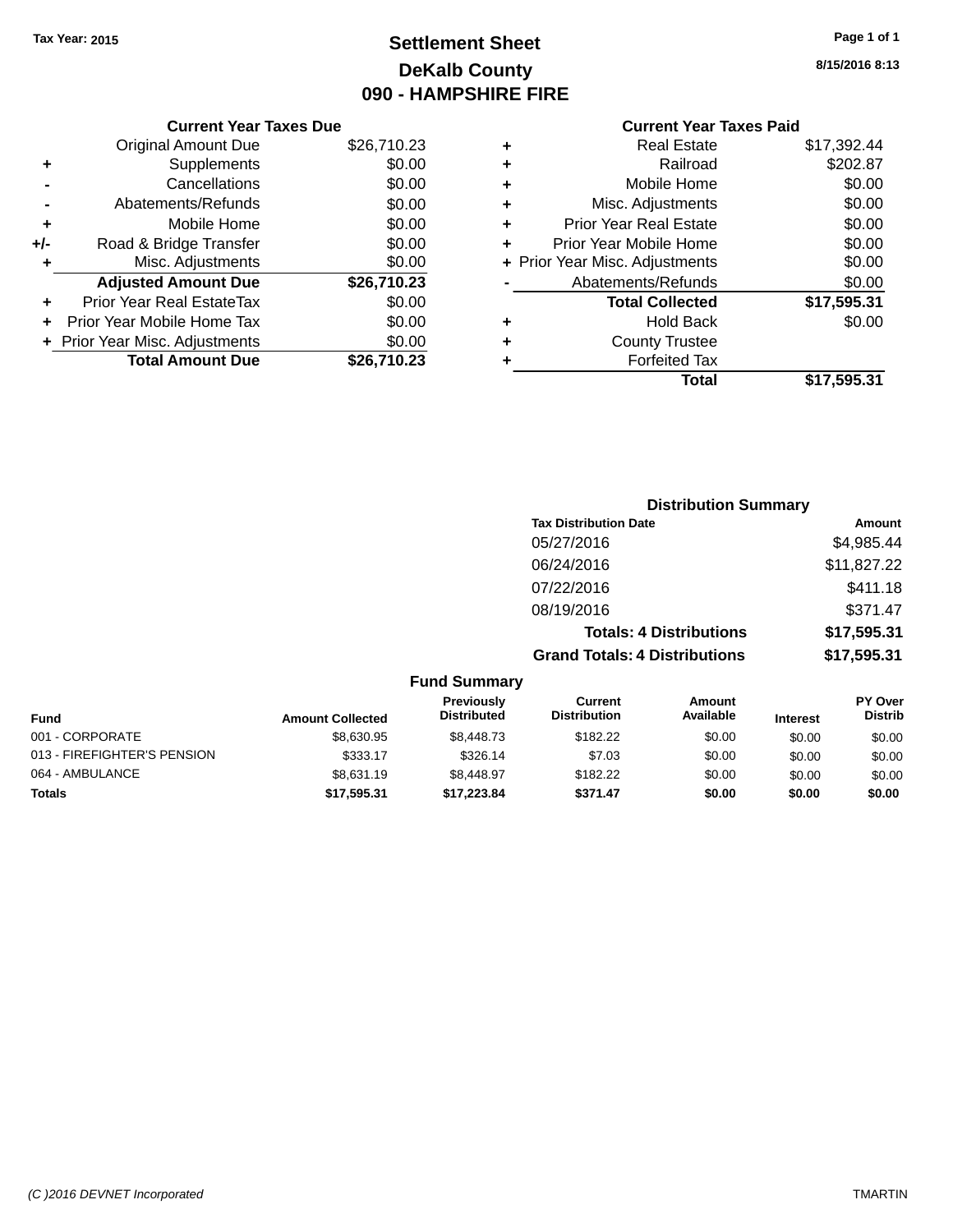## **Settlement Sheet Tax Year: 2015 Page 1 of 1 DeKalb County 091 - HINCKLEY FIRE**

**8/15/2016 8:13**

#### **Current Year Taxes Due**

|     | <b>Original Amount Due</b>     | \$389,100.27 |
|-----|--------------------------------|--------------|
| ٠   | Supplements                    | \$2,029.05   |
|     | Cancellations                  | \$2,419.01   |
|     | Abatements/Refunds             | \$0.00       |
| ٠   | Mobile Home                    | \$0.00       |
| +/- | Road & Bridge Transfer         | \$0.00       |
| ٠   | Misc. Adjustments              | \$47.70      |
|     | <b>Adjusted Amount Due</b>     | \$388,758.01 |
|     | Prior Year Real EstateTax      | \$193.60     |
|     | Prior Year Mobile Home Tax     | \$0.00       |
|     | + Prior Year Misc. Adjustments | \$82.47      |
|     | <b>Total Amount Due</b>        | \$389.034.08 |

## **Current Year Taxes Paid +** Real Estate \$218,621.94<br>**Railroad** \$2,324.23 **+** Railroad \$2,324.23 **+** Mobile Home \$0.00

| ٠ | Misc. Adjustments              | \$47.70      |
|---|--------------------------------|--------------|
| ٠ | <b>Prior Year Real Estate</b>  | \$193.60     |
|   | Prior Year Mobile Home         | \$0.00       |
|   | + Prior Year Misc. Adjustments | \$82.47      |
|   | Abatements/Refunds             | \$0.00       |
|   |                                |              |
|   | <b>Total Collected</b>         | \$221,269.94 |
|   | <b>Hold Back</b>               | \$0.00       |
| ٠ | <b>County Trustee</b>          |              |
|   | <b>Forfeited Tax</b>           |              |

## **Distribution Summary Tax Distribution Date Amount** 05/27/2016 \$41,218.37 06/24/2016 \$168,094.62 07/22/2016 \$3,064.36 08/19/2016 \$8,892.59 **Totals: 4 Distributions \$221,269.94 Grand Totals: 4 Distributions \$221,269.94**

#### **Fund Summary**

| Fund                        | <b>Amount Collected</b> | <b>Previously</b><br><b>Distributed</b> | Current<br><b>Distribution</b> | Amount<br>Available | <b>Interest</b> | <b>PY Over</b><br><b>Distrib</b> |
|-----------------------------|-------------------------|-----------------------------------------|--------------------------------|---------------------|-----------------|----------------------------------|
| 001 - CORPORATE             | \$134.154.42            | \$128,762.90                            | \$5,391.52                     | \$0.00              | \$0.00          | \$0.00                           |
| 013 - FIREFIGHTER'S PENSION | \$4.622.99              | \$4,437.20                              | \$185.79                       | \$0.00              | \$0.00          | \$0.00                           |
| 064 - AMBULANCE             | \$82,492.53             | \$79.177.25                             | \$3.315.28                     | \$0.00              | \$0.00          | \$0.00                           |
| Totals                      | \$221.269.94            | \$212,377,35                            | \$8,892.59                     | \$0.00              | \$0.00          | \$0.00                           |

## **Miscellaneous Adjustment Detail**

| Year Source             | <b>Account Type</b>                        | <b>Amount Adjustment Description</b>                    |
|-------------------------|--------------------------------------------|---------------------------------------------------------|
|                         | 2014 RE - Real Estate Back Tax Collected   | \$7.39 NIELSEN REDEMPTION 15-16-151-019 by TBA          |
|                         | 2014 RE - Real Estate Back Tax Collected   | \$66.70 STILES REDEMPTION 15-15-228-034 by TBA          |
|                         | 2014 RE - Real Estate Back Tax Collected   | \$8.38 STILES REDEMPTION 15-15-228-005 by TBA           |
|                         | 2015 RE - Real Estate Paymt In Lieu of Tax | \$47.70 HOUSING AUTHORITY SUNSET VIEW APARTMENTS by TBA |
| <b>Totals 4 entries</b> |                                            | \$130.17                                                |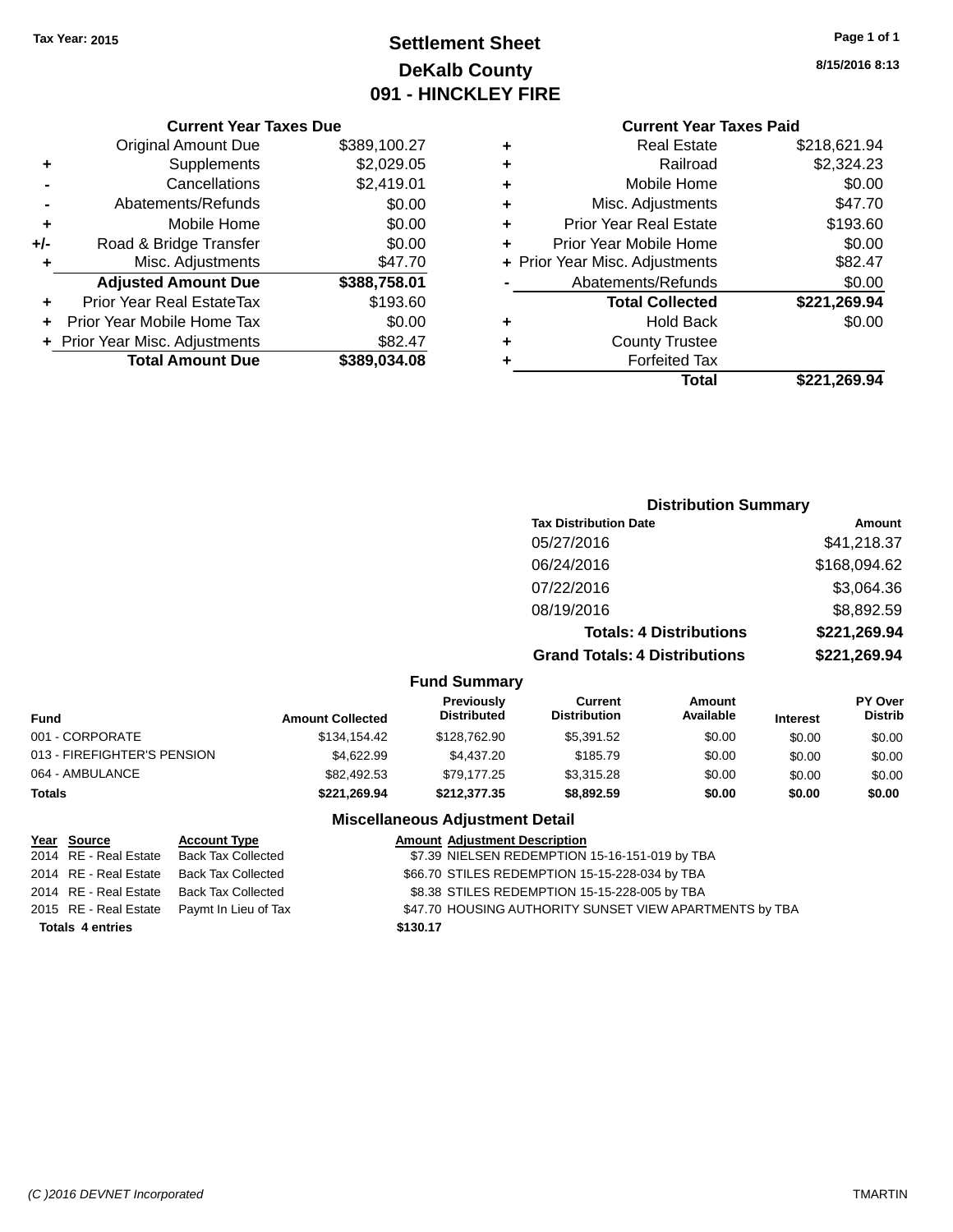## **Settlement Sheet Tax Year: 2015 Page 1 of 1 DeKalb County 092 - KIRKLAND FIRE**

## **8/15/2016 8:13**

|           | <b>Current Year Taxes Paid</b> |              |
|-----------|--------------------------------|--------------|
| ÷         | <b>Real Estate</b>             | \$195,924.48 |
| $\ddot{}$ | Railroad                       | \$1,835.46   |
| ÷         | Mobile Home                    | \$0.00       |
| ÷         | Misc. Adjustments              | \$0.00       |
| ÷         | <b>Prior Year Real Estate</b>  | \$0.00       |
| ÷         | Prior Year Mobile Home         | \$0.00       |

**+** Prior Year Misc. Adjustments \$137.88 **-** Abatements/Refunds \$0.00

**+** Hold Back \$0.00

**+** County Trustee **+** Forfeited Tax

**Total Collected \$197,897.82**

**Total \$197,897.82**

|                | Cancellations                  | \$2,035.22   |
|----------------|--------------------------------|--------------|
| $\blacksquare$ | Abatements/Refunds             | \$0.00       |
| ٠              | Mobile Home                    | \$0.00       |
| +/-            | Road & Bridge Transfer         | \$0.00       |
| $\ddot{}$      | Misc. Adjustments              | \$0.00       |
|                | <b>Adjusted Amount Due</b>     | \$337,643.16 |
|                |                                |              |
|                | Prior Year Real EstateTax      | \$0.00       |
|                | Prior Year Mobile Home Tax     | \$0.00       |
|                | + Prior Year Misc. Adjustments | \$137.88     |

**Current Year Taxes Due** Original Amount Due \$337,996.19

**+** Supplements \$1,682.19

## **Distribution Summary**

| <b>Tax Distribution Date</b>         | Amount       |
|--------------------------------------|--------------|
| 05/27/2016                           | \$35,608.37  |
| 06/24/2016                           | \$152,852.27 |
| 07/22/2016                           | \$2,994.82   |
| 08/19/2016                           | \$6,442.36   |
| <b>Totals: 4 Distributions</b>       | \$197,897.82 |
| <b>Grand Totals: 4 Distributions</b> | \$197,897.82 |

#### **Fund Summary**

| <b>Fund</b>                                         | <b>Amount Collected</b> | <b>Previously</b><br><b>Distributed</b> | Current<br><b>Distribution</b> | Amount<br>Available | <b>Interest</b> | <b>PY Over</b><br><b>Distrib</b> |
|-----------------------------------------------------|-------------------------|-----------------------------------------|--------------------------------|---------------------|-----------------|----------------------------------|
| 001 - CORPORATE                                     | \$112,458.39            | \$108.797.44                            | \$3.660.95                     | \$0.00              | \$0.00          | \$0.00                           |
| 027 - AUDIT                                         | \$1,300.98              | \$1.258.63                              | \$42.35                        | \$0.00              | \$0.00          | \$0.00                           |
| 035 - TORT JUDGMENTS, LIABILITY<br><b>INSURANCE</b> | \$7,037.84              | \$6,808.72                              | \$229.12                       | \$0.00              | \$0.00          | \$0.00                           |
| 062 - WORKERS COMPENSATION                          | \$4,398,09              | \$4.254.91                              | \$143.18                       | \$0.00              | \$0.00          | \$0.00                           |
| 064 - AMBULANCE                                     | \$72.702.52             | \$70.335.76                             | \$2,366.76                     | \$0.00              | \$0.00          | \$0.00                           |
| <b>Totals</b>                                       | \$197.897.82            | \$191.455.46                            | \$6,442.36                     | \$0.00              | \$0.00          | \$0.00                           |

#### **Miscellaneous Adjustment Detail**

**Year Source Account Type Amount Adjustment Description Totals \$137.88 1 entries**

2014 RE - Real Estate Back Tax Collected \$137.88 VISTA SECURITIES REDEMPTION 01-23-428-010 by TBA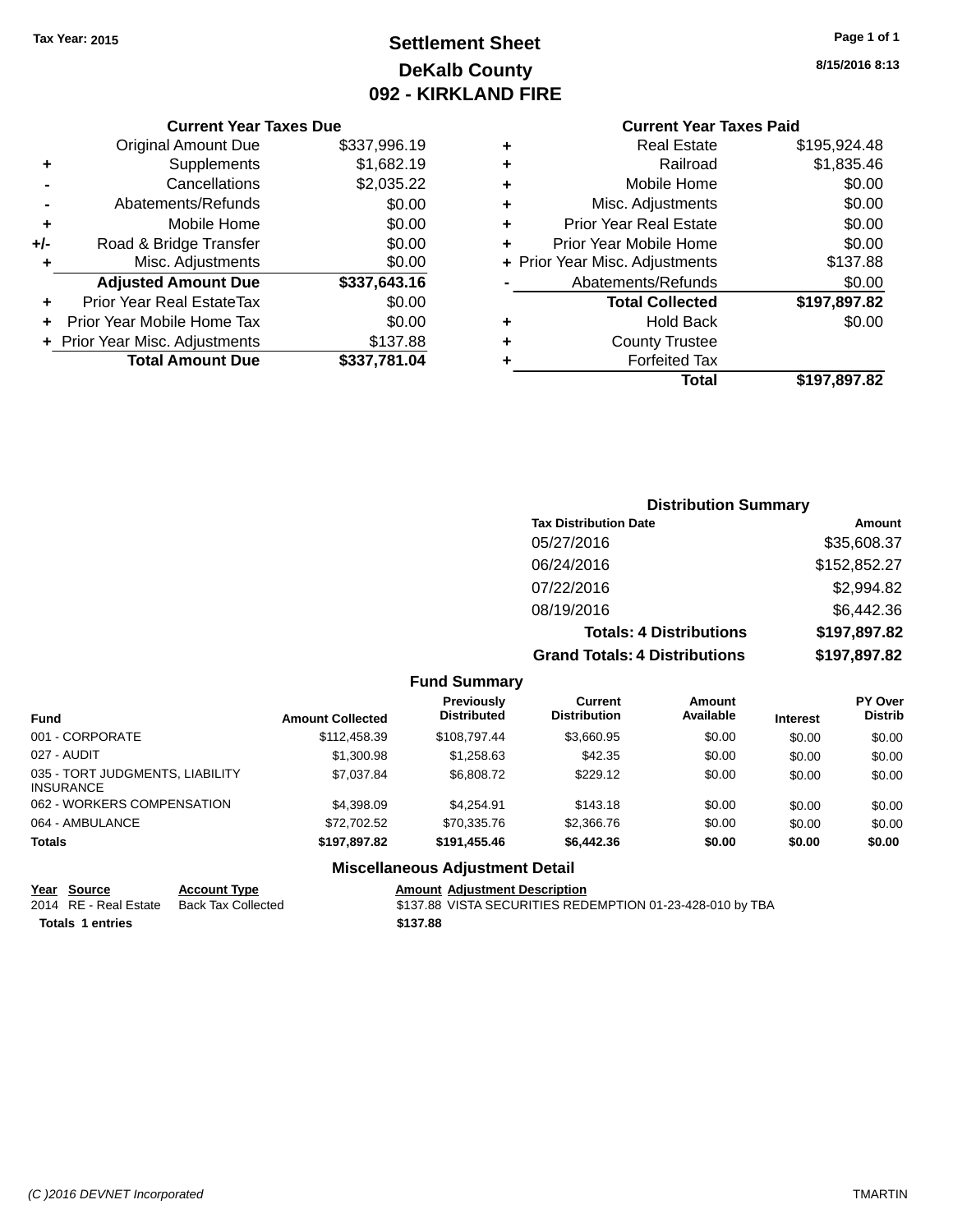## **Settlement Sheet Tax Year: 2015 Page 1 of 1 DeKalb County 093 - LEE FIRE**

| 8/15/2016 8:13 |
|----------------|
|                |

| <b>Current Year Taxes Due</b> |                                  |             |   | <b>Current Year Taxes Paid</b> |             |  |
|-------------------------------|----------------------------------|-------------|---|--------------------------------|-------------|--|
|                               | <b>Original Amount Due</b>       | \$40,583.18 |   | <b>Real Estate</b>             | \$21,071.98 |  |
| ٠                             | Supplements                      | \$0.00      | ٠ | Railroad                       | \$466.09    |  |
|                               | Cancellations                    | \$0.00      |   | Mobile Home                    | \$0.00      |  |
|                               | Abatements/Refunds               | \$0.00      | ٠ | Misc. Adjustments              | \$0.00      |  |
| ٠                             | Mobile Home                      | \$0.00      | ٠ | <b>Prior Year Real Estate</b>  | \$0.00      |  |
| +/-                           | Road & Bridge Transfer           | \$0.00      |   | Prior Year Mobile Home         | \$0.00      |  |
|                               | Misc. Adjustments                | \$0.00      |   | + Prior Year Misc. Adjustments | \$0.00      |  |
|                               | <b>Adjusted Amount Due</b>       | \$40,583.18 |   | Abatements/Refunds             | \$0.00      |  |
| ٠                             | <b>Prior Year Real EstateTax</b> | \$0.00      |   | <b>Total Collected</b>         | \$21,538.07 |  |
| ÷.                            | Prior Year Mobile Home Tax       | \$0.00      | ٠ | <b>Hold Back</b>               | \$0.00      |  |
|                               | + Prior Year Misc. Adjustments   | \$0.00      | ٠ | <b>County Trustee</b>          |             |  |
|                               | <b>Total Amount Due</b>          | \$40,583.18 |   | <b>Forfeited Tax</b>           |             |  |
|                               |                                  |             |   |                                | $\cdots$    |  |

**Total \$21,538.07**

|                                 |                         |                                         |                                       | <b>Distribution Summary</b>    |                 |                           |
|---------------------------------|-------------------------|-----------------------------------------|---------------------------------------|--------------------------------|-----------------|---------------------------|
|                                 |                         |                                         | <b>Tax Distribution Date</b>          |                                |                 | Amount                    |
|                                 |                         |                                         | 05/27/2016                            |                                |                 | \$10,339.90               |
|                                 |                         |                                         | 06/24/2016                            |                                |                 | \$10,841.55               |
|                                 |                         |                                         | 07/22/2016                            |                                |                 | \$94.41                   |
|                                 |                         |                                         | 08/19/2016                            |                                |                 | \$262.21                  |
|                                 |                         |                                         |                                       | <b>Totals: 4 Distributions</b> |                 | \$21,538.07               |
|                                 |                         |                                         | <b>Grand Totals: 4 Distributions</b>  |                                |                 | \$21,538.07               |
|                                 |                         | <b>Fund Summary</b>                     |                                       |                                |                 |                           |
| Fund                            | <b>Amount Collected</b> | <b>Previously</b><br><b>Distributed</b> | <b>Current</b><br><b>Distribution</b> | Amount<br>Available            | <b>Interest</b> | PY Over<br><b>Distrib</b> |
| 001 - CORPORATE                 | \$14,433.72             | \$14,258.00                             | \$175.72                              | \$0.00                         | \$0.00          | \$0.00                    |
| 035 - TORT JUDGEMENTS/LIABILITY | \$5,507.43              | \$5,440.38                              | \$67.05                               | \$0.00                         | \$0.00          | \$0.00                    |

064 - AMBULANCE \$1,596.92 \$1,577.48 \$19.44 \$0.00 \$0.00 \$0.00 \$0.00 **Totals \$21,538.07 \$21,275.86 \$262.21 \$0.00 \$0.00 \$0.00**

INS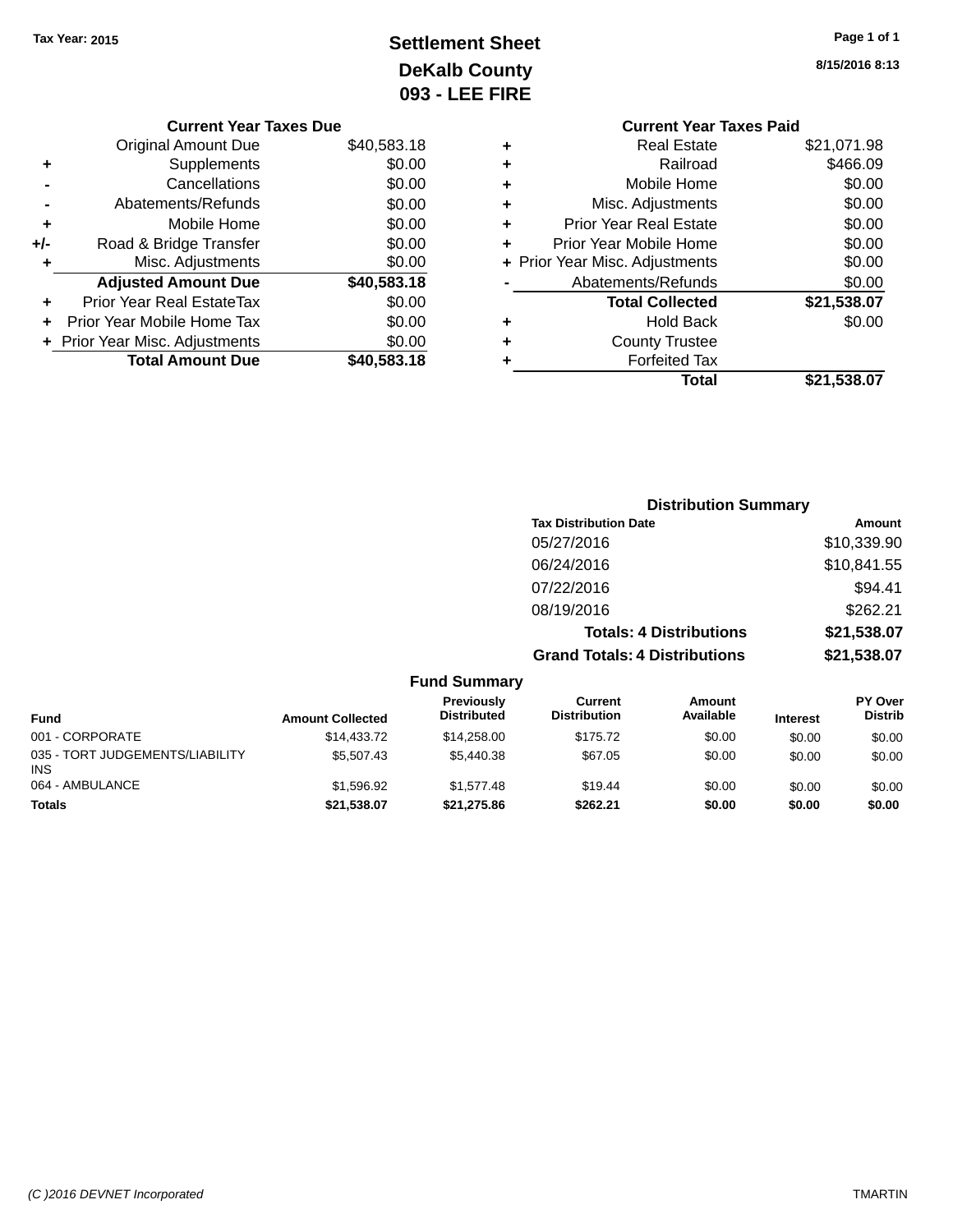## **Settlement Sheet Tax Year: 2015 Page 1 of 1 DeKalb County 094 - LELAND FIRE**

**8/15/2016 8:13**

**Total \$19,073.07**

|       | <b>Current Year Taxes Due</b>  |             |                    |
|-------|--------------------------------|-------------|--------------------|
|       | <b>Original Amount Due</b>     | \$29,673.68 |                    |
|       | <b>Supplements</b>             | \$0.00      |                    |
|       | Cancellations                  | \$0.00      |                    |
|       | Abatements/Refunds             | \$0.00      | М                  |
|       | Mobile Home                    | \$0.00      | Prior <sup>1</sup> |
| $+/-$ | Road & Bridge Transfer         | \$0.00      | Prior Ye           |
|       | Misc. Adjustments              | \$0.00      | + Prior Year M     |
|       | <b>Adjusted Amount Due</b>     | \$29,673.68 | Abat               |
|       | Prior Year Real EstateTax      | \$0.00      |                    |
|       | Prior Year Mobile Home Tax     | \$0.00      |                    |
|       | + Prior Year Misc. Adjustments | \$0.00      |                    |
|       | <b>Total Amount Due</b>        | \$29,673.68 |                    |
|       |                                |             |                    |

## **Current Year Taxes Paid +** Real Estate \$19,073.07 **+** Railroad \$0.00 **+** Mobile Home \$0.00 **Adjustments** \$0.00 **Friday** Prior Tear Real Estate **\$0.00 a** Prior Mobile Home **\$0.00 4** Adjustments **\$0.00** ements/Refunds \$0.00 **Total Collected \$19,073.07 +** Hold Back \$0.00 **+** County Trustee

**Forfeited Tax**<br>**Total** 

| <b>Distribution Summary</b>          |             |
|--------------------------------------|-------------|
| <b>Tax Distribution Date</b>         | Amount      |
| 05/27/2016                           | \$2,843.41  |
| 06/24/2016                           | \$15,467.62 |
| 07/22/2016                           | \$322.59    |
| 08/19/2016                           | \$439.45    |
| <b>Totals: 4 Distributions</b>       | \$19,073.07 |
| <b>Grand Totals: 4 Distributions</b> | \$19,073.07 |
|                                      |             |

| <b>Fund Summary</b> |                         |                                         |                                |                     |                 |                                  |
|---------------------|-------------------------|-----------------------------------------|--------------------------------|---------------------|-----------------|----------------------------------|
| <b>Fund</b>         | <b>Amount Collected</b> | <b>Previously</b><br><b>Distributed</b> | Current<br><b>Distribution</b> | Amount<br>Available | <b>Interest</b> | <b>PY Over</b><br><b>Distrib</b> |
| 001 - CORPORATE     | \$19.073.07             | \$18,633,62                             | \$439.45                       | \$0.00              | \$0.00          | \$0.00                           |
| <b>Totals</b>       | \$19,073,07             | \$18,633,62                             | \$439.45                       | \$0.00              | \$0.00          | \$0.00                           |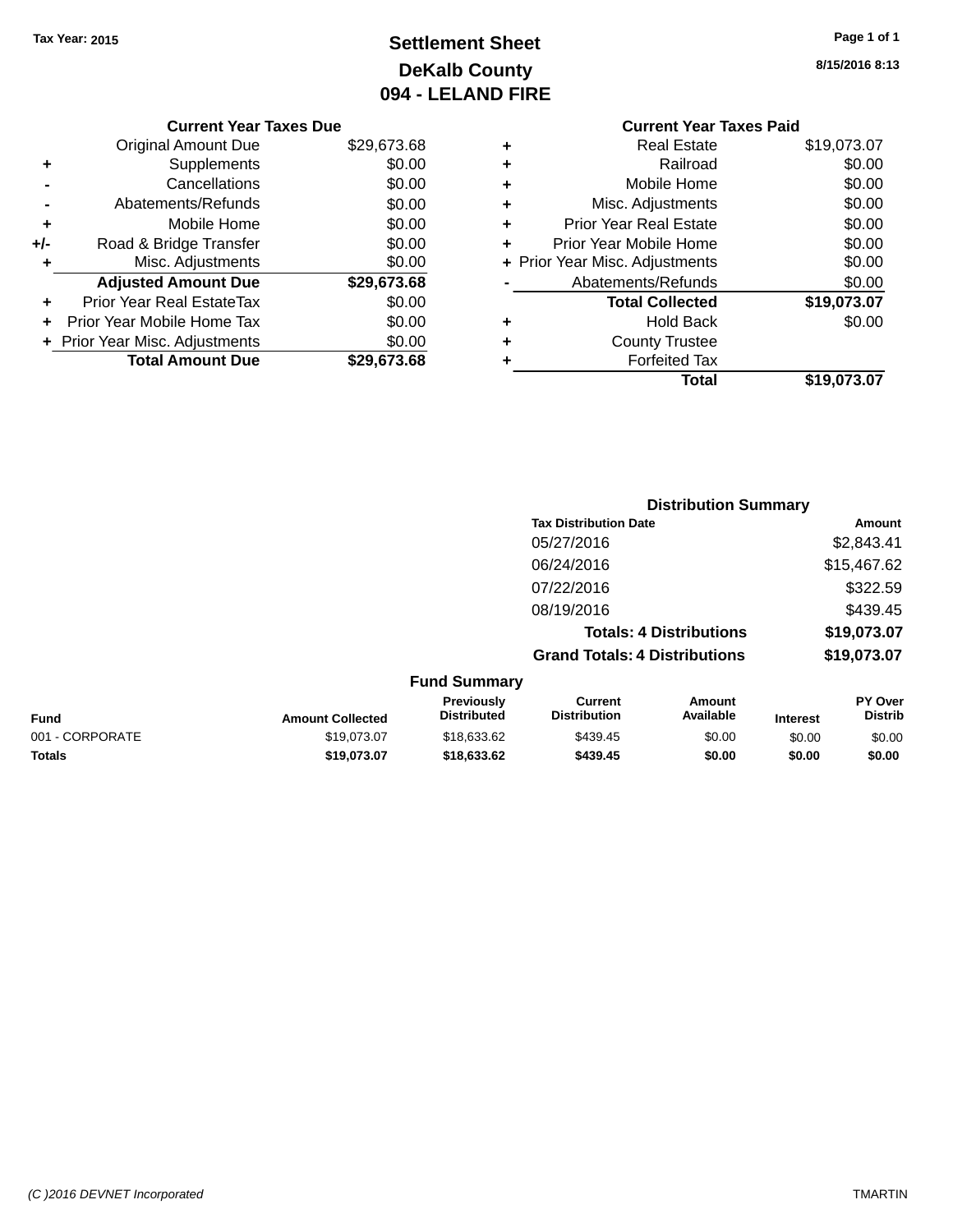## **Settlement Sheet Tax Year: 2015 Page 1 of 1 DeKalb County 095 - MALTA FIRE**

**8/15/2016 8:13**

**Current Year Taxes Paid**

|   | Gurient Tear Taxes Falu        |              |
|---|--------------------------------|--------------|
| ٠ | <b>Real Estate</b>             | \$105,163.80 |
| ÷ | Railroad                       | \$3,162.04   |
| ÷ | Mobile Home                    | \$0.00       |
| ÷ | Misc. Adjustments              | \$0.00       |
| ٠ | <b>Prior Year Real Estate</b>  | (\$15.25)    |
| ÷ | Prior Year Mobile Home         | \$0.00       |
|   | + Prior Year Misc. Adjustments | \$0.00       |
|   | Abatements/Refunds             | \$0.00       |
|   | <b>Total Collected</b>         | \$108,310.59 |
| ٠ | <b>Hold Back</b>               | \$0.00       |
| ٠ | <b>County Trustee</b>          |              |
| ٠ | <b>Forfeited Tax</b>           |              |
|   | Total                          | \$108,310.59 |
|   |                                |              |

|     | <b>Current Year Taxes Due</b>  |              |
|-----|--------------------------------|--------------|
|     | <b>Original Amount Due</b>     | \$190,003.47 |
| ٠   | Supplements                    | \$775.68     |
|     | Cancellations                  | \$852.78     |
|     | Abatements/Refunds             | \$0.00       |
| ٠   | Mobile Home                    | \$0.00       |
| +/- | Road & Bridge Transfer         | \$0.00       |
| ٠   | Misc. Adjustments              | \$0.00       |
|     | <b>Adjusted Amount Due</b>     | \$189,926.37 |
|     | Prior Year Real EstateTax      | (\$15.25)    |
|     | Prior Year Mobile Home Tax     | \$0.00       |
|     | + Prior Year Misc. Adjustments | \$0.00       |
|     | <b>Total Amount Due</b>        | \$189,911.12 |

|                     | <b>Distribution Summary</b>          |              |
|---------------------|--------------------------------------|--------------|
|                     | <b>Tax Distribution Date</b>         | Amount       |
|                     | 05/27/2016                           | \$23,337.41  |
|                     | 06/24/2016                           | \$81,023.41  |
|                     | 07/22/2016                           | \$1,162.07   |
|                     | 08/19/2016                           | \$2,787.70   |
|                     | <b>Totals: 4 Distributions</b>       | \$108,310.59 |
|                     | <b>Grand Totals: 4 Distributions</b> | \$108,310.59 |
| <b>Fund Summary</b> |                                      |              |

| <b>Fund</b>     | <b>Amount Collected</b> | <b>Previously</b><br><b>Distributed</b> | Current<br><b>Distribution</b> | Amount<br>Available | <b>Interest</b> | <b>PY Over</b><br><b>Distrib</b> |
|-----------------|-------------------------|-----------------------------------------|--------------------------------|---------------------|-----------------|----------------------------------|
| 001 - CORPORATE | \$54,155.30             | \$52,761.45                             | \$1,393.85                     | \$0.00              | \$0.00          | \$0.00                           |
| 064 - AMBULANCE | \$54,155.29             | \$52.761.44                             | \$1,393.85                     | \$0.00              | \$0.00          | \$0.00                           |
| <b>Totals</b>   | \$108,310.59            | \$105.522.89                            | \$2.787.70                     | \$0.00              | \$0.00          | \$0.00                           |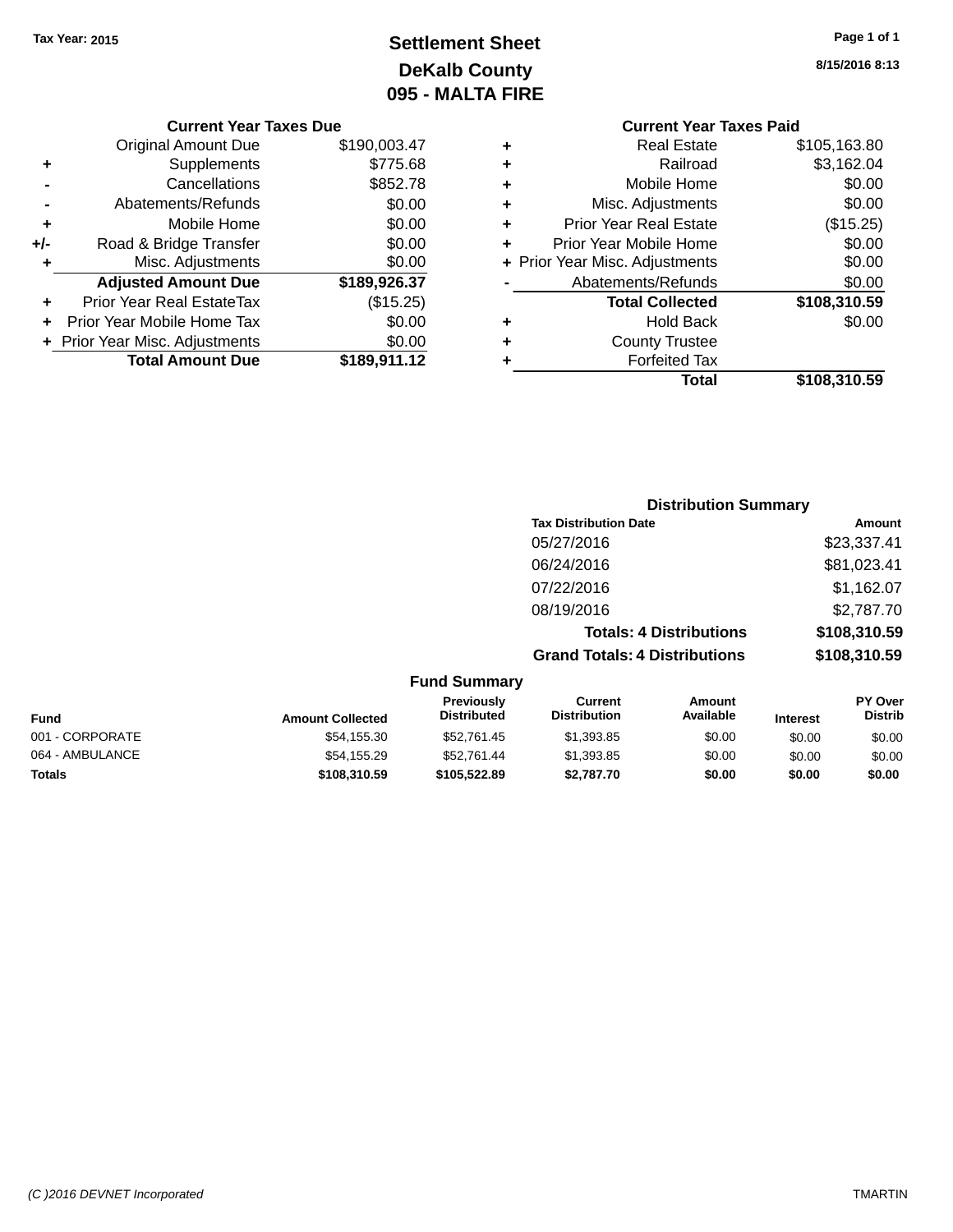## **Settlement Sheet Tax Year: 2015 Page 1 of 1 DeKalb County 096 - MAPLE PARK FIRE**

**8/15/2016 8:13**

|     | <b>Current Year Taxes Due</b>  |              |  |
|-----|--------------------------------|--------------|--|
|     | <b>Original Amount Due</b>     | \$173,180.12 |  |
| ٠   | Supplements                    | \$2,389.82   |  |
|     | Cancellations                  | \$2,770.72   |  |
|     | Abatements/Refunds             | \$0.00       |  |
| ٠   | Mobile Home                    | \$0.00       |  |
| +/- | Road & Bridge Transfer         | \$0.00       |  |
|     | Misc. Adjustments              | \$21.22      |  |
|     | <b>Adjusted Amount Due</b>     | \$172,820.44 |  |
| ٠   | Prior Year Real EstateTax      | \$0.00       |  |
|     | Prior Year Mobile Home Tax     | \$0.00       |  |
|     | + Prior Year Misc. Adjustments | \$0.00       |  |
|     | <b>Total Amount Due</b>        | \$172,820.44 |  |
|     |                                |              |  |

# **Current Year Taxes Paid**

|   | <b>Real Estate</b>             | \$93,581.04 |
|---|--------------------------------|-------------|
| ٠ | Railroad                       | \$3,162.25  |
| ٠ | Mobile Home                    | \$0.00      |
| ٠ | Misc. Adjustments              | \$21.22     |
| ٠ | <b>Prior Year Real Estate</b>  | \$0.00      |
| ٠ | Prior Year Mobile Home         | \$0.00      |
|   | + Prior Year Misc. Adjustments | \$0.00      |
|   | Abatements/Refunds             | \$0.00      |
|   | <b>Total Collected</b>         | \$96,764.51 |
| ٠ | Hold Back                      | \$0.00      |
| ٠ | <b>County Trustee</b>          |             |
| ٠ | <b>Forfeited Tax</b>           |             |
|   | Total                          | \$96,764.51 |
|   |                                |             |

## **Distribution Summary Tax Distribution Date Amount** 05/27/2016 \$17,006.59 06/24/2016 \$75,283.75 07/22/2016 \$1,299.45 08/19/2016 \$3,174.72 **Totals: 4 Distributions \$96,764.51 Grand Totals: 4 Distributions \$96,764.51**

#### **Fund Summary**

| <b>Fund</b>                             | <b>Amount Collected</b> | <b>Previously</b><br><b>Distributed</b> | Current<br><b>Distribution</b> | Amount<br>Available | <b>Interest</b> | <b>PY Over</b><br><b>Distrib</b> |
|-----------------------------------------|-------------------------|-----------------------------------------|--------------------------------|---------------------|-----------------|----------------------------------|
| 001 - CORPORATE                         | \$47,750.69             | \$46,184.05                             | \$1,566.64                     | \$0.00              | \$0.00          | \$0.00                           |
| 013 - FIREFIGHTER'S PENSION             | \$1.315.71              | \$1,272.55                              | \$43.16                        | \$0.00              | \$0.00          | \$0.00                           |
| 027 - AUDIT                             | \$220.03                | \$212.81                                | \$7.22                         | \$0.00              | \$0.00          | \$0.00                           |
| 035 - TORT JUDGEMENTS/LIABILITY<br>INS. | \$9.752.02              | \$9.432.07                              | \$319.95                       | \$0.00              | \$0.00          | \$0.00                           |
| 064 - AMBULANCE                         | \$37.726.06             | \$36,488.31                             | \$1,237.75                     | \$0.00              | \$0.00          | \$0.00                           |
| <b>Totals</b>                           | \$96.764.51             | \$93,589,79                             | \$3,174.72                     | \$0.00              | \$0.00          | \$0.00                           |

## **Miscellaneous Adjustment Detail**

**Year Source Account Type Amount Adjustment Description**

**Totals 1 entries** \$21.22

\$21.22 OBERHELMAN REDEMPTION 09-25-478-001 by TBA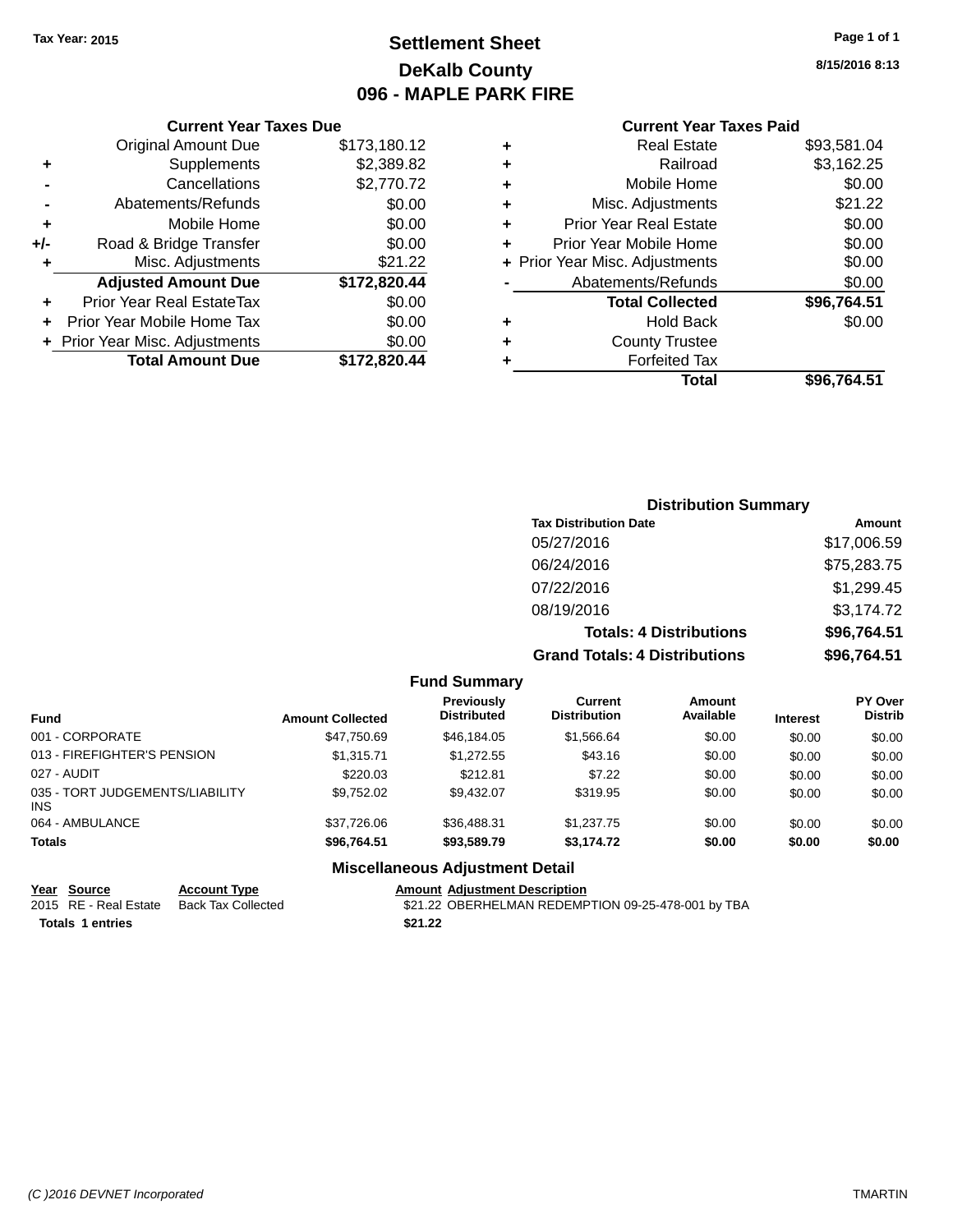## **Settlement Sheet Tax Year: 2015 Page 1 of 1 DeKalb County 097 - PAW PAW FIRE**

**8/15/2016 8:13**

| <b>Current Year Taxes Paid</b> |                                |
|--------------------------------|--------------------------------|
| <b>Real Estate</b>             | \$19,490.11                    |
| Railroad                       | \$1,132.21                     |
| Mobile Home                    | \$0.00                         |
| Misc. Adjustments              | \$1.28                         |
| <b>Prior Year Real Estate</b>  | \$0.00                         |
| Prior Year Mobile Home         | \$0.00                         |
|                                | \$0.00                         |
| Abatements/Refunds             | \$0.00                         |
| <b>Total Collected</b>         | \$20,623.60                    |
| Hold Back                      | \$0.00                         |
| <b>County Trustee</b>          |                                |
| <b>Forfeited Tax</b>           |                                |
| Total                          | \$20,623.60                    |
|                                | + Prior Year Misc. Adjustments |

|     | <b>Current Year Taxes Due</b>    |             |
|-----|----------------------------------|-------------|
|     | <b>Original Amount Due</b>       | \$36,535.34 |
| ٠   | Supplements                      | \$0.00      |
|     | Cancellations                    | \$0.00      |
|     | Abatements/Refunds               | \$0.00      |
| ÷   | Mobile Home                      | \$0.00      |
| +/- | Road & Bridge Transfer           | \$0.00      |
| ٠   | Misc. Adjustments                | \$1.28      |
|     | <b>Adjusted Amount Due</b>       | \$36,536.62 |
|     | <b>Prior Year Real EstateTax</b> | \$0.00      |
| ÷   | Prior Year Mobile Home Tax       | \$0.00      |
|     | + Prior Year Misc. Adjustments   | \$0.00      |
|     | <b>Total Amount Due</b>          | \$36,536.62 |

|                                               |                         |                                        |                                       | <b>Distribution Summary</b>    |                 |                                  |
|-----------------------------------------------|-------------------------|----------------------------------------|---------------------------------------|--------------------------------|-----------------|----------------------------------|
|                                               |                         |                                        | <b>Tax Distribution Date</b>          |                                |                 | <b>Amount</b>                    |
|                                               |                         |                                        | 05/27/2016                            |                                |                 | \$3,920.67                       |
|                                               |                         |                                        | 06/24/2016                            |                                |                 | \$15,480.38                      |
|                                               |                         |                                        | 07/22/2016                            |                                |                 | \$668.55                         |
|                                               |                         |                                        | 08/19/2016                            |                                |                 | \$554.00                         |
|                                               |                         |                                        |                                       | <b>Totals: 4 Distributions</b> |                 | \$20,623.60                      |
|                                               |                         |                                        | <b>Grand Totals: 4 Distributions</b>  |                                |                 | \$20,623.60                      |
|                                               |                         | <b>Fund Summary</b>                    |                                       |                                |                 |                                  |
| <b>Fund</b>                                   | <b>Amount Collected</b> | Previously<br><b>Distributed</b>       | <b>Current</b><br><b>Distribution</b> | <b>Amount</b><br>Available     | <b>Interest</b> | <b>PY Over</b><br><b>Distrib</b> |
| 001 - CORPORATE                               | \$18,546.88             | \$18,048.67                            | \$498.21                              | \$0.00                         | \$0.00          | \$0.00                           |
| 035 - TORT JUDGEMENTS/LIABILITY<br><b>INS</b> | \$2,076.72              | \$2,020.93                             | \$55.79                               | \$0.00                         | \$0.00          | \$0.00                           |
| <b>Totals</b>                                 | \$20,623.60             | \$20,069.60                            | \$554.00                              | \$0.00                         | \$0.00          | \$0.00                           |
|                                               |                         | <b>Miscellaneous Adjustment Detail</b> |                                       |                                |                 |                                  |

**Totals \$1.28 1 entries**

**Year Source Account Type Amount Adjustment Description** \$1.28 FEDERAL NAT'L MORTGAGE REDEMPTION 16-02-100-005 by TBA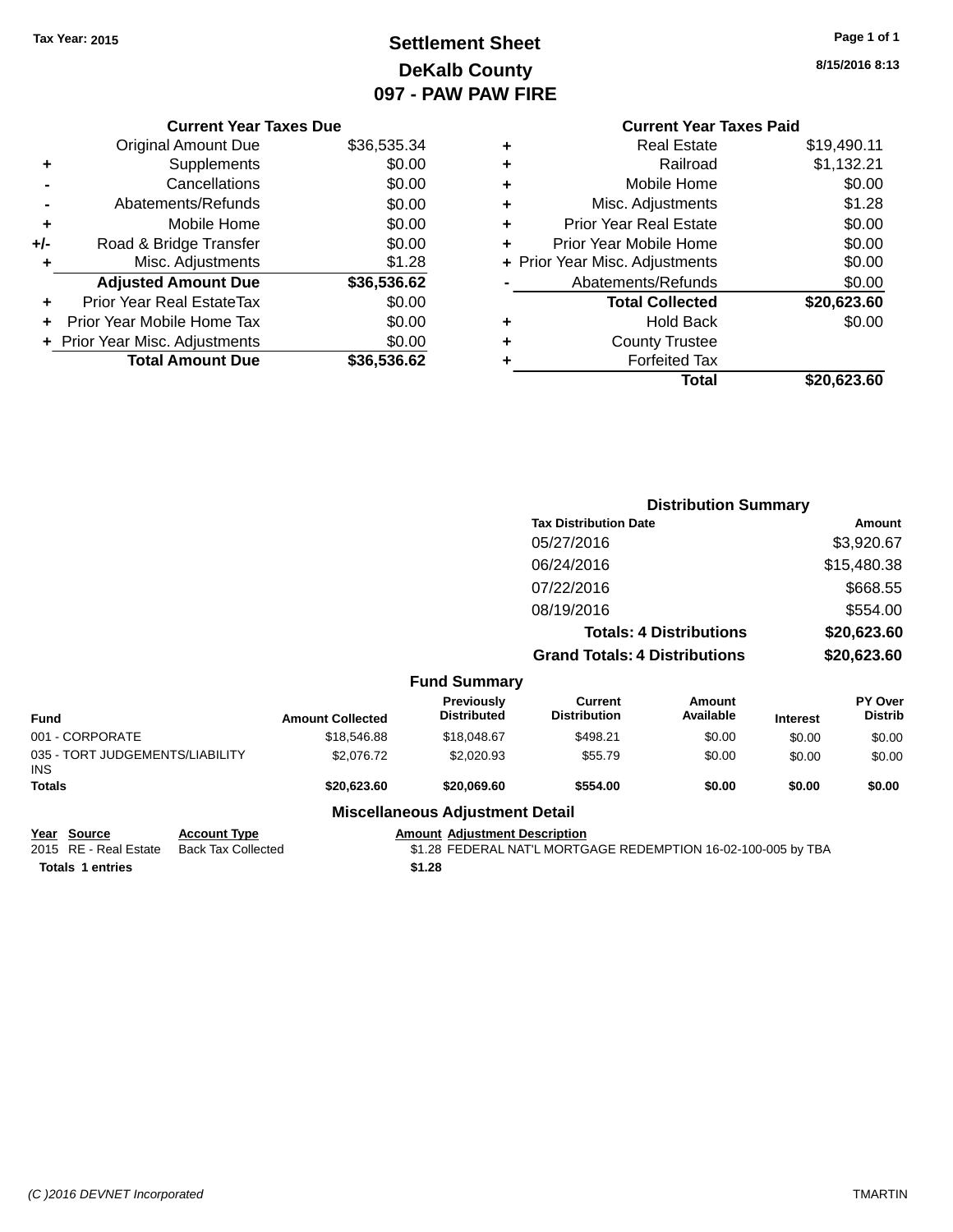## **Settlement Sheet Tax Year: 2015 Page 1 of 1 DeKalb County 098 - SANDWICH FIRE**

**8/15/2016 8:13**

|  |  | Cu |
|--|--|----|
|  |  | -  |

|     | <b>Current Year Taxes Due</b>  |              |  |  |  |
|-----|--------------------------------|--------------|--|--|--|
|     | <b>Original Amount Due</b>     | \$566,123.85 |  |  |  |
| ٠   | Supplements                    | \$4,877.71   |  |  |  |
|     | Cancellations                  | \$5,717.23   |  |  |  |
|     | Abatements/Refunds             | \$2.55       |  |  |  |
| ٠   | Mobile Home                    | \$0.00       |  |  |  |
| +/- | Road & Bridge Transfer         | \$0.00       |  |  |  |
|     | Misc. Adjustments              | \$0.00       |  |  |  |
|     | <b>Adjusted Amount Due</b>     | \$565,281.78 |  |  |  |
|     | Prior Year Real EstateTax      | \$388.91     |  |  |  |
|     | Prior Year Mobile Home Tax     | \$0.00       |  |  |  |
|     | + Prior Year Misc. Adjustments | \$113.96     |  |  |  |
|     | <b>Total Amount Due</b>        | \$565.784.65 |  |  |  |
|     |                                |              |  |  |  |

|   | <b>Current Year Taxes Paid</b> |              |
|---|--------------------------------|--------------|
| ٠ | <b>Real Estate</b>             | \$322,915.59 |
| ٠ | Railroad                       | \$1,162.20   |
| ٠ | Mobile Home                    | \$0.00       |
| ٠ | Misc. Adjustments              | \$0.00       |
| ٠ | <b>Prior Year Real Estate</b>  | \$388.91     |
| ٠ | Prior Year Mobile Home         | \$0.00       |
|   | + Prior Year Misc. Adjustments | \$113.96     |
|   | Abatements/Refunds             | \$2.55       |
|   | <b>Total Collected</b>         | \$324,578.11 |
| ٠ | <b>Hold Back</b>               | \$0.00       |
|   | <b>County Trustee</b>          |              |
| ٠ | <b>Forfeited Tax</b>           |              |
|   | Total                          | \$324,578.11 |
|   |                                |              |

|                                                                 |                                                  |                         |                                                  | <b>Distribution Summary</b>                      |                                |                 |                           |
|-----------------------------------------------------------------|--------------------------------------------------|-------------------------|--------------------------------------------------|--------------------------------------------------|--------------------------------|-----------------|---------------------------|
|                                                                 |                                                  |                         |                                                  | <b>Tax Distribution Date</b>                     |                                | Amount          |                           |
|                                                                 |                                                  |                         |                                                  | 05/27/2016                                       |                                | \$60,511.99     |                           |
|                                                                 |                                                  |                         |                                                  | 06/24/2016                                       |                                |                 | \$241,062.60              |
|                                                                 |                                                  |                         |                                                  | 07/22/2016                                       |                                |                 | \$7,621.36                |
|                                                                 |                                                  |                         |                                                  |                                                  |                                |                 |                           |
|                                                                 |                                                  |                         |                                                  | 08/19/2016                                       |                                |                 | \$15,382.16               |
|                                                                 |                                                  |                         |                                                  |                                                  | <b>Totals: 4 Distributions</b> | \$324,578.11    |                           |
|                                                                 |                                                  |                         |                                                  | <b>Grand Totals: 4 Distributions</b>             |                                |                 | \$324,578.11              |
|                                                                 |                                                  |                         | <b>Fund Summary</b>                              |                                                  |                                |                 |                           |
| <b>Fund</b>                                                     |                                                  | <b>Amount Collected</b> | <b>Previously</b><br><b>Distributed</b>          | <b>Current</b><br><b>Distribution</b>            | Amount<br>Available            | <b>Interest</b> | PY Over<br><b>Distrib</b> |
| 001 - CORPORATE                                                 |                                                  | \$284,342.11            | \$270,866.78                                     | \$13,475.33                                      | \$0.00                         | \$0.00          | \$0.00                    |
| 027 - AUDIT                                                     |                                                  | \$2,821.23              | \$2,687.53                                       | \$133.70                                         | \$0.00                         | \$0.00          | \$0.00                    |
| 035 - TORT JUDGEMENTS/LIABILITY<br><b>INS</b>                   |                                                  | \$37,414.77             | \$35,641.64                                      | \$1,773.13                                       | \$0.00                         | \$0.00          | \$0.00                    |
| <b>Totals</b>                                                   |                                                  | \$324,578.11            | \$309,195.95                                     | \$15,382.16                                      | \$0.00                         | \$0.00          | \$0.00                    |
|                                                                 |                                                  |                         | <b>Miscellaneous Adjustment Detail</b>           |                                                  |                                |                 |                           |
| Year Source<br>2014 RE - Real Estate<br><b>Totals 1 entries</b> | <b>Account Type</b><br><b>Back Tax Collected</b> |                         | <b>Amount Adjustment Description</b><br>\$113.96 | \$113.96 PAIGAH REDEMPTION 19-36-106-001 by TBA  |                                |                 |                           |
|                                                                 |                                                  |                         | <b>Abatement Detail</b>                          |                                                  |                                |                 |                           |
| <b>Source</b><br>Year                                           | <b>Account Type</b>                              |                         | <b>Amount Adjustment Description</b>             |                                                  |                                |                 |                           |
| <b>RE</b> - Real Estate<br>2015                                 | <b>RE</b> Abatement                              |                         |                                                  | \$1.70 PTAB INTEREST REFUND 19-26-280-004 by TBA |                                |                 |                           |
| RE - Real Estate<br>2015                                        | <b>RE</b> Abatement                              |                         |                                                  | \$0.85 PTAB INTEREST REFUND 19-25-153-001 by TBA |                                |                 |                           |
| <b>Totals 2 entries</b>                                         |                                                  |                         | \$2.55                                           |                                                  |                                |                 |                           |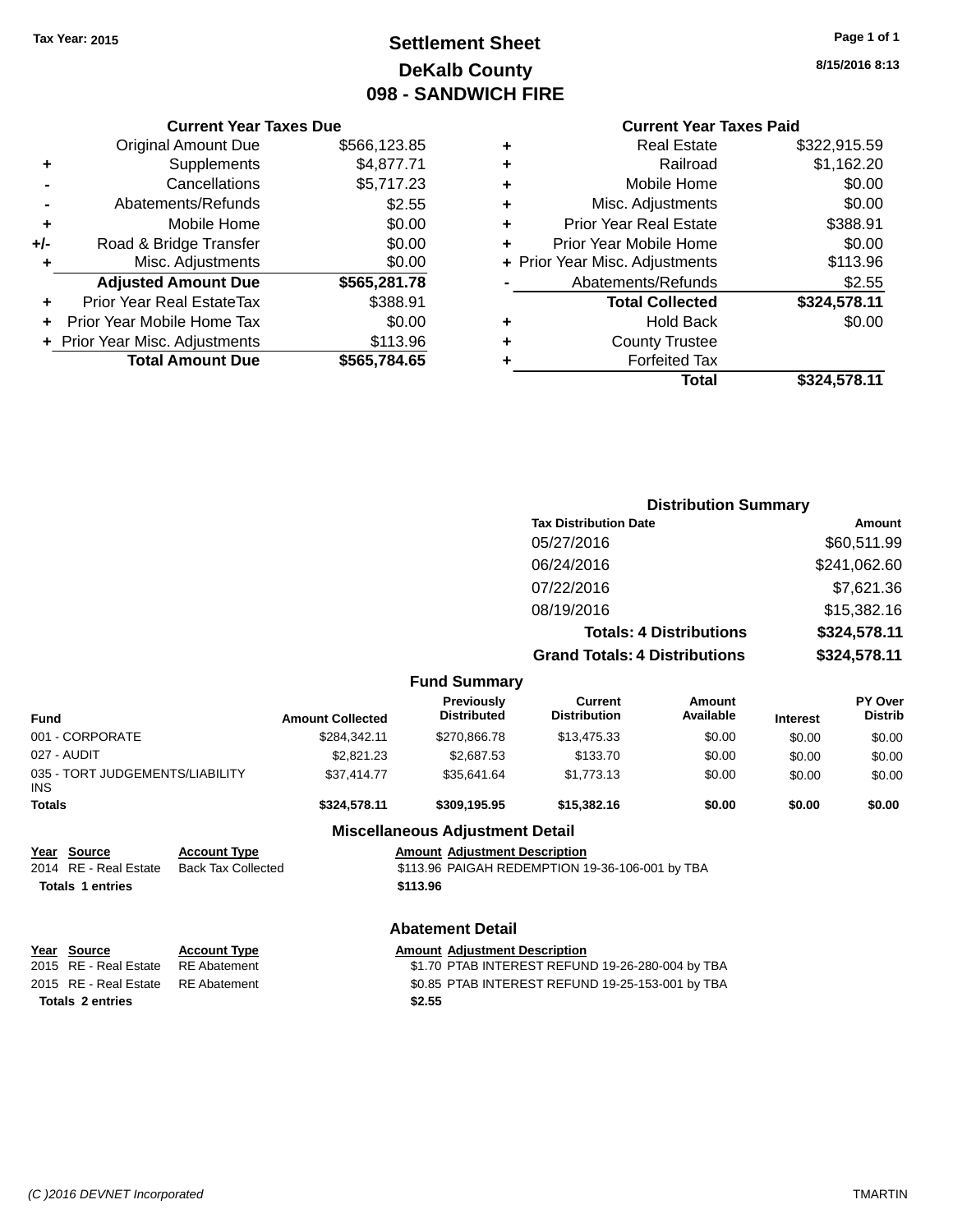## **Settlement Sheet Tax Year: 2015 Page 1 of 1 DeKalb County 099 - SHABBONA FIRE**

**8/15/2016 8:13**

## **Current Year Taxes Paid**

|       | <b>Current Year Taxes Due</b>  |              |  |  |  |  |  |
|-------|--------------------------------|--------------|--|--|--|--|--|
|       | <b>Original Amount Due</b>     | \$187,345.50 |  |  |  |  |  |
| ٠     | Supplements                    | \$1,158.27   |  |  |  |  |  |
|       | Cancellations                  | \$1,313.47   |  |  |  |  |  |
|       | Abatements/Refunds             | \$0.00       |  |  |  |  |  |
| ٠     | Mobile Home                    | \$0.00       |  |  |  |  |  |
| $+/-$ | Road & Bridge Transfer         | \$0.00       |  |  |  |  |  |
| ٠     | Misc. Adjustments              | \$45.52      |  |  |  |  |  |
|       | <b>Adjusted Amount Due</b>     | \$187,235.82 |  |  |  |  |  |
| ٠     | Prior Year Real EstateTax      | \$0.00       |  |  |  |  |  |
|       | Prior Year Mobile Home Tax     | \$0.00       |  |  |  |  |  |
|       | + Prior Year Misc. Adjustments | \$0.00       |  |  |  |  |  |
|       | <b>Total Amount Due</b>        | \$187,235.82 |  |  |  |  |  |
|       |                                |              |  |  |  |  |  |

|                                | \$108,069.16 |
|--------------------------------|--------------|
| <b>Forfeited Tax</b>           |              |
| <b>County Trustee</b>          |              |
| <b>Hold Back</b>               | \$0.00       |
| <b>Total Collected</b>         | \$108,069.16 |
| Abatements/Refunds             | \$0.00       |
| + Prior Year Misc. Adjustments | \$0.00       |
| Prior Year Mobile Home         | \$0.00       |
| Prior Year Real Estate         | \$0.00       |
| Misc. Adjustments              | \$45.52      |
| Mobile Home                    | \$0.00       |
| Railroad                       | \$2,734.53   |
| <b>Real Estate</b>             | \$105,289.11 |
|                                | Total        |

|                              | <b>Distribution Summary</b>          |              |
|------------------------------|--------------------------------------|--------------|
| <b>Tax Distribution Date</b> |                                      | Amount       |
| 05/27/2016                   |                                      | \$35,394.69  |
| 06/24/2016                   |                                      | \$70,385.85  |
| 07/22/2016                   |                                      | \$495.20     |
| 08/19/2016                   |                                      | \$1,793.42   |
|                              | <b>Totals: 4 Distributions</b>       | \$108,069.16 |
|                              | <b>Grand Totals: 4 Distributions</b> | \$108,069.16 |
| <b>Fund Summary</b>          |                                      |              |

| <b>Fund</b>                                   | <b>Amount Collected</b> | <b>Previously</b><br><b>Distributed</b> | Current<br><b>Distribution</b> | Amount<br>Available | <b>Interest</b> | PY Over<br><b>Distrib</b> |
|-----------------------------------------------|-------------------------|-----------------------------------------|--------------------------------|---------------------|-----------------|---------------------------|
| 001 - CORPORATE                               | \$73.851.33             | \$72,625.76                             | \$1.225.57                     | \$0.00              | \$0.00          | \$0.00                    |
| 035 - TORT JUDGEMENTS/LIABILITY<br><b>INS</b> | \$14,877,77             | \$14,630.87                             | \$246.90                       | \$0.00              | \$0.00          | \$0.00                    |
| 064 - AMBULANCE                               | \$19,340.06             | \$19.019.11                             | \$320.95                       | \$0.00              | \$0.00          | \$0.00                    |
| <b>Totals</b>                                 | \$108,069.16            | \$106,275,74                            | \$1.793.42                     | \$0.00              | \$0.00          | \$0.00                    |

### **Miscellaneous Adjustment Detail**

| Year Source             | <b>Account Type</b>                        | <b>Amount Adjus</b> |
|-------------------------|--------------------------------------------|---------------------|
|                         | 2015 RE - Real Estate Paymt In Lieu of Tax | \$45.52 HOU         |
| <b>Totals 1 entries</b> |                                            | \$45.52             |

**<u>Stment Description</u>** SING AUTHORITY SEQUOYA APARTMENTS by TBA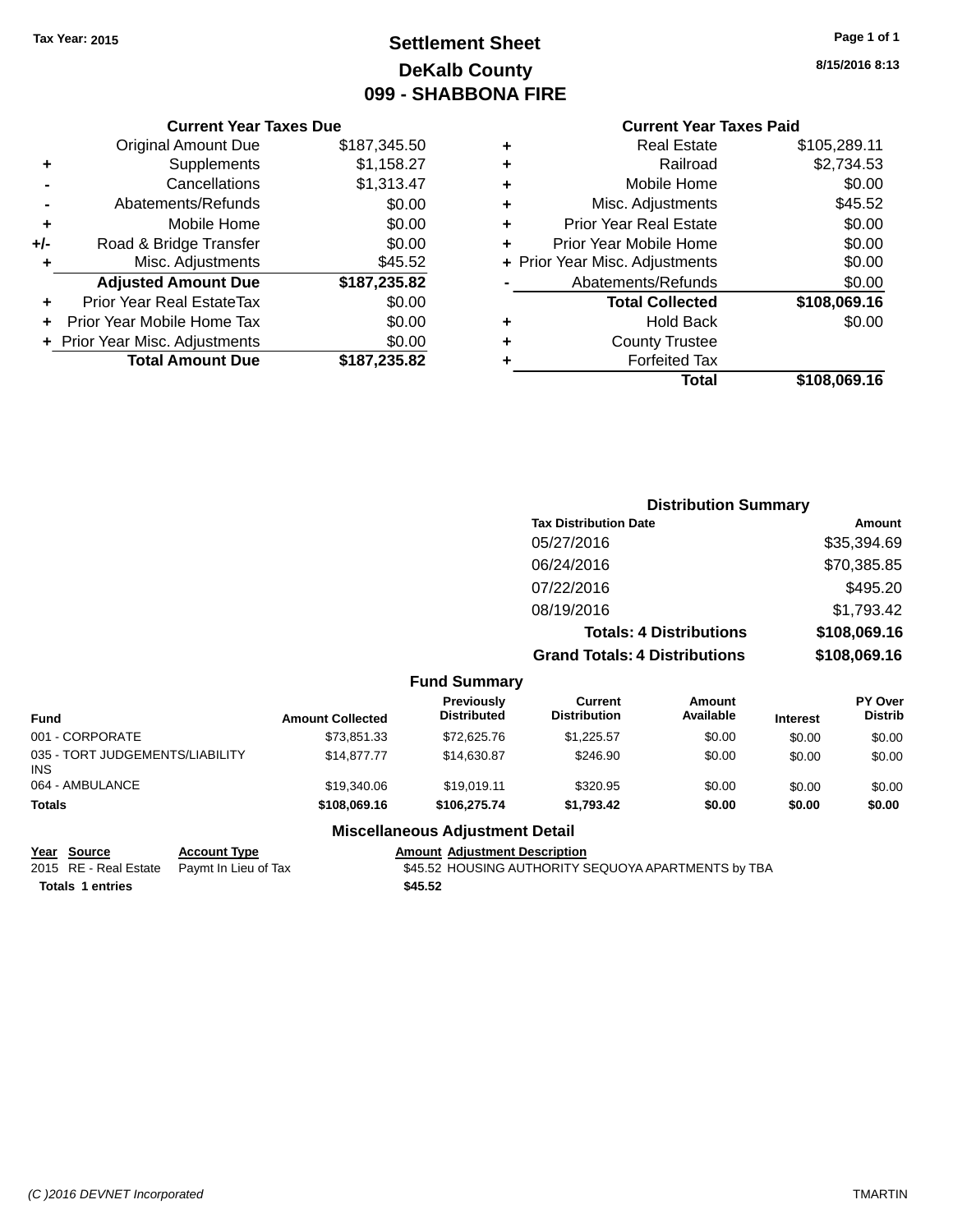## **Settlement Sheet Tax Year: 2015 Page 1 of 1 DeKalb County 100 - SOMONAUK FIRE**

**8/15/2016 8:13**

## **Current Year Taxes Paid**

|     | <b>Current Year Taxes Due</b>  |              |  |  |  |  |  |
|-----|--------------------------------|--------------|--|--|--|--|--|
|     | <b>Original Amount Due</b>     | \$249,825.46 |  |  |  |  |  |
| ٠   | Supplements                    | \$1,317.83   |  |  |  |  |  |
|     | Cancellations                  | \$1,631.09   |  |  |  |  |  |
|     | Abatements/Refunds             | \$0.00       |  |  |  |  |  |
| ٠   | Mobile Home                    | \$0.00       |  |  |  |  |  |
| +/- | Road & Bridge Transfer         | \$0.00       |  |  |  |  |  |
| ٠   | Misc. Adjustments              | \$98.58      |  |  |  |  |  |
|     | <b>Adjusted Amount Due</b>     | \$249,610.78 |  |  |  |  |  |
|     | Prior Year Real EstateTax      | \$79.47      |  |  |  |  |  |
|     | Prior Year Mobile Home Tax     | \$0.00       |  |  |  |  |  |
|     | + Prior Year Misc. Adjustments | \$0.00       |  |  |  |  |  |
|     | <b>Total Amount Due</b>        | \$249,690.25 |  |  |  |  |  |
|     |                                |              |  |  |  |  |  |

|   | <b>Real Estate</b>             | \$145,266.94 |
|---|--------------------------------|--------------|
| ٠ | Railroad                       | \$2,186.22   |
| ٠ | Mobile Home                    | \$0.00       |
| ٠ | Misc. Adjustments              | \$98.58      |
| ٠ | <b>Prior Year Real Estate</b>  | \$79.47      |
| ٠ | Prior Year Mobile Home         | \$0.00       |
|   | + Prior Year Misc. Adjustments | \$0.00       |
|   | Abatements/Refunds             | \$0.00       |
|   | <b>Total Collected</b>         | \$147,631.21 |
| ٠ | <b>Hold Back</b>               | \$0.00       |
| ٠ | <b>County Trustee</b>          |              |
| ٠ | <b>Forfeited Tax</b>           |              |
|   | Total                          | \$147,631.21 |
|   |                                |              |

|                 |                         |                                         | <b>Distribution Summary</b>           |                                |                 |                           |
|-----------------|-------------------------|-----------------------------------------|---------------------------------------|--------------------------------|-----------------|---------------------------|
|                 |                         |                                         | <b>Tax Distribution Date</b>          |                                | Amount          |                           |
|                 |                         |                                         | 05/27/2016                            |                                |                 | \$30,660.92               |
|                 |                         |                                         | 06/24/2016                            |                                |                 | \$108,408.54              |
|                 |                         |                                         | 07/22/2016                            |                                |                 | \$3,162.15                |
|                 |                         |                                         | 08/19/2016                            |                                |                 | \$5,399.60                |
|                 |                         |                                         |                                       | <b>Totals: 4 Distributions</b> |                 | \$147,631.21              |
|                 |                         |                                         | <b>Grand Totals: 4 Distributions</b>  |                                |                 | \$147,631.21              |
|                 |                         | <b>Fund Summary</b>                     |                                       |                                |                 |                           |
| <b>Fund</b>     | <b>Amount Collected</b> | <b>Previously</b><br><b>Distributed</b> | <b>Current</b><br><b>Distribution</b> | <b>Amount</b><br>Available     | <b>Interest</b> | PY Over<br><b>Distrib</b> |
| 001 - CORPORATE | \$80,525.45             | \$77,580.24                             | \$2,945.21                            | \$0.00                         | \$0.00          | \$0.00                    |
| 064 - AMBULANCE | \$67,105.76             | \$64,651.37                             | \$2,454.39                            | \$0.00                         | \$0.00          | \$0.00                    |
| Totals          | \$147,631.21            | \$142,231.61                            | \$5,399.60                            | \$0.00                         | \$0.00          | \$0.00                    |
|                 |                         | <b>Miscellaneous Adjustment Detail</b>  |                                       |                                |                 |                           |

**Year Source Account Type Amount Adjustment Description** \$98.58 PASSERO REDEMPTION 18-28-427-003 by TBA **Totals \$98.58 1 entries**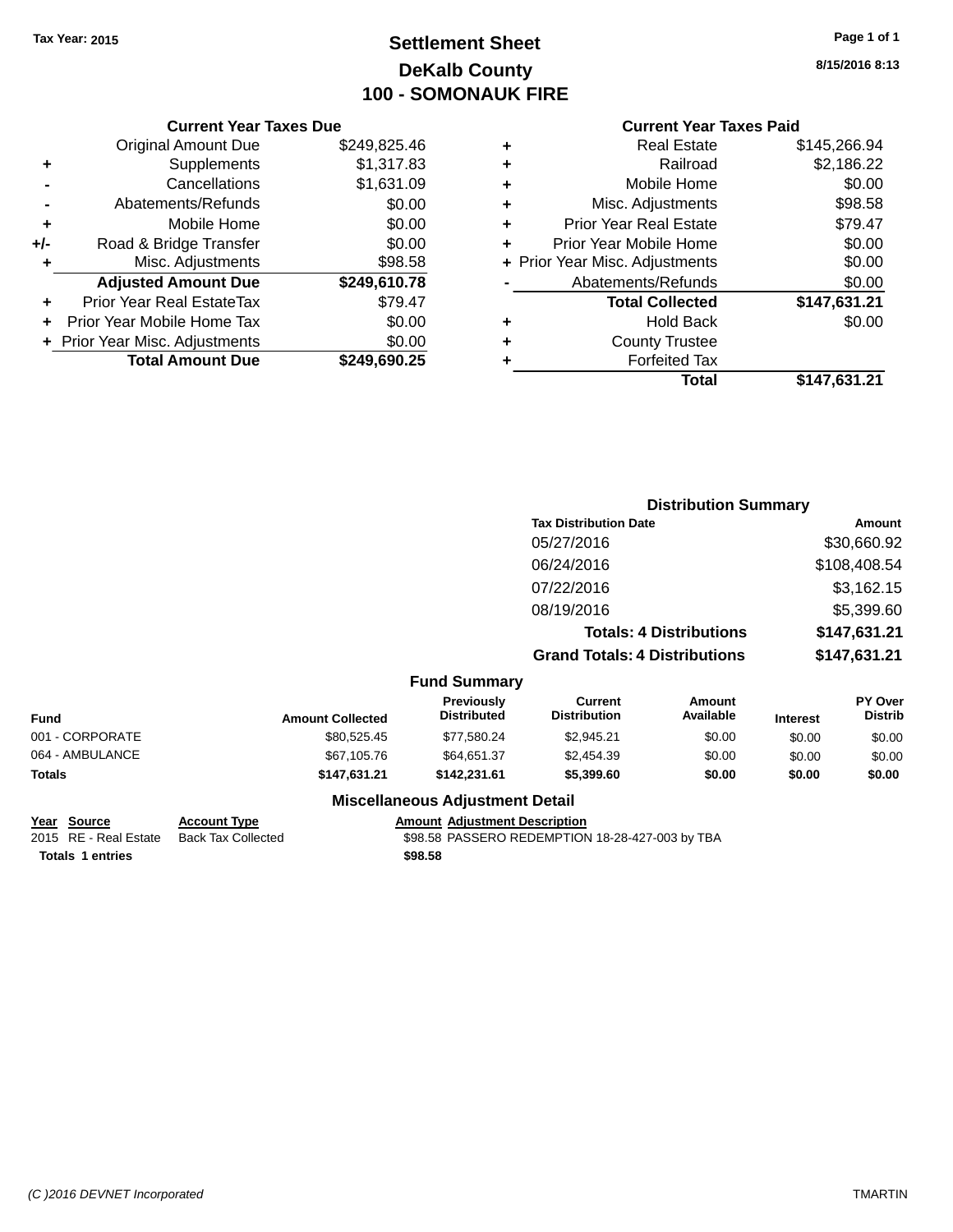## **Settlement Sheet Tax Year: 2015 Page 1 of 1 DeKalb County 101 - SYCAMORE FIRE**

**8/15/2016 8:13**

## **Current Year Taxes Paid**

| ٠ | <b>Real Estate</b>             | \$192,493.56 |
|---|--------------------------------|--------------|
| ٠ | Railroad                       | \$0.00       |
| ٠ | Mobile Home                    | \$0.00       |
| ٠ | Misc. Adjustments              | \$30.26      |
| ٠ | <b>Prior Year Real Estate</b>  | (\$519.01)   |
| ٠ | Prior Year Mobile Home         | \$0.00       |
|   | + Prior Year Misc. Adjustments | \$0.00       |
|   | Abatements/Refunds             | \$0.00       |
|   | <b>Total Collected</b>         | \$192,004.81 |
| ٠ | Hold Back                      | \$0.00       |
| ٠ | <b>County Trustee</b>          |              |
| ٠ | <b>Forfeited Tax</b>           |              |
|   | Total                          | \$192.004.81 |
|   |                                |              |

|     | <b>Current Year Taxes Due</b>    |              |
|-----|----------------------------------|--------------|
|     | <b>Original Amount Due</b>       | \$339,296.15 |
| ٠   | Supplements                      | \$3,739.07   |
|     | Cancellations                    | \$5,215.37   |
|     | Abatements/Refunds               | \$0.00       |
| ٠   | Mobile Home                      | \$0.00       |
| +/- | Road & Bridge Transfer           | \$0.00       |
| ٠   | Misc. Adjustments                | \$30.26      |
|     | <b>Adjusted Amount Due</b>       | \$337,850.11 |
|     | <b>Prior Year Real EstateTax</b> | (\$519.01)   |
|     | Prior Year Mobile Home Tax       | \$0.00       |
|     | + Prior Year Misc. Adjustments   | \$0.00       |
|     | <b>Total Amount Due</b>          | \$337,331.10 |

|                 |                         |                                  | <b>Distribution Summary</b>           |                                |                 |                                  |
|-----------------|-------------------------|----------------------------------|---------------------------------------|--------------------------------|-----------------|----------------------------------|
|                 |                         |                                  | <b>Tax Distribution Date</b>          |                                |                 | <b>Amount</b>                    |
|                 |                         |                                  | 05/27/2016                            |                                |                 | \$34,669.37                      |
|                 |                         |                                  | 06/24/2016                            |                                |                 | \$149,169.34                     |
|                 |                         |                                  | 07/22/2016                            |                                |                 | \$3,053.13                       |
|                 |                         |                                  | 08/19/2016                            |                                |                 | \$5,112.97                       |
|                 |                         |                                  |                                       | <b>Totals: 4 Distributions</b> |                 | \$192,004.81                     |
|                 |                         |                                  | <b>Grand Totals: 4 Distributions</b>  |                                |                 | \$192,004.81                     |
|                 |                         | <b>Fund Summary</b>              |                                       |                                |                 |                                  |
| <b>Fund</b>     | <b>Amount Collected</b> | Previously<br><b>Distributed</b> | <b>Current</b><br><b>Distribution</b> | <b>Amount</b><br>Available     | <b>Interest</b> | <b>PY Over</b><br><b>Distrib</b> |
| 001 - CORPORATE | \$99,393.97             | \$96,747.16                      | \$2,646.81                            | \$0.00                         | \$0.00          | \$0.00                           |
| 064 - AMBULANCE | \$92,610.84             | \$90,144.68                      | \$2,466.16                            | \$0.00                         | \$0.00          | \$0.00                           |
| Totals          | \$192,004.81            | \$186,891.84                     | \$5,112.97                            | \$0.00                         | \$0.00          | \$0.00                           |
|                 |                         |                                  |                                       |                                |                 |                                  |

### **Miscellaneous Adjustment Detail**

# **Year Source Account Type Amount Adjustment Description**<br>2015 RE - Real Estate Back Tax Collected \$30.26 HALSEY REDEMPTION (

\$30.26 HALSEY REDEMPTION 06-19-300-034 by TBA **Totals \$30.26 1 entries**

*(C )2016 DEVNET Incorporated* TMARTIN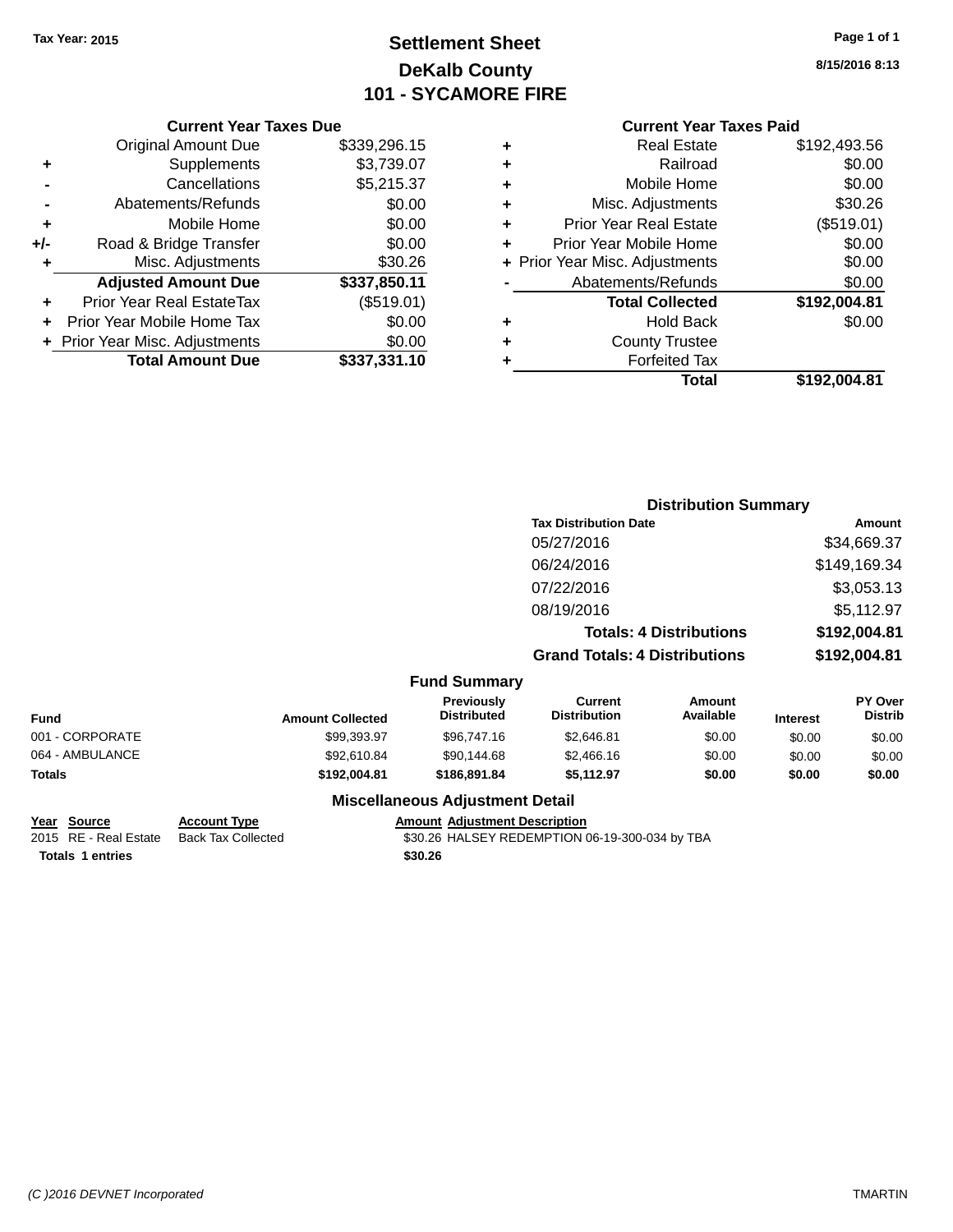## **Settlement Sheet Tax Year: 2015 Page 1 of 1 DeKalb County 102 - WATERMAN FIRE**

**8/15/2016 8:13**

|     | <b>Current Year Taxes Due</b>  |              |  |  |  |
|-----|--------------------------------|--------------|--|--|--|
|     | Original Amount Due            | \$151,524.87 |  |  |  |
| ٠   | Supplements                    | \$833.03     |  |  |  |
|     | Cancellations                  | \$957.77     |  |  |  |
|     | Abatements/Refunds             | \$0.00       |  |  |  |
| ٠   | Mobile Home                    | \$0.00       |  |  |  |
| +/- | Road & Bridge Transfer         | \$0.00       |  |  |  |
| ٠   | Misc. Adjustments              | \$41.71      |  |  |  |
|     | <b>Adjusted Amount Due</b>     | \$151,441.84 |  |  |  |
|     | Prior Year Real EstateTax      | \$0.00       |  |  |  |
|     | Prior Year Mobile Home Tax     | \$0.00       |  |  |  |
|     | + Prior Year Misc. Adjustments | \$0.00       |  |  |  |
|     | <b>Total Amount Due</b>        | \$151,441.84 |  |  |  |
|     |                                |              |  |  |  |

## **Current Year Taxes Paid +** Real Estate \$85,260.72 **+** Railroad \$1,481.45 **+** Mobile Home \$0.00 **+** Misc. Adjustments \$41.71 **+** Prior Year Real Estate \$0.00 **+** Prior Year Mobile Home \$0.00<br> **+** Prior Year Misc. Adjustments \$0.00 **+ Prior Year Misc. Adjustments -** Abatements/Refunds \$0.00 **Total Collected \$86,783.88 +** Hold Back \$0.00 **+** County Trustee **+** Forfeited Tax **Total \$86,783.88**

|                 |                         |                                  |                                       | <b>Distribution Summary</b> |                 |                                  |
|-----------------|-------------------------|----------------------------------|---------------------------------------|-----------------------------|-----------------|----------------------------------|
|                 |                         |                                  | <b>Tax Distribution Date</b>          |                             |                 | Amount                           |
|                 |                         |                                  | 05/27/2016                            |                             |                 | \$24,977.75                      |
|                 |                         |                                  | 06/24/2016                            |                             |                 | \$59,414.06                      |
|                 |                         |                                  | 07/22/2016                            |                             |                 | \$1,053.71                       |
|                 |                         |                                  | 08/19/2016                            |                             |                 | \$1,338.36                       |
|                 |                         | <b>Totals: 4 Distributions</b>   |                                       | \$86,783.88                 |                 |                                  |
|                 |                         |                                  | <b>Grand Totals: 4 Distributions</b>  |                             |                 | \$86,783.88                      |
|                 |                         | <b>Fund Summary</b>              |                                       |                             |                 |                                  |
| <b>Fund</b>     | <b>Amount Collected</b> | Previously<br><b>Distributed</b> | <b>Current</b><br><b>Distribution</b> | Amount<br>Available         | <b>Interest</b> | <b>PY Over</b><br><b>Distrib</b> |
| 001 - CORPORATE | \$86,783.88             | \$85,445.52                      | \$1,338.36                            | \$0.00                      | \$0.00          | \$0.00                           |
| <b>Totals</b>   | \$86,783.88             | \$85,445.52                      | \$1,338.36                            | \$0.00                      | \$0.00          | \$0.00                           |
|                 |                         | Miccellenceus Adjustment Detail  |                                       |                             |                 |                                  |

| <b>Miscellaneous Adjustment Detail</b> |  |  |
|----------------------------------------|--|--|
|----------------------------------------|--|--|

|                         | Year Source | <b>Account Type</b>                      |         | <b>Amount Adiustment Description</b>           |
|-------------------------|-------------|------------------------------------------|---------|------------------------------------------------|
|                         |             | 2015 RE - Real Estate Back Tax Collected |         | \$41.71 MCCORD REDEMPTION 14-15-351-002 by TBA |
| <b>Totals 1 entries</b> |             |                                          | \$41.71 |                                                |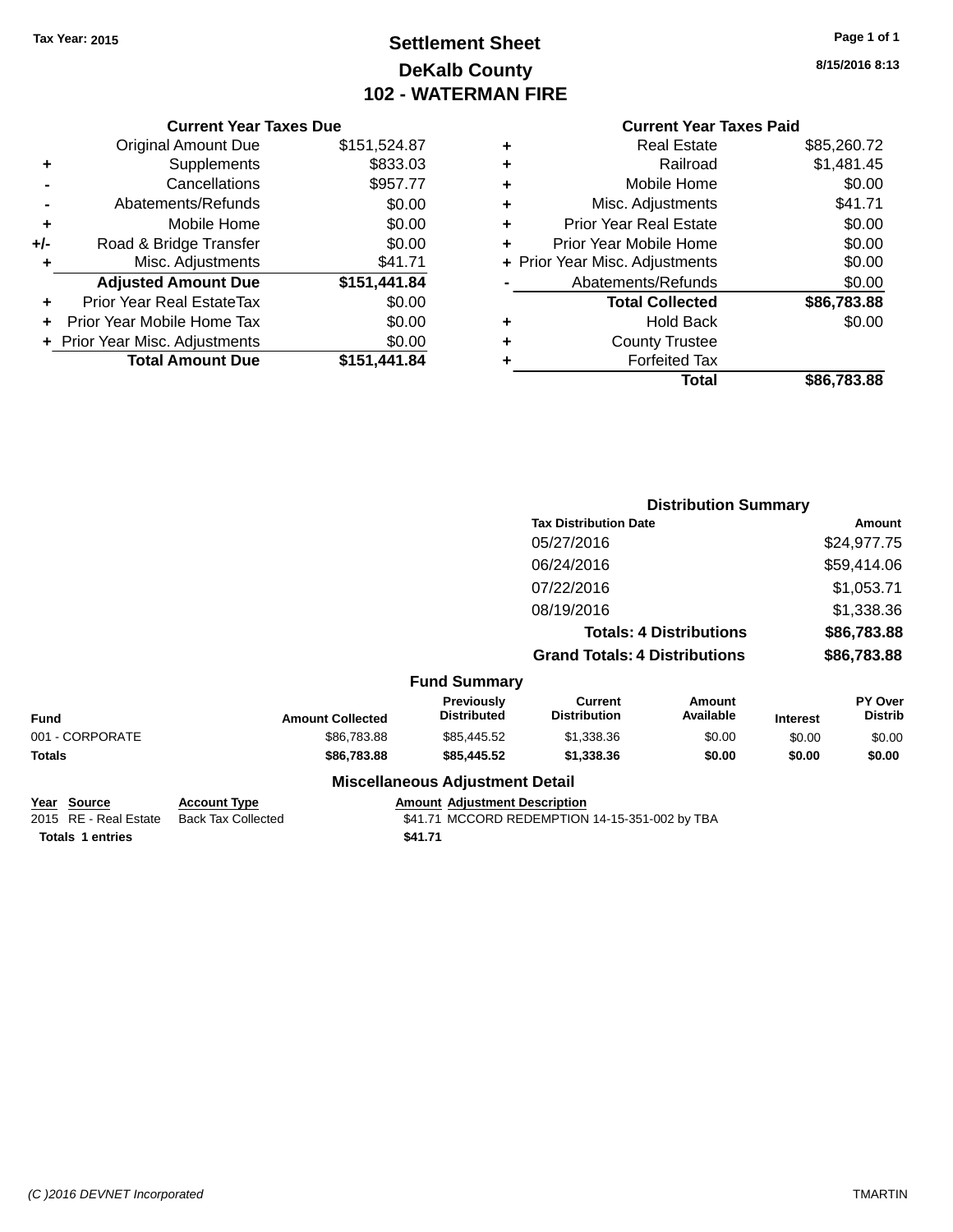## **Settlement Sheet Tax Year: 2015 Page 1 of 1 DeKalb County 103 - EARLVILLE LIBRARY DISTRICT**

**8/15/2016 8:13**

#### **Current Year Taxes Paid**

|     | <b>Current Year Taxes Due</b>  |            |
|-----|--------------------------------|------------|
|     | <b>Original Amount Due</b>     | \$4,723.45 |
| ٠   | Supplements                    | \$0.00     |
|     | Cancellations                  | \$0.00     |
|     | Abatements/Refunds             | \$0.00     |
| ÷   | Mobile Home                    | \$0.00     |
| +/- | Road & Bridge Transfer         | \$0.00     |
|     | Misc. Adjustments              | \$0.00     |
|     | <b>Adjusted Amount Due</b>     | \$4,723.45 |
| ٠   | Prior Year Real EstateTax      | \$0.00     |
|     | Prior Year Mobile Home Tax     | \$0.00     |
|     | + Prior Year Misc. Adjustments | \$0.00     |
|     | <b>Total Amount Due</b>        | \$4.723.45 |
|     |                                |            |

|   | <b>Real Estate</b>             | \$2,837.54 |
|---|--------------------------------|------------|
| ٠ | Railroad                       | \$0.00     |
| ٠ | Mobile Home                    | \$0.00     |
| ٠ | Misc. Adjustments              | \$0.00     |
| ٠ | Prior Year Real Estate         | \$0.00     |
|   | Prior Year Mobile Home         | \$0.00     |
|   | + Prior Year Misc. Adjustments | \$0.00     |
|   | Abatements/Refunds             | \$0.00     |
|   | <b>Total Collected</b>         | \$2,837.54 |
| ٠ | Hold Back                      | \$0.00     |
|   | <b>County Trustee</b>          |            |
| ٠ | <b>Forfeited Tax</b>           |            |
|   | Total                          | \$2,837.54 |
|   |                                |            |

| <b>Distribution Summary</b>          |            |  |  |  |
|--------------------------------------|------------|--|--|--|
| <b>Tax Distribution Date</b>         | Amount     |  |  |  |
| 05/27/2016                           | \$778.14   |  |  |  |
| 06/24/2016                           | \$1,876.57 |  |  |  |
| 08/19/2016                           | \$182.83   |  |  |  |
| <b>Totals: 3 Distributions</b>       | \$2,837.54 |  |  |  |
| <b>Grand Totals: 3 Distributions</b> | \$2,837.54 |  |  |  |

|                                                     |                         | Previously         | Current             | Amount    |                 | <b>PY Over</b> |
|-----------------------------------------------------|-------------------------|--------------------|---------------------|-----------|-----------------|----------------|
| <b>Fund</b>                                         | <b>Amount Collected</b> | <b>Distributed</b> | <b>Distribution</b> | Available | <b>Interest</b> | <b>Distrib</b> |
| 001 - CORPORATE                                     | \$1,601.38              | \$1,498.20         | \$103.18            | \$0.00    | \$0.00          | \$0.00         |
| 004 - OPERATIONS & MAINTENANCE                      | \$207.75                | \$194.36           | \$13.39             | \$0.00    | \$0.00          | \$0.00         |
| 027 - AUDIT                                         | \$50.93                 | \$47.65            | \$3.28              | \$0.00    | \$0.00          | \$0.00         |
| 031 - WORKING CASH                                  | \$0.00                  | \$0.00             | \$0.00              | \$0.00    | \$0.00          | \$0.00         |
| 035 - TORT JUDGMENTS, LIABILITY<br><b>INSURANCE</b> | \$773.79                | \$723.93           | \$49.86             | \$0.00    | \$0.00          | \$0.00         |
| 047 - SOCIAL SECURITY                               | \$203.69                | \$190.57           | \$13.12             | \$0.00    | \$0.00          | \$0.00         |
| Totals                                              | \$2,837.54              | \$2,654.71         | \$182.83            | \$0.00    | \$0.00          | \$0.00         |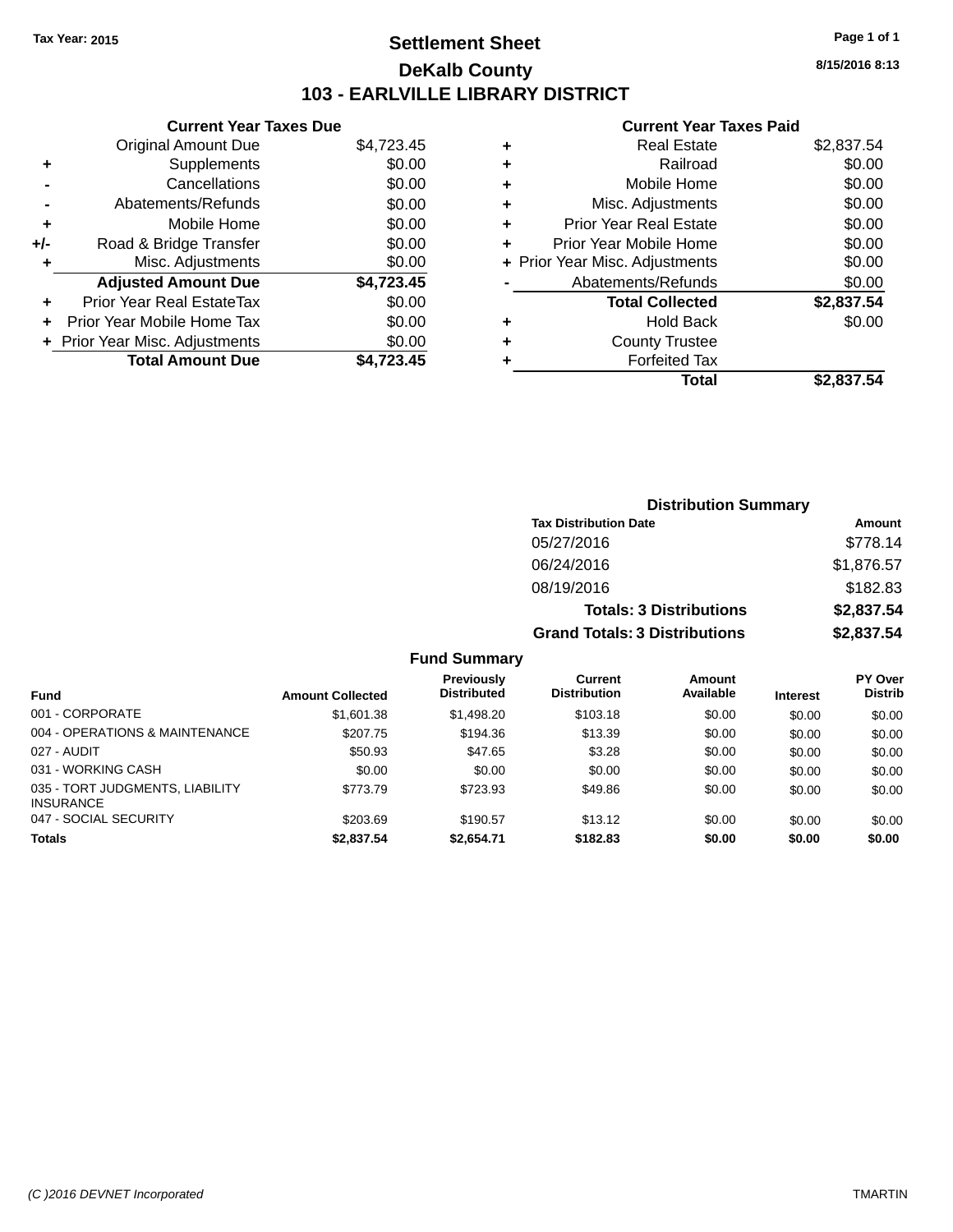## **Settlement Sheet Tax Year: 2015 Page 1 of 2 DeKalb County 110 - DEKALB PARK**

#### **Current Year Taxes Due**

|     | <b>Original Amount Due</b>     | \$3,742,384.27 |
|-----|--------------------------------|----------------|
| ٠   | Supplements                    | \$42,899.95    |
|     | Cancellations                  | \$75,741.95    |
|     | Abatements/Refunds             | \$1.04         |
| ٠   | Mobile Home                    | \$0.00         |
| +/- | Road & Bridge Transfer         | \$0.00         |
| ٠   | Misc. Adjustments              | \$1,018.59     |
|     | <b>Adjusted Amount Due</b>     | \$3,710,559.82 |
| ٠   | Prior Year Real EstateTax      | (\$1,128.42)   |
|     | Prior Year Mobile Home Tax     | \$0.00         |
|     | + Prior Year Misc. Adjustments | \$224.58       |
|     | <b>Total Amount Due</b>        | \$3,709,655.98 |

|   | Total                          | \$2,023,222.94 |
|---|--------------------------------|----------------|
| ٠ | <b>Forfeited Tax</b>           |                |
| ٠ | <b>County Trustee</b>          |                |
| ٠ | <b>Hold Back</b>               | \$0.00         |
|   | <b>Total Collected</b>         | \$2,023,222.94 |
|   | Abatements/Refunds             | \$1.04         |
|   | + Prior Year Misc. Adjustments | \$224.58       |
| ٠ | Prior Year Mobile Home         | \$0.00         |
| ٠ | <b>Prior Year Real Estate</b>  | (\$1,128.42)   |
| ٠ | Misc. Adjustments              | \$1,018.59     |
| ٠ | Mobile Home                    | \$0.00         |
| ٠ | Railroad                       | \$7,705.46     |
| ٠ | <b>Real Estate</b>             | \$2,015,403.77 |
|   |                                |                |

#### **Distribution Summary**

| <b>Tax Distribution Date</b>         | Amount         |
|--------------------------------------|----------------|
| 05/27/2016                           | \$347,445.96   |
| 06/24/2016                           | \$1,542,228.93 |
| 07/22/2016                           | \$36,748.26    |
| 08/19/2016                           | \$96,799.79    |
| <b>Totals: 4 Distributions</b>       | \$2,023,222.94 |
| <b>Grand Totals: 4 Distributions</b> | \$2,023,222.94 |

#### **Fund Summary**

| <b>Fund</b>                             | <b>Amount Collected</b> | <b>Previously</b><br><b>Distributed</b> | <b>Current</b><br><b>Distribution</b> | Amount<br>Available | <b>Interest</b> | <b>PY Over</b><br><b>Distrib</b> |
|-----------------------------------------|-------------------------|-----------------------------------------|---------------------------------------|---------------------|-----------------|----------------------------------|
|                                         |                         |                                         |                                       |                     |                 |                                  |
| 001 - CORPORATE                         | \$597.392.93            | \$568.811.05                            | \$28,581.88                           | \$0.00              | \$0.00          | \$0.00                           |
| 003 - BONDS AND INTEREST                | \$665,011.12            | \$633,194.09                            | \$31,817.03                           | \$0.00              | \$0.00          | \$0.00                           |
| $005 - I. M. R. F.$                     | \$142,194.16            | \$135,390.97                            | \$6,803.19                            | \$0.00              | \$0.00          | \$0.00                           |
| 027 - AUDIT                             | \$12,709.88             | \$12,101.78                             | \$608.10                              | \$0.00              | \$0.00          | \$0.00                           |
| 035 - TORT JUDGEMENTS/LIABILITY<br>INS. | \$30,833.91             | \$29,358.68                             | \$1,475.23                            | \$0.00              | \$0.00          | \$0.00                           |
| 047 - SOCIAL SECURITY                   | \$68,682.36             | \$65,396.31                             | \$3,286.05                            | \$0.00              | \$0.00          | \$0.00                           |
| 060 - UNEMPLOYMENT INSURANCE            | \$22,724.85             | \$21.637.60                             | \$1,087.25                            | \$0.00              | \$0.00          | \$0.00                           |
| 062 - WORKERS COMPENSATION              | \$23.793.11             | \$22.654.75                             | \$1,138.36                            | \$0.00              | \$0.00          | \$0.00                           |
| 122 - RECREATION                        | \$288.989.08            | \$275.162.58                            | \$13,826.50                           | \$0.00              | \$0.00          | \$0.00                           |
| 123 - AQUARIUM AND MUSEUM               | \$69,216,50             | \$65,904.88                             | \$3,311.62                            | \$0.00              | \$0.00          | \$0.00                           |
| 126 - REC PROGRAMS/HANDICAPPED          | \$101.675.04            | \$96,810.46                             | \$4.864.58                            | \$0.00              | \$0.00          | \$0.00                           |
| <b>Totals</b>                           | \$2,023,222.94          | \$1,926,423.15                          | \$96,799.79                           | \$0.00              | \$0.00          | \$0.00                           |

#### **Miscellaneous Adjustment Detail**

| Year Source             | <b>Account Type</b>                        |            | <b>Amount Adjustment Description</b>             |
|-------------------------|--------------------------------------------|------------|--------------------------------------------------|
| 2014 RE - Real Estate   | Back Tax Collected                         |            | \$201.27 IGNELZI REDEMPTION 08-23-156-014 by TBA |
|                         | 2014 RE - Real Estate Back Tax Collected   |            | \$23.31 SIDDIQUI REDEMPTION 08-15-329-012 by TBA |
|                         | 2015 RE - Real Estate Paymt In Lieu of Tax |            | \$1,018.59 HOUSING AUTHORITY DEKALB UNITS by TBA |
| <b>Totals 3 entries</b> |                                            | \$1.243.17 |                                                  |

### **Abatement Detail**

**Year** Source **Account Type Account Adjustment Description** 2015 RE - Real Estate RE Abatement \$0.42 PTAB INTEREST REFUND 08-15-426-004 by TBA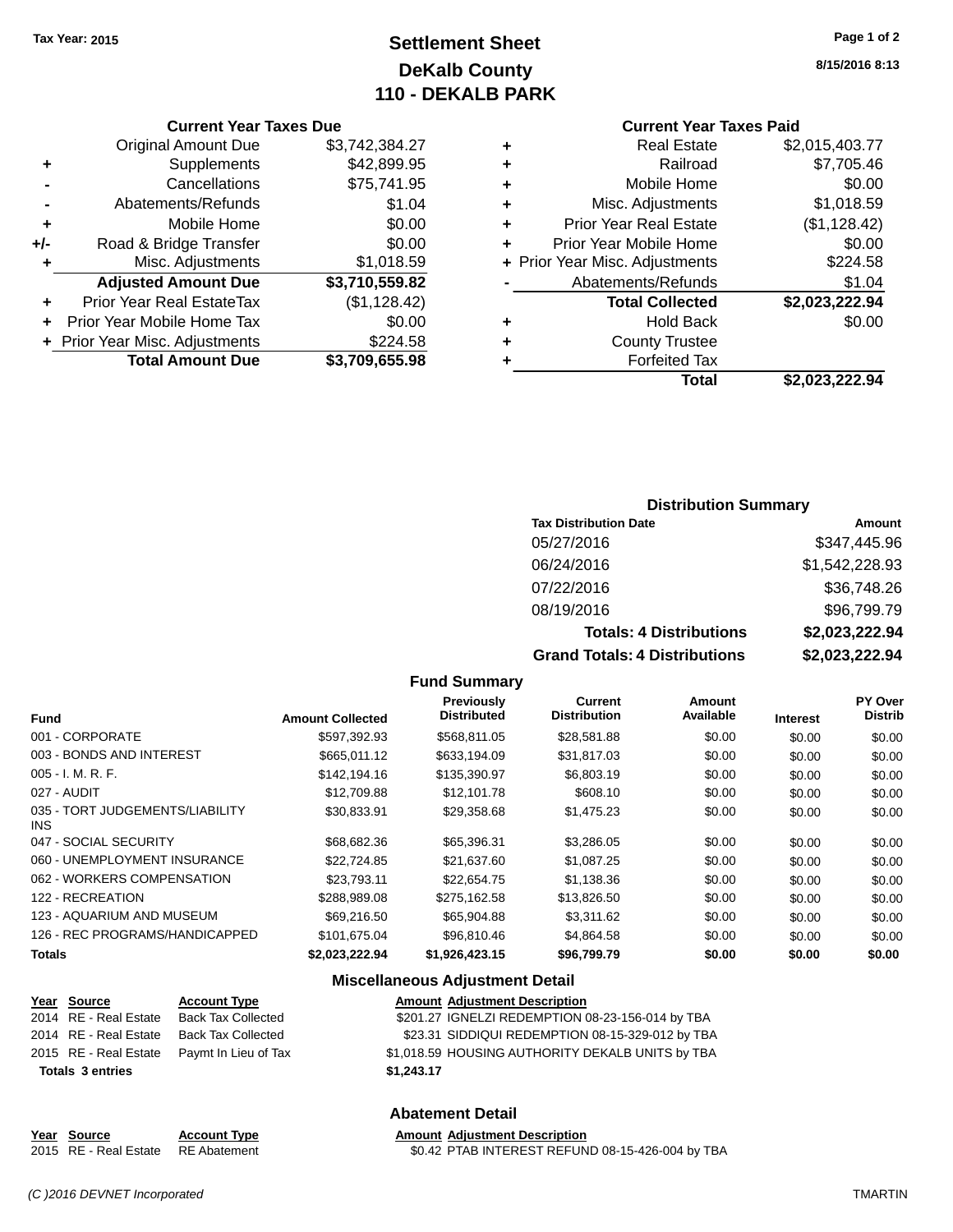## **Settlement Sheet Tax Year: 2015 Page 2 of 2 DeKalb County Abatement Detail**

**8/15/2016 8:13**

**Totals \$1.04 2 entries**

**Year Source Account Type Anneurs Amount Adjustment Description**<br>2015 RE - Real Estate RE Abatement **Alternative SCACT ASSESS** ACCOUNTEREST REFUN \$0.62 PTAB INTEREST REFUND 08-26-352-007 by TBA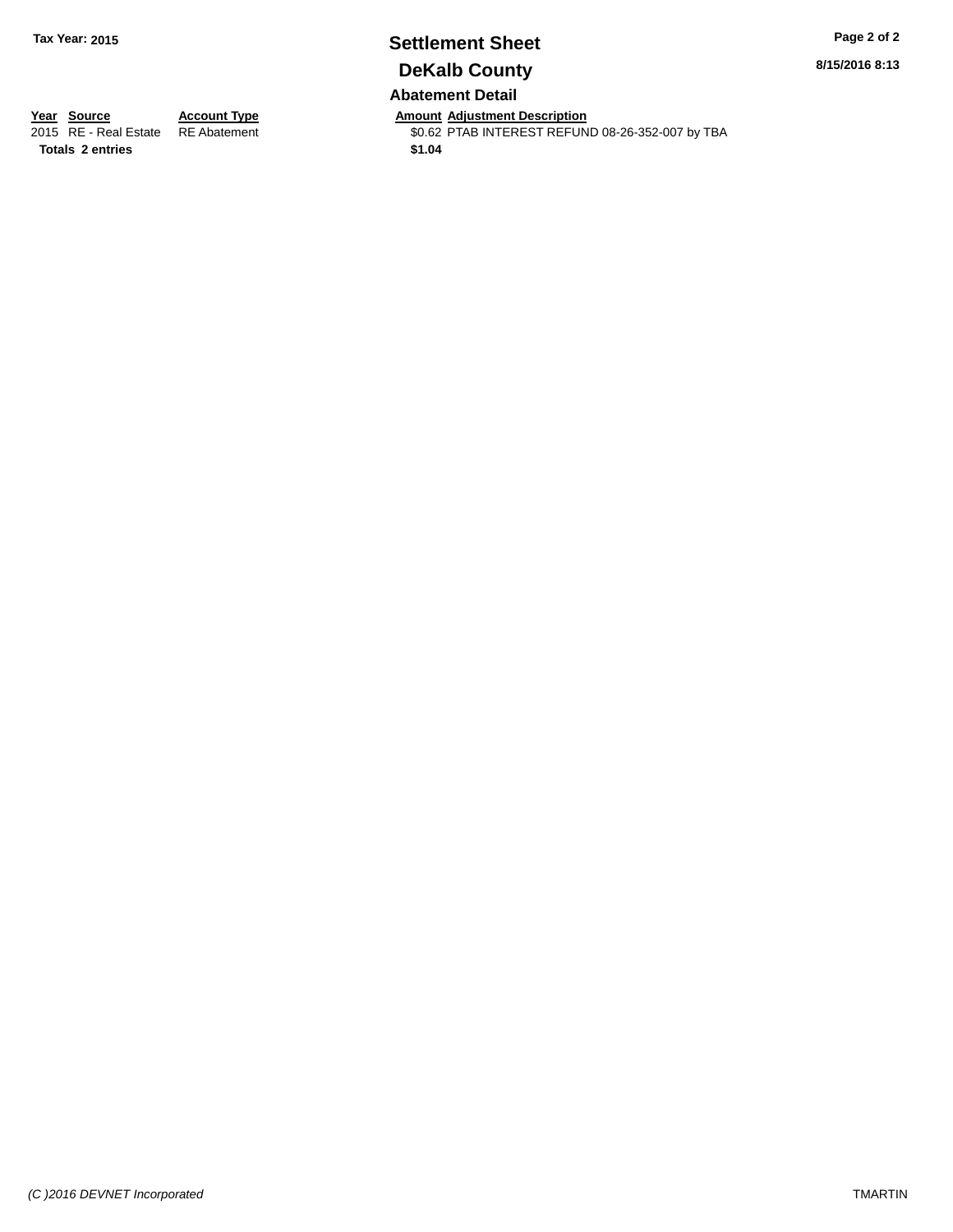## **Settlement Sheet Tax Year: 2015 Page 1 of 1 DeKalb County 111 - FRANKLIN TWP PARK**

**8/15/2016 8:13**

|     | <b>Current Year Taxes Due</b>  |             |
|-----|--------------------------------|-------------|
|     | Original Amount Due            | \$40,708.04 |
| ٠   | Supplements                    | \$253.57    |
|     | Cancellations                  | \$309.42    |
|     | Abatements/Refunds             | \$0.00      |
| ٠   | Mobile Home                    | \$0.00      |
| +/- | Road & Bridge Transfer         | \$0.00      |
|     | Misc. Adjustments              | \$0.00      |
|     | <b>Adjusted Amount Due</b>     | \$40,652.19 |
|     | Prior Year Real EstateTax      | \$0.00      |
| ÷   | Prior Year Mobile Home Tax     | \$0.00      |
|     | + Prior Year Misc. Adjustments | \$25.82     |
|     | <b>Total Amount Due</b>        | \$40,678.01 |
|     |                                |             |

# **Current Year Taxes Paid**

|   | <b>Real Estate</b>             | \$22,899.13 |
|---|--------------------------------|-------------|
| ٠ | Railroad                       | \$190.56    |
| ٠ | Mobile Home                    | \$0.00      |
| ٠ | Misc. Adjustments              | \$0.00      |
| ٠ | <b>Prior Year Real Estate</b>  | \$0.00      |
| ٠ | Prior Year Mobile Home         | \$0.00      |
|   | + Prior Year Misc. Adjustments | \$25.82     |
|   | Abatements/Refunds             | \$0.00      |
|   | <b>Total Collected</b>         | \$23,115.51 |
|   | <b>Hold Back</b>               | \$0.00      |
| ٠ | <b>County Trustee</b>          |             |
| ٠ | <b>Forfeited Tax</b>           |             |
|   | Total                          | \$23,115.51 |
|   |                                |             |

|                                               |                         |                                  | <b>Distribution Summary</b>           |                                |                 |                           |
|-----------------------------------------------|-------------------------|----------------------------------|---------------------------------------|--------------------------------|-----------------|---------------------------|
|                                               |                         |                                  | <b>Tax Distribution Date</b>          |                                |                 | Amount                    |
|                                               |                         |                                  | 05/27/2016                            |                                |                 | \$4,268.16                |
|                                               |                         |                                  | 06/24/2016                            |                                |                 | \$17,572.88               |
|                                               |                         |                                  | 07/22/2016                            |                                |                 | \$474.56                  |
|                                               |                         |                                  | 08/19/2016                            |                                |                 | \$799.91                  |
|                                               |                         |                                  |                                       | <b>Totals: 4 Distributions</b> |                 | \$23,115.51               |
|                                               |                         |                                  | <b>Grand Totals: 4 Distributions</b>  |                                |                 | \$23,115.51               |
|                                               |                         | <b>Fund Summary</b>              |                                       |                                |                 |                           |
| <b>Fund</b>                                   | <b>Amount Collected</b> | Previously<br><b>Distributed</b> | <b>Current</b><br><b>Distribution</b> | <b>Amount</b><br>Available     | <b>Interest</b> | PY Over<br><b>Distrib</b> |
| 001 - CORPORATE                               | \$21,750.75             | \$20,998.07                      | \$752.68                              | \$0.00                         | \$0.00          | \$0.00                    |
| 035 - TORT JUDGEMENTS/LIABILITY<br><b>INS</b> | \$1,364.76              | \$1,317.53                       | \$47.23                               | \$0.00                         | \$0.00          | \$0.00                    |
| Totals                                        | \$23,115.51             | \$22,315.60                      | \$799.91                              | \$0.00                         | \$0.00          | \$0.00                    |
|                                               |                         | Micrallangous Adiustmant Datail  |                                       |                                |                 |                           |

**Miscellaneous Adjustment Detail**

**Totals \$25.82 1 entries**

**Year Source Account Type Amount Adjustment Description** \$25.82 VISTA SECURITIES REDEMPTION 01-23-428-010 by TBA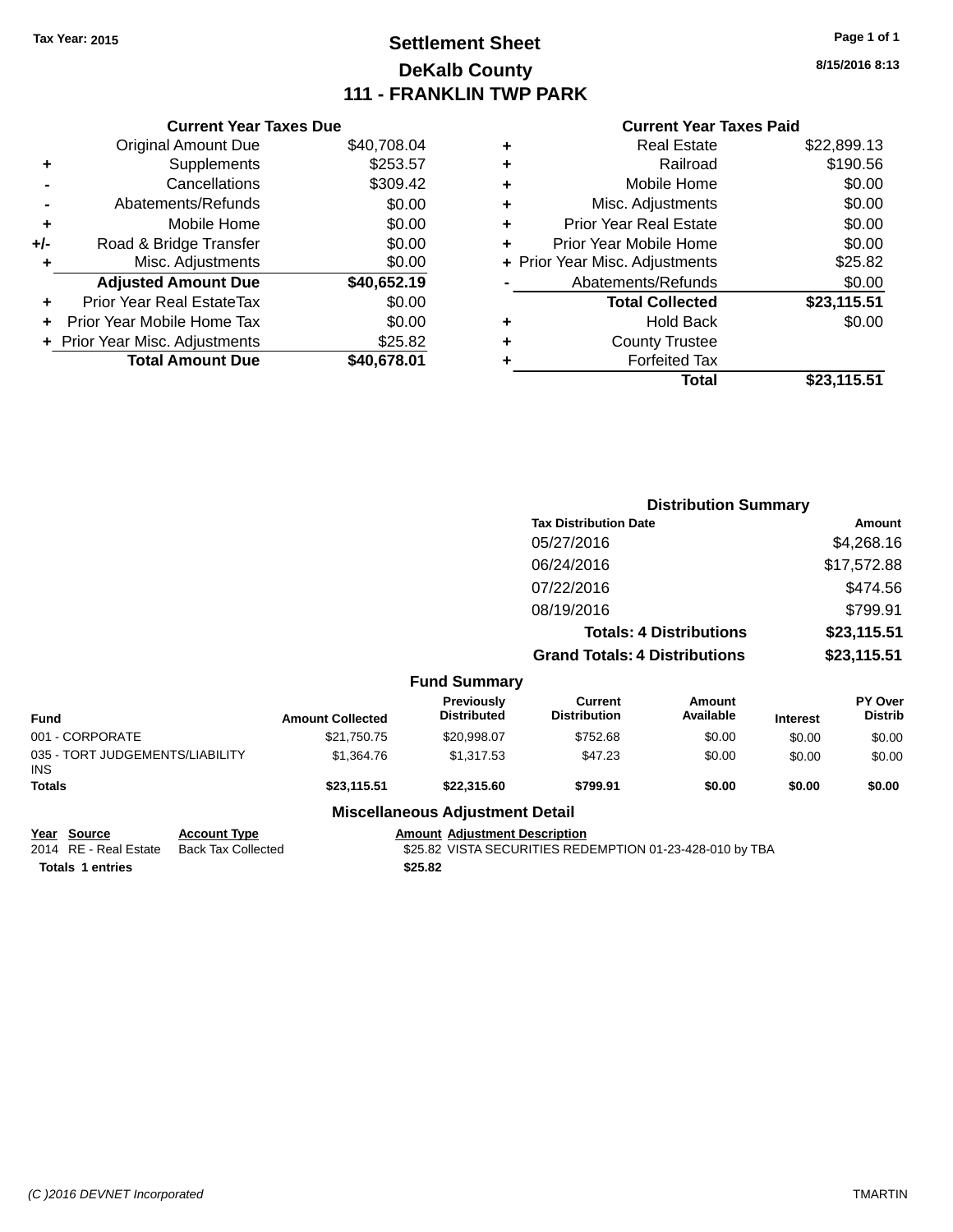## **Settlement Sheet Tax Year: 2015 Page 1 of 1 DeKalb County 112 - GENOA TWP PARK**

**8/15/2016 8:13**

#### **Current Year Taxes Paid**

|     | <b>Current Year Taxes Due</b>  |              |
|-----|--------------------------------|--------------|
|     | <b>Original Amount Due</b>     | \$608,128.10 |
| ٠   | Supplements                    | \$3,434.22   |
|     | Cancellations                  | \$4,408.36   |
|     | Abatements/Refunds             | \$13.13      |
| ٠   | Mobile Home                    | \$0.00       |
| +/- | Road & Bridge Transfer         | \$0.00       |
| ٠   | Misc. Adjustments              | \$34.89      |
|     | <b>Adjusted Amount Due</b>     | \$607,175.72 |
|     | Prior Year Real EstateTax      | (\$325.52)   |
|     | Prior Year Mobile Home Tax     | \$0.00       |
|     | + Prior Year Misc. Adjustments | \$0.00       |
|     | <b>Total Amount Due</b>        | \$606,850.20 |

## **Distribution Summary**

| <b>Tax Distribution Date</b>         | Amount       |
|--------------------------------------|--------------|
| 05/27/2016                           | \$66,045.75  |
| 06/24/2016                           | \$257,616.09 |
| 07/22/2016                           | \$7,455.99   |
| 08/19/2016                           | \$16,451.12  |
| <b>Totals: 4 Distributions</b>       | \$347,568.95 |
| <b>Grand Totals: 4 Distributions</b> | \$347,568.95 |

#### **Fund Summary**

| <b>Fund</b>                                   | <b>Amount Collected</b> | <b>Previously</b><br><b>Distributed</b> | Current<br><b>Distribution</b> | Amount<br>Available | <b>Interest</b> | PY Over<br><b>Distrib</b> |
|-----------------------------------------------|-------------------------|-----------------------------------------|--------------------------------|---------------------|-----------------|---------------------------|
| 001 - CORPORATE                               | \$101.116.12            | \$96,330.09                             | \$4,786.03                     | \$0.00              | \$0.00          | \$0.00                    |
| 003 - BONDS AND INTEREST                      | \$155,088,04            | \$147.747.42                            | \$7.340.62                     | \$0.00              | \$0.00          | \$0.00                    |
| $005 - I. M. R. F.$                           | \$551.25                | \$525.16                                | \$26.09                        | \$0.00              | \$0.00          | \$0.00                    |
| 027 - AUDIT                                   | \$551.25                | \$525.16                                | \$26.09                        | \$0.00              | \$0.00          | \$0.00                    |
| 035 - TORT JUDGEMENTS/LIABILITY<br><b>INS</b> | \$0.00                  | \$0.00                                  | \$0.00                         | \$0.00              | \$0.00          | \$0.00                    |
| 047 - SOCIAL SECURITY                         | \$551.25                | \$525.16                                | \$26.09                        | \$0.00              | \$0.00          | \$0.00                    |
| 062 - WORKERS COMPENSATION                    | \$551.25                | \$525.16                                | \$26.09                        | \$0.00              | \$0.00          | \$0.00                    |
| 122 - RECREATION                              | \$66.894.51             | \$63,728.26                             | \$3,166.25                     | \$0.00              | \$0.00          | \$0.00                    |
| 126 - REC PROGRAMS/HANDICAPPED                | \$21,714.03             | \$20,686.26                             | \$1.027.77                     | \$0.00              | \$0.00          | \$0.00                    |
| 143 - MEDICARE                                | \$551.25                | \$525.16                                | \$26.09                        | \$0.00              | \$0.00          | \$0.00                    |
| <b>Totals</b>                                 | \$347.568.95            | \$331.117.83                            | \$16,451.12                    | \$0.00              | \$0.00          | \$0.00                    |

#### **Miscellaneous Adjustment Detail**

| Year Source           | <b>Account Type</b> | <b>Amount Adiustment Description</b>           |
|-----------------------|---------------------|------------------------------------------------|
| 2015 RE - Real Estate | Back Tax Collected  | \$34.89 NIKOLS REDEMPTION 03-19-429-033 by TBA |
| Totals 1 entries      |                     | \$34.89                                        |

#### **Abatement Detail**

#### **Year Source Account Type Amount Adjustment Description**<br>2015 RE - Real Estate RE Abatement \$13.13 PTAB INTEREST REFUN \$13.13 PTAB INTEREST REFUND 03-29-152-012 by TBA **Totals \$13.13 1 entries**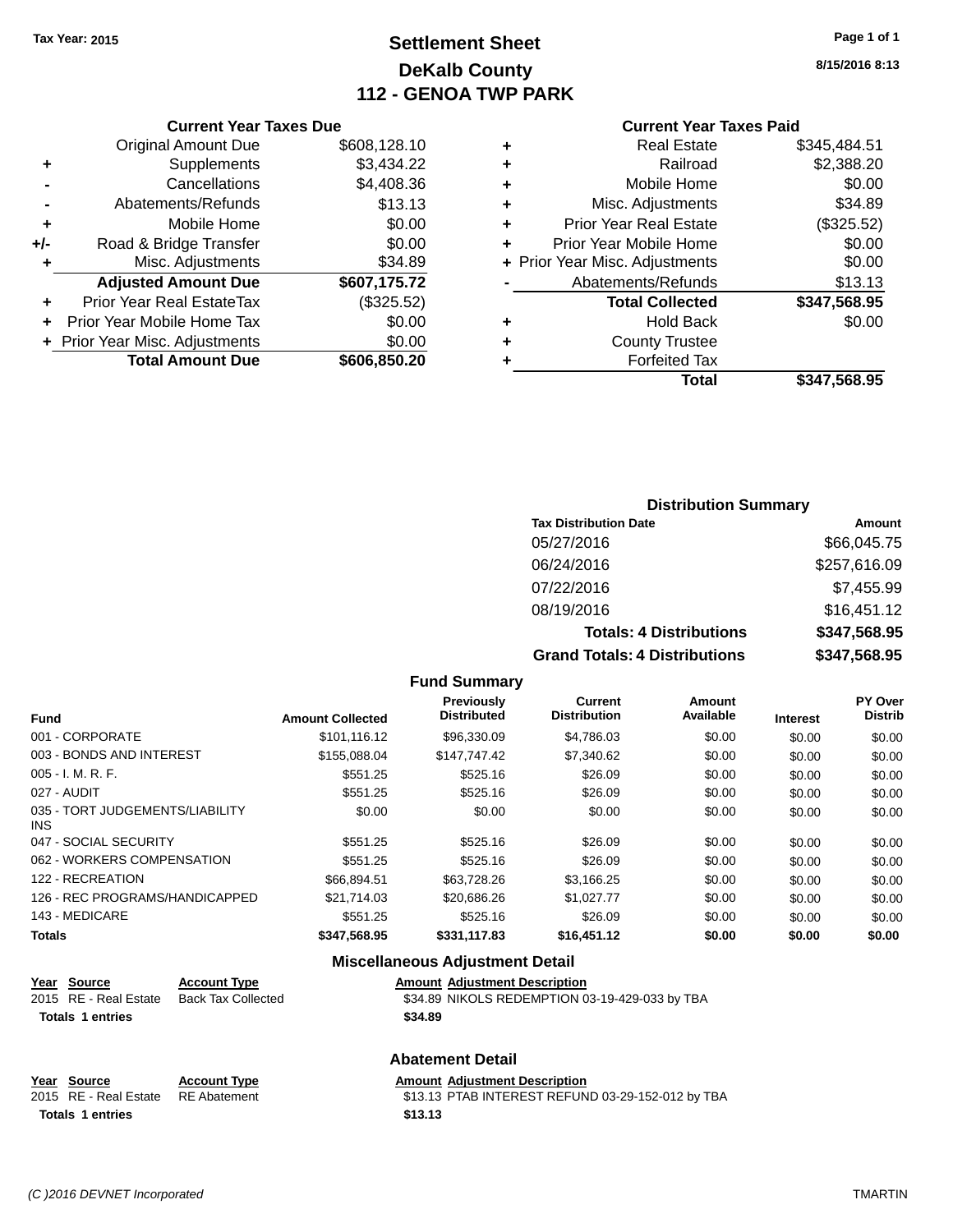## **Settlement Sheet Tax Year: 2015 Page 1 of 1 DeKalb County 113 - KINGSTON TWP PARK**

**8/15/2016 8:13**

## **Current Year Taxes Paid**

|       | <b>Current Year Taxes Due</b>  |             |
|-------|--------------------------------|-------------|
|       | <b>Original Amount Due</b>     | \$51,577.47 |
| ٠     | Supplements                    | \$142.98    |
|       | Cancellations                  | \$728.67    |
|       | Abatements/Refunds             | \$0.00      |
| ٠     | Mobile Home                    | \$0.00      |
| $+/-$ | Road & Bridge Transfer         | \$0.00      |
| ٠     | Misc. Adjustments              | \$7.90      |
|       | <b>Adjusted Amount Due</b>     | \$50,999.68 |
| ٠     | Prior Year Real EstateTax      | \$0.00      |
|       | Prior Year Mobile Home Tax     | \$0.00      |
|       | + Prior Year Misc. Adjustments | \$0.82      |
|       | <b>Total Amount Due</b>        | \$51,000,50 |
|       |                                |             |

|   | <b>Real Estate</b>             | \$28,598.60 |
|---|--------------------------------|-------------|
| ٠ | Railroad                       | \$394.08    |
| ٠ | Mobile Home                    | \$0.00      |
| ٠ | Misc. Adjustments              | \$7.90      |
| ٠ | <b>Prior Year Real Estate</b>  | \$0.00      |
| ٠ | Prior Year Mobile Home         | \$0.00      |
|   | + Prior Year Misc. Adjustments | \$0.82      |
|   | Abatements/Refunds             | \$0.00      |
|   | <b>Total Collected</b>         | \$29,001.40 |
| ٠ | <b>Hold Back</b>               | \$0.00      |
| ٠ | <b>County Trustee</b>          |             |
| ٠ | <b>Forfeited Tax</b>           |             |
|   | Total                          | \$29,001.40 |
|   |                                |             |

|                     | <b>Distribution Summary</b>          |             |
|---------------------|--------------------------------------|-------------|
|                     | <b>Tax Distribution Date</b>         | Amount      |
|                     | 05/27/2016                           | \$5,959.18  |
|                     | 06/24/2016                           | \$21,456.53 |
|                     | 07/22/2016                           | \$523.55    |
|                     | 08/19/2016                           | \$1,062.14  |
|                     | <b>Totals: 4 Distributions</b>       | \$29,001.40 |
|                     | <b>Grand Totals: 4 Distributions</b> | \$29,001.40 |
| <b>Fund Summary</b> |                                      |             |

| <b>Amount Collected</b> | <b>Previously</b><br><b>Distributed</b> | Current<br><b>Distribution</b> | <b>Amount</b><br>Available | <b>Interest</b> | <b>PY Over</b><br><b>Distrib</b> |  |
|-------------------------|-----------------------------------------|--------------------------------|----------------------------|-----------------|----------------------------------|--|
| \$22.943.37             | \$22,103.10                             | \$840.27                       | \$0.00                     | \$0.00          | \$0.00                           |  |
| \$3,033.16              | \$2.922.07                              | \$111.09                       | \$0.00                     | \$0.00          | \$0.00                           |  |
| \$3.024.87              | \$2.914.09                              | \$110.78                       | \$0.00                     | \$0.00          | \$0.00                           |  |
| \$29,001.40             | \$27.939.26                             | \$1,062.14                     | \$0.00                     | \$0.00          | \$0.00                           |  |
|                         |                                         |                                |                            |                 |                                  |  |

## **Miscellaneous Adjustment Detail**

| Year Source             | <b>Account Type</b>                      |        | <b>Amount Adjustment Description</b>                         |
|-------------------------|------------------------------------------|--------|--------------------------------------------------------------|
| 2014 RE - Real Estate   | Back Tax Collected                       |        | \$0.82 RIVERBEND DEVELOPMENT REDEMPTION 02-24-452-011 by TBA |
|                         | 2015 RE - Real Estate Back Tax Collected |        | \$7.90 JOHNSON REDEMPTION 02-22-307-013 by TBA               |
| <b>Totals 2 entries</b> |                                          | \$8.72 |                                                              |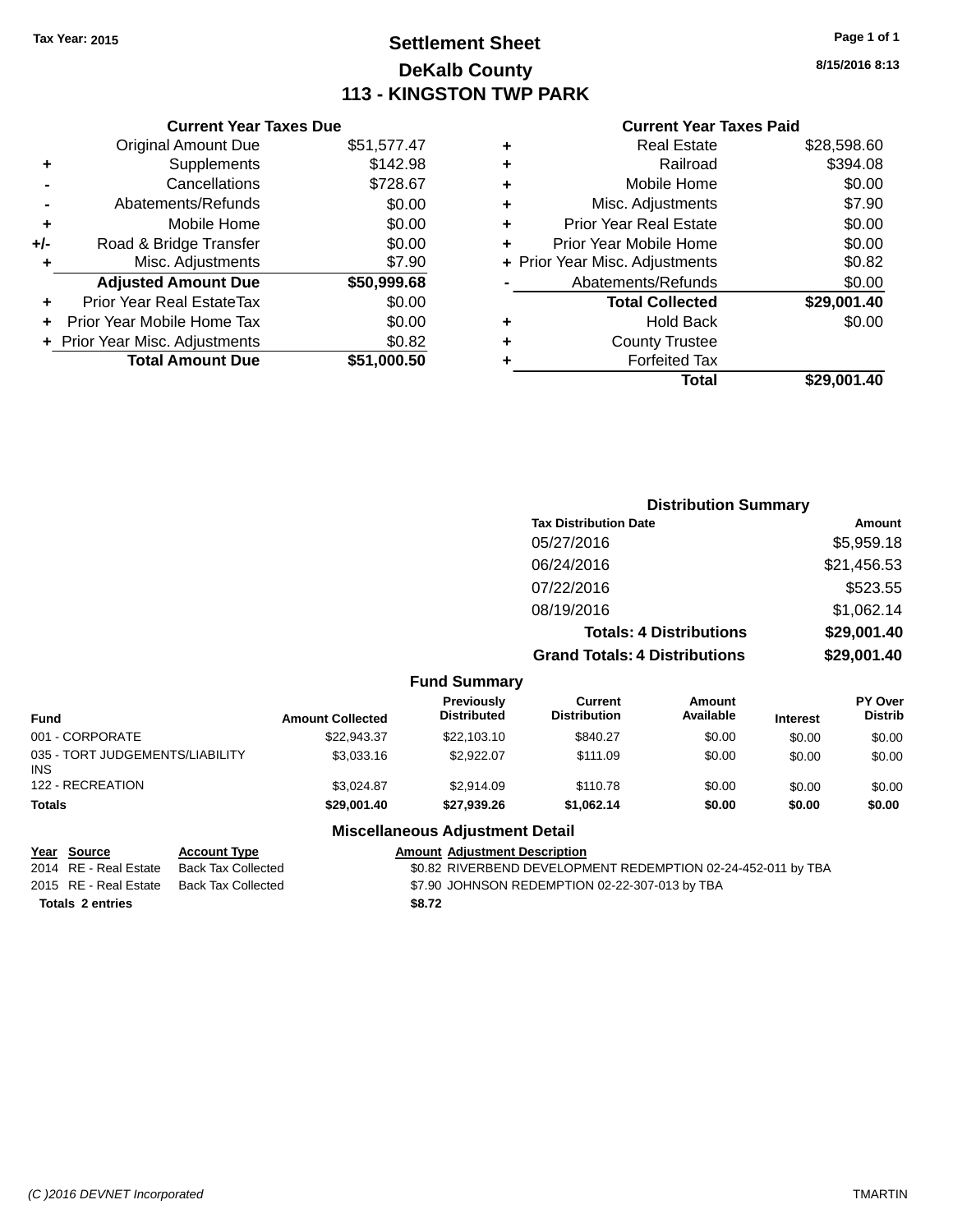## **Settlement Sheet Tax Year: 2015 Page 1 of 1 DeKalb County 114 - SANDWICH PARK**

**8/15/2016 8:13**

### **Current Year Taxes Paid**

|       | <b>Current Year Taxes Due</b>  |              |
|-------|--------------------------------|--------------|
|       | <b>Original Amount Due</b>     | \$476,421.49 |
| ٠     | Supplements                    | \$4,410.69   |
|       | Cancellations                  | \$5,199.20   |
|       | Abatements/Refunds             | \$2.47       |
| ÷     | Mobile Home                    | \$0.00       |
| $+/-$ | Road & Bridge Transfer         | \$0.00       |
| ٠     | Misc. Adjustments              | \$0.00       |
|       | <b>Adjusted Amount Due</b>     | \$475,630.51 |
| ٠     | Prior Year Real EstateTax      | \$375.46     |
|       | Prior Year Mobile Home Tax     | \$0.00       |
|       | + Prior Year Misc. Adjustments | \$110.02     |
|       | <b>Total Amount Due</b>        | \$476,115.99 |
|       |                                |              |

|   | <b>Real Estate</b>             | \$270,792.89 |
|---|--------------------------------|--------------|
| ٠ | Railroad                       | \$22.47      |
| ٠ | Mobile Home                    | \$0.00       |
| ٠ | Misc. Adjustments              | \$0.00       |
| ٠ | <b>Prior Year Real Estate</b>  | \$375.46     |
| ٠ | Prior Year Mobile Home         | \$0.00       |
|   | + Prior Year Misc. Adjustments | \$110.02     |
|   | Abatements/Refunds             | \$2.47       |
|   | <b>Total Collected</b>         | \$271,298.37 |
| ٠ | Hold Back                      | \$0.00       |
| ٠ | <b>County Trustee</b>          |              |
| ٠ | <b>Forfeited Tax</b>           |              |
|   | Total                          | \$271.298.37 |
|   |                                |              |

## **Distribution Summary**

| <b>Tax Distribution Date</b>         | Amount       |
|--------------------------------------|--------------|
| 05/27/2016                           | \$50,083.50  |
| 06/24/2016                           | \$200,902.77 |
| 07/22/2016                           | \$6,932.38   |
| 08/19/2016                           | \$13,379.72  |
| <b>Totals: 4 Distributions</b>       | \$271,298.37 |
| <b>Grand Totals: 4 Distributions</b> | \$271,298.37 |

### **Fund Summary**

| <b>Fund</b>                             | <b>Amount Collected</b> | Previously<br><b>Distributed</b> | Current<br><b>Distribution</b> | Amount<br>Available | <b>Interest</b> | PY Over<br><b>Distrib</b> |
|-----------------------------------------|-------------------------|----------------------------------|--------------------------------|---------------------|-----------------|---------------------------|
| 001 - CORPORATE                         | \$89,106.68             | \$84,712.17                      | \$4.394.51                     | \$0.00              | \$0.00          | \$0.00                    |
| 003 - BONDS AND INTEREST                | \$56,519.05             | \$53.731.68                      | \$2.787.37                     | \$0.00              | \$0.00          | \$0.00                    |
| $005 - I. M. R. F.$                     | \$17.631.12             | \$16,761,60                      | \$869.52                       | \$0.00              | \$0.00          | \$0.00                    |
| 027 - AUDIT                             | \$3,226.82              | \$3,067.68                       | \$159.14                       | \$0.00              | \$0.00          | \$0.00                    |
| 035 - TORT JUDGEMENTS/LIABILITY<br>INS. | \$17.631.12             | \$16,761,60                      | \$869.52                       | \$0.00              | \$0.00          | \$0.00                    |
| 047 - SOCIAL SECURITY                   | \$12.594.47             | \$11.973.35                      | \$621.12                       | \$0.00              | \$0.00          | \$0.00                    |
| 060 - UNEMPLOYMENT INSURANCE            | \$7,558,08              | \$7.185.34                       | \$372.74                       | \$0.00              | \$0.00          | \$0.00                    |
| 122 - RECREATION                        | \$64,509.60             | \$61,328.15                      | \$3,181.45                     | \$0.00              | \$0.00          | \$0.00                    |
| 125 - PAVING & LIGHTING, STREETS        | \$2,521.43              | \$2,397.08                       | \$124.35                       | \$0.00              | \$0.00          | \$0.00                    |
| Totals                                  | \$271.298.37            | \$257.918.65                     | \$13,379.72                    | \$0.00              | \$0.00          | \$0.00                    |

## **Miscellaneous Adjustment Detail**

**Abatement Detail**

| Year Source             | <b>Account Type</b> | <b>Amount Adjustment Description</b>            |
|-------------------------|---------------------|-------------------------------------------------|
| 2014 RE - Real Estate   | Back Tax Collected  | \$110.02 PAIGAH REDEMPTION 19-36-106-001 by TBA |
| <b>Totals 1 entries</b> |                     | \$110.02                                        |

| Year Source                        | <b>Account Type</b> |        | <b>Amount Adjustment Description</b>             |
|------------------------------------|---------------------|--------|--------------------------------------------------|
| 2015 RE - Real Estate              | RE Abatement        |        | \$1.65 PTAB INTEREST REFUND 19-26-280-004 by TBA |
| 2015 RE - Real Estate RE Abatement |                     |        | \$0.82 PTAB INTEREST REFUND 19-25-153-001 by TBA |
| <b>Totals 2 entries</b>            |                     | \$2.47 |                                                  |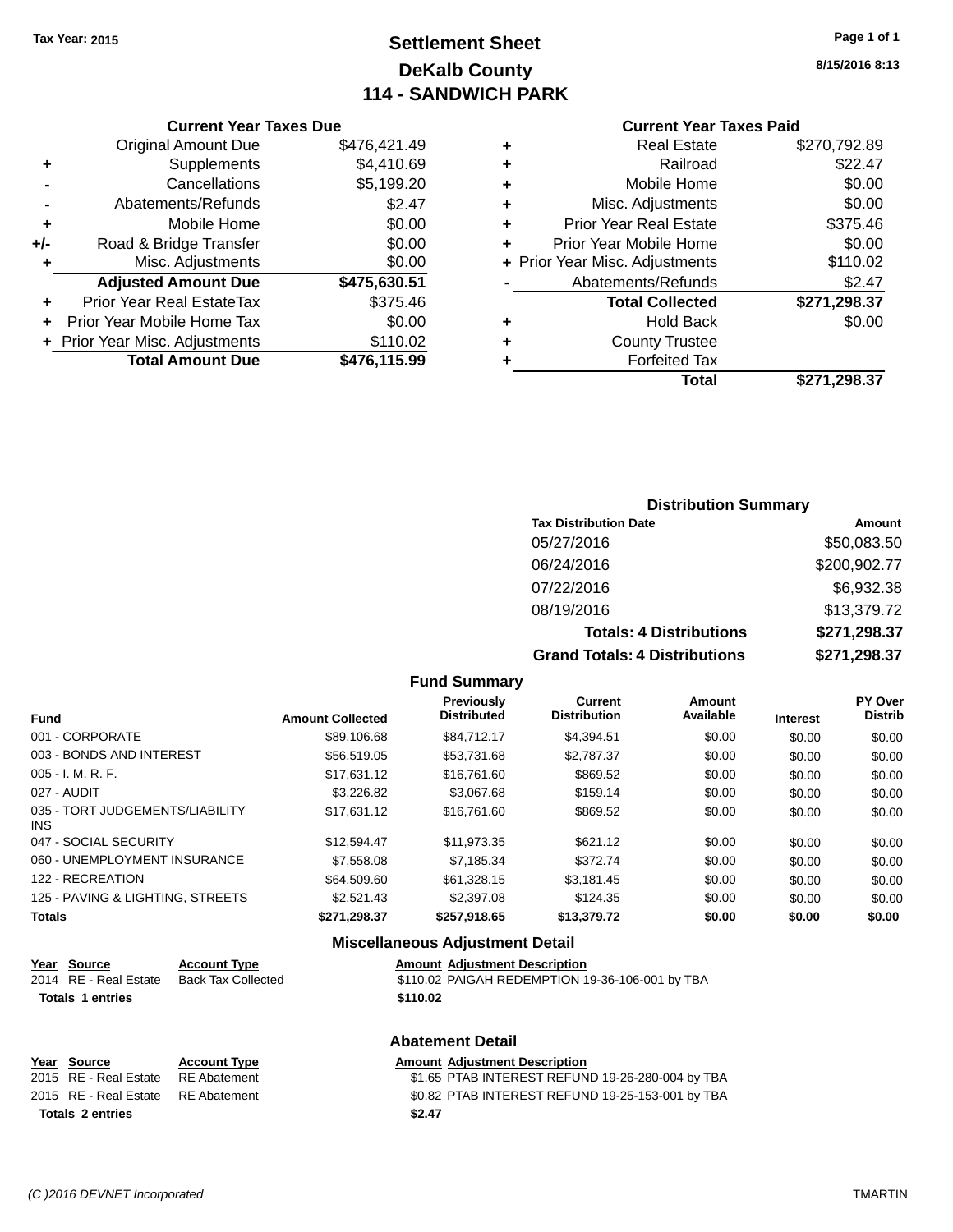## **Settlement Sheet Tax Year: 2015 Page 1 of 1 DeKalb County 115 - SYCAMORE PARK**

**8/15/2016 8:13**

#### **Current Year Taxes Paid**

| <b>Real Estate</b>            | \$1,658,121.33                 |
|-------------------------------|--------------------------------|
| Railroad                      | \$0.19                         |
| Mobile Home                   | \$0.00                         |
| Misc. Adjustments             | \$816.44                       |
| <b>Prior Year Real Estate</b> | \$13,268.99                    |
| Prior Year Mobile Home        | \$0.00                         |
|                               | \$0.00                         |
| Abatements/Refunds            | \$0.00                         |
| <b>Total Collected</b>        | \$1,672,206.95                 |
| <b>Hold Back</b>              | \$0.00                         |
| <b>County Trustee</b>         |                                |
| <b>Forfeited Tax</b>          |                                |
| Total                         | \$1,672,206.95                 |
|                               | + Prior Year Misc. Adjustments |

|     | <b>Current Year Taxes Due</b>    |                |  |
|-----|----------------------------------|----------------|--|
|     | <b>Original Amount Due</b>       | \$2,993,986.57 |  |
| ٠   | Supplements                      | \$26,352.48    |  |
|     | Cancellations                    | \$23,485.41    |  |
|     | Abatements/Refunds               | \$0.00         |  |
| ÷   | Mobile Home                      | \$0.00         |  |
| +/- | Road & Bridge Transfer           | \$0.00         |  |
| ÷   | Misc. Adjustments                | \$816.44       |  |
|     | <b>Adjusted Amount Due</b>       | \$2,997,670.08 |  |
| ٠   | <b>Prior Year Real EstateTax</b> | \$13,268.99    |  |
|     | Prior Year Mobile Home Tax       | \$0.00         |  |
|     |                                  |                |  |

**+ Prior Year Misc. Adjustments**  $$0.00$ 

**Total Amount Due \$3,010,939.07**

#### **Distribution Summary**

| <b>Tax Distribution Date</b>         | Amount         |
|--------------------------------------|----------------|
| 05/27/2016                           | \$307,452.31   |
| 06/24/2016                           | \$1,257,489.78 |
| 07/22/2016                           | \$26,139.22    |
| 08/19/2016                           | \$81,125.64    |
| <b>Totals: 4 Distributions</b>       | \$1,672,206.95 |
| <b>Grand Totals: 4 Distributions</b> | \$1,672,206.95 |

#### **Fund Summary Fund Interest Amount Collected Distributed PY Over Distrib Amount Available Current Distribution Previously** 001 - CORPORATE \$643,640.80 \$612,415.13 \$31,225.67 \$0.00 \$0.00 \$0.00 003 - BONDS AND INTEREST 6330,045.17 \$314,033.32 \$16,011.85 \$0.00 \$0.00 \$0.00 005 - I. M. R. F. \$50,611.02 \$48,155.67 \$2,455.35 \$0.00 \$0.00 \$0.00 014 - POLICE PROTECTION 60.00 \$43.46 \$43.46 \$2.10 \$0.00 \$0.00 \$0.00 \$0.00 027 - AUDIT \$7,871.11 \$7,489.24 \$381.87 \$0.00 \$0.00 \$0.00 035 - TORT JUDGEMENTS/LIABILITY INS \$43,555.97 \$41,442.89 \$2,113.08 \$0.00 \$0.00 \$0.00 039 - PLAYGROUND AND RECREATION COMM \$193,009.49 \$183,645.80 \$9,363.69 \$0.00 \$0.00 \$0.00 047 - SOCIAL SECURITY \$43,104.48 \$41,013.31 \$2,091.17 \$0.00 \$0.00 \$0.00 122 - RECREATION \$274,501.11 \$261,183.94 \$13,317.17 \$0.00 \$0.00 \$0.00 125 - PAVING & LIGHTING, STREETS \$43.46 \$43.46 \$2.10 \$0.00 \$0.00 \$0.00 \$0.00 126 - REC PROGRAMS/HANDICAPPED \$85,780.88 \$81,619.29 \$4,161.59 \$0.00 \$0.00 \$0.00 **Totals \$1,672,206.95 \$1,591,081.31 \$81,125.64 \$0.00 \$0.00 \$0.00**

### **Miscellaneous Adjustment Detail**

| <b>Account Type</b>                                                                                                                        | <b>Amount Adjustment Description</b>               |
|--------------------------------------------------------------------------------------------------------------------------------------------|----------------------------------------------------|
| <b>Back Tax Collected</b>                                                                                                                  | \$10.66 WAY REDEMPTION 06-29-451-009 by TBA        |
| <b>Back Tax Collected</b>                                                                                                                  | \$4.15 WAY REDEMPTION 06-29-451-024 by TBA         |
| <b>Back Tax Collected</b>                                                                                                                  | \$13.75 OBERHELMAN REDEMPTION 09-25-451-001 by TBA |
| Paymt In Lieu of Tax                                                                                                                       | \$787.88 HOUSING AUTHORITY SYCAMORE UNITS by TBA   |
|                                                                                                                                            | \$816.44                                           |
| Year Source<br>2015 RE - Real Estate<br>2015 RE - Real Estate<br>2015 RE - Real Estate<br>2015 RE - Real Estate<br><b>Totals 4 entries</b> |                                                    |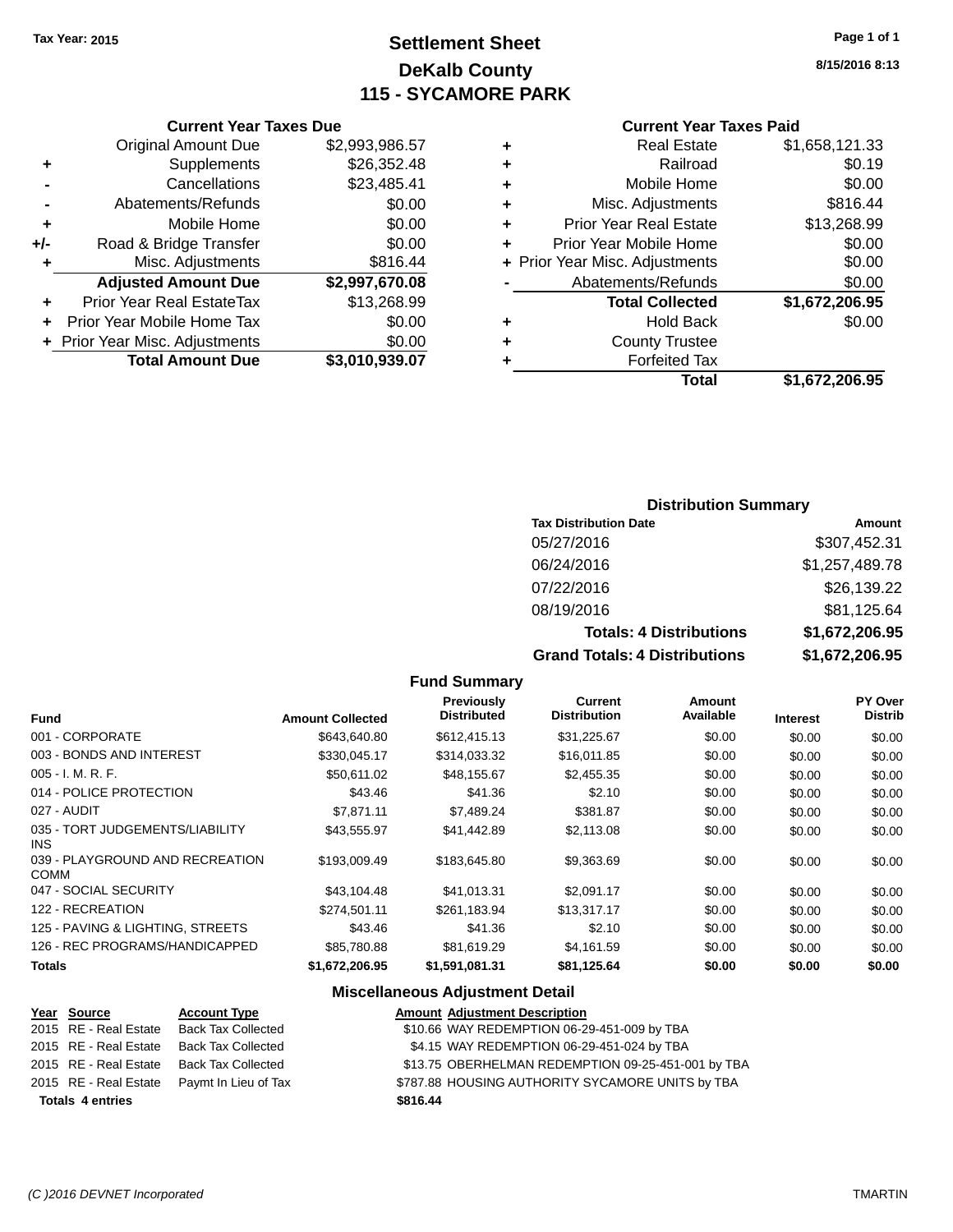## **Settlement Sheet Tax Year: 2015 Page 1 of 1 DeKalb County 120 - SCHOOL DISTRICT 1**

**8/15/2016 8:13**

#### **Current Year Taxes Paid**

|       | <b>Current Year Taxes Due</b>  |              |
|-------|--------------------------------|--------------|
|       | <b>Original Amount Due</b>     | \$567,031.61 |
| ٠     | Supplements                    | \$0.00       |
|       | Cancellations                  | \$0.00       |
|       | Abatements/Refunds             | \$0.00       |
| ٠     | Mobile Home                    | \$0.00       |
| $+/-$ | Road & Bridge Transfer         | \$0.00       |
| ٠     | Misc. Adjustments              | \$0.00       |
|       | <b>Adjusted Amount Due</b>     | \$567,031.61 |
| ÷     | Prior Year Real EstateTax      | \$0.00       |
|       | Prior Year Mobile Home Tax     | \$0.00       |
|       | + Prior Year Misc. Adjustments | \$0.00       |
|       | <b>Total Amount Due</b>        | \$567,031.61 |
|       |                                |              |

|   | <b>Real Estate</b>             | \$372,325.47 |
|---|--------------------------------|--------------|
| ٠ | Railroad                       | \$0.00       |
| ٠ | Mobile Home                    | \$0.00       |
| ٠ | Misc. Adjustments              | \$0.00       |
| ٠ | <b>Prior Year Real Estate</b>  | \$0.00       |
| ٠ | Prior Year Mobile Home         | \$0.00       |
|   | + Prior Year Misc. Adjustments | \$0.00       |
|   | Abatements/Refunds             | \$0.00       |
|   | <b>Total Collected</b>         | \$372,325.47 |
| ٠ | <b>Hold Back</b>               | \$0.00       |
| ٠ | <b>County Trustee</b>          |              |
| ٠ | <b>Forfeited Tax</b>           |              |
|   | Total                          | \$372,325.47 |
|   |                                |              |

## **Distribution Summary**

| <b>Tax Distribution Date</b>         | Amount       |
|--------------------------------------|--------------|
| 05/27/2016                           | \$62,079.75  |
| 06/24/2016                           | \$296,497.69 |
| 07/22/2016                           | \$1,098.03   |
| 08/19/2016                           | \$12,650.00  |
| <b>Totals: 4 Distributions</b>       | \$372,325.47 |
| <b>Grand Totals: 4 Distributions</b> | \$372,325.47 |

|                                         |                         | Previously         | Current             | Amount    |                 | PY Over        |
|-----------------------------------------|-------------------------|--------------------|---------------------|-----------|-----------------|----------------|
| <b>Fund</b>                             | <b>Amount Collected</b> | <b>Distributed</b> | <b>Distribution</b> | Available | <b>Interest</b> | <b>Distrib</b> |
| 002 - EDUCATION                         | \$243.662.09            | \$235,383.52       | \$8,278.57          | \$0.00    | \$0.00          | \$0.00         |
| 003 - BONDS AND INTEREST                | \$36,063.07             | \$34,837.80        | \$1,225.27          | \$0.00    | \$0.00          | \$0.00         |
| 004 - OPERATIONS & MAINTENANCE          | \$30.457.71             | \$29,422.89        | \$1,034.82          | \$0.00    | \$0.00          | \$0.00         |
| $005 - I. M. R. F.$                     | \$8,286.85              | \$8,005.30         | \$281.55            | \$0.00    | \$0.00          | \$0.00         |
| 030 - TRANSPORTATION SYSTEM             | \$12.183.23             | \$11.769.30        | \$413.93            | \$0.00    | \$0.00          | \$0.00         |
| 031 - WORKING CASH                      | \$3.045.62              | \$2.942.14         | \$103.48            | \$0.00    | \$0.00          | \$0.00         |
| 032 - FIRE PREV/SFTY/ENERGY             | \$3,045.62              | \$2,942.14         | \$103.48            | \$0.00    | \$0.00          | \$0.00         |
| 033 - SPECIAL EDUCATION                 | \$2,436.50              | \$2,353,72         | \$82.78             | \$0.00    | \$0.00          | \$0.00         |
| 035 - TORT JUDGEMENTS/LIABILITY<br>INS. | \$18,331.07             | \$17.708.26        | \$622.81            | \$0.00    | \$0.00          | \$0.00         |
| 047 - SOCIAL SECURITY                   | \$11.768.09             | \$11.368.26        | \$399.83            | \$0.00    | \$0.00          | \$0.00         |
| 057 - LEASE/PURCHASE/RENTAL             | \$3.045.62              | \$2,942.14         | \$103.48            | \$0.00    | \$0.00          | \$0.00         |
| <b>Totals</b>                           | \$372.325.47            | \$359,675.47       | \$12,650,00         | \$0.00    | \$0.00          | \$0.00         |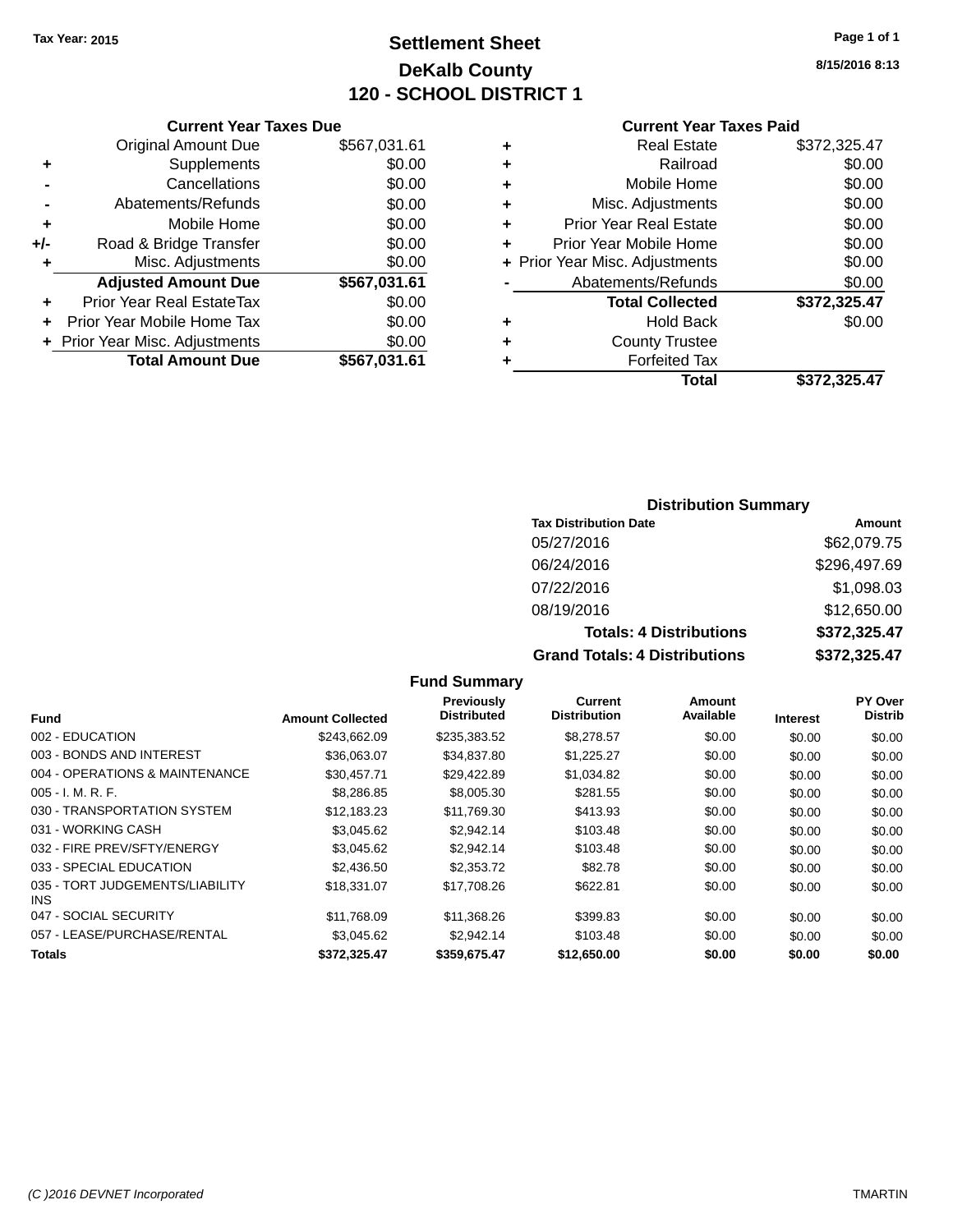## **Settlement Sheet Tax Year: 2015 Page 1 of 1 DeKalb County 121 - SCHOOL DISTRICT 9**

**8/15/2016 8:13**

#### **Current Year Taxes Due**

|     | <b>Original Amount Due</b>     | \$123,369.64 |
|-----|--------------------------------|--------------|
| ٠   | Supplements                    | \$0.00       |
|     | Cancellations                  | \$0.00       |
|     | Abatements/Refunds             | \$0.00       |
| ٠   | Mobile Home                    | \$0.00       |
| +/- | Road & Bridge Transfer         | \$0.00       |
| ٠   | Misc. Adjustments              | \$0.00       |
|     | <b>Adjusted Amount Due</b>     | \$123,369.64 |
|     | Prior Year Real EstateTax      | \$0.00       |
|     | Prior Year Mobile Home Tax     | \$0.00       |
|     | + Prior Year Misc. Adjustments | \$0.00       |
|     | <b>Total Amount Due</b>        | \$123,369.64 |

## **Current Year Taxes Paid**

| ٠ | <b>Real Estate</b>             | \$68,555.04 |
|---|--------------------------------|-------------|
| ٠ | Railroad                       | \$4,625.08  |
| ٠ | Mobile Home                    | \$0.00      |
| ٠ | Misc. Adjustments              | \$0.00      |
| ٠ | <b>Prior Year Real Estate</b>  | \$0.00      |
| ٠ | Prior Year Mobile Home         | \$0.00      |
|   | + Prior Year Misc. Adjustments | \$0.00      |
|   | Abatements/Refunds             | \$0.00      |
|   | <b>Total Collected</b>         | \$73,180.12 |
| ٠ | Hold Back                      | \$0.00      |
| ٠ | <b>County Trustee</b>          |             |
| ٠ | <b>Forfeited Tax</b>           |             |
|   | Total                          | \$73,180.12 |
|   |                                |             |

## **Distribution Summary Tax Distribution Date Amount** 05/27/2016 \$18,799.42 06/24/2016 \$49,963.49 08/19/2016 \$4,417.21 **Totals: 3 Distributions \$73,180.12 Grand Totals: 3 Distributions \$73,180.12**

| Fund                                          | <b>Amount Collected</b> | Previously<br><b>Distributed</b> | <b>Current</b><br><b>Distribution</b> | Amount<br>Available | <b>Interest</b> | PY Over<br><b>Distrib</b> |
|-----------------------------------------------|-------------------------|----------------------------------|---------------------------------------|---------------------|-----------------|---------------------------|
| 002 - EDUCATION                               | \$45,584.39             | \$42,832.86                      | \$2,751.53                            | \$0.00              | \$0.00          | \$0.00                    |
| 003 - BONDS AND INTEREST                      | \$8,838,48              | \$8,304.98                       | \$533.50                              | \$0.00              | \$0.00          | \$0.00                    |
| 004 - OPERATIONS & MAINTENANCE                | \$8,034.22              | \$7,549.27                       | \$484.95                              | \$0.00              | \$0.00          | \$0.00                    |
| $005 - I. M. R. F.$                           | \$1,213.10              | \$1,139.88                       | \$73.22                               | \$0.00              | \$0.00          | \$0.00                    |
| 030 - TRANSPORTATION SYSTEM                   | \$2,279.19              | \$2.141.62                       | \$137.57                              | \$0.00              | \$0.00          | \$0.00                    |
| 031 - WORKING CASH                            | \$569.77                | \$535.38                         | \$34.39                               | \$0.00              | \$0.00          | \$0.00                    |
| 032 - FIRE PREV/SFTY/ENERGY                   | \$569.77                | \$535.38                         | \$34.39                               | \$0.00              | \$0.00          | \$0.00                    |
| 033 - SPECIAL EDUCATION                       | \$455.83                | \$428.32                         | \$27.51                               | \$0.00              | \$0.00          | \$0.00                    |
| 035 - TORT JUDGEMENTS/LIABILITY<br><b>INS</b> | \$3,189.85              | \$2,997.31                       | \$192.54                              | \$0.00              | \$0.00          | \$0.00                    |
| 047 - SOCIAL SECURITY                         | \$1.875.75              | \$1.762.53                       | \$113.22                              | \$0.00              | \$0.00          | \$0.00                    |
| 057 - LEASE/PURCHASE/RENTAL                   | \$569.77                | \$535.38                         | \$34.39                               | \$0.00              | \$0.00          | \$0.00                    |
| Totals                                        | \$73,180.12             | \$68,762.91                      | \$4,417.21                            | \$0.00              | \$0.00          | \$0.00                    |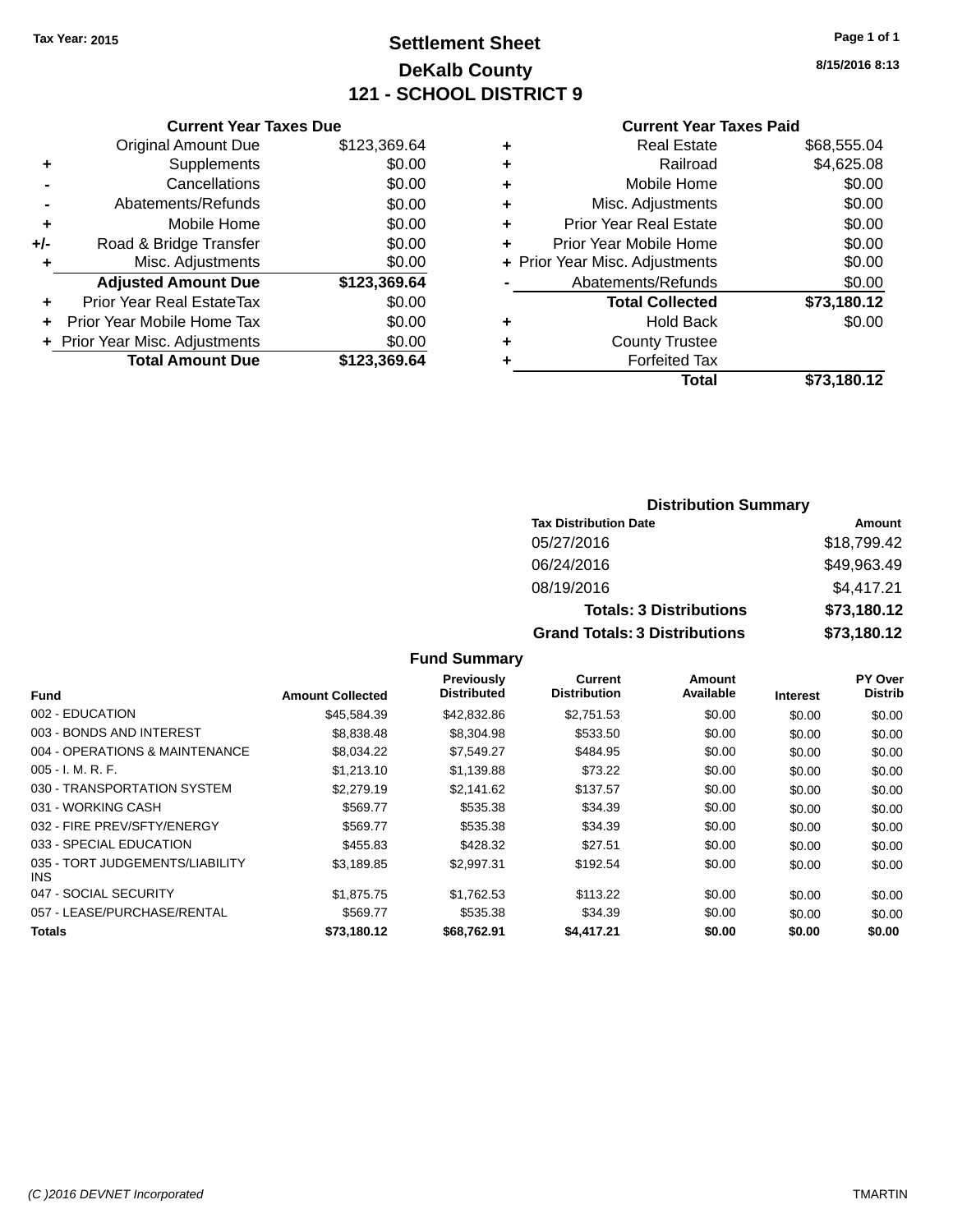## **Settlement Sheet Tax Year: 2015 Page 1 of 1 DeKalb County 122 - SCHOOL DISTRICT 100**

**8/15/2016 8:13**

|  | <b>Current Year Taxes Paid</b> |  |  |  |
|--|--------------------------------|--|--|--|
|--|--------------------------------|--|--|--|

|       | <b>Current Year Taxes Due</b>  |             |
|-------|--------------------------------|-------------|
|       | <b>Original Amount Due</b>     | \$14,820.90 |
| ٠     | Supplements                    | \$0.00      |
|       | Cancellations                  | \$0.00      |
|       | Abatements/Refunds             | \$0.00      |
| ٠     | Mobile Home                    | \$0.00      |
| $+/-$ | Road & Bridge Transfer         | \$0.00      |
| ÷     | Misc. Adjustments              | \$0.00      |
|       | <b>Adjusted Amount Due</b>     | \$14,820.90 |
| ÷     | Prior Year Real EstateTax      | \$0.00      |
|       | Prior Year Mobile Home Tax     | \$0.00      |
|       | + Prior Year Misc. Adjustments | \$0.00      |
|       | <b>Total Amount Due</b>        | \$14.820.90 |
|       |                                |             |

| ٠ | <b>Real Estate</b>             | \$8,887.26 |
|---|--------------------------------|------------|
| ٠ | Railroad                       | \$0.00     |
| ٠ | Mobile Home                    | \$0.00     |
| ٠ | Misc. Adjustments              | \$0.00     |
| ٠ | <b>Prior Year Real Estate</b>  | \$0.00     |
| ٠ | Prior Year Mobile Home         | \$0.00     |
|   | + Prior Year Misc. Adjustments | \$0.00     |
|   | Abatements/Refunds             | \$0.00     |
|   | <b>Total Collected</b>         | \$8,887.26 |
| ٠ | <b>Hold Back</b>               | \$0.00     |
| ٠ | <b>County Trustee</b>          |            |
| ٠ | <b>Forfeited Tax</b>           |            |
|   | Total                          | \$8,887.26 |
|   |                                |            |

| <b>Distribution Summary</b>          |            |  |  |  |
|--------------------------------------|------------|--|--|--|
| <b>Tax Distribution Date</b>         | Amount     |  |  |  |
| 05/27/2016                           | \$3,528.93 |  |  |  |
| 06/24/2016                           | \$5,358.33 |  |  |  |
| <b>Totals: 2 Distributions</b>       | \$8,887.26 |  |  |  |
| <b>Grand Totals: 2 Distributions</b> | \$8,887.26 |  |  |  |

|                                         |                         | <b>Previously</b><br><b>Distributed</b> | Current<br><b>Distribution</b> | Amount<br>Available |                 | <b>PY Over</b><br><b>Distrib</b> |
|-----------------------------------------|-------------------------|-----------------------------------------|--------------------------------|---------------------|-----------------|----------------------------------|
| <b>Fund</b>                             | <b>Amount Collected</b> |                                         |                                |                     | <b>Interest</b> |                                  |
| 002 - EDUCATION                         | \$4.953.85              | \$4.953.85                              | \$0.00                         | \$0.00              | \$0.00          | \$0.00                           |
| 003 - BONDS AND INTEREST                | \$1.269.55              | \$1,269.55                              | \$0.00                         | \$0.00              | \$0.00          | \$0.00                           |
| 004 - OPERATIONS & MAINTENANCE          | \$992.75                | \$992.75                                | \$0.00                         | \$0.00              | \$0.00          | \$0.00                           |
| $005 - I. M. R. F.$                     | \$82.28                 | \$82.28                                 | \$0.00                         | \$0.00              | \$0.00          | \$0.00                           |
| 030 - TRANSPORTATION SYSTEM             | \$583.87                | \$583.87                                | \$0.00                         | \$0.00              | \$0.00          | \$0.00                           |
| 031 - WORKING CASH                      | \$0.00                  | \$0.00                                  | \$0.00                         | \$0.00              | \$0.00          | \$0.00                           |
| 032 - FIRE PREV/SFTY/ENERGY             | \$119.44                | \$119.44                                | \$0.00                         | \$0.00              | \$0.00          | \$0.00                           |
| 033 - SPECIAL EDUCATION                 | \$544.05                | \$544.05                                | \$0.00                         | \$0.00              | \$0.00          | \$0.00                           |
| 035 - TORT JUDGEMENTS/LIABILITY<br>INS. | \$164.53                | \$164.53                                | \$0.00                         | \$0.00              | \$0.00          | \$0.00                           |
| 047 - SOCIAL SECURITY                   | \$176.94                | \$176.94                                | \$0.00                         | \$0.00              | \$0.00          | \$0.00                           |
| <b>Totals</b>                           | \$8,887.26              | \$8,887,26                              | \$0.00                         | \$0.00              | \$0.00          | \$0.00                           |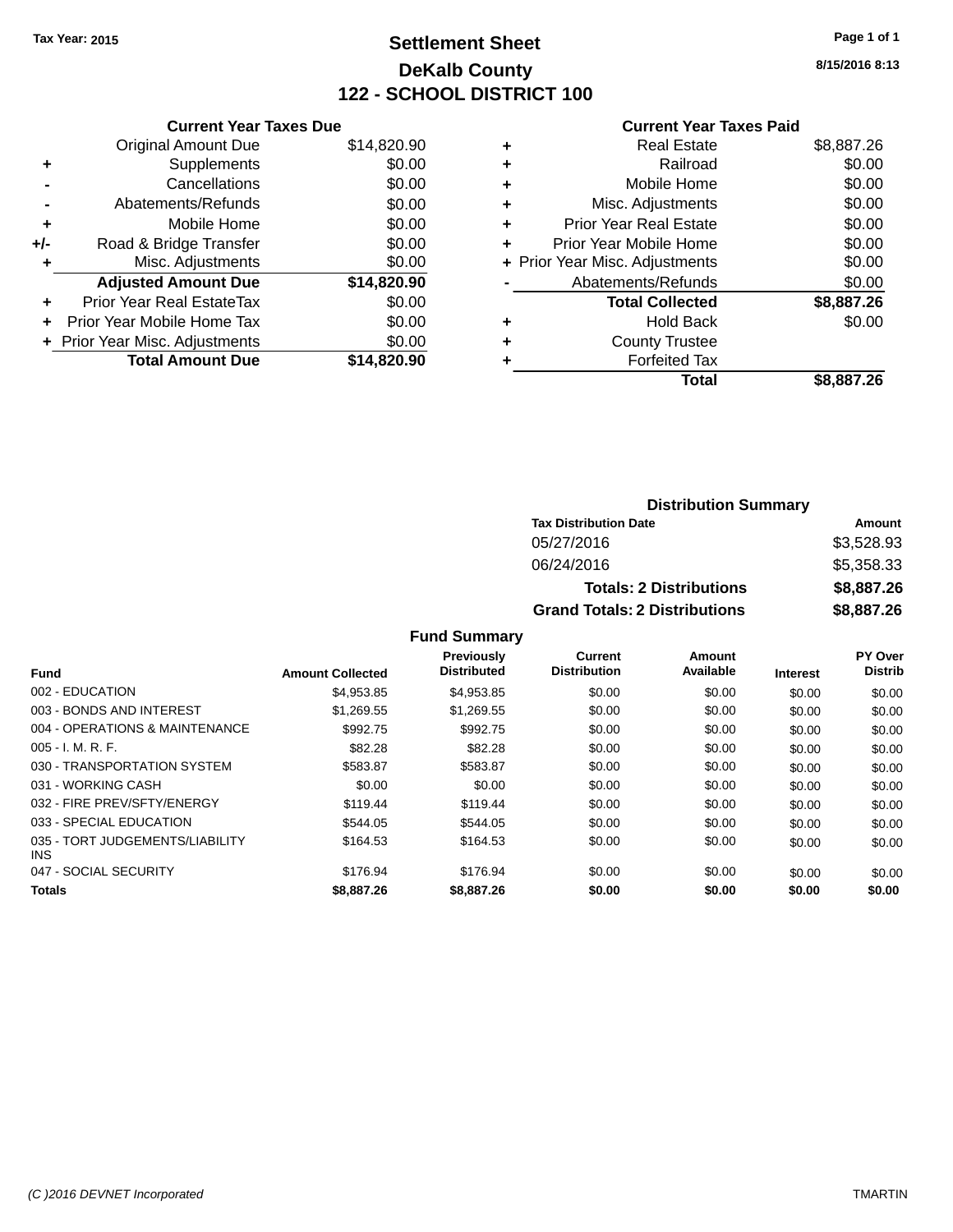## **Settlement Sheet Tax Year: 2015 Page 1 of 1 DeKalb County 123 - SCHOOL DISTRICT 161**

**8/15/2016 8:13**

#### **Current Year Taxes Paid**

| \$85,517.06<br>\$0.00 | <b>Original Amount Due</b>     |       |
|-----------------------|--------------------------------|-------|
|                       |                                |       |
|                       | Supplements                    | ٠     |
| \$0.00                | Cancellations                  |       |
| \$0.00                | Abatements/Refunds             |       |
| \$0.00                | Mobile Home                    | ٠     |
| \$0.00                | Road & Bridge Transfer         | $+/-$ |
| \$0.00                | Misc. Adjustments              | ٠     |
| \$85,517.06           | <b>Adjusted Amount Due</b>     |       |
| \$0.00                | Prior Year Real EstateTax      | ÷     |
| \$0.00                | Prior Year Mobile Home Tax     |       |
| \$0.00                | + Prior Year Misc. Adjustments |       |
| \$85,517.06           | <b>Total Amount Due</b>        |       |
|                       |                                |       |

| ٠ | <b>Real Estate</b>             | \$55,272.84 |
|---|--------------------------------|-------------|
| ٠ | Railroad                       | \$0.00      |
| ٠ | Mobile Home                    | \$0.00      |
| ٠ | Misc. Adjustments              | \$0.00      |
| ٠ | <b>Prior Year Real Estate</b>  | \$0.00      |
| ÷ | Prior Year Mobile Home         | \$0.00      |
|   | + Prior Year Misc. Adjustments | \$0.00      |
|   | Abatements/Refunds             | \$0.00      |
|   | <b>Total Collected</b>         | \$55,272.84 |
| ٠ | <b>Hold Back</b>               | \$0.00      |
| ٠ | <b>County Trustee</b>          |             |
| ٠ | <b>Forfeited Tax</b>           |             |
|   | Total                          | \$55,272.84 |
|   |                                |             |

## **Distribution Summary**

| <b>Tax Distribution Date</b>         | Amount      |
|--------------------------------------|-------------|
| 05/27/2016                           | \$11,241.46 |
| 06/24/2016                           | \$42,199.94 |
| 07/22/2016                           | \$979.98    |
| 08/19/2016                           | \$851.46    |
| <b>Totals: 4 Distributions</b>       | \$55,272.84 |
| <b>Grand Totals: 4 Distributions</b> | \$55,272.84 |

|                                         |                         | <b>Previously</b>  | Current             | Amount    |                 | <b>PY Over</b> |
|-----------------------------------------|-------------------------|--------------------|---------------------|-----------|-----------------|----------------|
| <b>Fund</b>                             | <b>Amount Collected</b> | <b>Distributed</b> | <b>Distribution</b> | Available | <b>Interest</b> | <b>Distrib</b> |
| 002 - EDUCATION                         | \$34.659.95             | \$34.126.04        | \$533.91            | \$0.00    | \$0.00          | \$0.00         |
| 003 - BONDS AND INTEREST                | \$4.126.55              | \$4.062.98         | \$63.57             | \$0.00    | \$0.00          | \$0.00         |
| 004 - OPERATIONS & MAINTENANCE          | \$3.640.76              | \$3,584.68         | \$56.08             | \$0.00    | \$0.00          | \$0.00         |
| $005 - I. M. R. F.$                     | \$1.522.72              | \$1,499.26         | \$23.46             | \$0.00    | \$0.00          | \$0.00         |
| 030 - TRANSPORTATION SYSTEM             | \$1.747.56              | \$1,720.64         | \$26.92             | \$0.00    | \$0.00          | \$0.00         |
| 031 - WORKING CASH                      | \$728.16                | \$716.94           | \$11.22             | \$0.00    | \$0.00          | \$0.00         |
| 033 - SPECIAL EDUCATION                 | \$291.23                | \$286.74           | \$4.49              | \$0.00    | \$0.00          | \$0.00         |
| 035 - TORT JUDGEMENTS/LIABILITY<br>INS. | \$6,305,03              | \$6,207.90         | \$97.13             | \$0.00    | \$0.00          | \$0.00         |
| 047 - SOCIAL SECURITY                   | \$1.522.72              | \$1,499.26         | \$23.46             | \$0.00    | \$0.00          | \$0.00         |
| 057 - LEASE/PURCHASE/RENTAL             | \$728.16                | \$716.94           | \$11.22             | \$0.00    | \$0.00          | \$0.00         |
| <b>Totals</b>                           | \$55,272.84             | \$54,421.38        | \$851.46            | \$0.00    | \$0.00          | \$0.00         |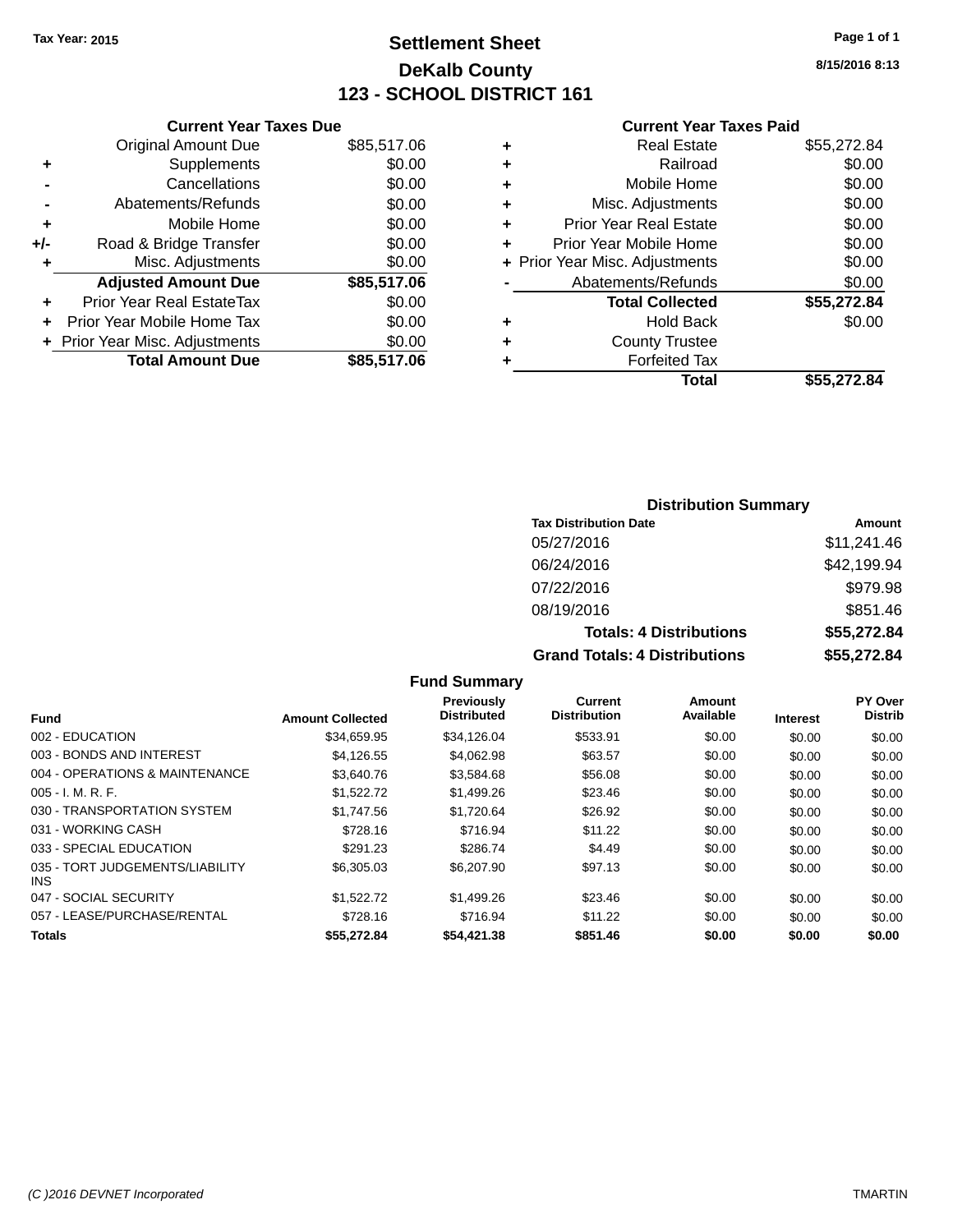## **Settlement Sheet Tax Year: 2015 Page 1 of 1 DeKalb County 124 - SCHOOL DISTRICT 212**

**8/15/2016 8:13**

#### **Current Year Taxes Paid**

|     | <b>Original Amount Due</b>       | \$277,196.20 |
|-----|----------------------------------|--------------|
| ٠   | Supplements                      | \$1,675.73   |
|     | Cancellations                    | \$1,959.41   |
|     | Abatements/Refunds               | \$0.00       |
| ٠   | Mobile Home                      | \$0.00       |
| +/- | Road & Bridge Transfer           | \$0.00       |
| ٠   | Misc. Adjustments                | \$0.00       |
|     | <b>Adjusted Amount Due</b>       | \$276,912.52 |
|     | <b>Prior Year Real EstateTax</b> | \$0.00       |
| ٠   | Prior Year Mobile Home Tax       | \$0.00       |
|     | + Prior Year Misc. Adjustments   | \$0.00       |
|     | <b>Total Amount Due</b>          | \$276,912.52 |
|     |                                  |              |

**Current Year Taxes Due**

|   | <b>Real Estate</b>             | \$171,248.57 |
|---|--------------------------------|--------------|
| ٠ | Railroad                       | \$0.00       |
| ٠ | Mobile Home                    | \$0.00       |
| ٠ | Misc. Adjustments              | \$0.00       |
| ٠ | <b>Prior Year Real Estate</b>  | \$0.00       |
| ٠ | Prior Year Mobile Home         | \$0.00       |
|   | + Prior Year Misc. Adjustments | \$0.00       |
|   | Abatements/Refunds             | \$0.00       |
|   | <b>Total Collected</b>         | \$171,248.57 |
| ٠ | Hold Back                      | \$0.00       |
| ٠ | <b>County Trustee</b>          |              |
| ٠ | <b>Forfeited Tax</b>           |              |
|   | Total                          | \$171,248.57 |
|   |                                |              |

# **Distribution Summary**

| <b>Tax Distribution Date</b>         | Amount       |
|--------------------------------------|--------------|
| 05/27/2016                           | \$37,668.03  |
| 06/24/2016                           | \$129,261.45 |
| 07/22/2016                           | \$665.83     |
| 08/19/2016                           | \$3,653.26   |
| <b>Totals: 4 Distributions</b>       | \$171,248.57 |
| <b>Grand Totals: 4 Distributions</b> | \$171,248.57 |

#### **Fund Summary Fund Interest Amount Collected Distributed PY Over Distrib Amount Available Current Distribution Previously** 002 - EDUCATION \$86,330.38 \$84,488.67 \$1,841.71 \$0.00 \$0.00 \$0.00 003 - BONDS AND INTEREST 60.00 \$25,260.19 \$24,721.31 \$538.88 \$0.00 \$0.00 \$0.00 \$0.00 004 - OPERATIONS & MAINTENANCE \$16,602.03 \$16,247.86 \$354.17 \$0.00 \$0.00 \$0.00 005 - I. M. R. F. \$3,016.20 \$2,951.86 \$64.34 \$0.00 \$0.00 \$0.00 030 - TRANSPORTATION SYSTEM \$7,968.87 \$7,798.87 \$170.00 \$0.00 \$0.00 \$0.00 \$0.00 031 - WORKING CASH \$1,320.34 \$3,320.34 \$3,249.51 \$70.83 \$0.00 \$0.00 \$0.00 \$0.00 032 - FIRE PREV/SFTY/ENERGY  $$0.00$   $$0.00$   $$0.00$   $$0.00$   $$0.00$   $$0.00$   $$0.00$   $$0.00$ 033 - SPECIAL EDUCATION \$1,328.19 \$1,299.86 \$28.33 \$0.00 \$0.00 \$0.00 \$0.00 035 - TORT JUDGEMENTS/LIABILITY INS \$19,689.99 \$19,269.94 \$420.05 \$0.00 \$0.00 \$0.00 047 - SOCIAL SECURITY \$3,672.93 \$3,594.58 \$78.35 \$0.00 \$0.00 \$0.00 057 - LEASE/PURCHASE/RENTAL  $$3,320.34$   $$3,249.51$   $$70.83$  \$0.00  $$0.00$   $$0.00$ 109 - PRIOR YEAR ADJUSTMENT **\$739.11** \$723.34 \$15.77 \$0.00 \$0.00 \$0.00 \$0.00 **Totals \$171,248.57 \$167,595.31 \$3,653.26 \$0.00 \$0.00 \$0.00**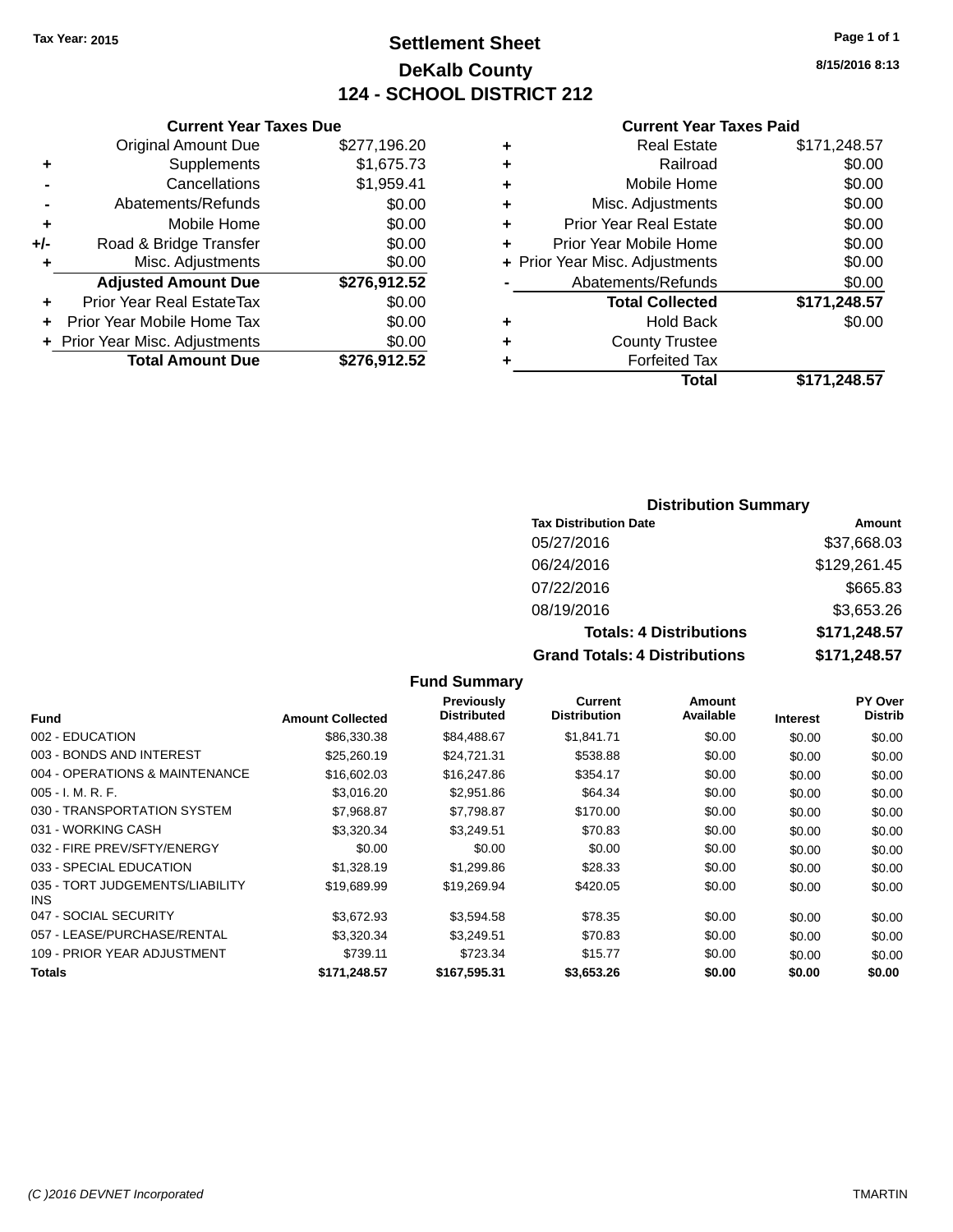# **Settlement Sheet Tax Year: 2015 Page 1 of 1 DeKalb County 125 - SCHOOL DISTRICT 220**

**8/15/2016 8:13**

### **Current Year Taxes Paid**

|     | <b>Current Year Taxes Due</b>     |            |
|-----|-----------------------------------|------------|
|     | <b>Original Amount Due</b>        | \$4,090.51 |
| ٠   | Supplements                       | \$0.00     |
|     | Cancellations                     | \$0.00     |
|     | Abatements/Refunds                | \$0.00     |
| ٠   | Mobile Home                       | \$0.00     |
| +/- | Road & Bridge Transfer            | \$0.00     |
| ٠   | Misc. Adjustments                 | \$0.00     |
|     | <b>Adjusted Amount Due</b>        | \$4,090.51 |
| ÷   | <b>Prior Year Real EstateTax</b>  | \$0.00     |
| ÷   | <b>Prior Year Mobile Home Tax</b> | \$0.00     |
|     | + Prior Year Misc. Adjustments    | \$0.00     |
|     | <b>Total Amount Due</b>           | \$4,090.51 |

|   | <b>Real Estate</b>             | \$2,045.25 |
|---|--------------------------------|------------|
| ٠ | Railroad                       | \$0.00     |
| ٠ | Mobile Home                    | \$0.00     |
| ٠ | Misc. Adjustments              | \$0.00     |
| ٠ | <b>Prior Year Real Estate</b>  | \$0.00     |
| ٠ | Prior Year Mobile Home         | \$0.00     |
|   | + Prior Year Misc. Adjustments | \$0.00     |
|   | Abatements/Refunds             | \$0.00     |
|   | <b>Total Collected</b>         | \$2,045.25 |
| ٠ | <b>Hold Back</b>               | \$0.00     |
| ٠ | <b>County Trustee</b>          |            |
| ٠ | <b>Forfeited Tax</b>           |            |
|   | Total                          | \$2.045.25 |
|   |                                |            |

| <b>Distribution Summary</b>          |            |
|--------------------------------------|------------|
| <b>Tax Distribution Date</b>         | Amount     |
| 06/24/2016                           | \$2,045.25 |
| <b>Totals: 1 Distributions</b>       | \$2,045.25 |
| <b>Grand Totals: 1 Distributions</b> | \$2,045.25 |

#### **Fund Summary**

| Fund                                    | <b>Amount Collected</b> | <b>Previously</b><br><b>Distributed</b> | Current<br><b>Distribution</b> | Amount<br>Available | <b>Interest</b> | PY Over<br><b>Distrib</b> |
|-----------------------------------------|-------------------------|-----------------------------------------|--------------------------------|---------------------|-----------------|---------------------------|
| 002 - EDUCATION                         | \$1,213.04              | \$1,213.04                              | \$0.00                         | \$0.00              | \$0.00          | \$0.00                    |
| 003 - BONDS AND INTEREST                | \$288.51                | \$288.51                                | \$0.00                         | \$0.00              | \$0.00          | \$0.00                    |
| 004 - OPERATIONS & MAINTENANCE          | \$196.41                | \$196.41                                | \$0.00                         | \$0.00              | \$0.00          | \$0.00                    |
| $005 - I. M. R. F.$                     | \$30.23                 | \$30.23                                 | \$0.00                         | \$0.00              | \$0.00          | \$0.00                    |
| 030 - TRANSPORTATION SYSTEM             | \$102.44                | \$102.44                                | \$0.00                         | \$0.00              | \$0.00          | \$0.00                    |
| 031 - WORKING CASH                      | \$26.61                 | \$26.61                                 | \$0.00                         | \$0.00              | \$0.00          | \$0.00                    |
| 032 - FIRE PREV/SFTY/ENERGY             | \$12.04                 | \$12.04                                 | \$0.00                         | \$0.00              | \$0.00          | \$0.00                    |
| 033 - SPECIAL EDUCATION                 | \$10.84                 | \$10.84                                 | \$0.00                         | \$0.00              | \$0.00          | \$0.00                    |
| 035 - TORT JUDGEMENTS/LIABILITY<br>INS. | \$108.08                | \$108.08                                | \$0.00                         | \$0.00              | \$0.00          | \$0.00                    |
| 047 - SOCIAL SECURITY                   | \$32.27                 | \$32.27                                 | \$0.00                         | \$0.00              | \$0.00          | \$0.00                    |
| 057 - LEASE/PURCHASE/RENTAL             | \$24.78                 | \$24.78                                 | \$0.00                         | \$0.00              | \$0.00          | \$0.00                    |
| Totals                                  | \$2,045.25              | \$2,045.25                              | \$0.00                         | \$0.00              | \$0.00          | \$0.00                    |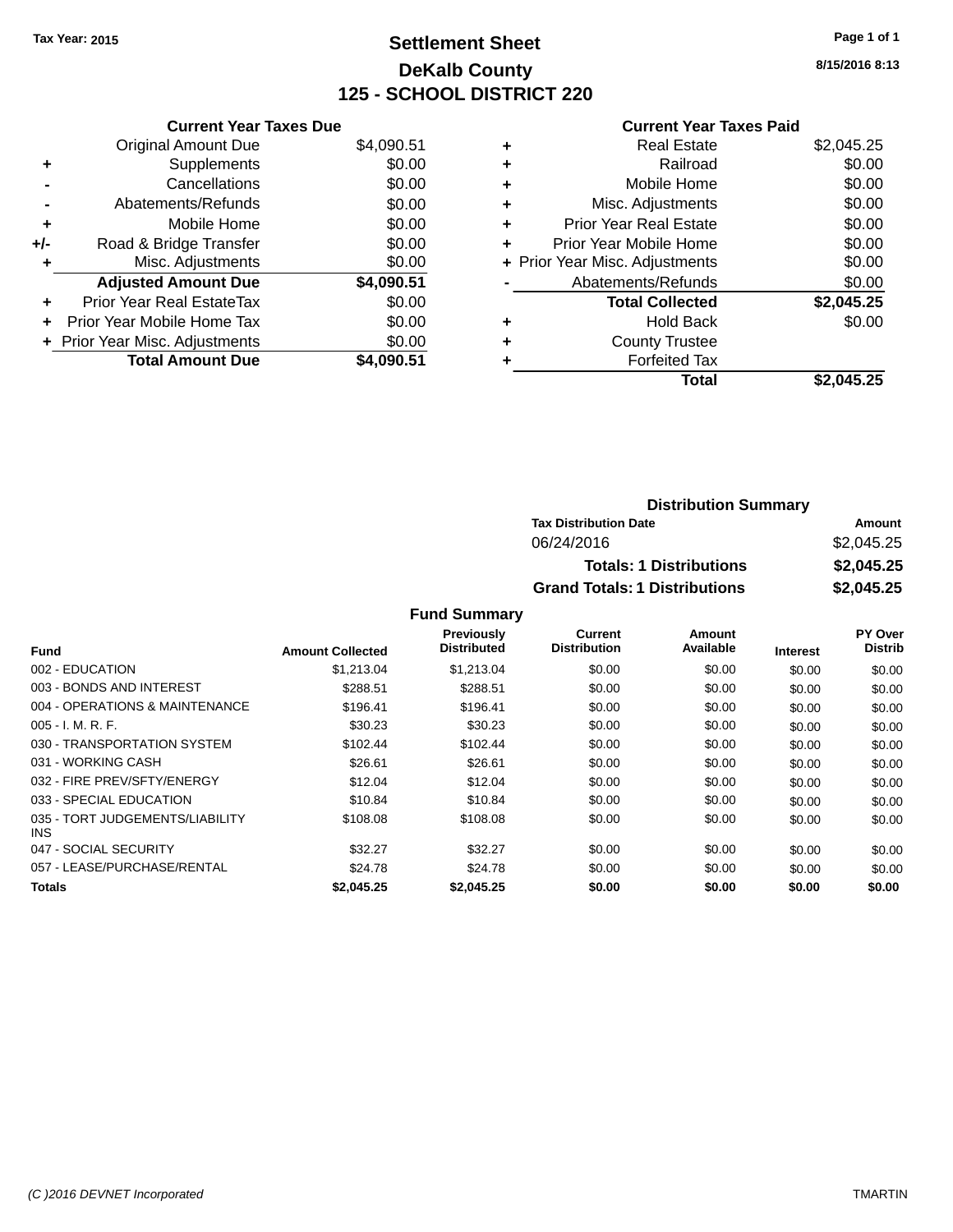# **Settlement Sheet Tax Year: 2015 Page 1 of 1 DeKalb County 126 - SCHOOL DISTRICT 269**

**8/15/2016 8:13**

#### **Current Year Taxes Paid**

| \$2,186.28<br>\$2,556.36<br>\$0.00<br>\$0.00<br>\$0.00<br>\$0.00<br>\$281,512.38<br>\$0.00<br>\$0.00<br>\$0.00<br>\$281,512.38 |
|--------------------------------------------------------------------------------------------------------------------------------|

| ٠ | <b>Real Estate</b>             | \$172,445.90 |
|---|--------------------------------|--------------|
| ٠ | Railroad                       | \$0.00       |
| ٠ | Mobile Home                    | \$0.00       |
| ٠ | Misc. Adjustments              | \$0.00       |
| ٠ | <b>Prior Year Real Estate</b>  | \$0.00       |
| ÷ | Prior Year Mobile Home         | \$0.00       |
|   | + Prior Year Misc. Adjustments | \$0.00       |
|   | Abatements/Refunds             | \$0.00       |
|   | <b>Total Collected</b>         | \$172,445.90 |
| ٠ | Hold Back                      | \$0.00       |
| ٠ | <b>County Trustee</b>          |              |
| ٠ | <b>Forfeited Tax</b>           |              |
|   | Total                          | \$172,445,90 |
|   |                                |              |

### **Distribution Summary Tax Distribution Date Amount** 05/27/2016 \$39,179.17 06/24/2016 \$129,255.26 08/19/2016 \$4,011.47 **Totals: 3 Distributions \$172,445.90 Grand Totals: 3 Distributions \$172,445.90**

### **Fund Summary**

|                                               |                         | <b>Previously</b>  | Current             | Amount    |                 | <b>PY Over</b> |
|-----------------------------------------------|-------------------------|--------------------|---------------------|-----------|-----------------|----------------|
| <b>Fund</b>                                   | <b>Amount Collected</b> | <b>Distributed</b> | <b>Distribution</b> | Available | <b>Interest</b> | <b>Distrib</b> |
| 002 - EDUCATION                               | \$107,638.33            | \$105.134.42       | \$2,503.91          | \$0.00    | \$0.00          | \$0.00         |
| 004 - OPERATIONS & MAINTENANCE                | \$28.190.93             | \$27,535.15        | \$655.78            | \$0.00    | \$0.00          | \$0.00         |
| $005 - I. M. R. F.$                           | \$954.31                | \$932.12           | \$22.19             | \$0.00    | \$0.00          | \$0.00         |
| 030 - TRANSPORTATION SYSTEM                   | \$6.150.80              | \$6,007.72         | \$143.08            | \$0.00    | \$0.00          | \$0.00         |
| 031 - WORKING CASH                            | \$2,562.89              | \$2,503.27         | \$59.62             | \$0.00    | \$0.00          | \$0.00         |
| 033 - SPECIAL EDUCATION                       | \$1.025.19              | \$1,001.34         | \$23.85             | \$0.00    | \$0.00          | \$0.00         |
| 035 - TORT JUDGEMENTS/LIABILITY<br><b>INS</b> | \$21.916.15             | \$21,406.33        | \$509.82            | \$0.00    | \$0.00          | \$0.00         |
| 047 - SOCIAL SECURITY                         | \$4,007.30              | \$3.914.08         | \$93.22             | \$0.00    | \$0.00          | \$0.00         |
| <b>Totals</b>                                 | \$172,445,90            | \$168,434,43       | \$4.011.47          | \$0.00    | \$0.00          | \$0.00         |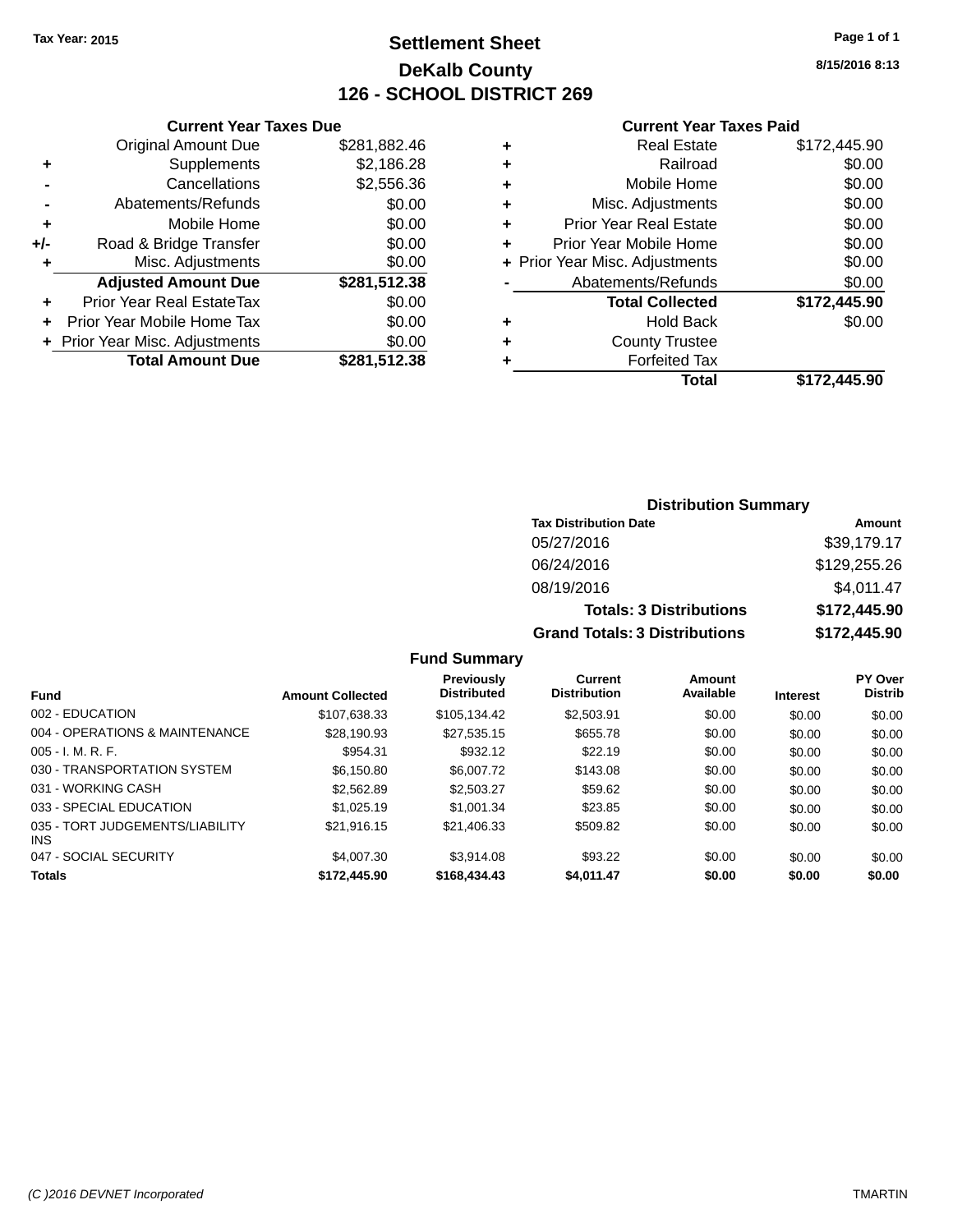# **Settlement Sheet Tax Year: 2015 Page 1 of 1 DeKalb County 127 - SCHOOL DISTRICT 271**

**8/15/2016 8:13**

#### **Current Year Taxes Paid**

|     | <b>Current Year Taxes Due</b> |             |  |  |  |  |
|-----|-------------------------------|-------------|--|--|--|--|
|     | <b>Original Amount Due</b>    | \$66,075.60 |  |  |  |  |
| ٠   | Supplements                   | \$0.00      |  |  |  |  |
|     | Cancellations                 | \$0.00      |  |  |  |  |
|     | Abatements/Refunds            | \$0.00      |  |  |  |  |
| ٠   | Mobile Home                   | \$0.00      |  |  |  |  |
| +/- | Road & Bridge Transfer        | \$0.00      |  |  |  |  |
| ٠   | Misc. Adjustments             | \$0.00      |  |  |  |  |
|     | <b>Adjusted Amount Due</b>    | \$66,075.60 |  |  |  |  |
| ٠   | Prior Year Real EstateTax     | \$0.00      |  |  |  |  |
|     | Prior Year Mobile Home Tax    | \$0.00      |  |  |  |  |
|     | Prior Year Misc. Adjustments  | \$0.00      |  |  |  |  |
|     | <b>Total Amount Due</b>       | \$66,075.60 |  |  |  |  |

| ٠ | <b>Real Estate</b>             | \$40,681.20 |
|---|--------------------------------|-------------|
| ٠ | Railroad                       | \$0.00      |
| ٠ | Mobile Home                    | \$0.00      |
| ٠ | Misc. Adjustments              | \$0.00      |
| ٠ | <b>Prior Year Real Estate</b>  | \$0.00      |
| ÷ | Prior Year Mobile Home         | \$0.00      |
|   | + Prior Year Misc. Adjustments | \$0.00      |
|   | Abatements/Refunds             | \$0.00      |
|   | <b>Total Collected</b>         | \$40,681.20 |
| ٠ | <b>Hold Back</b>               | \$0.00      |
| ٠ | <b>County Trustee</b>          |             |
| ٠ | <b>Forfeited Tax</b>           |             |
|   | Total                          | \$40,681.20 |
|   |                                |             |

### **Distribution Summary Tax Distribution Date Amount** 05/27/2016 \$5,047.49 06/24/2016 \$34,355.90 07/22/2016 \$66.81 08/19/2016 \$1,211.00 **Totals: 4 Distributions \$40,681.20 Grand Totals: 4 Distributions \$40,681.20**

|                                         |                         | <b>Fund Summary</b>                     |                                |                     |                 |                                  |
|-----------------------------------------|-------------------------|-----------------------------------------|--------------------------------|---------------------|-----------------|----------------------------------|
| Fund                                    | <b>Amount Collected</b> | <b>Previously</b><br><b>Distributed</b> | Current<br><b>Distribution</b> | Amount<br>Available | <b>Interest</b> | <b>PY Over</b><br><b>Distrib</b> |
| 002 - EDUCATION                         | \$23,978.22             | \$23,264.45                             | \$713.77                       | \$0.00              | \$0.00          | \$0.00                           |
| 003 - BONDS AND INTEREST                | \$8,290.02              | \$8,043.24                              | \$246.78                       | \$0.00              | \$0.00          | \$0.00                           |
| 004 - OPERATIONS & MAINTENANCE          | \$3,937.41              | \$3,820.20                              | \$117.21                       | \$0.00              | \$0.00          | \$0.00                           |
| $005 - I. M. R. F.$                     | \$295.56                | \$286.76                                | \$8.80                         | \$0.00              | \$0.00          | \$0.00                           |
| 030 - TRANSPORTATION SYSTEM             | \$517.19                | \$501.79                                | \$15.40                        | \$0.00              | \$0.00          | \$0.00                           |
| 031 - WORKING CASH                      | \$305.11                | \$296.03                                | \$9.08                         | \$0.00              | \$0.00          | \$0.00                           |
| 032 - FIRE PREV/SFTY/ENERGY             | \$88.65                 | \$86.01                                 | \$2.64                         | \$0.00              | \$0.00          | \$0.00                           |
| 033 - SPECIAL EDUCATION                 | \$173.63                | \$168.46                                | \$5.17                         | \$0.00              | \$0.00          | \$0.00                           |
| 035 - TORT JUDGEMENTS/LIABILITY<br>INS. | \$2,585.54              | \$2,508.57                              | \$76.97                        | \$0.00              | \$0.00          | \$0.00                           |
| 047 - SOCIAL SECURITY                   | \$295.56                | \$286.76                                | \$8.80                         | \$0.00              | \$0.00          | \$0.00                           |
| 057 - LEASE/PURCHASE/RENTAL             | \$214.31                | \$207.93                                | \$6.38                         | \$0.00              | \$0.00          | \$0.00                           |
| <b>Totals</b>                           | \$40.681.20             | \$39.470.20                             | \$1,211.00                     | \$0.00              | \$0.00          | \$0.00                           |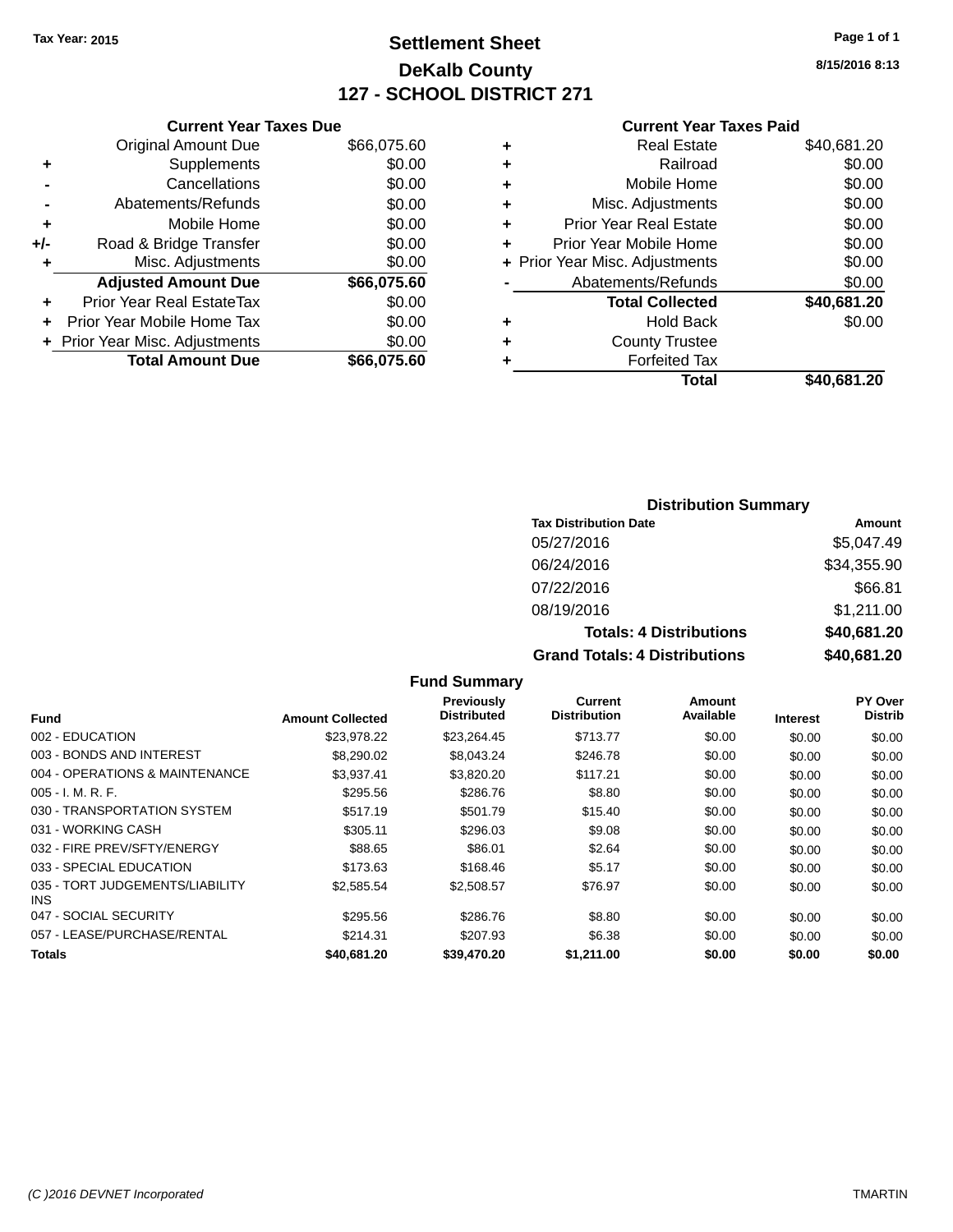# **Settlement Sheet Tax Year: 2015 Page 1 of 1 DeKalb County 128 - SCHOOL DISTRICT 300**

**8/15/2016 8:13**

### **Current Year Taxes Paid**

|     | <b>Current Year Taxes Due</b>  |            |
|-----|--------------------------------|------------|
|     | <b>Original Amount Due</b>     | \$9,904.54 |
| ٠   | Supplements                    | \$0.00     |
|     | Cancellations                  | \$0.00     |
|     | Abatements/Refunds             | \$0.00     |
| ٠   | Mobile Home                    | \$0.00     |
| +/- | Road & Bridge Transfer         | \$0.00     |
| ٠   | Misc. Adjustments              | \$0.00     |
|     | <b>Adjusted Amount Due</b>     | \$9,904.54 |
| ÷   | Prior Year Real EstateTax      | \$0.00     |
| ÷   | Prior Year Mobile Home Tax     | \$0.00     |
|     | + Prior Year Misc. Adjustments | \$0.00     |
|     | <b>Total Amount Due</b>        | \$9,904.54 |

|   | <b>Real Estate</b>             | \$5,407.53 |
|---|--------------------------------|------------|
| ٠ | Railroad                       | \$0.00     |
| ٠ | Mobile Home                    | \$0.00     |
| ٠ | Misc. Adjustments              | \$0.00     |
| ٠ | <b>Prior Year Real Estate</b>  | \$0.00     |
| ٠ | Prior Year Mobile Home         | \$0.00     |
|   | + Prior Year Misc. Adjustments | \$0.00     |
|   | Abatements/Refunds             | \$0.00     |
|   | <b>Total Collected</b>         | \$5,407.53 |
| ٠ | Hold Back                      | \$0.00     |
|   | <b>County Trustee</b>          |            |
| ٠ | <b>Forfeited Tax</b>           |            |
|   | Total                          | \$5,407.53 |
|   |                                |            |

| <b>Distribution Summary</b>          |            |  |  |  |
|--------------------------------------|------------|--|--|--|
| <b>Tax Distribution Date</b>         | Amount     |  |  |  |
| 05/27/2016                           | \$4,088.84 |  |  |  |
| 06/24/2016                           | \$1,318.68 |  |  |  |
| <b>Totals: 2 Distributions</b>       | \$5,407.52 |  |  |  |
| <b>Grand Totals: 2 Distributions</b> | \$5,407.52 |  |  |  |

### **Fund Summary**

|                                               |                         | <b>Previously</b><br><b>Distributed</b> | Current<br><b>Distribution</b> | Amount<br>Available |                 | PY Over<br><b>Distrib</b> |
|-----------------------------------------------|-------------------------|-----------------------------------------|--------------------------------|---------------------|-----------------|---------------------------|
| <b>Fund</b>                                   | <b>Amount Collected</b> |                                         |                                |                     | <b>Interest</b> |                           |
| 002 - EDUCATION                               | \$2.969.46              | \$2.969.45                              | \$0.00                         | \$0.00              | \$0.00          | \$0.01                    |
| 003 - BONDS AND INTEREST                      | \$794.19                | \$794.19                                | \$0.00                         | \$0.00              | \$0.00          | \$0.00                    |
| 004 - OPERATIONS & MAINTENANCE                | \$578.21                | \$578.21                                | \$0.00                         | \$0.00              | \$0.00          | \$0.00                    |
| $005 - I. M. R. F.$                           | \$90.29                 | \$90.29                                 | \$0.00                         | \$0.00              | \$0.00          | \$0.00                    |
| 030 - TRANSPORTATION SYSTEM                   | \$165.21                | \$165.21                                | \$0.00                         | \$0.00              | \$0.00          | \$0.00                    |
| 031 - WORKING CASH                            | \$1.65                  | \$1.65                                  | \$0.00                         | \$0.00              | \$0.00          | \$0.00                    |
| 033 - SPECIAL EDUCATION                       | \$660.82                | \$660.82                                | \$0.00                         | \$0.00              | \$0.00          | \$0.00                    |
| 035 - TORT JUDGEMENTS/LIABILITY<br><b>INS</b> | \$57.82                 | \$57.82                                 | \$0.00                         | \$0.00              | \$0.00          | \$0.00                    |
| 047 - SOCIAL SECURITY                         | \$89.88                 | \$89.88                                 | \$0.00                         | \$0.00              | \$0.00          | \$0.00                    |
| <b>Totals</b>                                 | \$5,407.53              | \$5,407.52                              | \$0.00                         | \$0.00              | \$0.00          | \$0.01                    |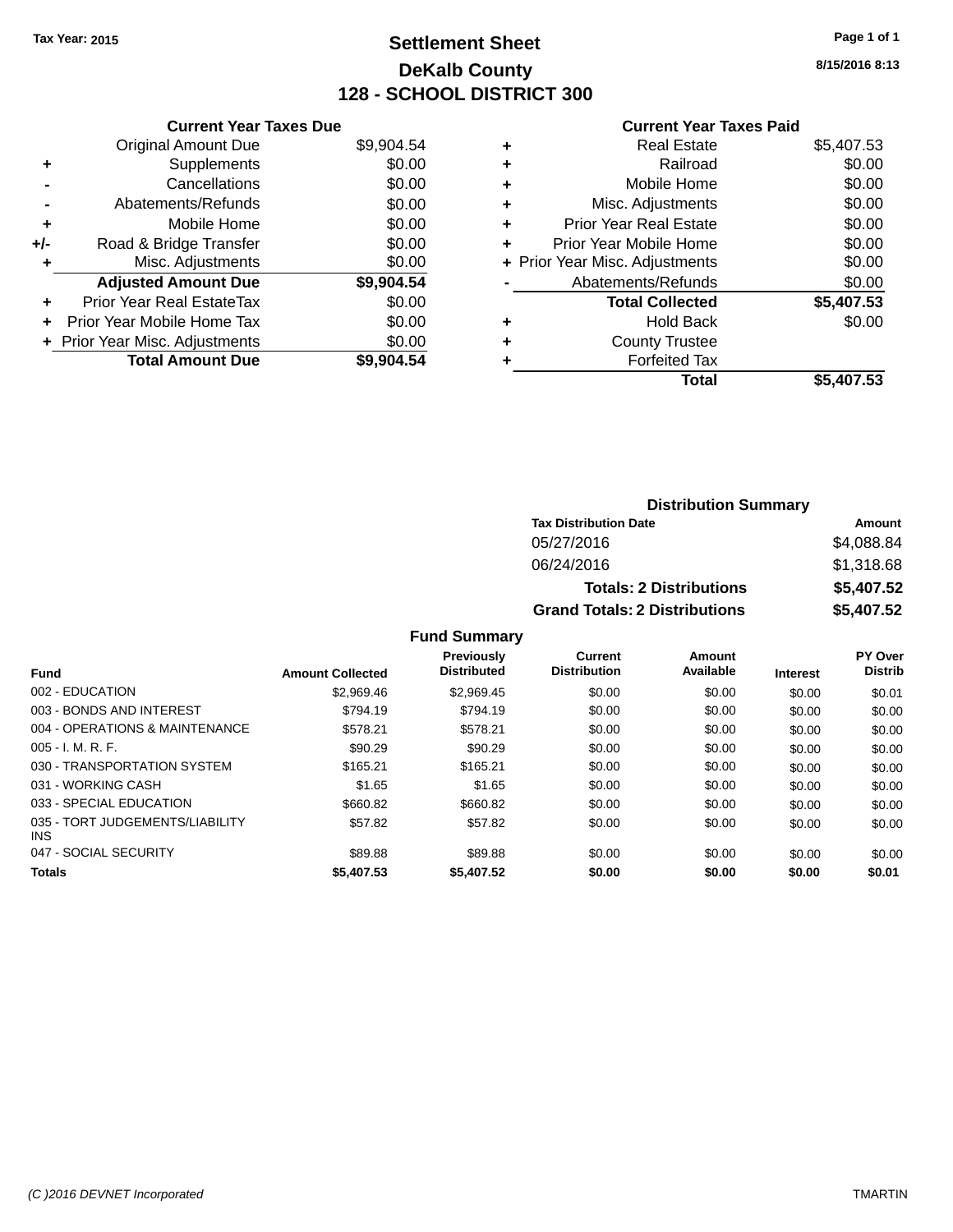# **Settlement Sheet Tax Year: 2015 Page 1 of 1 DeKalb County 129 - SCHOOL DISTRICT 301**

**8/15/2016 8:13**

### **Current Year Taxes Paid +** Real Estate \$5,207.73 **+** Railroad \$0.00 **+** Mobile Home \$0.00 **+** Misc. Adjustments \$0.00 **+** Prior Year Real Estate \$0.00 **+** Prior Year Mobile Home \$0.00

|           | Total                          | \$5,207.73 |
|-----------|--------------------------------|------------|
| $\ddot{}$ | <b>Forfeited Tax</b>           |            |
| $\ddot{}$ | <b>County Trustee</b>          |            |
| ÷         | <b>Hold Back</b>               | \$0.00     |
|           | <b>Total Collected</b>         | \$5,207.73 |
|           | Abatements/Refunds             | \$0.00     |
|           | + Prior Year Misc. Adjustments | \$0.00     |
|           |                                |            |

| <b>Distribution Summary</b>          |            |  |  |  |
|--------------------------------------|------------|--|--|--|
| <b>Tax Distribution Date</b>         | Amount     |  |  |  |
| 06/24/2016                           | \$5,207.73 |  |  |  |
| <b>Totals: 1 Distributions</b>       | \$5,207.73 |  |  |  |
| <b>Grand Totals: 1 Distributions</b> | \$5,207.73 |  |  |  |

#### **Fund Summary**

| <b>Fund</b>                                         | <b>Amount Collected</b> | <b>Previously</b><br><b>Distributed</b> | Current<br><b>Distribution</b> | Amount<br>Available | <b>Interest</b> | PY Over<br><b>Distrib</b> |
|-----------------------------------------------------|-------------------------|-----------------------------------------|--------------------------------|---------------------|-----------------|---------------------------|
| 002 - EDUCATION                                     | \$2.718.13              | \$2.718.13                              | \$0.00                         | \$0.00              | \$0.00          | \$0.00                    |
| 003 - BONDS AND INTEREST                            | \$911.26                | \$911.26                                | \$0.00                         | \$0.00              | \$0.00          | \$0.00                    |
| 004 - OPERATIONS & MAINTENANCE                      | \$509.65                | \$509.65                                | \$0.00                         | \$0.00              | \$0.00          | \$0.00                    |
| $005 - I. M. R. F.$                                 | \$55.57                 | \$55.57                                 | \$0.00                         | \$0.00              | \$0.00          | \$0.00                    |
| 030 - TRANSPORTATION SYSTEM                         | \$311.89                | \$311.89                                | \$0.00                         | \$0.00              | \$0.00          | \$0.00                    |
| 031 - WORKING CASH                                  | \$33.98                 | \$33.98                                 | \$0.00                         | \$0.00              | \$0.00          | \$0.00                    |
| 033 - SPECIAL EDUCATION                             | \$543.62                | \$543.62                                | \$0.00                         | \$0.00              | \$0.00          | \$0.00                    |
| 035 - TORT JUDGMENTS, LIABILITY<br><b>INSURANCE</b> | \$55.01                 | \$55.01                                 | \$0.00                         | \$0.00              | \$0.00          | \$0.00                    |
| 047 - SOCIAL SECURITY                               | \$68.62                 | \$68.62                                 | \$0.00                         | \$0.00              | \$0.00          | \$0.00                    |
| <b>Totals</b>                                       | \$5,207.73              | \$5,207.73                              | \$0.00                         | \$0.00              | \$0.00          | \$0.00                    |

|     | <b>Current Year Taxes Due</b>  |            |
|-----|--------------------------------|------------|
|     | <b>Original Amount Due</b>     | \$9,657.08 |
| ٠   | Supplements                    | \$0.00     |
|     | Cancellations                  | \$0.00     |
|     | Abatements/Refunds             | \$0.00     |
| ٠   | Mobile Home                    | \$0.00     |
| +/- | Road & Bridge Transfer         | \$0.00     |
| ٠   | Misc. Adjustments              | \$0.00     |
|     | <b>Adjusted Amount Due</b>     | \$9,657.08 |
|     | Prior Year Real EstateTax      | \$0.00     |
|     | Prior Year Mobile Home Tax     | \$0.00     |
|     | + Prior Year Misc. Adjustments | \$0.00     |
|     | <b>Total Amount Due</b>        | \$9,657.08 |
|     |                                |            |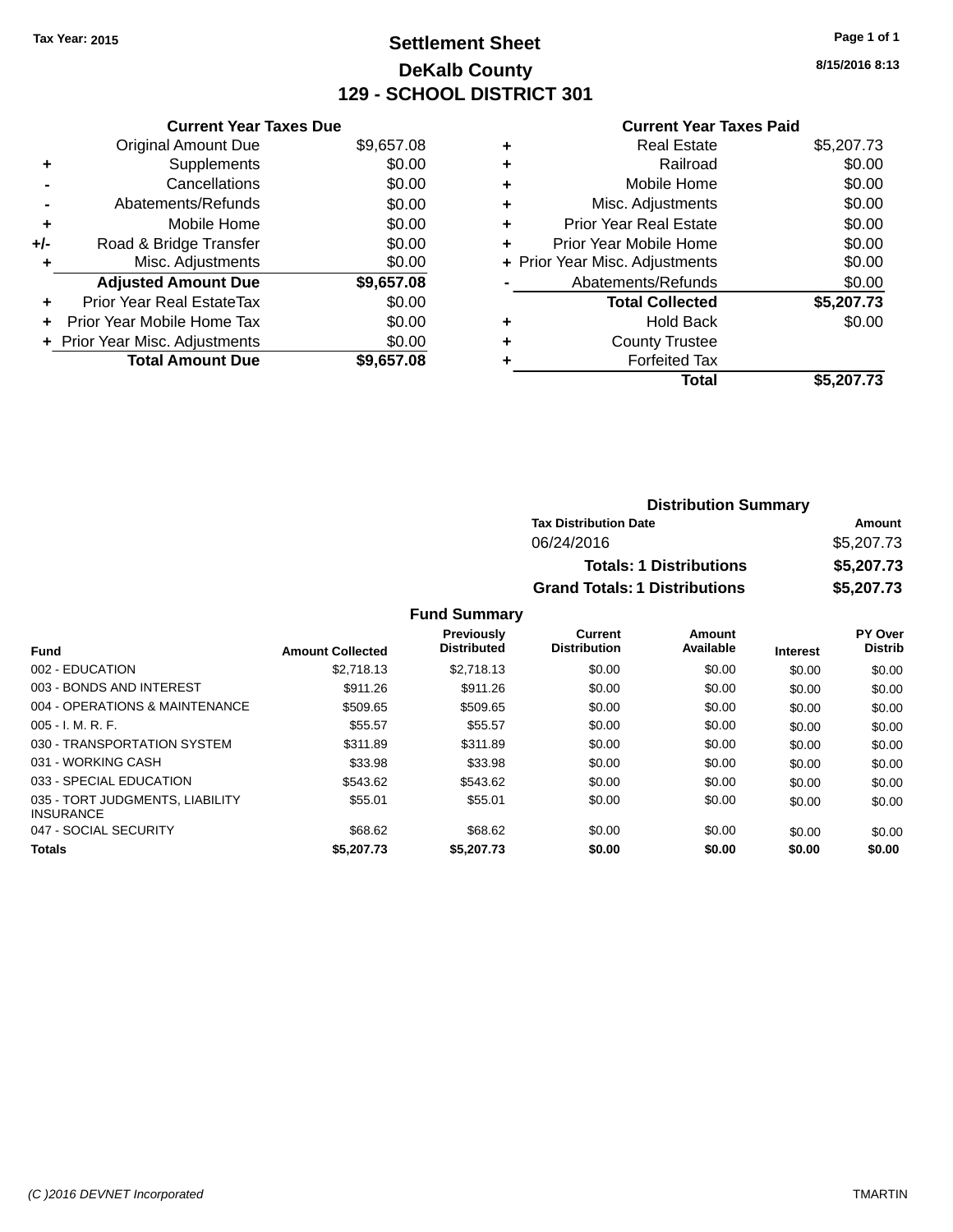# **Settlement Sheet Tax Year: 2015 Page 1 of 1 DeKalb County 130 - SCHOOL DISTRICT 302**

**8/15/2016 8:13**

#### **Current Year Taxes Paid**

|     | <b>Current Year Taxes Due</b>  |                |
|-----|--------------------------------|----------------|
|     | <b>Original Amount Due</b>     | \$1,908,744.66 |
| ٠   | Supplements                    | \$17,507.50    |
|     | Cancellations                  | \$21,416.54    |
|     | Abatements/Refunds             | \$0.00         |
| ٠   | Mobile Home                    | \$0.00         |
| +/- | Road & Bridge Transfer         | \$0.00         |
| ٠   | Misc. Adjustments              | \$238.58       |
|     | <b>Adjusted Amount Due</b>     | \$1,905,074.20 |
|     | Prior Year Real EstateTax      | \$0.00         |
| ٠   | Prior Year Mobile Home Tax     | \$0.00         |
|     | + Prior Year Misc. Adjustments | \$0.00         |
|     | <b>Total Amount Due</b>        | \$1,905,074.20 |

| <b>Distribution Summary</b> |  |
|-----------------------------|--|
|-----------------------------|--|

| <b>Tax Distribution Date</b>         | Amount         |
|--------------------------------------|----------------|
| 05/27/2016                           | \$178,470.44   |
| 06/24/2016                           | \$848,096.13   |
| 07/22/2016                           | \$14,244.78    |
| 08/19/2016                           | \$33,262.85    |
| <b>Totals: 4 Distributions</b>       | \$1,074,074.20 |
| <b>Grand Totals: 4 Distributions</b> | \$1,074,074.20 |

#### **Fund Summary**

| <b>Fund</b>                    | <b>Amount Collected</b> | <b>Previously</b><br><b>Distributed</b> | Current<br><b>Distribution</b> | Amount<br>Available | <b>Interest</b> | <b>PY Over</b><br><b>Distrib</b> |
|--------------------------------|-------------------------|-----------------------------------------|--------------------------------|---------------------|-----------------|----------------------------------|
|                                |                         |                                         |                                |                     |                 |                                  |
| 002 - EDUCATION                | \$575,383.72            | \$557,564.74                            | \$17,818.98                    | \$0.00              | \$0.00          | \$0.00                           |
| 003 - BONDS AND INTEREST       | \$211,918.05            | \$205,355.19                            | \$6,562.86                     | \$0.00              | \$0.00          | \$0.00                           |
| 004 - OPERATIONS & MAINTENANCE | \$98,696.67             | \$95,640.15                             | \$3,056.52                     | \$0.00              | \$0.00          | \$0.00                           |
| $005 - I. M. R. F.$            | \$14,805.05             | \$14,346.55                             | \$458.50                       | \$0.00              | \$0.00          | \$0.00                           |
| 030 - TRANSPORTATION SYSTEM    | \$64.706.52             | \$62,702.63                             | \$2,003.89                     | \$0.00              | \$0.00          | \$0.00                           |
| 031 - WORKING CASH             | \$1.973.07              | \$1.911.97                              | \$61.10                        | \$0.00              | \$0.00          | \$0.00                           |
| 033 - SPECIAL EDUCATION        | \$87,345.86             | \$84,640.86                             | \$2,705.00                     | \$0.00              | \$0.00          | \$0.00                           |
| 047 - SOCIAL SECURITY          | \$19,245.26             | \$18,649.26                             | \$596.00                       | \$0.00              | \$0.00          | \$0.00                           |
| <b>Totals</b>                  | \$1,074,074.20          | \$1,040,811.35                          | \$33,262.85                    | \$0.00              | \$0.00          | \$0.00                           |

### **Miscellaneous Adjustment Detail**

| Year Source           | <b>Account Type</b> | <b>Amount Adiustment Description</b>                |
|-----------------------|---------------------|-----------------------------------------------------|
| 2015 RE - Real Estate | Back Tax Collected  | \$238.58 OBERHELMAN REDEMPTION 09-25-478-001 by TBA |
| Totals 1 entries      |                     | \$238.58                                            |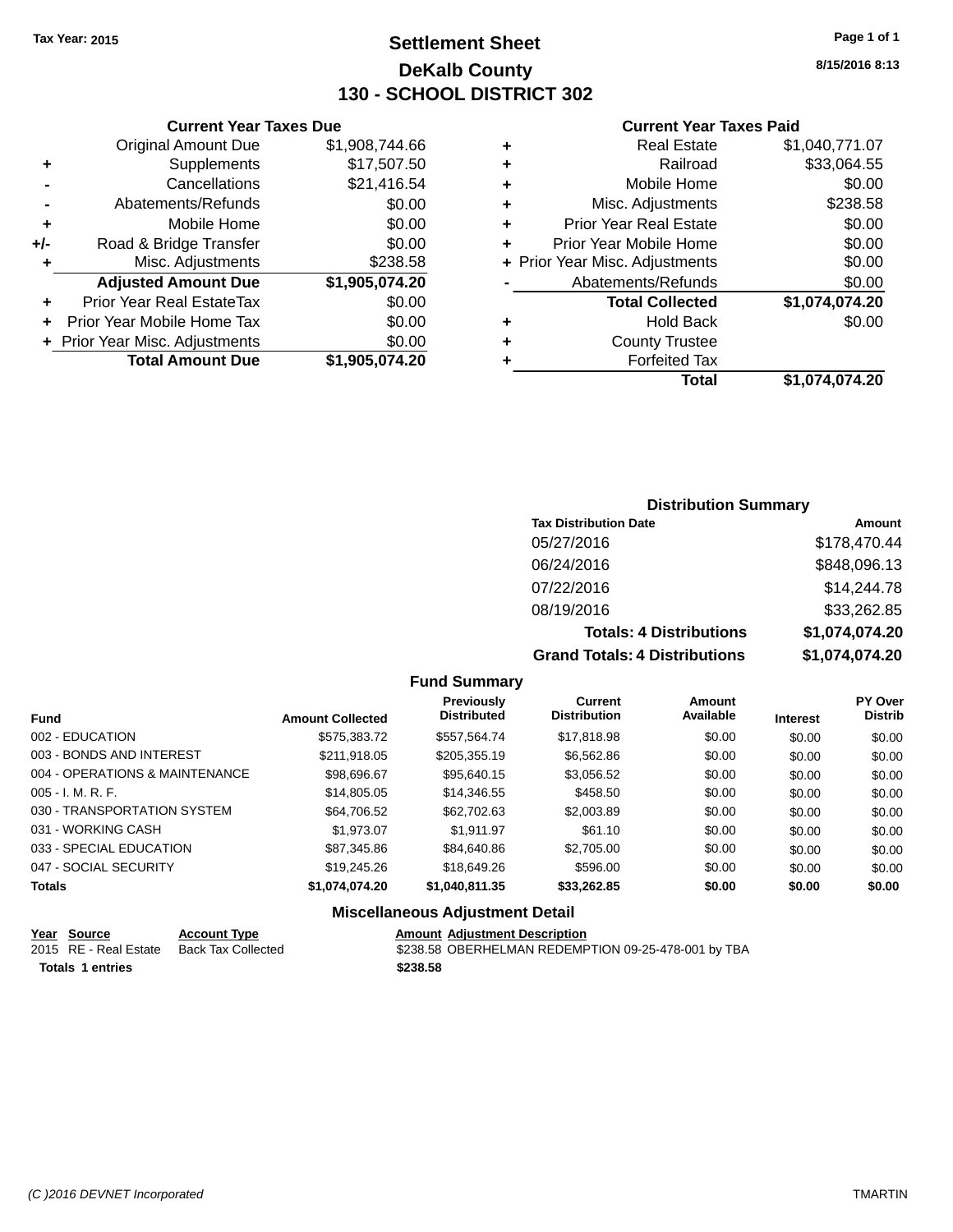# **Settlement Sheet Tax Year: 2015 Page 1 of 2 DeKalb County 131 - SCHOOL DISTRICT 424**

**8/15/2016 8:13**

#### **Current Year Taxes Paid**

| ٠ | <b>Real Estate</b>             | \$5,996,889.59 |
|---|--------------------------------|----------------|
| ÷ | Railroad                       | \$55,099.62    |
| ٠ | Mobile Home                    | \$0.00         |
| ٠ | Misc. Adjustments              | \$1,060.22     |
| ٠ | <b>Prior Year Real Estate</b>  | (\$3,270.74)   |
|   | Prior Year Mobile Home         | \$0.00         |
|   | + Prior Year Misc. Adjustments | \$71.98        |
|   | Abatements/Refunds             | \$130.34       |
|   | <b>Total Collected</b>         | \$6,049,720.33 |
| ٠ | <b>Hold Back</b>               | \$0.00         |
| ٠ | <b>County Trustee</b>          |                |
| ٠ | <b>Forfeited Tax</b>           |                |
|   | Total                          | \$6,049,720.33 |

### **Current Year Taxes Due** Original Amount Due \$10,690,364.71 **+** Supplements \$47,019.60 **-** Cancellations \$109,615.85 **-** Abatements/Refunds \$130.34 **+** Mobile Home \$0.00 **+/-** Road & Bridge Transfer \$0.00 **+** Misc. Adjustments \$1,060.22 **Adjusted Amount Due \$10,628,698.34 +** Prior Year Real EstateTax (\$3,270.74) **+** Prior Year Mobile Home Tax \$0.00 **+** Prior Year Misc. Adjustments \$71.98 **Total Amount Due \$10,625,499.58**

### **Distribution Summary**

| <b>Tax Distribution Date</b>         | Amount         |
|--------------------------------------|----------------|
| 05/27/2016                           | \$1,164,268.20 |
| 06/24/2016                           | \$4,498,705.39 |
| 07/22/2016                           | \$120,237.34   |
| 08/19/2016                           | \$266,509.40   |
| <b>Totals: 4 Distributions</b>       | \$6,049,720.33 |
| <b>Grand Totals: 4 Distributions</b> | \$6,049,720.33 |

#### **Fund Summary**

|                                         |                         | <b>Previously</b>  | <b>Current</b>      | Amount    |                 | PY Over        |
|-----------------------------------------|-------------------------|--------------------|---------------------|-----------|-----------------|----------------|
| <b>Fund</b>                             | <b>Amount Collected</b> | <b>Distributed</b> | <b>Distribution</b> | Available | <b>Interest</b> | <b>Distrib</b> |
| 002 - EDUCATION                         | \$3,301,223.51          | \$3,155,794.12     | \$145,429.39        | \$0.00    | \$0.00          | \$0.00         |
| 003 - BONDS AND INTEREST                | \$1,306,031.77          | \$1,248,496.92     | \$57,534.85         | \$0.00    | \$0.00          | \$0.00         |
| 004 - OPERATIONS & MAINTENANCE          | \$691,676.61            | \$661,206.06       | \$30,470.55         | \$0.00    | \$0.00          | \$0.00         |
| $005 - I. M. R. F.$                     | \$132,585.66            | \$126,744.84       | \$5,840.82          | \$0.00    | \$0.00          | \$0.00         |
| 030 - TRANSPORTATION SYSTEM             | \$218,237.62            | \$208,623.56       | \$9,614.06          | \$0.00    | \$0.00          | \$0.00         |
| 031 - WORKING CASH                      | \$13.642.12             | \$13.041.14        | \$600.98            | \$0.00    | \$0.00          | \$0.00         |
| 032 - FIRE PREV/SFTY/ENERGY             | \$25,112.40             | \$24,006.12        | \$1,106.28          | \$0.00    | \$0.00          | \$0.00         |
| 033 - SPECIAL EDUCATION                 | \$49.111.63             | \$46.948.11        | \$2,163.52          | \$0.00    | \$0.00          | \$0.00         |
| 035 - TORT JUDGEMENTS/LIABILITY<br>INS. | \$120,576.98            | \$115,265.18       | \$5,311.80          | \$0.00    | \$0.00          | \$0.00         |
| 047 - SOCIAL SECURITY                   | \$166,954.13            | \$159,599.27       | \$7,354.86          | \$0.00    | \$0.00          | \$0.00         |
| 057 - LEASE/PURCHASE/RENTAL             | \$24.567.90             | \$23,485.61        | \$1,082.29          | \$0.00    | \$0.00          | \$0.00         |
| <b>Totals</b>                           | \$6,049,720.33          | \$5,783,210.93     | \$266,509.40        | \$0.00    | \$0.00          | \$0.00         |

### **Miscellaneous Adjustment Detail**

| Year Source             | <b>Account Type</b>                      | <b>Amount Adjustment Description</b>                          |
|-------------------------|------------------------------------------|---------------------------------------------------------------|
| 2014 RE - Real Estate   | Back Tax Collected                       | \$71.98 RIVERBEND DEVELOPMENT REDEMPTION 02-24-452-011 by TBA |
|                         | 2015 RE - Real Estate Back Tax Collected | \$713.78 JOHNSON REDEMPTION 02-22-307-013 by TBA              |
|                         | 2015 RE - Real Estate Back Tax Collected | \$346.44 NIKOLS REDEMPTION 03-19-429-033 by TBA               |
| <b>Totals 3 entries</b> |                                          | \$1,132.20                                                    |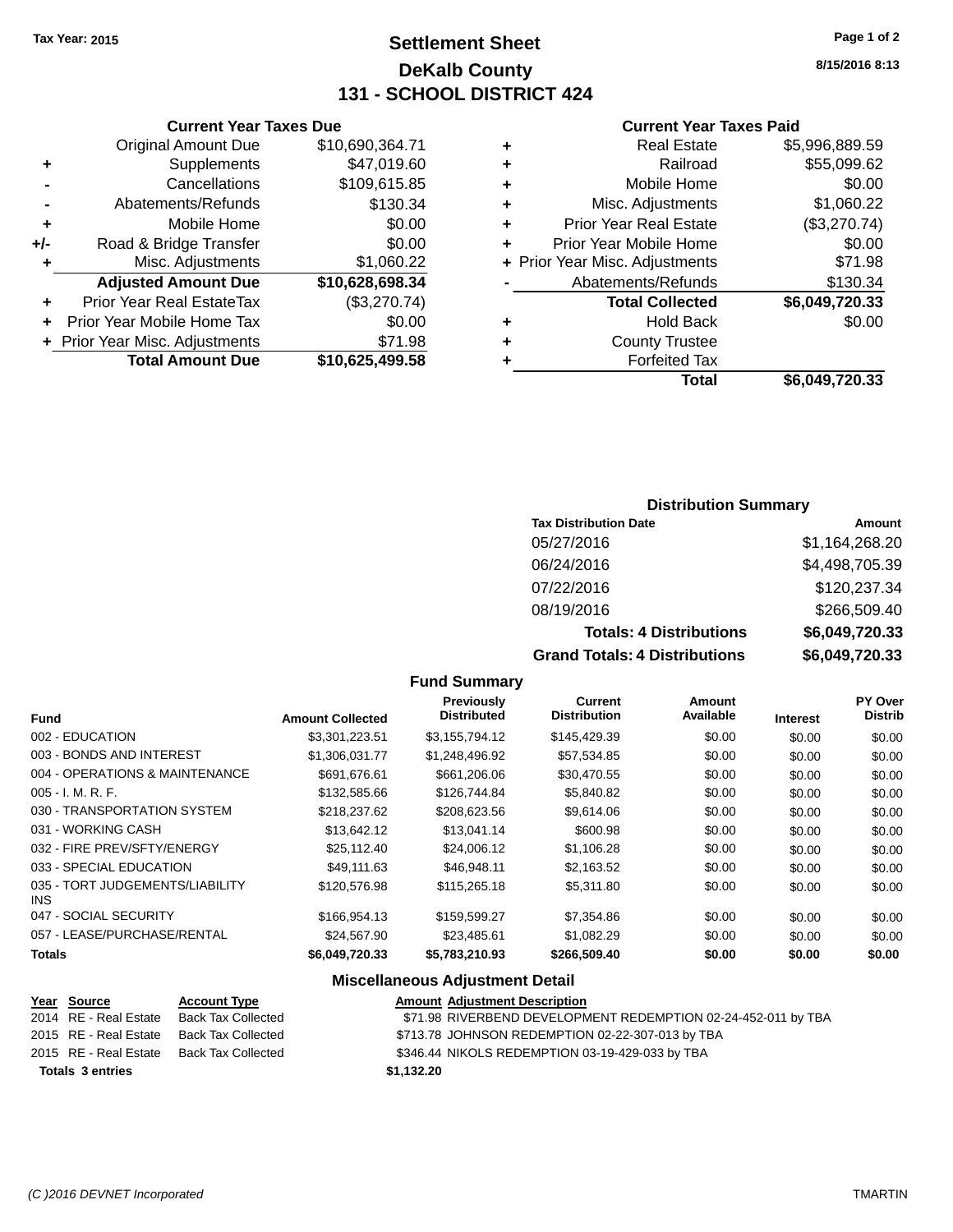# **Settlement Sheet Tax Year: 2015 Page 2 of 2 DeKalb County**

**8/15/2016 8:13**

**Abatement Detail**

**Totals \$130.34 1 entries**

**Year Source Account Type Aggle 7 Amount Adjustment Description**<br>
2015 RE - Real Estate RE Abatement **Account 1** S130.34 PTAB INTEREST REFUN \$130.34 PTAB INTEREST REFUND 03-29-152-012 by TBA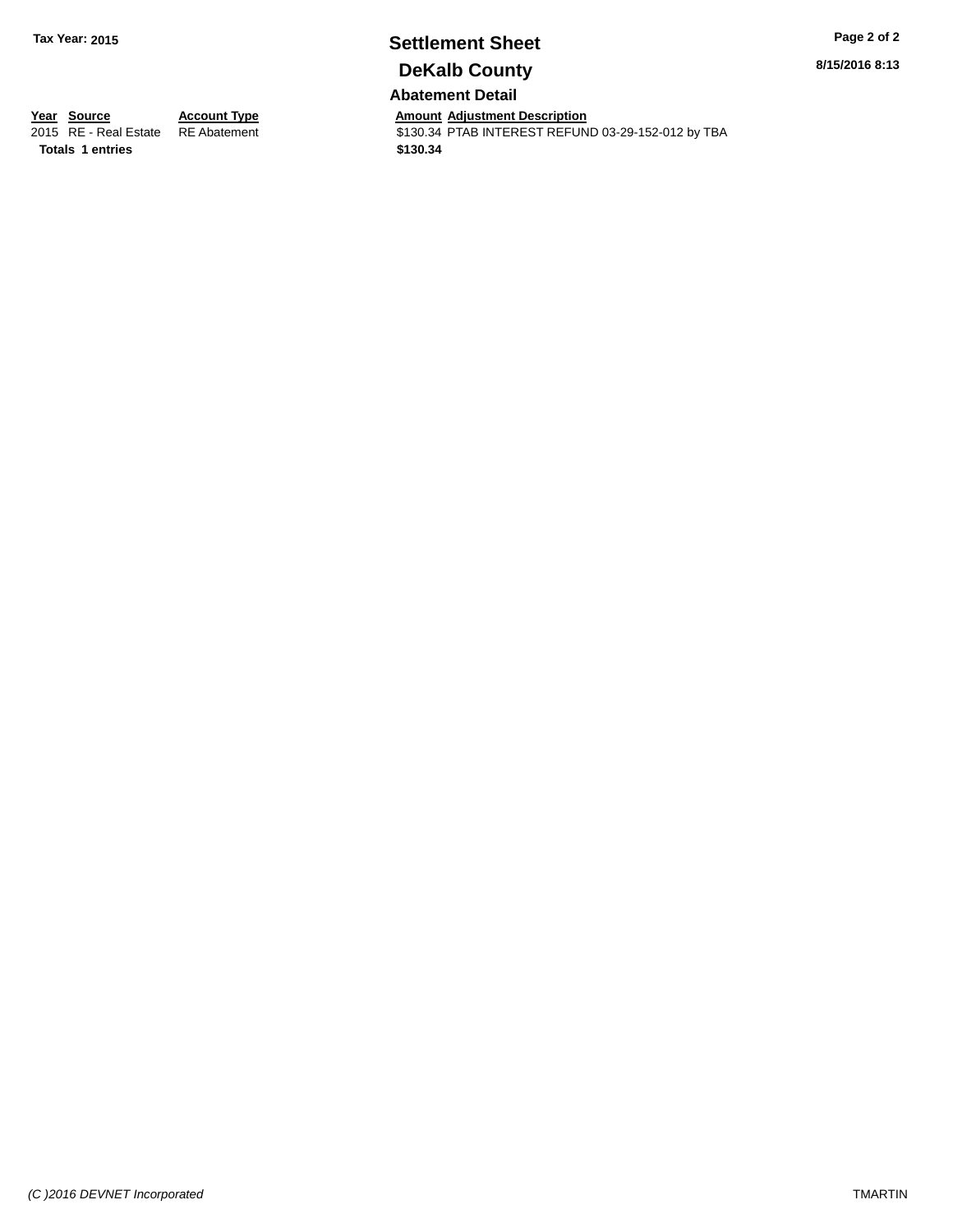**Original Amount Due** 

**Adjusted Amount Due** 

**Total Amount Due** 

**+** Supplements **-** Cancellations **-** Abatements/Refunds  $+$  Mobile Home **+/-** Road & Bridge Transfer **+** Misc. Adjustments

**+** Prior Year Real EstateTax \$0.00 **+** Prior Year Mobile Home Tax **+ Prior Year Misc. Adjustments** 

# **Settlement Sheet Tax Year: 2015 Page 1 of 1 DeKalb County 132 - SCHOOL DISTRICT 425**

**8/15/2016 8:13**

### **Current Year Taxes Paid**

| <b>Current Year Taxes Due</b> |                |   | <b>Current Year Taxes Paid</b> |                |  |
|-------------------------------|----------------|---|--------------------------------|----------------|--|
| ่<br>เl Amount Due            | \$7,875,954.52 | ٠ | <b>Real Estate</b>             | \$4,388,292.42 |  |
| Supplements                   | \$36,503.43    | ٠ | Railroad                       | \$103,513.72   |  |
| Cancellations                 | \$41,456.88    | ٠ | Mobile Home                    | \$0.00         |  |
| าents/Refunds                 | \$0.00         | ٠ | Misc. Adjustments              | \$1,560.52     |  |
| Mobile Home                   | \$0.00         | ÷ | <b>Prior Year Real Estate</b>  | \$0.00         |  |
| ridge Transfer                | \$0.00         | ÷ | Prior Year Mobile Home         | \$0.00         |  |
| :. Adjustments                | \$1,560.52     |   | + Prior Year Misc. Adjustments | \$0.00         |  |
| <b>Amount Due</b>             | \$7,872,561.59 |   | Abatements/Refunds             | \$0.00         |  |
| leal EstateTax≀               | \$0.00         |   | <b>Total Collected</b>         | \$4,493,366.66 |  |
| bile Home Tax                 | \$0.00         | ٠ | <b>Hold Back</b>               | \$0.00         |  |
| . Adjustments                 | \$0.00         | ÷ | <b>County Trustee</b>          |                |  |
| <b>Amount Due</b>             | \$7,872,561.59 |   | <b>Forfeited Tax</b>           |                |  |
|                               |                |   | Total                          | \$4,493,366.66 |  |

|  | \$4,493,366.66 |  |  |
|--|----------------|--|--|

### **Distribution Summary**

| <b>Tax Distribution Date</b>         | Amount         |
|--------------------------------------|----------------|
| 05/27/2016                           | \$1,356,104.67 |
| 06/24/2016                           | \$3,009,786.74 |
| 07/22/2016                           | \$53,187.82    |
| 08/19/2016                           | \$74,287.43    |
| <b>Totals: 4 Distributions</b>       | \$4,493,366.66 |
| <b>Grand Totals: 4 Distributions</b> | \$4,493,366.66 |

#### **Fund Summary**

|                                         |                         | Previously<br><b>Distributed</b> | Current<br><b>Distribution</b> | Amount<br>Available |                 | PY Over<br><b>Distrib</b> |
|-----------------------------------------|-------------------------|----------------------------------|--------------------------------|---------------------|-----------------|---------------------------|
| Fund                                    | <b>Amount Collected</b> |                                  |                                |                     | <b>Interest</b> |                           |
| 002 - EDUCATION                         | \$2,968,884.15          | \$2,919,800.52                   | \$49,083.63                    | \$0.00              | \$0.00          | \$0.00                    |
| 003 - BONDS AND INTEREST                | \$271.372.39            | \$266,885.87                     | \$4,486.52                     | \$0.00              | \$0.00          | \$0.00                    |
| 004 - OPERATIONS & MAINTENANCE          | \$395,870.10            | \$389,325.30                     | \$6,544.80                     | \$0.00              | \$0.00          | \$0.00                    |
| $005 - I. M. R. F.$                     | \$51,961.29             | \$51,102.23                      | \$859.06                       | \$0.00              | \$0.00          | \$0.00                    |
| 030 - TRANSPORTATION SYSTEM             | \$207.831.70            | \$204.395.68                     | \$3,436.02                     | \$0.00              | \$0.00          | \$0.00                    |
| 031 - WORKING CASH                      | \$0.00                  | \$0.00                           | \$0.00                         | \$0.00              | \$0.00          | \$0.00                    |
| 032 - FIRE PREV/SFTY/ENERGY             | \$33.161.05             | \$32.612.81                      | \$548.24                       | \$0.00              | \$0.00          | \$0.00                    |
| 033 - SPECIAL EDUCATION                 | \$420,601,60            | \$413,647.92                     | \$6,953.68                     | \$0.00              | \$0.00          | \$0.00                    |
| 035 - TORT JUDGEMENTS/LIABILITY<br>INS. | \$64.327.03             | \$63.263.53                      | \$1,063.50                     | \$0.00              | \$0.00          | \$0.00                    |
| 047 - SOCIAL SECURITY                   | \$74.234.91             | \$73,007.61                      | \$1,227,30                     | \$0.00              | \$0.00          | \$0.00                    |
| 109 - PRIOR YEAR ADJUSTMENT             | \$5.122.44              | \$5,037.76                       | \$84.68                        | \$0.00              | \$0.00          | \$0.00                    |
| <b>Totals</b>                           | \$4,493,366.66          | \$4,419,079.23                   | \$74,287.43                    | \$0.00              | \$0.00          | \$0.00                    |

#### **Miscellaneous Adjustment Detail**

| Year Source             | <b>Account Type</b>                        | <b>Amount Adjustment Description</b>                           |
|-------------------------|--------------------------------------------|----------------------------------------------------------------|
| 2015 RE - Real Estate   | Back Tax Collected                         | \$955.57 MCCORD REDEMPTION 14-15-351-002 by TBA                |
|                         | 2015 RE - Real Estate Paymt In Lieu of Tax | \$581.29 HOUSING AUTHORITY SEQUOYA APARTMENTS by TBA           |
|                         | 2015 RE - Real Estate Back Tax Collected   | \$23.66 FEDERAL NAT'L MORTGAGE REDEMPTION 16-02-100-005 by TBA |
| <b>Totals 3 entries</b> |                                            | \$1,560.52                                                     |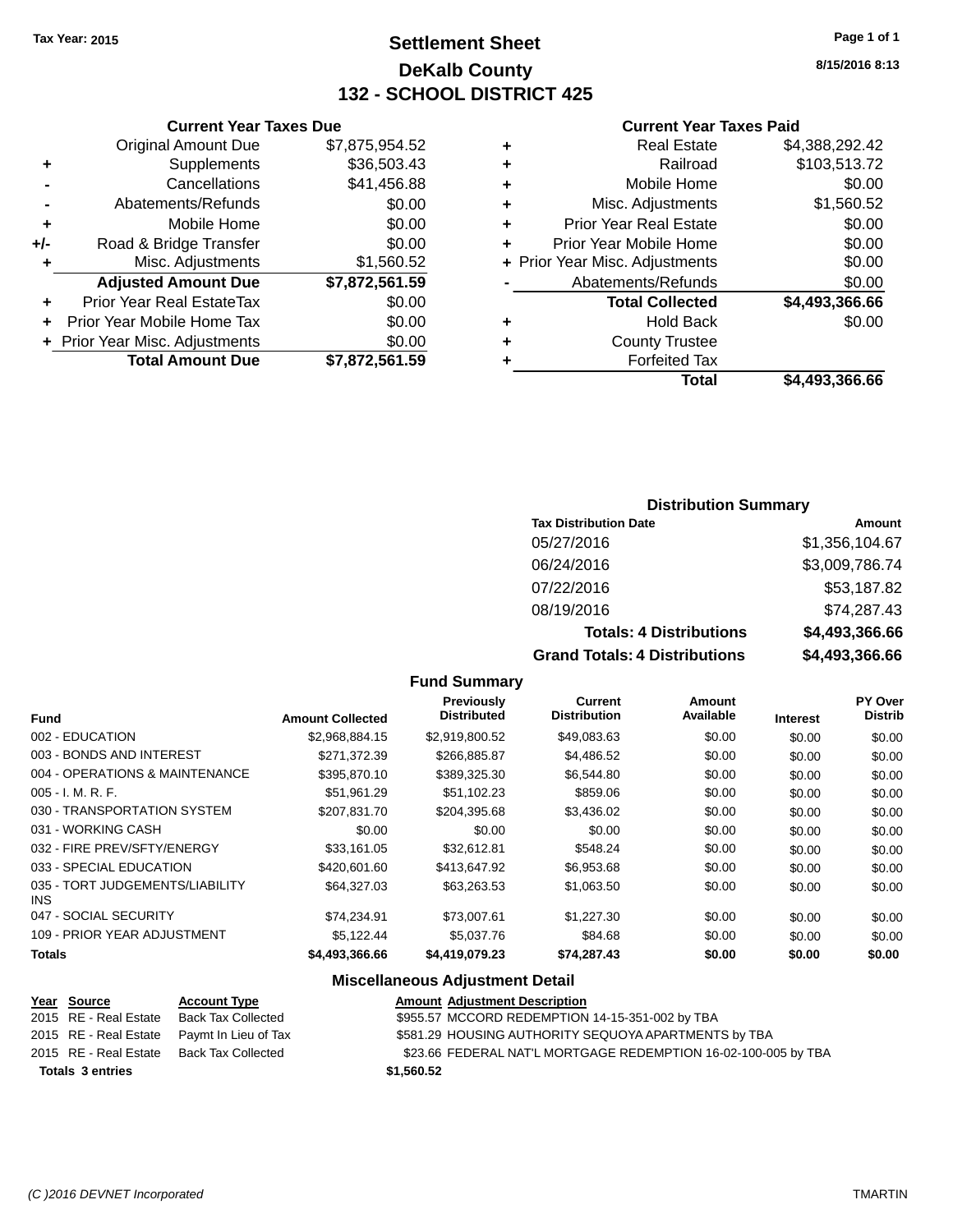# **Settlement Sheet Tax Year: 2015 Page 1 of 1 DeKalb County 133 - SCHOOL DISTRICT 426**

**8/15/2016 8:13**

#### **Current Year Taxes Paid**

|     | <b>Current Year Taxes Due</b>  |                |  |  |  |
|-----|--------------------------------|----------------|--|--|--|
|     | <b>Original Amount Due</b>     | \$3,663,827.20 |  |  |  |
| ٠   | Supplements                    | \$16,090.66    |  |  |  |
|     | Cancellations                  | \$19,634.58    |  |  |  |
|     | Abatements/Refunds             | \$0.00         |  |  |  |
| ٠   | Mobile Home                    | \$0.00         |  |  |  |
| +/- | Road & Bridge Transfer         | \$0.00         |  |  |  |
| ٠   | Misc. Adjustments              | \$0.00         |  |  |  |
|     | <b>Adjusted Amount Due</b>     | \$3,660,283.28 |  |  |  |
| ٠   | Prior Year Real EstateTax      | \$0.00         |  |  |  |
|     | Prior Year Mobile Home Tax     | \$0.00         |  |  |  |
|     | + Prior Year Misc. Adjustments | \$1,583.99     |  |  |  |
|     | <b>Total Amount Due</b>        | \$3,661,867.27 |  |  |  |
|     |                                |                |  |  |  |

|   | <b>Real Estate</b>             | \$2,096,646.63 |
|---|--------------------------------|----------------|
| ٠ | Railroad                       | \$19,346.63    |
| ٠ | Mobile Home                    | \$0.00         |
| ٠ | Misc. Adjustments              | \$0.00         |
| ٠ | <b>Prior Year Real Estate</b>  | \$0.00         |
|   | Prior Year Mobile Home         | \$0.00         |
|   | + Prior Year Misc. Adjustments | \$1,583.99     |
|   | Abatements/Refunds             | \$0.00         |
|   | <b>Total Collected</b>         | \$2,117,577.25 |
| ٠ | <b>Hold Back</b>               | \$0.00         |
| ٠ | <b>County Trustee</b>          |                |
| ٠ | <b>Forfeited Tax</b>           |                |
|   | Total                          | \$2,117,577.25 |
|   |                                |                |

### **Distribution Summary**

| <b>Tax Distribution Date</b>         | Amount         |
|--------------------------------------|----------------|
| 05/27/2016                           | \$364,197.72   |
| 06/24/2016                           | \$1,650,453.45 |
| 07/22/2016                           | \$36,040.77    |
| 08/19/2016                           | \$66,885.31    |
| <b>Totals: 4 Distributions</b>       | \$2,117,577.25 |
| <b>Grand Totals: 4 Distributions</b> | \$2,117,577.25 |

#### **Fund Summary**

|                                         |                         | <b>Previously</b>  | Current             | Amount    |                 | <b>PY Over</b> |
|-----------------------------------------|-------------------------|--------------------|---------------------|-----------|-----------------|----------------|
| <b>Fund</b>                             | <b>Amount Collected</b> | <b>Distributed</b> | <b>Distribution</b> | Available | <b>Interest</b> | <b>Distrib</b> |
| 002 - EDUCATION                         | \$1,224,927.37          | \$1,186,237.09     | \$38,690.28         | \$0.00    | \$0.00          | \$0.00         |
| 003 - BONDS AND INTEREST                | \$324,444.59            | \$314,196.76       | \$10,247.83         | \$0.00    | \$0.00          | \$0.00         |
| 004 - OPERATIONS & MAINTENANCE          | \$248,777.22            | \$240,919.40       | \$7,857.82          | \$0.00    | \$0.00          | \$0.00         |
| $005 - I. M. R. F.$                     | \$66,532.17             | \$64,430.70        | \$2,101.47          | \$0.00    | \$0.00          | \$0.00         |
| 030 - TRANSPORTATION SYSTEM             | \$66.786.27             | \$64.676.77        | \$2,109.50          | \$0.00    | \$0.00          | \$0.00         |
| 031 - WORKING CASH                      | \$16,697.10             | \$16,169.71        | \$527.39            | \$0.00    | \$0.00          | \$0.00         |
| 032 - FIRE PREV/SFTY/ENERGY             | \$0.00                  | \$0.00             | \$0.00              | \$0.00    | \$0.00          | \$0.00         |
| 033 - SPECIAL EDUCATION                 | \$13,357.68             | \$12,935.77        | \$421.91            | \$0.00    | \$0.00          | \$0.00         |
| 035 - TORT JUDGEMENTS/LIABILITY<br>INS. | \$94.678.99             | \$91,688.48        | \$2,990.51          | \$0.00    | \$0.00          | \$0.00         |
| 047 - SOCIAL SECURITY                   | \$53,735.64             | \$52,038.36        | \$1,697.28          | \$0.00    | \$0.00          | \$0.00         |
| 057 - LEASE/PURCHASE/RENTAL             | \$16,697.10             | \$16,169.71        | \$527.39            | \$0.00    | \$0.00          | \$0.00         |
| 109 - PRIOR YEAR ADJUSTMENT             | $$-9,056.88$            | $$-8,770.81$       | \$-286.07           | \$0.00    | \$0.00          | \$0.00         |
| Totals                                  | \$2,117,577.25          | \$2,050,691.94     | \$66,885.31         | \$0.00    | \$0.00          | \$0.00         |

### **Miscellaneous Adjustment Detail**

| Year Source             | <b>Account Type</b> |            | <b>Amount Adiustment Description</b> |
|-------------------------|---------------------|------------|--------------------------------------|
| 2014 RE - Real Estate   | Back Tax Collected  |            | \$1.583.99 VISTA SECURITIES RED      |
| <b>Totals 1 entries</b> |                     | \$1,583.99 |                                      |

VISTA SECURITIES REDEMPTION 01-23-428-010 by TBA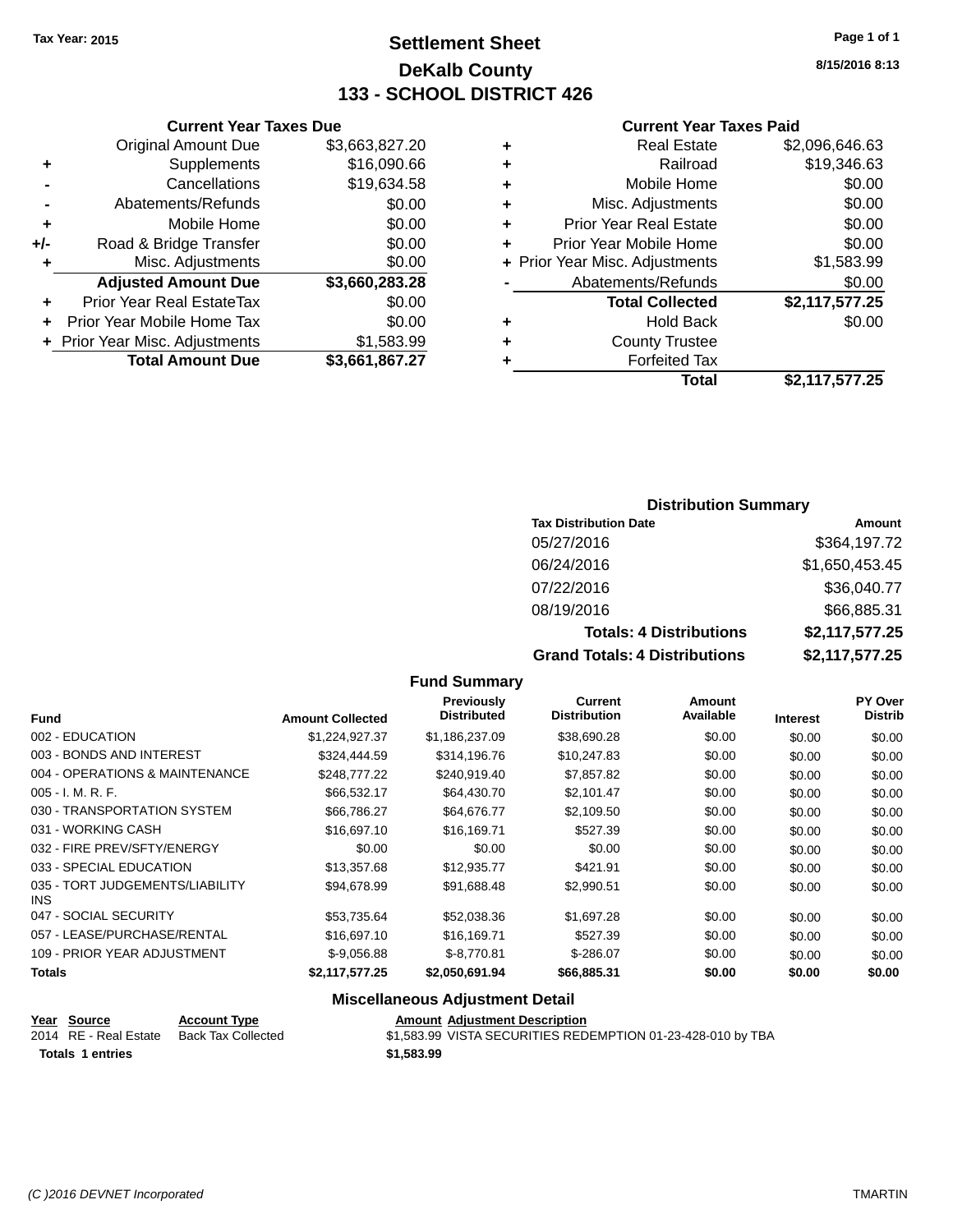# **Settlement Sheet Tax Year: 2015 Page 1 of 1 DeKalb County 134 - SCHOOL DISTRICT 427**

**8/15/2016 8:13**

#### **Current Year Taxes Paid**

| ٠ | <b>Real Estate</b>             | \$16,849,881.10 |
|---|--------------------------------|-----------------|
| ٠ | Railroad                       | \$4,822.98      |
| ٠ | Mobile Home                    | \$0.00          |
| ٠ | Misc. Adjustments              | \$7,588.63      |
| ٠ | <b>Prior Year Real Estate</b>  | (\$18,464.93)   |
| ٠ | Prior Year Mobile Home         | \$0.00          |
|   | + Prior Year Misc. Adjustments | \$1,988.31      |
|   | Abatements/Refunds             | \$0.00          |
|   | <b>Total Collected</b>         | \$16,845,816.09 |
| ٠ | <b>Hold Back</b>               | \$0.00          |
| ٠ | <b>County Trustee</b>          |                 |
|   | <b>Forfeited Tax</b>           |                 |
|   | Total                          | \$16,845,816.09 |

### **Current Year Taxes Due** Original Amount Due \$30,444,112.11 **+** Supplements \$268,841.57 **-** Cancellations \$312,542.67 **-** Abatements/Refunds \$0.00 **+** Mobile Home \$0.00 **+/-** Road & Bridge Transfer \$0.00 **+** Misc. Adjustments \$7,588.63 **Adjusted Amount Due \$30,407,999.64 +** Prior Year Real EstateTax (\$18,464.93)

| <b>Total Amount Due</b>        | \$30,391,523.02 |
|--------------------------------|-----------------|
| + Prior Year Misc. Adjustments | \$1,988.31      |
| + Prior Year Mobile Home Tax   | \$0.00          |

### **Distribution Summary**

| <b>Tax Distribution Date</b>         | Amount          |
|--------------------------------------|-----------------|
| 05/27/2016                           | \$3,135,587.52  |
| 06/24/2016                           | \$12,868,420.34 |
| 07/22/2016                           | \$254,706.95    |
| 08/19/2016                           | \$587,101.28    |
| <b>Totals: 4 Distributions</b>       | \$16,845,816.09 |
| <b>Grand Totals: 4 Distributions</b> | \$16,845,816.09 |

#### **Fund Summary**

| <b>Fund</b>                    | <b>Amount Collected</b> | Previously<br><b>Distributed</b> | <b>Current</b><br><b>Distribution</b> | <b>Amount</b><br>Available | <b>Interest</b> | <b>PY Over</b><br><b>Distrib</b> |
|--------------------------------|-------------------------|----------------------------------|---------------------------------------|----------------------------|-----------------|----------------------------------|
| 002 - EDUCATION                | \$8,774,059.11          | \$8,468,270.33                   | \$305,788.78                          | \$0.00                     | \$0.00          | \$0.00                           |
| 003 - BONDS AND INTEREST       | \$2.581.419.15          | \$2,491,452.93                   | \$89,966.22                           | \$0.00                     | \$0.00          | \$0.00                           |
| 004 - OPERATIONS & MAINTENANCE | \$1,559,585.66          | \$1,505,231.82                   | \$54,353.84                           | \$0.00                     | \$0.00          | \$0.00                           |
| $005 - I. M. R. F.$            | \$337.943.90            | \$326,166,07                     | \$11,777.83                           | \$0.00                     | \$0.00          | \$0.00                           |
| 030 - TRANSPORTATION SYSTEM    | \$1.063.543.74          | \$1,026,477.69                   | \$37,066.05                           | \$0.00                     | \$0.00          | \$0.00                           |
| 031 - WORKING CASH             | \$108,958.75            | \$105.161.38                     | \$3.797.37                            | \$0.00                     | \$0.00          | \$0.00                           |
| 032 - FIRE PREV/SFTY/ENERGY    | \$156,025.94            | \$150.588.21                     | \$5,437.73                            | \$0.00                     | \$0.00          | \$0.00                           |
| 033 - SPECIAL EDUCATION        | \$1,711,518,08          | \$1.651.869.17                   | \$59.648.91                           | \$0.00                     | \$0.00          | \$0.00                           |
| 047 - SOCIAL SECURITY          | \$441.933.13            | \$426,531.12                     | \$15,402.01                           | \$0.00                     | \$0.00          | \$0.00                           |
| 057 - LEASE/PURCHASE/RENTAL    | \$110,828,63            | \$106,966.09                     | \$3.862.54                            | \$0.00                     | \$0.00          | \$0.00                           |
| <b>Totals</b>                  | \$16,845,816.09         | \$16,258,714.81                  | \$587,101.28                          | \$0.00                     | \$0.00          | \$0.00                           |

### **Miscellaneous Adjustment Detail**

| Year Source             | <b>Account Type</b>       |            | <b>Amount Adjustment Description</b>                |
|-------------------------|---------------------------|------------|-----------------------------------------------------|
| 2015 RE - Real Estate   | <b>Back Tax Collected</b> |            | \$92.26 WAY REDEMPTION 06-29-451-009 by TBA         |
| 2014 RE - Real Estate   | <b>Back Tax Collected</b> |            | \$1,988.31 PROTANO REDEMPTION 06-07-451-003 by TBA  |
| 2015 RE - Real Estate   | <b>Back Tax Collected</b> |            | \$35.90 WAY REDEMPTION 06-29-451-024 by TBA         |
| 2015 RE - Real Estate   | <b>Back Tax Collected</b> |            | \$118.99 OBERHELMAN REDEMPTION 09-25-451-001 by TBA |
| 2015 RE - Real Estate   | <b>Back Tax Collected</b> |            | \$522.34 HALSEY REDEMPTION 06-19-300-034 by TBA     |
| 2015 RE - Real Estate   | Paymt In Lieu of Tax      |            | \$6,819.14 HOUSING AUTHORITY SYCAMORE UNITS by TBA  |
| <b>Totals 6 entries</b> |                           | \$9.576.94 |                                                     |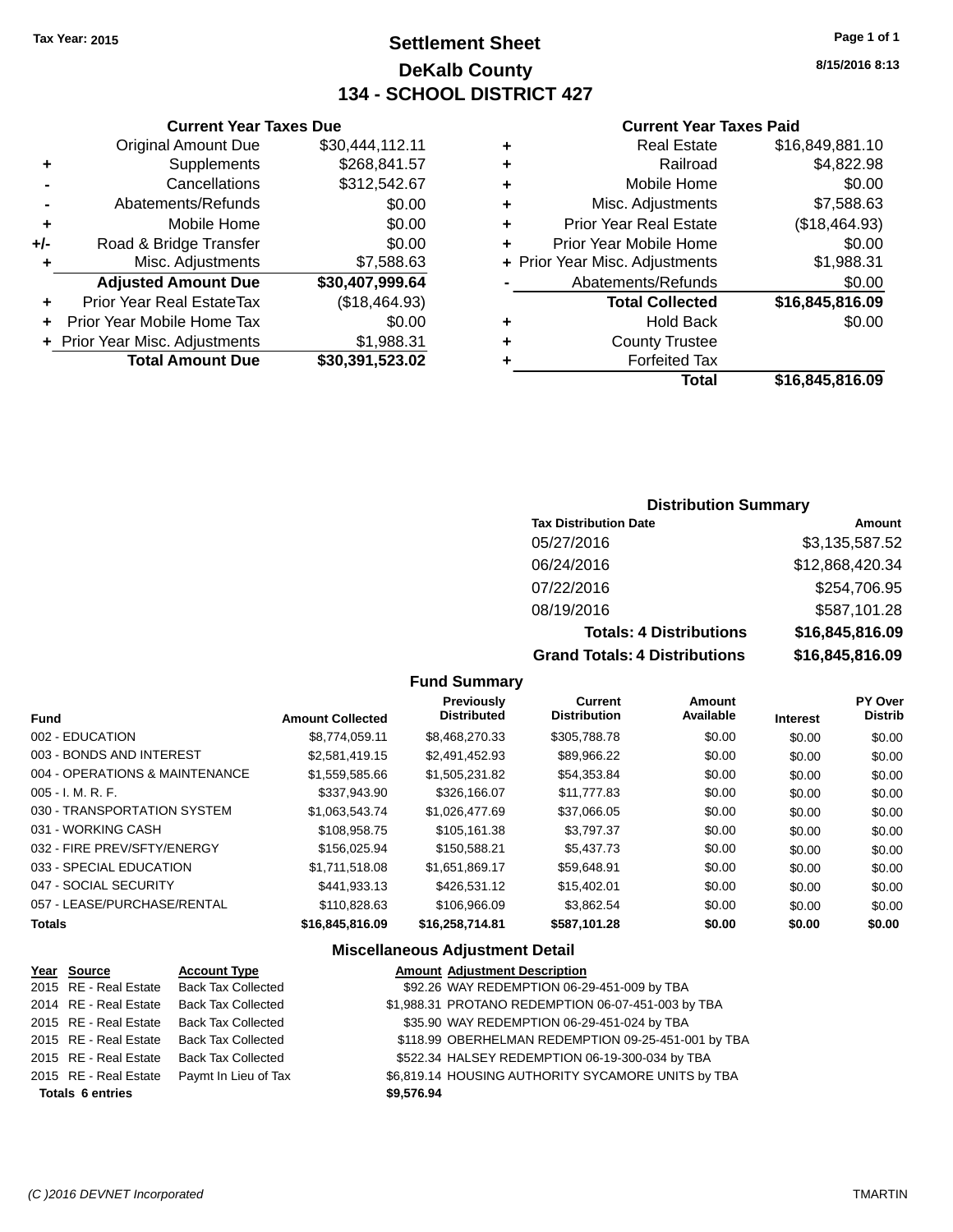# **Settlement Sheet Tax Year: 2015 Page 1 of 2 DeKalb County 135 - SCHOOL DISTRICT 428**

**8/15/2016 8:13**

#### **Current Year Taxes Paid**

| ٠ | <b>Real Estate</b>             | \$27,697,345.43 |
|---|--------------------------------|-----------------|
| ٠ | Railroad                       | \$228,609.51    |
| ٠ | Mobile Home                    | \$0.00          |
| ٠ | Misc. Adjustments              | \$10,557.67     |
| ٠ | <b>Prior Year Real Estate</b>  | (\$12,315.84)   |
| ÷ | Prior Year Mobile Home         | \$0.00          |
|   | + Prior Year Misc. Adjustments | \$2,331.15      |
|   | Abatements/Refunds             | \$10.69         |
|   | <b>Total Collected</b>         | \$27,926,517.23 |
| ٠ | <b>Hold Back</b>               | \$0.00          |
| ٠ | <b>County Trustee</b>          |                 |
|   | <b>Forfeited Tax</b>           |                 |
|   | Total                          | \$27,926,517.23 |

|     | <b>Current Year Taxes Due</b>    |                 |  |  |  |  |
|-----|----------------------------------|-----------------|--|--|--|--|
|     | <b>Original Amount Due</b>       | \$51,198,483.37 |  |  |  |  |
| ٠   | Supplements                      | \$504,987.70    |  |  |  |  |
|     | Cancellations                    | \$853,773.82    |  |  |  |  |
|     | Abatements/Refunds               | \$10.69         |  |  |  |  |
| ٠   | Mobile Home                      | \$0.00          |  |  |  |  |
| +/- | Road & Bridge Transfer           | \$0.00          |  |  |  |  |
| ٠   | Misc. Adjustments                | \$10,557.67     |  |  |  |  |
|     | <b>Adjusted Amount Due</b>       | \$50,860,244.23 |  |  |  |  |
| ٠   | <b>Prior Year Real EstateTax</b> | (\$12,315.84)   |  |  |  |  |
|     | Prior Year Mobile Home Tax       | \$0.00          |  |  |  |  |
|     | + Prior Year Misc. Adjustments   | \$2,331.15      |  |  |  |  |
|     | <b>Total Amount Due</b>          | \$50,850,259.54 |  |  |  |  |

### **Distribution Summary**

| <b>Tax Distribution Date</b>         | Amount          |
|--------------------------------------|-----------------|
| 05/27/2016                           | \$4,892,763.56  |
| 06/24/2016                           | \$21,307,742.52 |
| 07/22/2016                           | \$517,258.07    |
| 08/19/2016                           | \$1,208,753.08  |
| <b>Totals: 4 Distributions</b>       | \$27,926,517.23 |
| <b>Grand Totals: 4 Distributions</b> | \$27,926,517.23 |

#### **Fund Summary**

| <b>Fund</b>                             | <b>Amount Collected</b> | <b>Previously</b><br><b>Distributed</b> | Current<br><b>Distribution</b> | Amount<br>Available | <b>Interest</b> | <b>PY Over</b><br><b>Distrib</b> |
|-----------------------------------------|-------------------------|-----------------------------------------|--------------------------------|---------------------|-----------------|----------------------------------|
| 002 - EDUCATION                         | \$13,540,171.81         | \$12,954,107.87                         | \$586.063.94                   | \$0.00              | \$0.00          | \$0.00                           |
| 003 - BONDS AND INTEREST                | \$2,620,736.09          | \$2,507,301.87                          | \$113,434.22                   | \$0.00              | \$0.00          | \$0.00                           |
| 004 - OPERATIONS & MAINTENANCE          | \$2,538,771,78          | \$2.428.885.24                          | \$109.886.54                   | \$0.00              | \$0.00          | \$0.00                           |
| $005 - I. M. R. F.$                     | \$690,008.37            | \$660,142.51                            | \$29,865.86                    | \$0.00              | \$0.00          | \$0.00                           |
| 030 - TRANSPORTATION SYSTEM             | \$4.235.559.04          | \$4.052.229.88                          | \$183,329.16                   | \$0.00              | \$0.00          | \$0.00                           |
| 031 - WORKING CASH                      | \$169,262,63            | \$161,936.37                            | \$7,326.26                     | \$0.00              | \$0.00          | \$0.00                           |
| 032 - FIRE PREV/SFTY/ENERGY             | \$338,497.33            | \$323.846.04                            | \$14.651.29                    | \$0.00              | \$0.00          | \$0.00                           |
| 033 - SPECIAL EDUCATION                 | \$2,708,034.37          | \$2,590,821.59                          | \$117,212.78                   | \$0.00              | \$0.00          | \$0.00                           |
| 035 - TORT JUDGEMENTS/LIABILITY<br>INS. | \$381.839.26            | \$365,311.98                            | \$16,527.28                    | \$0.00              | \$0.00          | \$0.00                           |
| 047 - SOCIAL SECURITY                   | \$703,636.55            | \$673.180.80                            | \$30,455.75                    | \$0.00              | \$0.00          | \$0.00                           |
| <b>Totals</b>                           | \$27,926,517.23         | \$26,717,764.15                         | \$1,208,753.08                 | \$0.00              | \$0.00          | \$0.00                           |

### **Miscellaneous Adjustment Detail**

| <u>Year Source</u>      | <b>Account Type</b>                        |             | <b>Amount Adjustment Description</b>               |
|-------------------------|--------------------------------------------|-------------|----------------------------------------------------|
| 2014 RE - Real Estate   | Back Tax Collected                         |             | \$2,089.21 IGNELZI REDEMPTION 08-23-156-014 by TBA |
| 2014 RE - Real Estate   | Back Tax Collected                         |             | \$241.94 SIDDIQUI REDEMPTION 08-15-329-012 by TBA  |
|                         | 2015 RE - Real Estate Paymt In Lieu of Tax |             | \$10,557.67 HOUSING AUTHORITY DEKALB UNITS by TBA  |
| <b>Totals 3 entries</b> |                                            | \$12,888,82 |                                                    |
|                         |                                            |             |                                                    |

### **Abatement Detail**

| Year Source                        | <b>Account Type</b> | <b>Amount Adiustment Description</b> |
|------------------------------------|---------------------|--------------------------------------|
| 2015 RE - Real Estate RE Abatement |                     | \$4.31 PTAB INTEREST REFUN           |

PTAB INTEREST REFUND 08-15-426-004 by TBA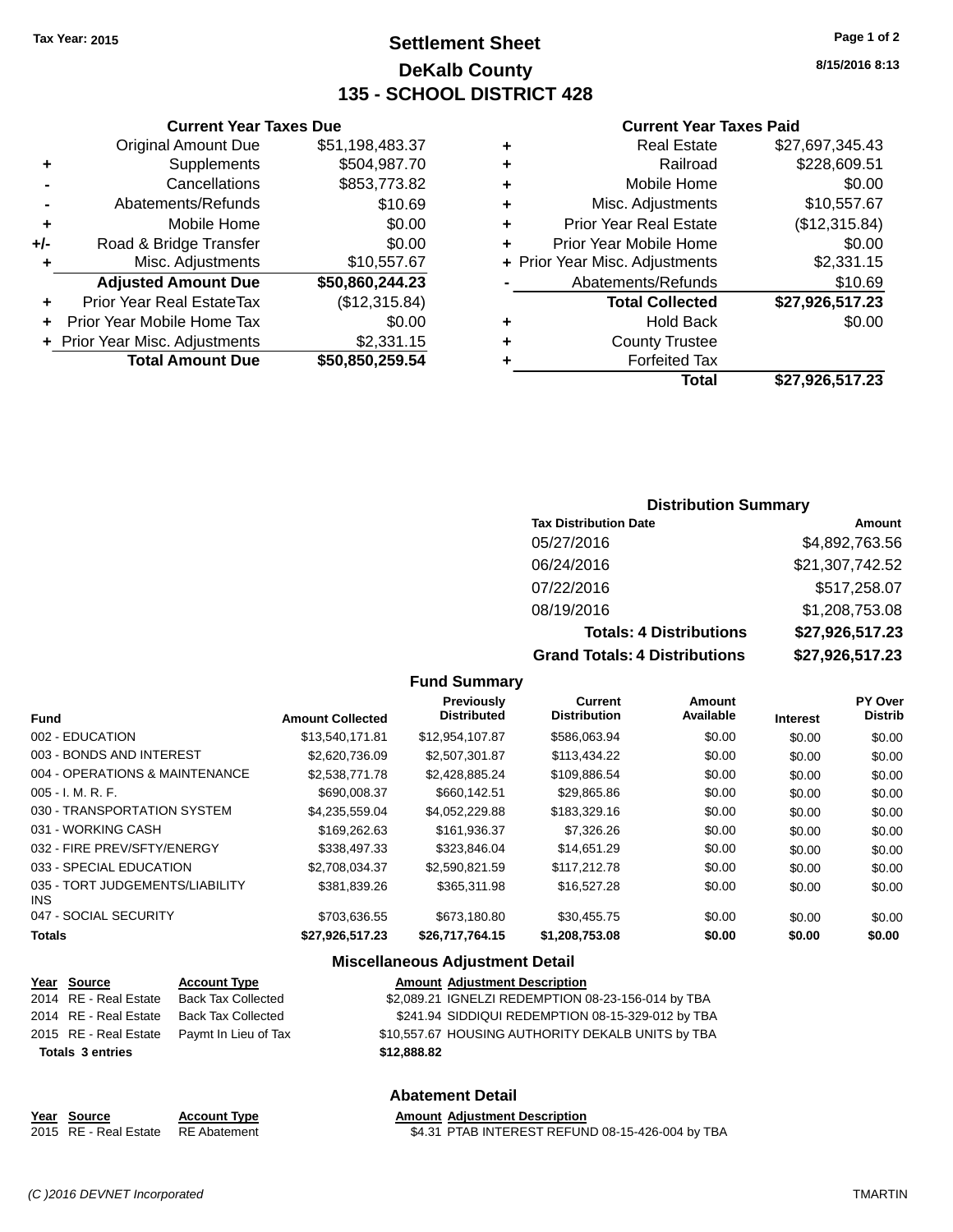# **Settlement Sheet Tax Year: 2015 Page 2 of 2 DeKalb County**

**8/15/2016 8:13**

### **Abatement Detail**

**Year Source Account Type Amount Adjustment Description**<br>2015 RE - Real Estate RE Abatement **Amount Adjustment REFUN** 

\$6.38 PTAB INTEREST REFUND 08-26-352-007 by TBA

**Totals \$10.69 2 entries**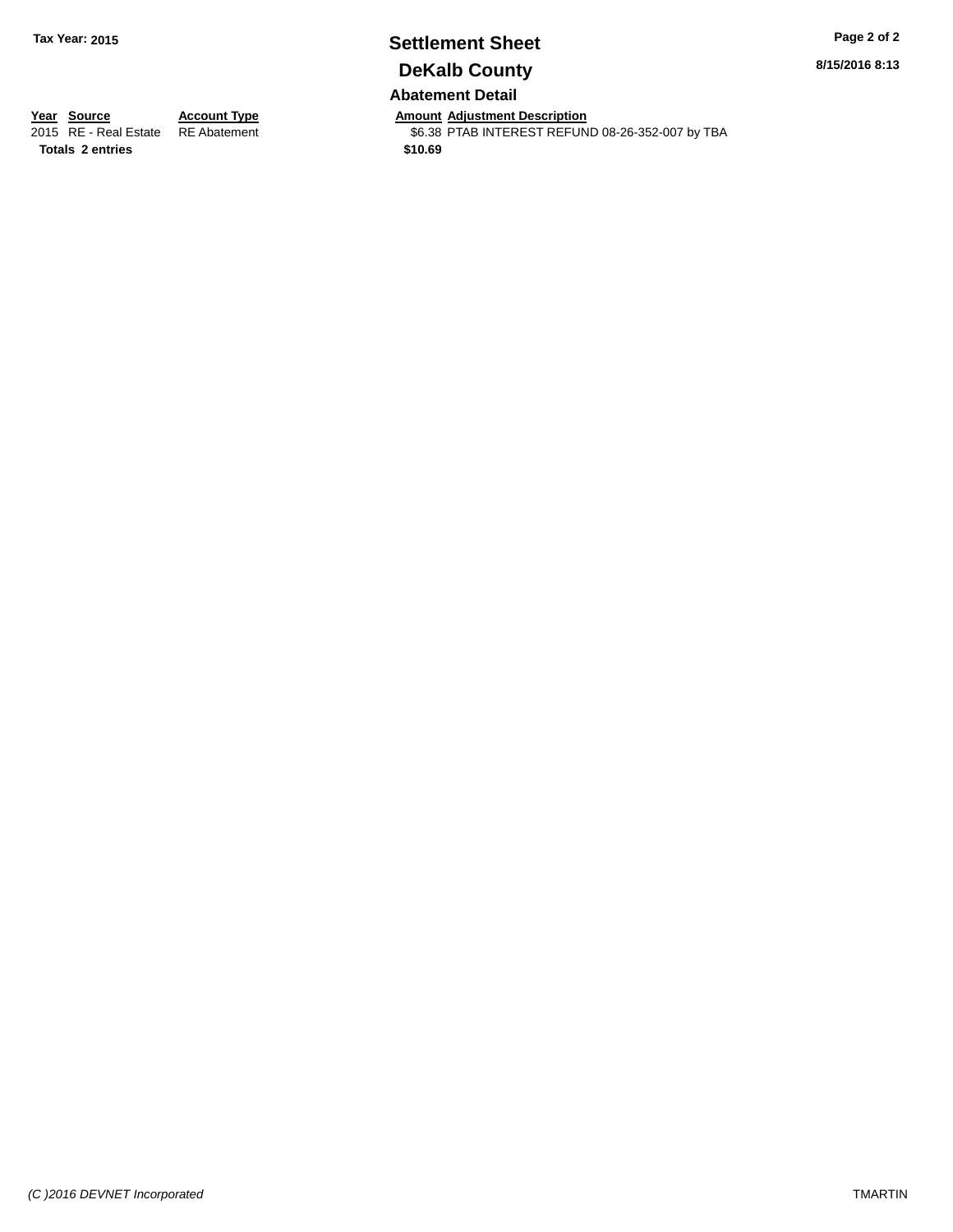# **Settlement Sheet Tax Year: 2015 Page 1 of 1 DeKalb County 136 - SCHOOL DISTRICT 429**

**8/15/2016 8:13**

### **Current Year Taxes Paid**

|     | <b>Current Year Taxes Due</b>  |                |     |
|-----|--------------------------------|----------------|-----|
|     | <b>Original Amount Due</b>     | \$5,227,653.29 |     |
|     | Supplements                    | \$32,195.34    |     |
|     | Cancellations                  | \$37,539.90    | ٠   |
|     | Abatements/Refunds             | \$0.00         |     |
|     | Mobile Home                    | \$0.00         |     |
| +/- | Road & Bridge Transfer         | \$0.00         |     |
|     | Misc. Adjustments              | \$628.60       | + P |
|     | <b>Adjusted Amount Due</b>     | \$5,222,937.33 |     |
|     | Prior Year Real EstateTax      | \$2,423.76     |     |
|     | Prior Year Mobile Home Tax     | \$0.00         |     |
|     | + Prior Year Misc. Adjustments | \$1,056.00     |     |
|     | <b>Total Amount Due</b>        | \$5,226,417.09 |     |
|     |                                |                |     |

|   | <b>Real Estate</b>             | \$2,943,710.24 |
|---|--------------------------------|----------------|
| ٠ | Railroad                       | \$30,627.04    |
| ٠ | Mobile Home                    | \$0.00         |
| ٠ | Misc. Adjustments              | \$628.60       |
| ٠ | <b>Prior Year Real Estate</b>  | \$2,423.76     |
| ÷ | Prior Year Mobile Home         | \$0.00         |
|   | + Prior Year Misc. Adjustments | \$1,056.00     |
|   | Abatements/Refunds             | \$0.00         |
|   | <b>Total Collected</b>         | \$2,978,445.64 |
| ٠ | <b>Hold Back</b>               | \$0.00         |
| ٠ | <b>County Trustee</b>          |                |
| ٠ | <b>Forfeited Tax</b>           |                |
|   | Total                          | \$2,978,445.64 |
|   |                                |                |

### **Distribution Summary**

| <b>Tax Distribution Date</b>         | Amount         |
|--------------------------------------|----------------|
| 05/27/2016                           | \$587,966.36   |
| 06/24/2016                           | \$2,234,340.63 |
| 07/22/2016                           | \$40,380.17    |
| 08/19/2016                           | \$115,758.48   |
| <b>Totals: 4 Distributions</b>       | \$2,978,445.64 |
| <b>Grand Totals: 4 Distributions</b> | \$2,978,445.64 |

### **Fund Summary**

| <b>Fund</b>                             | <b>Amount Collected</b> | <b>Previously</b><br><b>Distributed</b> | <b>Current</b><br><b>Distribution</b> | Amount<br>Available | <b>Interest</b> | PY Over<br><b>Distrib</b> |
|-----------------------------------------|-------------------------|-----------------------------------------|---------------------------------------|---------------------|-----------------|---------------------------|
| 002 - EDUCATION                         | \$1,613,826.10          | \$1,551,104.09                          | \$62,722.01                           | \$0.00              | \$0.00          | \$0.00                    |
| 003 - BONDS AND INTEREST                | \$558,396.01            | \$536,693.73                            | \$21,702.28                           | \$0.00              | \$0.00          | \$0.00                    |
| 004 - OPERATIONS & MAINTENANCE          | \$313,326.53            | \$301.148.97                            | \$12,177.56                           | \$0.00              | \$0.00          | \$0.00                    |
| $005 - I. M. R. F.$                     | \$51,330.53             | \$49.335.55                             | \$1,994.98                            | \$0.00              | \$0.00          | \$0.00                    |
| 030 - TRANSPORTATION SYSTEM             | \$129.112.64            | \$124.094.62                            | \$5,018.02                            | \$0.00              | \$0.00          | \$0.00                    |
| 032 - FIRE PREV/SFTY/ENERGY             | \$384.22                | \$369.29                                | \$14.93                               | \$0.00              | \$0.00          | \$0.00                    |
| 033 - SPECIAL EDUCATION                 | \$203.109.14            | \$195.215.23                            | \$7,893.91                            | \$0.00              | \$0.00          | \$0.00                    |
| 035 - TORT JUDGEMENTS/LIABILITY<br>INS. | \$51.958.97             | \$49.939.57                             | \$2,019.40                            | \$0.00              | \$0.00          | \$0.00                    |
| 047 - SOCIAL SECURITY                   | \$57,001.50             | \$54.786.11                             | \$2,215.39                            | \$0.00              | \$0.00          | \$0.00                    |
| <b>Totals</b>                           | \$2,978,445.64          | \$2.862.687.16                          | \$115,758.48                          | \$0.00              | \$0.00          | \$0.00                    |

### **Miscellaneous Adjustment Detail**

|                         | Year Source           | <b>Account Type</b>                        |            | <b>Amount Adjustment Description</b>                     |
|-------------------------|-----------------------|--------------------------------------------|------------|----------------------------------------------------------|
|                         | 2014 RE - Real Estate | Back Tax Collected                         |            | \$94.62 NIELSEN REDEMPTION 15-16-151-019 by TBA          |
|                         | 2014 RE - Real Estate | Back Tax Collected                         |            | \$854.04 STILES REDEMPTION 15-15-228-034 by TBA          |
|                         | 2014 RE - Real Estate | Back Tax Collected                         |            | \$107.34 STILES REDEMPTION 15-15-228-005 by TBA          |
|                         |                       | 2015 RE - Real Estate Paymt In Lieu of Tax |            | \$628.60 HOUSING AUTHORITY SUNSET VIEW APARTMENTS by TBA |
| <b>Totals 4 entries</b> |                       |                                            | \$1,684.60 |                                                          |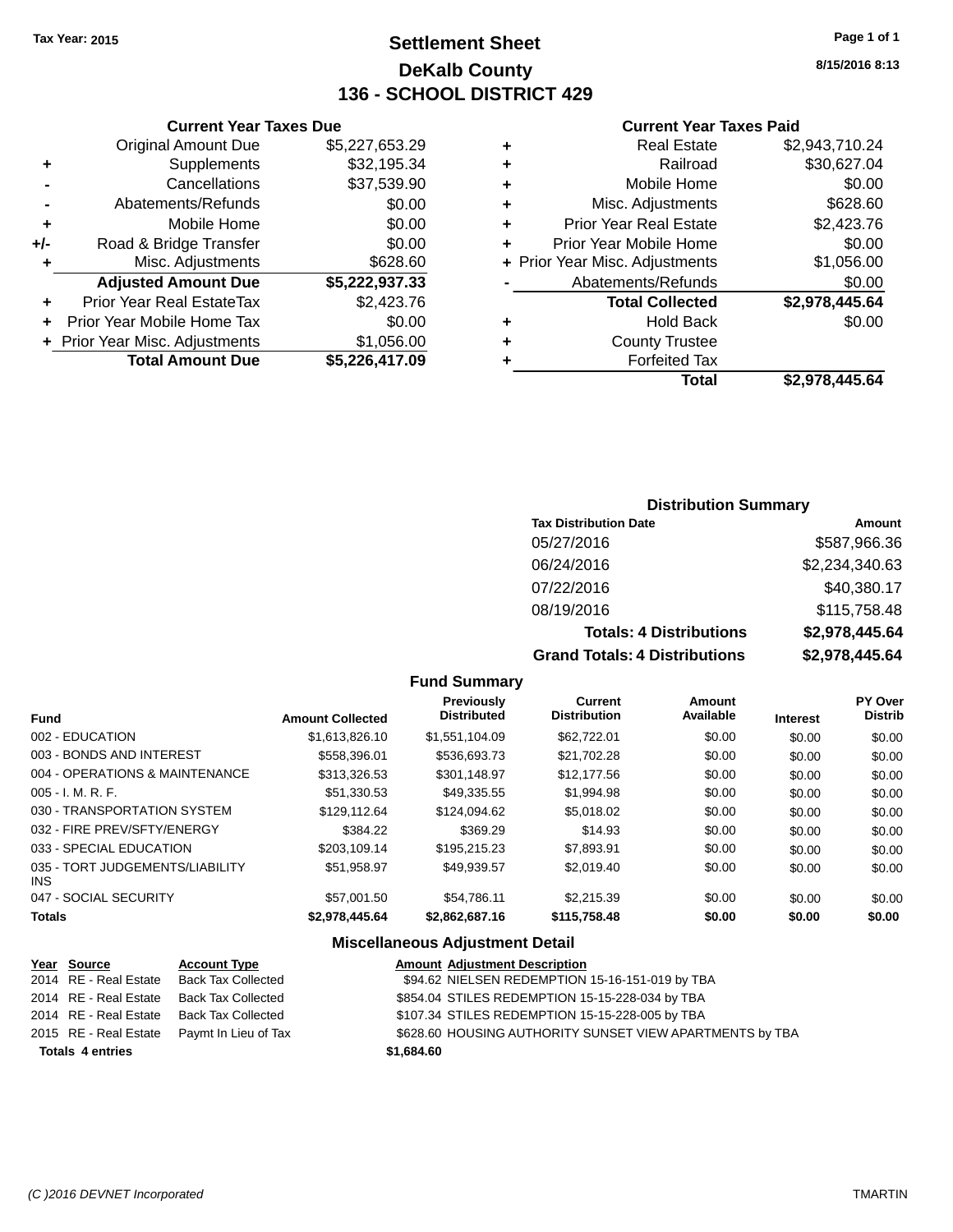# **Settlement Sheet Tax Year: 2015 Page 1 of 1 DeKalb County 137 - SCHOOL DISTRICT 430**

**Current Year Taxes Paid**

|   | Gullent I call Taxes I alu     |                |
|---|--------------------------------|----------------|
| ٠ | <b>Real Estate</b>             | \$4,502,676.42 |
| ٠ | Railroad                       | \$19,698.16    |
| ٠ | Mobile Home                    | \$0.00         |
| ٠ | Misc. Adjustments              | \$0.00         |
| ٠ | <b>Prior Year Real Estate</b>  | \$5,185.68     |
| ÷ | Prior Year Mobile Home         | \$0.00         |
|   | + Prior Year Misc. Adjustments | \$1,519.55     |
|   | Abatements/Refunds             | \$34.53        |
|   | <b>Total Collected</b>         | \$4,529,045.28 |
| ٠ | <b>Hold Back</b>               | \$0.00         |
| ٠ | <b>County Trustee</b>          |                |
| ٠ | <b>Forfeited Tax</b>           |                |
|   | Total                          | \$4.529.045.28 |
|   |                                |                |

### **Current Year Taxes Due** Original Amount Due \$7,908,546.67 **+** Supplements \$69,437.33 **-** Cancellations \$81,067.66 **-** Abatements/Refunds \$34.53 **+** Mobile Home \$0.00 **+/-** Road & Bridge Transfer \$0.00 **+** Misc. Adjustments \$0.00 **Adjusted Amount Due \$7,896,881.81 +** Prior Year Real EstateTax \$5,185.68 **+** Prior Year Mobile Home Tax \$0.00

**+ Prior Year Misc. Adjustments \$1,519.55** 

**Total Amount Due \$7,903,587.04**

#### **Distribution Summary**

| <b>Tax Distribution Date</b>         | Amount         |
|--------------------------------------|----------------|
| 05/27/2016                           | \$835,939.48   |
| 06/24/2016                           | \$3,379,882.09 |
| 07/22/2016                           | \$104,234.32   |
| 08/19/2016                           | \$208,989.39   |
| <b>Totals: 4 Distributions</b>       | \$4,529,045.28 |
| <b>Grand Totals: 4 Distributions</b> | \$4,529,045.28 |

#### **Fund Summary**

|                                                     |                         | Previously         | Current             | <b>Amount</b> |                 | PY Over        |
|-----------------------------------------------------|-------------------------|--------------------|---------------------|---------------|-----------------|----------------|
| <b>Fund</b>                                         | <b>Amount Collected</b> | <b>Distributed</b> | <b>Distribution</b> | Available     | <b>Interest</b> | <b>Distrib</b> |
| 002 - EDUCATION                                     | \$3,183,420.61          | \$3,036,524.11     | \$146,896.50        | \$0.00        | \$0.00          | \$0.00         |
| 003 - BONDS AND INTEREST                            | \$335,955.50            | \$320,453.09       | \$15,502.41         | \$0.00        | \$0.00          | \$0.00         |
| 004 - OPERATIONS & MAINTENANCE                      | \$529,246.12            | \$504,824.45       | \$24,421.67         | \$0.00        | \$0.00          | \$0.00         |
| $005 - I. M. R. F.$                                 | \$74,244.64             | \$70,818.68        | \$3,425.96          | \$0.00        | \$0.00          | \$0.00         |
| 030 - TRANSPORTATION SYSTEM                         | \$111.419.04            | \$106,277.68       | \$5,141.36          | \$0.00        | \$0.00          | \$0.00         |
| 031 - WORKING CASH                                  | \$81.53                 | \$77.76            | \$3.77              | \$0.00        | \$0.00          | \$0.00         |
| 032 - FIRE PREV/SFTY/ENERGY                         | \$56,943.70             | \$54,316.07        | \$2,627.63          | \$0.00        | \$0.00          | \$0.00         |
| 033 - SPECIAL EDUCATION                             | \$163.326.44            | \$155,789.85       | \$7,536.59          | \$0.00        | \$0.00          | \$0.00         |
| 035 - TORT JUDGMENTS, LIABILITY<br><b>INSURANCE</b> | \$81.53                 | \$77.76            | \$3.77              | \$0.00        | \$0.00          | \$0.00         |
| 047 - SOCIAL SECURITY                               | \$74.244.64             | \$70,818,68        | \$3,425.96          | \$0.00        | \$0.00          | \$0.00         |
| 057 - LEASE/PURCHASE/RENTAL                         | \$81.53                 | \$77.76            | \$3.77              | \$0.00        | \$0.00          | \$0.00         |
| <b>Totals</b>                                       | \$4,529,045.28          | \$4,320,055.89     | \$208,989.39        | \$0.00        | \$0.00          | \$0.00         |

### **Miscellaneous Adjustment Detail**

| Year Source             | <b>Account Type</b> | <b>Amount Adjustment Description</b>              |
|-------------------------|---------------------|---------------------------------------------------|
| 2014 RE - Real Estate   | Back Tax Collected  | \$1,519.55 PAIGAH REDEMPTION 19-36-106-001 by TBA |
| <b>Totals 1 entries</b> |                     | \$1,519.55                                        |
|                         |                     |                                                   |

### **Abatement Detail**

| Year Source             | <b>Account Type</b> | Amount  |
|-------------------------|---------------------|---------|
| 2015 RE - Real Estate   | RE Abatement        | \$23.03 |
| 2015 RE - Real Estate   | RE Abatement        | \$11.50 |
| <b>Totals 2 entries</b> |                     | \$34.53 |

**<u>Bunt Adjustment Description</u>** 3.03 PTAB INTEREST REFUND 19-26-280-004 by TBA 1.50 PTAB INTEREST REFUND 19-25-153-001 by TBA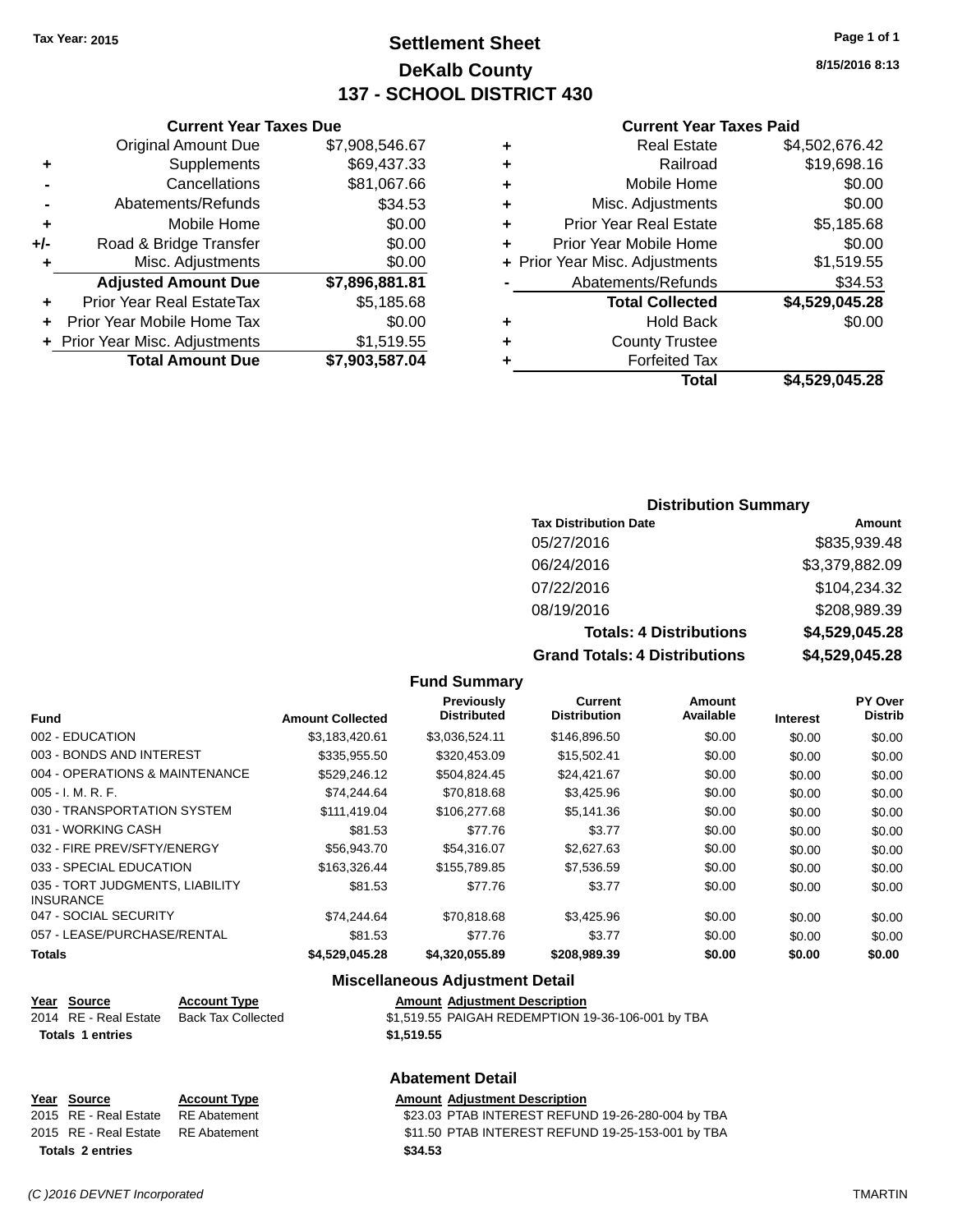# **Settlement Sheet Tax Year: 2015 Page 1 of 1 DeKalb County 139 - SCHOOL DISTRICT 432**

**8/15/2016 8:13**

### **Current Year Taxes Paid**

|     | <b>Current Year Taxes Due</b>  |                |      |
|-----|--------------------------------|----------------|------|
|     | <b>Original Amount Due</b>     | \$2,523,614.51 |      |
|     | Supplements                    | \$11,013.35    |      |
|     | Cancellations                  | \$14,231.06    | ٠    |
|     | Abatements/Refunds             | \$0.00         |      |
|     | Mobile Home                    | \$0.00         |      |
| +/- | Road & Bridge Transfer         | \$0.00         |      |
|     | Misc. Adjustments              | \$1,109.83     | + Pi |
|     | <b>Adjusted Amount Due</b>     | \$2,521,506.63 |      |
| ٠   | Prior Year Real EstateTax      | \$1,113.80     |      |
|     | Prior Year Mobile Home Tax     | \$0.00         |      |
|     | + Prior Year Misc. Adjustments | \$0.00         |      |
|     | <b>Total Amount Due</b>        | \$2,522,620.43 |      |
|     |                                |                |      |

|   | <b>Real Estate</b>             | \$1,488,745.90 |
|---|--------------------------------|----------------|
| ٠ | Railroad                       | \$20,275.10    |
| ٠ | Mobile Home                    | \$0.00         |
| ٠ | Misc. Adjustments              | \$1,109.83     |
| ٠ | <b>Prior Year Real Estate</b>  | \$1,113.80     |
| ÷ | Prior Year Mobile Home         | \$0.00         |
|   | + Prior Year Misc. Adjustments | \$0.00         |
|   | Abatements/Refunds             | \$0.00         |
|   | <b>Total Collected</b>         | \$1,511,244.63 |
| ٠ | <b>Hold Back</b>               | \$0.00         |
| ٠ | <b>County Trustee</b>          |                |
| ٠ | <b>Forfeited Tax</b>           |                |
|   | Total                          | \$1,511,244.63 |
|   |                                |                |

### **Distribution Summary**

| <b>Tax Distribution Date</b>         | Amount         |
|--------------------------------------|----------------|
| 05/27/2016                           | \$324,988.13   |
| 06/24/2016                           | \$1,092,399.43 |
| 07/22/2016                           | \$34,258.49    |
| 08/19/2016                           | \$59,598.58    |
| <b>Totals: 4 Distributions</b>       | \$1,511,244.63 |
| <b>Grand Totals: 4 Distributions</b> | \$1,511,244.63 |

### **Fund Summary**

|                                         |                         | Previously         | <b>Current</b>      | <b>Amount</b> |                 | PY Over        |
|-----------------------------------------|-------------------------|--------------------|---------------------|---------------|-----------------|----------------|
| <b>Fund</b>                             | <b>Amount Collected</b> | <b>Distributed</b> | <b>Distribution</b> | Available     | <b>Interest</b> | <b>Distrib</b> |
| 002 - EDUCATION                         | \$977,279.60            | \$938,738.87       | \$38,540.73         | \$0.00        | \$0.00          | \$0.00         |
| 003 - BONDS AND INTEREST                | \$187,448.74            | \$180,056.37       | \$7,392.37          | \$0.00        | \$0.00          | \$0.00         |
| 004 - OPERATIONS & MAINTENANCE          | \$91.619.21             | \$88,006.05        | \$3,613.16          | \$0.00        | \$0.00          | \$0.00         |
| $005 - I. M. R. F.$                     | \$31,711.94             | \$30,461.33        | \$1,250.61          | \$0.00        | \$0.00          | \$0.00         |
| 030 - TRANSPORTATION SYSTEM             | \$48,863.06             | \$46,936.06        | \$1,927.00          | \$0.00        | \$0.00          | \$0.00         |
| 031 - WORKING CASH                      | \$12,215.39             | \$11.733.65        | \$481.74            | \$0.00        | \$0.00          | \$0.00         |
| 032 - FIRE PREV/SFTY/ENERGY             | \$12,215.39             | \$11,733.65        | \$481.74            | \$0.00        | \$0.00          | \$0.00         |
| 033 - SPECIAL EDUCATION                 | \$9,773,22              | \$9.387.80         | \$385.42            | \$0.00        | \$0.00          | \$0.00         |
| 035 - TORT JUDGEMENTS/LIABILITY<br>INS. | \$106.761.87            | \$102.551.53       | \$4,210.34          | \$0.00        | \$0.00          | \$0.00         |
| 047 - SOCIAL SECURITY                   | \$21.140.82             | \$20,307.09        | \$833.73            | \$0.00        | \$0.00          | \$0.00         |
| 057 - LEASE/PURCHASE/RENTAL             | \$12,215.39             | \$11.733.65        | \$481.74            | \$0.00        | \$0.00          | \$0.00         |
| Totals                                  | \$1,511,244.63          | \$1,451,646.05     | \$59,598.58         | \$0.00        | \$0.00          | \$0.00         |

### **Miscellaneous Adjustment Detail**

|                  | Year Source           | <b>Account Type</b> | <b>Amount Adiustment Description</b>               |
|------------------|-----------------------|---------------------|----------------------------------------------------|
|                  | 2015 RE - Real Estate | Back Tax Collected  | \$1,109.83 PASSERO REDEMPTION 18-28-427-003 by TBA |
| Totals 1 entries |                       |                     | \$1.109.83                                         |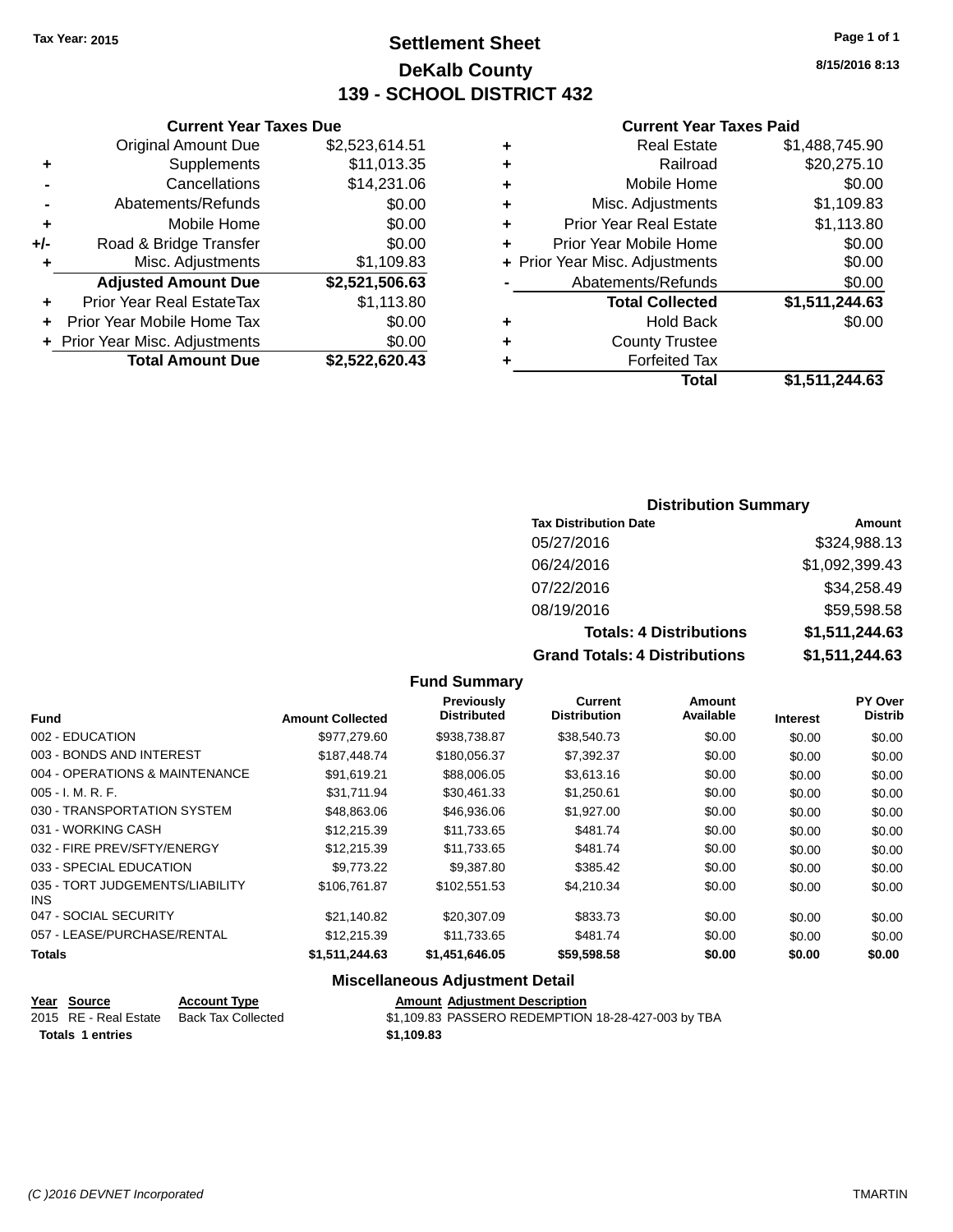# **Settlement Sheet Tax Year: 2015 Page 1 of 1 DeKalb County 141 - CC 509 ELGIN**

**8/15/2016 8:13**

|     | <b>Current Year Taxes Due</b>    |            |
|-----|----------------------------------|------------|
|     | <b>Original Amount Due</b>       | \$1,668.95 |
|     | Supplements                      | \$0.00     |
|     | Cancellations                    | \$0.00     |
|     | Abatements/Refunds               | \$0.00     |
| ٠   | Mobile Home                      | \$0.00     |
| +/- | Road & Bridge Transfer           | \$0.00     |
|     | Misc. Adjustments                | \$0.00     |
|     | <b>Adjusted Amount Due</b>       | \$1,668.95 |
| ٠   | <b>Prior Year Real EstateTax</b> | \$0.00     |
|     | Prior Year Mobile Home Tax       | \$0.00     |
|     | + Prior Year Misc. Adjustments   | \$0.00     |
|     | <b>Total Amount Due</b>          | \$1,668.95 |
|     |                                  |            |

### **Current Year Taxes Paid +** Real Estate \$0.00 **+** Railroad \$0.00 **+** Mobile Home \$0.00 **+** Misc. Adjustments \$0.00 **+** Prior Year Real Estate \$0.00 **+** Prior Year Mobile Home \$0.00<br> **+** Prior Year Misc. Adjustments \$0.00 **+ Prior Year Misc. Adjustments -** Abatements/Refunds \$0.00 **Total Collected \$0.00 +** Hold Back \$0.00 **+** County Trustee **+** Forfeited Tax **Total \$0.00**

|                                                 |                         | <b>Fund Summary</b>                     |                                |                     |                 |                                  |
|-------------------------------------------------|-------------------------|-----------------------------------------|--------------------------------|---------------------|-----------------|----------------------------------|
| <b>Fund</b>                                     | <b>Amount Collected</b> | <b>Previously</b><br><b>Distributed</b> | Current<br><b>Distribution</b> | Amount<br>Available | <b>Interest</b> | <b>PY Over</b><br><b>Distrib</b> |
| 003 - BONDS AND INTEREST                        | \$0.00                  | \$0.00                                  | \$0.00                         | \$0.00              | \$0.00          | \$0.00                           |
| 027 - AUDIT                                     | \$0.00                  | \$0.00                                  | \$0.00                         | \$0.00              | \$0.00          | \$0.00                           |
| 035 - TORT JUDGEMENTS/LIABILITY<br><b>INS</b>   | \$0.00                  | \$0.00                                  | \$0.00                         | \$0.00              | \$0.00          | \$0.00                           |
| 047 - SOCIAL SECURITY                           | \$0.00                  | \$0.00                                  | \$0.00                         | \$0.00              | \$0.00          | \$0.00                           |
| 109 - PRIOR YEAR ADJUSTMENT                     | \$0.00                  | \$0.00                                  | \$0.00                         | \$0.00              | \$0.00          | \$0.00                           |
| 136 - OPERATIONS & MAINTENANCE<br>(colleges)    | \$0.00                  | \$0.00                                  | \$0.00                         | \$0.00              | \$0.00          | \$0.00                           |
| <b>159 - EDUCATIONAL PURPOSES</b><br>(colleges) | \$0.00                  | \$0.00                                  | \$0.00                         | \$0.00              | \$0.00          | \$0.00                           |
| <b>Totals</b>                                   | \$0.00                  | \$0.00                                  | \$0.00                         | \$0.00              | \$0.00          | \$0.00                           |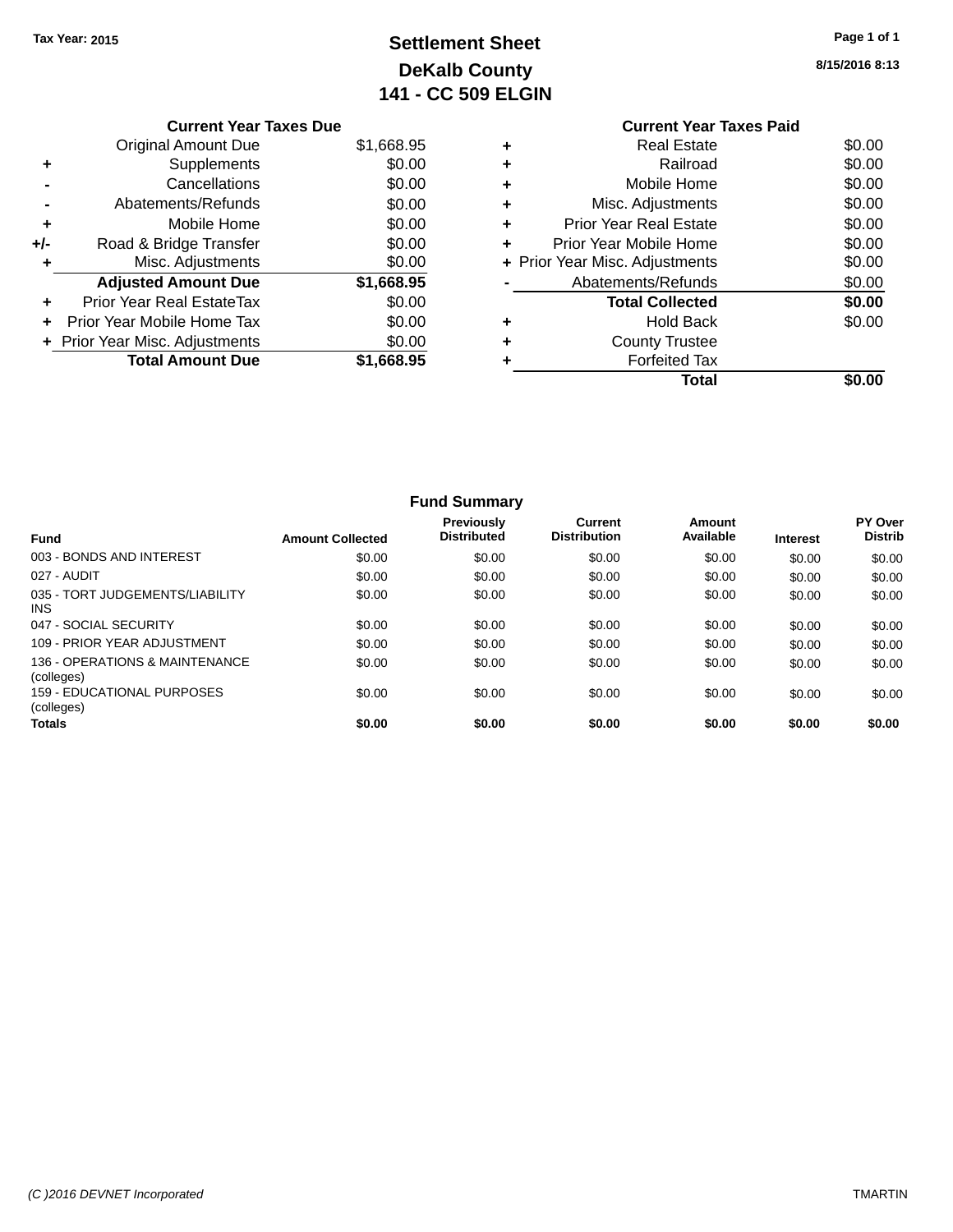# **Settlement Sheet Tax Year: 2015 Page 1 of 1 DeKalb County 142 - CC 511 ROCK VALLEY**

**8/15/2016 8:13**

|   | <b>Current Year Taxes Paid</b> |          |
|---|--------------------------------|----------|
| ٠ | <b>Real Estate</b>             | \$668.96 |
| ٠ | Railroad                       | \$0.00   |
| ٠ | Mobile Home                    | \$0.00   |
| ٠ | Misc. Adjustments              | \$0.00   |
| ٠ | <b>Prior Year Real Estate</b>  | \$0.00   |
| ٠ | Prior Year Mobile Home         | \$0.00   |
|   | + Prior Year Misc. Adjustments | \$0.00   |
|   | Abatements/Refunds             | \$0.00   |
|   | <b>Total Collected</b>         | \$668.96 |
|   | Hold Back                      | \$0.00   |
|   | <b>County Trustee</b>          |          |
|   | <b>Forfeited Tax</b>           |          |
|   | Total                          | \$668.96 |
|   |                                |          |

|     | <b>Current Year Taxes Due</b>  |            |
|-----|--------------------------------|------------|
|     | <b>Original Amount Due</b>     | \$1,115.62 |
| ٠   | Supplements                    | \$0.00     |
|     | Cancellations                  | \$0.00     |
|     | Abatements/Refunds             | \$0.00     |
| ٠   | Mobile Home                    | \$0.00     |
| +/- | Road & Bridge Transfer         | \$0.00     |
| ٠   | Misc. Adjustments              | \$0.00     |
|     | <b>Adjusted Amount Due</b>     | \$1,115.62 |
|     | Prior Year Real EstateTax      | \$0.00     |
|     | Prior Year Mobile Home Tax     | \$0.00     |
|     | + Prior Year Misc. Adjustments | \$0.00     |
|     | <b>Total Amount Due</b>        | \$1,115.62 |
|     |                                |            |

|                     | <b>Distribution Summary</b>          |                                |                |
|---------------------|--------------------------------------|--------------------------------|----------------|
|                     | <b>Tax Distribution Date</b>         |                                | <b>Amount</b>  |
|                     | 05/27/2016                           |                                | \$265.63       |
|                     | 06/24/2016                           |                                | \$403.33       |
|                     |                                      | <b>Totals: 2 Distributions</b> | \$668.96       |
|                     | <b>Grand Totals: 2 Distributions</b> |                                | \$668.96       |
| <b>Fund Summary</b> |                                      |                                |                |
| <b>Draviously</b>   | $P_{11}$ rrant                       | Amoint                         | <b>DV</b> Over |

| <b>Fund</b>                                  | <b>Amount Collected</b> | Previously<br><b>Distributed</b> | <b>Current</b><br><b>Distribution</b> | Amount<br>Available | <b>Interest</b> | PY Over<br><b>Distrib</b> |
|----------------------------------------------|-------------------------|----------------------------------|---------------------------------------|---------------------|-----------------|---------------------------|
| 003 - BONDS AND INTEREST                     | \$200.86                | \$200.86                         | \$0.00                                | \$0.00              | \$0.00          | \$0.00                    |
| 027 - AUDIT                                  | \$1.27                  | \$1.27                           | \$0.00                                | \$0.00              | \$0.00          | \$0.00                    |
| 035 - TORT JUDGEMENTS/LIABILITY<br>INS.      | \$83.41                 | \$83.41                          | \$0.00                                | \$0.00              | \$0.00          | \$0.00                    |
| 047 - SOCIAL SECURITY                        | \$15.02                 | \$15.02                          | \$0.00                                | \$0.00              | \$0.00          | \$0.00                    |
| 136 - OPERATIONS & MAINTENANCE<br>(colleges) | \$54.58                 | \$54.58                          | \$0.00                                | \$0.00              | \$0.00          | \$0.00                    |
| 141 - HLTH, SFTY/HANDICAP<br>ACCESS/ENERGY   | \$0.00                  | \$0.00                           | \$0.00                                | \$0.00              | \$0.00          | \$0.00                    |
| 159 - EDUCATIONAL PURPOSES<br>(colleges)     | \$313.82                | \$313.82                         | \$0.00                                | \$0.00              | \$0.00          | \$0.00                    |
| <b>Totals</b>                                | \$668.96                | \$668.96                         | \$0.00                                | \$0.00              | \$0.00          | \$0.00                    |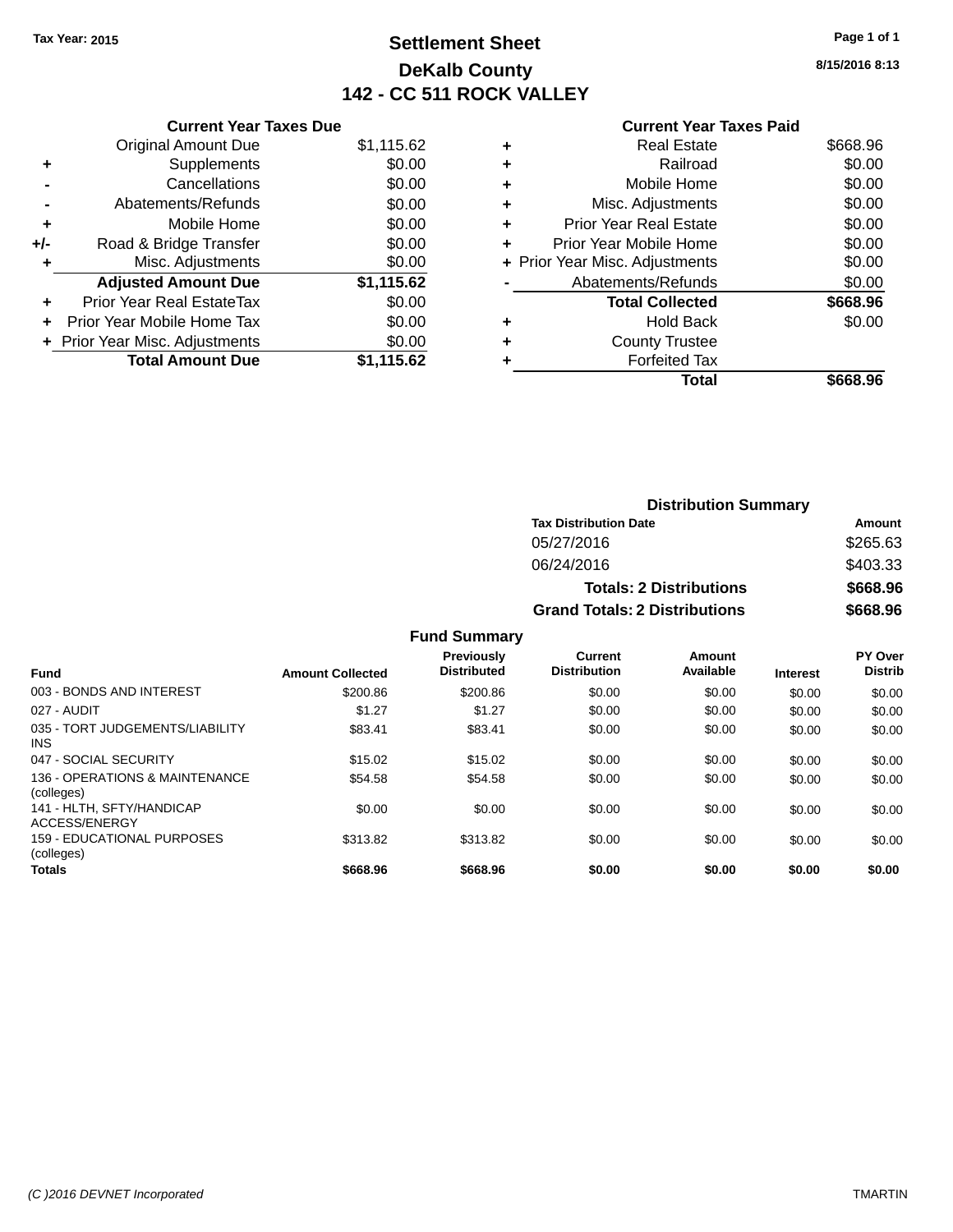# **Settlement Sheet Tax Year: 2015 Page 1 of 1 DeKalb County 143 - CC 513 ILLINOIS VALLEY**

**8/15/2016 8:13**

#### **Current Year Taxes Paid**

|     | <b>Current Year Taxes Due</b>  |            |
|-----|--------------------------------|------------|
|     | <b>Original Amount Due</b>     | \$7,227.73 |
| ٠   | Supplements                    | \$0.00     |
|     | Cancellations                  | \$0.00     |
|     | Abatements/Refunds             | \$0.00     |
| ٠   | Mobile Home                    | \$0.00     |
| +/- | Road & Bridge Transfer         | \$0.00     |
|     | Misc. Adjustments              | \$0.00     |
|     | <b>Adjusted Amount Due</b>     | \$7,227.73 |
| ÷   | Prior Year Real EstateTax      | \$0.00     |
|     | Prior Year Mobile Home Tax     | \$0.00     |
|     | + Prior Year Misc. Adjustments | \$0.00     |
|     | <b>Total Amount Due</b>        | \$7.227.73 |
|     |                                |            |

|   | <b>Real Estate</b>             | \$4,016.35 |
|---|--------------------------------|------------|
| ٠ | Railroad                       | \$270.97   |
| ٠ | Mobile Home                    | \$0.00     |
| ٠ | Misc. Adjustments              | \$0.00     |
| ٠ | <b>Prior Year Real Estate</b>  | \$0.00     |
| ٠ | Prior Year Mobile Home         | \$0.00     |
|   | + Prior Year Misc. Adjustments | \$0.00     |
|   | Abatements/Refunds             | \$0.00     |
|   | <b>Total Collected</b>         | \$4,287.32 |
| ٠ | <b>Hold Back</b>               | \$0.00     |
| ٠ | <b>County Trustee</b>          |            |
| ٠ | <b>Forfeited Tax</b>           |            |
|   | Total                          | \$4,287.32 |
|   |                                |            |

| <b>Distribution Summary</b>          |            |
|--------------------------------------|------------|
| <b>Tax Distribution Date</b>         | Amount     |
| 05/27/2016                           | \$1,101.37 |
| 06/24/2016                           | \$2,927.16 |
| 08/19/2016                           | \$258.79   |
| <b>Totals: 3 Distributions</b>       | \$4,287.32 |
| <b>Grand Totals: 3 Distributions</b> | \$4,287.32 |

**Fund Summary**

| <b>Fund</b>                                         | <b>Amount Collected</b> | <b>Previously</b><br><b>Distributed</b> | Current<br><b>Distribution</b> | Amount<br>Available | <b>Interest</b> | PY Over<br><b>Distrib</b> |
|-----------------------------------------------------|-------------------------|-----------------------------------------|--------------------------------|---------------------|-----------------|---------------------------|
| 003 - BONDS AND INTEREST                            | \$103.05                | \$96.84                                 | \$6.21                         | \$0.00              | \$0.00          | \$0.00                    |
| 027 - AUDIT                                         | \$13.67                 | \$12.84                                 | \$0.83                         | \$0.00              | \$0.00          | \$0.00                    |
| 035 - TORT JUDGMENTS, LIABILITY<br><b>INSURANCE</b> | \$119.65                | \$112.43                                | \$7.22                         | \$0.00              | \$0.00          | \$0.00                    |
| 047 - SOCIAL SECURITY                               | \$104.49                | \$98.18                                 | \$6.31                         | \$0.00              | \$0.00          | \$0.00                    |
| 136 - OPERATIONS & MAINTENANCE<br>(colleges)        | \$455.84                | \$428.32                                | \$27.52                        | \$0.00              | \$0.00          | \$0.00                    |
| 141 - HLTH, SFTY/HANDICAP<br>ACCESS/ENERGY          | \$569.80                | \$535.41                                | \$34.39                        | \$0.00              | \$0.00          | \$0.00                    |
| 149 - STATEWIDE AVERAGE<br><b>ADDITIONAL TAX</b>    | \$1.439.33              | \$1,352.45                              | \$86.88                        | \$0.00              | \$0.00          | \$0.00                    |
| 159 - EDUCATIONAL PURPOSES<br>(colleges)            | \$1.481.49              | \$1,392.06                              | \$89.43                        | \$0.00              | \$0.00          | \$0.00                    |
| <b>Totals</b>                                       | \$4.287.32              | \$4.028.53                              | \$258.79                       | \$0.00              | \$0.00          | \$0.00                    |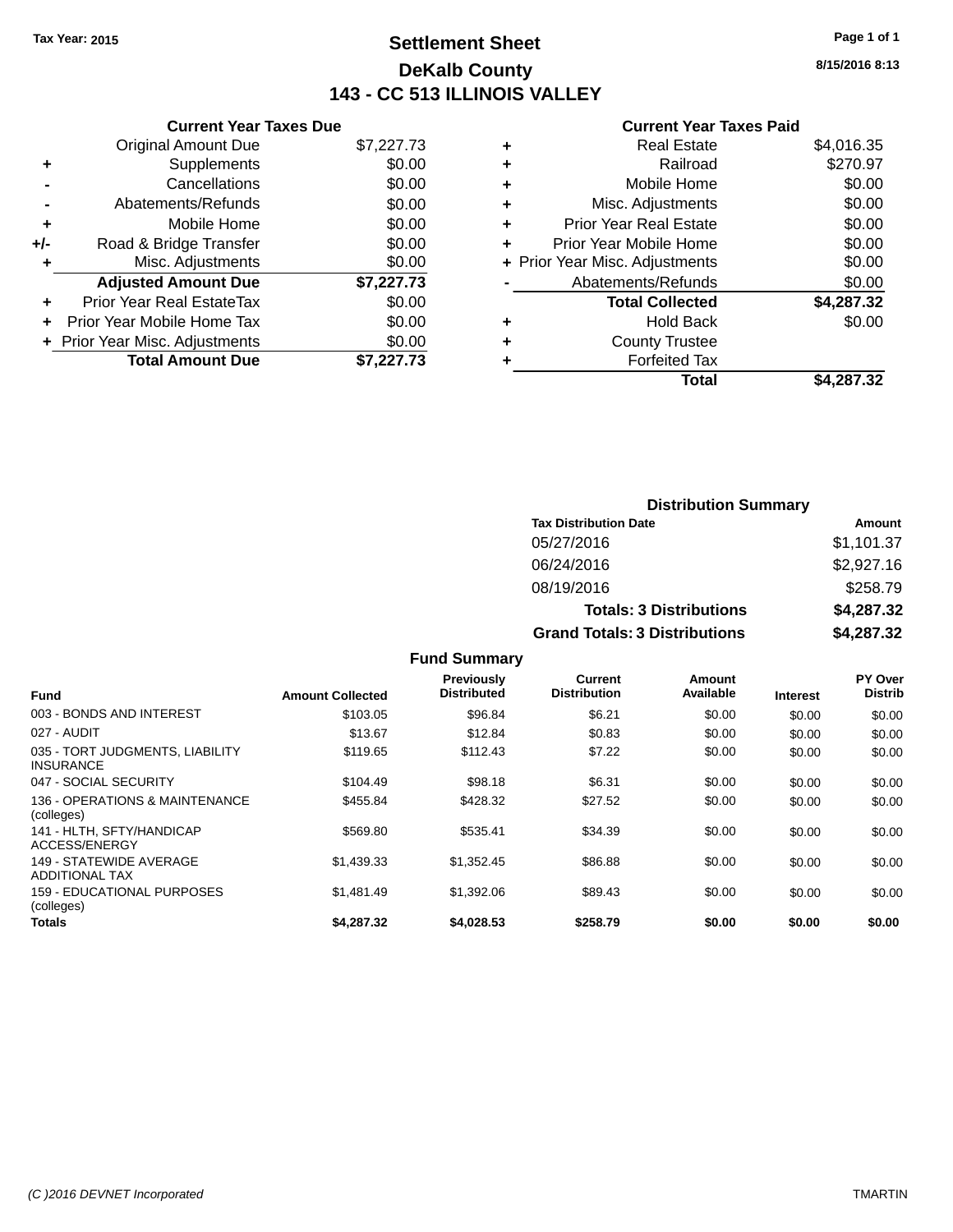# **Settlement Sheet Tax Year: 2015 Page 1 of 2 DeKalb County 144 - CC 516 WAUBONSEE**

**8/15/2016 8:13**

| <b>Current Year Taxes Paid</b> |  |  |  |
|--------------------------------|--|--|--|
|--------------------------------|--|--|--|

|     | <b>Current Year Taxes Due</b>  |                |  |  |
|-----|--------------------------------|----------------|--|--|
|     | <b>Original Amount Due</b>     | \$1,711,060.30 |  |  |
| ٠   | Supplements                    | \$12,369.01    |  |  |
|     | Cancellations                  | \$14,644.38    |  |  |
|     | Abatements/Refunds             | \$3.57         |  |  |
| ٠   | Mobile Home                    | \$0.00         |  |  |
| +/- | Road & Bridge Transfer         | \$0.00         |  |  |
| ٠   | Misc. Adjustments              | \$178.25       |  |  |
|     | <b>Adjusted Amount Due</b>     | \$1,708,959.61 |  |  |
| ٠   | Prior Year Real EstateTax      | \$861.38       |  |  |
| ٠   | Prior Year Mobile Home Tax     | \$0.00         |  |  |
|     | + Prior Year Misc. Adjustments | \$252.31       |  |  |
|     | <b>Total Amount Due</b>        | \$1,710,073.30 |  |  |

|   | <b>Real Estate</b>             | \$977,467.36 |
|---|--------------------------------|--------------|
| ٠ | Railroad                       | \$9,196.72   |
| ٠ | Mobile Home                    | \$0.00       |
| ٠ | Misc. Adjustments              | \$178.25     |
| ٠ | <b>Prior Year Real Estate</b>  | \$861.38     |
| ÷ | Prior Year Mobile Home         | \$0.00       |
|   | + Prior Year Misc. Adjustments | \$252.31     |
|   | Abatements/Refunds             | \$3.57       |
|   | <b>Total Collected</b>         | \$987,952.45 |
| ٠ | Hold Back                      | \$0.00       |
| ٠ | <b>County Trustee</b>          |              |
| ٠ | <b>Forfeited Tax</b>           |              |
|   | Total                          | \$987,952.45 |
|   |                                |              |

| <b>Distribution Summary</b>          |              |
|--------------------------------------|--------------|
| <b>Tax Distribution Date</b>         | Amount       |
| 05/27/2016                           | \$187,819.87 |
| 06/24/2016                           | \$740,352.24 |
| 07/22/2016                           | \$18,731.29  |
| 08/19/2016                           | \$41,049.05  |
| <b>Totals: 4 Distributions</b>       | \$987,952.45 |
| <b>Grand Totals: 4 Distributions</b> | \$987,952.45 |

|                                              |                         | <b>Fund Summary</b>                     |                                |                     |                 |                                  |
|----------------------------------------------|-------------------------|-----------------------------------------|--------------------------------|---------------------|-----------------|----------------------------------|
| Fund                                         | <b>Amount Collected</b> | <b>Previously</b><br><b>Distributed</b> | Current<br><b>Distribution</b> | Amount<br>Available | <b>Interest</b> | <b>PY Over</b><br><b>Distrib</b> |
| 003 - BONDS AND INTEREST                     | \$152,527.99            | \$146.190.52                            | \$6,337.47                     | \$0.00              | \$0.00          | \$0.00                           |
| 027 - AUDIT                                  | \$1.593.57              | \$1.527.36                              | \$66.21                        | \$0.00              | \$0.00          | \$0.00                           |
| 035 - TORT JUDGEMENTS/LIABILITY<br>INS       | \$22.499.63             | \$21.564.78                             | \$934.85                       | \$0.00              | \$0.00          | \$0.00                           |
| 136 - OPERATIONS & MAINTENANCE<br>(colleges) | \$127,680.02            | \$122,374.96                            | \$5,305.06                     | \$0.00              | \$0.00          | \$0.00                           |
| 159 - EDUCATIONAL PURPOSES<br>(colleges)     | \$683.651.24            | \$655,245.78                            | \$28,405.46                    | \$0.00              | \$0.00          | \$0.00                           |
| Totals                                       | \$987,952.45            | \$946.903.40                            | \$41,049.05                    | \$0.00              | \$0.00          | \$0.00                           |
|                                              | ---<br>. .              |                                         |                                |                     |                 |                                  |

### **Miscellaneous Adjustment Detail**

| Year Source             | <b>Account Type</b>       | <b>Amount Adjustment Description</b>                    |
|-------------------------|---------------------------|---------------------------------------------------------|
| 2015 RE - Real Estate   | <b>Back Tax Collected</b> | \$105.65 PASSERO REDEMPTION 18-28-427-003 by TBA        |
| 2014 RE - Real Estate   | <b>Back Tax Collected</b> | \$160.43 PAIGAH REDEMPTION 19-36-106-001 by TBA         |
| 2014 RE - Real Estate   | <b>Back Tax Collected</b> | \$8.23 NIELSEN REDEMPTION 15-16-151-019 by TBA          |
| 2014 RE - Real Estate   | <b>Back Tax Collected</b> | \$74.31 STILES REDEMPTION 15-15-228-034 by TBA          |
| 2014 RE - Real Estate   | <b>Back Tax Collected</b> | \$9.34 STILES REDEMPTION 15-15-228-005 by TBA           |
| 2015 RE - Real Estate   | <b>Back Tax Collected</b> | \$18.81 OBERHELMAN REDEMPTION 09-25-478-001 by TBA      |
| 2015 RE - Real Estate   | Paymt In Lieu of Tax      | \$53.79 HOUSING AUTHORITY SUNSET VIEW APARTMENTS by TBA |
| <b>Totals 7 entries</b> |                           | \$430.56                                                |
|                         |                           | <b>Abatement Detail</b>                                 |

| Year Source                        | <b>Account Type</b> | <b>Amount Adiustment Description</b>             |
|------------------------------------|---------------------|--------------------------------------------------|
| 2015 RE - Real Estate RE Abatement |                     | \$2.38 PTAB INTEREST REFUND 19-26-280-004 by TBA |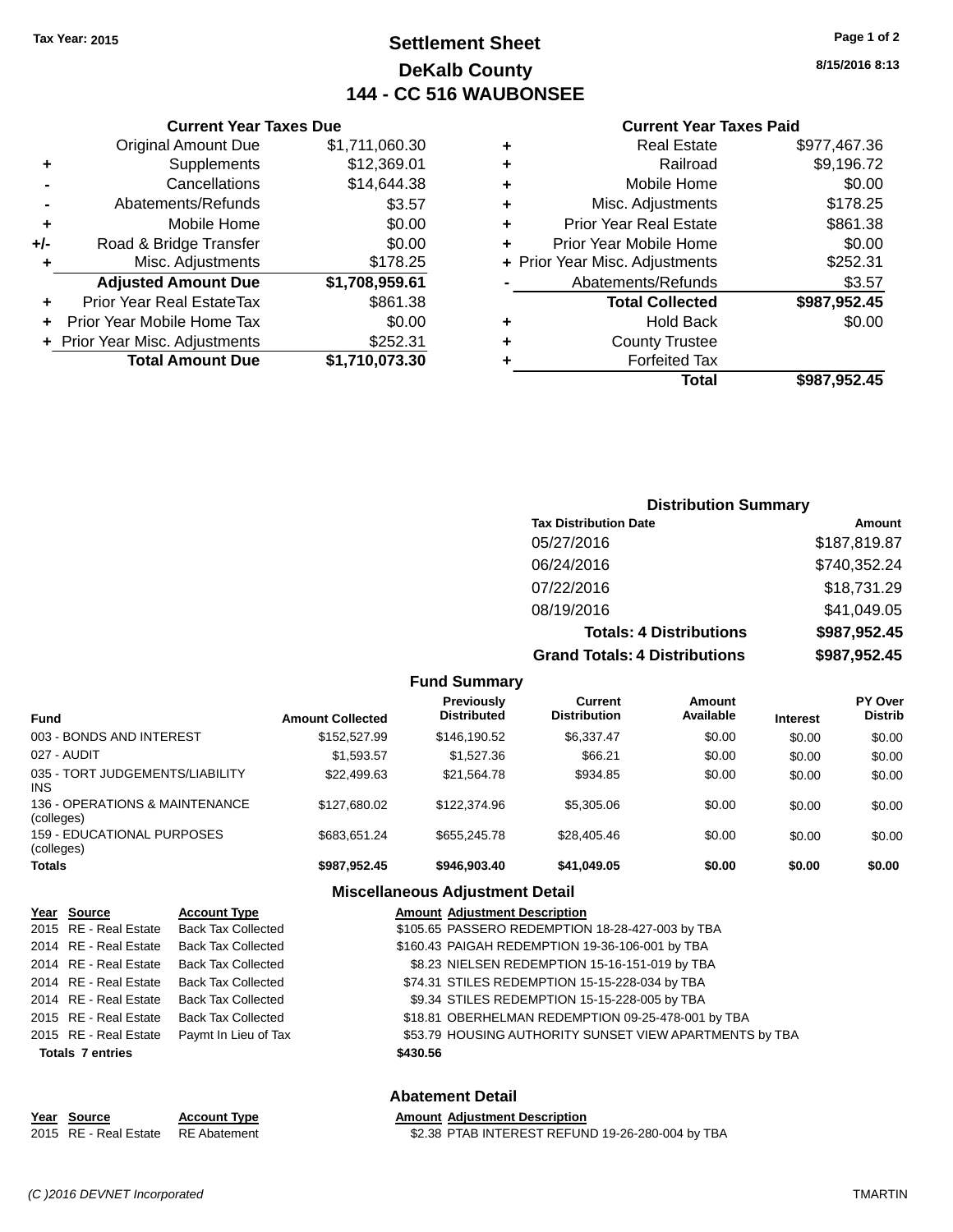### **Settlement Sheet Tax Year: 2015 Page 2 of 2 DeKalb County Abatement Detail**

**8/15/2016 8:13**

**Totals \$3.57 2 entries**

**Year Source Account Type Anneurs Amount Adjustment Description**<br>2015 RE - Real Estate RE Abatement **Alternative State State** State State State State \$1.19 PTAB INTEREST REFUND 19-25-153-001 by TBA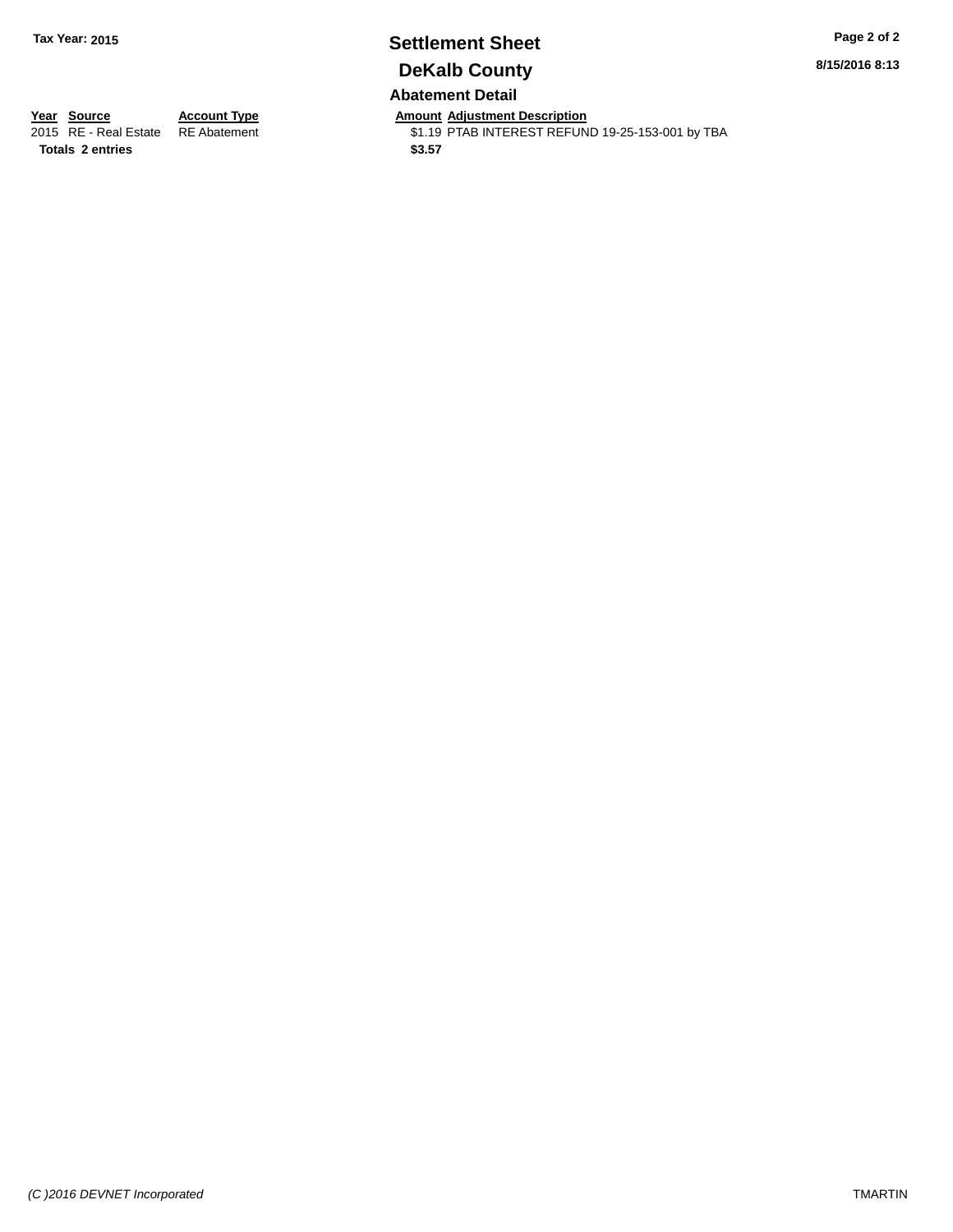# **Settlement Sheet Tax Year: 2015 Page 1 of 2 DeKalb County 145 - CC 523 KISHWAUKEE**

**8/15/2016 8:13**

|     | <b>Current Year Taxes Due</b>  |                 |  |  |
|-----|--------------------------------|-----------------|--|--|
|     | <b>Original Amount Due</b>     | \$10,098,528.22 |  |  |
| ٠   | Supplements                    | \$82,321.18     |  |  |
|     | Cancellations                  | \$124,286.02    |  |  |
|     | Abatements/Refunds             | \$15.27         |  |  |
| ÷   | Mobile Home                    | \$0.00          |  |  |
| +/- | Road & Bridge Transfer         | \$0.00          |  |  |
|     | Misc. Adjustments              | \$1,983.91      |  |  |
|     | <b>Adjusted Amount Due</b>     | \$10,058,532.02 |  |  |
|     | Prior Year Real EstateTax      | (\$3,370.10)    |  |  |
|     | Prior Year Mobile Home Tax     | \$0.00          |  |  |
|     | + Prior Year Misc. Adjustments | \$598.57        |  |  |
|     | <b>Total Amount Due</b>        | \$10,055,760.49 |  |  |
|     |                                |                 |  |  |

#### **Current Year Taxes Paid**

| ٠ | <b>Real Estate</b>             | \$5,560,384.41 |
|---|--------------------------------|----------------|
| ٠ | Railroad                       | \$40,675.29    |
| ٠ | Mobile Home                    | \$0.00         |
| ٠ | Misc. Adjustments              | \$1,983.91     |
| ٠ | <b>Prior Year Real Estate</b>  | (\$3,370.10)   |
| ٠ | Prior Year Mobile Home         | \$0.00         |
|   | + Prior Year Misc. Adjustments | \$598.57       |
|   | Abatements/Refunds             | \$15.27        |
|   | <b>Total Collected</b>         | \$5,600,256.81 |
| ٠ | Hold Back                      | \$0.00         |
| ٠ | <b>County Trustee</b>          |                |
| ٠ | <b>Forfeited Tax</b>           |                |
|   | Total                          | \$5,600,256.81 |
|   |                                |                |

### **Distribution Summary**

| <b>Tax Distribution Date</b>         | Amount         |
|--------------------------------------|----------------|
| 05/27/2016                           | \$1,082,287.49 |
| 06/24/2016                           | \$4,214,262.38 |
| 07/22/2016                           | \$93,937.27    |
| 08/19/2016                           | \$209,769.67   |
| <b>Totals: 4 Distributions</b>       | \$5,600,256.81 |
| <b>Grand Totals: 4 Distributions</b> | \$5,600,256.81 |

#### **Fund Summary Fund Interest Amount Collected Distributed PY Over Distrib Amount Available Current Distribution Previously** 003 - BONDS AND INTEREST \$1,782,981.83 \$1,716,196.42 \$66,785.41 \$0.00 \$0.00 \$0.00 027 - AUDIT \$40,159.43 \$38,655.16 \$1,504.27 \$0.00 \$0.00 \$0.00 035 - TORT JUDGEMENTS/LIABILITY INS \$524,178.44 \$504,544.20 \$19,634.24 \$0.00 \$0.00 \$0.00 047 - SOCIAL SECURITY 60.00 \$102,087.06 \$98,263.17 \$3,823.89 \$0.00 \$0.00 \$0.00 \$0.00 109 - PRIOR YEAR ADJUSTMENT  $$9,318.82$   $$8,969.76$   $$349.06$   $$0.00$   $$0.00$   $$0.00$ 136 - OPERATIONS & MAINTENANCE (colleges) \$600,722.72 \$578,221.36 \$22,501.36 \$0.00 \$0.00 \$0.00 \$0.00 141 - HLTH/SFTY/HANDICAP ACCESS/ENERGY \$331,966.43 \$319,531.92 \$12,434.51 \$0.00 \$0.00 \$0.00 159 - EDUCATIONAL PURPOSES (colleges) \$2,208,842.08 \$2,126,105.15 \$82,736.93 \$0.00 \$0.00 \$0.00 \$0.00 **Totals \$5,600,256.81 \$5,390,487.14 \$209,769.67 \$0.00 \$0.00 \$0.00**

#### **Miscellaneous Adjustment Detail**

| Year Source           | <b>Account Type</b>       | <b>Amount Adjustment Description</b>                         |
|-----------------------|---------------------------|--------------------------------------------------------------|
| 2015 RE - Real Estate | <b>Back Tax Collected</b> | \$9.53 WAY REDEMPTION 06-29-451-009 by TBA                   |
| 2014 RE - Real Estate | Back Tax Collected        | \$186.83 VISTA SECURITIES REDEMPTION 01-23-428-010 by TBA    |
| 2014 RE - Real Estate | <b>Back Tax Collected</b> | \$202.93 PROTANO REDEMPTION 06-07-451-003 by TBA             |
| 2014 RE - Real Estate | <b>Back Tax Collected</b> | \$179.93 IGNELZI REDEMPTION 08-23-156-014 by TBA             |
| 2014 RE - Real Estate | <b>Back Tax Collected</b> | \$8.04 RIVERBEND DEVELOPMENT REDEMPTION 02-24-452-011 by TBA |
| 2014 RE - Real Estate | <b>Back Tax Collected</b> | \$20.84 SIDDIQUI REDEMPTION 08-15-329-012 by TBA             |
| 2015 RE - Real Estate | <b>Back Tax Collected</b> | \$3.71 WAY REDEMPTION 06-29-451-024 by TBA                   |
| 2015 RE - Real Estate | <b>Back Tax Collected</b> | \$12.29 OBERHELMAN REDEMPTION 09-25-451-001 by TBA           |
| 2015 RE - Real Estate | Back Tax Collected        | \$116.82 MCCORD REDEMPTION 14-15-351-002 by TBA              |
| 2015 RE - Real Estate | Back Tax Collected        | \$78.69 JOHNSON REDEMPTION 02-22-307-013 by TBA              |
| 2015 RE - Real Estate | <b>Back Tax Collected</b> | \$38.19 NIKOLS REDEMPTION 03-19-429-033 by TBA               |

*(C )2016 DEVNET Incorporated* TMARTIN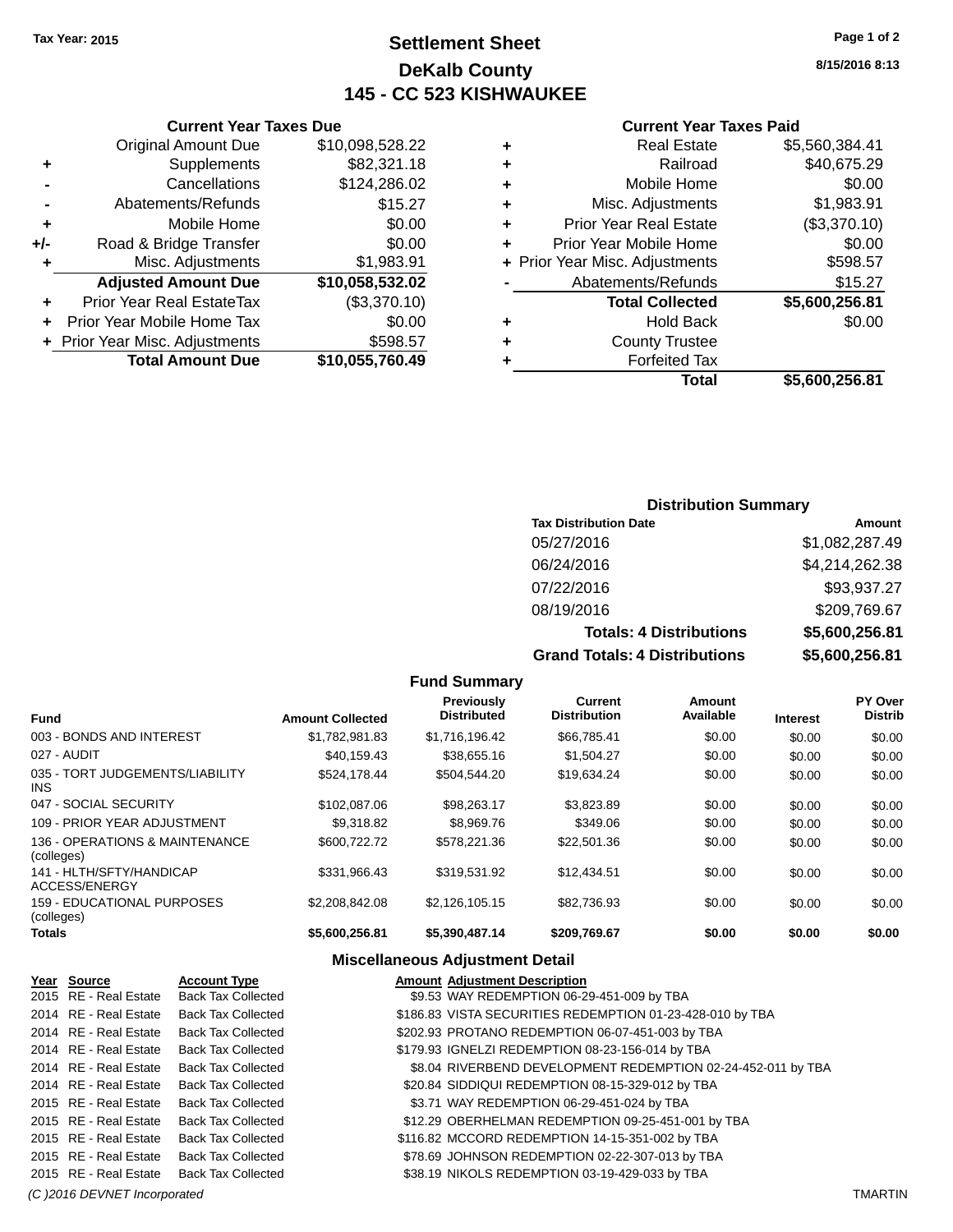### **Settlement Sheet Tax Year: 2015 Page 2 of 2 DeKalb County**

### **Miscellaneous Adjustment Detail**

| Year Source              | <b>Account Type</b>       | <b>Amount Adjustment Description</b>                          |  |  |
|--------------------------|---------------------------|---------------------------------------------------------------|--|--|
| 2015 RE - Real Estate    | <b>Back Tax Collected</b> | \$53.96 HALSEY REDEMPTION 06-19-300-034 by TBA                |  |  |
| 2015 RE - Real Estate    | Paymt In Lieu of Tax      | \$892.27 HOUSING AUTHORITY DEKALB UNITS by TBA                |  |  |
| 2015 RE - Real Estate    | Paymt In Lieu of Tax      | \$704.50 HOUSING AUTHORITY SYCAMORE UNITS by TBA              |  |  |
| 2015 RE - Real Estate    | Paymt In Lieu of Tax      | \$71.06 HOUSING AUTHORITY SEQUOYA APARTMENTS by TBA           |  |  |
| 2015 RE - Real Estate    | <b>Back Tax Collected</b> | \$2.89 FEDERAL NAT'L MORTGAGE REDEMPTION 16-02-100-005 by TBA |  |  |
| <b>Totals 16 entries</b> |                           | \$2,582,48                                                    |  |  |
|                          |                           |                                                               |  |  |
|                          |                           |                                                               |  |  |

### **Abatement Detail**

#### **Year** Source **Account Type Account Type Amount Adjustment Description**

2015 RE - Real Estate RE Abatement \$14.37 PTAB INTEREST REFUND 03-29-152-012 by TBA 2015 RE - Real Estate RE Abatement \$0.36 PTAB INTEREST REFUND 08-15-426-004 by TBA 2015 RE - Real Estate RE Abatement \$0.54 PTAB INTEREST REFUND 08-26-352-007 by TBA **Totals \$15.27 3 entries**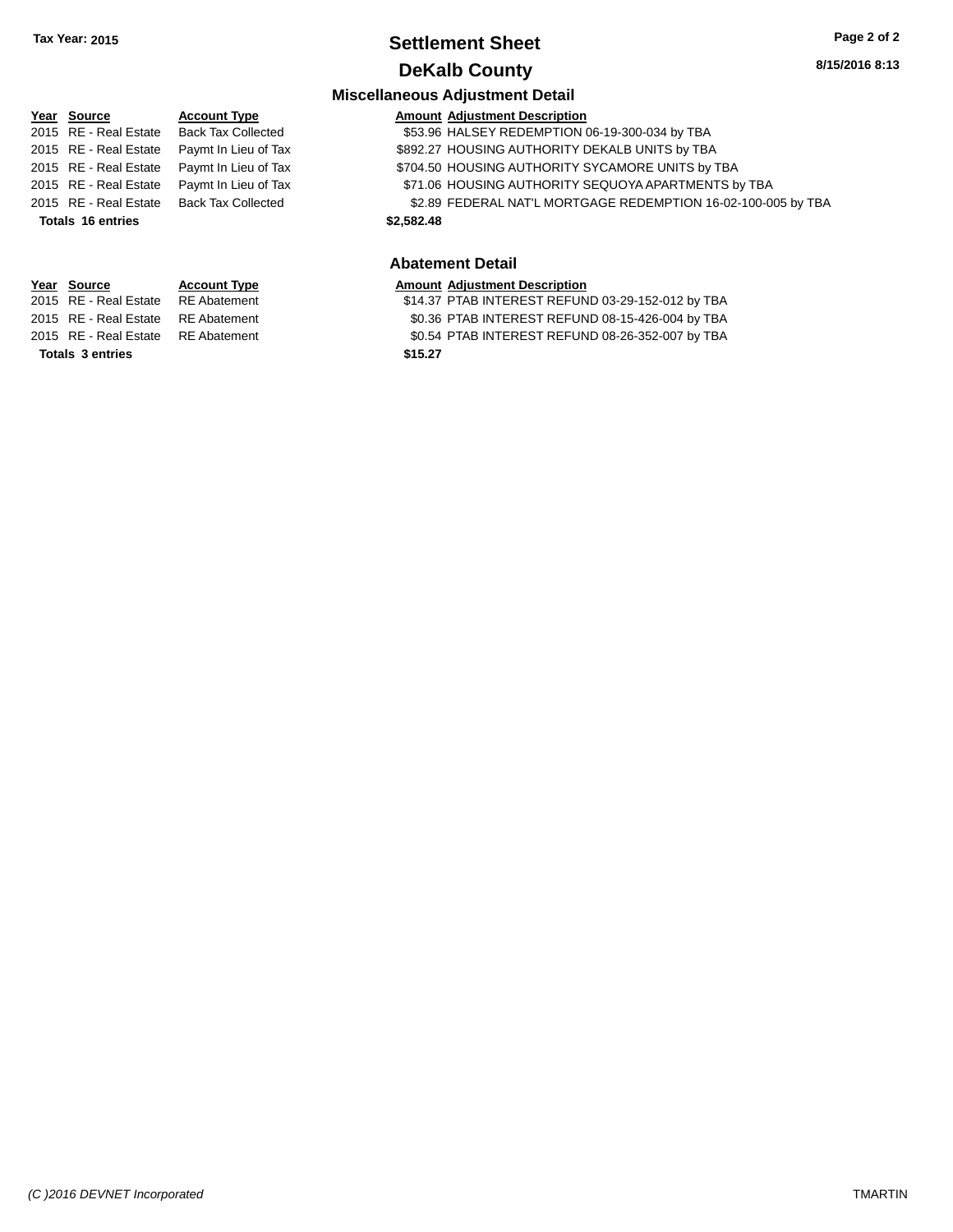# **Settlement Sheet Tax Year: 2015 Page 1 of 1 DeKalb County 150 - DE KALB SANITARY**

**8/15/2016 8:13**

| <b>Current Year Taxes Paid</b> |  |  |  |
|--------------------------------|--|--|--|
|--------------------------------|--|--|--|

|     | <b>Original Amount Due</b>     | \$691,058.07 |
|-----|--------------------------------|--------------|
|     |                                |              |
| ٠   | Supplements                    | \$7,958.59   |
|     | Cancellations                  | \$14,136.07  |
|     | Abatements/Refunds             | \$0.20       |
| ٠   | Mobile Home                    | \$0.00       |
| +/- | Road & Bridge Transfer         | \$0.00       |
| ٠   | Misc. Adjustments              | \$192.52     |
|     | <b>Adjusted Amount Due</b>     | \$685,072.91 |
| ٠   | Prior Year Real EstateTax      | (\$209.31)   |
| ÷   | Prior Year Mobile Home Tax     | \$0.00       |
|     | + Prior Year Misc. Adjustments | \$41.88      |
|     | <b>Total Amount Due</b>        | \$684,905.48 |
|     |                                |              |

**Current Year Taxes Due**

| ٠ | <b>Real Estate</b>             | \$371,763.97 |
|---|--------------------------------|--------------|
| ٠ | Railroad                       | \$1,238.68   |
| ٠ | Mobile Home                    | \$0.00       |
| ٠ | Misc. Adjustments              | \$192.52     |
| ٠ | <b>Prior Year Real Estate</b>  | (\$209.31)   |
| ٠ | Prior Year Mobile Home         | \$0.00       |
|   | + Prior Year Misc. Adjustments | \$41.88      |
|   | Abatements/Refunds             | \$0.20       |
|   | <b>Total Collected</b>         | \$373,027.54 |
| ٠ | Hold Back                      | \$0.00       |
| ٠ | <b>County Trustee</b>          |              |
| ٠ | <b>Forfeited Tax</b>           |              |
|   | Total                          | \$373,027.54 |
|   |                                |              |

### **Distribution Summary Tax Distribution Date Amount** 05/27/2016 \$63,403.86 06/24/2016 \$285,057.74 07/22/2016 \$6,661.99 08/19/2016 \$17,903.95 **Totals: 4 Distributions \$373,027.54 Grand Totals: 4 Distributions \$373,027.54**

#### **Fund Summary**

| <b>Fund</b>           | <b>Amount Collected</b> | <b>Previously</b><br><b>Distributed</b> | Current<br><b>Distribution</b> | <b>Amount</b><br>Available | <b>Interest</b> | <b>PY Over</b><br><b>Distrib</b> |
|-----------------------|-------------------------|-----------------------------------------|--------------------------------|----------------------------|-----------------|----------------------------------|
| 001 - CORPORATE       | \$165,189.27            | \$157,260.78                            | \$7,928.49                     | \$0.00                     | \$0.00          | \$0.00                           |
| 005 - I. M. R. F.     | \$53,335.85             | \$50.775.93                             | \$2,559.92                     | \$0.00                     | \$0.00          | \$0.00                           |
| 027 - AUDIT           | \$10.984.54             | \$10.457.33                             | \$527.21                       | \$0.00                     | \$0.00          | \$0.00                           |
| 045 - PUBLIC BENEFIT  | \$111,506.51            | \$106.154.61                            | \$5,351.90                     | \$0.00                     | \$0.00          | \$0.00                           |
| 047 - SOCIAL SECURITY | \$32,011.37             | \$30,474.94                             | \$1,536.43                     | \$0.00                     | \$0.00          | \$0.00                           |
| <b>Totals</b>         | \$373.027.54            | \$355.123.59                            | \$17.903.95                    | \$0.00                     | \$0.00          | \$0.00                           |

#### **Miscellaneous Adjustment Detail**

| <u>Year Source</u>      | <b>Account Type</b>                        |          | <b>Amount Adjustment Description</b>            |
|-------------------------|--------------------------------------------|----------|-------------------------------------------------|
| 2014 RE - Real Estate   | Back Tax Collected                         |          | \$37.53 IGNELZI REDEMPTION 08-23-156-014 by TBA |
| 2014 RE - Real Estate   | Back Tax Collected                         |          | \$4.35 SIDDIQUI REDEMPTION 08-15-329-012 by TBA |
|                         | 2015 RE - Real Estate Paymt In Lieu of Tax |          | \$192.52 HOUSING AUTHORITY DEKALB UNITS by TBA  |
| <b>Totals 3 entries</b> |                                            | \$234.40 |                                                 |
|                         |                                            |          |                                                 |

#### **Abatement Detail**

| Year Source                        | <b>Account Type</b> |        | <b>Amount Adiustment Description</b>             |
|------------------------------------|---------------------|--------|--------------------------------------------------|
| 2015 RE - Real Estate RE Abatement |                     |        | \$0.08 PTAB INTEREST REFUND 08-15-426-004 by TBA |
| 2015 RE - Real Estate RE Abatement |                     |        | \$0.12 PTAB INTEREST REFUND 08-26-352-007 by TBA |
| <b>Totals 2 entries</b>            |                     | \$0.20 |                                                  |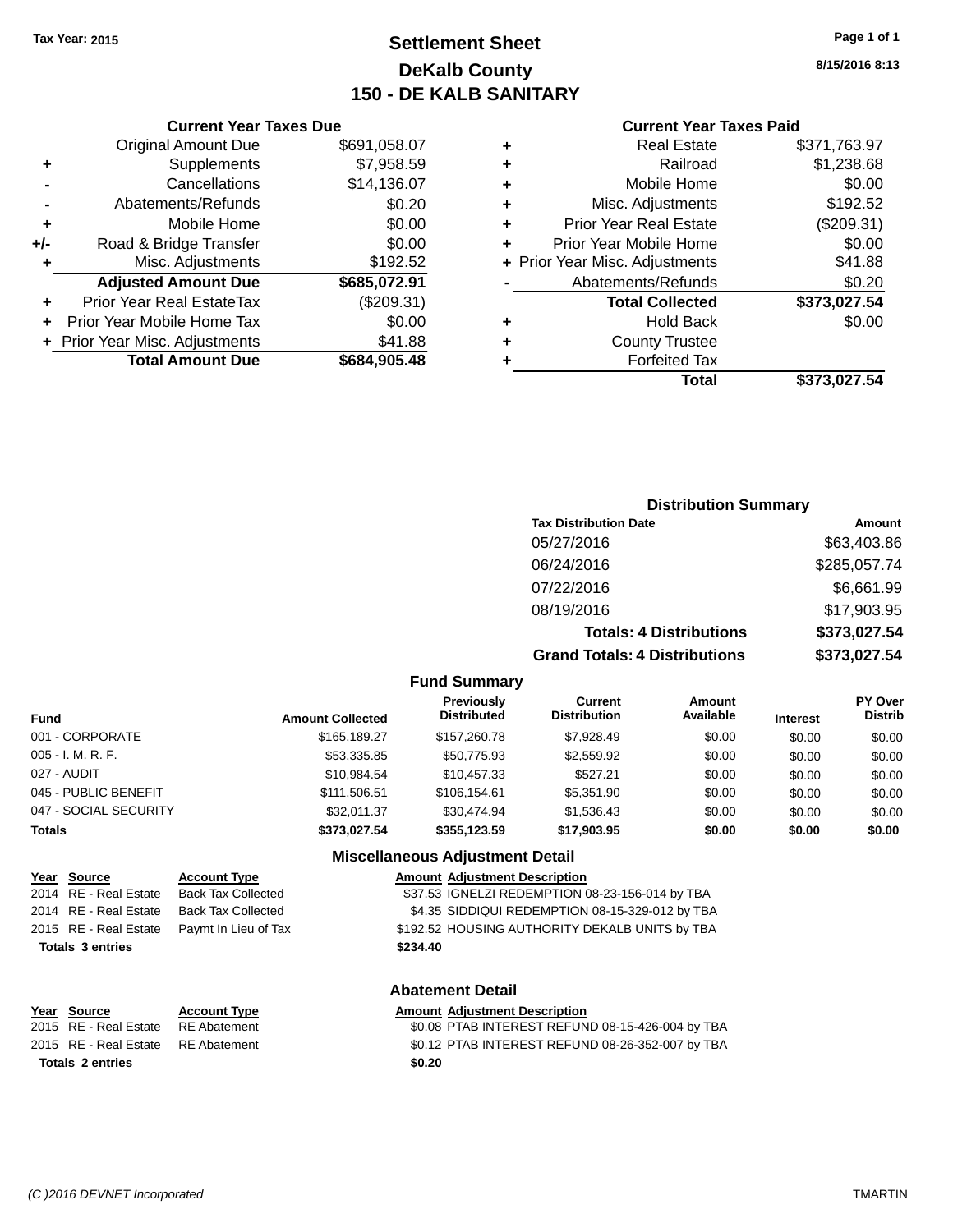# **Settlement Sheet Tax Year: 2015 Page 1 of 1 DeKalb County 151 - FAIRDALE STREET LIGHT**

**8/15/2016 8:13**

#### **Current Year Taxes Paid**

|     | <b>Current Year Taxes Due</b>  |            |
|-----|--------------------------------|------------|
|     | <b>Original Amount Due</b>     | \$3,700.04 |
| ٠   | Supplements                    | \$0.00     |
|     | Cancellations                  | \$0.00     |
|     | Abatements/Refunds             | \$0.00     |
| ٠   | Mobile Home                    | \$0.00     |
| +/- | Road & Bridge Transfer         | \$0.00     |
| ۰   | Misc. Adjustments              | \$0.00     |
|     | <b>Adjusted Amount Due</b>     | \$3,700.04 |
|     | Prior Year Real EstateTax      | \$0.00     |
|     | Prior Year Mobile Home Tax     | \$0.00     |
|     | + Prior Year Misc. Adjustments | \$0.00     |
|     | <b>Total Amount Due</b>        | \$3.700.04 |

| ٠ | <b>Real Estate</b>             | \$2,199.06 |
|---|--------------------------------|------------|
| ٠ | Railroad                       | \$0.00     |
| ٠ | Mobile Home                    | \$0.00     |
| ٠ | Misc. Adjustments              | \$0.00     |
| ٠ | <b>Prior Year Real Estate</b>  | \$0.00     |
| ÷ | Prior Year Mobile Home         | \$0.00     |
|   | + Prior Year Misc. Adjustments | \$0.00     |
|   | Abatements/Refunds             | \$0.00     |
|   | <b>Total Collected</b>         | \$2,199.06 |
| ٠ | <b>Hold Back</b>               | \$0.00     |
| ٠ | <b>County Trustee</b>          |            |
| ٠ | <b>Forfeited Tax</b>           |            |
|   | Total                          | \$2,199.06 |
|   |                                |            |

|                 |                         |                                  |                                       | <b>Distribution Summary</b>    |                 |                           |
|-----------------|-------------------------|----------------------------------|---------------------------------------|--------------------------------|-----------------|---------------------------|
|                 |                         |                                  | <b>Tax Distribution Date</b>          |                                |                 | <b>Amount</b>             |
|                 |                         |                                  | 05/27/2016                            |                                |                 | \$605.86                  |
|                 |                         |                                  | 06/24/2016                            |                                |                 | \$1,385.31                |
|                 |                         |                                  | 07/22/2016                            |                                |                 | \$95.84                   |
|                 |                         |                                  | 08/19/2016                            |                                |                 | \$112.05                  |
|                 |                         |                                  |                                       | <b>Totals: 4 Distributions</b> |                 | \$2,199.06                |
|                 |                         |                                  | <b>Grand Totals: 4 Distributions</b>  |                                |                 | \$2,199.06                |
|                 |                         | <b>Fund Summary</b>              |                                       |                                |                 |                           |
| <b>Fund</b>     | <b>Amount Collected</b> | Previously<br><b>Distributed</b> | <b>Current</b><br><b>Distribution</b> | Amount<br>Available            | <b>Interest</b> | PY Over<br><b>Distrib</b> |
| 001 - CORPORATE | \$2,199.06              | \$2,087.01                       | \$112.05                              | \$0.00                         | \$0.00          | \$0.00                    |
| Totals          | \$2,199.06              | \$2,087.01                       | \$112.05                              | \$0.00                         | \$0.00          | \$0.00                    |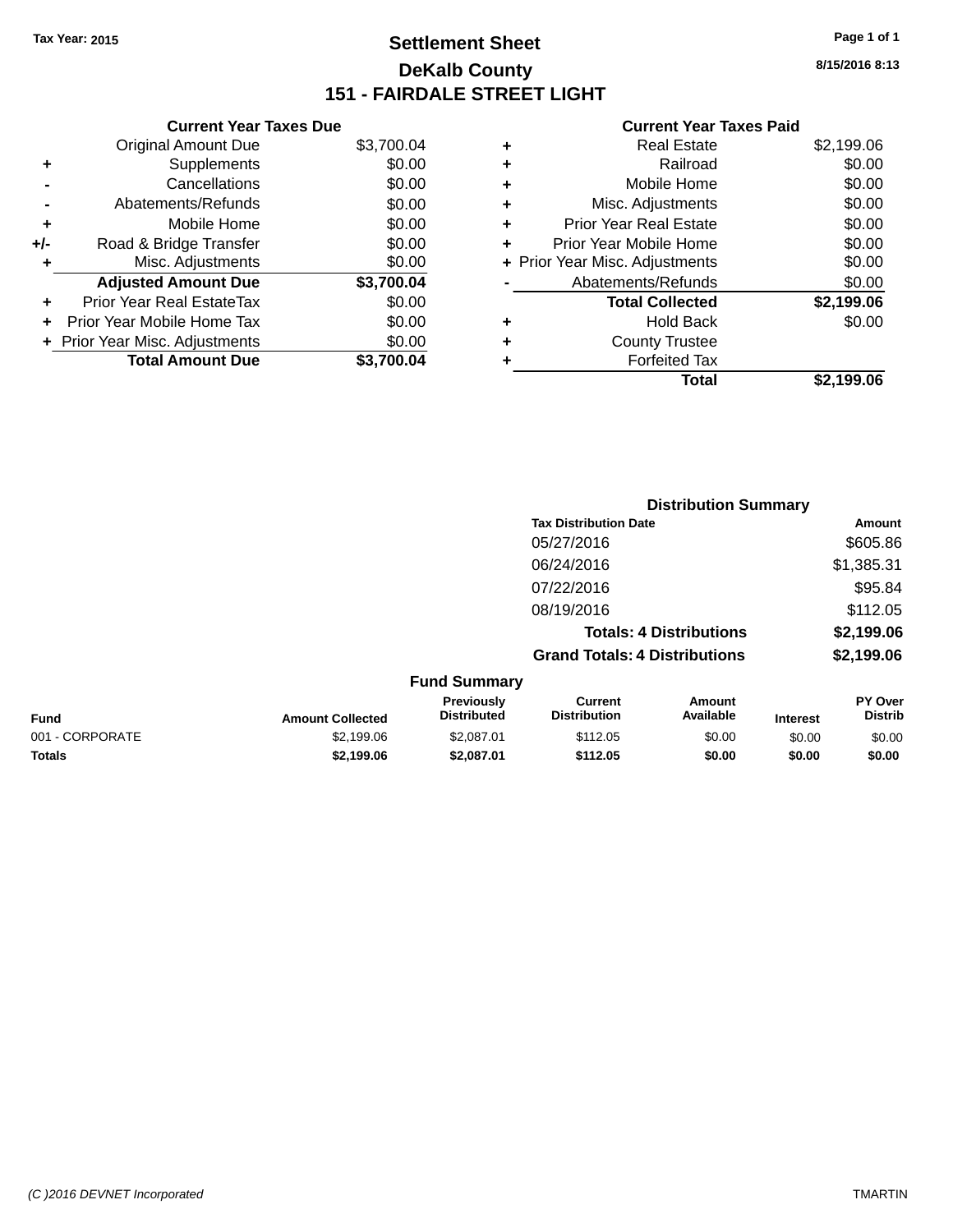# **Settlement Sheet Tax Year: 2015 Page 1 of 1 DeKalb County 152 - AFTON-PIERCE MULTI TWP**

**8/15/2016 8:13**

### **Current Year Taxes Paid**

|     | <b>Current Year Taxes Due</b>  |             |  |
|-----|--------------------------------|-------------|--|
|     | <b>Original Amount Due</b>     | \$24,869.79 |  |
| ٠   | Supplements                    | \$123.20    |  |
|     | Cancellations                  | \$151.22    |  |
|     | Abatements/Refunds             | \$0.00      |  |
|     | Mobile Home                    | \$0.00      |  |
| +/- | Road & Bridge Transfer         | \$0.00      |  |
| ٠   | Misc. Adjustments              | \$0.00      |  |
|     | <b>Adjusted Amount Due</b>     | \$24,841.77 |  |
| ٠   | Prior Year Real EstateTax      | \$0.00      |  |
|     | Prior Year Mobile Home Tax     | \$0.00      |  |
|     | + Prior Year Misc. Adjustments | \$0.00      |  |
|     | <b>Total Amount Due</b>        | \$24,841.77 |  |
|     |                                |             |  |

| ٠ | <b>Real Estate</b>             | \$14,346.46 |
|---|--------------------------------|-------------|
| ٠ | Railroad                       | \$196.82    |
| ٠ | Mobile Home                    | \$0.00      |
| ٠ | Misc. Adjustments              | \$0.00      |
| ٠ | <b>Prior Year Real Estate</b>  | \$0.00      |
| ÷ | Prior Year Mobile Home         | \$0.00      |
|   | + Prior Year Misc. Adjustments | \$0.00      |
|   | Abatements/Refunds             | \$0.00      |
|   | <b>Total Collected</b>         | \$14,543.28 |
| ٠ | <b>Hold Back</b>               | \$0.00      |
| ٠ | <b>County Trustee</b>          |             |
| ٠ | <b>Forfeited Tax</b>           |             |
|   | Total                          | \$14,543.28 |
|   |                                |             |

|                                         |                         |                                  | <b>Distribution Summary</b>           |                                |                 |                           |
|-----------------------------------------|-------------------------|----------------------------------|---------------------------------------|--------------------------------|-----------------|---------------------------|
|                                         |                         |                                  | <b>Tax Distribution Date</b>          |                                |                 | <b>Amount</b>             |
|                                         |                         |                                  | 05/27/2016                            |                                |                 | \$3,723.63                |
|                                         |                         |                                  | 06/24/2016                            |                                |                 | \$10,351.57               |
|                                         |                         |                                  | 07/22/2016                            |                                |                 | \$107.90                  |
|                                         |                         |                                  | 08/19/2016                            |                                |                 | \$360.18                  |
|                                         |                         |                                  |                                       | <b>Totals: 4 Distributions</b> |                 | \$14,543.28               |
|                                         |                         |                                  | <b>Grand Totals: 4 Distributions</b>  |                                |                 | \$14,543.28               |
|                                         |                         | <b>Fund Summary</b>              |                                       |                                |                 |                           |
| <b>Fund</b>                             | <b>Amount Collected</b> | Previously<br><b>Distributed</b> | <b>Current</b><br><b>Distribution</b> | <b>Amount</b><br>Available     | <b>Interest</b> | PY Over<br><b>Distrib</b> |
| 147 - ASSESSING PURPOSES<br>(multi-twp) | \$14,543.28             | \$14,183.10                      | \$360.18                              | \$0.00                         | \$0.00          | \$0.00                    |
| Totals                                  | \$14,543.28             | \$14,183.10                      | \$360.18                              | \$0.00                         | \$0.00          | \$0.00                    |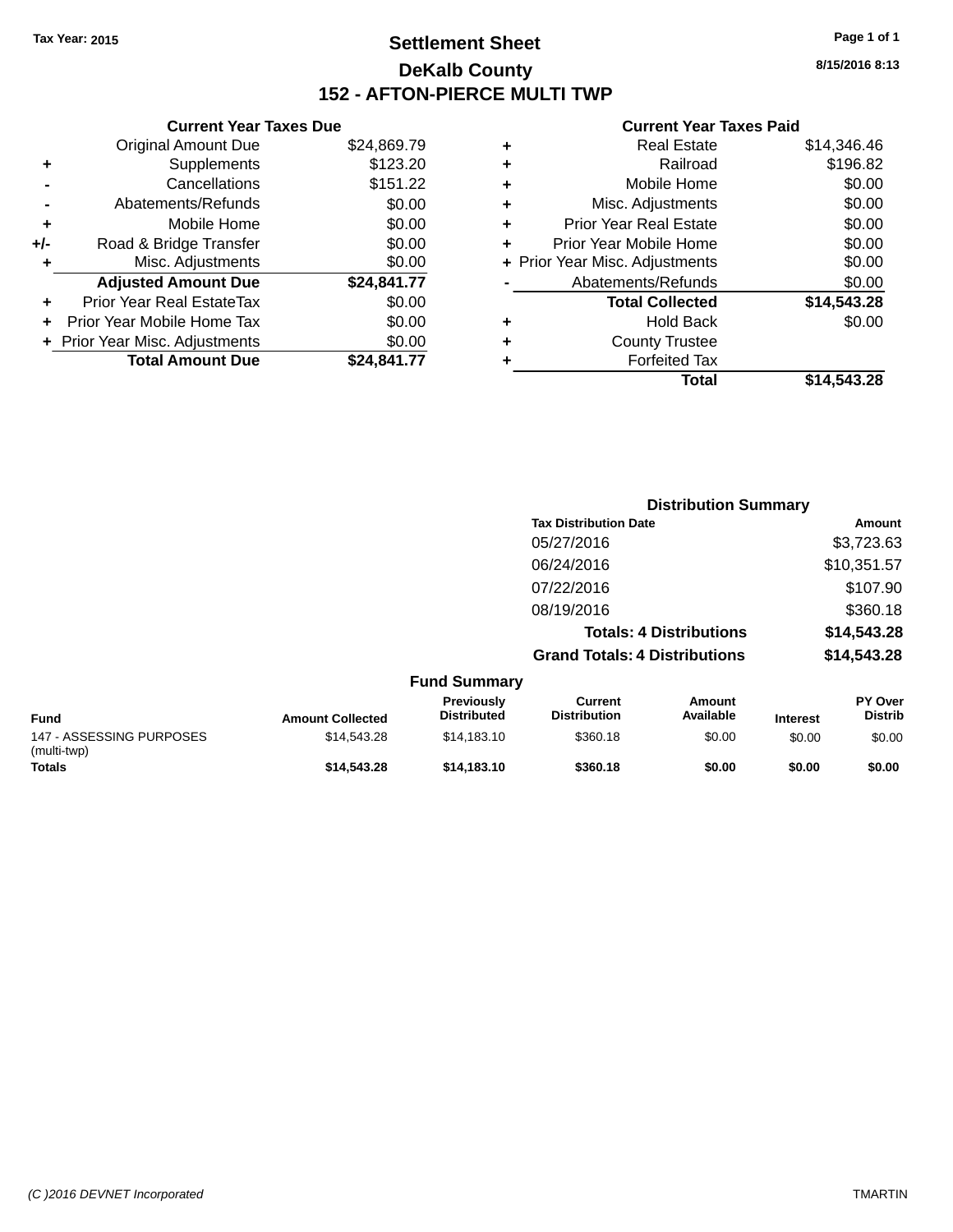# **Settlement Sheet Tax Year: 2015 Page 1 of 1 DeKalb County 153 - MILAN-MALTA MULTI-TWP**

**8/15/2016 8:13**

#### **Current Year Taxes Paid**

|     | <b>Current Year Taxes Due</b>  |             |
|-----|--------------------------------|-------------|
|     | <b>Original Amount Due</b>     | \$13,421.22 |
| ٠   | Supplements                    | \$63.77     |
|     | Cancellations                  | \$70.78     |
|     | Abatements/Refunds             | \$0.00      |
| ٠   | Mobile Home                    | \$0.00      |
| +/- | Road & Bridge Transfer         | \$0.00      |
| ٠   | Misc. Adjustments              | \$0.00      |
|     | <b>Adjusted Amount Due</b>     | \$13,414.21 |
| ٠   | Prior Year Real EstateTax      | (\$1.81)    |
|     | Prior Year Mobile Home Tax     | \$0.00      |
|     | + Prior Year Misc. Adjustments | \$0.00      |
|     | <b>Total Amount Due</b>        | \$13,412,40 |
|     |                                |             |

| ٠ | <b>Real Estate</b>             | \$7,520.56 |
|---|--------------------------------|------------|
| ٠ | Railroad                       | \$181.73   |
| ٠ | Mobile Home                    | \$0.00     |
| ٠ | Misc. Adjustments              | \$0.00     |
| ٠ | <b>Prior Year Real Estate</b>  | (\$1.81)   |
|   | Prior Year Mobile Home         | \$0.00     |
|   | + Prior Year Misc. Adjustments | \$0.00     |
|   | Abatements/Refunds             | \$0.00     |
|   | <b>Total Collected</b>         | \$7,700.48 |
| ٠ | Hold Back                      | \$0.00     |
| ٠ | <b>County Trustee</b>          |            |
| ٠ | <b>Forfeited Tax</b>           |            |
|   | Total                          | \$7,700.48 |
|   |                                |            |

|                                         |                         |                                  |                                       | <b>Distribution Summary</b>    |                 |                           |
|-----------------------------------------|-------------------------|----------------------------------|---------------------------------------|--------------------------------|-----------------|---------------------------|
|                                         |                         |                                  | <b>Tax Distribution Date</b>          |                                |                 | Amount                    |
|                                         |                         |                                  | 05/27/2016                            |                                |                 | \$2,369.32                |
|                                         |                         |                                  | 06/24/2016                            |                                |                 | \$5,071.22                |
|                                         |                         |                                  | 07/22/2016                            |                                |                 | \$66.70                   |
|                                         |                         |                                  | 08/19/2016                            |                                |                 | \$193.24                  |
|                                         |                         |                                  |                                       | <b>Totals: 4 Distributions</b> |                 | \$7,700.48                |
|                                         |                         |                                  | <b>Grand Totals: 4 Distributions</b>  |                                |                 | \$7,700.48                |
|                                         |                         | <b>Fund Summary</b>              |                                       |                                |                 |                           |
| <b>Fund</b>                             | <b>Amount Collected</b> | Previously<br><b>Distributed</b> | <b>Current</b><br><b>Distribution</b> | <b>Amount</b><br>Available     | <b>Interest</b> | PY Over<br><b>Distrib</b> |
| 147 - ASSESSING PURPOSES<br>(multi-twp) | \$7,700.48              | \$7,507.24                       | \$193.24                              | \$0.00                         | \$0.00          | \$0.00                    |
| Totals                                  | \$7,700.48              | \$7,507.24                       | \$193.24                              | \$0.00                         | \$0.00          | \$0.00                    |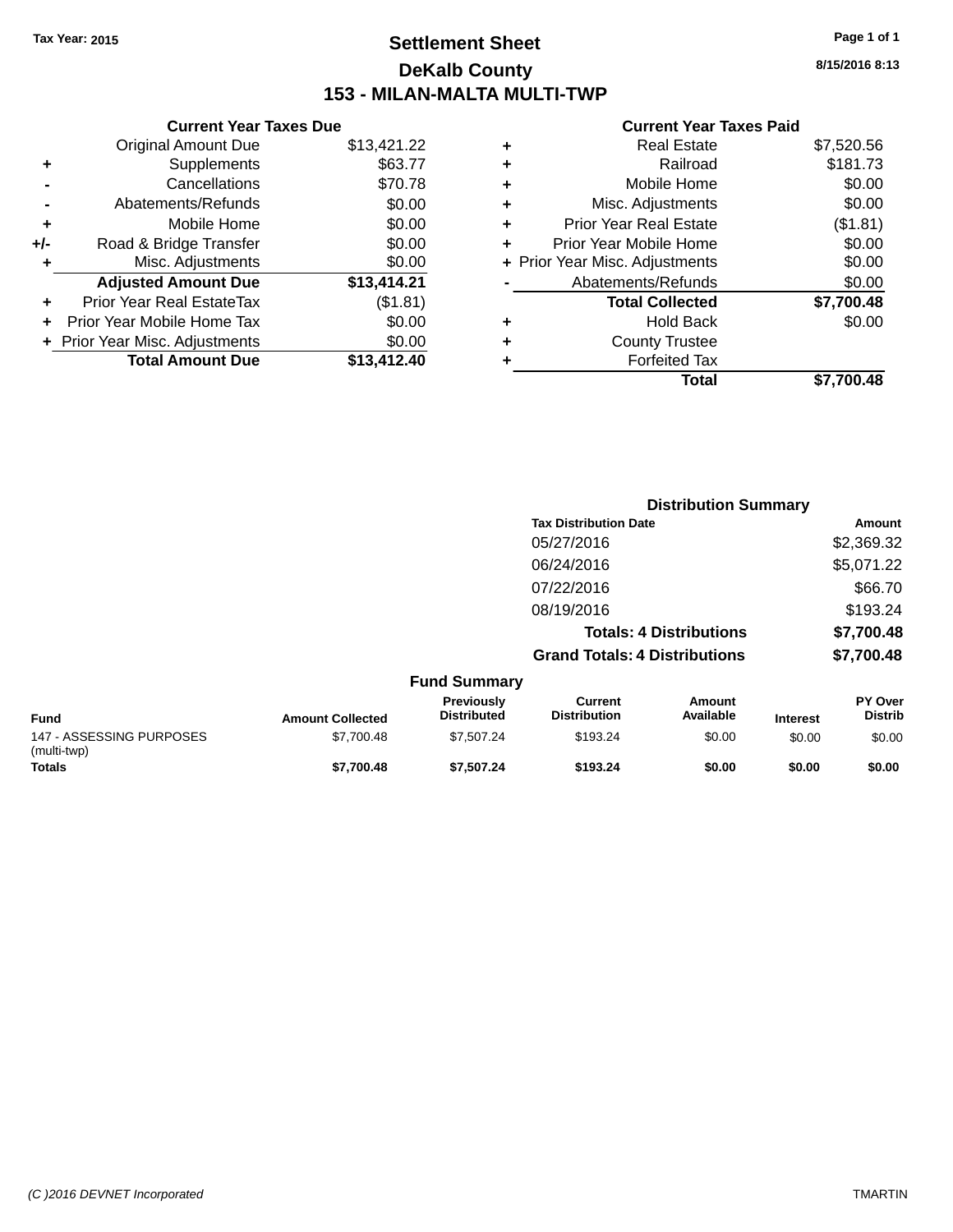# **Settlement Sheet Tax Year: 2015 Page 1 of 1 DeKalb County 154 - PAW PAW-SHABBONA MULT TWP**

| <b>Current Year Taxes Due</b> |                                |
|-------------------------------|--------------------------------|
| <b>Original Amount Due</b>    | \$12,999.50                    |
| Supplements                   | \$42.73                        |
| Cancellations                 | \$48.46                        |
| Abatements/Refunds            | \$0.00                         |
| Mobile Home                   | \$0.00                         |
| Road & Bridge Transfer        | \$0.00                         |
| Misc. Adjustments             | \$2.56                         |
| <b>Adjusted Amount Due</b>    | \$12,996.33                    |
| Prior Year Real EstateTax     | \$0.00                         |
| Prior Year Mobile Home Tax    | \$0.00                         |
|                               | \$0.00                         |
| <b>Total Amount Due</b>       | \$12.996.33                    |
|                               | + Prior Year Misc. Adjustments |

| <b>Current Year Taxes Paid</b> |                                |
|--------------------------------|--------------------------------|
| <b>Real Estate</b>             | \$7,113.96                     |
| Railroad                       | \$287.45                       |
| Mobile Home                    | \$0.00                         |
| Misc. Adjustments              | \$2.56                         |
| Prior Year Real Estate         | \$0.00                         |
| Prior Year Mobile Home         | \$0.00                         |
|                                | \$0.00                         |
| Abatements/Refunds             | \$0.00                         |
| <b>Total Collected</b>         | \$7,403.97                     |
| Hold Back                      | \$0.00                         |
| <b>County Trustee</b>          |                                |
| <b>Forfeited Tax</b>           |                                |
| Total                          | \$7.403.97                     |
|                                | + Prior Year Misc. Adjustments |

|                                         |                         |                                        | <b>Distribution Summary</b>           |                                |                 |                           |
|-----------------------------------------|-------------------------|----------------------------------------|---------------------------------------|--------------------------------|-----------------|---------------------------|
|                                         |                         |                                        | <b>Tax Distribution Date</b>          |                                |                 | Amount                    |
|                                         |                         |                                        | 05/27/2016                            |                                |                 | \$1,801.23                |
|                                         |                         |                                        | 06/24/2016                            |                                |                 | \$5,351.20                |
|                                         |                         |                                        | 07/22/2016                            |                                |                 | \$100.93                  |
|                                         |                         |                                        | 08/19/2016                            |                                |                 | \$150.61                  |
|                                         |                         |                                        |                                       | <b>Totals: 4 Distributions</b> |                 | \$7,403.97                |
|                                         |                         |                                        | <b>Grand Totals: 4 Distributions</b>  |                                |                 | \$7,403.97                |
|                                         |                         | <b>Fund Summary</b>                    |                                       |                                |                 |                           |
| <b>Fund</b>                             | <b>Amount Collected</b> | Previously<br><b>Distributed</b>       | <b>Current</b><br><b>Distribution</b> | <b>Amount</b><br>Available     | <b>Interest</b> | PY Over<br><b>Distrib</b> |
| 147 - ASSESSING PURPOSES<br>(multi-twp) | \$7,403.97              | \$7,253.36                             | \$150.61                              | \$0.00                         | \$0.00          | \$0.00                    |
| Totals                                  | \$7,403.97              | \$7,253.36                             | \$150.61                              | \$0.00                         | \$0.00          | \$0.00                    |
|                                         |                         | <b>Miscellaneous Adjustment Detail</b> |                                       |                                |                 |                           |
| $\sim$ $\sim$ $\sim$                    |                         |                                        |                                       |                                |                 |                           |

**Totals \$2.56 2 entries**

**Year Source Account Type Account Adjustment Description**<br>2015 RE - Real Estate Paymt In Lieu of Tax \$2.46 HOUSING AUTHORITY S \$2.46 HOUSING AUTHORITY SEQUOYA APARTMENTS by TBA 2015 RE - Real Estate Back Tax Collected \$0.10 FEDERAL NAT'L MORTGAGE REDEMPTION 16-02-100-005 by TBA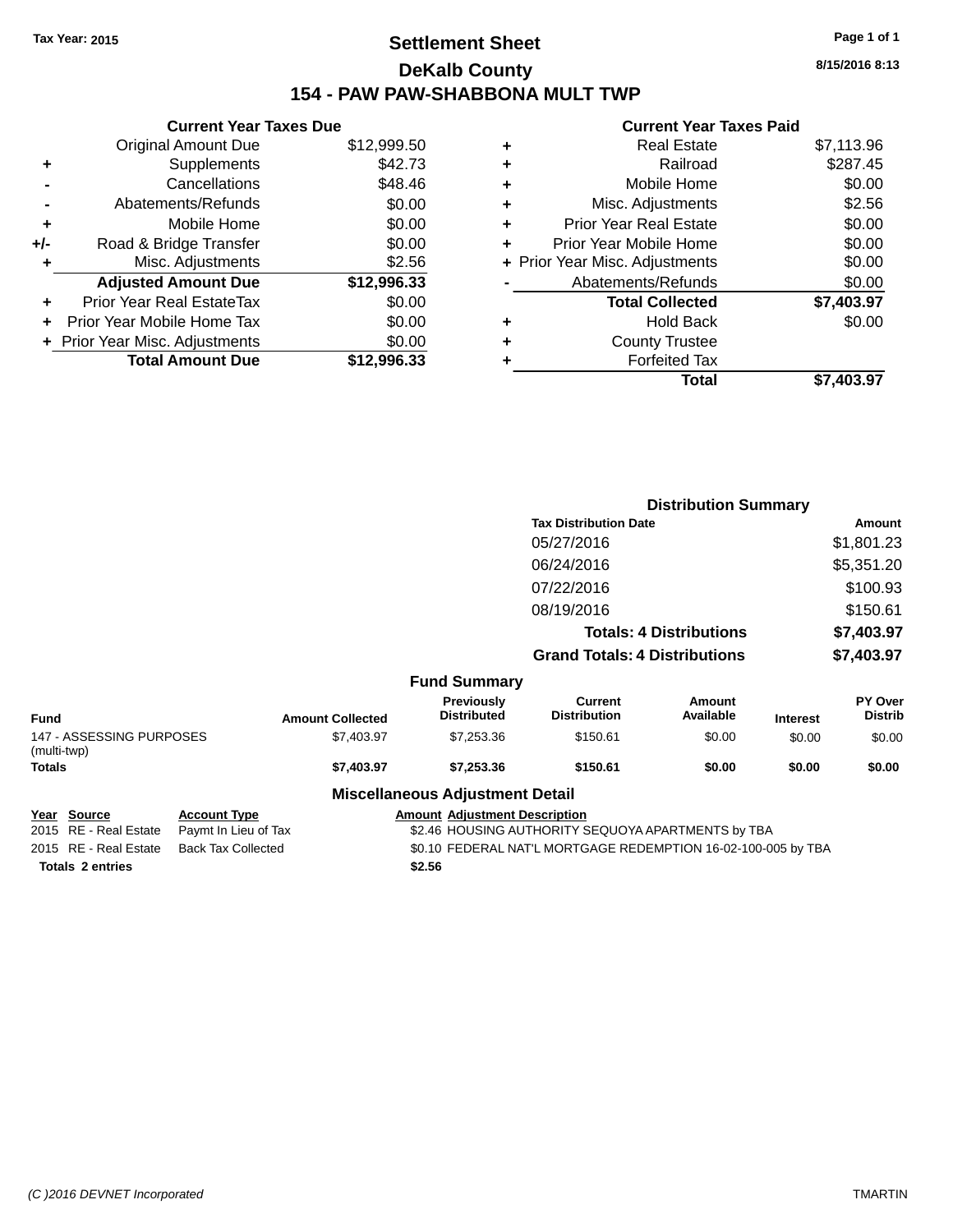# **Settlement Sheet Tax Year: 2015 Page 1 of 1 DeKalb County 155 - SOUTH GROVE-MAYFIELD MULT**

**Current Year Taxes Due** Original Amount Due \$11,842.04 **+** Supplements \$63.62 **-** Cancellations \$71.68 **-** Abatements/Refunds \$0.00 **+** Mobile Home \$0.00 **+/-** Road & Bridge Transfer \$0.00 **+** Misc. Adjustments \$0.00 **Adjusted Amount Due \$11,833.98 +** Prior Year Real EstateTax \$0.00 **+** Prior Year Mobile Home Tax \$0.00 **+ Prior Year Misc. Adjustments**  $$0.00$ **Total Amount Due \$11,833.98**

#### **Current Year Taxes Paid**

|   | <b>Real Estate</b>             | \$6,900.09 |
|---|--------------------------------|------------|
| ٠ | Railroad                       | \$0.00     |
| ٠ | Mobile Home                    | \$0.00     |
| ٠ | Misc. Adjustments              | \$0.00     |
| ٠ | <b>Prior Year Real Estate</b>  | \$0.00     |
| ٠ | Prior Year Mobile Home         | \$0.00     |
|   | + Prior Year Misc. Adjustments | \$0.00     |
|   | Abatements/Refunds             | \$0.00     |
|   | <b>Total Collected</b>         | \$6,900.09 |
| ٠ | <b>Hold Back</b>               | \$0.00     |
| ٠ | <b>County Trustee</b>          |            |
| ٠ | <b>Forfeited Tax</b>           |            |
|   | Total                          | \$6,900.09 |
|   |                                |            |

|                                         |                         |                                         |                                       | <b>Distribution Summary</b>    |                 |                           |  |
|-----------------------------------------|-------------------------|-----------------------------------------|---------------------------------------|--------------------------------|-----------------|---------------------------|--|
|                                         |                         |                                         | <b>Tax Distribution Date</b>          |                                |                 | Amount                    |  |
|                                         |                         |                                         | 05/27/2016                            |                                |                 | \$940.60                  |  |
|                                         |                         |                                         | 06/24/2016                            |                                |                 | \$5,671.49                |  |
|                                         |                         |                                         | 07/22/2016                            |                                |                 | \$67.77                   |  |
|                                         |                         |                                         | 08/19/2016                            |                                |                 | \$220.23                  |  |
|                                         |                         |                                         |                                       | <b>Totals: 4 Distributions</b> |                 | \$6,900.09                |  |
|                                         |                         |                                         | <b>Grand Totals: 4 Distributions</b>  |                                |                 | \$6,900.09                |  |
|                                         |                         | <b>Fund Summary</b>                     |                                       |                                |                 |                           |  |
| <b>Fund</b>                             | <b>Amount Collected</b> | <b>Previously</b><br><b>Distributed</b> | <b>Current</b><br><b>Distribution</b> | <b>Amount</b><br>Available     | <b>Interest</b> | PY Over<br><b>Distrib</b> |  |
| 147 - ASSESSING PURPOSES<br>(multi-twp) | \$6,900.09              | \$6,679.86                              | \$220.23                              | \$0.00                         | \$0.00          | \$0.00                    |  |
| <b>Totals</b>                           | \$6,900.09              | \$6,679.86                              | \$220.23                              | \$0.00                         | \$0.00          | \$0.00                    |  |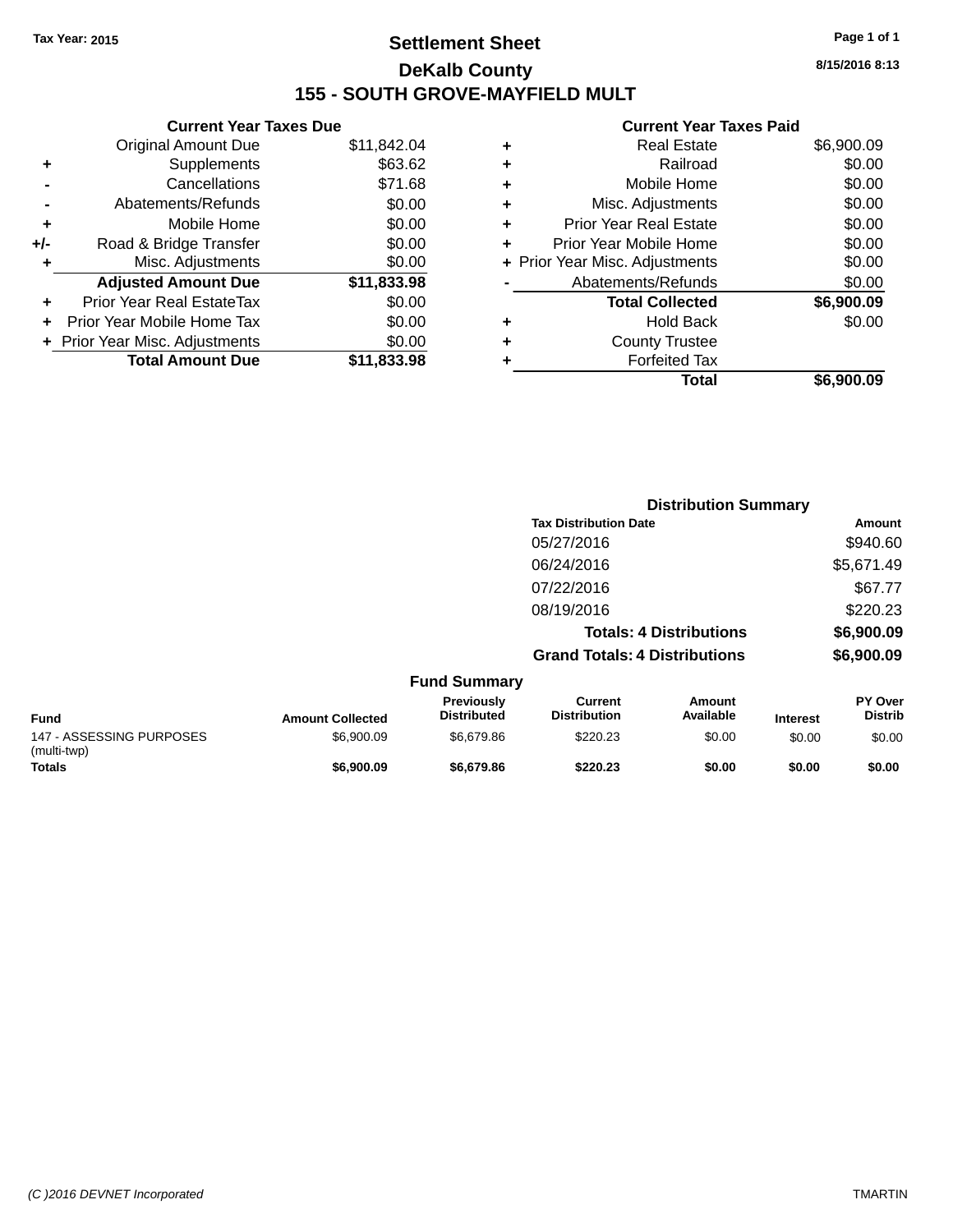# **Settlement Sheet Tax Year: 2015 Page 1 of 1 DeKalb County 156 - VICTOR-SOMONAUK MULTI TWP**

**8/15/2016 8:13**

### **Current Year Taxes Paid**

|     | <b>Current Year Taxes Due</b>  |             |
|-----|--------------------------------|-------------|
|     | <b>Original Amount Due</b>     | \$22,603.01 |
| ٠   | Supplements                    | \$92.97     |
|     | Cancellations                  | \$115.07    |
|     | Abatements/Refunds             | \$0.00      |
| ٠   | Mobile Home                    | \$0.00      |
| +/- | Road & Bridge Transfer         | \$0.00      |
|     | Misc. Adjustments              | \$6.96      |
|     | <b>Adjusted Amount Due</b>     | \$22,587.87 |
| ÷   | Prior Year Real EstateTax      | \$6.94      |
| ÷   | Prior Year Mobile Home Tax     | \$0.00      |
|     | + Prior Year Misc. Adjustments | \$0.00      |
|     | <b>Total Amount Due</b>        | \$22.594.81 |
|     |                                |             |

| ٠ | <b>Real Estate</b>             | \$13,397.28 |
|---|--------------------------------|-------------|
| ٠ | Railroad                       | \$154.24    |
| ٠ | Mobile Home                    | \$0.00      |
| ٠ | Misc. Adjustments              | \$6.96      |
| ٠ | <b>Prior Year Real Estate</b>  | \$6.94      |
|   | Prior Year Mobile Home         | \$0.00      |
|   | + Prior Year Misc. Adjustments | \$0.00      |
|   | Abatements/Refunds             | \$0.00      |
|   | <b>Total Collected</b>         | \$13,565.42 |
| ٠ | <b>Hold Back</b>               | \$0.00      |
| ٠ | <b>County Trustee</b>          |             |
| ٠ | <b>Forfeited Tax</b>           |             |
|   | Total                          | \$13,565.42 |
|   |                                |             |

|                                         |                     |                         |                                        | <b>Distribution Summary</b>           |                                |                 |                           |
|-----------------------------------------|---------------------|-------------------------|----------------------------------------|---------------------------------------|--------------------------------|-----------------|---------------------------|
|                                         |                     |                         |                                        | <b>Tax Distribution Date</b>          |                                |                 | Amount                    |
|                                         |                     |                         |                                        | 05/27/2016                            |                                |                 | \$2,674.95                |
|                                         |                     |                         |                                        | 06/24/2016                            |                                |                 | \$10,163.22               |
|                                         |                     |                         |                                        | 07/22/2016                            |                                |                 | \$271.33                  |
|                                         |                     |                         |                                        | 08/19/2016                            |                                |                 | \$455.92                  |
|                                         |                     |                         |                                        |                                       | <b>Totals: 4 Distributions</b> |                 | \$13,565.42               |
|                                         |                     |                         |                                        | <b>Grand Totals: 4 Distributions</b>  |                                |                 | \$13,565.42               |
|                                         |                     |                         | <b>Fund Summary</b>                    |                                       |                                |                 |                           |
| <b>Fund</b>                             |                     | <b>Amount Collected</b> | Previously<br><b>Distributed</b>       | <b>Current</b><br><b>Distribution</b> | <b>Amount</b><br>Available     | <b>Interest</b> | PY Over<br><b>Distrib</b> |
| 147 - ASSESSING PURPOSES<br>(multi-twp) |                     | \$13,565.42             | \$13,109.50                            | \$455.92                              | \$0.00                         | \$0.00          | \$0.00                    |
| Totals                                  |                     | \$13,565.42             | \$13,109.50                            | \$455.92                              | \$0.00                         | \$0.00          | \$0.00                    |
|                                         |                     |                         | <b>Miscellaneous Adjustment Detail</b> |                                       |                                |                 |                           |
| Year Source                             | <b>Account Type</b> |                         | <b>Amount Adjustment Description</b>   |                                       |                                |                 |                           |

**Totals \$6.96 1 entries**

\$6.96 PASSERO REDEMPTION 18-28-427-003 by TBA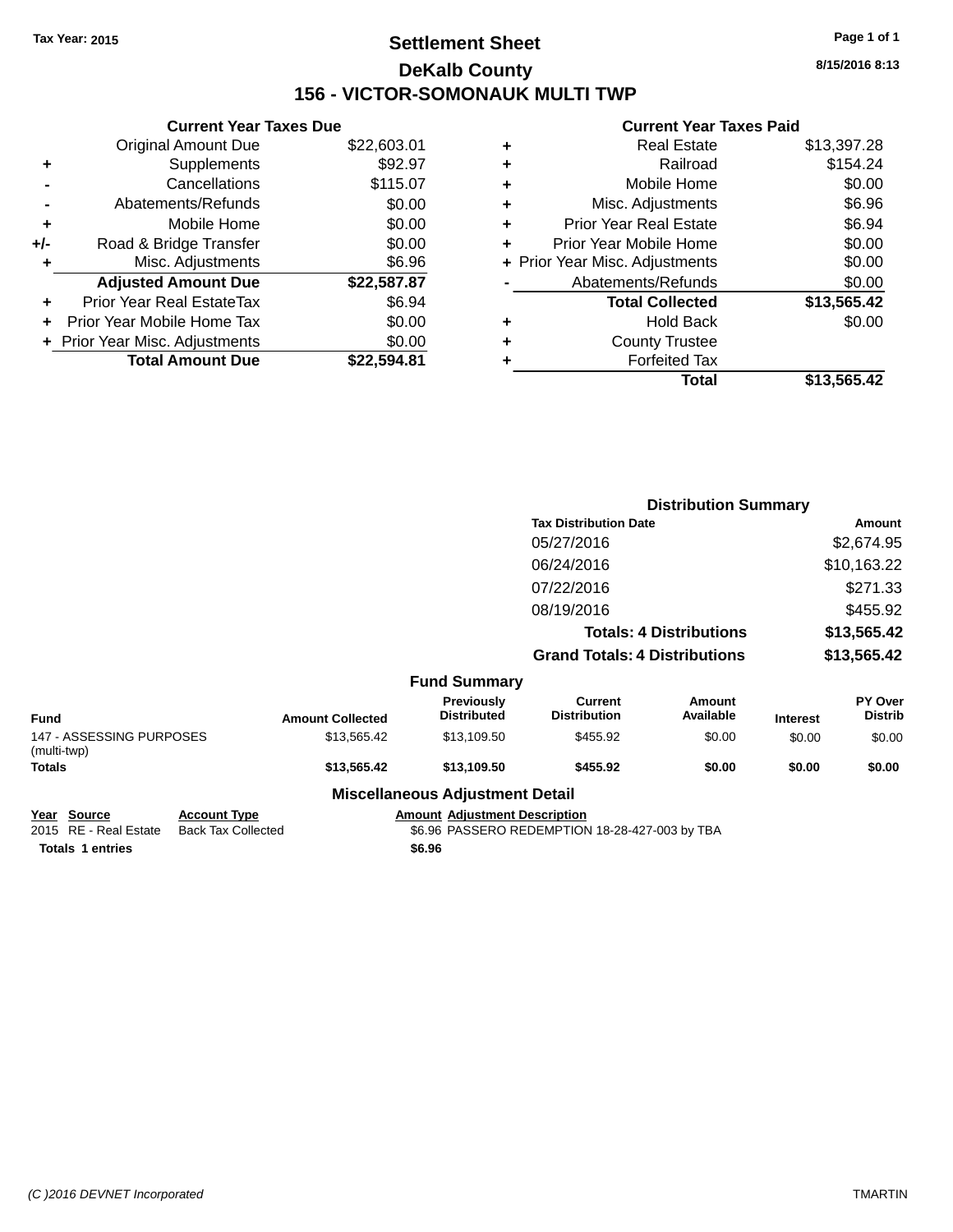# **Settlement Sheet Tax Year: 2015 Page 1 of 1 DeKalb County 157 - GENOA PUBLIC LIBRARY DIST**

**Current Year Taxes Due**

|     | <b>Original Amount Due</b>     | \$230,115.79 |
|-----|--------------------------------|--------------|
| ٠   | Supplements                    | \$1,089.55   |
|     | Cancellations                  | \$1,531.84   |
|     | Abatements/Refunds             | \$6.65       |
| ٠   | Mobile Home                    | \$0.00       |
| +/- | Road & Bridge Transfer         | \$0.00       |
| ٠   | Misc. Adjustments              | \$17.66      |
|     | <b>Adjusted Amount Due</b>     | \$229,684.51 |
|     | Prior Year Real EstateTax      | (\$166.03)   |
|     | Prior Year Mobile Home Tax     | \$0.00       |
|     | + Prior Year Misc. Adjustments | \$3.65       |
|     | <b>Total Amount Due</b>        | \$229.522.13 |

#### **Current Year Taxes Paid**

| ٠ | <b>Real Estate</b>             | \$125,731.32 |
|---|--------------------------------|--------------|
| ٠ | Railroad                       | \$341.54     |
| ٠ | Mobile Home                    | \$0.00       |
| ٠ | Misc. Adjustments              | \$17.66      |
| ٠ | <b>Prior Year Real Estate</b>  | (\$166.03)   |
| ٠ | Prior Year Mobile Home         | \$0.00       |
|   | + Prior Year Misc. Adjustments | \$3.65       |
|   | Abatements/Refunds             | \$6.65       |
|   | <b>Total Collected</b>         | \$125,921.49 |
| ٠ | <b>Hold Back</b>               | \$0.00       |
| ٠ | <b>County Trustee</b>          |              |
| ٠ | <b>Forfeited Tax</b>           |              |
|   | Total                          | \$125,921.49 |
|   |                                |              |

| <b>Distribution Summary</b>          |              |
|--------------------------------------|--------------|
| <b>Tax Distribution Date</b>         | Amount       |
| 05/27/2016                           | \$22,364.10  |
| 06/24/2016                           | \$95,161.30  |
| 07/22/2016                           | \$3,028.23   |
| 08/19/2016                           | \$5,367.86   |
| <b>Totals: 4 Distributions</b>       | \$125,921.49 |
| <b>Grand Totals: 4 Distributions</b> | \$125,921.49 |

#### **Fund Summary**

| Fund                                   | <b>Amount Collected</b> | <b>Previously</b><br><b>Distributed</b> | <b>Current</b><br><b>Distribution</b> | <b>Amount</b><br>Available | <b>Interest</b> | <b>PY Over</b><br><b>Distrib</b> |
|----------------------------------------|-------------------------|-----------------------------------------|---------------------------------------|----------------------------|-----------------|----------------------------------|
| 001 - CORPORATE                        | \$115,803.17            | \$110,866,65                            | \$4,936.52                            | \$0.00                     | \$0.00          | \$0.00                           |
| 004 - OPERATIONS & MAINTENANCE         | \$7,419.81              | \$7,103.51                              | \$316.30                              | \$0.00                     | \$0.00          | \$0.00                           |
| 005 - I. M. R. F.                      | \$269.48                | \$257.99                                | \$11.49                               | \$0.00                     | \$0.00          | \$0.00                           |
| 027 - AUDIT                            | \$1.890.07              | \$1,809.50                              | \$80.57                               | \$0.00                     | \$0.00          | \$0.00                           |
| 035 - TORT JUDGEMENTS/LIABILITY<br>INS | \$269.48                | \$257.99                                | \$11.49                               | \$0.00                     | \$0.00          | \$0.00                           |
| 047 - SOCIAL SECURITY                  | \$269.48                | \$257.99                                | \$11.49                               | \$0.00                     | \$0.00          | \$0.00                           |
| <b>Totals</b>                          | \$125.921.49            | \$120,553,63                            | \$5,367.86                            | \$0.00                     | \$0.00          | \$0.00                           |

#### **Miscellaneous Adjustment Detail**

| Year Source             | <b>Account Type</b> | <b>Amount Adiustment Description</b>                         |  |
|-------------------------|---------------------|--------------------------------------------------------------|--|
| 2014 RE - Real Estate   | Back Tax Collected  | \$3.65 RIVERBEND DEVELOPMENT REDEMPTION 02-24-452-011 by TBA |  |
| 2015 RE - Real Estate   | Back Tax Collected  | \$17.66 NIKOLS REDEMPTION 03-19-429-033 by TBA               |  |
| <b>Totals 2 entries</b> |                     | \$21.31                                                      |  |
|                         |                     |                                                              |  |

**Totals \$6.65 1 entries**

### **Abatement Detail**

**Year Source Account Type Account Adjustment Description** 

2015 RE - Real Estate RE Abatement \$6.65 PTAB INTEREST REFUND 03-29-152-012 by TBA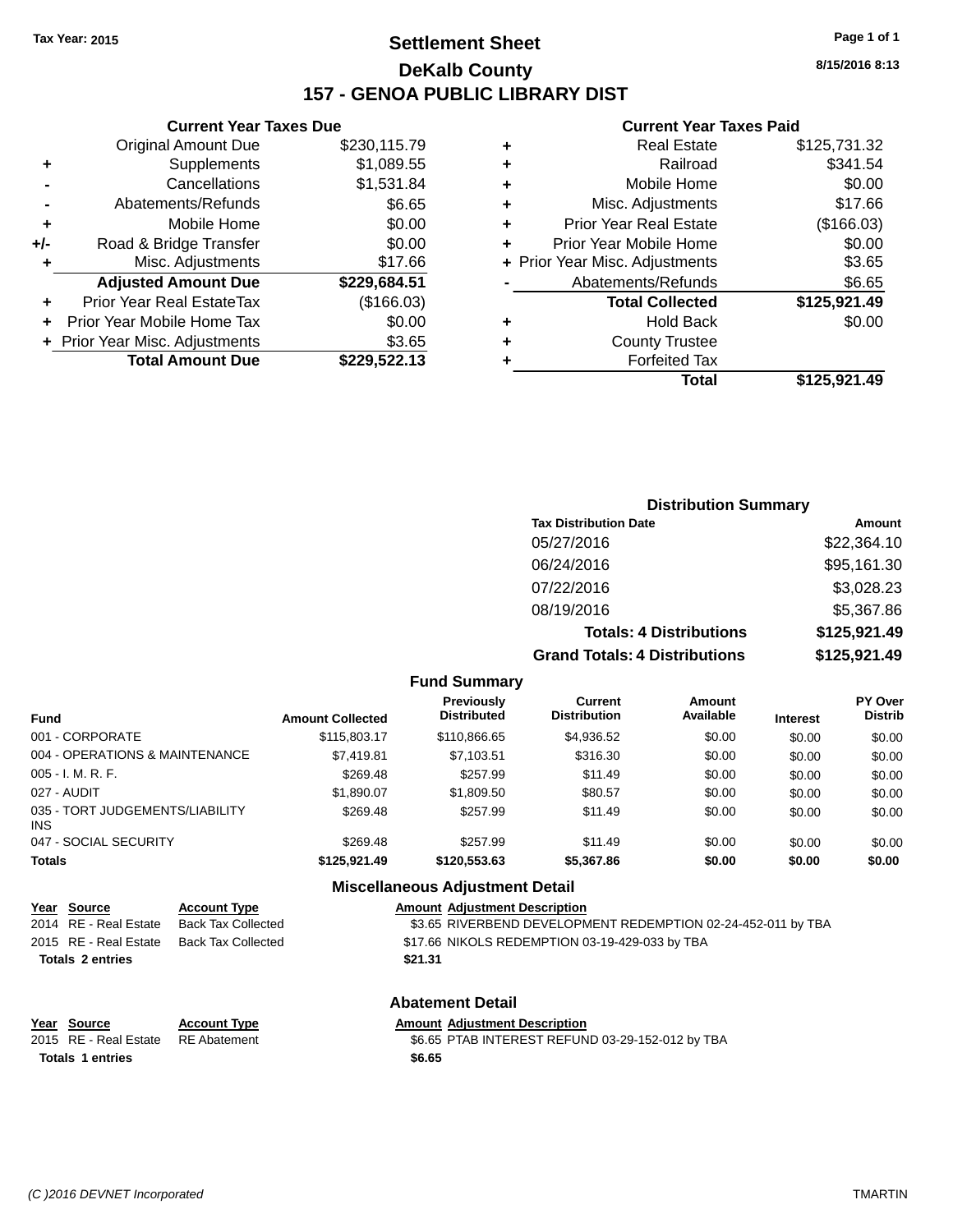# **Settlement Sheet Tax Year: 2015 Page 1 of 1 DeKalb County 158 - DEKALB TIF1**

**8/15/2016 8:13**

| Current Year Taxes Due |  |  |
|------------------------|--|--|

| $+/-$ | Road & Bridge Transfer           | \$0.00         |
|-------|----------------------------------|----------------|
|       |                                  |                |
| ٠     | Misc. Adjustments                | \$0.00         |
|       | <b>Adjusted Amount Due</b>       | \$4,325,374.00 |
|       | <b>Prior Year Real EstateTax</b> | \$0.00         |
| ÷     |                                  |                |
| ÷     | Prior Year Mobile Home Tax       | \$0.00         |
|       | + Prior Year Misc. Adjustments   | \$0.00         |
|       | <b>Total Amount Due</b>          | \$4,325,374.00 |

|   | <b>Current Year Taxes Paid</b> |                |
|---|--------------------------------|----------------|
|   | <b>Real Estate</b>             | \$2,402,965.78 |
|   | Railroad                       | \$0.00         |
| ٠ | Mobile Home                    | \$0.00         |
| ٠ | Misc. Adjustments              | \$0.00         |
| ٠ | <b>Prior Year Real Estate</b>  | \$0.00         |
| ٠ | Prior Year Mobile Home         | \$0.00         |
|   | + Prior Year Misc. Adjustments | \$0.00         |
|   | Abatements/Refunds             | \$0.00         |
|   | <b>Total Collected</b>         | \$2,402,965.78 |
|   | <b>Hold Back</b>               | \$0.00         |
|   | <b>County Trustee</b>          |                |
|   | <b>Forfeited Tax</b>           |                |
|   | Total                          | \$2.402.965.78 |
|   |                                |                |

|                 |                         |                                         | <b>Distribution Summary</b>           |                                |                 |                           |
|-----------------|-------------------------|-----------------------------------------|---------------------------------------|--------------------------------|-----------------|---------------------------|
|                 |                         |                                         | <b>Tax Distribution Date</b>          |                                |                 | Amount                    |
|                 |                         |                                         | 05/27/2016                            |                                |                 | \$373,314.39              |
|                 |                         |                                         | 06/24/2016                            |                                |                 | \$1,908,812.01            |
|                 |                         |                                         | 07/22/2016                            |                                |                 | \$29,941.26               |
|                 |                         |                                         | 08/19/2016                            |                                |                 | \$90,898.12               |
|                 |                         |                                         |                                       | <b>Totals: 4 Distributions</b> |                 | \$2,402,965.78            |
|                 |                         |                                         | <b>Grand Totals: 4 Distributions</b>  |                                |                 | \$2,402,965.78            |
|                 |                         | <b>Fund Summary</b>                     |                                       |                                |                 |                           |
| <b>Fund</b>     | <b>Amount Collected</b> | <b>Previously</b><br><b>Distributed</b> | <b>Current</b><br><b>Distribution</b> | Amount<br>Available            | <b>Interest</b> | PY Over<br><b>Distrib</b> |
| 001 - CORPORATE | \$2,402,965.78          | \$2,312,067.66                          | \$90,898.12                           | \$0.00                         | \$0.00          | \$0.00                    |
| Totals          | \$2,402,965.78          | \$2,312,067.66                          | \$90,898.12                           | \$0.00                         | \$0.00          | \$0.00                    |
|                 |                         | <b>Miscellaneous Adjustment Detail</b>  |                                       |                                |                 |                           |

| Year Source      | <b>Account Type</b>                      |        | <b>Amount Adiustment Description</b>           |
|------------------|------------------------------------------|--------|------------------------------------------------|
|                  | 2014 RE - Real Estate Back Tax Collected |        | \$0.00 IGNELZI REDEMPTION 08-23-156-014 by TBA |
| Totals 1 entries |                                          | \$0.00 |                                                |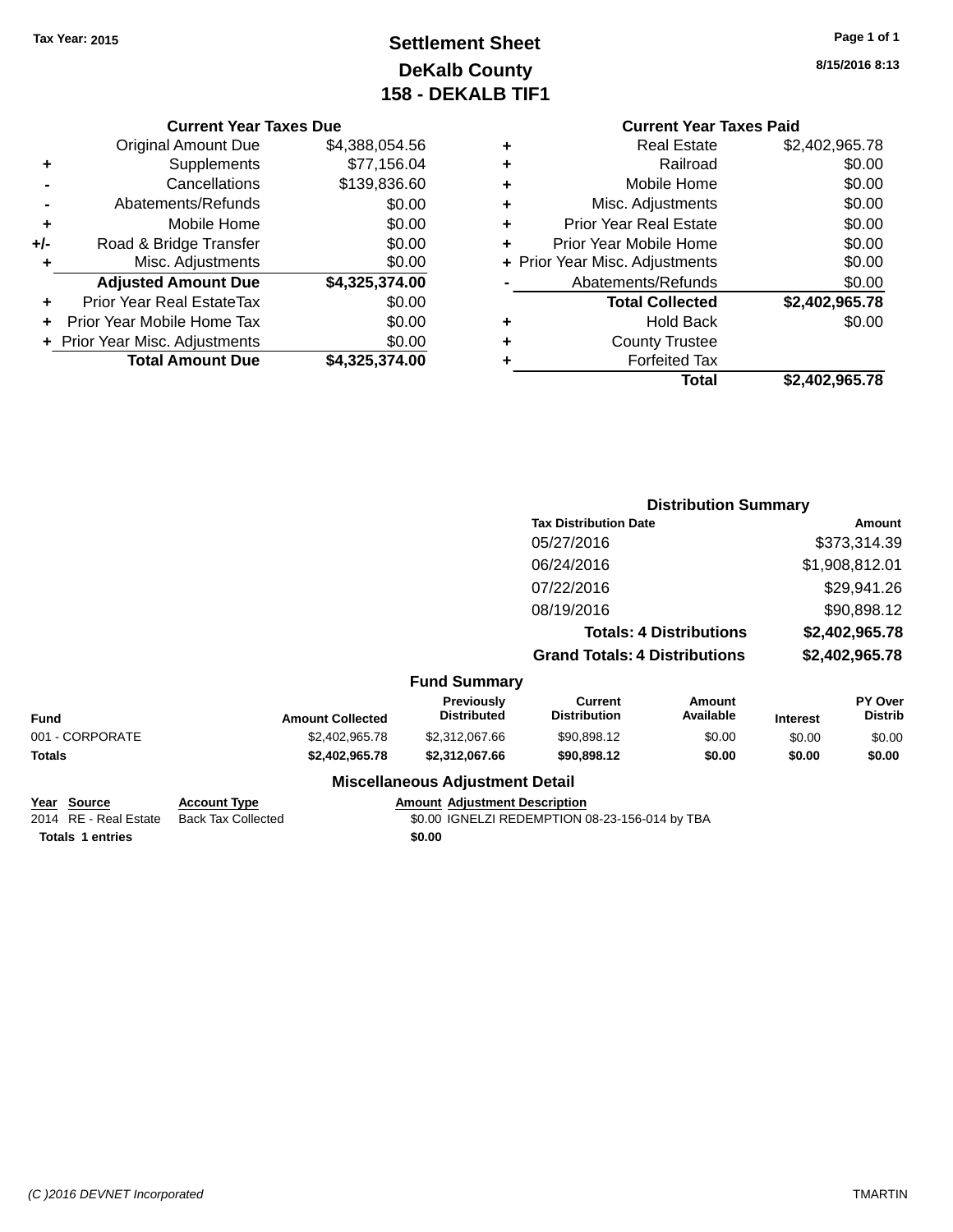# **Settlement Sheet Tax Year: 2015 Page 1 of 1 DeKalb County 159 - DEKALB TIF2**

**8/15/2016 8:13**

**Distribution Summary**

**Total Collected \$600,903.25**

**Total \$600,903.25**

**+** Hold Back \$0.00

| 54.28         |   | <b>Current Year Taxes Paid</b> |              |
|---------------|---|--------------------------------|--------------|
|               | ٠ | <b>Real Estate</b>             | \$604,235.03 |
| 32.84         | ٠ | Railroad                       | \$0.00       |
| 17.38         | ÷ | Mobile Home                    | \$0.00       |
| 0.005         | ÷ | Misc. Adjustments              | \$0.00       |
| 0.005         | ٠ | <b>Prior Year Real Estate</b>  | (\$3,331.78) |
| 0.005         | ÷ | Prior Year Mobile Home         | \$0.00       |
| 0.00          |   | + Prior Year Misc. Adjustments | \$0.00       |
| $\sqrt{9.74}$ |   | Abatements/Refunds             | \$0.00       |

**+** County Trustee **+** Forfeited Tax

|                | <b>Current Year Taxes Due</b> |                |
|----------------|-------------------------------|----------------|
|                | <b>Original Amount Due</b>    | \$1,187,454.28 |
| ٠              | <b>Supplements</b>            | \$7,232.84     |
| $\blacksquare$ | Cancellations                 | \$8,507.38     |
|                | Abatements/Refunds            | \$0.00         |

| ٠   | Mobile Home                    | \$0.00         |
|-----|--------------------------------|----------------|
| +/- | Road & Bridge Transfer         | \$0.00         |
| ÷   | Misc. Adjustments              | \$0.00         |
|     | <b>Adjusted Amount Due</b>     | \$1,186,179.74 |
| ÷   | Prior Year Real EstateTax      | (\$3,331.78)   |
|     | Prior Year Mobile Home Tax     | \$0.00         |
|     | + Prior Year Misc. Adjustments | \$0.00         |
|     | <b>Total Amount Due</b>        | \$1,182,847.96 |

|                 |                         |                                  | <b>Tax Distribution Date</b>          |                                |                 | Amount                    |
|-----------------|-------------------------|----------------------------------|---------------------------------------|--------------------------------|-----------------|---------------------------|
|                 |                         |                                  | 05/27/2016                            |                                |                 | \$59,400.90               |
|                 |                         |                                  | 06/24/2016                            |                                |                 | \$523,544.44              |
|                 |                         |                                  | 07/22/2016                            |                                |                 | \$7,731.45                |
|                 |                         |                                  | 08/19/2016                            |                                |                 | \$10,226.46               |
|                 |                         |                                  |                                       | <b>Totals: 4 Distributions</b> |                 | \$600,903.25              |
|                 |                         |                                  | <b>Grand Totals: 4 Distributions</b>  |                                |                 | \$600,903.25              |
|                 |                         | <b>Fund Summary</b>              |                                       |                                |                 |                           |
| <b>Fund</b>     | <b>Amount Collected</b> | Previously<br><b>Distributed</b> | <b>Current</b><br><b>Distribution</b> | <b>Amount</b><br>Available     | <b>Interest</b> | PY Over<br><b>Distrib</b> |
| 001 - CORPORATE | \$600,903.25            | \$590,676.79                     | \$10,226.46                           | \$0.00                         | \$0.00          | \$0.00                    |
| <b>Totals</b>   | \$600,903,25            | \$590,676.79                     | \$10.226.46                           | \$0.00                         | \$0.00          | \$0.00                    |

|                         |                      | <b>Miscellaneous Adjustment Detail</b>       |
|-------------------------|----------------------|----------------------------------------------|
| Year Source             | <b>Account Type</b>  | <b>Amount Adjustment Description</b>         |
| 2015 RE - Real Estate   | Paymt In Lieu of Tax | \$0.00 HOUSING AUTHORITY DEKALB UNITS by TBA |
| <b>Totals 1 entries</b> |                      | \$0.00                                       |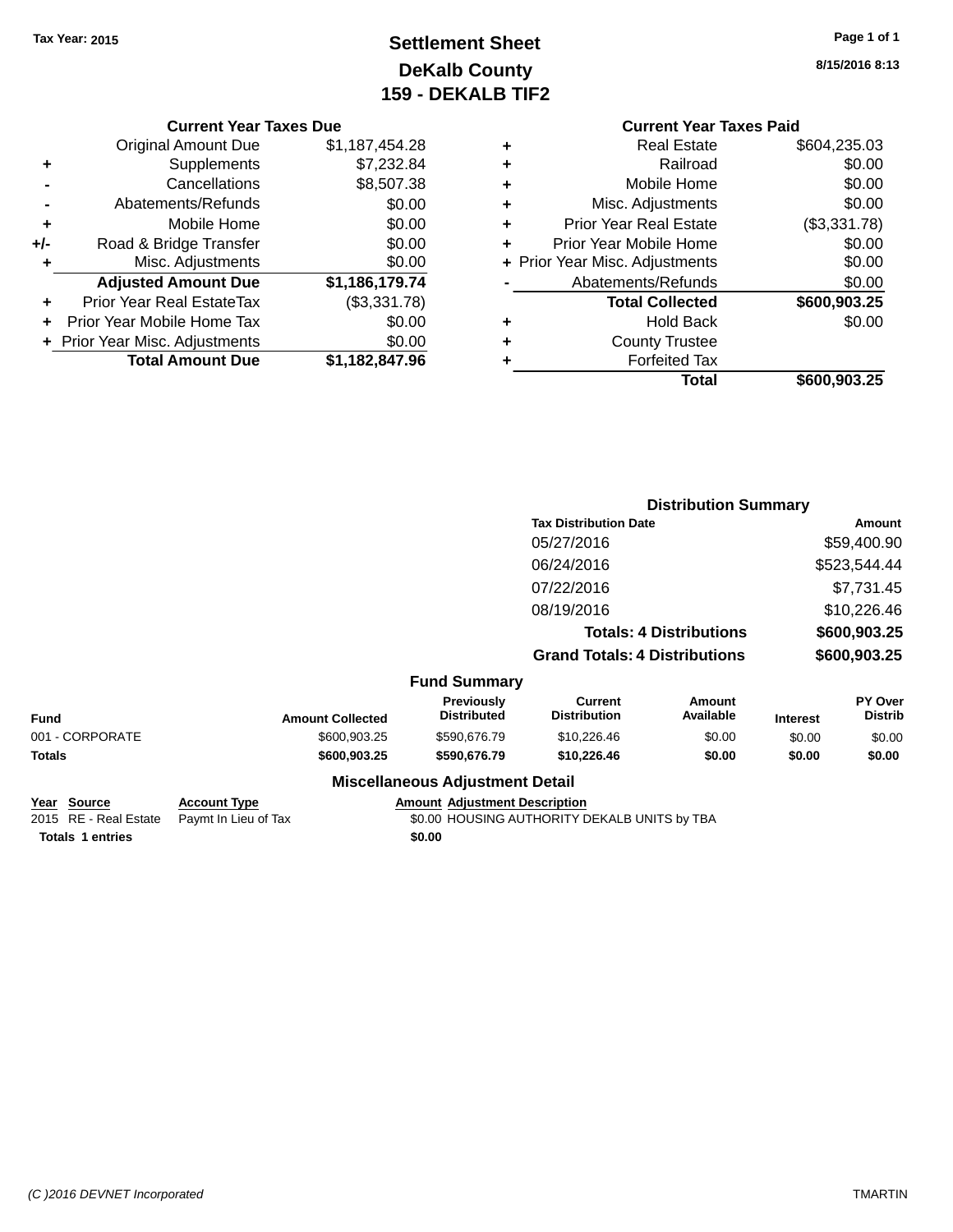# **Settlement Sheet Tax Year: 2015 Page 1 of 1 DeKalb County 160 - DEKALB TIF1 AMENDED**

**8/15/2016 8:13**

### **Current Year Taxes Paid**

|   | Total                          | \$1,261,993.16 |
|---|--------------------------------|----------------|
|   | <b>Forfeited Tax</b>           |                |
|   | <b>County Trustee</b>          |                |
|   | <b>Hold Back</b>               | \$0.00         |
|   | <b>Total Collected</b>         | \$1,261,993.16 |
|   | Abatements/Refunds             | \$0.00         |
|   | + Prior Year Misc. Adjustments | \$0.00         |
|   | Prior Year Mobile Home         | \$0.00         |
| ٠ | <b>Prior Year Real Estate</b>  | (\$782.90)     |
| ٠ | Misc. Adjustments              | \$0.00         |
|   | Mobile Home                    | \$0.00         |
|   | Railroad                       | \$0.00         |
| ٠ | <b>Real Estate</b>             | \$1,262,776.06 |

|     | <b>Current Year Taxes Due</b>    |                |
|-----|----------------------------------|----------------|
|     | <b>Original Amount Due</b>       | \$2,129,639.90 |
| ٠   | Supplements                      | \$8,729.94     |
|     | Cancellations                    | \$11,272.26    |
|     | Abatements/Refunds               | \$0.00         |
| ٠   | Mobile Home                      | \$0.00         |
| +/- | Road & Bridge Transfer           | \$0.00         |
| ٠   | Misc. Adjustments                | \$0.00         |
|     | <b>Adjusted Amount Due</b>       | \$2,127,097.58 |
| ÷   | <b>Prior Year Real EstateTax</b> | (\$782.90)     |
|     | Prior Year Mobile Home Tax       | \$0.00         |
|     | + Prior Year Misc. Adjustments   | \$0.00         |
|     | <b>Total Amount Due</b>          | \$2,126,314.68 |
|     |                                  |                |

|                     | <b>Distribution Summary</b>          |                |
|---------------------|--------------------------------------|----------------|
|                     | <b>Tax Distribution Date</b>         | Amount         |
|                     | 05/27/2016                           | \$471,015.44   |
|                     | 06/24/2016                           | \$753,537.15   |
|                     | 07/22/2016                           | \$4,799.16     |
|                     | 08/19/2016                           | \$32,641.41    |
|                     | <b>Totals: 4 Distributions</b>       | \$1,261,993.16 |
|                     | <b>Grand Totals: 4 Distributions</b> | \$1,261,993.16 |
| <b>Fund Summary</b> |                                      |                |

| <b>Fund</b>     | <b>Amount Collected</b> | <b>Previously</b><br><b>Distributed</b> | Current<br><b>Distribution</b> | Amount<br>Available | <b>Interest</b> | <b>PY Over</b><br><b>Distrib</b> |
|-----------------|-------------------------|-----------------------------------------|--------------------------------|---------------------|-----------------|----------------------------------|
| 001 - CORPORATE | \$1.261.993.16          | \$1.229.351.75                          | \$32.641.41                    | \$0.00              | \$0.00          | \$0.00                           |
| <b>Totals</b>   | \$1.261.993.16          | \$1.229.351.75                          | \$32.641.41                    | \$0.00              | \$0.00          | \$0.00                           |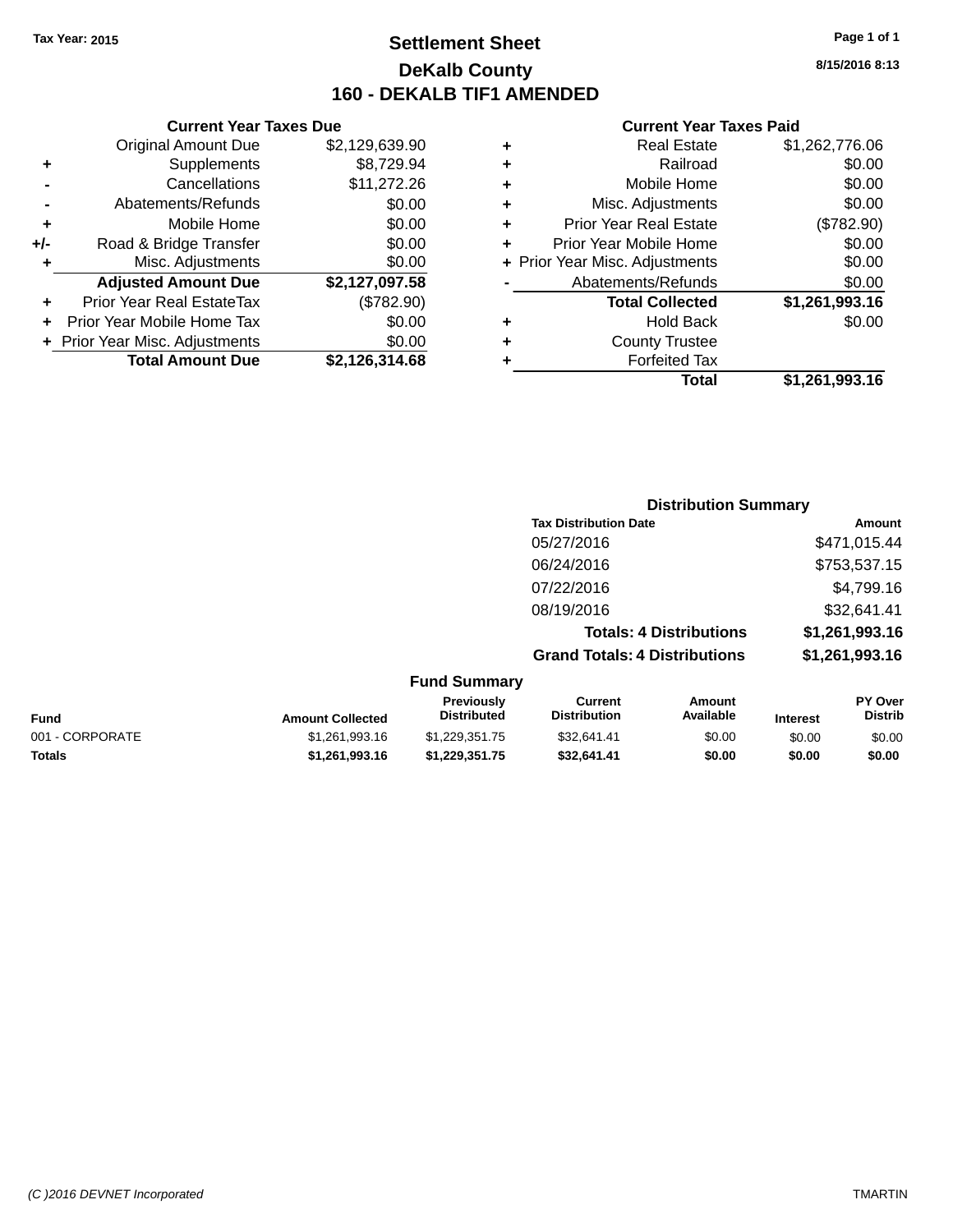# **Settlement Sheet Tax Year: 2015 Page 1 of 1 DeKalb County 163 - MALTA TIF**

**8/15/2016 8:13**

|   |                                | <b>Current Year Taxes Paid</b> |  |  |  |
|---|--------------------------------|--------------------------------|--|--|--|
| ٠ | <b>Real Estate</b>             | \$192,655.46                   |  |  |  |
| ٠ | Railroad                       | \$0.00                         |  |  |  |
| ٠ | Mobile Home                    | \$0.00                         |  |  |  |
| ٠ | Misc. Adjustments              | \$0.00                         |  |  |  |
| ٠ | <b>Prior Year Real Estate</b>  | \$0.00                         |  |  |  |
| ٠ | Prior Year Mobile Home         | \$0.00                         |  |  |  |
|   | + Prior Year Misc. Adjustments | \$0.00                         |  |  |  |
|   | Abatements/Refunds             | \$0.00                         |  |  |  |
|   | <b>Total Collected</b>         | \$192,655.46                   |  |  |  |
| ٠ | <b>Hold Back</b>               | \$0.00                         |  |  |  |
| ٠ | <b>County Trustee</b>          |                                |  |  |  |
| ٠ | <b>Forfeited Tax</b>           |                                |  |  |  |
|   | Total                          | \$192,655.46                   |  |  |  |
|   |                                |                                |  |  |  |

**Distribution Summary**

|     | <b>Current Year Taxes Due</b>  |              |
|-----|--------------------------------|--------------|
|     | Original Amount Due            | \$391,463.08 |
| ٠   | Supplements                    | \$0.00       |
|     | Cancellations                  | \$0.00       |
|     | Abatements/Refunds             | \$0.00       |
| ٠   | Mobile Home                    | \$0.00       |
| +/- | Road & Bridge Transfer         | \$0.00       |
| ٠   | Misc. Adjustments              | \$0.00       |
|     | <b>Adjusted Amount Due</b>     | \$391,463.08 |
|     | Prior Year Real EstateTax      | \$0.00       |
|     | Prior Year Mobile Home Tax     | \$0.00       |
|     | + Prior Year Misc. Adjustments | \$0.00       |
|     | <b>Total Amount Due</b>        | \$391,463.08 |

|                         |                                         |                                |                            |                                                                                                        | Amount                           |
|-------------------------|-----------------------------------------|--------------------------------|----------------------------|--------------------------------------------------------------------------------------------------------|----------------------------------|
|                         |                                         | 05/27/2016                     |                            |                                                                                                        | \$31,069.32                      |
|                         |                                         | 06/24/2016                     |                            |                                                                                                        | \$161,586.14                     |
|                         |                                         |                                |                            |                                                                                                        | \$192,655.46                     |
|                         |                                         |                                |                            |                                                                                                        | \$192,655.46                     |
|                         |                                         |                                |                            |                                                                                                        |                                  |
| <b>Amount Collected</b> | <b>Previously</b><br><b>Distributed</b> | Current<br><b>Distribution</b> | <b>Amount</b><br>Available | <b>Interest</b>                                                                                        | <b>PY Over</b><br><b>Distrib</b> |
| \$192,655.46            | \$192,655.46                            | \$0.00                         | \$0.00                     | \$0.00                                                                                                 | \$0.00                           |
| \$192,655.46            | \$192,655.46                            | \$0.00                         | \$0.00                     | \$0.00                                                                                                 | \$0.00                           |
|                         |                                         |                                | <b>Fund Summary</b>        | <b>Tax Distribution Date</b><br><b>Totals: 2 Distributions</b><br><b>Grand Totals: 2 Distributions</b> |                                  |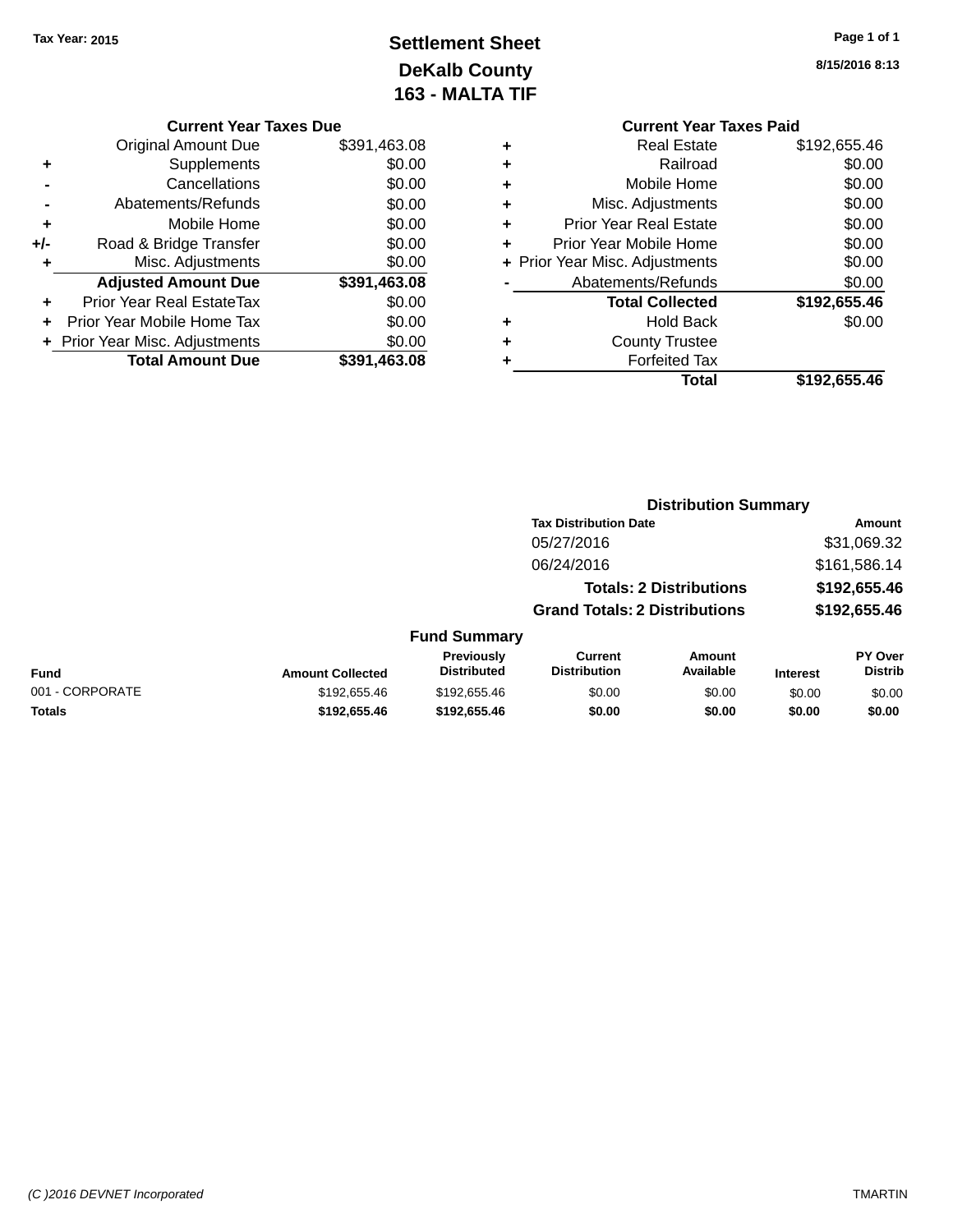# **Settlement Sheet Tax Year: 2015 Page 1 of 1 DeKalb County 164 - DEKALB TIF5**

**8/15/2016 8:13**

|       | <b>Current Year Taxes Due</b>  |            |
|-------|--------------------------------|------------|
|       | <b>Original Amount Due</b>     | \$1,329.60 |
| ٠     | Supplements                    | \$0.00     |
|       | Cancellations                  | \$0.00     |
|       | Abatements/Refunds             | \$0.00     |
| ٠     | Mobile Home                    | \$0.00     |
| $+/-$ | Road & Bridge Transfer         | \$0.00     |
|       | Misc. Adjustments              | \$0.00     |
|       | <b>Adjusted Amount Due</b>     | \$1,329.60 |
| ٠     | Prior Year Real EstateTax      | \$0.00     |
|       | Prior Year Mobile Home Tax     | \$0.00     |
|       | + Prior Year Misc. Adjustments | \$0.00     |
|       | <b>Total Amount Due</b>        | \$1.329.60 |

|   | <b>Current Year Taxes Paid</b> |          |
|---|--------------------------------|----------|
| ٠ | <b>Real Estate</b>             | \$664.80 |
| ٠ | Railroad                       | \$0.00   |
|   | Mobile Home                    | \$0.00   |
| ٠ | Misc. Adjustments              | \$0.00   |
| ٠ | <b>Prior Year Real Estate</b>  | \$0.00   |
| ٠ | Prior Year Mobile Home         | \$0.00   |
|   | + Prior Year Misc. Adjustments | \$0.00   |
|   | Abatements/Refunds             | \$0.00   |
|   | <b>Total Collected</b>         | \$664.80 |
| ٠ | <b>Hold Back</b>               | \$0.00   |
| ٠ | <b>County Trustee</b>          |          |
|   | <b>Forfeited Tax</b>           |          |
|   | Total                          | \$664.80 |
|   |                                |          |

|                                      |                                                                              |                                  | <b>Distribution Summary</b>           |                            |                 |                                  |
|--------------------------------------|------------------------------------------------------------------------------|----------------------------------|---------------------------------------|----------------------------|-----------------|----------------------------------|
|                                      | <b>Tax Distribution Date</b><br>06/24/2016<br><b>Totals: 1 Distributions</b> |                                  |                                       | Amount                     |                 |                                  |
|                                      |                                                                              |                                  |                                       | \$664.80<br>\$664.80       |                 |                                  |
|                                      |                                                                              |                                  |                                       |                            |                 |                                  |
| <b>Grand Totals: 1 Distributions</b> |                                                                              |                                  | \$664.80                              |                            |                 |                                  |
|                                      |                                                                              | <b>Fund Summary</b>              |                                       |                            |                 |                                  |
| <b>Fund</b>                          | <b>Amount Collected</b>                                                      | Previously<br><b>Distributed</b> | <b>Current</b><br><b>Distribution</b> | <b>Amount</b><br>Available | <b>Interest</b> | <b>PY Over</b><br><b>Distrib</b> |
| 001 - CORPORATE                      | \$664.80                                                                     | \$664.80                         | \$0.00                                | \$0.00                     | \$0.00          | \$0.00                           |
| Totals                               | \$664.80                                                                     | \$664.80                         | \$0.00                                | \$0.00                     | \$0.00          | \$0.00                           |
|                                      |                                                                              |                                  |                                       |                            |                 |                                  |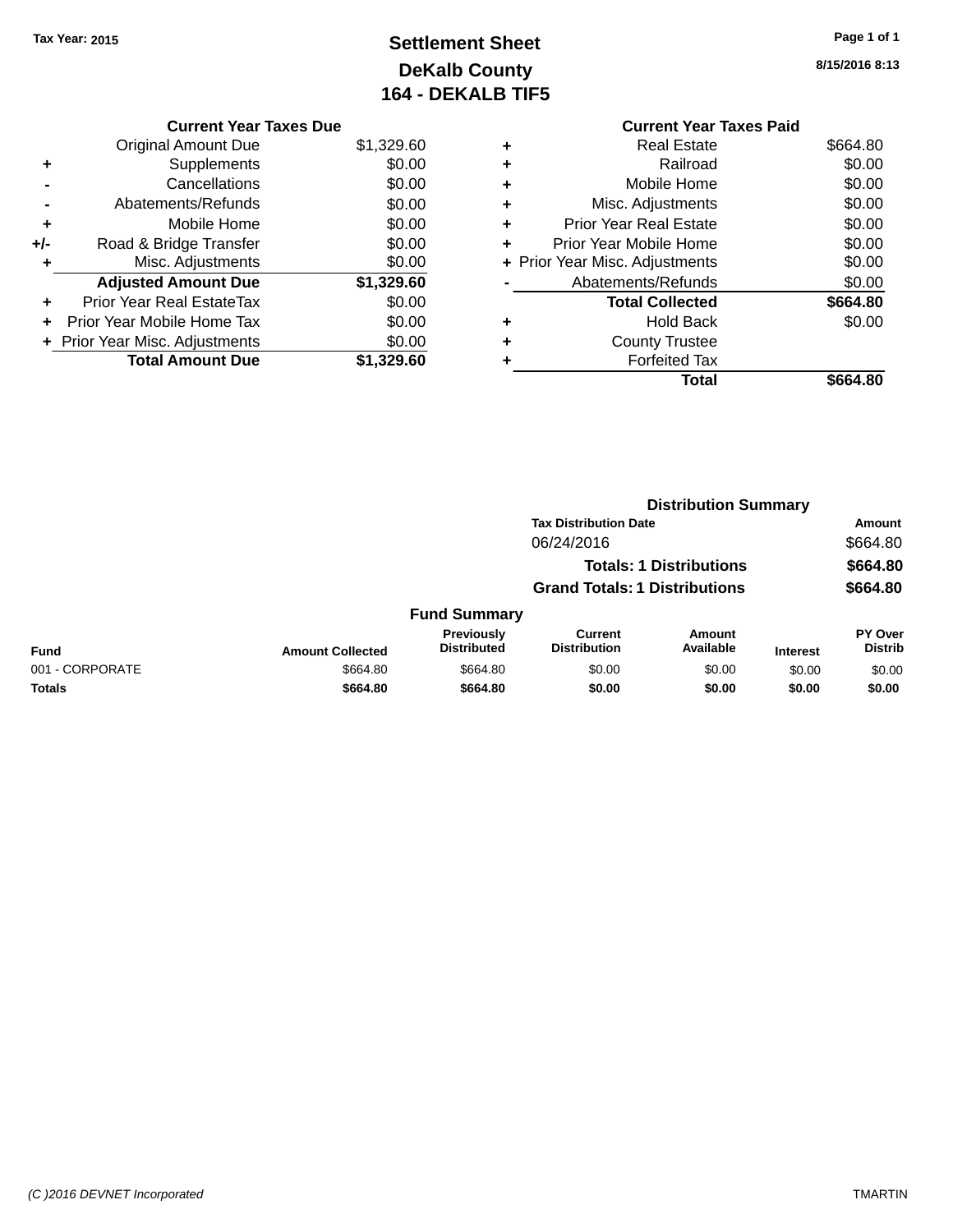### **Settlement Sheet Tax Year: 2015 Page 1 of 1 DeKalb County 170 - KIRKLAND TIF**

**8/15/2016 8:13**

|     | + Prior Year Misc. Adjustments<br><b>Total Amount Due</b> | \$0.00<br>\$214.754.90 |
|-----|-----------------------------------------------------------|------------------------|
|     |                                                           |                        |
|     | Prior Year Mobile Home Tax                                | \$0.00                 |
|     | <b>Prior Year Real EstateTax</b>                          | \$0.00                 |
|     | <b>Adjusted Amount Due</b>                                | \$214,754.90           |
| ٠   | Misc. Adjustments                                         | \$0.00                 |
| +/- | Road & Bridge Transfer                                    | \$0.00                 |
| ٠   | Mobile Home                                               | \$0.00                 |
|     | Abatements/Refunds                                        | \$0.00                 |
|     | Cancellations                                             | \$4,390.60             |
| ٠   | Supplements                                               | \$3,231.14             |
|     | <b>Original Amount Due</b>                                | \$215,914.36           |

| ٠ | <b>Real Estate</b>             | \$109,096.57 |
|---|--------------------------------|--------------|
| ٠ | Railroad                       | \$0.00       |
| ٠ | Mobile Home                    | \$0.00       |
| ٠ | Misc. Adjustments              | \$0.00       |
| ٠ | <b>Prior Year Real Estate</b>  | \$0.00       |
| ٠ | Prior Year Mobile Home         | \$0.00       |
|   | + Prior Year Misc. Adjustments | \$0.00       |
|   | Abatements/Refunds             | \$0.00       |
|   | <b>Total Collected</b>         | \$109,096.57 |
| ٠ | <b>Hold Back</b>               | \$0.00       |
| ٠ | <b>County Trustee</b>          |              |
| ٠ | <b>Forfeited Tax</b>           |              |
|   | Total                          | \$109,096.57 |
|   |                                |              |

|                     | <b>Distribution Summary</b>          |              |
|---------------------|--------------------------------------|--------------|
|                     | <b>Tax Distribution Date</b>         | Amount       |
|                     | 05/27/2016                           | \$11,919.39  |
|                     | 06/24/2016                           | \$96,642.21  |
|                     | 07/22/2016                           | \$189.19     |
|                     | 08/19/2016                           | \$345.78     |
|                     | <b>Totals: 4 Distributions</b>       | \$109,096.57 |
|                     | <b>Grand Totals: 4 Distributions</b> | \$109,096.57 |
| <b>Fund Summary</b> |                                      |              |

| <b>Fund</b>     | <b>Amount Collected</b> | <b>Previously</b><br><b>Distributed</b> | Current<br><b>Distribution</b> | Amount<br>Available | <b>Interest</b> | <b>PY Over</b><br><b>Distrib</b> |
|-----------------|-------------------------|-----------------------------------------|--------------------------------|---------------------|-----------------|----------------------------------|
| 001 - CORPORATE | \$109.096.57            | \$108,750.79                            | \$345.78                       | \$0.00              | \$0.00          | \$0.00                           |
| <b>Totals</b>   | \$109.096.57            | \$108.750.79                            | \$345.78                       | \$0.00              | \$0.00          | \$0.00                           |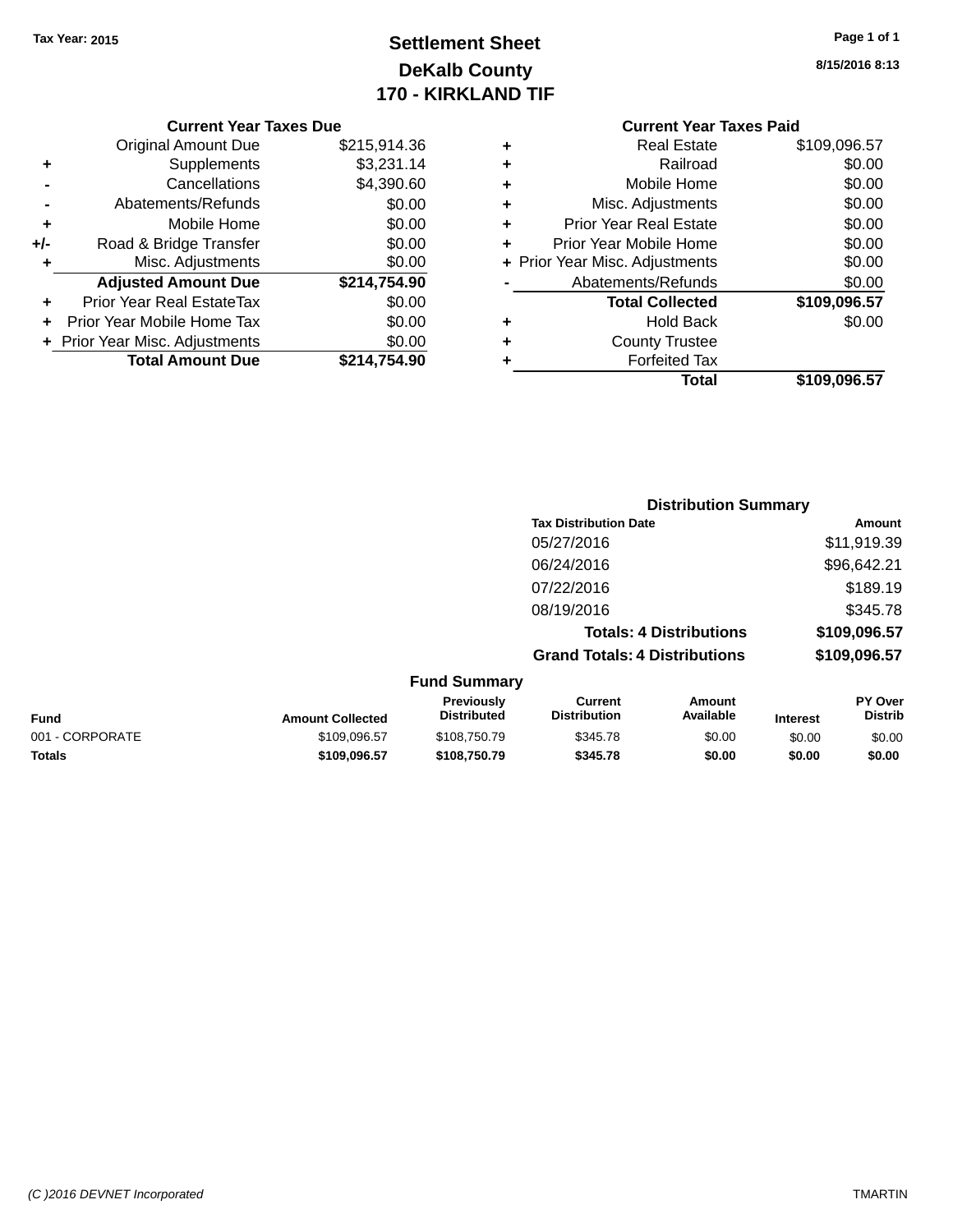### **Settlement Sheet Tax Year: 2015 Page 1 of 1 DeKalb County 171 - WATERMAN TIF**

**8/15/2016 8:13**

|     | <b>Current Year Taxes Due</b>  |             |
|-----|--------------------------------|-------------|
|     | <b>Original Amount Due</b>     | \$11,083.66 |
|     | Supplements                    | \$0.00      |
|     | Cancellations                  | \$0.00      |
|     | Abatements/Refunds             | \$0.00      |
| ٠   | Mobile Home                    | \$0.00      |
| +/- | Road & Bridge Transfer         | \$0.00      |
|     | Misc. Adjustments              | \$0.00      |
|     | <b>Adjusted Amount Due</b>     | \$11,083.66 |
| ٠   | Prior Year Real EstateTax      | \$0.00      |
| ٠   | Prior Year Mobile Home Tax     | \$0.00      |
|     | + Prior Year Misc. Adjustments | \$0.00      |
|     | <b>Total Amount Due</b>        | \$11.083.66 |

| ٠ | <b>Real Estate</b>             | \$9,843.88 |
|---|--------------------------------|------------|
| ÷ | Railroad                       | \$0.00     |
| ٠ | Mobile Home                    | \$0.00     |
| ٠ | Misc. Adjustments              | \$0.00     |
| ٠ | <b>Prior Year Real Estate</b>  | \$0.00     |
| ٠ | Prior Year Mobile Home         | \$0.00     |
|   | + Prior Year Misc. Adjustments | \$0.00     |
|   | Abatements/Refunds             | \$0.00     |
|   | <b>Total Collected</b>         | \$9,843.88 |
| ٠ | <b>Hold Back</b>               | \$0.00     |
| ٠ | <b>County Trustee</b>          |            |
| ٠ | <b>Forfeited Tax</b>           |            |
|   | Total                          | \$9,843.88 |
|   |                                |            |

|                 | <b>Distribution Summary</b> |                                         |                                       |                                |                 |                           |
|-----------------|-----------------------------|-----------------------------------------|---------------------------------------|--------------------------------|-----------------|---------------------------|
|                 |                             |                                         | <b>Tax Distribution Date</b>          |                                |                 | Amount                    |
|                 |                             |                                         | 06/24/2016                            |                                |                 | \$9,843.88                |
|                 |                             |                                         |                                       | <b>Totals: 1 Distributions</b> |                 | \$9,843.88                |
|                 |                             |                                         | <b>Grand Totals: 1 Distributions</b>  |                                |                 | \$9,843.88                |
|                 |                             | <b>Fund Summary</b>                     |                                       |                                |                 |                           |
| <b>Fund</b>     | <b>Amount Collected</b>     | <b>Previously</b><br><b>Distributed</b> | <b>Current</b><br><b>Distribution</b> | Amount<br>Available            | <b>Interest</b> | PY Over<br><b>Distrib</b> |
| 001 - CORPORATE | \$9,843.88                  | \$9,843.88                              | \$0.00                                | \$0.00                         | \$0.00          | \$0.00                    |
| Totals          | \$9,843.88                  | \$9,843.88                              | \$0.00                                | \$0.00                         | \$0.00          | \$0.00                    |
|                 |                             |                                         |                                       |                                |                 |                           |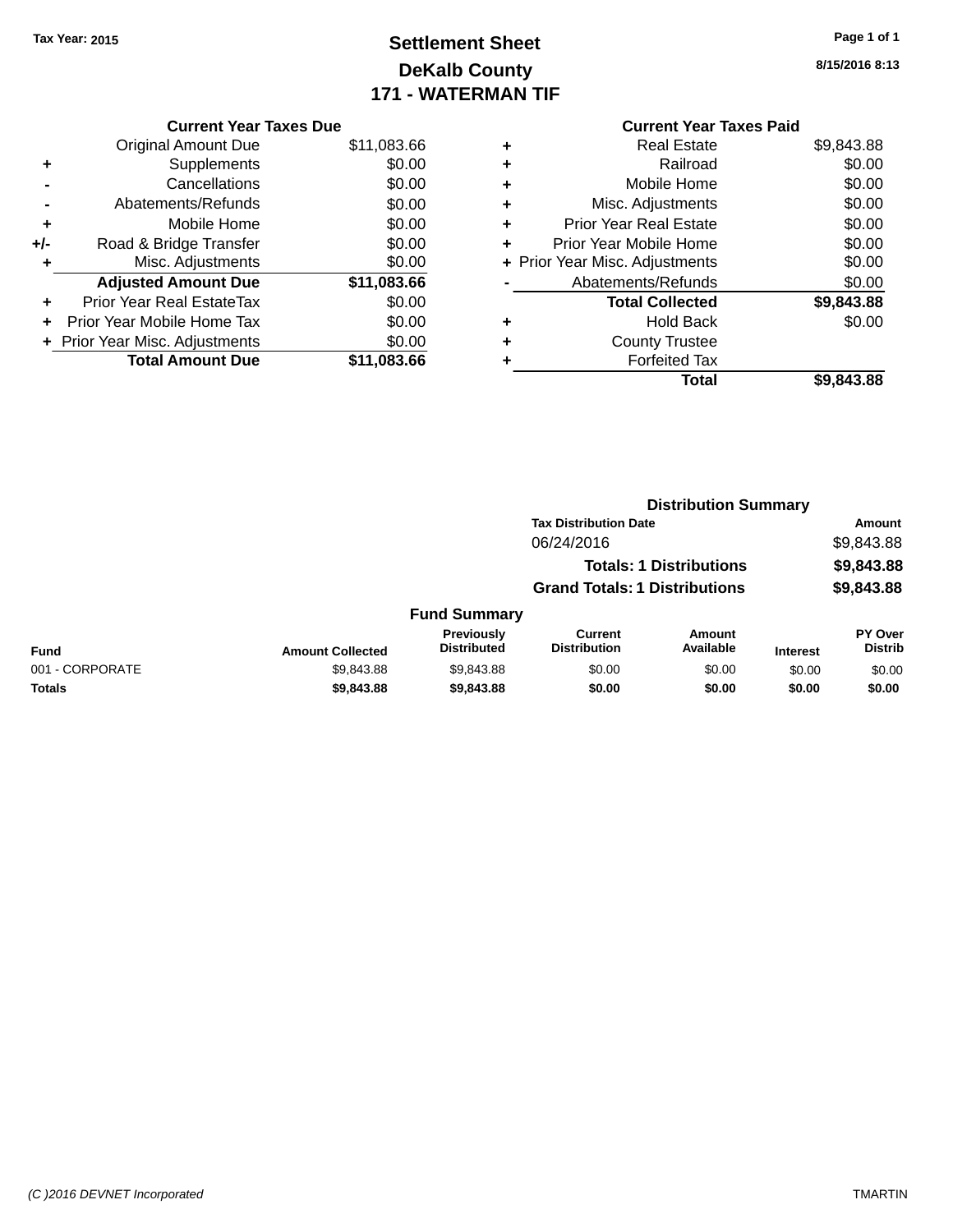### **Settlement Sheet Tax Year: 2015 Page 1 of 1 DeKalb County 172 - MAPLE PARK TIF**

**8/15/2016 8:13**

#### **Current Year Taxes Paid +** Real Estate \$4,245.62 **+** Railroad \$0.00 **+** Mobile Home \$0.00 **+** Misc. Adjustments \$0.00 **+** Prior Year Real Estate \$0.00 **+** Prior Year Mobile Home \$0.00 **+ Prior Year Misc. Adjustments**  $$0.00$ **-** Abatements/Refunds \$0.00 **Total Collected \$4,245.62 +** Hold Back \$0.00 **+** County Trustee **+** Forfeited Tax **Total \$4,245.62**

**Distribution Summary**

|     | <b>Current Year Taxes Due</b>  |            |
|-----|--------------------------------|------------|
|     | <b>Original Amount Due</b>     | \$6,492.00 |
| ٠   | Supplements                    | \$0.00     |
|     | Cancellations                  | \$0.00     |
|     | Abatements/Refunds             | \$0.00     |
| ٠   | Mobile Home                    | \$0.00     |
| +/- | Road & Bridge Transfer         | \$0.00     |
| ٠   | Misc. Adjustments              | \$0.00     |
|     | <b>Adjusted Amount Due</b>     | \$6,492.00 |
|     | Prior Year Real EstateTax      | \$0.00     |
|     | Prior Year Mobile Home Tax     | \$0.00     |
|     | + Prior Year Misc. Adjustments | \$0.00     |
|     | <b>Total Amount Due</b>        | \$6,492.00 |

|                 |                         |                                  | <b>Tax Distribution Date</b>          |                                |                 | Amount                    |
|-----------------|-------------------------|----------------------------------|---------------------------------------|--------------------------------|-----------------|---------------------------|
|                 |                         |                                  | 05/27/2016                            |                                |                 | \$2,664.37                |
|                 |                         |                                  | 06/24/2016                            |                                |                 | \$743.70                  |
|                 |                         |                                  | 08/19/2016                            |                                |                 | \$837.55                  |
|                 |                         |                                  |                                       | <b>Totals: 3 Distributions</b> |                 | \$4,245.62                |
|                 |                         |                                  | <b>Grand Totals: 3 Distributions</b>  |                                |                 | \$4,245.62                |
|                 |                         | <b>Fund Summary</b>              |                                       |                                |                 |                           |
| <b>Fund</b>     | <b>Amount Collected</b> | Previously<br><b>Distributed</b> | <b>Current</b><br><b>Distribution</b> | Amount<br>Available            | <b>Interest</b> | PY Over<br><b>Distrib</b> |
| 001 - CORPORATE | \$4,245.62              | \$3,408.07                       | \$837.55                              | \$0.00                         | \$0.00          | \$0.00                    |
| <b>Totals</b>   | \$4,245.62              | \$3,408.07                       | \$837.55                              | \$0.00                         | \$0.00          | \$0.00                    |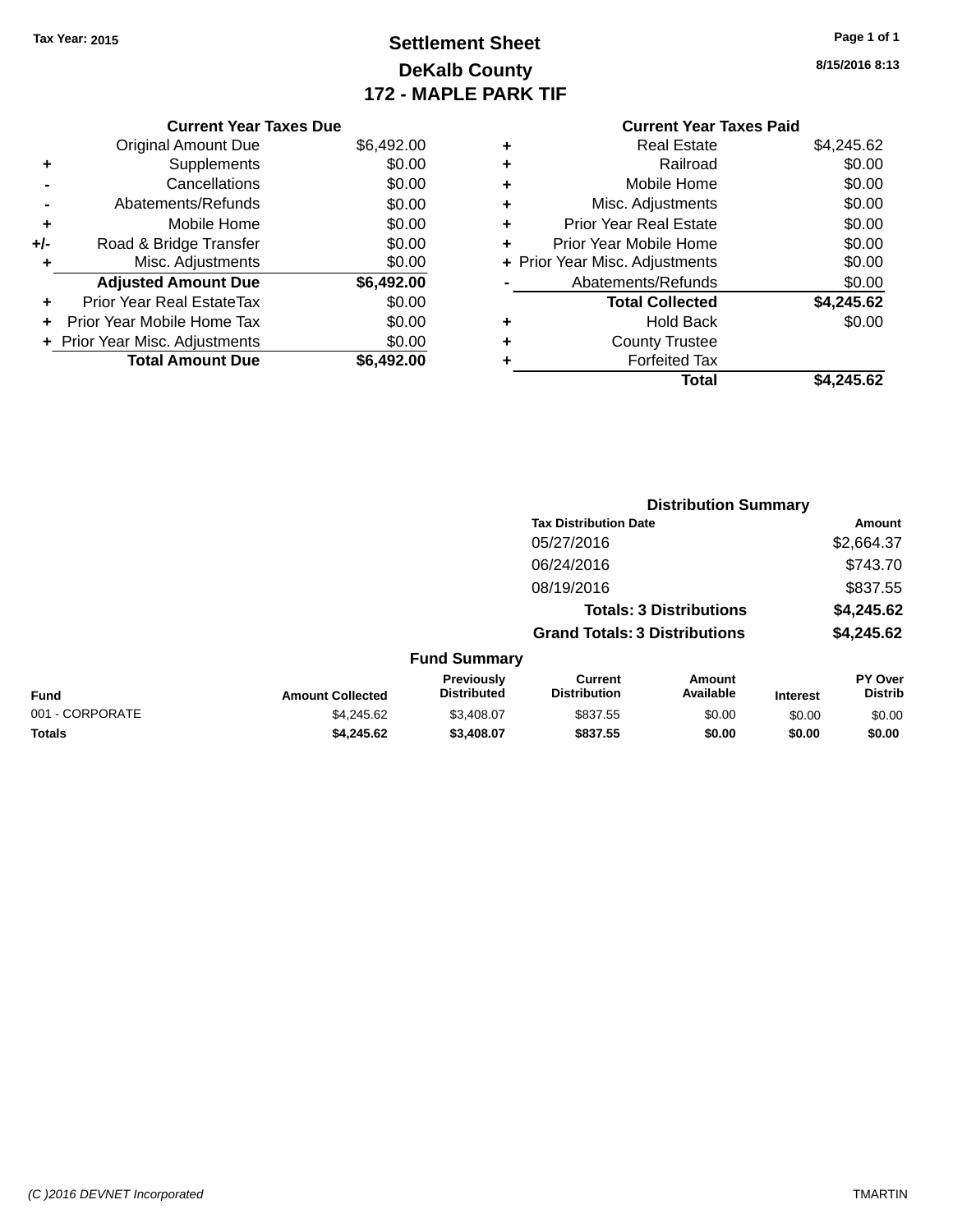### **Settlement Sheet Tax Year: 2015 Page 1 of 1 DeKalb County 180 - SYCAMORE TIF DISTRICT**

**8/15/2016 8:13**

|     | <b>Current Year Taxes Due</b>  |             |
|-----|--------------------------------|-------------|
|     | Original Amount Due            | \$81,631.16 |
| ٠   | Supplements                    | \$0.00      |
|     | Cancellations                  | \$0.00      |
|     | Abatements/Refunds             | \$0.00      |
| ٠   | Mobile Home                    | \$0.00      |
| +/- | Road & Bridge Transfer         | \$0.00      |
|     | Misc. Adjustments              | \$0.00      |
|     | <b>Adjusted Amount Due</b>     | \$81,631.16 |
|     | Prior Year Real EstateTax      | \$0.00      |
|     | Prior Year Mobile Home Tax     | \$0.00      |
|     | + Prior Year Misc. Adjustments | \$0.00      |
|     | <b>Total Amount Due</b>        | \$81,631.16 |
|     |                                |             |

| ٠ | <b>Real Estate</b>             | \$43,263.84 |
|---|--------------------------------|-------------|
| ٠ | Railroad                       | \$0.00      |
| ٠ | Mobile Home                    | \$0.00      |
| ٠ | Misc. Adjustments              | \$0.00      |
| ٠ | <b>Prior Year Real Estate</b>  | \$0.00      |
| ٠ | Prior Year Mobile Home         | \$0.00      |
|   | + Prior Year Misc. Adjustments | \$0.00      |
|   | Abatements/Refunds             | \$0.00      |
|   | <b>Total Collected</b>         | \$43,263.84 |
| ٠ | <b>Hold Back</b>               | \$0.00      |
| ٠ | <b>County Trustee</b>          |             |
| ٠ | <b>Forfeited Tax</b>           |             |
|   | Total                          | \$43,263.84 |
|   |                                |             |

|                 |                         |                                         | <b>Distribution Summary</b>           |                                |                 |                                  |
|-----------------|-------------------------|-----------------------------------------|---------------------------------------|--------------------------------|-----------------|----------------------------------|
|                 |                         |                                         | <b>Tax Distribution Date</b>          |                                |                 | <b>Amount</b>                    |
|                 |                         |                                         | 06/24/2016                            |                                |                 | \$41,011.28                      |
|                 |                         |                                         | 08/19/2016                            |                                |                 | \$2,252.56                       |
|                 |                         |                                         |                                       | <b>Totals: 2 Distributions</b> |                 | \$43,263.84                      |
|                 |                         |                                         | <b>Grand Totals: 2 Distributions</b>  |                                |                 | \$43,263.84                      |
|                 |                         | <b>Fund Summary</b>                     |                                       |                                |                 |                                  |
| <b>Fund</b>     | <b>Amount Collected</b> | <b>Previously</b><br><b>Distributed</b> | <b>Current</b><br><b>Distribution</b> | Amount<br>Available            | <b>Interest</b> | <b>PY Over</b><br><b>Distrib</b> |
| 001 - CORPORATE | \$43,263.84             | \$41,011.28                             | \$2,252.56                            | \$0.00                         | \$0.00          | \$0.00                           |
| <b>Totals</b>   | \$43,263.84             | \$41,011.28                             | \$2,252.56                            | \$0.00                         | \$0.00          | \$0.00                           |
|                 |                         |                                         |                                       |                                |                 |                                  |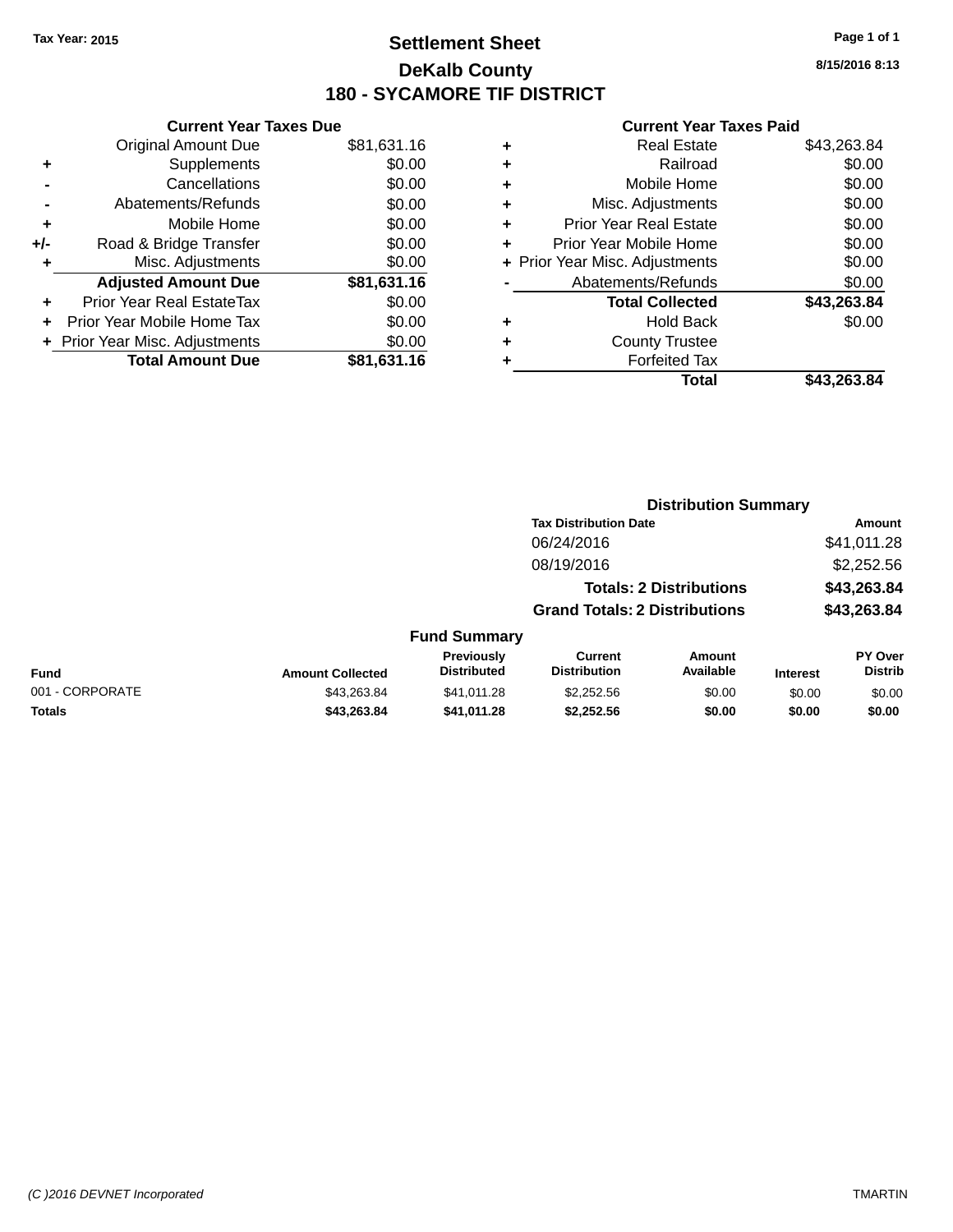### **Settlement Sheet Tax Year: 2015 Page 1 of 1 DeKalb County 190 - CORTLAND TIF**

| Page 1 of 1 |  |  |  |
|-------------|--|--|--|
|-------------|--|--|--|

**8/15/2016 8:13**

|                    |   |             | <b>Current Year Taxes Due</b>    |       |
|--------------------|---|-------------|----------------------------------|-------|
|                    | ٠ | \$42,416.88 | <b>Original Amount Due</b>       |       |
|                    | ٠ | \$0.00      | Supplements                      | ٠     |
|                    | ٠ | \$0.00      | Cancellations                    |       |
| Misc.              | ٠ | \$0.00      | Abatements/Refunds               |       |
| Prior Yea          | ٠ | \$0.00      | Mobile Home                      | ٠     |
| Prior Year         |   | \$0.00      | Road & Bridge Transfer           | $+/-$ |
| + Prior Year Misc. |   | \$0.00      | Misc. Adjustments                |       |
| Abatem             |   | \$42,416.88 | <b>Adjusted Amount Due</b>       |       |
| Toi                |   | \$0.00      | <b>Prior Year Real EstateTax</b> |       |
|                    |   | \$0.00      | Prior Year Mobile Home Tax       |       |
| Сc                 |   | \$0.00      | + Prior Year Misc. Adjustments   |       |
|                    |   | \$42,416.88 | <b>Total Amount Due</b>          |       |
|                    |   |             |                                  |       |

#### **Current Year Taxes Paid +** Real Estate \$38,234.41

|   | Total                          | \$38,234.41 |
|---|--------------------------------|-------------|
|   | <b>Forfeited Tax</b>           |             |
| ÷ | <b>County Trustee</b>          |             |
| ٠ | <b>Hold Back</b>               | \$0.00      |
|   | <b>Total Collected</b>         | \$38,234.41 |
|   | Abatements/Refunds             | \$0.00      |
|   | + Prior Year Misc. Adjustments | \$0.00      |
| ÷ | Prior Year Mobile Home         | \$0.00      |
|   | <b>Prior Year Real Estate</b>  | \$0.00      |
|   | Misc. Adjustments              | \$0.00      |
| ٠ | Mobile Home                    | \$0.00      |
| ÷ | Railroad                       | \$0.00      |
| T | noar Loiaio                    | ו ד.ד∪∟,טטש |

|                         |                                  | <b>Distribution Summary</b>           |                     |                                                                                                        |                           |
|-------------------------|----------------------------------|---------------------------------------|---------------------|--------------------------------------------------------------------------------------------------------|---------------------------|
|                         |                                  |                                       |                     |                                                                                                        | <b>Amount</b>             |
|                         |                                  | 05/27/2016                            |                     |                                                                                                        | \$31,453.52               |
|                         |                                  | 06/24/2016                            |                     |                                                                                                        | \$5,863.77                |
|                         |                                  | 08/19/2016                            |                     |                                                                                                        | \$917.12                  |
|                         |                                  |                                       |                     |                                                                                                        | \$38,234.41               |
|                         |                                  |                                       |                     |                                                                                                        | \$38,234.41               |
|                         |                                  |                                       |                     |                                                                                                        |                           |
| <b>Amount Collected</b> | Previously<br><b>Distributed</b> | <b>Current</b><br><b>Distribution</b> | Amount<br>Available | <b>Interest</b>                                                                                        | PY Over<br><b>Distrib</b> |
| \$38,234.41             | \$37,317.29                      | \$917.12                              | \$0.00              | \$0.00                                                                                                 | \$0.00                    |
| \$38.234.41             | \$37,317.29                      | \$917.12                              | \$0.00              | \$0.00                                                                                                 | \$0.00                    |
|                         |                                  | <b>Fund Summary</b>                   |                     | <b>Tax Distribution Date</b><br><b>Totals: 3 Distributions</b><br><b>Grand Totals: 3 Distributions</b> |                           |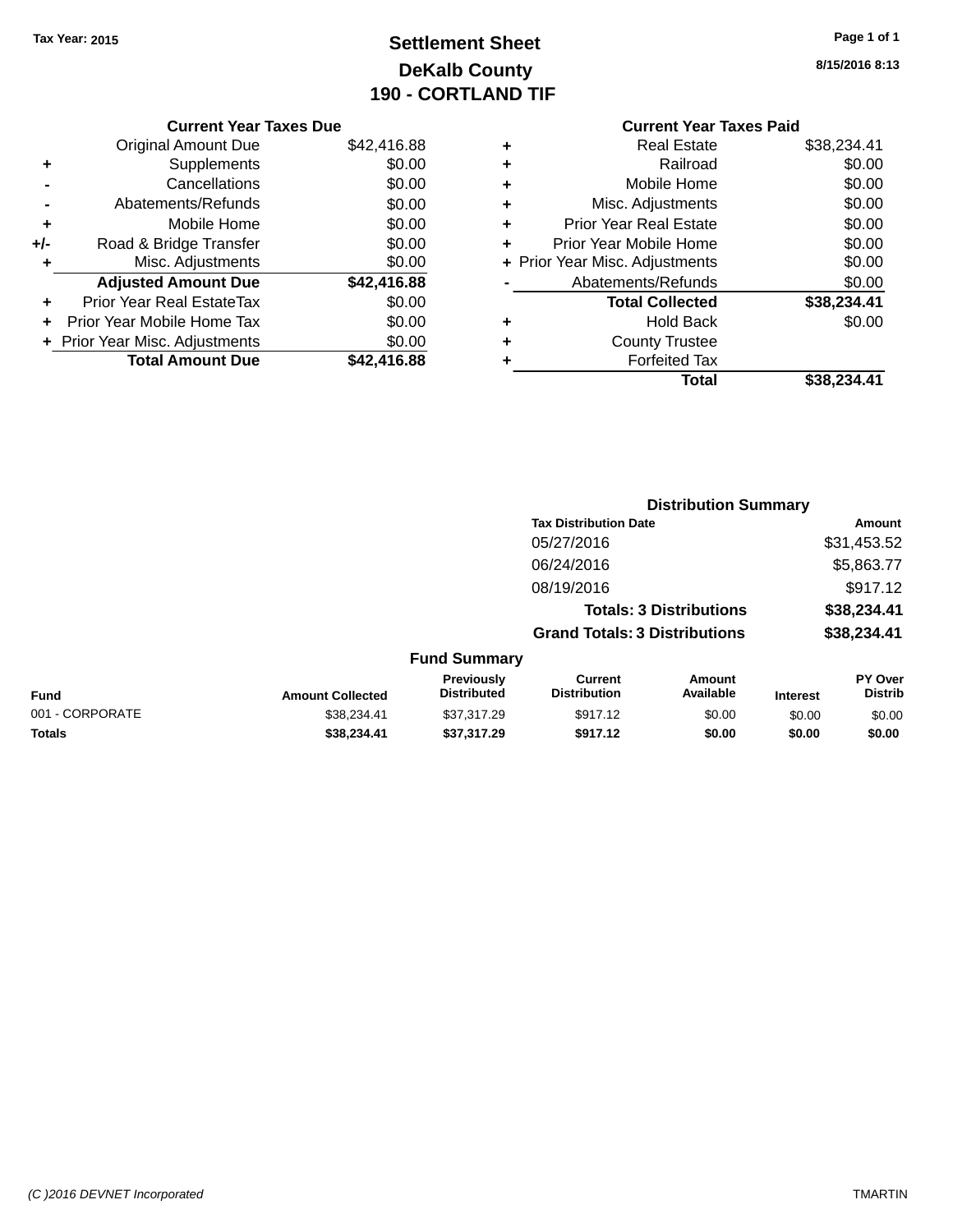### **Settlement Sheet Tax Year: 2015 Page 1 of 1 DeKalb County 201 - DEKALB SSA #6**

|     | <b>Current Year Taxes Due</b>  |             |  |  |  |  |  |
|-----|--------------------------------|-------------|--|--|--|--|--|
|     | <b>Original Amount Due</b>     | \$10,000.50 |  |  |  |  |  |
| ٠   | Supplements                    | \$0.00      |  |  |  |  |  |
|     | Cancellations                  | \$0.00      |  |  |  |  |  |
|     | Abatements/Refunds             | \$0.00      |  |  |  |  |  |
| ٠   | Mobile Home                    | \$0.00      |  |  |  |  |  |
| +/- | Road & Bridge Transfer         | \$0.00      |  |  |  |  |  |
| ٠   | Misc. Adjustments              | \$0.00      |  |  |  |  |  |
|     | <b>Adjusted Amount Due</b>     | \$10,000.50 |  |  |  |  |  |
| ÷   | Prior Year Real EstateTax      | \$0.00      |  |  |  |  |  |
|     | Prior Year Mobile Home Tax     | \$0.00      |  |  |  |  |  |
|     | + Prior Year Misc. Adjustments | \$0.00      |  |  |  |  |  |
|     | <b>Total Amount Due</b>        | \$10,000.50 |  |  |  |  |  |
|     |                                |             |  |  |  |  |  |

**8/15/2016 8:13**

|   | <b>Current Year Taxes Paid</b> |            |
|---|--------------------------------|------------|
| ٠ | <b>Real Estate</b>             | \$4,375.99 |
| ٠ | Railroad                       | \$0.00     |
|   | Mobile Home                    | \$0.00     |
| ٠ | Misc. Adjustments              | \$0.00     |
| ٠ | <b>Prior Year Real Estate</b>  | \$0.00     |
|   | Prior Year Mobile Home         | \$0.00     |
|   | + Prior Year Misc. Adjustments | \$0.00     |
|   | Abatements/Refunds             | \$0.00     |
|   | <b>Total Collected</b>         | \$4,375.99 |
| ٠ | <b>Hold Back</b>               | \$0.00     |
|   | <b>County Trustee</b>          |            |
|   | <b>Forfeited Tax</b>           |            |
|   | Total                          | \$4,375.99 |
|   |                                |            |

|                            |                         |                                  | <b>Distribution Summary</b>                                            |                     |                 |                           |  |
|----------------------------|-------------------------|----------------------------------|------------------------------------------------------------------------|---------------------|-----------------|---------------------------|--|
|                            |                         |                                  | <b>Tax Distribution Date</b>                                           |                     |                 | Amount                    |  |
|                            |                         |                                  | 05/27/2016                                                             |                     |                 | \$346.49                  |  |
|                            |                         |                                  | 06/24/2016                                                             |                     |                 | \$3,867.64                |  |
|                            |                         |                                  | 08/19/2016                                                             |                     |                 | \$161.86                  |  |
|                            |                         |                                  | <b>Totals: 3 Distributions</b><br><b>Grand Totals: 3 Distributions</b> |                     |                 | \$4,375.99                |  |
|                            |                         |                                  |                                                                        |                     |                 | \$4,375.99                |  |
|                            |                         | <b>Fund Summary</b>              |                                                                        |                     |                 |                           |  |
| <b>Fund</b>                | <b>Amount Collected</b> | Previously<br><b>Distributed</b> | <b>Current</b><br><b>Distribution</b>                                  | Amount<br>Available | <b>Interest</b> | PY Over<br><b>Distrib</b> |  |
| 023 - SPECIAL SERVICE AREA | \$4,375.99              | \$4,214.13                       | \$161.86                                                               | \$0.00              | \$0.00          | \$0.00                    |  |
| <b>Totals</b>              | \$4,375.99              | \$4,214.13                       | \$161.86                                                               | \$0.00              | \$0.00          | \$0.00                    |  |
|                            |                         |                                  |                                                                        |                     |                 |                           |  |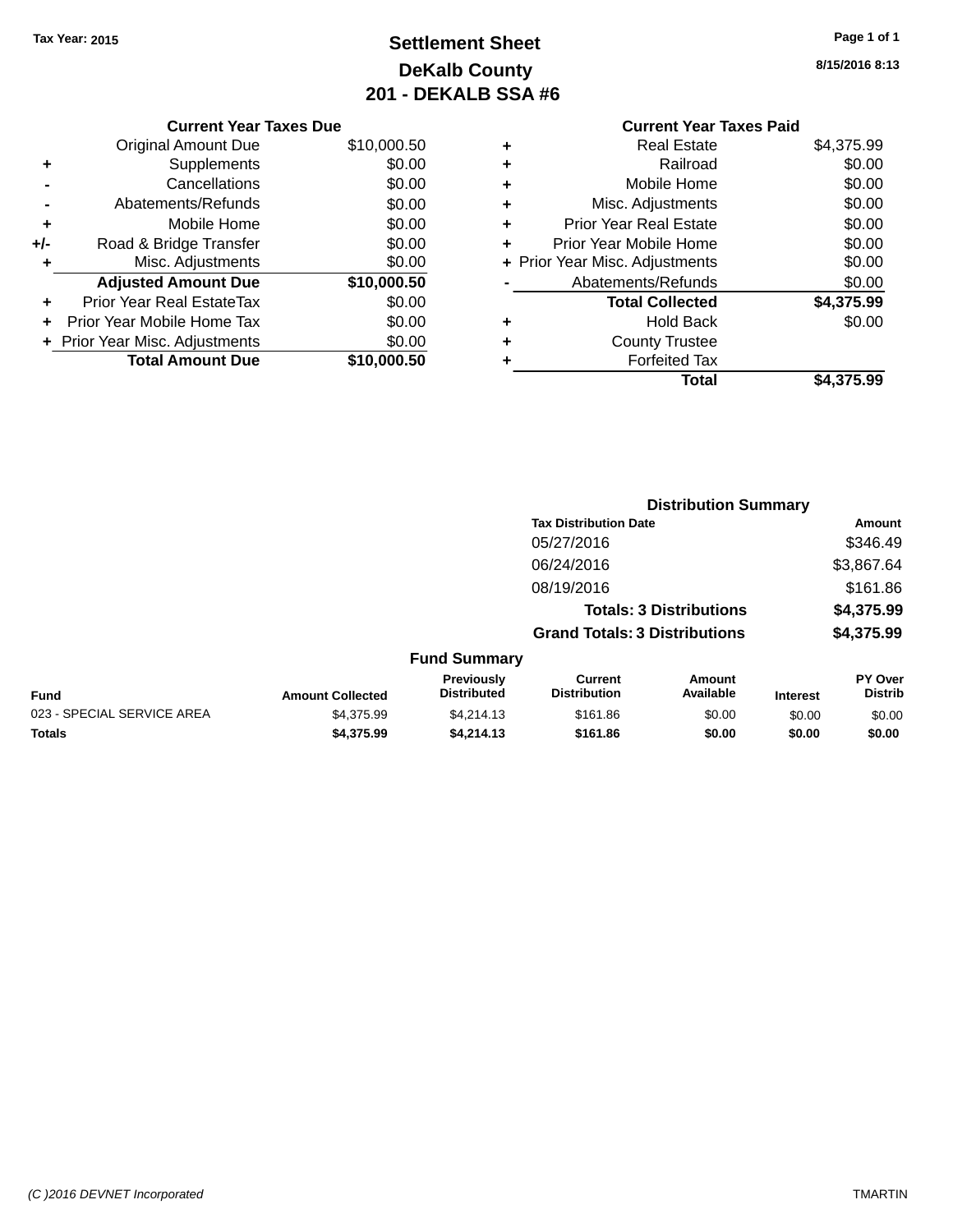### **Settlement Sheet Tax Year: 2015 Page 1 of 1 DeKalb County 204 - GENOA RIVER BEND SSA**

| <b>Current Year Taxes Due</b>  |             |  |  |  |  |  |
|--------------------------------|-------------|--|--|--|--|--|
| <b>Original Amount Due</b>     | \$51,545.59 |  |  |  |  |  |
| Supplements                    | \$135.39    |  |  |  |  |  |
| Cancellations                  | \$145.39    |  |  |  |  |  |
| Abatements/Refunds             | \$0.00      |  |  |  |  |  |
| Mobile Home                    | \$0.00      |  |  |  |  |  |
| Road & Bridge Transfer         | \$0.00      |  |  |  |  |  |
| Misc. Adjustments              | \$0.00      |  |  |  |  |  |
| <b>Adjusted Amount Due</b>     | \$51,535.59 |  |  |  |  |  |
| Prior Year Real EstateTax      | \$0.00      |  |  |  |  |  |
| Prior Year Mobile Home Tax     | \$0.00      |  |  |  |  |  |
| + Prior Year Misc. Adjustments | \$5.64      |  |  |  |  |  |
| <b>Total Amount Due</b>        | \$51,541.23 |  |  |  |  |  |
|                                |             |  |  |  |  |  |

|   | <b>Real Estate</b>             | \$27,797.57 |
|---|--------------------------------|-------------|
| ٠ | Railroad                       | \$0.00      |
| ٠ | Mobile Home                    | \$0.00      |
| ٠ | Misc. Adjustments              | \$0.00      |
| ٠ | <b>Prior Year Real Estate</b>  | \$0.00      |
| ٠ | Prior Year Mobile Home         | \$0.00      |
|   | + Prior Year Misc. Adjustments | \$5.64      |
|   | Abatements/Refunds             | \$0.00      |
|   | <b>Total Collected</b>         | \$27,803.21 |
| ٠ | <b>Hold Back</b>               | \$0.00      |
| ٠ | <b>County Trustee</b>          |             |
| ٠ | <b>Forfeited Tax</b>           |             |
|   | Total                          | \$27,803.21 |
|   |                                |             |

|                            | <b>Distribution Summary</b>          |                                  |                                       |                            |                 |                           |
|----------------------------|--------------------------------------|----------------------------------|---------------------------------------|----------------------------|-----------------|---------------------------|
|                            |                                      |                                  | <b>Tax Distribution Date</b>          |                            |                 | Amount                    |
|                            |                                      |                                  | 05/27/2016                            |                            |                 | \$6,770.95                |
|                            |                                      |                                  | 06/24/2016                            |                            |                 | \$19,243.84               |
|                            |                                      |                                  | 07/22/2016                            |                            |                 | \$857.02                  |
|                            |                                      |                                  | 08/19/2016                            |                            |                 | \$931.40                  |
|                            |                                      |                                  | <b>Totals: 4 Distributions</b>        |                            | \$27,803.21     |                           |
|                            | <b>Grand Totals: 4 Distributions</b> |                                  |                                       |                            | \$27,803.21     |                           |
|                            |                                      | <b>Fund Summary</b>              |                                       |                            |                 |                           |
| <b>Fund</b>                | <b>Amount Collected</b>              | Previously<br><b>Distributed</b> | <b>Current</b><br><b>Distribution</b> | <b>Amount</b><br>Available | <b>Interest</b> | PY Over<br><b>Distrib</b> |
| 023 - SPECIAL SERVICE AREA | \$27,803.21                          | \$26,871.81                      | \$931.40                              | \$0.00                     | \$0.00          | \$0.00                    |
| <b>Totals</b>              | \$27,803.21                          | \$26,871.81                      | \$931.40                              | \$0.00                     | \$0.00          | \$0.00                    |
|                            |                                      | Miccallangous Adiustmant Datail  |                                       |                            |                 |                           |

| Year Source             | <b>Account Type</b> | <b>Amount Adiustment Description</b>                         |
|-------------------------|---------------------|--------------------------------------------------------------|
| 2014 RE - Real Estate   | Back Tax Collected  | \$5.64 RIVERBEND DEVELOPMENT REDEMPTION 02-24-452-011 by TBA |
| <b>Totals 1 entries</b> |                     | \$5.64                                                       |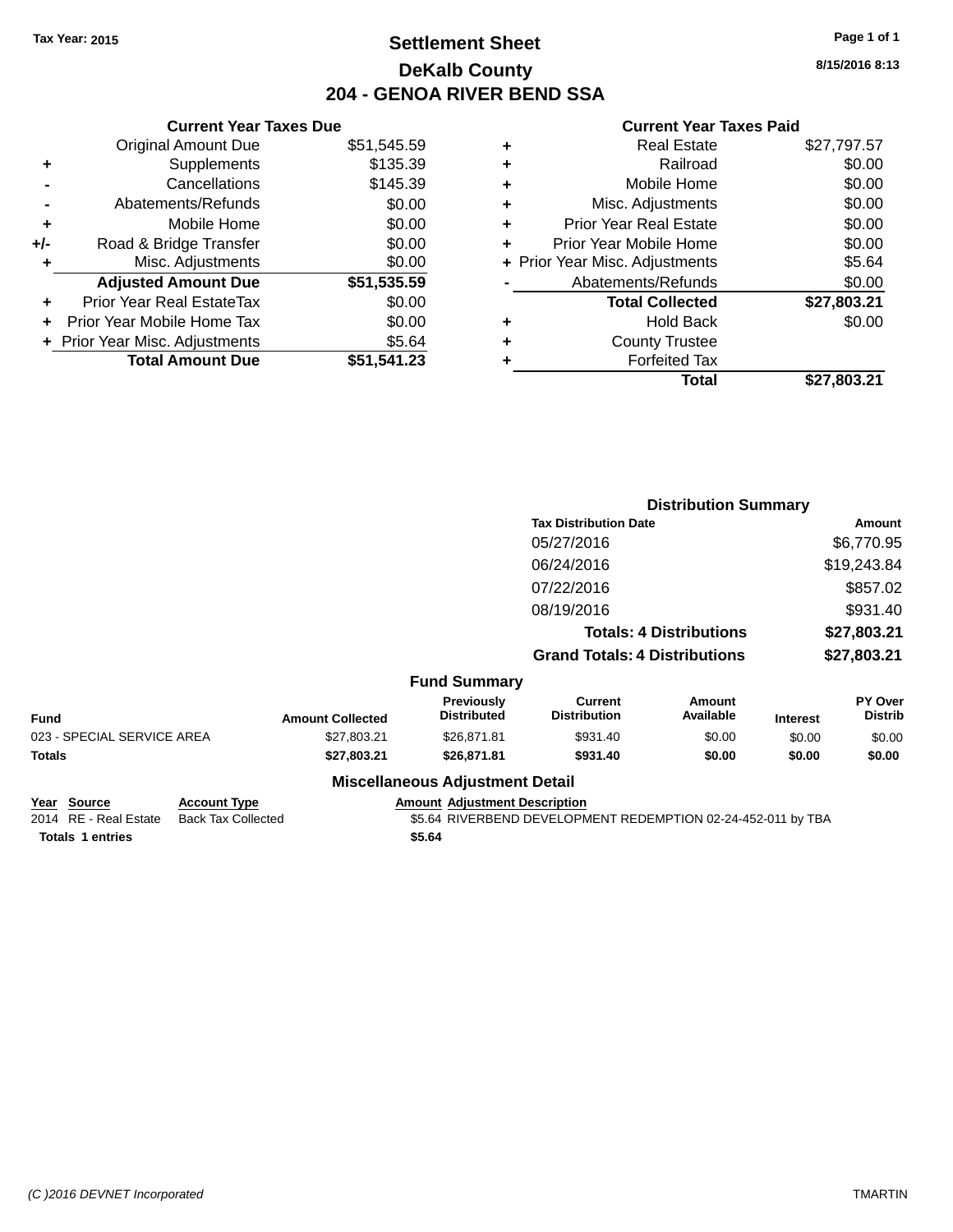### **Settlement Sheet Tax Year: 2015 Page 1 of 1 DeKalb County 207 - DERBY ESTATES SSA**

**8/15/2016 8:13**

|     | <b>Current Year Taxes Due</b>  |            |
|-----|--------------------------------|------------|
|     | <b>Original Amount Due</b>     | \$5,750.05 |
| ٠   | Supplements                    | \$0.00     |
|     | Cancellations                  | \$0.00     |
|     | Abatements/Refunds             | \$0.00     |
| ٠   | Mobile Home                    | \$0.00     |
| +/- | Road & Bridge Transfer         | \$0.00     |
| ٠   | Misc. Adjustments              | \$0.00     |
|     | <b>Adjusted Amount Due</b>     | \$5,750.05 |
| ÷   | Prior Year Real EstateTax      | \$0.00     |
|     | Prior Year Mobile Home Tax     | \$0.00     |
|     | + Prior Year Misc. Adjustments | \$0.00     |
|     | <b>Total Amount Due</b>        | \$5.750.05 |

| ٠ | <b>Real Estate</b>             | \$3,135.74 |
|---|--------------------------------|------------|
| ٠ | Railroad                       | \$0.00     |
| ٠ | Mobile Home                    | \$0.00     |
| ٠ | Misc. Adjustments              | \$0.00     |
| ٠ | <b>Prior Year Real Estate</b>  | \$0.00     |
| ÷ | Prior Year Mobile Home         | \$0.00     |
|   | + Prior Year Misc. Adjustments | \$0.00     |
|   | Abatements/Refunds             | \$0.00     |
|   | <b>Total Collected</b>         | \$3,135.74 |
| ٠ | <b>Hold Back</b>               | \$0.00     |
| ٠ | <b>County Trustee</b>          |            |
| ٠ | <b>Forfeited Tax</b>           |            |
|   | Total                          | \$3,135.74 |
|   |                                |            |

|                            |                         |                                  | <b>Distribution Summary</b>           |                                |                 |                           |
|----------------------------|-------------------------|----------------------------------|---------------------------------------|--------------------------------|-----------------|---------------------------|
|                            |                         |                                  | <b>Tax Distribution Date</b>          |                                |                 | Amount                    |
|                            |                         |                                  | 05/27/2016                            |                                |                 | \$242.05                  |
|                            |                         |                                  | 06/24/2016                            |                                |                 | \$2,758.47                |
|                            |                         |                                  | 07/22/2016                            |                                |                 | \$108.98                  |
|                            |                         |                                  | 08/19/2016                            |                                |                 | \$26.24                   |
|                            |                         |                                  |                                       | <b>Totals: 4 Distributions</b> |                 | \$3,135.74                |
|                            |                         |                                  | <b>Grand Totals: 4 Distributions</b>  |                                |                 | \$3,135.74                |
|                            |                         | <b>Fund Summary</b>              |                                       |                                |                 |                           |
| <b>Fund</b>                | <b>Amount Collected</b> | Previously<br><b>Distributed</b> | <b>Current</b><br><b>Distribution</b> | Amount<br>Available            | <b>Interest</b> | PY Over<br><b>Distrib</b> |
| 023 - SPECIAL SERVICE AREA | \$3,135.74              | \$3,109.50                       | \$26.24                               | \$0.00                         | \$0.00          | \$0.00                    |
| Totals                     | \$3,135.74              | \$3,109.50                       | \$26.24                               | \$0.00                         | \$0.00          | \$0.00                    |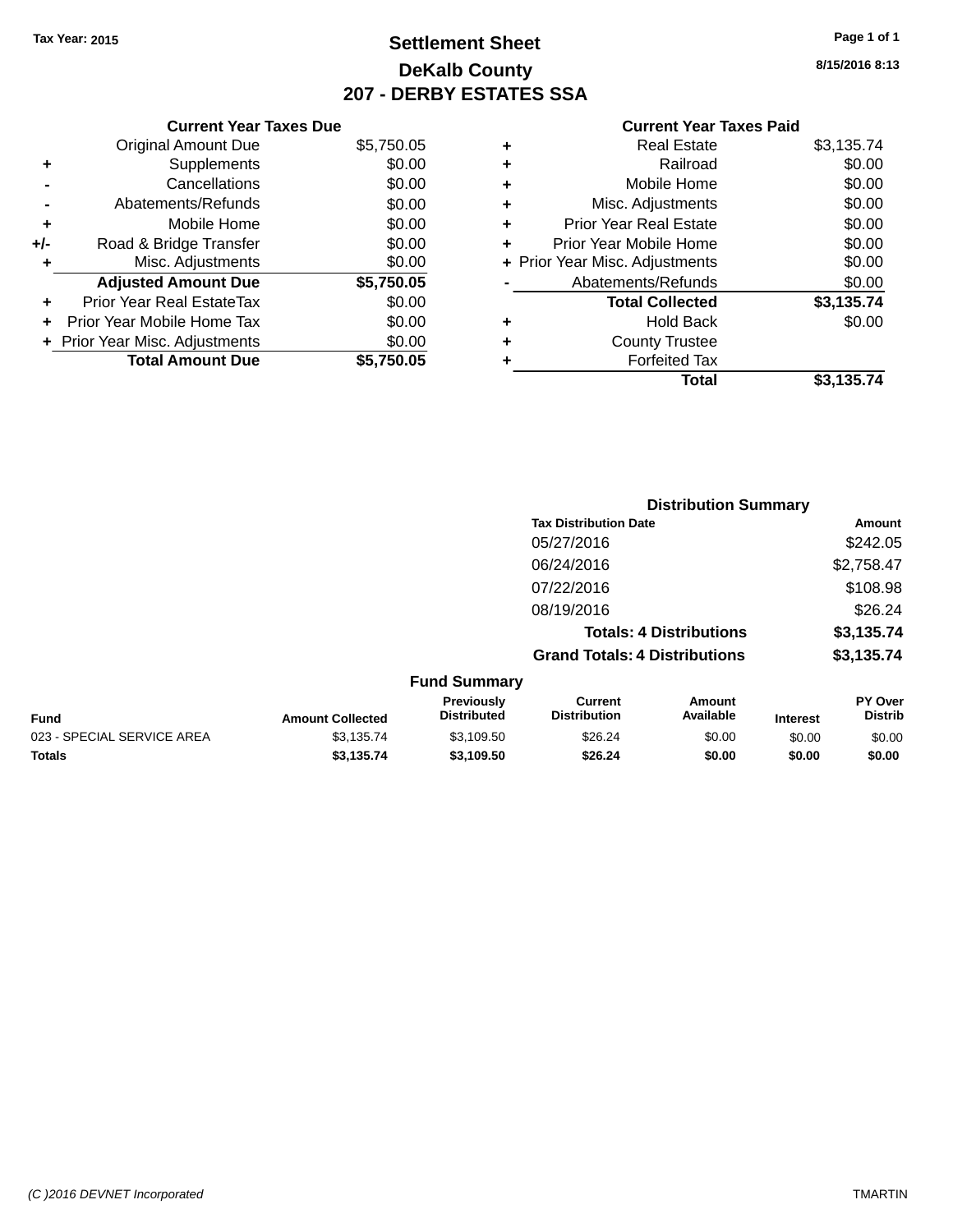### **Settlement Sheet Tax Year: 2015 Page 1 of 1 DeKalb County 209 - DEKALB SSA #14**

**8/15/2016 8:13**

#### **Current Year Taxes Due** Original Amount Due \$2,500.02 **+** Supplements \$0.00 **-** Cancellations \$0.00 **-** Abatements/Refunds \$0.00 **+** Mobile Home \$0.00 **+/-** Road & Bridge Transfer \$0.00

|   | $\cdots$                         |            |
|---|----------------------------------|------------|
| ٠ | Misc. Adjustments                | \$0.00     |
|   | <b>Adjusted Amount Due</b>       | \$2,500.02 |
| ٠ | <b>Prior Year Real EstateTax</b> | \$0.00     |
|   | + Prior Year Mobile Home Tax     | \$0.00     |
|   | + Prior Year Misc. Adjustments   | \$0.00     |
|   | <b>Total Amount Due</b>          | \$2,500.02 |
|   |                                  |            |

#### **Current Year Taxes Paid +** Real Estate \$1,325.52 **+** Railroad \$0.00 **+** Mobile Home \$0.00 **+** Misc. Adjustments \$0.00 **+** Prior Year Real Estate \$0.00 **+** Prior Year Mobile Home \$0.00<br> **+** Prior Year Misc. Adjustments \$0.00 **+ Prior Year Misc. Adjustments -** Abatements/Refunds **\$0.00**

|   | Total                  | \$1,325.52 |
|---|------------------------|------------|
| ٠ | <b>Forfeited Tax</b>   |            |
| ٠ | <b>County Trustee</b>  |            |
| ٠ | Hold Back              | \$0.00     |
|   | <b>Total Collected</b> | \$1,325.52 |
|   | AVAIGHIGHIS/INGIUHUS   | vv.vv      |

|                                  | <b>Distribution Summary</b>          |                                |  |                                  |
|----------------------------------|--------------------------------------|--------------------------------|--|----------------------------------|
|                                  | <b>Tax Distribution Date</b>         |                                |  | Amount                           |
|                                  | 05/27/2016                           |                                |  | \$437.24                         |
|                                  | 06/24/2016                           |                                |  | \$848.14                         |
|                                  | 07/22/2016                           |                                |  | \$40.14                          |
|                                  |                                      | <b>Totals: 3 Distributions</b> |  | \$1,325.52                       |
|                                  | <b>Grand Totals: 3 Distributions</b> |                                |  | \$1,325.52                       |
| <b>Fund Summary</b>              |                                      |                                |  |                                  |
| <b>Previously</b><br>Diotributed | Current<br>Diotribution              | Amount<br><b>Available</b>     |  | <b>PY Over</b><br><b>Diaseik</b> |

|                            |                         | Previouslv         | Current             | Amount           |                 | <b>PY Over</b> |
|----------------------------|-------------------------|--------------------|---------------------|------------------|-----------------|----------------|
| Fund                       | <b>Amount Collected</b> | <b>Distributed</b> | <b>Distribution</b> | <b>Available</b> | <b>Interest</b> | Distrib        |
| 023 - SPECIAL SERVICE AREA | \$1.325.52              | \$1.325.52         | \$0.00              | \$0.00           | \$0.00          | \$0.00         |
| <b>Totals</b>              | \$1.325.52              | \$1.325.52         | \$0.00              | \$0.00           | \$0.00          | \$0.00         |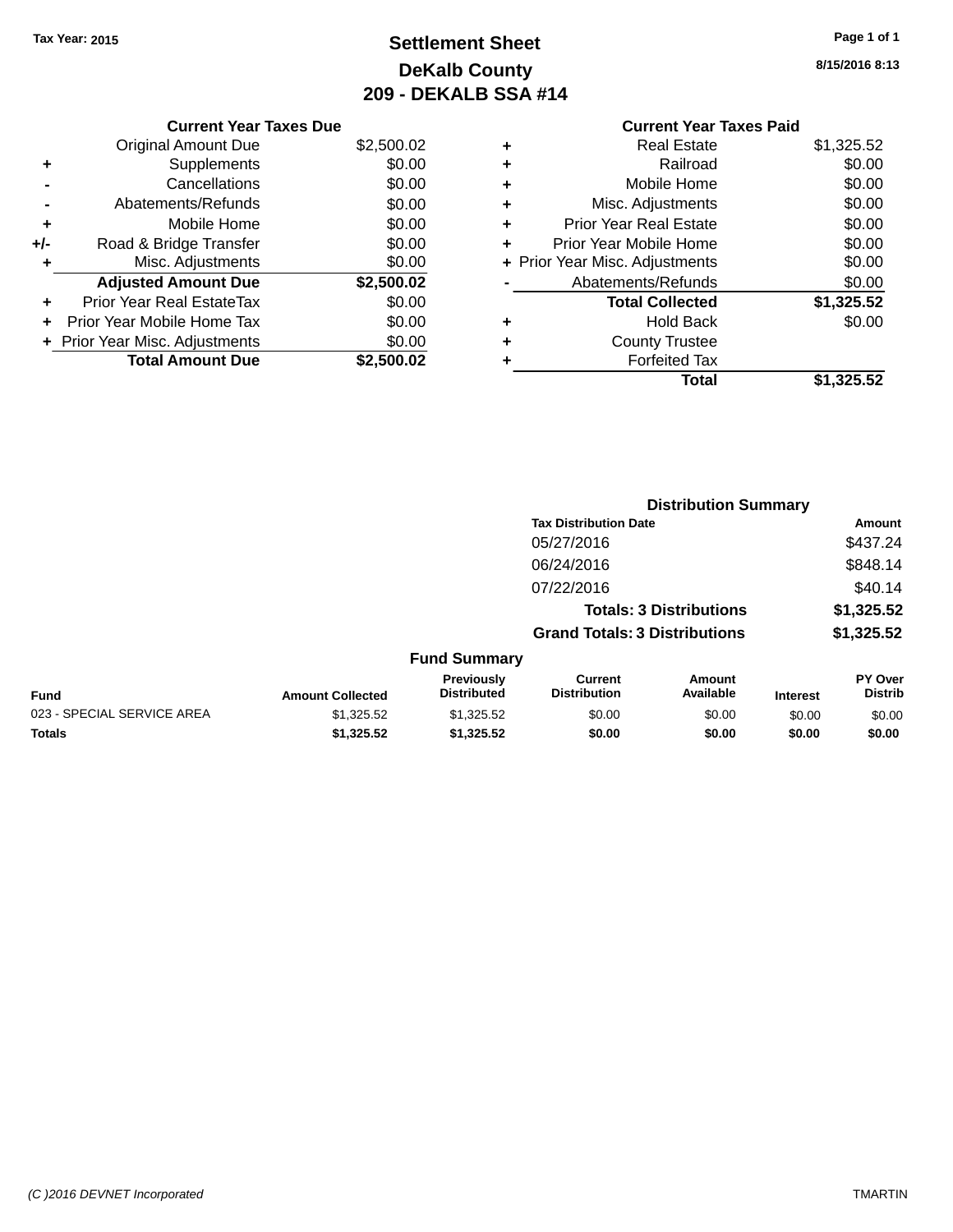### **Settlement Sheet Tax Year: 2015 Page 1 of 1 DeKalb County 213 - GENOA OAK CREEK EST SSA#4**

**8/15/2016 8:13**

|       | <b>Current Year Taxes Due</b>  |            |
|-------|--------------------------------|------------|
|       | Original Amount Due            | \$1,590.86 |
| ٠     | Supplements                    | \$0.00     |
|       | Cancellations                  | \$0.00     |
|       | Abatements/Refunds             | \$0.00     |
| ٠     | Mobile Home                    | \$0.00     |
| $+/-$ | Road & Bridge Transfer         | \$0.00     |
| ٠     | Misc. Adjustments              | \$0.00     |
|       | <b>Adjusted Amount Due</b>     | \$1,590.86 |
|       | Prior Year Real EstateTax      | \$0.00     |
|       | Prior Year Mobile Home Tax     | \$0.00     |
|       | + Prior Year Misc. Adjustments | \$0.00     |
|       | <b>Total Amount Due</b>        | \$1,590.86 |
|       |                                |            |

| ٠ | <b>Real Estate</b>             | \$811.99 |
|---|--------------------------------|----------|
| ٠ | Railroad                       | \$0.00   |
| ٠ | Mobile Home                    | \$0.00   |
| ٠ | Misc. Adjustments              | \$0.00   |
| ÷ | Prior Year Real Estate         | \$0.00   |
|   | Prior Year Mobile Home         | \$0.00   |
|   | + Prior Year Misc. Adjustments | \$0.00   |
|   | Abatements/Refunds             | \$0.00   |
|   | <b>Total Collected</b>         | \$811.99 |
| ٠ | Hold Back                      | \$0.00   |
| ٠ | <b>County Trustee</b>          |          |
|   | <b>Forfeited Tax</b>           |          |
|   | Total                          | \$811.99 |
|   |                                |          |

|                            |                         |                                  |                                       | <b>Distribution Summary</b>    |                 |                                  |
|----------------------------|-------------------------|----------------------------------|---------------------------------------|--------------------------------|-----------------|----------------------------------|
|                            |                         |                                  | <b>Tax Distribution Date</b>          |                                |                 | Amount                           |
|                            |                         |                                  | 05/27/2016                            |                                |                 | \$162.85                         |
|                            |                         |                                  | 06/24/2016                            |                                |                 | \$649.14                         |
|                            |                         |                                  |                                       | <b>Totals: 2 Distributions</b> |                 | \$811.99                         |
|                            |                         |                                  | <b>Grand Totals: 2 Distributions</b>  |                                |                 | \$811.99                         |
|                            |                         | <b>Fund Summary</b>              |                                       |                                |                 |                                  |
| <b>Fund</b>                | <b>Amount Collected</b> | Previously<br><b>Distributed</b> | <b>Current</b><br><b>Distribution</b> | <b>Amount</b><br>Available     | <b>Interest</b> | <b>PY Over</b><br><b>Distrib</b> |
| 023 - SPECIAL SERVICE AREA | \$811.99                | \$811.99                         | \$0.00                                | \$0.00                         | \$0.00          | \$0.00                           |
| <b>Totals</b>              | \$811.99                | \$811.99                         | \$0.00                                | \$0.00                         | \$0.00          | \$0.00                           |
|                            |                         |                                  |                                       |                                |                 |                                  |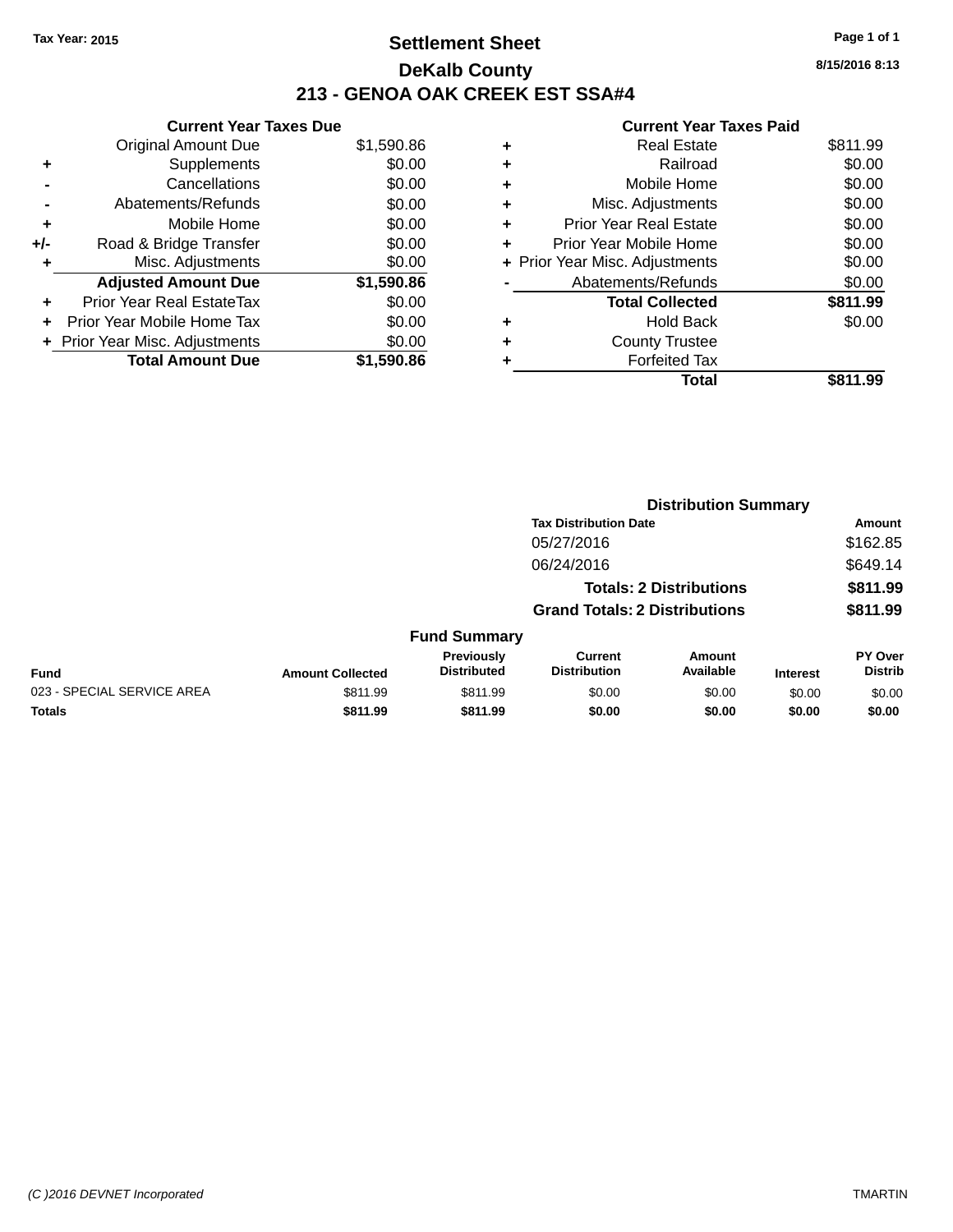### **Settlement Sheet Tax Year: 2015 Page 1 of 1 DeKalb County AF-DK #5 - AFTON DEKALB DRAINAGE #5**

| <b>Original Amount Due</b> | \$12,061.62                                                     |
|----------------------------|-----------------------------------------------------------------|
| Supplements                | \$0.00                                                          |
| Cancellations              | \$0.00                                                          |
| Abatements/Refunds         | \$0.00                                                          |
| Mobile Home                | \$0.00                                                          |
| Road & Bridge Transfer     | \$0.00                                                          |
| Misc. Adjustments          | \$0.00                                                          |
| <b>Adjusted Amount Due</b> | \$12,061.62                                                     |
| Prior Year Real EstateTax  | \$0.00                                                          |
| Prior Year Mobile Home Tax | \$0.00                                                          |
|                            | \$0.00                                                          |
| <b>Total Amount Due</b>    | \$12.061.62                                                     |
|                            | <b>Current Year Taxes Due</b><br>+ Prior Year Misc. Adjustments |

|   | Real Estate                    | \$8,765.28 |
|---|--------------------------------|------------|
| ٠ | Railroad                       | \$0.00     |
| ٠ | Mobile Home                    | \$0.00     |
| ٠ | Misc. Adjustments              | \$0.00     |
| ٠ | <b>Prior Year Real Estate</b>  | \$0.00     |
| ٠ | Prior Year Mobile Home         | \$0.00     |
|   | + Prior Year Misc. Adjustments | \$0.00     |
|   | Abatements/Refunds             | \$0.00     |
|   | <b>Total Collected</b>         | \$8,765.28 |
| ٠ | <b>Hold Back</b>               | \$0.00     |
| ٠ | <b>County Trustee</b>          |            |
| ٠ | <b>Forfeited Tax</b>           |            |
|   | Total                          | \$8,765.28 |
|   |                                |            |

|                 |                         |                                  | <b>Distribution Summary</b>           |                                |                 |                           |
|-----------------|-------------------------|----------------------------------|---------------------------------------|--------------------------------|-----------------|---------------------------|
|                 |                         |                                  | <b>Tax Distribution Date</b>          |                                |                 | <b>Amount</b>             |
|                 |                         |                                  | 05/27/2016                            |                                |                 | \$2,803.20                |
|                 |                         |                                  | 06/24/2016                            |                                |                 | \$5,866.70                |
|                 |                         |                                  | 07/22/2016                            |                                |                 | \$60.00                   |
|                 |                         |                                  | 08/19/2016                            |                                |                 | \$35.38                   |
|                 |                         |                                  |                                       | <b>Totals: 4 Distributions</b> |                 | \$8,765.28                |
|                 |                         |                                  | <b>Grand Totals: 4 Distributions</b>  |                                |                 | \$8,765.28                |
|                 |                         | <b>Fund Summary</b>              |                                       |                                |                 |                           |
| <b>Fund</b>     | <b>Amount Collected</b> | Previously<br><b>Distributed</b> | <b>Current</b><br><b>Distribution</b> | <b>Amount</b><br>Available     | <b>Interest</b> | PY Over<br><b>Distrib</b> |
| 001 - CORPORATE | \$8,765.28              | \$8,729.90                       | \$35.38                               | \$0.00                         | \$0.00          | \$0.00                    |
| <b>Totals</b>   | \$8,765.28              | \$8,729.90                       | \$35.38                               | \$0.00                         | \$0.00          | \$0.00                    |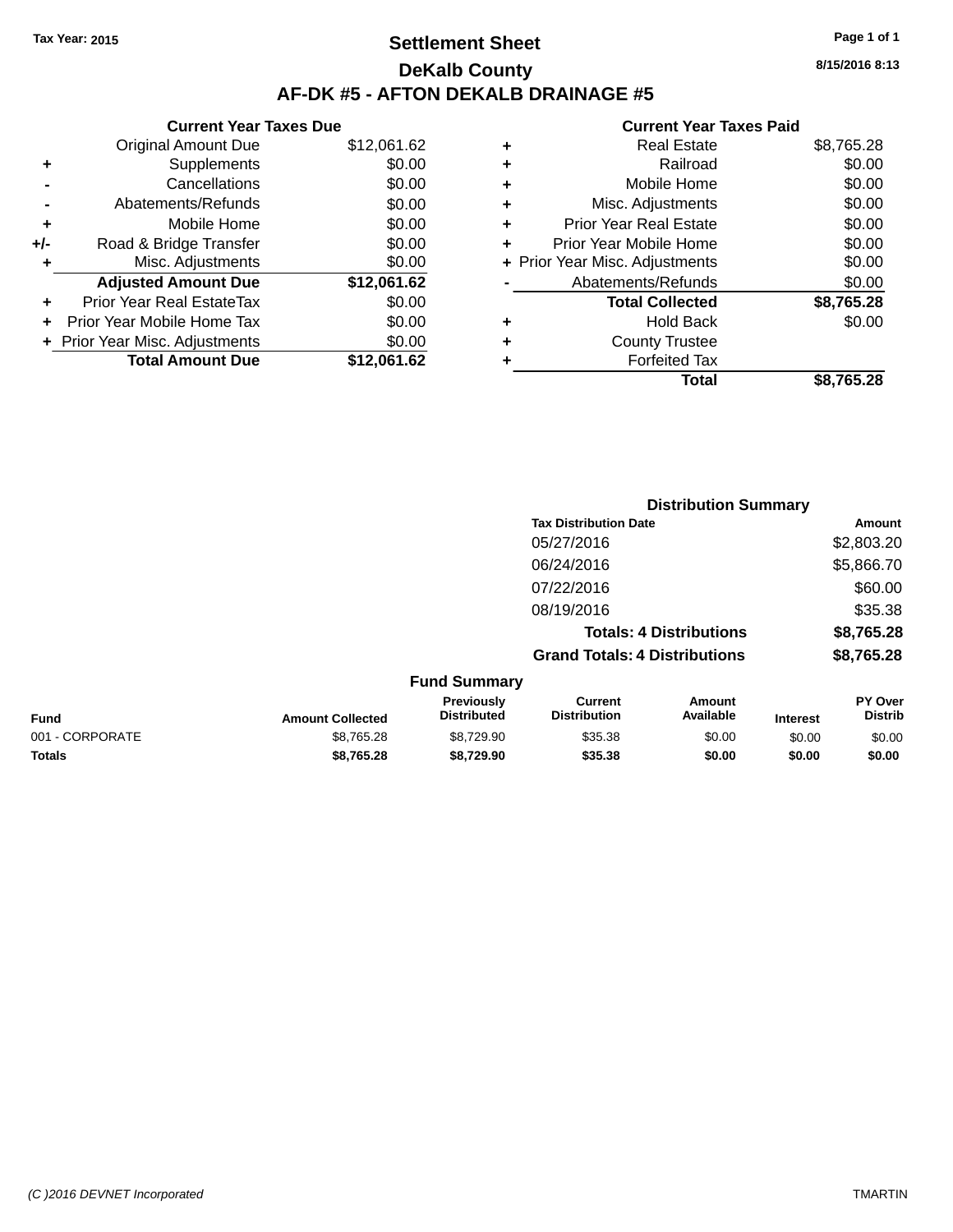### **Settlement Sheet Tax Year: 2015 Page 1 of 1 DeKalb County AF-MI #4 - AF/ MI/ DK DRAINAGE #4**

**Current Year Taxes Due** Original Amount Due \$7,589.32 **+** Supplements \$4.70 **-** Cancellations \$4.70 **-** Abatements/Refunds \$0.00 **+** Mobile Home \$0.00 **+/-** Road & Bridge Transfer \$0.00 **+** Misc. Adjustments \$0.00 **Adjusted Amount Due \$7,589.32 +** Prior Year Real EstateTax \$0.00 **+** Prior Year Mobile Home Tax \$0.00 **+ Prior Year Misc. Adjustments**  $$0.00$ **Total Amount Due \$7,589.32**

#### **Current Year Taxes Paid**

|   | <b>Real Estate</b>             | \$5,109.11 |
|---|--------------------------------|------------|
| ٠ | Railroad                       | \$0.00     |
| ٠ | Mobile Home                    | \$0.00     |
| ٠ | Misc. Adjustments              | \$0.00     |
| ٠ | <b>Prior Year Real Estate</b>  | \$0.00     |
|   | Prior Year Mobile Home         | \$0.00     |
|   | + Prior Year Misc. Adjustments | \$0.00     |
|   | Abatements/Refunds             | \$0.00     |
|   | <b>Total Collected</b>         | \$5,109.11 |
| ٠ | <b>Hold Back</b>               | \$0.00     |
|   | <b>County Trustee</b>          |            |
| ٠ | <b>Forfeited Tax</b>           |            |
|   | Total                          | \$5,109.11 |
|   |                                |            |

|                 |                         |                                  | <b>Distribution Summary</b>           |                                |                 |                                  |
|-----------------|-------------------------|----------------------------------|---------------------------------------|--------------------------------|-----------------|----------------------------------|
|                 |                         |                                  | <b>Tax Distribution Date</b>          |                                |                 | Amount                           |
|                 |                         |                                  | 05/27/2016                            |                                |                 | \$649.92                         |
|                 |                         |                                  | 06/24/2016                            |                                |                 | \$4,448.33                       |
|                 |                         |                                  | 07/22/2016                            |                                |                 | \$0.48                           |
|                 |                         |                                  | 08/19/2016                            |                                |                 | \$10.38                          |
|                 |                         |                                  |                                       | <b>Totals: 4 Distributions</b> |                 | \$5,109.11                       |
|                 |                         |                                  | <b>Grand Totals: 4 Distributions</b>  |                                |                 | \$5,109.11                       |
|                 |                         | <b>Fund Summary</b>              |                                       |                                |                 |                                  |
| <b>Fund</b>     | <b>Amount Collected</b> | Previously<br><b>Distributed</b> | <b>Current</b><br><b>Distribution</b> | Amount<br>Available            | <b>Interest</b> | <b>PY Over</b><br><b>Distrib</b> |
| 001 - CORPORATE | \$5,109.11              | \$5,098.73                       | \$10.38                               | \$0.00                         | \$0.00          | \$0.00                           |
| <b>Totals</b>   | \$5,109.11              | \$5,098.73                       | \$10.38                               | \$0.00                         | \$0.00          | \$0.00                           |

**8/15/2016 8:13**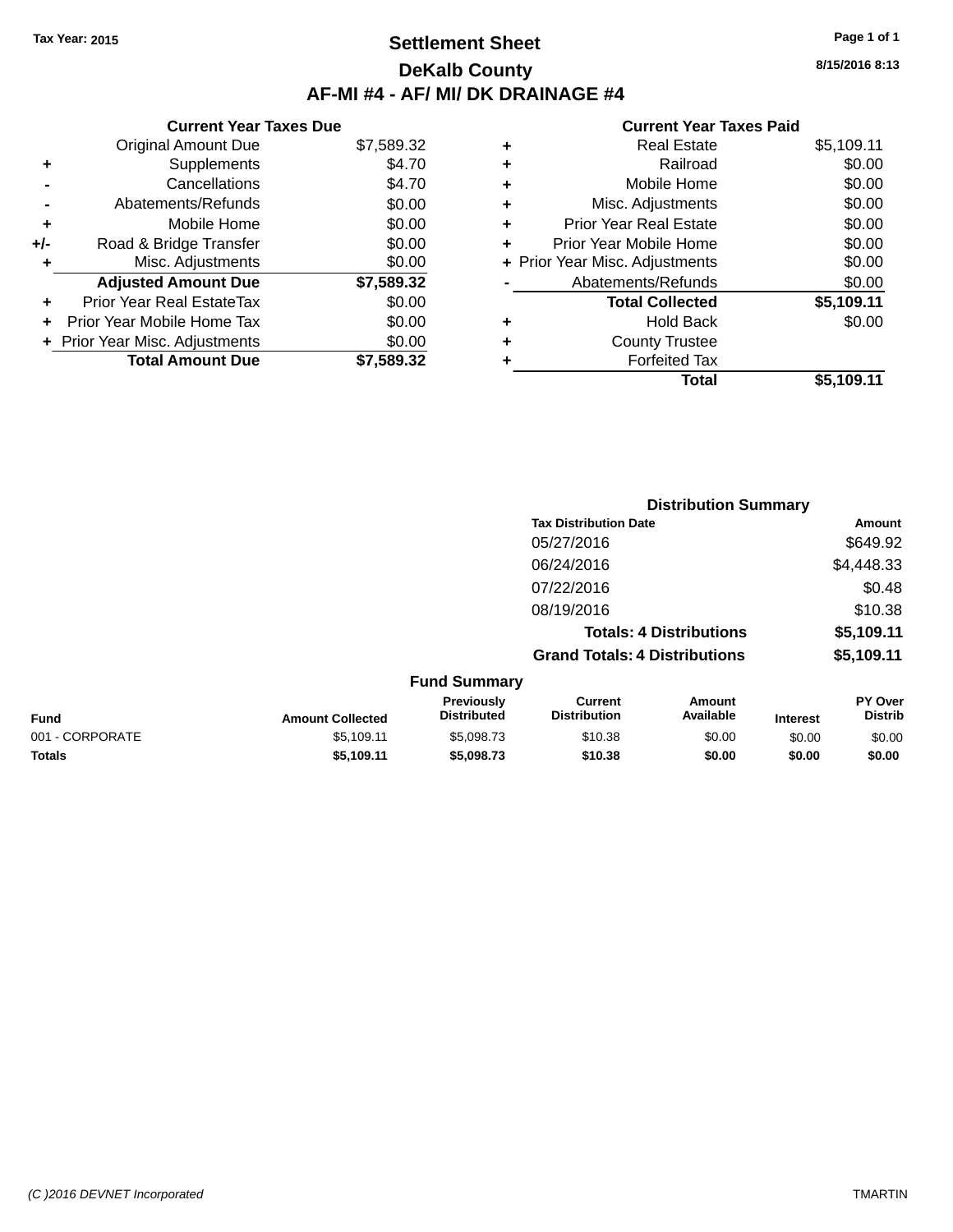### **Settlement Sheet Tax Year: 2015 Page 1 of 1 DeKalb County CL-SH #7 - CLINTON/SHABBONA DRN #7**

**8/15/2016 8:13**

|     | <b>Current Year Taxes Due</b>     |            |
|-----|-----------------------------------|------------|
|     | <b>Original Amount Due</b>        | \$2,286.34 |
| ٠   | Supplements                       | \$0.00     |
|     | Cancellations                     | \$0.00     |
|     | Abatements/Refunds                | \$0.00     |
| ٠   | Mobile Home                       | \$0.00     |
| +/- | Road & Bridge Transfer            | \$0.00     |
| ٠   | Misc. Adjustments                 | \$0.00     |
|     | <b>Adjusted Amount Due</b>        | \$2,286.34 |
| ÷   | Prior Year Real EstateTax         | \$0.00     |
| ÷   | <b>Prior Year Mobile Home Tax</b> | \$0.00     |
|     | + Prior Year Misc. Adjustments    | \$0.00     |
|     | <b>Total Amount Due</b>           | \$2.286.34 |

|   | <b>Real Estate</b>             | \$1,457.89 |
|---|--------------------------------|------------|
| ٠ | Railroad                       | \$0.00     |
| ٠ | Mobile Home                    | \$0.00     |
| ٠ | Misc. Adjustments              | \$0.00     |
| ÷ | <b>Prior Year Real Estate</b>  | \$0.00     |
| ÷ | Prior Year Mobile Home         | \$0.00     |
|   | + Prior Year Misc. Adjustments | \$0.00     |
|   | Abatements/Refunds             | \$0.00     |
|   | <b>Total Collected</b>         | \$1,457.89 |
| ٠ | <b>Hold Back</b>               | \$0.00     |
|   | <b>County Trustee</b>          |            |
| ٠ | <b>Forfeited Tax</b>           |            |
|   | Total                          | \$1,457.89 |
|   |                                |            |

|                 |                         |                                  | <b>Distribution Summary</b>           |                                |                 |                           |
|-----------------|-------------------------|----------------------------------|---------------------------------------|--------------------------------|-----------------|---------------------------|
|                 |                         |                                  | <b>Tax Distribution Date</b>          |                                |                 | Amount                    |
|                 |                         |                                  | 05/27/2016                            |                                |                 | \$359.97                  |
|                 |                         |                                  | 06/24/2016                            |                                |                 | \$1,054.83                |
|                 |                         |                                  | 08/19/2016                            |                                |                 | \$43.09                   |
|                 |                         |                                  |                                       | <b>Totals: 3 Distributions</b> |                 | \$1,457.89                |
|                 |                         |                                  | <b>Grand Totals: 3 Distributions</b>  |                                |                 | \$1,457.89                |
|                 |                         | <b>Fund Summary</b>              |                                       |                                |                 |                           |
| Fund            | <b>Amount Collected</b> | Previously<br><b>Distributed</b> | <b>Current</b><br><b>Distribution</b> | Amount<br>Available            | <b>Interest</b> | PY Over<br><b>Distrib</b> |
| 001 - CORPORATE | \$1,457.89              | \$1,414.80                       | \$43.09                               | \$0.00                         | \$0.00          | \$0.00                    |
| <b>Totals</b>   | \$1,457.89              | \$1,414.80                       | \$43.09                               | \$0.00                         | \$0.00          | \$0.00                    |
|                 |                         |                                  |                                       |                                |                 |                           |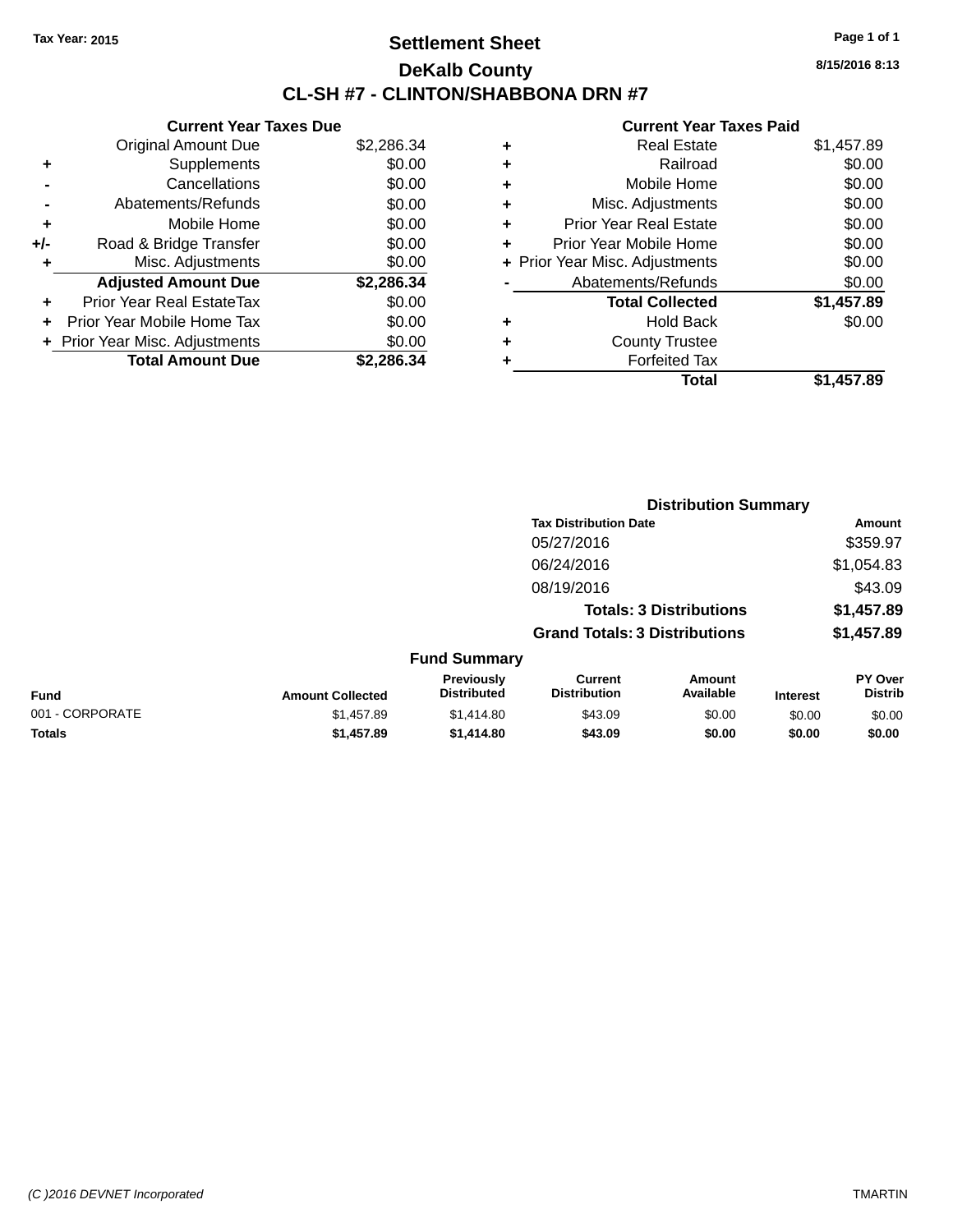### **Settlement Sheet Tax Year: 2015 Page 1 of 1 DeKalb County CO SBA #10 - CORTLAND SBA #10**

**8/15/2016 8:13**

|     | <b>Current Year Taxes Due</b>  |        |
|-----|--------------------------------|--------|
|     | <b>Original Amount Due</b>     | \$0.00 |
| ٠   | Supplements                    | \$0.00 |
|     | Cancellations                  | \$0.00 |
|     | Abatements/Refunds             | \$0.00 |
| ٠   | Mobile Home                    | \$0.00 |
| +/- | Road & Bridge Transfer         | \$0.00 |
| ٠   | Misc. Adjustments              | \$0.00 |
|     | <b>Adjusted Amount Due</b>     | \$0.00 |
| ÷   | Prior Year Real EstateTax      | \$0.00 |
|     | Prior Year Mobile Home Tax     | \$0.00 |
|     | + Prior Year Misc. Adjustments | \$0.00 |
|     | <b>Total Amount Due</b>        | \$0.00 |
|     |                                |        |

|   | <b>Real Estate</b>             | \$0.00 |
|---|--------------------------------|--------|
|   | Railroad                       | \$0.00 |
| ٠ | Mobile Home                    | \$0.00 |
| ٠ | Misc. Adjustments              | \$0.00 |
| ٠ | Prior Year Real Estate         | \$0.00 |
|   | Prior Year Mobile Home         | \$0.00 |
|   | + Prior Year Misc. Adjustments | \$0.00 |
|   | Abatements/Refunds             | \$0.00 |
|   | <b>Total Collected</b>         | \$0.00 |
|   | <b>Hold Back</b>               | \$0.00 |
| ٠ | <b>County Trustee</b>          |        |
|   | <b>Forfeited Tax</b>           |        |
|   | Total                          |        |

| <b>Fund Summary</b>        |                         |                                         |                                |                     |                 |                           |
|----------------------------|-------------------------|-----------------------------------------|--------------------------------|---------------------|-----------------|---------------------------|
| <b>Fund</b>                | <b>Amount Collected</b> | <b>Previously</b><br><b>Distributed</b> | Current<br><b>Distribution</b> | Amount<br>Available | <b>Interest</b> | PY Over<br><b>Distrib</b> |
| 023 - SPECIAL SERVICE AREA | \$0.00                  | \$0.00                                  | \$0.00                         | \$0.00              | \$0.00          | \$0.00                    |
| <b>Totals</b>              | \$0.00                  | \$0.00                                  | \$0.00                         | \$0.00              | \$0.00          | \$0.00                    |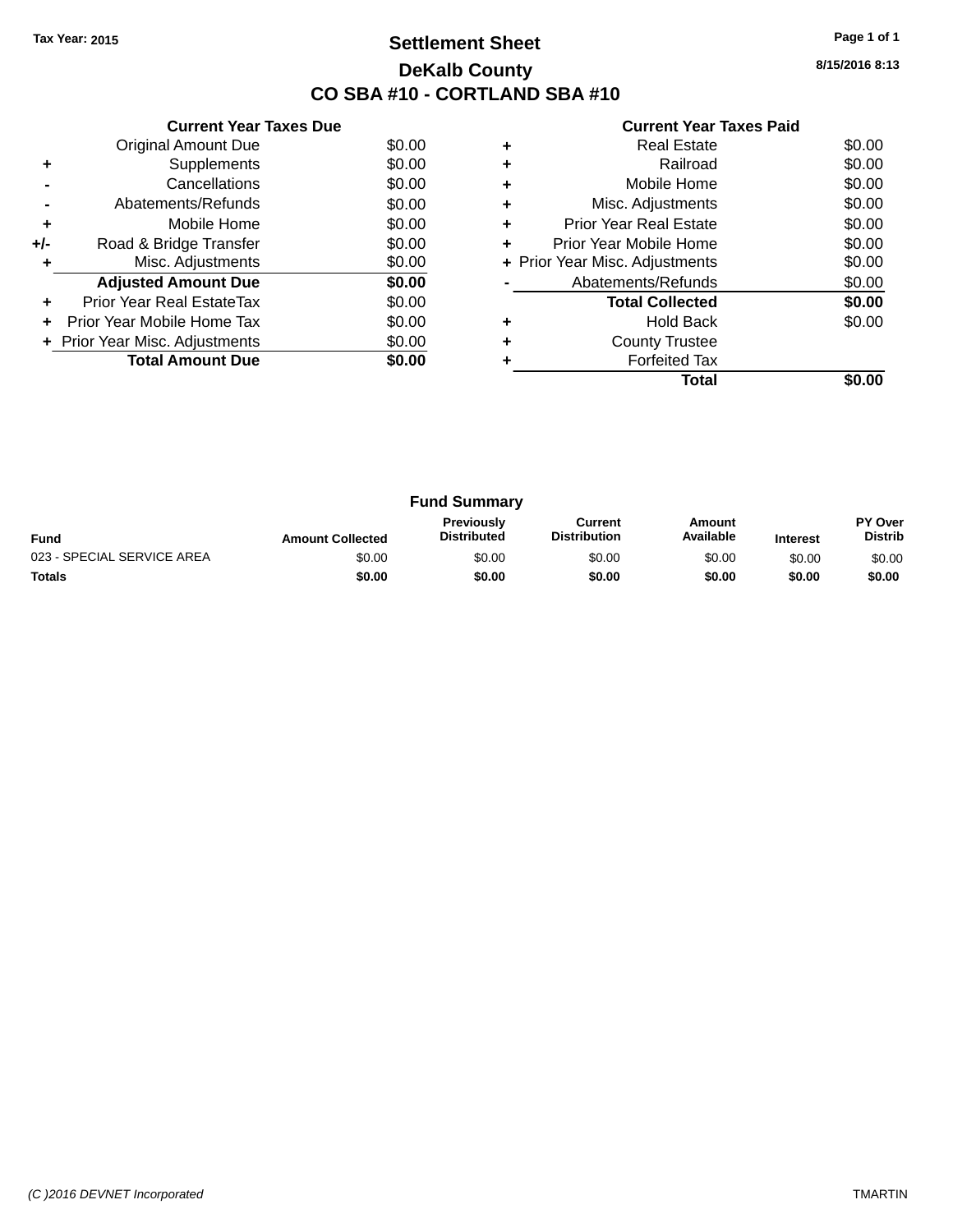### **Settlement Sheet Tax Year: 2015 Page 1 of 1 DeKalb County COON #1 - COON CREEK DRAINAGE #1**

**8/15/2016 8:13**

| <b>Original Amount Due</b>   | \$23,460.92                   |
|------------------------------|-------------------------------|
| Supplements                  | \$53.32                       |
| Cancellations                | \$53.32                       |
| Abatements/Refunds           | \$0.00                        |
| Mobile Home                  | \$0.00                        |
| Road & Bridge Transfer       | \$0.00                        |
| Misc. Adjustments            | \$0.00                        |
| <b>Adjusted Amount Due</b>   | \$23,460.92                   |
| Prior Year Real EstateTax    | \$0.00                        |
| Prior Year Mobile Home Tax   | \$0.00                        |
| Prior Year Misc. Adjustments | \$0.00                        |
| <b>Total Amount Due</b>      | \$23.460.92                   |
|                              | <b>Current Year Taxes Due</b> |

| ٠ | <b>Real Estate</b>             | \$15,144.52 |
|---|--------------------------------|-------------|
| ٠ | Railroad                       | \$0.00      |
| ٠ | Mobile Home                    | \$0.00      |
| ٠ | Misc. Adjustments              | \$0.00      |
| ٠ | <b>Prior Year Real Estate</b>  | \$0.00      |
| ٠ | Prior Year Mobile Home         | \$0.00      |
|   | + Prior Year Misc. Adjustments | \$0.00      |
|   | Abatements/Refunds             | \$0.00      |
|   | <b>Total Collected</b>         | \$15,144.52 |
| ٠ | <b>Hold Back</b>               | \$0.00      |
| ٠ | <b>County Trustee</b>          |             |
| ٠ | <b>Forfeited Tax</b>           |             |
|   | Total                          | \$15,144.52 |
|   |                                |             |

|                                       | <b>Distribution Summary</b>          |                                |                           |  |
|---------------------------------------|--------------------------------------|--------------------------------|---------------------------|--|
|                                       | <b>Tax Distribution Date</b>         |                                | Amount                    |  |
|                                       | 05/27/2016                           |                                | \$4,212.54                |  |
|                                       | 06/24/2016                           |                                | \$10,529.96               |  |
|                                       | 07/22/2016                           |                                | \$219.84                  |  |
|                                       | 08/19/2016                           |                                | \$182.18                  |  |
|                                       |                                      | <b>Totals: 4 Distributions</b> | \$15,144.52               |  |
|                                       | <b>Grand Totals: 4 Distributions</b> |                                | \$15,144.52               |  |
| <b>Fund Summary</b>                   |                                      |                                |                           |  |
| <b>Previously</b><br>Diotributed<br>. | Current<br>Diotribution              | Amount<br>A                    | <b>PY Over</b><br>Diotrib |  |

| Fund            | <b>Amount Collected</b> | <b>Previously</b><br><b>Distributed</b> | Current<br><b>Distribution</b> | Amount<br>Available | <b>Interest</b> | <b>PY Over</b><br>Distrib |
|-----------------|-------------------------|-----------------------------------------|--------------------------------|---------------------|-----------------|---------------------------|
| 001 - CORPORATE | \$15.144.52             | \$14.962.34                             | \$182.18                       | \$0.00              | \$0.00          | \$0.00                    |
| <b>Totals</b>   | \$15,144.52             | \$14.962.34                             | \$182.18                       | \$0.00              | \$0.00          | \$0.00                    |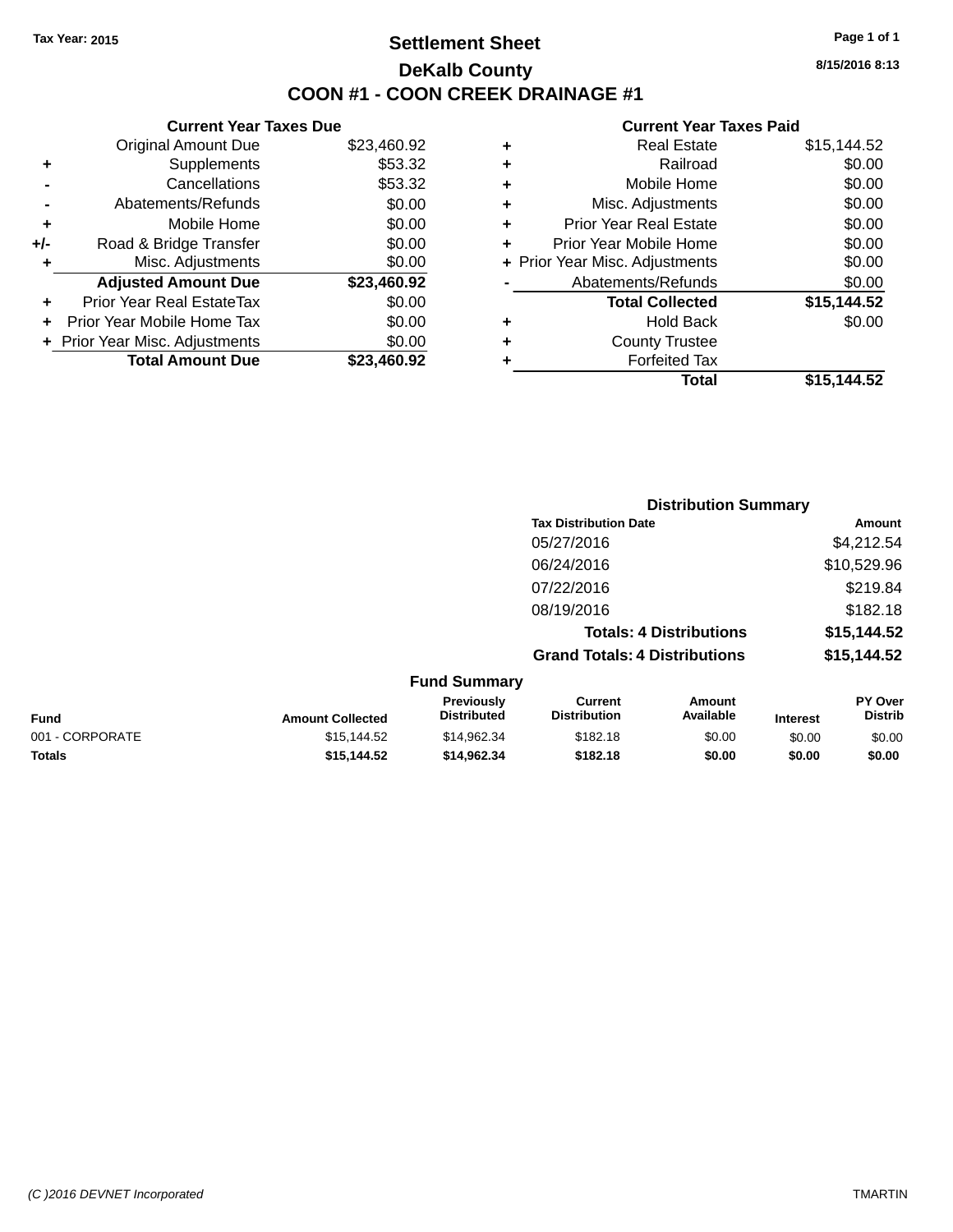#### **Settlement Sheet Tax Year: 2015 Page 1 of 1 DeKalb County CO-PI #15 - CORTLAND PIERCE DRAINAGE**

**8/15/2016 8:13**

|    | <b>Current Year Taxes Paid</b> |           |
|----|--------------------------------|-----------|
| ٠  | <b>Real Estate</b>             | \$0.00    |
| ÷. | Railroad                       | \$0.00    |
| ÷  | Mobile Home                    | \$0.00    |
| ٠  | Misc. Adjustments              | \$0.00    |
|    | Prior Year Real Estate         | (\$40.00) |

|     | <b>Original Amount Due</b>     | \$0.00      |
|-----|--------------------------------|-------------|
| ٠   | Supplements                    | \$0.00      |
|     | Cancellations                  | \$0.00      |
|     | Abatements/Refunds             | \$0.00      |
| ٠   | Mobile Home                    | \$0.00      |
| +/- | Road & Bridge Transfer         | \$0.00      |
| ٠   | Misc. Adjustments              | \$0.00      |
|     | <b>Adjusted Amount Due</b>     | \$0.00      |
|     | Prior Year Real EstateTax      | $(\$40.00)$ |
| ÷   | Prior Year Mobile Home Tax     | \$0.00      |
|     | + Prior Year Misc. Adjustments | \$0.00      |
|     | <b>Total Amount Due</b>        | (\$40.00)   |
|     |                                |             |

**Current Year Taxes Due**

|   | <b>Real Estate</b>             | \$0.00      |
|---|--------------------------------|-------------|
| ٠ | Railroad                       | \$0.00      |
| ٠ | Mobile Home                    | \$0.00      |
| ٠ | Misc. Adjustments              | \$0.00      |
| ٠ | <b>Prior Year Real Estate</b>  | $(\$40.00)$ |
| ٠ | Prior Year Mobile Home         | \$0.00      |
|   | + Prior Year Misc. Adjustments | \$0.00      |
|   | Abatements/Refunds             | \$0.00      |
|   | <b>Total Collected</b>         | (\$40.00)   |
| ٠ | <b>Hold Back</b>               | \$0.00      |
| ٠ | <b>County Trustee</b>          |             |
|   | <b>Forfeited Tax</b>           |             |
|   | Total                          |             |

| <b>Fund Summary</b> |                         |                                         |                                |                     |                 |                           |
|---------------------|-------------------------|-----------------------------------------|--------------------------------|---------------------|-----------------|---------------------------|
| <b>Fund</b>         | <b>Amount Collected</b> | <b>Previously</b><br><b>Distributed</b> | Current<br><b>Distribution</b> | Amount<br>Available | <b>Interest</b> | PY Over<br><b>Distrib</b> |
| 001 - CORPORATE     | $$-40.00$               | \$0.00                                  | \$0.00                         | \$0.00              | \$0.00          | \$0.00                    |
| <b>Totals</b>       | $$-40.00$               | \$0.00                                  | \$0.00                         | \$0.00              | \$0.00          | \$0.00                    |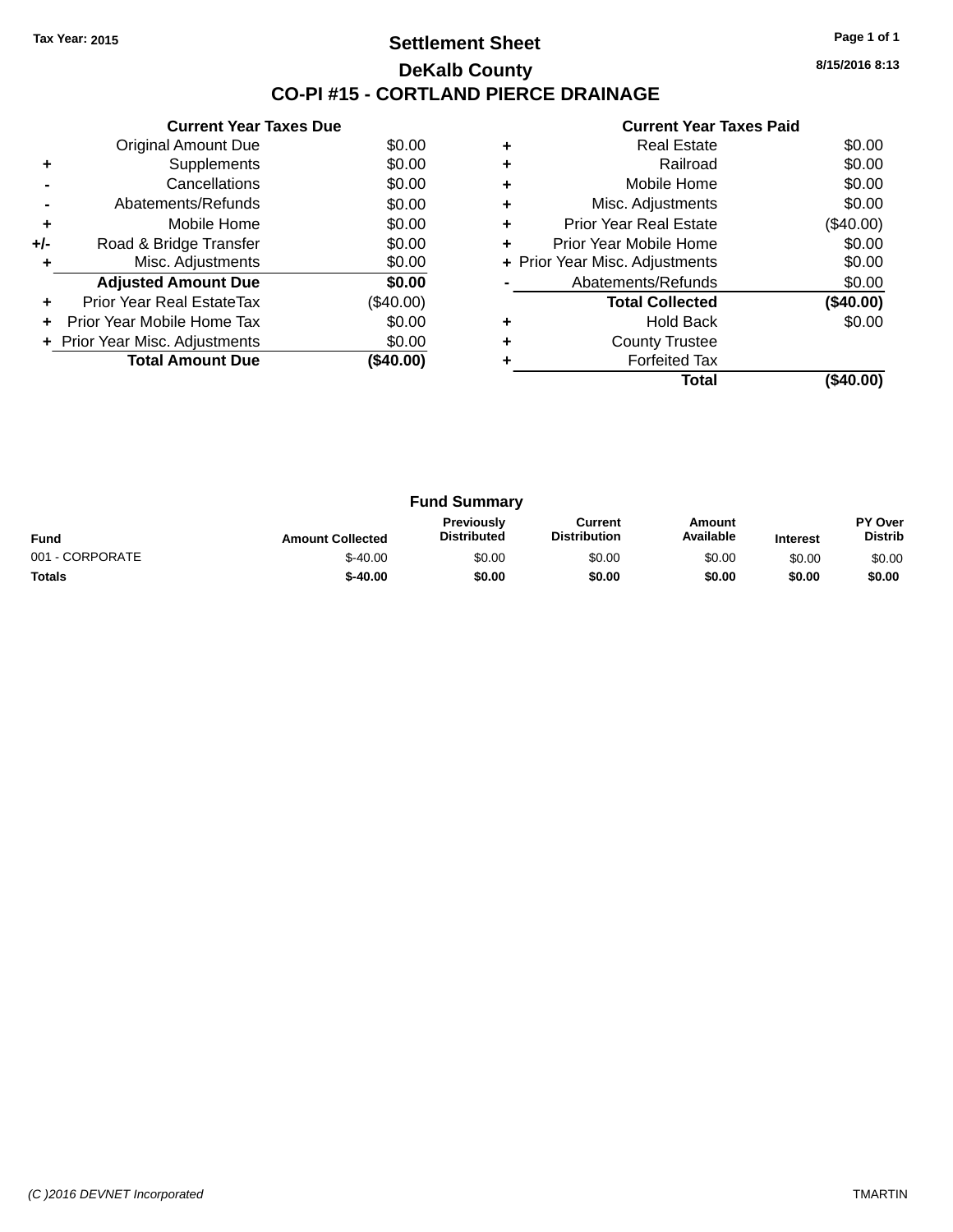### **Settlement Sheet Tax Year: 2015 Page 1 of 1 DeKalb County CO-SBA#5 - CORTLAND SBA #5**

**8/15/2016 8:13**

|     | <b>Current Year Taxes Due</b>  |                |  |  |
|-----|--------------------------------|----------------|--|--|
|     | <b>Original Amount Due</b>     | \$1,300,280.02 |  |  |
| ٠   | Supplements                    | \$0.00         |  |  |
|     | Cancellations                  | \$0.00         |  |  |
|     | Abatements/Refunds             | \$0.00         |  |  |
| ٠   | Mobile Home                    | \$0.00         |  |  |
| +/- | Road & Bridge Transfer         | \$0.00         |  |  |
| ٠   | Misc. Adjustments              | \$0.00         |  |  |
|     | <b>Adjusted Amount Due</b>     | \$1,300,280.02 |  |  |
| ٠   | Prior Year Real EstateTax      | \$0.00         |  |  |
| ÷   | Prior Year Mobile Home Tax     | \$0.00         |  |  |
|     | + Prior Year Misc. Adjustments | \$0.00         |  |  |
|     | <b>Total Amount Due</b>        | \$1,300,280.02 |  |  |
|     |                                |                |  |  |

|   | Total                          |        |
|---|--------------------------------|--------|
|   | <b>Forfeited Tax</b>           |        |
|   | <b>County Trustee</b>          |        |
| ٠ | <b>Hold Back</b>               | \$0.00 |
|   | <b>Total Collected</b>         | \$0.00 |
|   | Abatements/Refunds             | \$0.00 |
|   | + Prior Year Misc. Adjustments | \$0.00 |
| ٠ | Prior Year Mobile Home         | \$0.00 |
| ٠ | <b>Prior Year Real Estate</b>  | \$0.00 |
| ٠ | Misc. Adjustments              | \$0.00 |
| ٠ | Mobile Home                    | \$0.00 |
| ٠ | Railroad                       | \$0.00 |
|   | <b>Real Estate</b>             | \$0.00 |

| <b>Fund Summary</b>        |                         |                                         |                                |                     |                 |                                  |
|----------------------------|-------------------------|-----------------------------------------|--------------------------------|---------------------|-----------------|----------------------------------|
| <b>Fund</b>                | <b>Amount Collected</b> | <b>Previously</b><br><b>Distributed</b> | Current<br><b>Distribution</b> | Amount<br>Available | <b>Interest</b> | <b>PY Over</b><br><b>Distrib</b> |
| 023 - SPECIAL SERVICE AREA | \$0.00                  | \$0.00                                  | \$0.00                         | \$0.00              | \$0.00          | \$0.00                           |
| <b>Totals</b>              | \$0.00                  | \$0.00                                  | \$0.00                         | \$0.00              | \$0.00          | \$0.00                           |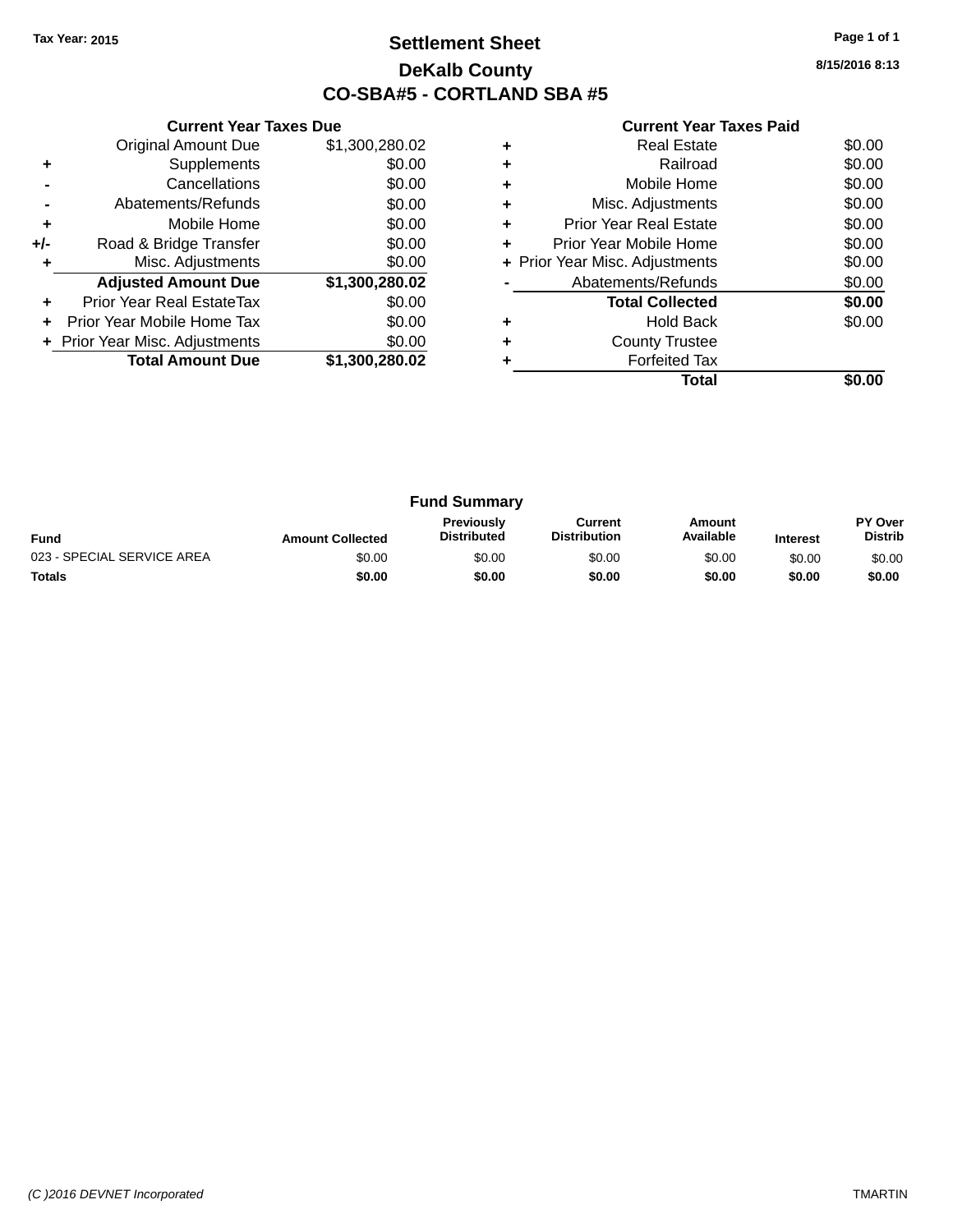### **Settlement Sheet Tax Year: 2015 Page 1 of 1 DeKalb County CO-SBA#6 - CORTLAND SBA #6**

**8/15/2016 8:13**

|     | <b>Current Year Taxes Due</b>  |              |  |  |
|-----|--------------------------------|--------------|--|--|
|     | <b>Original Amount Due</b>     | \$791,583.00 |  |  |
| ٠   | Supplements                    | \$0.00       |  |  |
|     | Cancellations                  | \$0.00       |  |  |
|     | Abatements/Refunds             | \$0.00       |  |  |
| ÷   | \$0.00<br>Mobile Home          |              |  |  |
| +/- | Road & Bridge Transfer         | \$0.00       |  |  |
|     | Misc. Adjustments              | \$0.00       |  |  |
|     | <b>Adjusted Amount Due</b>     | \$791,583.00 |  |  |
|     | Prior Year Real EstateTax      | \$0.00       |  |  |
|     | Prior Year Mobile Home Tax     | \$0.00       |  |  |
|     | + Prior Year Misc. Adjustments | \$0.00       |  |  |
|     | <b>Total Amount Due</b>        | \$791,583.00 |  |  |
|     |                                |              |  |  |

|   | <b>Real Estate</b>             | \$0.00 |
|---|--------------------------------|--------|
| ٠ | Railroad                       | \$0.00 |
| ٠ | Mobile Home                    | \$0.00 |
| ٠ | Misc. Adjustments              | \$0.00 |
| ٠ | Prior Year Real Estate         | \$0.00 |
|   | Prior Year Mobile Home         | \$0.00 |
|   | + Prior Year Misc. Adjustments | \$0.00 |
|   | Abatements/Refunds             | \$0.00 |
|   | <b>Total Collected</b>         | \$0.00 |
|   | <b>Hold Back</b>               | \$0.00 |
|   | <b>County Trustee</b>          |        |
|   | <b>Forfeited Tax</b>           |        |
|   | Total                          |        |

| <b>Fund Summary</b>        |                         |                                  |                                |                     |                 |                                  |
|----------------------------|-------------------------|----------------------------------|--------------------------------|---------------------|-----------------|----------------------------------|
| <b>Fund</b>                | <b>Amount Collected</b> | Previously<br><b>Distributed</b> | Current<br><b>Distribution</b> | Amount<br>Available | <b>Interest</b> | <b>PY Over</b><br><b>Distrib</b> |
| 023 - SPECIAL SERVICE AREA | \$0.00                  | \$0.00                           | \$0.00                         | \$0.00              | \$0.00          | \$0.00                           |
| <b>Totals</b>              | \$0.00                  | \$0.00                           | \$0.00                         | \$0.00              | \$0.00          | \$0.00                           |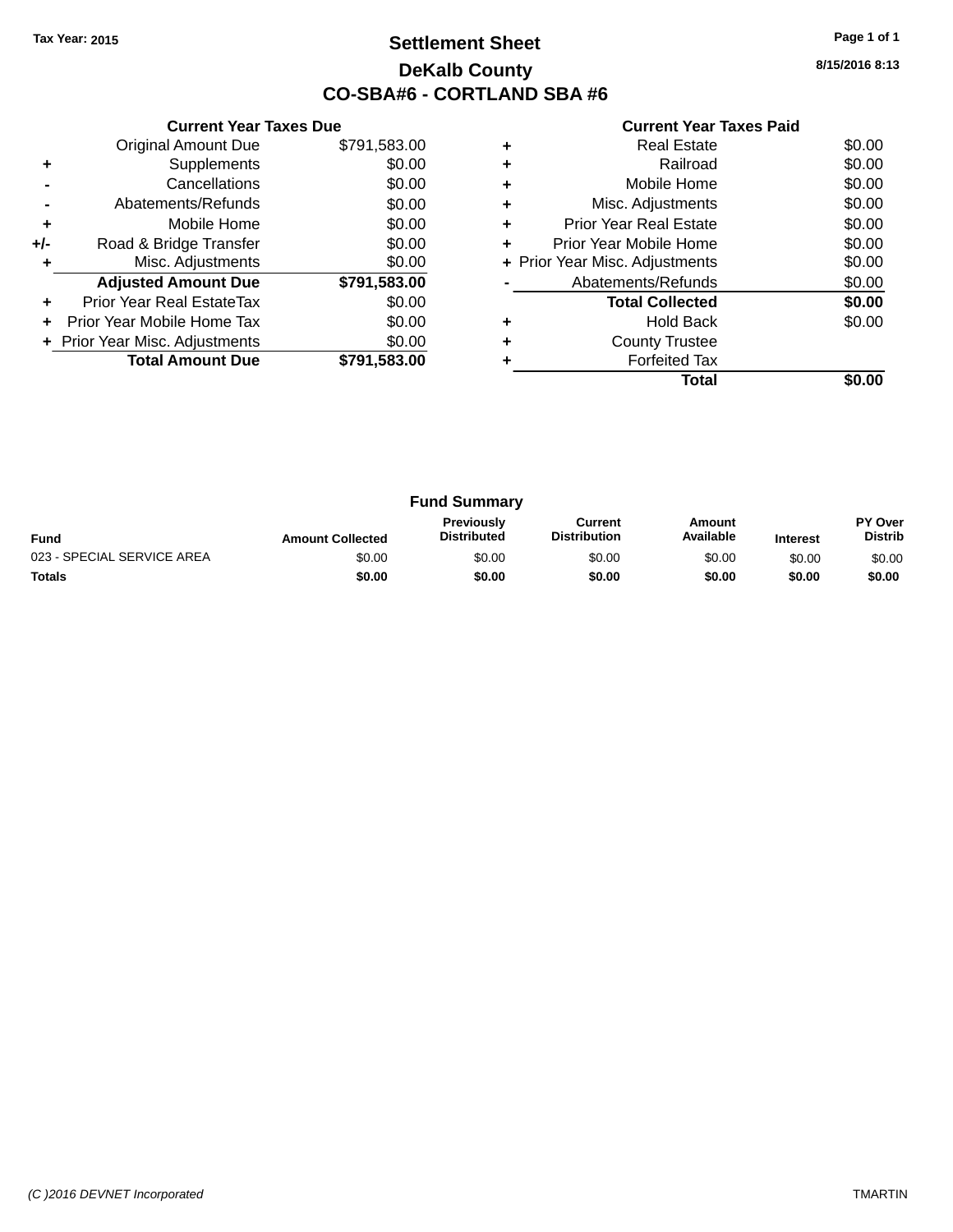### **Settlement Sheet Tax Year: 2015 Page 1 of 1 DeKalb County CO-SBA#9 - CORTLAND SBA #9**

**8/15/2016 8:13**

#### **Current Year Taxes Paid**

| ٠ | <b>Real Estate</b>             | \$96,144.00 |
|---|--------------------------------|-------------|
| ٠ | Railroad                       | \$0.00      |
| ٠ | Mobile Home                    | \$0.00      |
| ٠ | Misc. Adjustments              | \$0.00      |
| ٠ | <b>Prior Year Real Estate</b>  | \$0.00      |
|   | Prior Year Mobile Home         | \$0.00      |
|   | + Prior Year Misc. Adjustments | \$0.00      |
|   | Abatements/Refunds             | \$0.00      |
|   | <b>Total Collected</b>         | \$96,144.00 |
| ٠ | <b>Hold Back</b>               | \$0.00      |
| ٠ | <b>County Trustee</b>          |             |
|   | <b>Forfeited Tax</b>           |             |
|   | Total                          | \$96,144.00 |
|   |                                |             |

|                            |                         |                                         | <b>Distribution Summary</b>           |                                |                 |                           |
|----------------------------|-------------------------|-----------------------------------------|---------------------------------------|--------------------------------|-----------------|---------------------------|
|                            |                         |                                         | <b>Tax Distribution Date</b>          |                                |                 | <b>Amount</b>             |
|                            |                         |                                         | 05/27/2016                            |                                |                 | \$34,051.00               |
|                            |                         |                                         | 06/24/2016                            |                                |                 | \$57,085.50               |
|                            |                         |                                         | 07/22/2016                            |                                |                 | \$4,006.00                |
|                            |                         |                                         | 08/19/2016                            |                                |                 | \$1,001.50                |
|                            |                         |                                         |                                       | <b>Totals: 4 Distributions</b> |                 | \$96,144.00               |
|                            |                         |                                         | <b>Grand Totals: 4 Distributions</b>  |                                |                 | \$96,144.00               |
|                            |                         | <b>Fund Summary</b>                     |                                       |                                |                 |                           |
| <b>Fund</b>                | <b>Amount Collected</b> | <b>Previously</b><br><b>Distributed</b> | <b>Current</b><br><b>Distribution</b> | Amount<br>Available            | <b>Interest</b> | PY Over<br><b>Distrib</b> |
| 023 - SPECIAL SERVICE AREA | \$96,144.00             | \$95,142.50                             | \$1,001.50                            | \$0.00                         | \$0.00          | \$0.00                    |
| <b>Totals</b>              | \$96,144.00             | \$95,142.50                             | \$1,001.50                            | \$0.00                         | \$0.00          | \$0.00                    |

|     | <b>Current Year Taxes Due</b>    |              |  |  |  |
|-----|----------------------------------|--------------|--|--|--|
|     | <b>Original Amount Due</b>       | \$184,276.00 |  |  |  |
| ٠   | Supplements                      | \$4,006.00   |  |  |  |
|     | Cancellations                    | \$4,006.00   |  |  |  |
|     | Abatements/Refunds               | \$0.00       |  |  |  |
| ٠   | Mobile Home                      | \$0.00       |  |  |  |
| +/- | Road & Bridge Transfer           | \$0.00       |  |  |  |
|     | Misc. Adjustments                | \$0.00       |  |  |  |
|     | <b>Adjusted Amount Due</b>       | \$184,276.00 |  |  |  |
|     | <b>Prior Year Real EstateTax</b> | \$0.00       |  |  |  |
|     | Prior Year Mobile Home Tax       | \$0.00       |  |  |  |
|     | + Prior Year Misc. Adjustments   | \$0.00       |  |  |  |
|     | <b>Total Amount Due</b>          | \$184.276.00 |  |  |  |

*(C )2016 DEVNET Incorporated* TMARTIN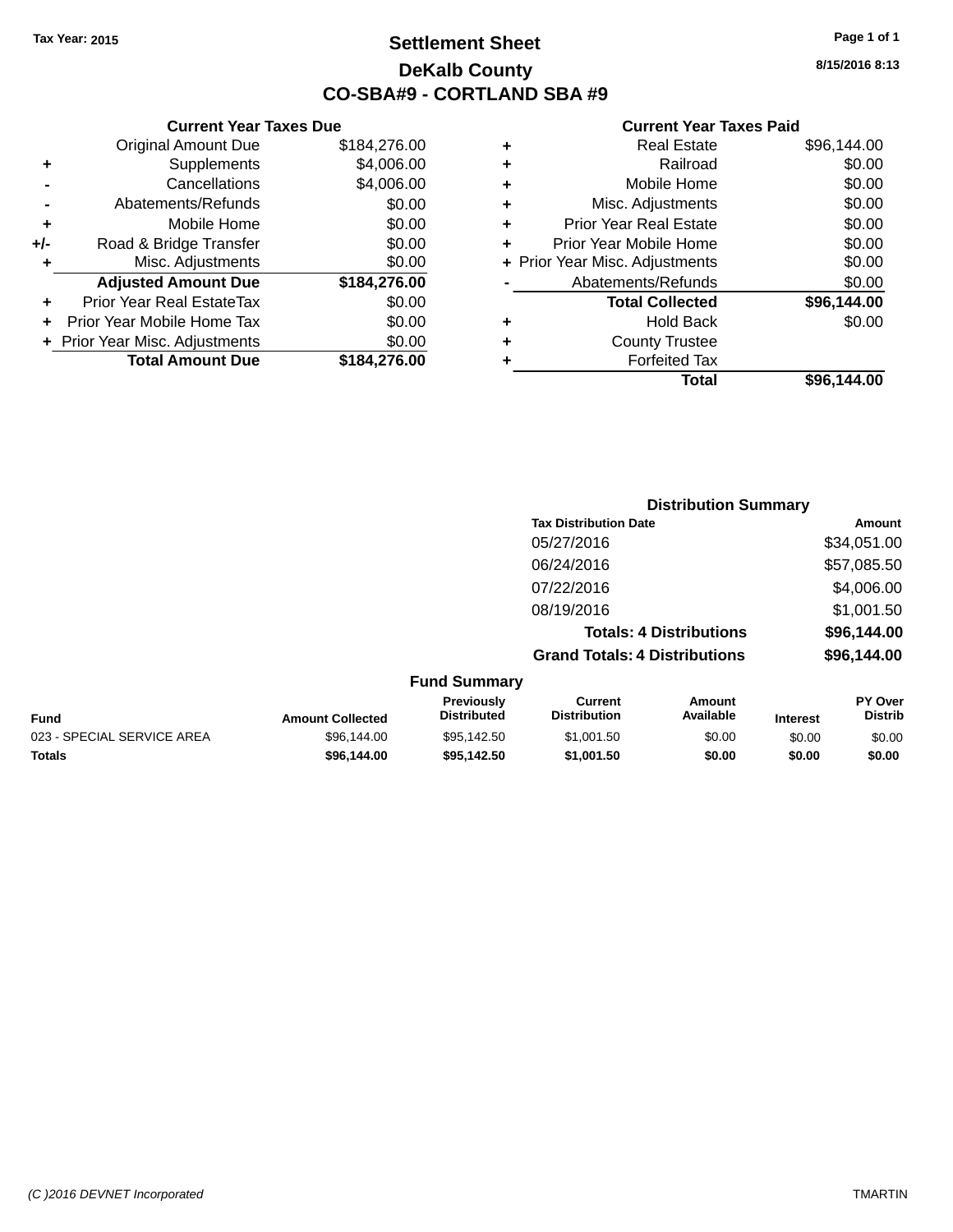### **Settlement Sheet Tax Year: 2015 Page 1 of 1 DeKalb County CO-SSA#1 - CORTLAND SBA #1**

**8/15/2016 8:13**

|     | <b>Current Year Taxes Due</b>  |              |  |  |  |  |  |
|-----|--------------------------------|--------------|--|--|--|--|--|
|     | <b>Original Amount Due</b>     | \$410,000.78 |  |  |  |  |  |
| ٠   | Supplements                    | \$1,759.66   |  |  |  |  |  |
|     | Cancellations                  | \$1,759.66   |  |  |  |  |  |
|     | Abatements/Refunds             | \$0.00       |  |  |  |  |  |
| ٠   | Mobile Home                    | \$0.00       |  |  |  |  |  |
| +/- | Road & Bridge Transfer         | \$0.00       |  |  |  |  |  |
| ٠   | Misc. Adjustments              | \$0.00       |  |  |  |  |  |
|     | <b>Adjusted Amount Due</b>     | \$410,000.78 |  |  |  |  |  |
| ٠   | Prior Year Real EstateTax      | \$0.00       |  |  |  |  |  |
|     | Prior Year Mobile Home Tax     | \$0.00       |  |  |  |  |  |
|     | + Prior Year Misc. Adjustments | \$0.00       |  |  |  |  |  |
|     | <b>Total Amount Due</b>        | \$410,000.78 |  |  |  |  |  |
|     |                                |              |  |  |  |  |  |

|   | <b>Real Estate</b>             | \$217,318.01 |
|---|--------------------------------|--------------|
| ٠ | Railroad                       | \$0.00       |
| ٠ | Mobile Home                    | \$0.00       |
| ٠ | Misc. Adjustments              | \$0.00       |
| ٠ | <b>Prior Year Real Estate</b>  | \$0.00       |
| ÷ | Prior Year Mobile Home         | \$0.00       |
|   | + Prior Year Misc. Adjustments | \$0.00       |
|   | Abatements/Refunds             | \$0.00       |
|   | <b>Total Collected</b>         | \$217,318.01 |
| ٠ | <b>Hold Back</b>               | \$0.00       |
| ٠ | <b>County Trustee</b>          |              |
| ٠ | <b>Forfeited Tax</b>           |              |
|   | Total                          | \$217,318.01 |
|   |                                |              |

|                     | <b>Distribution Summary</b>          |              |
|---------------------|--------------------------------------|--------------|
|                     | <b>Tax Distribution Date</b>         | Amount       |
|                     | 05/27/2016                           | \$44,871.33  |
|                     | 06/24/2016                           | \$163,459.69 |
|                     | 07/22/2016                           | \$879.83     |
|                     | 08/19/2016                           | \$8,107.16   |
|                     | <b>Totals: 4 Distributions</b>       | \$217,318.01 |
|                     | <b>Grand Totals: 4 Distributions</b> | \$217,318.01 |
| <b>Fund Summary</b> |                                      |              |

| Fund                       | <b>Amount Collected</b> | <b>Previously</b><br>Distributed | Current<br><b>Distribution</b> | Amount<br>Available | <b>Interest</b> | <b>PY Over</b><br>Distrib |
|----------------------------|-------------------------|----------------------------------|--------------------------------|---------------------|-----------------|---------------------------|
| 023 - SPECIAL SERVICE AREA | \$217.318.01            | \$209.210.85                     | \$8,107.16                     | \$0.00              | \$0.00          | \$0.00                    |
| Totals                     | \$217.318.01            | \$209,210.85                     | \$8,107.16                     | \$0.00              | \$0.00          | \$0.00                    |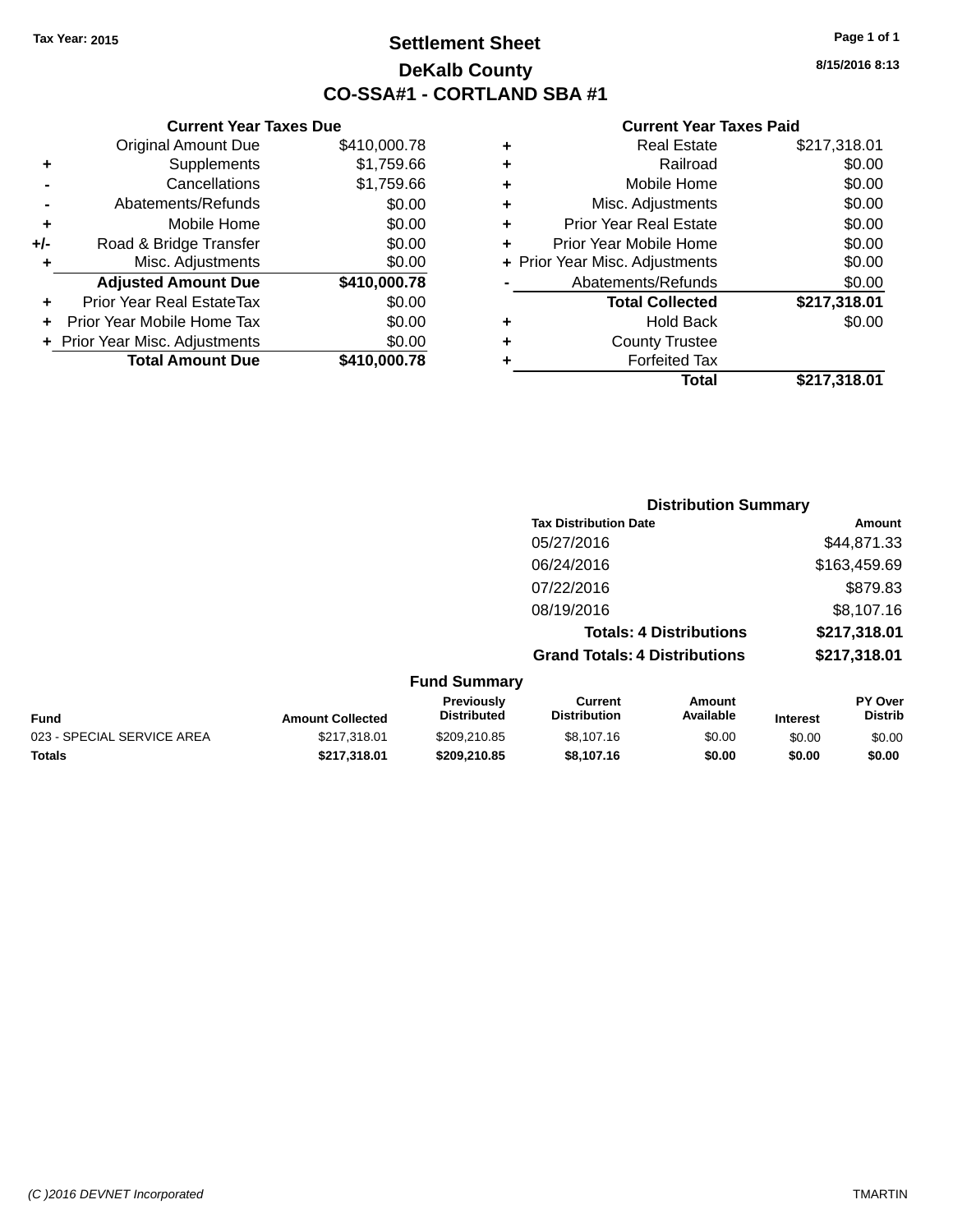### **Settlement Sheet Tax Year: 2015 Page 1 of 1 DeKalb County CO-SSA#4 - CORTLAND SBA #4**

**8/15/2016 8:13**

|     | <b>Current Year Taxes Due</b>  |                |
|-----|--------------------------------|----------------|
|     | <b>Original Amount Due</b>     | \$2,788,010.84 |
| ٠   | Supplements                    | \$0.00         |
|     | Cancellations                  | \$430,100.26   |
|     | Abatements/Refunds             | \$0.00         |
| ÷   | Mobile Home                    | \$0.00         |
| +/- | Road & Bridge Transfer         | \$0.00         |
| ٠   | Misc. Adjustments              | \$0.00         |
|     | <b>Adjusted Amount Due</b>     | \$2,357,910.58 |
| ÷   | Prior Year Real EstateTax      | (\$2,846.56)   |
| ÷   | Prior Year Mobile Home Tax     | \$0.00         |
|     | + Prior Year Misc. Adjustments | \$0.00         |
|     | <b>Total Amount Due</b>        | \$2.355.064.02 |
|     |                                |                |

| ٠ | <b>Real Estate</b>             | \$3.274.89   |
|---|--------------------------------|--------------|
|   | Railroad                       | \$0.00       |
| ٠ | Mobile Home                    | \$0.00       |
| ٠ | Misc. Adjustments              | \$0.00       |
| ٠ | <b>Prior Year Real Estate</b>  | (\$2,846.56) |
| ٠ | Prior Year Mobile Home         | \$0.00       |
|   | + Prior Year Misc. Adjustments | \$0.00       |
|   | Abatements/Refunds             | \$0.00       |
|   | <b>Total Collected</b>         | \$428.33     |
| ٠ | <b>Hold Back</b>               | \$0.00       |
| ٠ | <b>County Trustee</b>          |              |
|   | <b>Forfeited Tax</b>           |              |
|   | Total                          | \$428.33     |

| <b>Fund Summary</b>        |                         |                                         |                                |                     |                 |                           |
|----------------------------|-------------------------|-----------------------------------------|--------------------------------|---------------------|-----------------|---------------------------|
| <b>Fund</b>                | <b>Amount Collected</b> | <b>Previously</b><br><b>Distributed</b> | Current<br><b>Distribution</b> | Amount<br>Available | <b>Interest</b> | PY Over<br><b>Distrib</b> |
| 023 - SPECIAL SERVICE AREA | \$428.33                | \$0.00                                  | \$0.00                         | \$428.33            | \$0.00          | \$0.00                    |
| <b>Totals</b>              | \$428.33                | \$0.00                                  | \$0.00                         | \$428.33            | \$0.00          | \$0.00                    |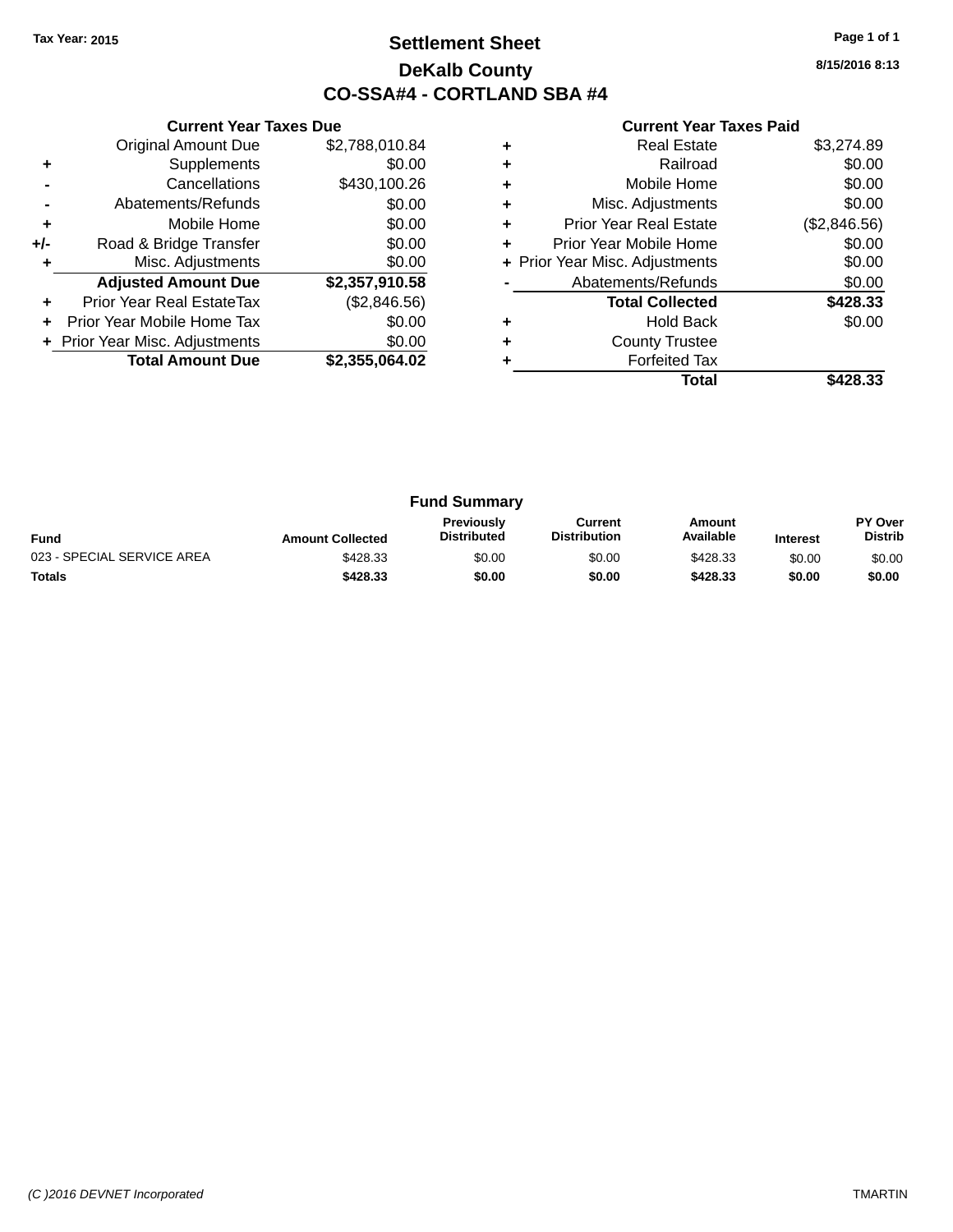### **Settlement Sheet Tax Year: 2015 Page 1 of 1 DeKalb County CO-SSA#7 - CORTLAND SBA #7**

**8/15/2016 8:13**

|     | <b>Current Year Taxes Due</b>  |                |  |  |  |  |
|-----|--------------------------------|----------------|--|--|--|--|
|     | <b>Original Amount Due</b>     | \$1,157,123.00 |  |  |  |  |
| ٠   | Supplements                    | \$0.00         |  |  |  |  |
|     | Cancellations                  | \$283,822.62   |  |  |  |  |
|     | Abatements/Refunds             | \$0.00         |  |  |  |  |
| ٠   | Mobile Home                    | \$0.00         |  |  |  |  |
| +/- | Road & Bridge Transfer         | \$0.00         |  |  |  |  |
| ٠   | Misc. Adjustments              | \$0.00         |  |  |  |  |
|     | <b>Adjusted Amount Due</b>     | \$873,300.38   |  |  |  |  |
| ٠   | Prior Year Real EstateTax      | \$0.00         |  |  |  |  |
| ÷   | Prior Year Mobile Home Tax     | \$0.00         |  |  |  |  |
|     | + Prior Year Misc. Adjustments | \$0.00         |  |  |  |  |
|     | <b>Total Amount Due</b>        | \$873,300.38   |  |  |  |  |
|     |                                |                |  |  |  |  |

|   | <b>Real Estate</b>             | \$0.00 |
|---|--------------------------------|--------|
|   | Railroad                       | \$0.00 |
| ٠ | Mobile Home                    | \$0.00 |
| ٠ | Misc. Adjustments              | \$0.00 |
| ٠ | <b>Prior Year Real Estate</b>  | \$0.00 |
| ٠ | Prior Year Mobile Home         | \$0.00 |
|   | + Prior Year Misc. Adjustments | \$0.00 |
|   | Abatements/Refunds             | \$0.00 |
|   | <b>Total Collected</b>         | \$0.00 |
|   | <b>Hold Back</b>               | \$0.00 |
|   | <b>County Trustee</b>          |        |
|   | <b>Forfeited Tax</b>           |        |
|   | Total                          |        |

| <b>Fund Summary</b>        |                         |                                  |                                |                     |                 |                                  |
|----------------------------|-------------------------|----------------------------------|--------------------------------|---------------------|-----------------|----------------------------------|
| <b>Fund</b>                | <b>Amount Collected</b> | Previously<br><b>Distributed</b> | Current<br><b>Distribution</b> | Amount<br>Available | <b>Interest</b> | <b>PY Over</b><br><b>Distrib</b> |
| 023 - SPECIAL SERVICE AREA | \$0.00                  | \$0.00                           | \$0.00                         | \$0.00              | \$0.00          | \$0.00                           |
| <b>Totals</b>              | \$0.00                  | \$0.00                           | \$0.00                         | \$0.00              | \$0.00          | \$0.00                           |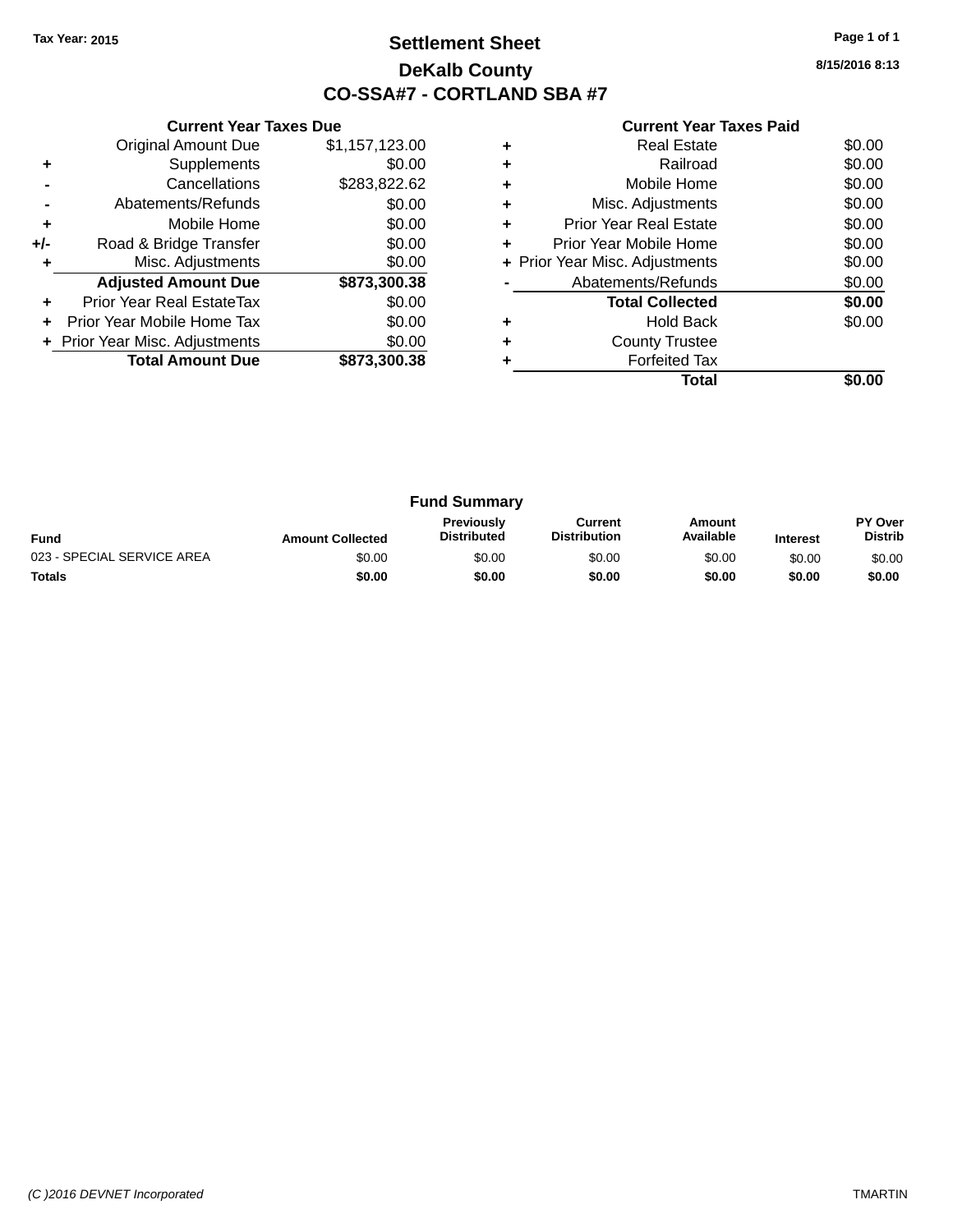### **Settlement Sheet Tax Year: 2015 Page 1 of 1 DeKalb County CO-SSA#8 - CORTLAND SBA #8**

**8/15/2016 8:13**

| <b>Current Year Taxes Paid</b> |  |  |  |
|--------------------------------|--|--|--|
|--------------------------------|--|--|--|

|     | <b>Current Year Taxes Due</b>  |              |  |  |  |
|-----|--------------------------------|--------------|--|--|--|
|     | <b>Original Amount Due</b>     | \$895,134.30 |  |  |  |
| ٠   | Supplements                    | \$0.00       |  |  |  |
|     | Cancellations                  | \$0.00       |  |  |  |
|     | Abatements/Refunds             | \$0.00       |  |  |  |
| ٠   | Mobile Home                    | \$0.00       |  |  |  |
| +/- | Road & Bridge Transfer         | \$0.00       |  |  |  |
| ٠   | Misc. Adjustments              | \$0.00       |  |  |  |
|     | <b>Adjusted Amount Due</b>     | \$895,134.30 |  |  |  |
| ÷   | Prior Year Real EstateTax      | \$0.00       |  |  |  |
|     | Prior Year Mobile Home Tax     | \$0.00       |  |  |  |
|     | + Prior Year Misc. Adjustments | \$0.00       |  |  |  |
|     | <b>Total Amount Due</b>        | \$895,134.30 |  |  |  |
|     |                                |              |  |  |  |

| ٠ | Real Estate                    | \$0.00 |
|---|--------------------------------|--------|
|   | Railroad                       | \$0.00 |
| ٠ | Mobile Home                    | \$0.00 |
| ٠ | Misc. Adjustments              | \$0.00 |
| ٠ | <b>Prior Year Real Estate</b>  | \$0.00 |
| ٠ | Prior Year Mobile Home         | \$0.00 |
|   | + Prior Year Misc. Adjustments | \$0.00 |
|   | Abatements/Refunds             | \$0.00 |
|   | <b>Total Collected</b>         | \$0.00 |
|   | <b>Hold Back</b>               | \$0.00 |
| ٠ | <b>County Trustee</b>          |        |
|   | <b>Forfeited Tax</b>           |        |
|   | Total                          |        |

| <b>Fund Summary</b>        |                         |                                         |                                |                     |                 |                                  |
|----------------------------|-------------------------|-----------------------------------------|--------------------------------|---------------------|-----------------|----------------------------------|
| <b>Fund</b>                | <b>Amount Collected</b> | <b>Previously</b><br><b>Distributed</b> | Current<br><b>Distribution</b> | Amount<br>Available | <b>Interest</b> | <b>PY Over</b><br><b>Distrib</b> |
| 023 - SPECIAL SERVICE AREA | \$0.00                  | \$0.00                                  | \$0.00                         | \$0.00              | \$0.00          | \$0.00                           |
| <b>Totals</b>              | \$0.00                  | \$0.00                                  | \$0.00                         | \$0.00              | \$0.00          | \$0.00                           |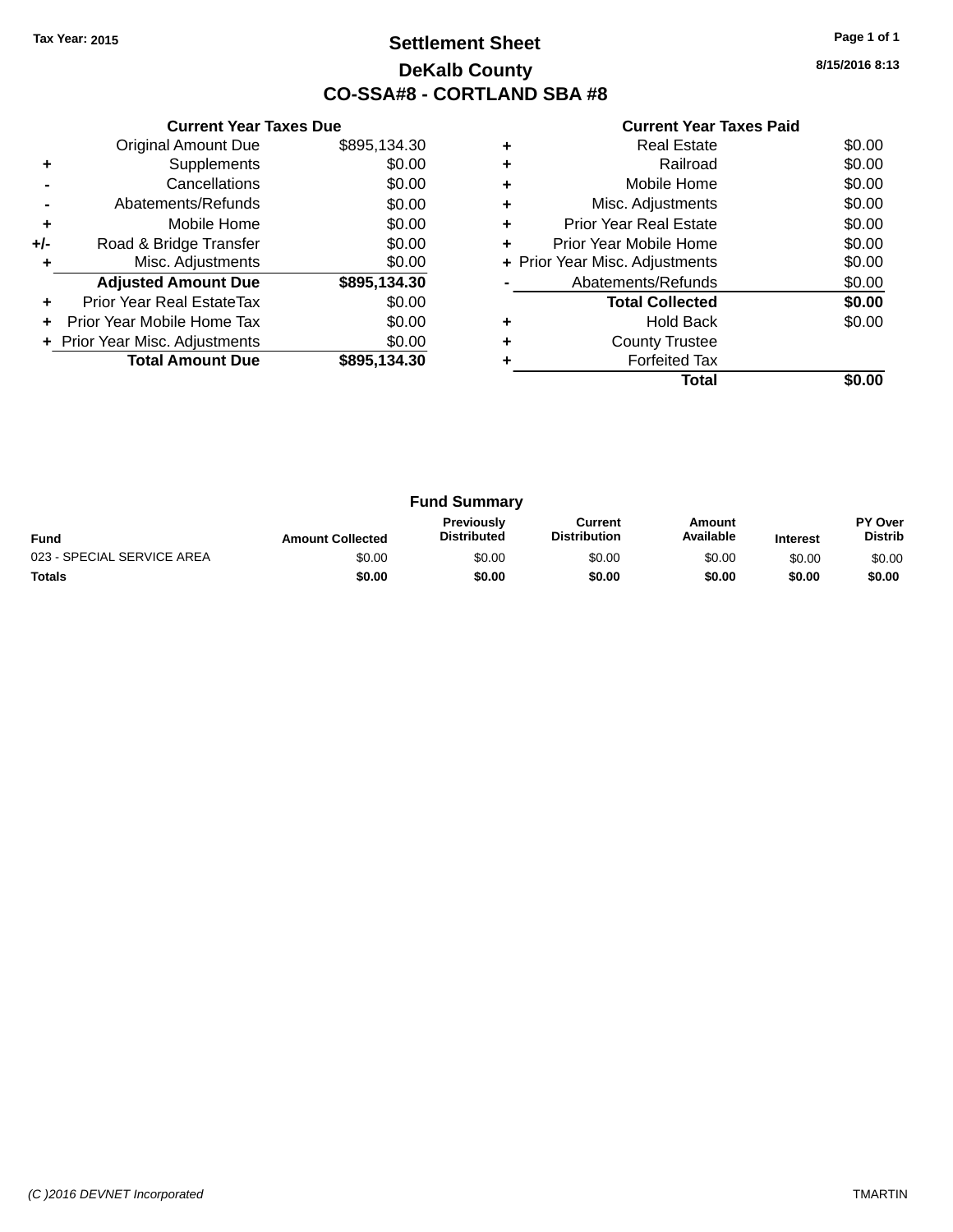### **Settlement Sheet Tax Year: 2015 Page 1 of 1 DeKalb County MA-DK #3 - MALTA DEKALB DRAINAGE #3**

|     | <b>Current Year Taxes Due</b>  |            |
|-----|--------------------------------|------------|
|     | <b>Original Amount Due</b>     | \$3,756.78 |
| ٠   | Supplements                    | \$0.00     |
|     | Cancellations                  | \$0.00     |
|     | Abatements/Refunds             | \$0.00     |
| ٠   | Mobile Home                    | \$0.00     |
| +/- | Road & Bridge Transfer         | \$0.00     |
| ٠   | Misc. Adjustments              | \$0.00     |
|     | <b>Adjusted Amount Due</b>     | \$3,756.78 |
| ٠   | Prior Year Real EstateTax      | \$0.00     |
|     | Prior Year Mobile Home Tax     | \$0.00     |
|     | + Prior Year Misc. Adjustments | \$0.00     |
|     | <b>Total Amount Due</b>        | \$3,756.78 |

|   | <b>Real Estate</b>             | \$1,913.25 |
|---|--------------------------------|------------|
| ٠ | Railroad                       | \$0.00     |
| ٠ | Mobile Home                    | \$0.00     |
| ٠ | Misc. Adjustments              | \$0.00     |
| ٠ | <b>Prior Year Real Estate</b>  | \$0.00     |
| ٠ | Prior Year Mobile Home         | \$0.00     |
|   | + Prior Year Misc. Adjustments | \$0.00     |
|   | Abatements/Refunds             | \$0.00     |
|   | <b>Total Collected</b>         | \$1,913.25 |
|   | <b>Hold Back</b>               | \$0.00     |
| ٠ | <b>County Trustee</b>          |            |
| ٠ | <b>Forfeited Tax</b>           |            |
|   | <b>Total</b>                   | \$1,913.25 |
|   |                                |            |

|                         | <b>Distribution Summary</b>             |                                       |                     |                                |                           |  |
|-------------------------|-----------------------------------------|---------------------------------------|---------------------|--------------------------------|---------------------------|--|
|                         |                                         | <b>Tax Distribution Date</b>          |                     |                                | <b>Amount</b>             |  |
|                         |                                         | 05/27/2016                            |                     |                                | \$377.91                  |  |
|                         |                                         | 06/24/2016                            |                     |                                | \$1,535.34                |  |
|                         |                                         |                                       |                     |                                | \$1,913.25                |  |
|                         | <b>Grand Totals: 2 Distributions</b>    |                                       |                     | \$1,913.25                     |                           |  |
|                         |                                         |                                       |                     |                                |                           |  |
| <b>Amount Collected</b> | <b>Previously</b><br><b>Distributed</b> | <b>Current</b><br><b>Distribution</b> | Amount<br>Available | <b>Interest</b>                | PY Over<br><b>Distrib</b> |  |
| \$1,913.25              | \$1,913.25                              | \$0.00                                | \$0.00              | \$0.00                         | \$0.00                    |  |
| \$1.913.25              | \$1,913.25                              | \$0.00                                | \$0.00              | \$0.00                         | \$0.00                    |  |
|                         |                                         |                                       | <b>Fund Summary</b> | <b>Totals: 2 Distributions</b> |                           |  |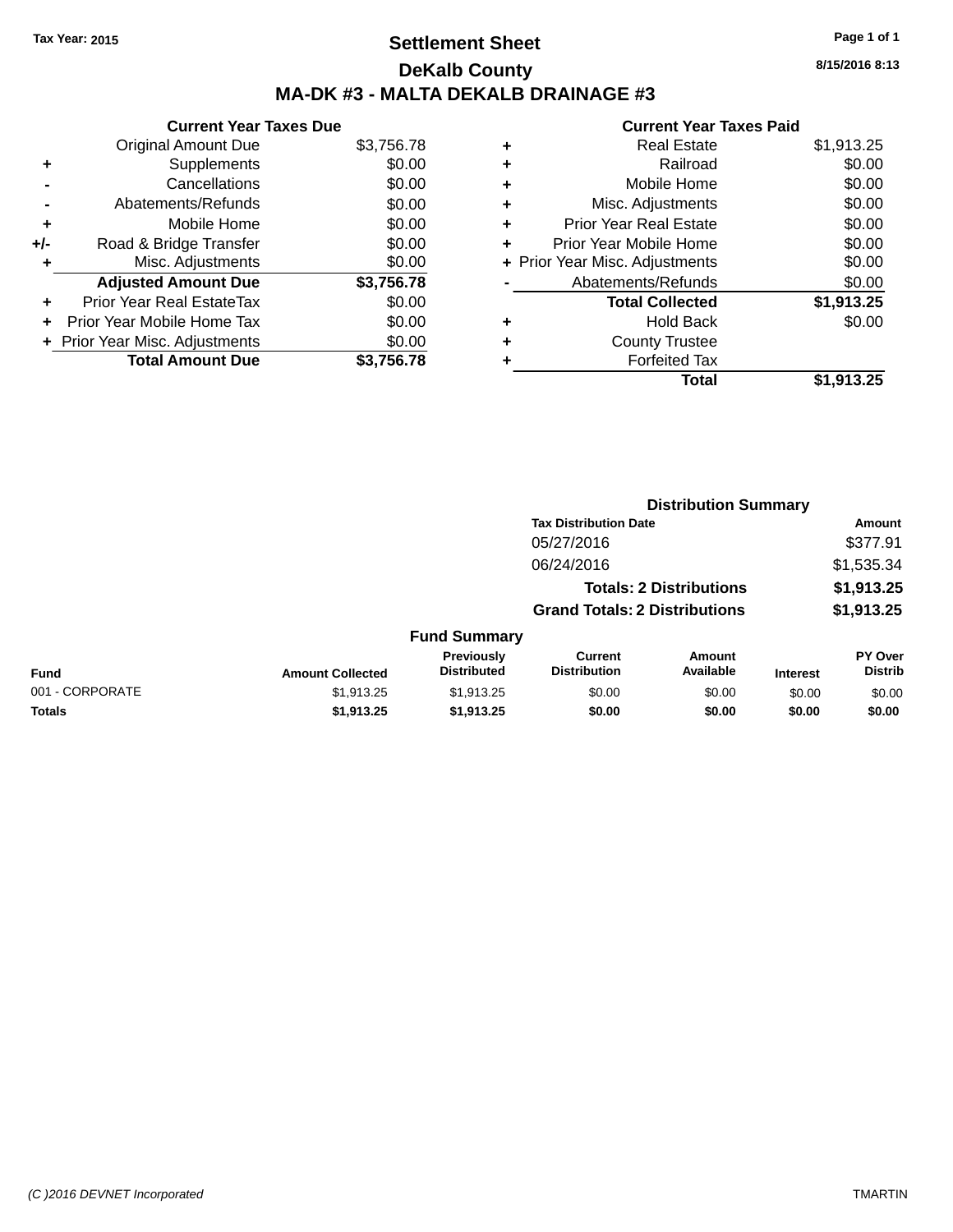### **Settlement Sheet Tax Year: 2015 Page 1 of 1 DeKalb County MAMIAFDK - MA-MI-AF-DK DRAINAGE #11**

|     | <b>Current Year Taxes Due</b>  |             |
|-----|--------------------------------|-------------|
|     | <b>Original Amount Due</b>     | \$15,174.70 |
| ٠   | Supplements                    | \$0.00      |
|     | Cancellations                  | \$0.00      |
|     | Abatements/Refunds             | \$0.00      |
| ÷   | Mobile Home                    | \$0.00      |
| +/- | Road & Bridge Transfer         | \$0.00      |
| ٠   | Misc. Adjustments              | \$0.00      |
|     | <b>Adjusted Amount Due</b>     | \$15,174.70 |
| ٠   | Prior Year Real EstateTax      | \$0.00      |
|     | Prior Year Mobile Home Tax     | \$0.00      |
|     | + Prior Year Misc. Adjustments | \$0.00      |
|     | <b>Total Amount Due</b>        | \$15,174.70 |

#### **Current Year Taxes Paid**

|   | <b>Real Estate</b>             | \$8,553.80 |
|---|--------------------------------|------------|
| ٠ | Railroad                       | \$0.00     |
| ٠ | Mobile Home                    | \$0.00     |
| ٠ | Misc. Adjustments              | \$0.00     |
| ٠ | <b>Prior Year Real Estate</b>  | \$0.00     |
| ٠ | Prior Year Mobile Home         | \$0.00     |
|   | + Prior Year Misc. Adjustments | \$0.00     |
|   | Abatements/Refunds             | \$0.00     |
|   | <b>Total Collected</b>         | \$8,553.80 |
| ٠ | <b>Hold Back</b>               | \$0.00     |
| ٠ | <b>County Trustee</b>          |            |
|   | <b>Forfeited Tax</b>           |            |
|   | Total                          | \$8,553.80 |
|   |                                |            |

|                 |                         | <b>Distribution Summary</b>      |                                       |                     |                 |                           |  |
|-----------------|-------------------------|----------------------------------|---------------------------------------|---------------------|-----------------|---------------------------|--|
|                 |                         |                                  | <b>Tax Distribution Date</b>          |                     |                 | Amount                    |  |
|                 |                         |                                  | 05/27/2016                            |                     |                 | \$1,065.00                |  |
|                 |                         |                                  | 06/24/2016                            |                     |                 | \$6,876.30                |  |
|                 |                         |                                  | 08/19/2016                            |                     |                 | \$612.50                  |  |
|                 |                         |                                  | <b>Totals: 3 Distributions</b>        |                     |                 | \$8,553.80                |  |
|                 |                         |                                  | <b>Grand Totals: 3 Distributions</b>  |                     |                 | \$8,553.80                |  |
|                 |                         | <b>Fund Summary</b>              |                                       |                     |                 |                           |  |
| Fund            | <b>Amount Collected</b> | Previously<br><b>Distributed</b> | <b>Current</b><br><b>Distribution</b> | Amount<br>Available | <b>Interest</b> | PY Over<br><b>Distrib</b> |  |
| 001 - CORPORATE | \$8,553.80              | \$7,941.30                       | \$612.50                              | \$0.00              | \$0.00          | \$0.00                    |  |
| <b>Totals</b>   | \$8,553.80              | \$7,941.30                       | \$612.50                              | \$0.00              | \$0.00          | \$0.00                    |  |

**8/15/2016 8:13**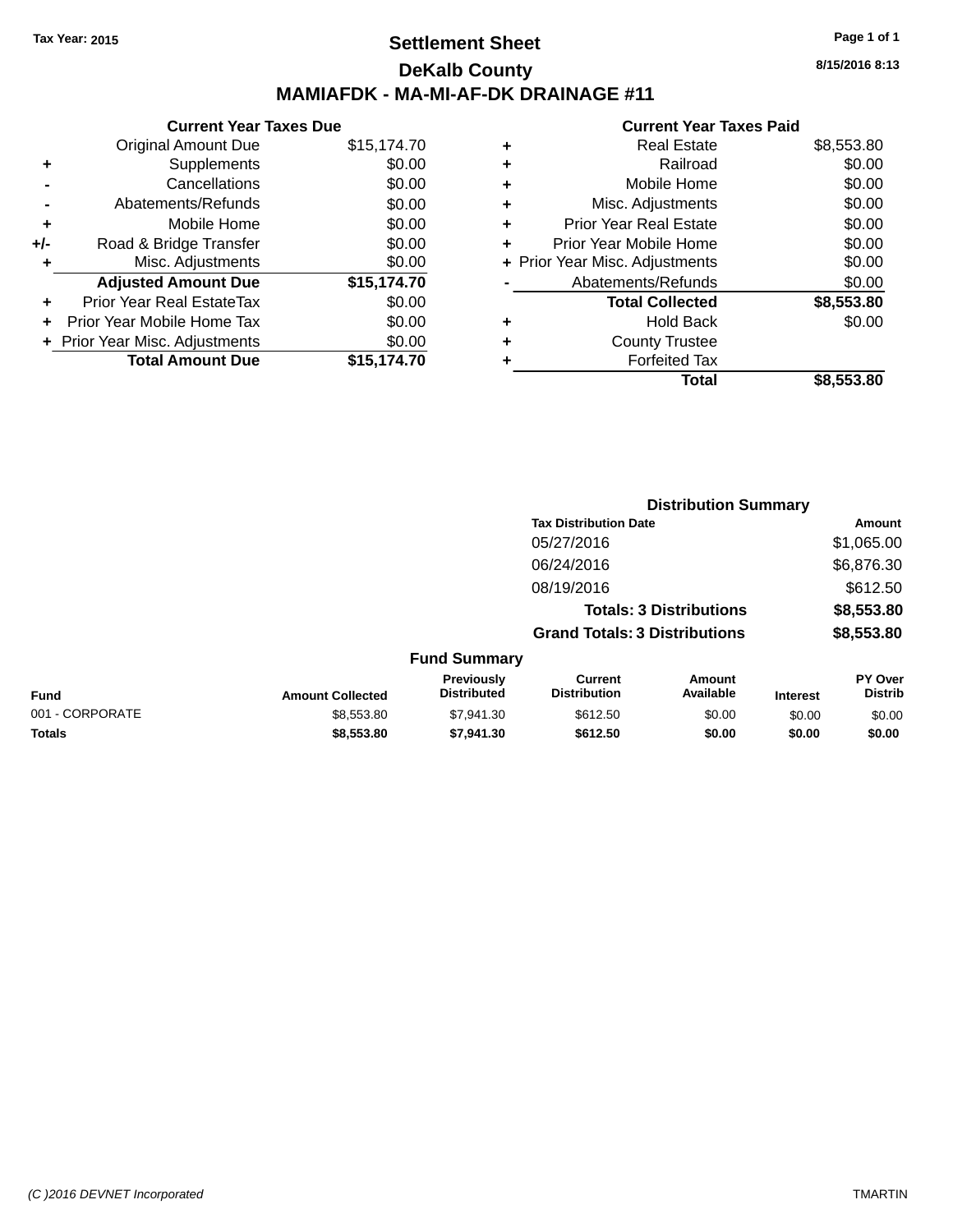### **Settlement Sheet Tax Year: 2015 Page 1 of 1 DeKalb County MY-DK #2 - MAYFIELD DEKALB DRAINAGE**

|       | <b>Current Year Taxes Due</b>    |            |  |  |  |
|-------|----------------------------------|------------|--|--|--|
|       | <b>Original Amount Due</b>       | \$1,206.46 |  |  |  |
| ٠     | Supplements                      | \$0.00     |  |  |  |
|       | Cancellations                    | \$0.00     |  |  |  |
|       | Abatements/Refunds               | \$0.00     |  |  |  |
| ٠     | Mobile Home                      | \$0.00     |  |  |  |
| $+/-$ | Road & Bridge Transfer           | \$0.00     |  |  |  |
| ٠     | Misc. Adjustments                | \$0.00     |  |  |  |
|       | <b>Adjusted Amount Due</b>       | \$1,206.46 |  |  |  |
| ٠     | <b>Prior Year Real EstateTax</b> | \$0.00     |  |  |  |
|       | Prior Year Mobile Home Tax       | \$0.00     |  |  |  |
|       | + Prior Year Misc. Adjustments   | \$0.00     |  |  |  |
|       | <b>Total Amount Due</b>          | \$1,206.46 |  |  |  |

|   | <b>Current Year Taxes Paid</b> |          |
|---|--------------------------------|----------|
| ٠ | <b>Real Estate</b>             | \$730.47 |
| ٠ | Railroad                       | \$0.00   |
| ٠ | Mobile Home                    | \$0.00   |
| ٠ | Misc. Adjustments              | \$0.00   |
| ٠ | <b>Prior Year Real Estate</b>  | \$0.00   |
| ٠ | Prior Year Mobile Home         | \$0.00   |
|   | + Prior Year Misc. Adjustments | \$0.00   |
|   | Abatements/Refunds             | \$0.00   |
|   | <b>Total Collected</b>         | \$730.47 |
| ٠ | Hold Back                      | \$0.00   |
|   | <b>County Trustee</b>          |          |
|   | <b>Forfeited Tax</b>           |          |
|   | Total                          | \$730.47 |

|                 |                         |                                  | <b>Distribution Summary</b>           |                                |                 |                           |
|-----------------|-------------------------|----------------------------------|---------------------------------------|--------------------------------|-----------------|---------------------------|
|                 |                         |                                  | <b>Tax Distribution Date</b>          |                                |                 | Amount                    |
|                 |                         |                                  | 05/27/2016                            |                                |                 | \$8.82                    |
|                 |                         |                                  | 06/24/2016                            |                                |                 | \$680.93                  |
|                 |                         |                                  | 08/19/2016                            |                                |                 | \$40.72                   |
|                 |                         |                                  |                                       | <b>Totals: 3 Distributions</b> |                 | \$730.47                  |
|                 |                         |                                  | <b>Grand Totals: 3 Distributions</b>  |                                |                 | \$730.47                  |
|                 |                         | <b>Fund Summary</b>              |                                       |                                |                 |                           |
| <b>Fund</b>     | <b>Amount Collected</b> | Previously<br><b>Distributed</b> | <b>Current</b><br><b>Distribution</b> | Amount<br>Available            | <b>Interest</b> | PY Over<br><b>Distrib</b> |
| 001 - CORPORATE | \$730.47                | \$689.75                         | \$40.72                               | \$0.00                         | \$0.00          | \$0.00                    |
| <b>Totals</b>   | \$730.47                | \$689.75                         | \$40.72                               | \$0.00                         | \$0.00          | \$0.00                    |
|                 |                         |                                  |                                       |                                |                 |                           |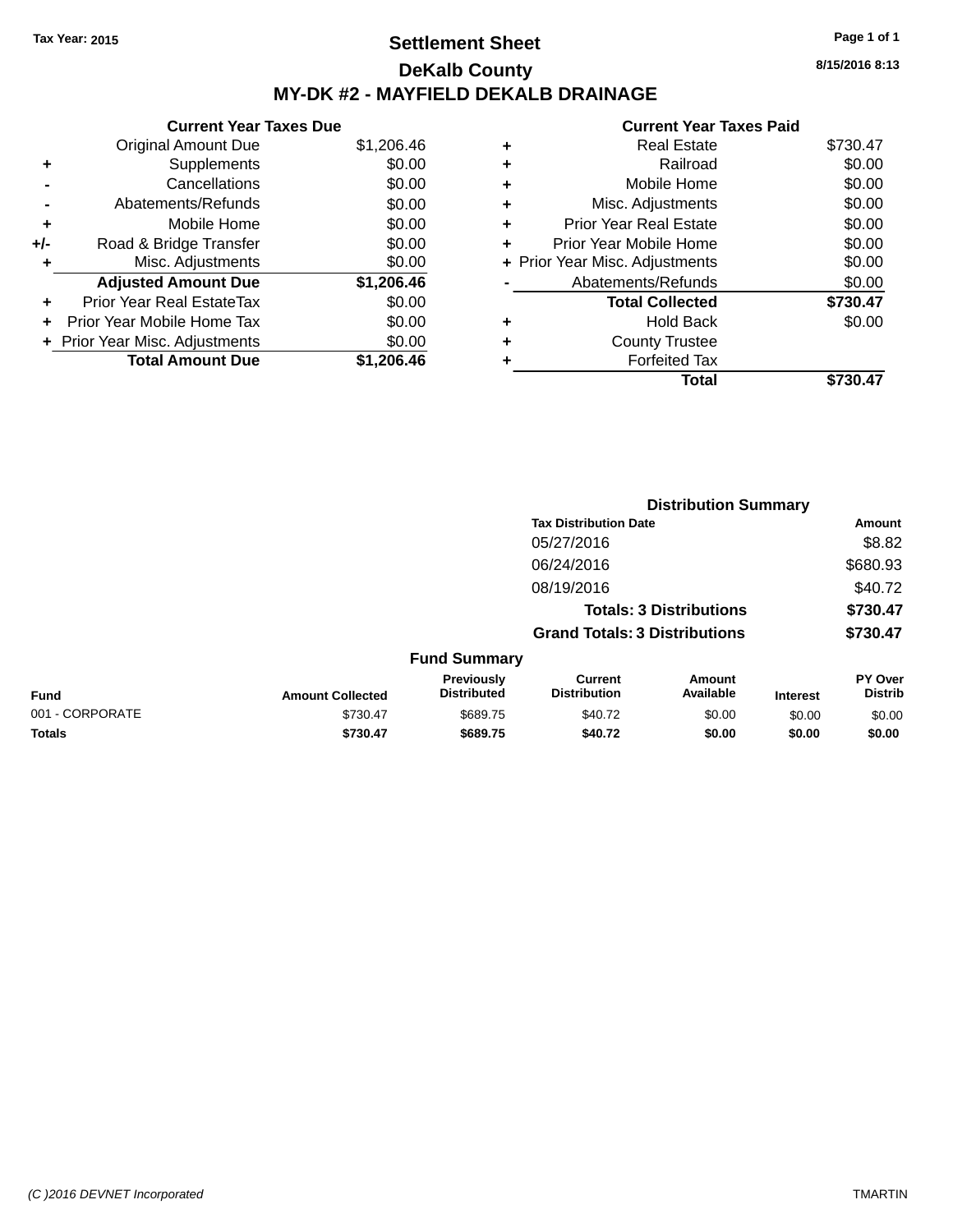### **Settlement Sheet Tax Year: 2015 Page 1 of 1 DeKalb County NO-LR-SA # - NO-LR-SA DRAINAGE #10**

**8/15/2016 8:13**

#### **Current Year Taxes Paid**

| <b>Current Year Taxes Due</b> |             |  |  |  |
|-------------------------------|-------------|--|--|--|
| <b>Original Amount Due</b>    | \$50,432.76 |  |  |  |
| Supplements                   | \$401.46    |  |  |  |
| Cancellations                 | \$607.92    |  |  |  |
| Abatements/Refunds            | \$0.00      |  |  |  |
| Mobile Home                   | \$0.00      |  |  |  |
| Road & Bridge Transfer        | \$0.00      |  |  |  |
| Misc. Adjustments             | \$0.00      |  |  |  |
| <b>Adjusted Amount Due</b>    | \$50,226.30 |  |  |  |
| Prior Year Real EstateTax     | \$59.40     |  |  |  |
| Prior Year Mobile Home Tax    | \$0.00      |  |  |  |
| Prior Year Misc. Adjustments  | \$29.70     |  |  |  |
| <b>Total Amount Due</b>       | \$50,315.40 |  |  |  |
|                               |             |  |  |  |

|   | <b>Real Estate</b>             | \$30,936.70 |
|---|--------------------------------|-------------|
| ٠ | Railroad                       | \$0.00      |
| ٠ | Mobile Home                    | \$0.00      |
| ٠ | Misc. Adjustments              | \$0.00      |
| ٠ | <b>Prior Year Real Estate</b>  | \$59.40     |
| ٠ | Prior Year Mobile Home         | \$0.00      |
|   | + Prior Year Misc. Adjustments | \$29.70     |
|   | Abatements/Refunds             | \$0.00      |
|   | <b>Total Collected</b>         | \$31,025.80 |
| ٠ | <b>Hold Back</b>               | \$0.00      |
| ٠ | <b>County Trustee</b>          |             |
| ٠ | <b>Forfeited Tax</b>           |             |
|   | Total                          | \$31,025.80 |
|   |                                |             |

|                 |                         |                                        | <b>Distribution Summary</b>           |                                |                 |                           |
|-----------------|-------------------------|----------------------------------------|---------------------------------------|--------------------------------|-----------------|---------------------------|
|                 |                         |                                        | <b>Tax Distribution Date</b>          |                                |                 | Amount                    |
|                 |                         |                                        | 05/27/2016                            |                                |                 | \$6,112.43                |
|                 |                         |                                        | 06/24/2016                            |                                |                 | \$22,866.47               |
|                 |                         |                                        | 07/22/2016                            |                                |                 | \$710.49                  |
|                 |                         |                                        | 08/19/2016                            |                                |                 | \$1,336.41                |
|                 |                         |                                        |                                       | <b>Totals: 4 Distributions</b> |                 | \$31,025.80               |
|                 |                         |                                        | <b>Grand Totals: 4 Distributions</b>  |                                |                 | \$31,025.80               |
|                 |                         | <b>Fund Summary</b>                    |                                       |                                |                 |                           |
| <b>Fund</b>     | <b>Amount Collected</b> | Previously<br><b>Distributed</b>       | <b>Current</b><br><b>Distribution</b> | <b>Amount</b><br>Available     | <b>Interest</b> | PY Over<br><b>Distrib</b> |
| 001 - CORPORATE | \$31,025.80             | \$29,689.39                            | \$1,336.41                            | \$0.00                         | \$0.00          | \$0.00                    |
| <b>Totals</b>   | \$31,025.80             | \$29,689.39                            | \$1,336.41                            | \$0.00                         | \$0.00          | \$0.00                    |
|                 |                         | <b>Miscellaneous Adjustment Detail</b> |                                       |                                |                 |                           |

| Year Source             | <b>Account Type</b>       | <b>Amount Adiustme</b> |
|-------------------------|---------------------------|------------------------|
| 2014 DR - Drainage      | <b>Back Tax Collected</b> | \$29.70 PAIGAH         |
| <b>Totals 1 entries</b> |                           | \$29.70                |

**<u>Ent Description</u>** REDEMPTION 19-36-106-001 by TBA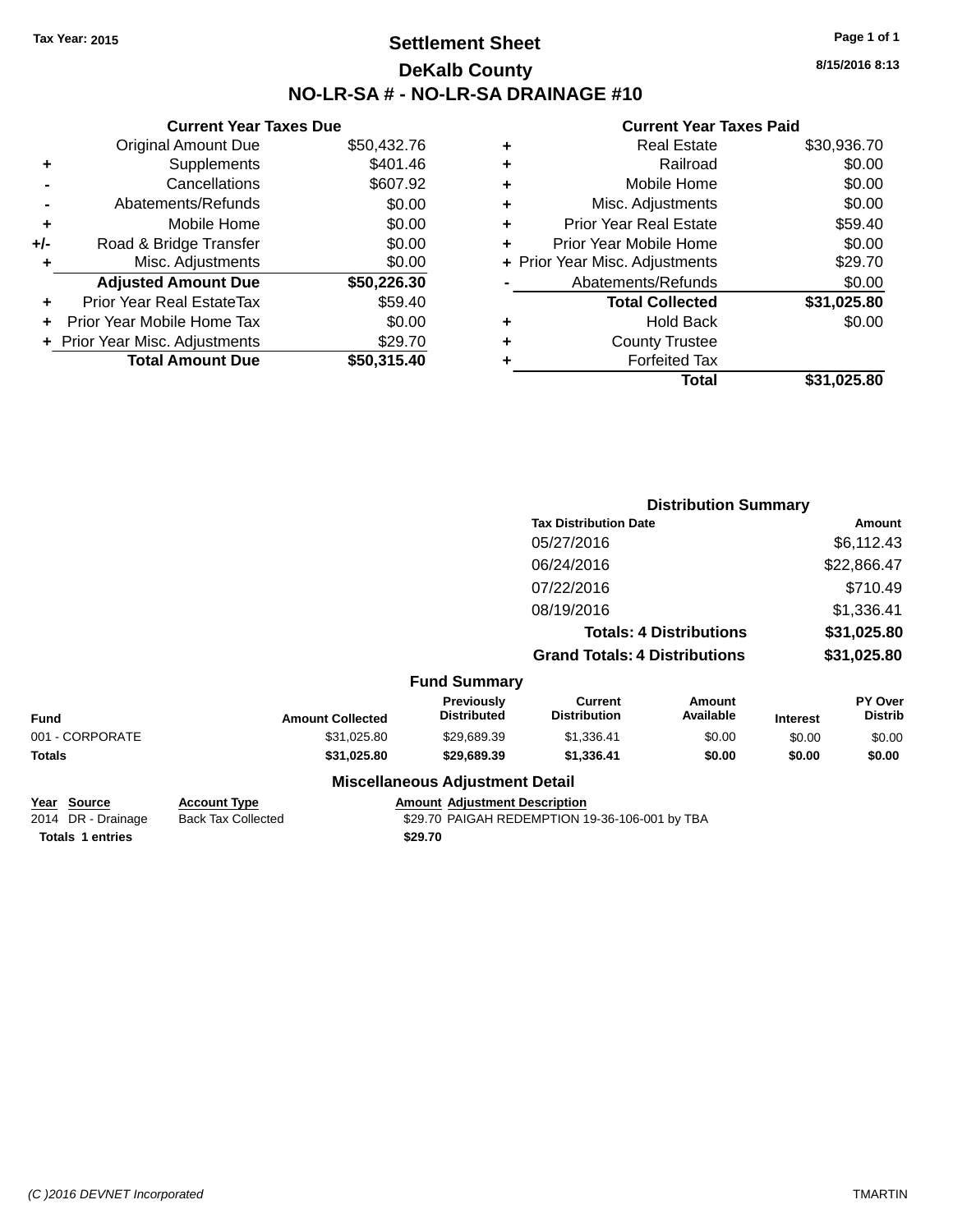### **Settlement Sheet Tax Year: 2015 Page 1 of 1 DeKalb County NORMAL #13 - NORMAL DRAINAGE DISTRICT**

|       | <b>Current Year Taxes Due</b>  |             |
|-------|--------------------------------|-------------|
|       | <b>Original Amount Due</b>     | \$22,111.94 |
| ٠     | Supplements                    | \$0.00      |
|       | Cancellations                  | \$19.20     |
|       | Abatements/Refunds             | \$0.00      |
| ٠     | Mobile Home                    | \$0.00      |
| $+/-$ | Road & Bridge Transfer         | \$0.00      |
| ٠     | Misc. Adjustments              | \$0.00      |
|       | <b>Adjusted Amount Due</b>     | \$22,092.74 |
| ÷     | Prior Year Real EstateTax      | \$0.00      |
|       | Prior Year Mobile Home Tax     | \$0.00      |
|       | + Prior Year Misc. Adjustments | \$0.00      |
|       | <b>Total Amount Due</b>        | \$22.092.74 |
|       |                                |             |

|   | <b>Current Year Taxes Paid</b> |             |  |  |  |
|---|--------------------------------|-------------|--|--|--|
| ٠ | <b>Real Estate</b>             | \$14,021.23 |  |  |  |
| ٠ | Railroad                       | \$0.00      |  |  |  |
| ٠ | Mobile Home                    | \$0.00      |  |  |  |
| ٠ | Misc. Adjustments              | \$0.00      |  |  |  |
| ٠ | <b>Prior Year Real Estate</b>  | \$0.00      |  |  |  |
| ٠ | Prior Year Mobile Home         | \$0.00      |  |  |  |
|   | + Prior Year Misc. Adjustments | \$0.00      |  |  |  |
|   | Abatements/Refunds             | \$0.00      |  |  |  |
|   | <b>Total Collected</b>         | \$14,021.23 |  |  |  |
| ٠ | <b>Hold Back</b>               | \$0.00      |  |  |  |
| ٠ | <b>County Trustee</b>          |             |  |  |  |
|   | <b>Forfeited Tax</b>           |             |  |  |  |
|   | Total                          | \$14.021.23 |  |  |  |
|   |                                |             |  |  |  |

|                     | <b>Distribution Summary</b>          |                                |                |  |
|---------------------|--------------------------------------|--------------------------------|----------------|--|
|                     | <b>Tax Distribution Date</b>         |                                | Amount         |  |
|                     | 05/27/2016                           |                                | \$1,065.86     |  |
|                     | 06/24/2016                           |                                | \$9,833.83     |  |
|                     | 07/22/2016                           |                                | \$316.80       |  |
|                     | 08/19/2016                           |                                | \$2,804.74     |  |
|                     |                                      | <b>Totals: 4 Distributions</b> | \$14,021.23    |  |
|                     | <b>Grand Totals: 4 Distributions</b> |                                | \$14,021.23    |  |
| <b>Fund Summary</b> |                                      |                                |                |  |
| <b>Previously</b>   | <b>Current</b>                       | <b>Amount</b>                  | <b>PY Over</b> |  |

| <b>Fund</b>     | <b>Amount Collected</b> | <b>FICVIOUSIV</b><br><b>Distributed</b> | <b>UULLEIIL</b><br>Distribution | AIIVUII<br>Available | <b>Interest</b> | г і мег<br><b>Distrib</b> |
|-----------------|-------------------------|-----------------------------------------|---------------------------------|----------------------|-----------------|---------------------------|
| 001 - CORPORATE | \$14.021.23             | \$11.216.49                             | \$2,804.74                      | \$0.00               | \$0.00          | \$0.00                    |
| <b>Totals</b>   | \$14.021.23             | \$11,216,49                             | \$2,804.74                      | \$0.00               | \$0.00          | \$0.00                    |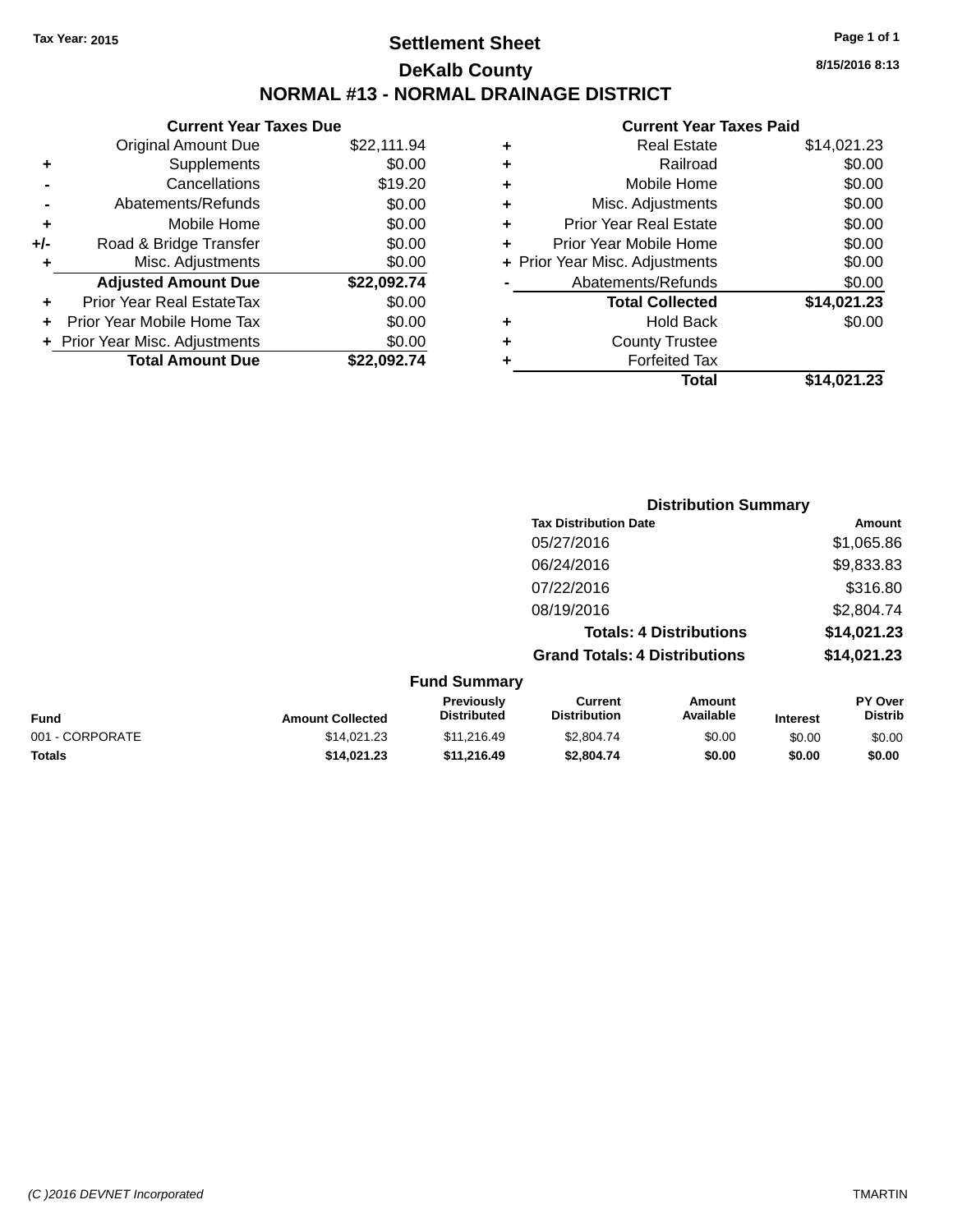### **Settlement Sheet Tax Year: 2015 Page 1 of 1 DeKalb County SH-MI #6 - SHABBONA/MILAN DRAINAGE**

**8/15/2016 8:13**

|     | <b>Current Year Taxes Due</b> |             |  |  |  |
|-----|-------------------------------|-------------|--|--|--|
|     | <b>Original Amount Due</b>    | \$10,933.76 |  |  |  |
| ٠   | Supplements                   | \$0.00      |  |  |  |
|     | Cancellations                 | \$0.00      |  |  |  |
|     | Abatements/Refunds            | \$0.00      |  |  |  |
| ٠   | Mobile Home                   | \$0.00      |  |  |  |
| +/- | Road & Bridge Transfer        | \$0.00      |  |  |  |
| ٠   | Misc. Adjustments             | \$0.00      |  |  |  |
|     | <b>Adjusted Amount Due</b>    | \$10,933.76 |  |  |  |
| ÷   | Prior Year Real EstateTax     | \$0.00      |  |  |  |
|     | Prior Year Mobile Home Tax    | \$0.00      |  |  |  |
|     | Prior Year Misc. Adjustments  | \$0.00      |  |  |  |
|     | <b>Total Amount Due</b>       | \$10.933.76 |  |  |  |

| ٠ | <b>Real Estate</b>             | \$6,628.36 |
|---|--------------------------------|------------|
| ٠ | Railroad                       | \$0.00     |
| ٠ | Mobile Home                    | \$0.00     |
| ٠ | Misc. Adjustments              | \$0.00     |
| ٠ | <b>Prior Year Real Estate</b>  | \$0.00     |
| ٠ | Prior Year Mobile Home         | \$0.00     |
|   | + Prior Year Misc. Adjustments | \$0.00     |
|   | Abatements/Refunds             | \$0.00     |
|   | <b>Total Collected</b>         | \$6,628.36 |
| ٠ | <b>Hold Back</b>               | \$0.00     |
| ٠ | <b>County Trustee</b>          |            |
| ٠ | <b>Forfeited Tax</b>           |            |
|   | <b>Total</b>                   | \$6.628.36 |
|   |                                |            |

|                 |                         |                                  |                                       | <b>Distribution Summary</b>    |                 |                           |
|-----------------|-------------------------|----------------------------------|---------------------------------------|--------------------------------|-----------------|---------------------------|
|                 |                         |                                  | <b>Tax Distribution Date</b>          |                                |                 | Amount                    |
|                 |                         |                                  | 05/27/2016                            |                                |                 | \$1,474.70                |
|                 |                         |                                  | 06/24/2016                            |                                |                 | \$5,117.31                |
|                 |                         |                                  | 07/22/2016                            |                                |                 | \$0.75                    |
|                 |                         |                                  | 08/19/2016                            |                                |                 | \$35.60                   |
|                 |                         |                                  |                                       | <b>Totals: 4 Distributions</b> |                 | \$6,628.36                |
|                 |                         |                                  | <b>Grand Totals: 4 Distributions</b>  |                                |                 | \$6,628.36                |
|                 |                         | <b>Fund Summary</b>              |                                       |                                |                 |                           |
| <b>Fund</b>     | <b>Amount Collected</b> | Previously<br><b>Distributed</b> | <b>Current</b><br><b>Distribution</b> | Amount<br>Available            | <b>Interest</b> | PY Over<br><b>Distrib</b> |
| 001 - CORPORATE | \$6,628.36              | \$6,592.76                       | \$35.60                               | \$0.00                         | \$0.00          | \$0.00                    |
| <b>Totals</b>   | \$6,628.36              | \$6,592.76                       | \$35.60                               | \$0.00                         | \$0.00          | \$0.00                    |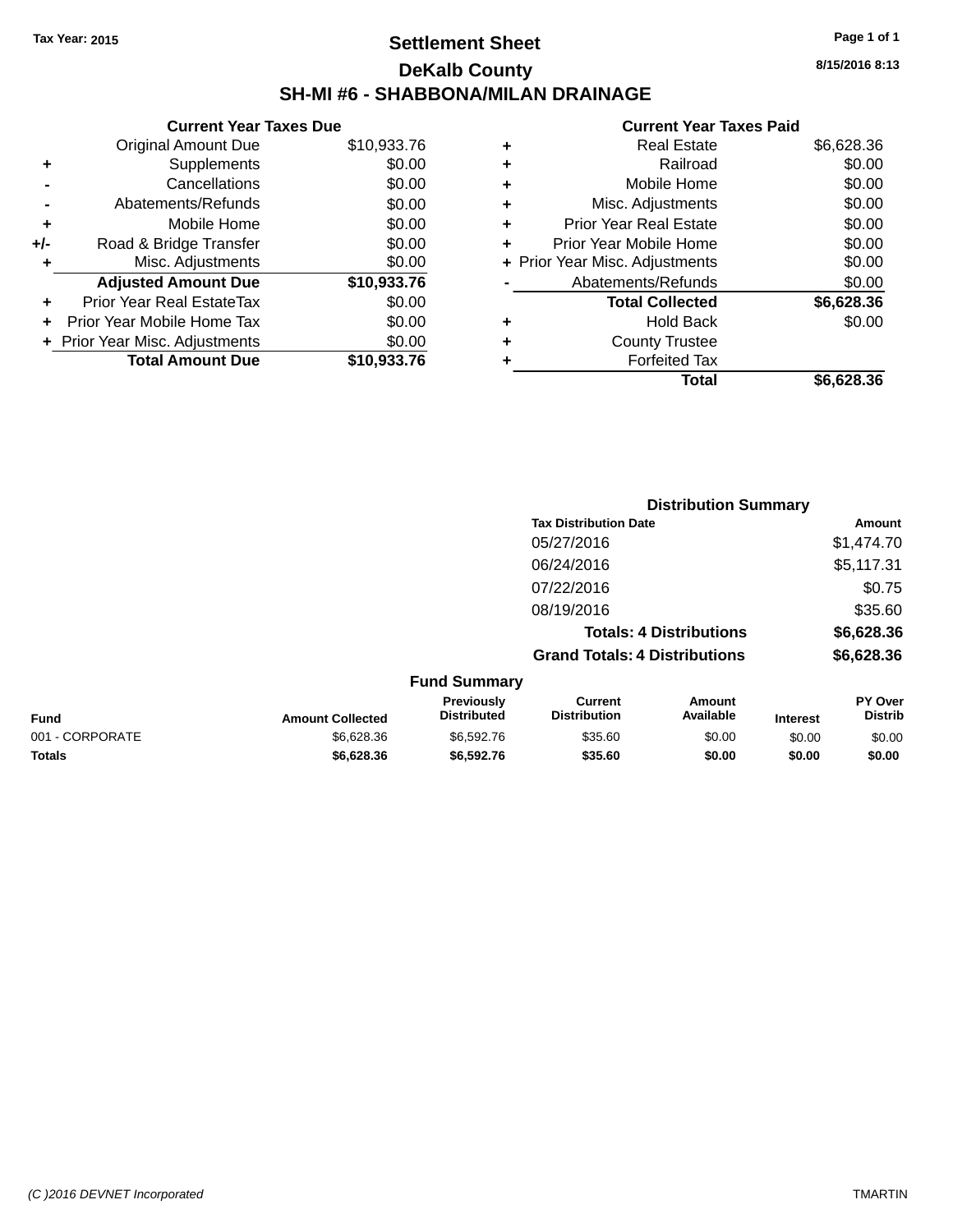### **Settlement Sheet Tax Year: 2015 Page 1 of 1 DeKalb County SQ GR #12 - SQUAW GROVE DRAINAGE**

**8/15/2016 8:13**

|     | <b>Current Year Taxes Due</b>  |            |  |  |  |  |
|-----|--------------------------------|------------|--|--|--|--|
|     | <b>Original Amount Due</b>     | \$7,028.28 |  |  |  |  |
| ٠   | Supplements                    | \$0.00     |  |  |  |  |
|     | Cancellations                  | \$0.00     |  |  |  |  |
|     | Abatements/Refunds             | \$0.00     |  |  |  |  |
| ÷   | Mobile Home                    | \$0.00     |  |  |  |  |
| +/- | Road & Bridge Transfer         | \$0.00     |  |  |  |  |
|     | Misc. Adjustments              | \$0.00     |  |  |  |  |
|     | <b>Adjusted Amount Due</b>     | \$7,028.28 |  |  |  |  |
| ÷   | Prior Year Real EstateTax      | \$0.00     |  |  |  |  |
| ÷   | Prior Year Mobile Home Tax     | \$0.00     |  |  |  |  |
|     | + Prior Year Misc. Adjustments | \$0.00     |  |  |  |  |
|     | <b>Total Amount Due</b>        | \$7.028.28 |  |  |  |  |

|   | <b>Real Estate</b>             | \$3,740.94 |
|---|--------------------------------|------------|
| ٠ | Railroad                       | \$0.00     |
| ٠ | Mobile Home                    | \$0.00     |
| ٠ | Misc. Adjustments              | \$0.00     |
| ٠ | <b>Prior Year Real Estate</b>  | \$0.00     |
|   | Prior Year Mobile Home         | \$0.00     |
|   | + Prior Year Misc. Adjustments | \$0.00     |
|   | Abatements/Refunds             | \$0.00     |
|   | <b>Total Collected</b>         | \$3,740.94 |
| ٠ | <b>Hold Back</b>               | \$0.00     |
| ٠ | <b>County Trustee</b>          |            |
| ٠ | <b>Forfeited Tax</b>           |            |
|   | Total                          | \$3.740.94 |
|   |                                |            |

|                 | <b>Distribution Summary</b> |                                  |                                       |                                |                 |                           |  |
|-----------------|-----------------------------|----------------------------------|---------------------------------------|--------------------------------|-----------------|---------------------------|--|
|                 |                             |                                  | <b>Tax Distribution Date</b>          |                                |                 | Amount                    |  |
|                 |                             |                                  | 05/27/2016                            |                                |                 | \$413.28                  |  |
|                 |                             |                                  | 06/24/2016                            |                                |                 | \$3,327.66                |  |
|                 |                             |                                  |                                       | <b>Totals: 2 Distributions</b> |                 | \$3,740.94                |  |
|                 |                             |                                  | <b>Grand Totals: 2 Distributions</b>  |                                |                 | \$3,740.94                |  |
|                 |                             | <b>Fund Summary</b>              |                                       |                                |                 |                           |  |
| <b>Fund</b>     | <b>Amount Collected</b>     | Previously<br><b>Distributed</b> | <b>Current</b><br><b>Distribution</b> | Amount<br>Available            | <b>Interest</b> | PY Over<br><b>Distrib</b> |  |
| 001 - CORPORATE | \$3.740.94                  | \$3.740.94                       | \$0.00                                | \$0.00                         | \$0.00          | \$0.00                    |  |
| <b>Totals</b>   | \$3,740.94                  | \$3,740.94                       | \$0.00                                | \$0.00                         | \$0.00          | \$0.00                    |  |
|                 |                             |                                  |                                       |                                |                 |                           |  |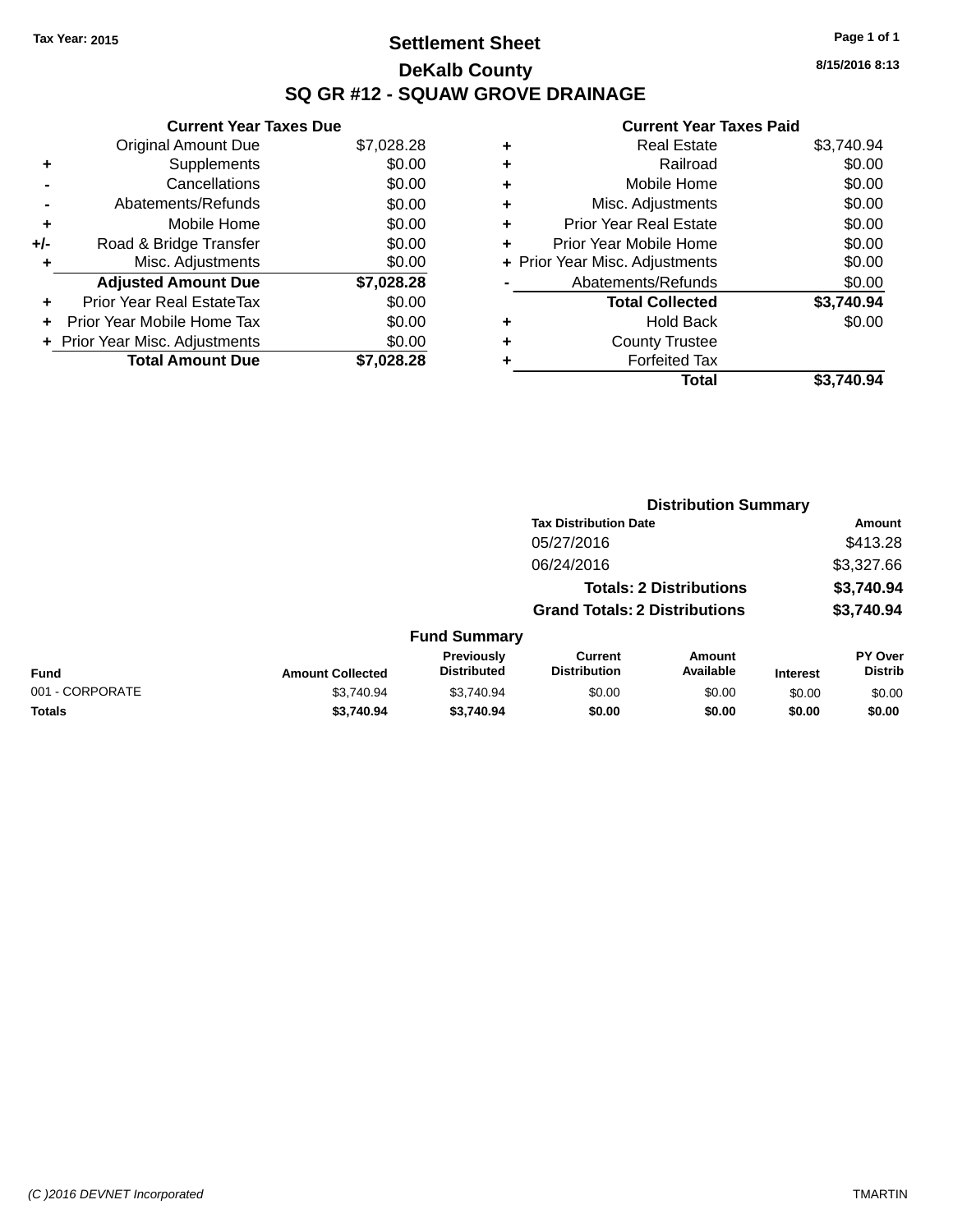#### **Settlement Sheet Tax Year: 2015 Page 1 of 1 DeKalb County VG-CO #16 - VIRGIL CORTLAND DRAIN #16**

**8/15/2016 8:13**

| \$18,253.64<br>\$141.28 |
|-------------------------|
|                         |
|                         |
| \$141.28                |
| \$0.00                  |
| \$0.00                  |
| \$0.00                  |
| \$5.00                  |
| \$18,258.64             |
| \$0.00                  |
| \$0.00                  |
| \$0.00                  |
| \$18,258,64             |
|                         |

|   | <b>Total</b>                   | \$11,548.03 |
|---|--------------------------------|-------------|
|   | <b>Forfeited Tax</b>           |             |
| ٠ | <b>County Trustee</b>          |             |
| ٠ | Hold Back                      | \$0.00      |
|   | <b>Total Collected</b>         | \$11,548.03 |
|   | Abatements/Refunds             | \$0.00      |
|   | + Prior Year Misc. Adjustments | \$0.00      |
| ٠ | Prior Year Mobile Home         | \$0.00      |
| ÷ | <b>Prior Year Real Estate</b>  | \$0.00      |
| ٠ | Misc. Adjustments              | \$5.00      |
| ٠ | Mobile Home                    | \$0.00      |
| ٠ | Railroad                       | \$0.00      |
| ٠ | <b>Real Estate</b>             | \$11,543.03 |
|   |                                |             |

|                 |                         |                                        | <b>Distribution Summary</b>           |                                |                 |                           |
|-----------------|-------------------------|----------------------------------------|---------------------------------------|--------------------------------|-----------------|---------------------------|
|                 |                         |                                        | <b>Tax Distribution Date</b>          |                                | Amount          |                           |
|                 |                         |                                        | 05/27/2016                            |                                |                 | \$1,501.54                |
|                 |                         |                                        | 06/24/2016                            |                                |                 | \$9,311.33                |
|                 |                         |                                        | 07/22/2016                            |                                |                 | \$250.90                  |
|                 |                         |                                        | 08/19/2016                            |                                |                 | \$484.26                  |
|                 |                         |                                        |                                       | <b>Totals: 4 Distributions</b> |                 | \$11,548.03               |
|                 |                         |                                        | <b>Grand Totals: 4 Distributions</b>  |                                |                 | \$11,548.03               |
|                 |                         | <b>Fund Summary</b>                    |                                       |                                |                 |                           |
| <b>Fund</b>     | <b>Amount Collected</b> | Previously<br><b>Distributed</b>       | <b>Current</b><br><b>Distribution</b> | Amount<br>Available            | <b>Interest</b> | PY Over<br><b>Distrib</b> |
| 001 - CORPORATE | \$11,548.03             | \$11,063.77                            | \$484.26                              | \$0.00                         | \$0.00          | \$0.00                    |
| <b>Totals</b>   | \$11,548.03             | \$11,063.77                            | \$484.26                              | \$0.00                         | \$0.00          | \$0.00                    |
|                 |                         | <b>Miscellaneous Adjustment Detail</b> |                                       |                                |                 |                           |

| Year Source             | <b>Account Type</b> | <b>Amount Adiustment Description</b>              |
|-------------------------|---------------------|---------------------------------------------------|
| 2015 DR - Drainage      | Back Tax Collected  | \$5.00 OBERHELMAN REDEMPTION 09-25-451-001 by TBA |
| <b>Totals 1 entries</b> |                     | \$5.00                                            |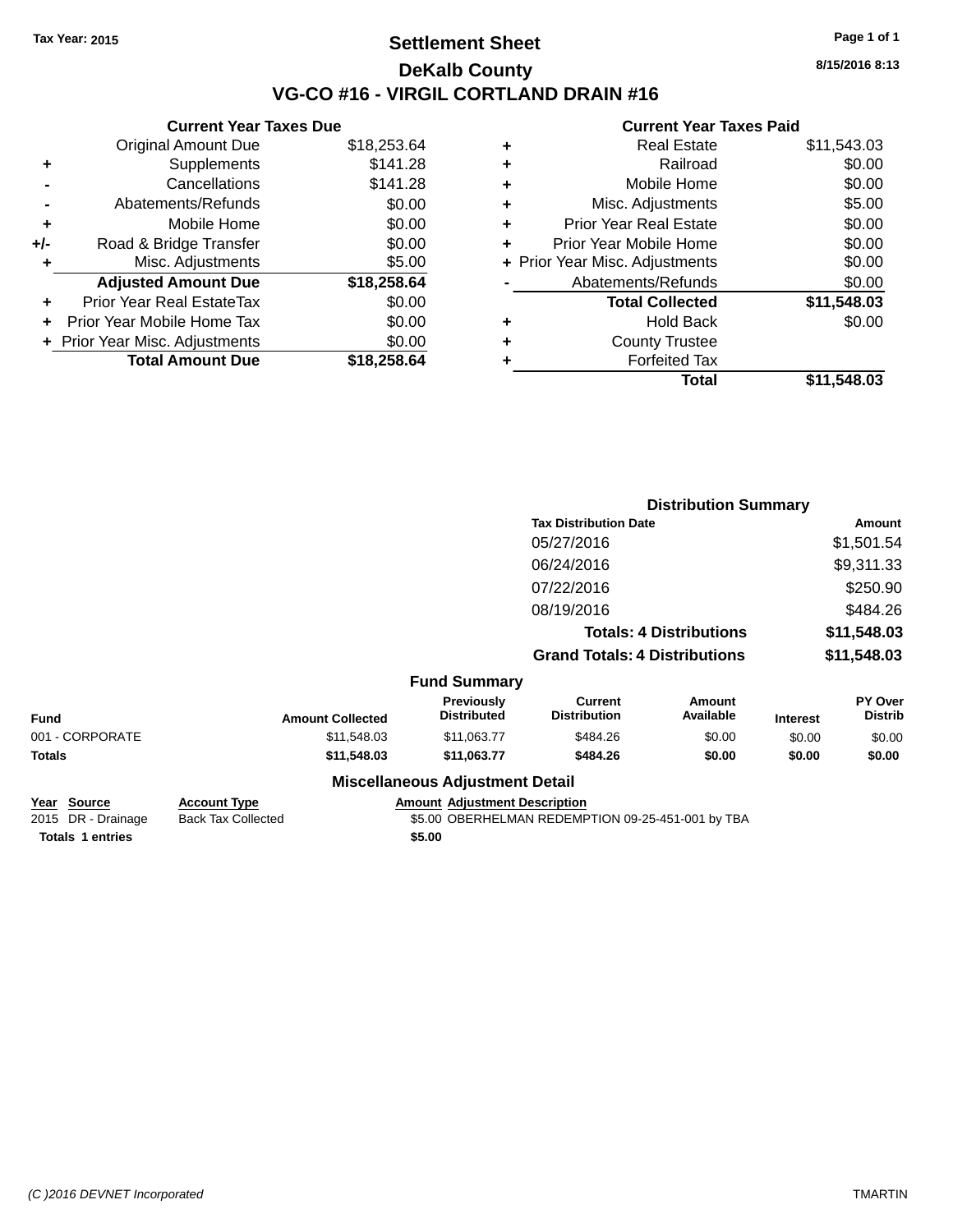### **Settlement Sheet Tax Year: 2015 Page 1 of 1 DeKalb County VI-AD #9 - VICTOR/ADAMS DRAINAGE #9**

|       | <b>Current Year Taxes Due</b>  |            |  |  |  |  |
|-------|--------------------------------|------------|--|--|--|--|
|       | <b>Original Amount Due</b>     | \$1,126.16 |  |  |  |  |
| ٠     | Supplements                    | \$0.00     |  |  |  |  |
|       | Cancellations                  | \$0.00     |  |  |  |  |
|       | Abatements/Refunds             | \$0.00     |  |  |  |  |
| ٠     | Mobile Home                    | \$0.00     |  |  |  |  |
| $+/-$ | Road & Bridge Transfer         | \$0.00     |  |  |  |  |
| ٠     | Misc. Adjustments              | \$0.00     |  |  |  |  |
|       | <b>Adjusted Amount Due</b>     | \$1,126.16 |  |  |  |  |
| ٠     | Prior Year Real EstateTax      | \$0.00     |  |  |  |  |
|       | Prior Year Mobile Home Tax     | \$0.00     |  |  |  |  |
|       | + Prior Year Misc. Adjustments | \$0.00     |  |  |  |  |
|       | <b>Total Amount Due</b>        | \$1,126.16 |  |  |  |  |

| ٠ | <b>Real Estate</b>             | \$647.24 |
|---|--------------------------------|----------|
| ٠ | Railroad                       | \$0.00   |
| ٠ | Mobile Home                    | \$0.00   |
| ٠ | Misc. Adjustments              | \$0.00   |
| ٠ | <b>Prior Year Real Estate</b>  | \$0.00   |
| ٠ | Prior Year Mobile Home         | \$0.00   |
|   | + Prior Year Misc. Adjustments | \$0.00   |
|   | Abatements/Refunds             | \$0.00   |
|   | <b>Total Collected</b>         | \$647.24 |
| ٠ | <b>Hold Back</b>               | \$0.00   |
| ٠ | <b>County Trustee</b>          |          |
|   | <b>Forfeited Tax</b>           |          |
|   | Total                          | \$647.24 |
|   |                                |          |

|                 |                         |                                  |                                       | <b>Distribution Summary</b> |                 |                                  |
|-----------------|-------------------------|----------------------------------|---------------------------------------|-----------------------------|-----------------|----------------------------------|
|                 |                         |                                  | <b>Tax Distribution Date</b>          |                             |                 | Amount                           |
|                 |                         |                                  | 05/27/2016                            |                             |                 | \$101.22                         |
|                 |                         |                                  | 06/24/2016                            |                             |                 | \$512.47                         |
|                 |                         |                                  | 07/22/2016                            |                             |                 | \$33.55                          |
|                 |                         |                                  | <b>Totals: 3 Distributions</b>        |                             |                 | \$647.24                         |
|                 |                         |                                  | <b>Grand Totals: 3 Distributions</b>  |                             |                 | \$647.24                         |
|                 |                         | <b>Fund Summary</b>              |                                       |                             |                 |                                  |
| <b>Fund</b>     | <b>Amount Collected</b> | Previously<br><b>Distributed</b> | <b>Current</b><br><b>Distribution</b> | Amount<br>Available         | <b>Interest</b> | <b>PY Over</b><br><b>Distrib</b> |
| 001 - CORPORATE | \$647.24                | \$647.24                         | \$0.00                                | \$0.00                      | \$0.00          | \$0.00                           |
| <b>Totals</b>   | \$647.24                | \$647.24                         | \$0.00                                | \$0.00                      | \$0.00          | \$0.00                           |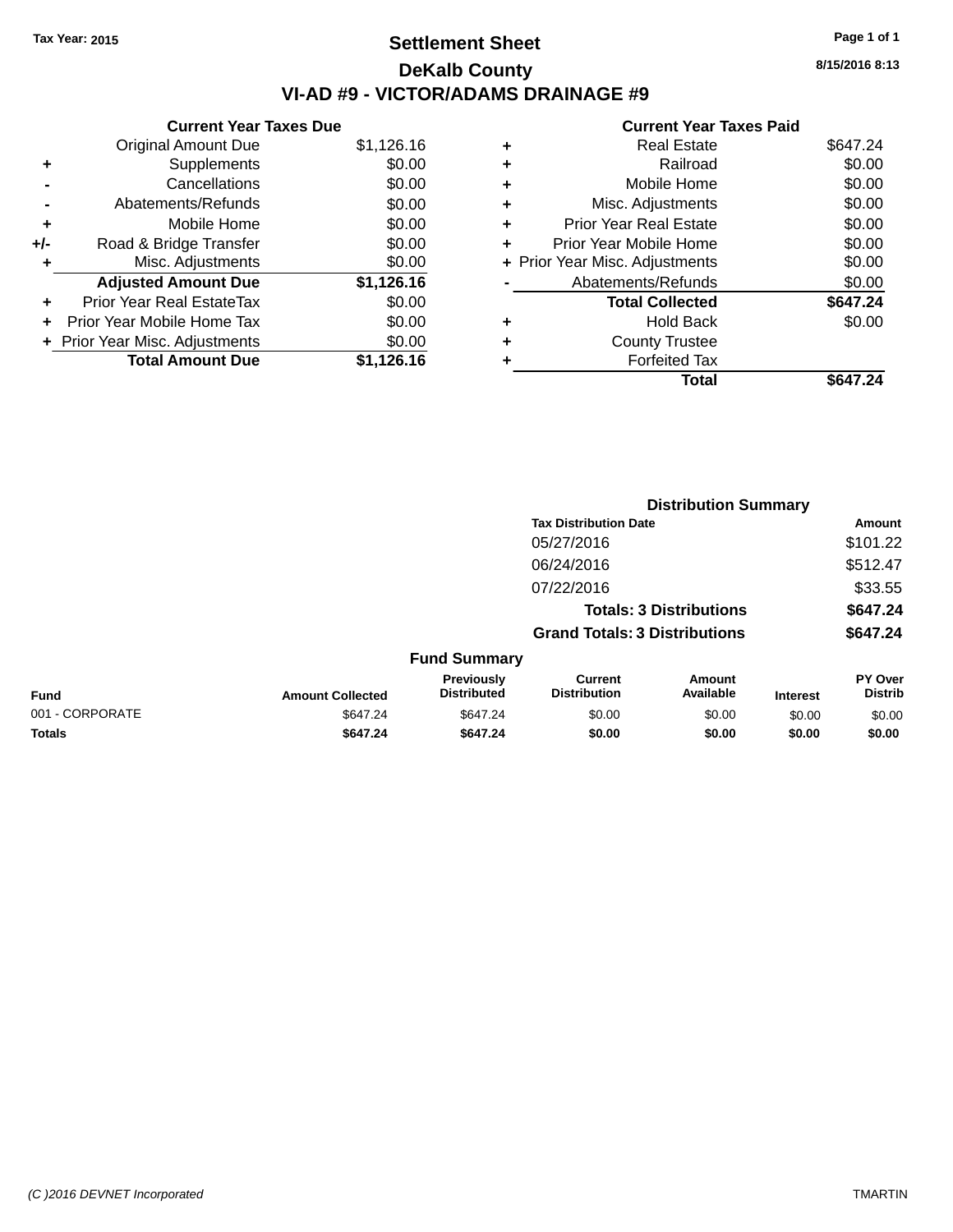### **Settlement Sheet Tax Year: 2015 Page 1 of 1 DeKalb County VI-CL #14 - VICTOR-CLINTON DRAINAGE**

**Current Year Taxes Due** Original Amount Due \$5,232.00 **+** Supplements \$0.00 **-** Cancellations \$0.00 **-** Abatements/Refunds \$0.00 **+** Mobile Home \$0.00 **+/-** Road & Bridge Transfer \$0.00<br> **+** Misc. Adjustments \$0.00 **+** Misc. Adjustments **Adjusted Amount Due \$5,232.00 +** Prior Year Real EstateTax \$0.00 **+** Prior Year Mobile Home Tax \$0.00 **+ Prior Year Misc. Adjustments**  $$0.00$ **Total Amount Due \$5,232.00**

|   | <b>Real Estate</b>             | \$4,006.31 |
|---|--------------------------------|------------|
| ٠ | Railroad                       | \$0.00     |
| ٠ | Mobile Home                    | \$0.00     |
| ٠ | Misc. Adjustments              | \$0.00     |
| ٠ | <b>Prior Year Real Estate</b>  | \$0.00     |
|   | Prior Year Mobile Home         | \$0.00     |
|   | + Prior Year Misc. Adjustments | \$0.00     |
|   | Abatements/Refunds             | \$0.00     |
|   | <b>Total Collected</b>         | \$4,006.31 |
| ٠ | <b>Hold Back</b>               | \$0.00     |
| ٠ | <b>County Trustee</b>          |            |
|   | <b>Forfeited Tax</b>           |            |
|   | Total                          | \$4,006.31 |
|   |                                |            |

|                 |                         |                                         | <b>Distribution Summary</b><br><b>Tax Distribution Date</b>            |                            |                 | Amount                    |
|-----------------|-------------------------|-----------------------------------------|------------------------------------------------------------------------|----------------------------|-----------------|---------------------------|
|                 |                         |                                         |                                                                        |                            |                 |                           |
|                 |                         |                                         | 05/27/2016                                                             |                            |                 | \$997.40                  |
|                 |                         |                                         | 06/24/2016                                                             |                            |                 | \$3,008.91                |
|                 |                         |                                         | <b>Totals: 2 Distributions</b><br><b>Grand Totals: 2 Distributions</b> |                            |                 | \$4,006.31<br>\$4,006.31  |
|                 |                         |                                         |                                                                        |                            |                 |                           |
|                 |                         | <b>Fund Summary</b>                     |                                                                        |                            |                 |                           |
| <b>Fund</b>     | <b>Amount Collected</b> | <b>Previously</b><br><b>Distributed</b> | <b>Current</b><br><b>Distribution</b>                                  | <b>Amount</b><br>Available | <b>Interest</b> | PY Over<br><b>Distrib</b> |
| 001 - CORPORATE | \$4,006.31              | \$4,006.31                              | \$0.00                                                                 | \$0.00                     | \$0.00          | \$0.00                    |
| <b>Totals</b>   | \$4,006.31              | \$4,006.31                              | \$0.00                                                                 | \$0.00                     | \$0.00          | \$0.00                    |